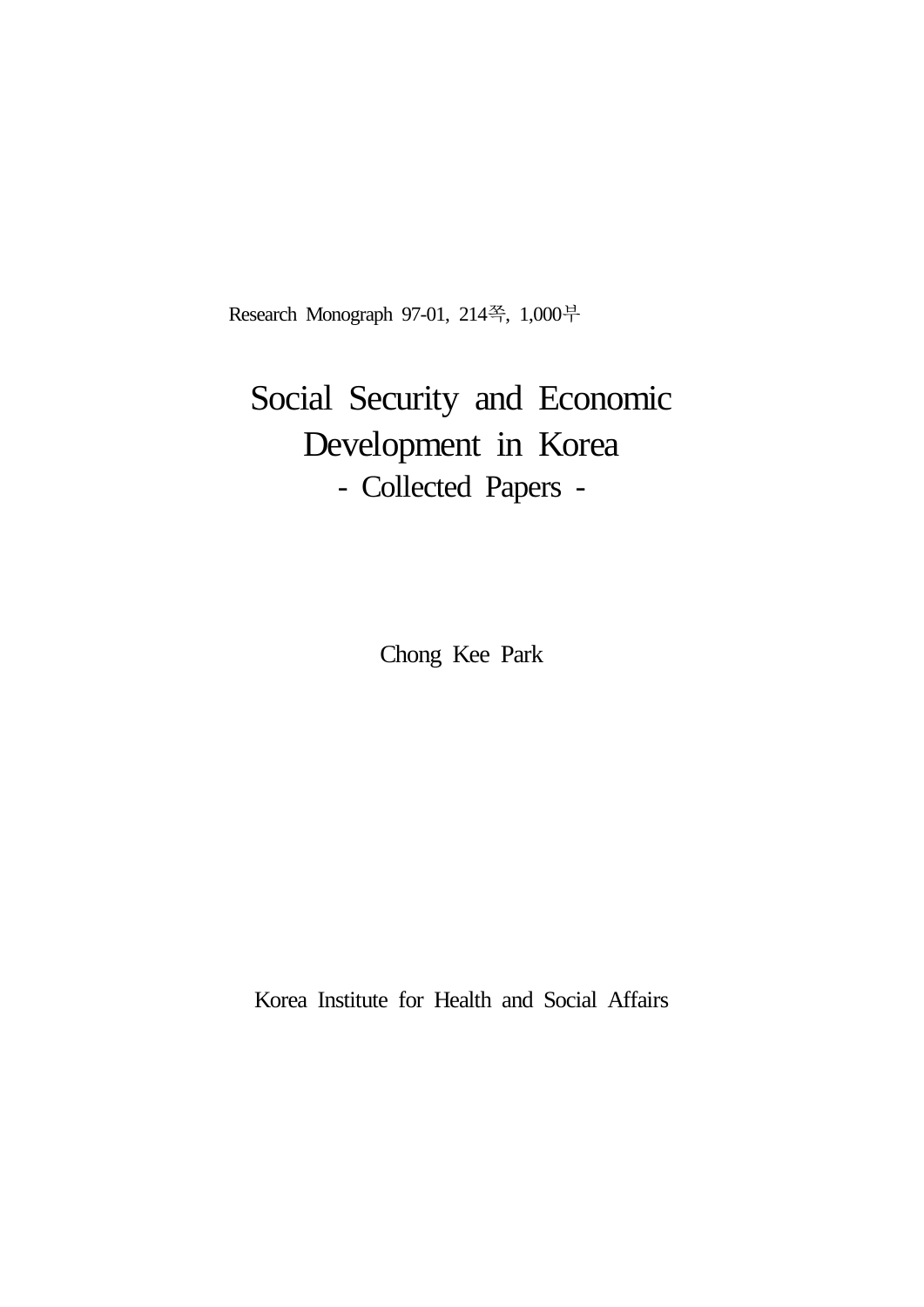Date of Printing : December, 1997 Publisher : Hacheong Yeon Publishing Institute : Korea Institute for Health and Social Affairs San 42-14, Pulgwang-dong, Eunpyung-ku, Seoul 122-705, Korea Tel : (02)355-8003, Fax: (02)352-9129 E-mail: kihasa@kihasa.re.kr Registration of Copyright : July 1, 1994

ISBN 89-8187-122-1 93330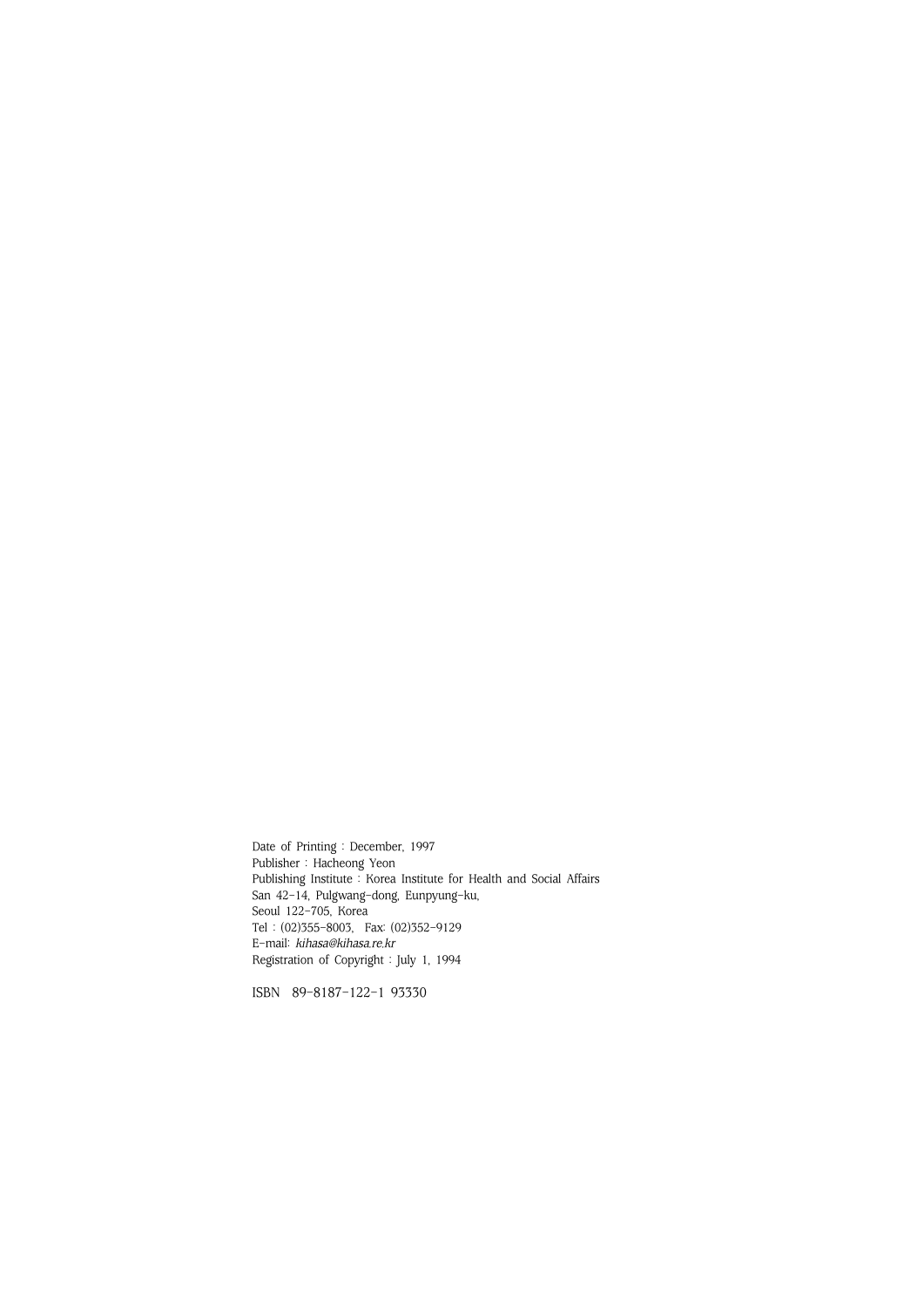#### *A Biographical Note on the Author*

 Dr. Chong-Kee Park is currently a Professor of Economics at Inha University. In the past, he took part in the series of Fourth through Seventh Five-Year Economic Development Plans in  $1975 \sim$ 1991. His contribution was especially highlighted during his position as chairman in the Sixth and Seventh Five-Year Plans undertaken by the Social Security Planning Committee. He also held positions of a Senior Fellow and Research Director at the Korea Development Institute (KDI) in 1971~1983 and served a President of the Korea Tax Institute in 1993~1995. Later, he became as a chairman of the Medical Care Reform Committee in 1994 and the National Pension Scheme Reform Committee from June, 1997 to December, 1997. His educational background consists of M.A. in Economics at the University of Illinois and Ph.D. at George Washington University.

 Among the numerous books written by the author, the most prominent of his works include *Health Financing and Medical Insurance in Korea (1979), Human Resources and Social Development in Korea (1980), and Public Finances during the Korean Modernization Process (1986)*. In addition to the above publications, he has produced many published articles and papers.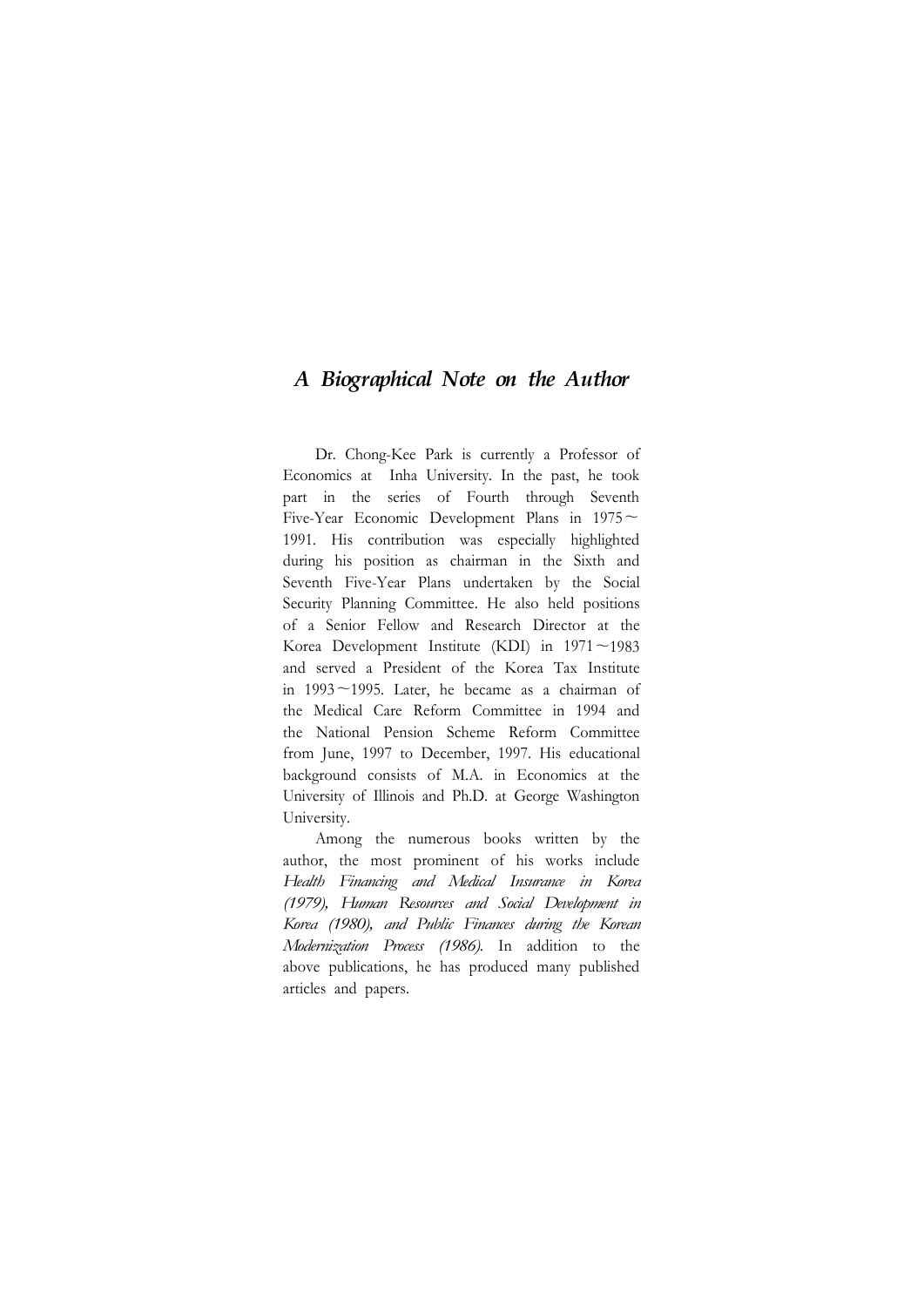#### **Foreword**

 Social security is a preventive and comprehensive protection system that serves as a social safety net for the people. It is designed to alleviate social risks among workers and their families, such as income loss due to old age, unemployment, disability, and work-related injury.

 The beginning of social security programs in Korea can be traced back to the early 1960s. Since the adoption of the Civil Servant Pension Law in 1960, the government of Korea was committed to evolving policies and programs for the development of social security appropriate to the country's prevailing conditions. The introduction of Unemployment Insurance in July 1995 formed a complete social security system composed of four major schemes: National Pension, Health Insurance, Worker's Accident Compensation Insurance, and Unemployment Insurance.

 Now is the right time to critically review the overall development process of the Korean social security program and document its past experiences. This task was undertaken by Professor Chong Kee Park of Inha University, who has served as a member of the Task Force Committee and drafted the National Welfare Pension Legislation in 1973.

 This book of selected papers by the author illustrates a comprehensive review of significant developments and critical issues of social security. Furthermore, the author proceeds to closely examine the position of social security in the process of economic development, the scope and issues of national pension scheme, the problem of health care and the development of health insurance program.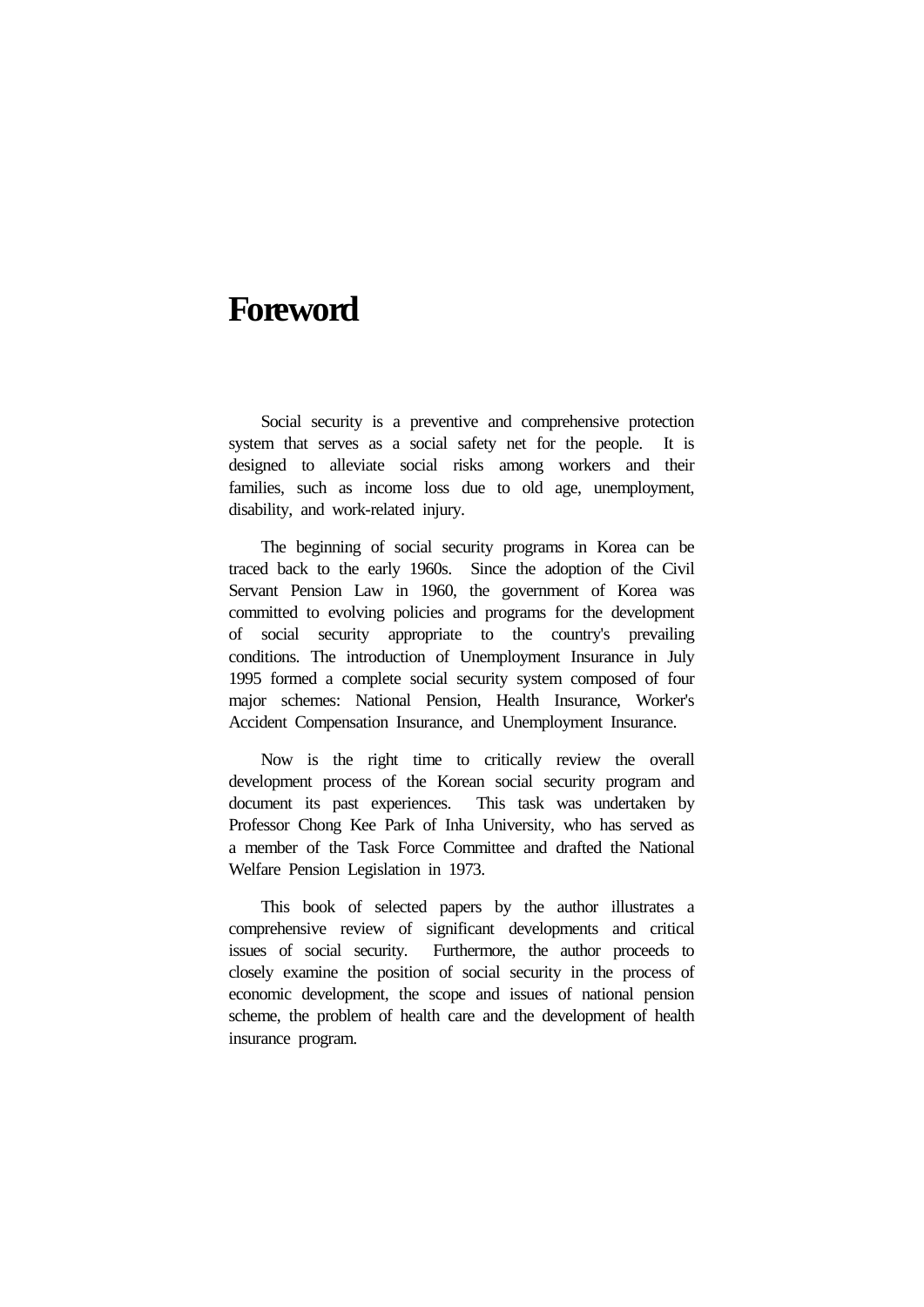It is hoped that this report will render useful to those who may be interested in the development process of the social security programs in Korea. It is also anticipated that in some small way this volume will contribute to further study and analysis of social security programs in Korea.

 The views expressed in this volume are the author's and are not presented as the official views of the Korea Institute for Health and Social Affairs.

> Hacheong Yeon, Ph.D. President, KIHASA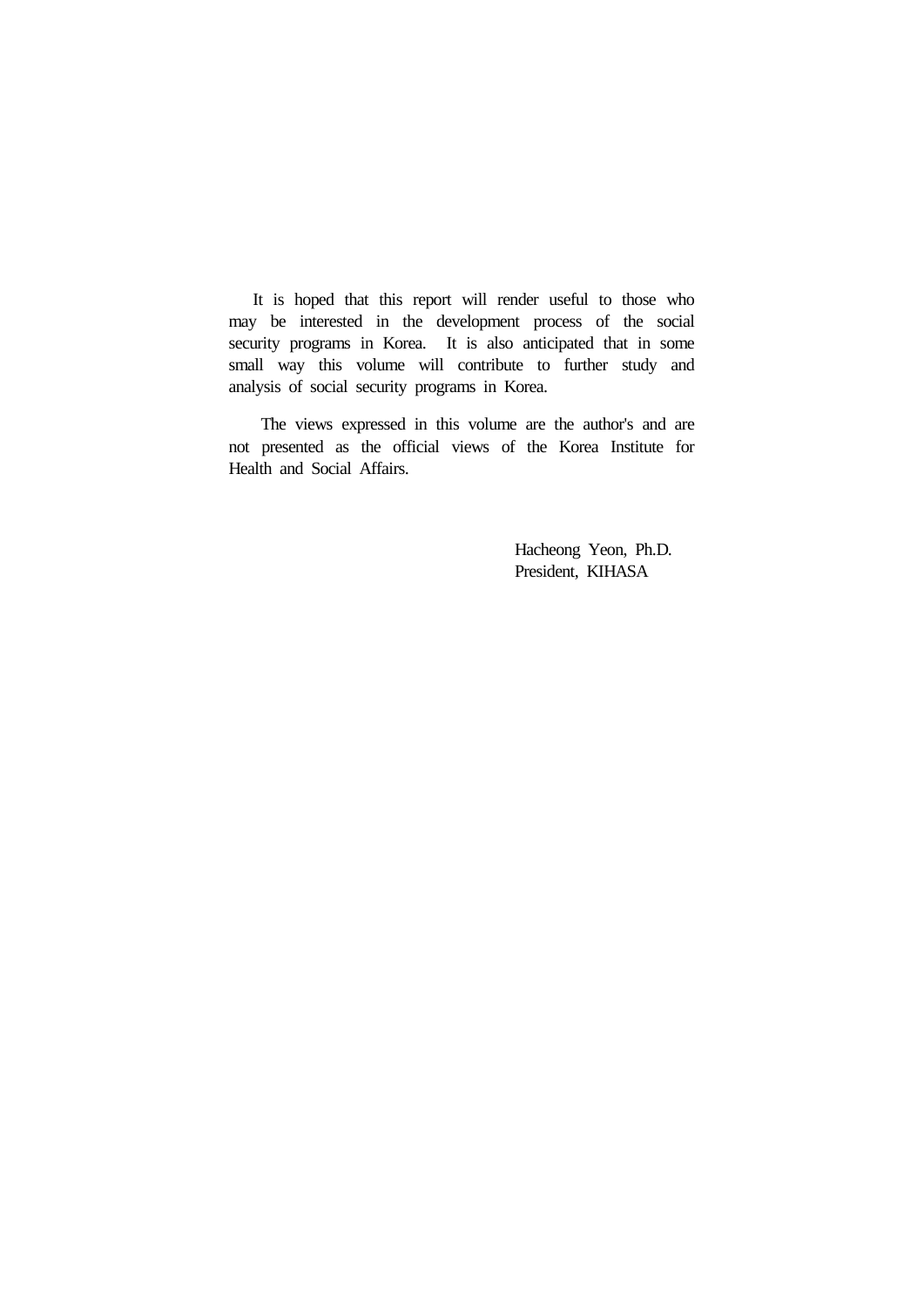## **CONTENTS**

| II. Economic Development and Social Modernization …………… 17                                                                                                                                                                |
|---------------------------------------------------------------------------------------------------------------------------------------------------------------------------------------------------------------------------|
| 1. Economic Growth and Social Development:<br>2. The Role of Social Security in the Korean<br>3. The Demographic Picture: Implications<br>4. The Historical Evolution of Social Security <b>··················</b> ··· 45 |
| III. Development of Old-Age Cash Benefits:                                                                                                                                                                                |
|                                                                                                                                                                                                                           |
|                                                                                                                                                                                                                           |
|                                                                                                                                                                                                                           |
|                                                                                                                                                                                                                           |
|                                                                                                                                                                                                                           |
| 5. Types and Amounts of Benefits <b>Community</b> 64                                                                                                                                                                      |
|                                                                                                                                                                                                                           |
| IV. The Health Insurance Scheme and                                                                                                                                                                                       |
|                                                                                                                                                                                                                           |
|                                                                                                                                                                                                                           |
| 2. Health Insurance Program: Enactment and                                                                                                                                                                                |
|                                                                                                                                                                                                                           |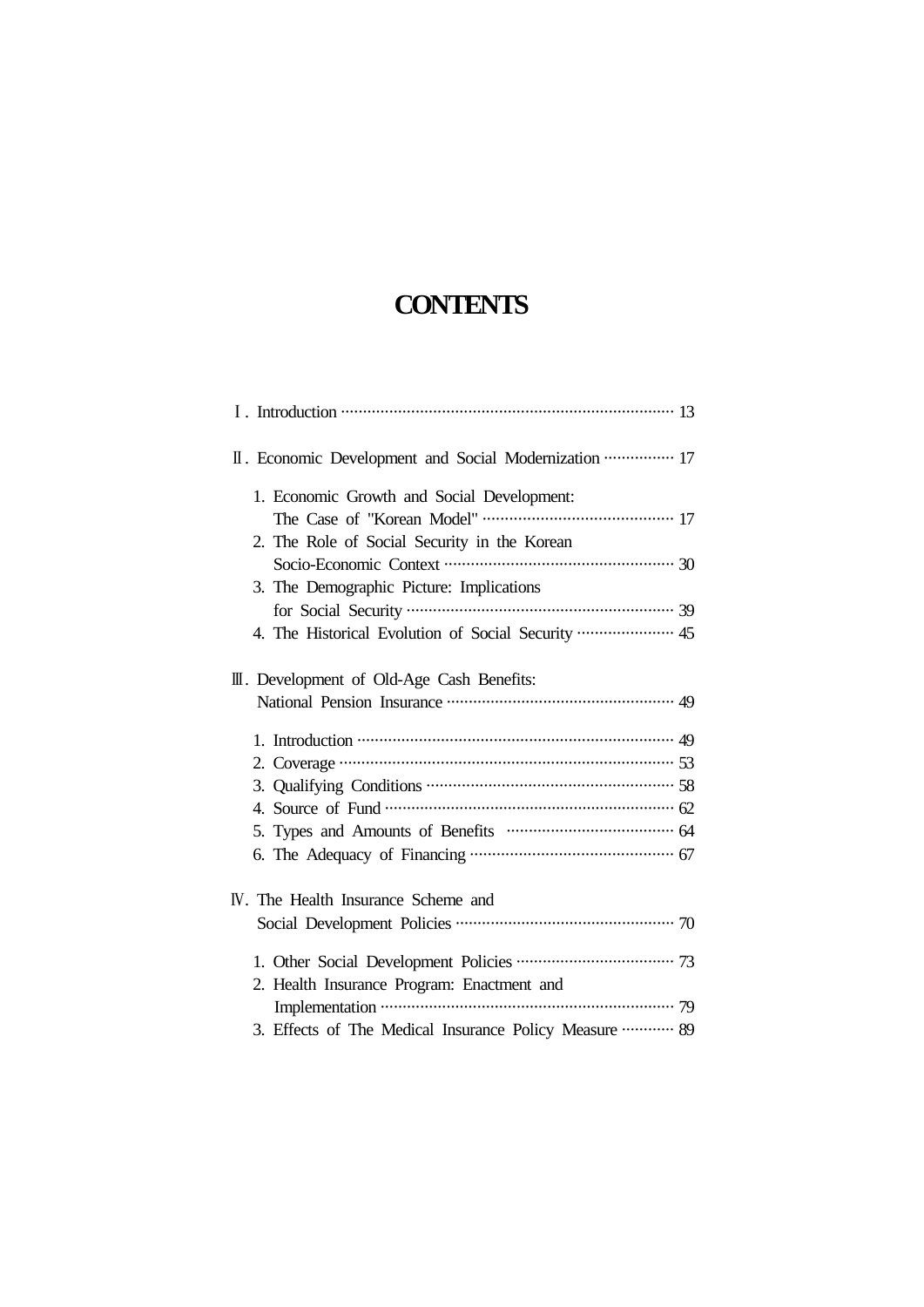| V. Planning and Coordination of Social Security Medical       |
|---------------------------------------------------------------|
|                                                               |
|                                                               |
| 1. Recent Developments of Social Security Medical             |
|                                                               |
| 2. Co-ordination Between Public Health Services and           |
|                                                               |
| 3. Progress and Outlook in Planning and Co-ordination         |
| of Social Security Medical Care Schemes with                  |
|                                                               |
|                                                               |
| VI. The Organization, Financing, and Cost of Health Care  126 |
|                                                               |
| 2. Issues and Problems in Health Policies  129                |
| 3. Expenditure and Financing of Health Services  140          |
| 4. Assessment of the New Medical Insurance System  154        |
|                                                               |
|                                                               |
|                                                               |
|                                                               |
|                                                               |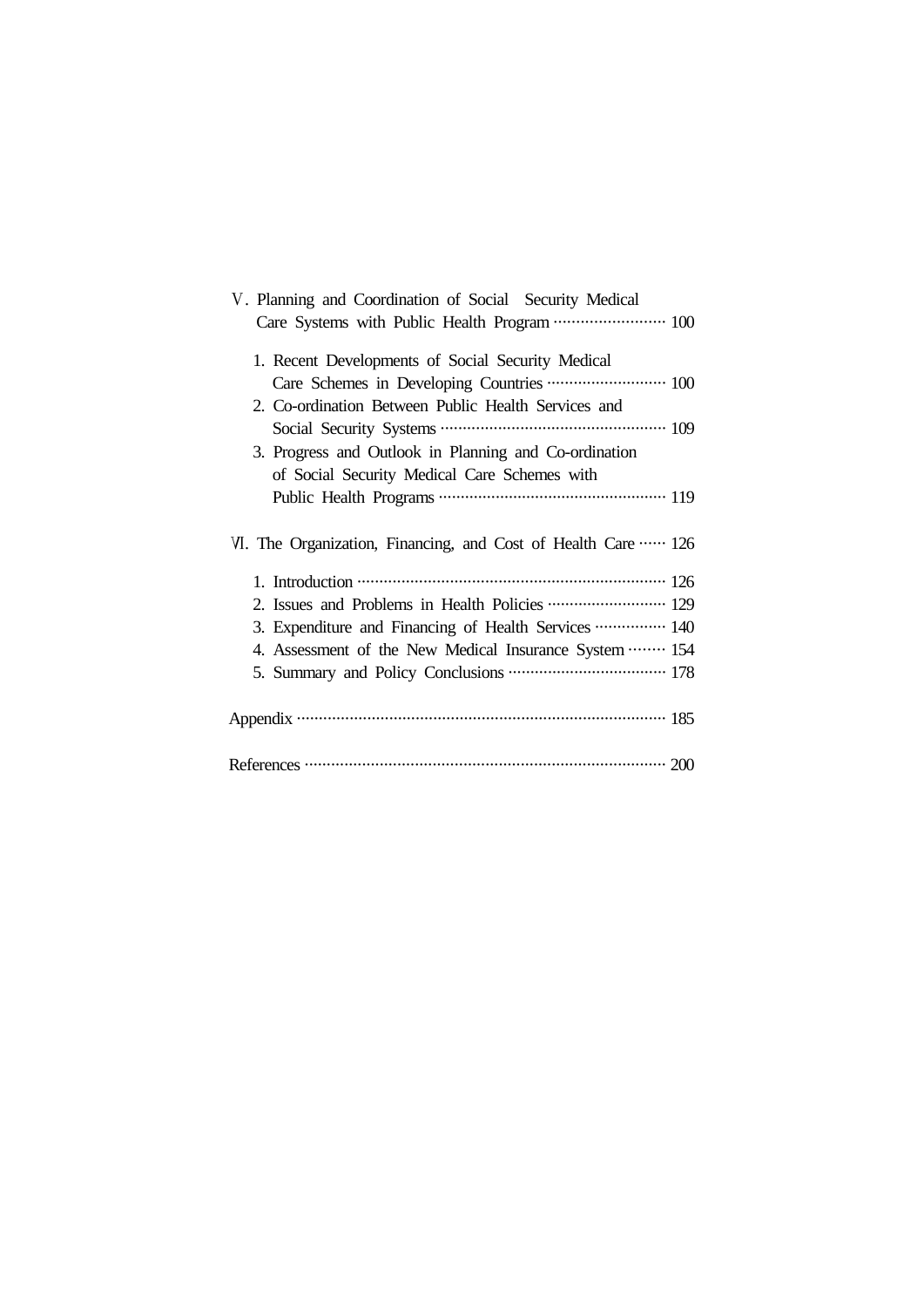## **LIST OF TABLES**

| Table II - 1. Per Capita GNP and Growth Rates,                                     |
|------------------------------------------------------------------------------------|
| Table II - 2. Major Economic and Social Indicators,                                |
| Urban and Rural Distribution of Population,                                        |
| Estimated Size Distribution of Income,                                             |
| International Comparison of Government<br>Expenditure by Major Functions, 1993  28 |
| Trends in Social Security Expenditure,                                             |
| Growth Rates of Population, 1960~2020 ………… 41                                      |
| Population by Major Age Groups, 1960~2020 · · 42                                   |
| Age Distribution of Population:                                                    |
| Life Expectancy at Birth<br>for Korea and Japan, 1960~2020 …………………… 44             |
| Table II-11. Changes in the Household Structure,                                   |
| Table II-12. Social Security Programs and Institutions, 1995  48                   |
| Table III - 1. Old-Age Pension Schemes in Korea,                                   |
| Growth of Persons Covered by NPS,                                                  |
|                                                                                    |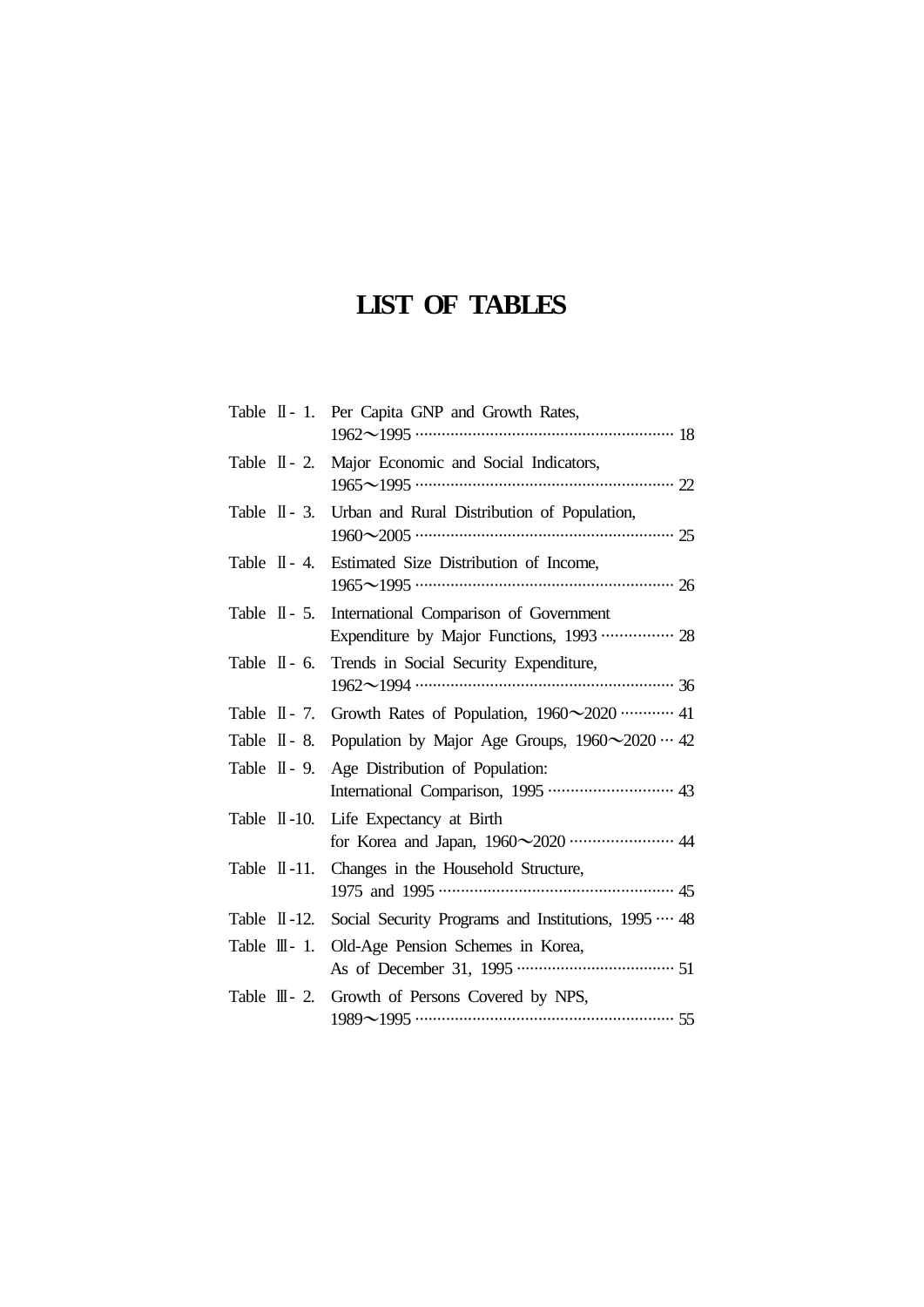|                          | Table III- 3. Covered Persons in NPS by Type of                                                                                              |
|--------------------------|----------------------------------------------------------------------------------------------------------------------------------------------|
| Table $\mathbb{II}$ - 4. | Qualifying Conditions and Contribution Rates<br>for Pension Programs, Selected Countries  60                                                 |
| Table $III - 5$ .        | Contribution Rates for National Pension  63                                                                                                  |
| Table $III - 6$ .        | Long-Range Financial Outlook of                                                                                                              |
| Table IV- 1.             | International Comparisons of Government<br>Expenditures on Social Development,                                                               |
| Table IV-2.              | Distribution of Government Expenditures on<br>Economic and Social Services, Selected years  75                                               |
| Table IV-3.              | Estimated Social Security Expenditures, 1979  77                                                                                             |
| Table IV- 4.             | Persons Covered by the Medical Insurance<br>System, by Province and Program, 1981  91                                                        |
| Table IV- 5.             | Medical Care Utilization Rate of Persons<br>Covered by the Medical Insurance Program,                                                        |
|                          | Table IV- 6. Average Contribution and Benefit per Insured<br>Person in the Employee Medical Insurance                                        |
| Table V- 1.              | Comparison of Social Insurance Medical Care<br>Expenditure with Total Social Insurance<br>Expenditure and GDP, Selected Countries, 1974  105 |
| Table $V - 2$ .          | Persons Covered by Medical Insurance<br>by Program and by Category, Korea, 1980 ······· 108                                                  |
| Table V-3.               | Population Coverage of Social Security<br>Medical Care Programs, Korea, 1977~1981 …… 109                                                     |
| Table VI- 1.             | Health Indicators in Selected Countries, 1973  130                                                                                           |
| Table VI-2.              | Population by Urban and Rural Residence,                                                                                                     |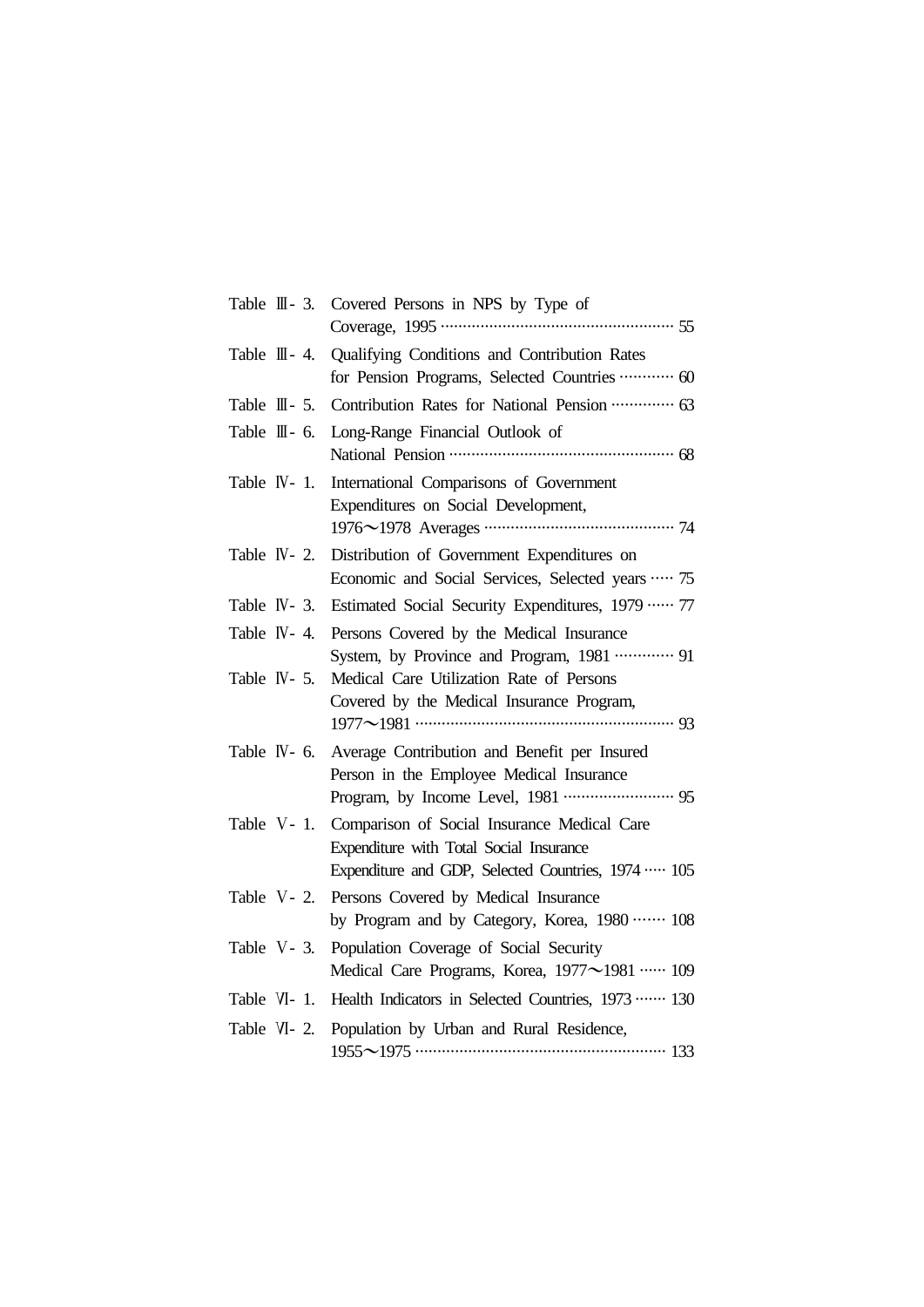| Table VI-3.  | Selected Socio-Economic Characteristics of<br>Urban and Rural Population, 1975 ···················· 134                        |
|--------------|--------------------------------------------------------------------------------------------------------------------------------|
| Table VI-4.  |                                                                                                                                |
| Table VI- 5. | Estimated National Health Expenditures,                                                                                        |
| Table VI- 6. | International Comparison of National Health<br>Expenditures: Korea, Japan, and U.S., 1975  143                                 |
| Table VI-7.  | Distribution of Urban Household Health<br>Care Expenditures, by Type of Expenditure,                                           |
| Table VI-8.  | Health Care and Social Security Expenditures                                                                                   |
| Table VI-9.  | Persons Covered by Medical Insurance                                                                                           |
| Table VI-10. | Health Insurance Coverage and Health Needs  157                                                                                |
| Table VI-11. | Cost-Sharing Amounts as Percent of Income,                                                                                     |
| Table VI-12. | Associations Classified According to                                                                                           |
| Table VI-13. | Financing a Social Security Health Care<br>System, Selected Countries, 1975<br>(Taxes on Wages and Salaries)  168              |
| Table VI-14. | Projected Revenue and Expenditure Estimates<br>of Compulsory Employee Health Insurance<br>Program, 1977~1981 ………………………………… 172 |
| Table VI-15. | Average Number of Insured Persons<br>per Association, by Province, 1977 ··················· 175                                |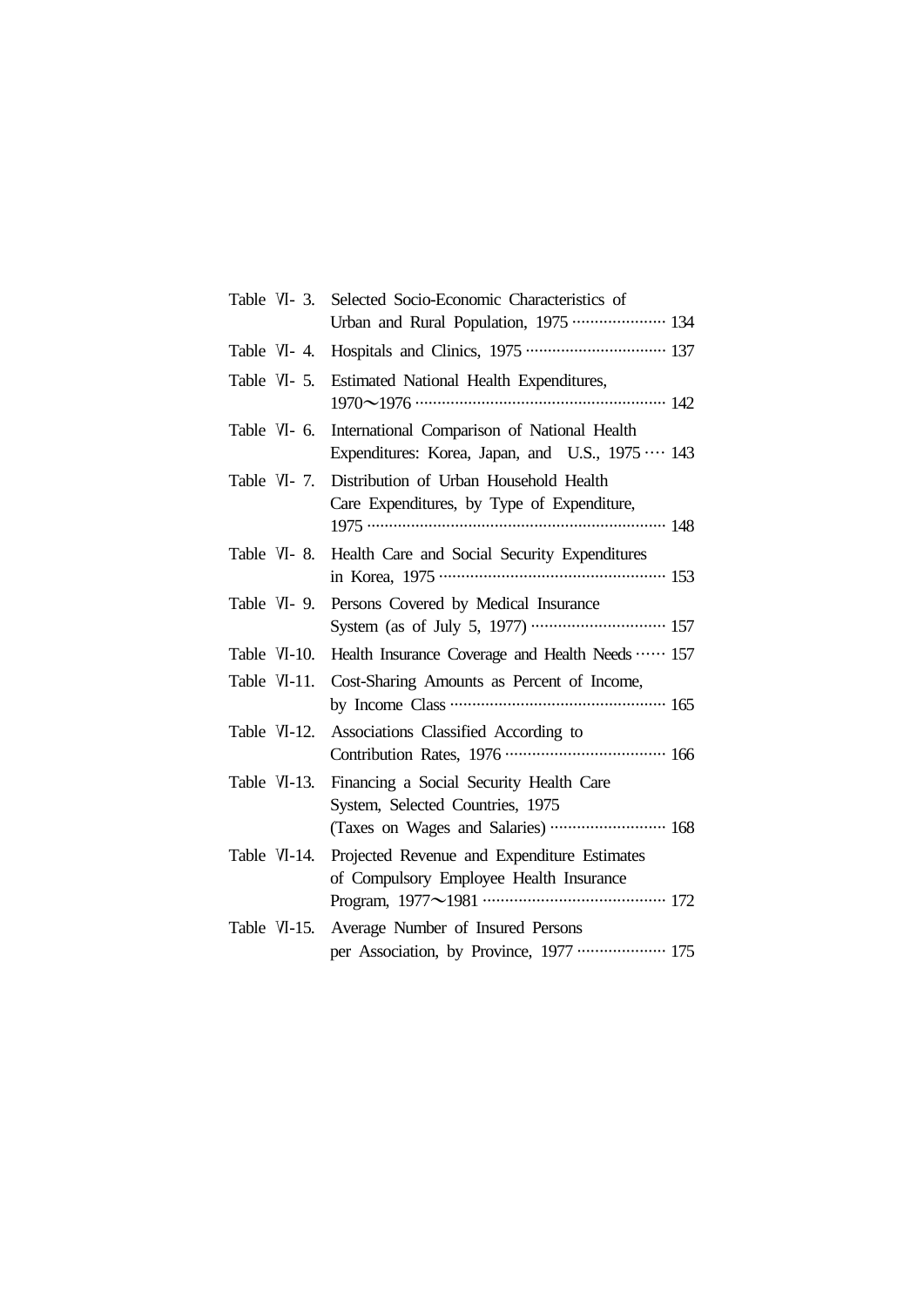## **LIST OF FIGURES**

| Chart 1. Macroeconomic Effects of the Pension   |
|-------------------------------------------------|
| Chart 2. Coordination Between Social Security   |
| Medical Care Schemes and Public Health          |
|                                                 |
| Figure 1. Private Health Expenditure and GNP    |
|                                                 |
| Figure 2. Per Capita Private Health Expenditure |
| and Per Capita GNP (Constant Prices)  145       |

### **LIST OF APPENDIXES**

|  | Appendix 1. Estimated National Health Expenditures,                                      |
|--|------------------------------------------------------------------------------------------|
|  | Appendix 2. Local Government Public Health Expenditure                                   |
|  | Appendix 3. Personal Consumption Expenditures and<br>Medical Expenditure, 1960~1975  187 |
|  | Appendix 4. Medical Expenditure and Population,                                          |
|  | Appendix 5. Medical Expenditure and Disposable Income,                                   |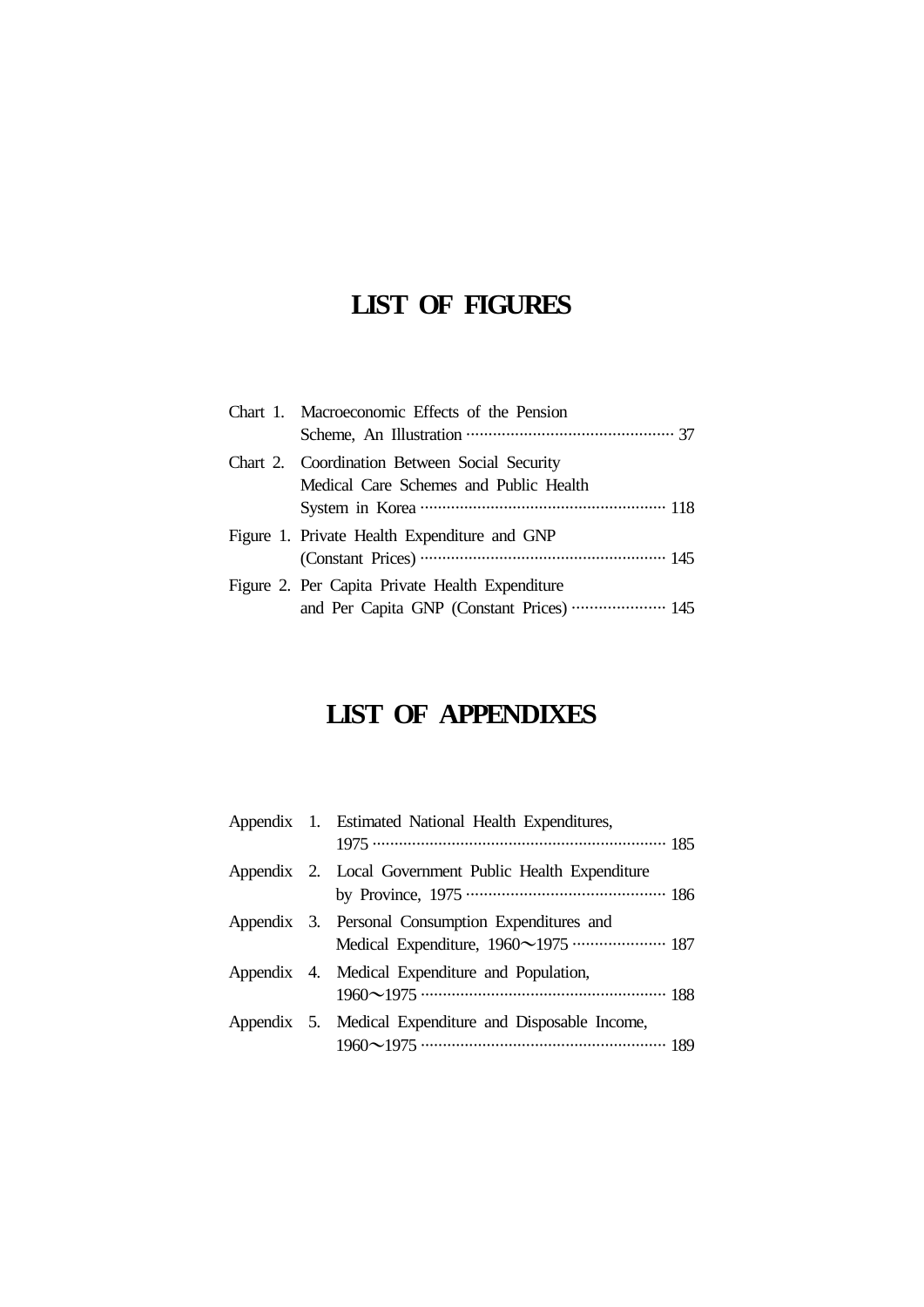|             | Appendix 6. Average Monthly Urban Household<br>Consumption Expenditure by Type of                                             |
|-------------|-------------------------------------------------------------------------------------------------------------------------------|
|             |                                                                                                                               |
|             | Appendix 7. Average Monthly Urban Household<br>Consumption Expenditures by Type of                                            |
| Appendix 8. | Average Monthly Urban Household<br>Consumption Expenditures by Type of                                                        |
|             | Appendix 9. Average Monthly Urban Household Medical<br>Expenditure by Income Group, 1975 ················ 193                 |
|             | Appendix 10. Average Monthly Urban Household<br>Consumption Expenditure and Medical<br>Expenditure by Income Group, 1975  194 |
|             | Appendix 11. Average Monthly Farm Household<br>Consumption Expenditures and Medical<br>Expenditure by Farm Size, 1975  195    |
|             | Appendix 12. Average Monthly Urban Household<br>Medical Care Expenditure by Type of                                           |
|             | Appendix 13. Average Monthly Medical Expenditure                                                                              |
|             | Appendix 14. Projection of Persons Covered by the                                                                             |
|             | Appendix 15. Projected Medical Benefit Payments<br>under the Compulsory Employee<br>Health Insurance Program, 1977~1981  199  |
|             |                                                                                                                               |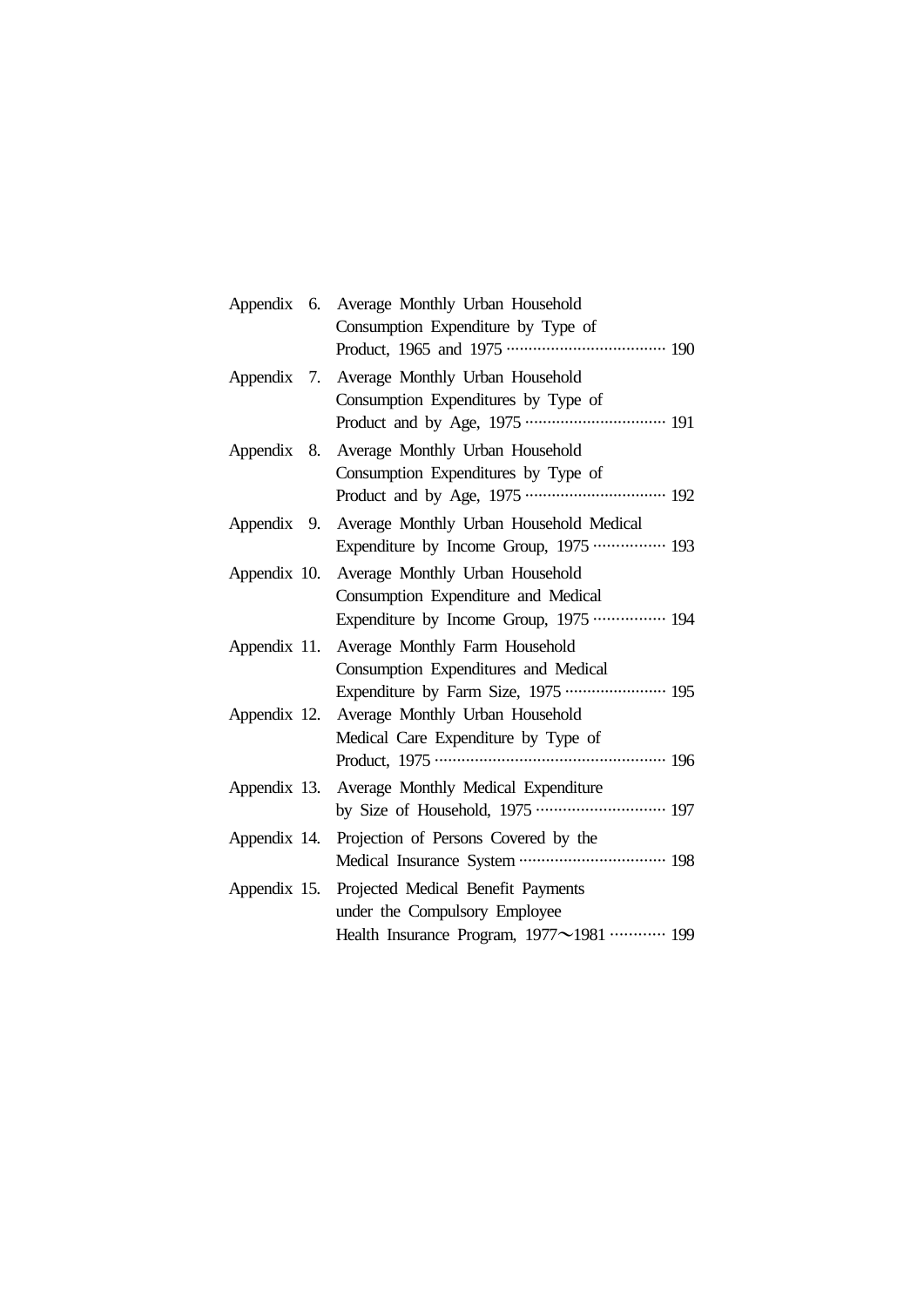#### Ⅰ**. Introduction**

 In the thirty-five years which have passed since the enactment of the social insurance legislation by the National Assembly, there has been a rapid and steady expansion of risks covered by social insurance as well as an increase in persons covered. The number of persons covered by various social insurance programs increased in terms of gross estimates from 1.9 million in the mid-1970s to 64.6 million in 1995. In 1973 the Korean population was spending roughly 48 billion won for various social security programs including social insurance, public assistance and social welfare services. This amount represented slightly less than one percent of the 1973 GNP. Social security expenditures, however, increased dramatically to over 11 trillion won by 1994, accounting for 3.7 percent of GNP.

 During the thirty-five years many important and far-reaching changes in the social security legislation and administrative organization have been made. These changes reflect not only the adjustments to keep the program in line with rising levels of income and aspiration of the people and administrative experience, but especially in the broadening in the character and scope of social security. Various politico-economic, demographic and social factors including family life-styles had significant impact on the development of our social security system.

 We have accumulated considerable knowledge of the practical problems involved in formulating and administering social security schemes since the early 1960s when the initial program was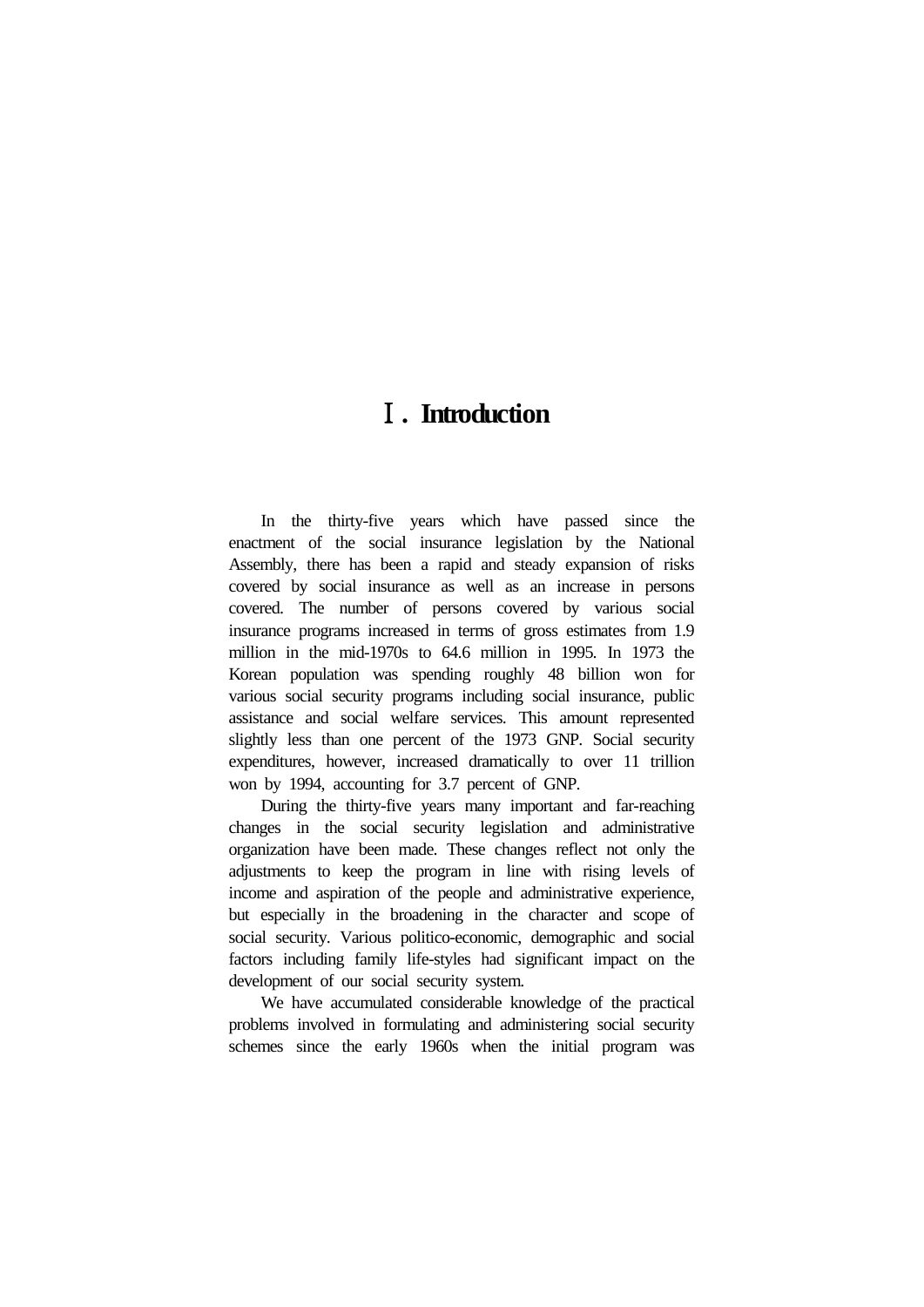being implemented. We have gleaned over thirty-five years' experience in administering and perfecting the large social insurance programs -- health insurance, the national pension scheme, and industrial accident insurance program. An unemployment insurance law has been effective since the middle of 1995. The public assistance and social welfare service programs are in operation throughout the country. However, the mosaic of social security programs in Korea represents what is perhaps one of the most complex systems existing in the world. This is clearly due to the progressive growth and expansion of the social security programs.

 Yet, social security in Korea, with social insurance as its keystone, is widely accepted as an established part of Korean institutional life. The general principle of social security is now supported by all political parties. Employers' organizations, labor unions, and civic and professional groups all endorse the basic idea. Any review of the social security institutions and policies in Korea leads to an inevitable realization that social security is an important socio-economic invention and that it will evolve along with other institutions to remain a program adapted to Korean experience and ideals.

Social security is a complex system with many economic, financial, and social ramifications. It warrants, therefore, careful consideration with respect to its impact on the economy in general and on individuals and families in particular. Because of the special law provisions, the impact on certain industries and households in different income levels is also of special importance. To understand and appraise past and present developments in Korea's social security as well as any future changes, the familiarity with many different forces in our society is vital. The historical background of the establishment and growth of social security in Korea, social and political institutions, economic conditions, Korea's newly emerging status in the highly competitive world economy, and the inter-Korea relations -- all these and more are part of the picture.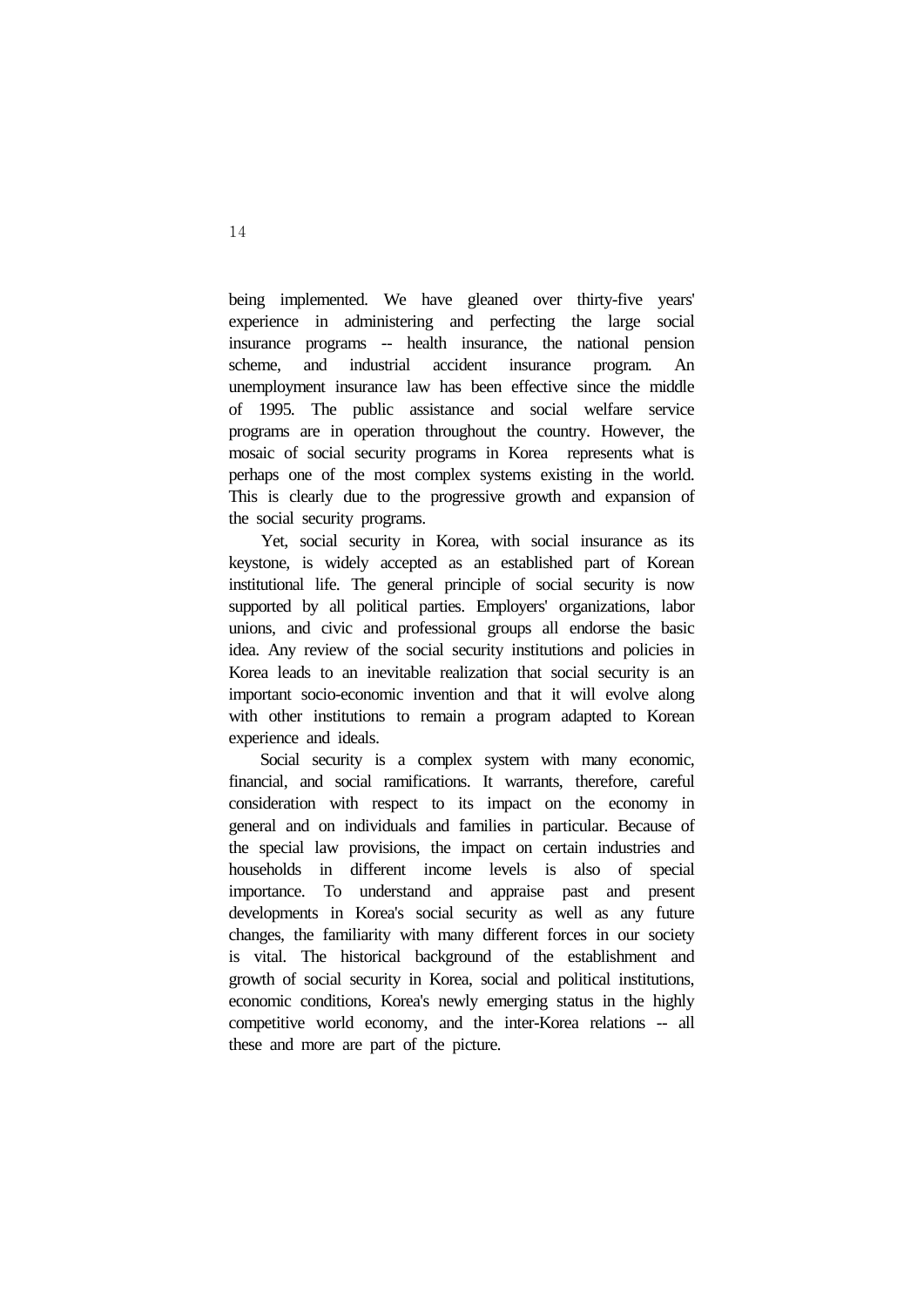Although much has been accomplished during the thirty-five momentous years of social security, there are obvious gaps and inadequacies that demand special attention. There is general recognition of our present programs as inefficient. The coverage of existing old-age pension programs must be expanded and the benefits need to be readjusted, while an adequate balance among different benefit schemes should be maintained. There are innumerable factors involved in determining how coverage can be extended, to what extent an equity in benefits can be attained, and how they are to be financed. Actuarial estimates made at the end of 1996 indicate that scheduled benefits will exceed revenues of the National Pension Fund by 2022 and a variety of proposals to address this problem are being forwarded. Some persons and groups have suggested radical changes in the methods of administering the health insurance program. On the other hand, there has been strong advocacy for continuation of the existing administrative structure.

 The social security system in Korea is now entering a new era, a time to rethink and reshape this great social institution to better meet the needs of the Korean public in the future. As we enter the forthcoming twenty-first century, what does our social security balance sheet show in terms of assets and liabilities? What changes in the program are required to meet the emerging new challenges and trends ahead of us? Some of the many specific issues and related problems, that are most likely to occur in the decade ahead, can be illustrated by citing just a few of them.

Does a particular program lead to bureaucracy and to increasing government controls?

What is the desirable level of cash benefits according to the different social security pension programs?

Should everyone receive the same benefit or should the benefits vary in relation to previous earnings, contributions, the length of time in the program, or should they be soley based upon need?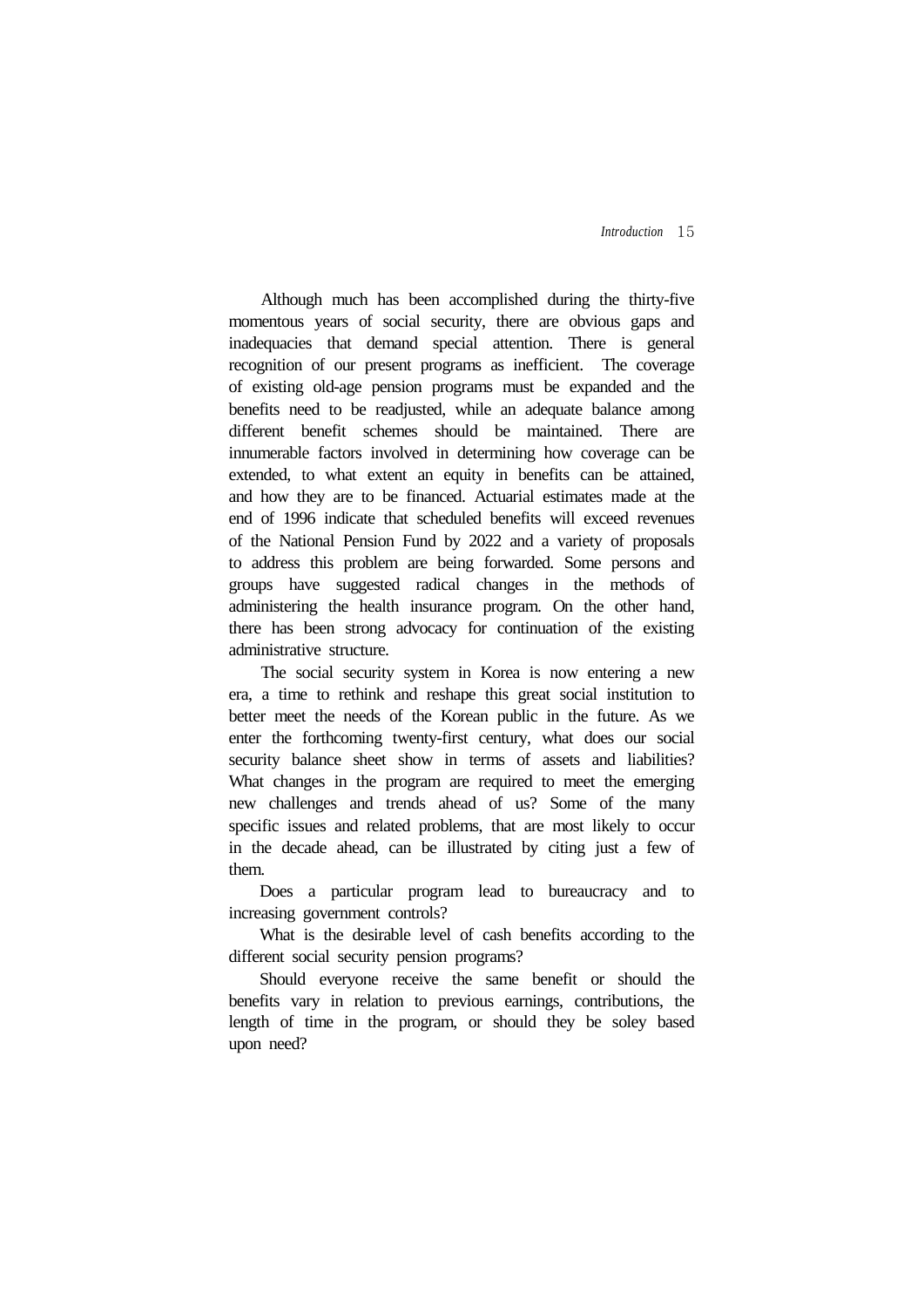What should be the role of the private sector and how can a governmental system of social security work together with private programs? Are company-based occupational pension plans desirable?

How large pension reserves are necessary in old-age insurance? What would be the most efficient way of managing the reserve fund? Who should bear the costs of pensions and in what way?

How should social security programs be administered? How can national standards and decentralized administration be assured?

What are the economic and social implications of a social security program for business, labor, the family, and the nation as a whole?

These are only the beginning obscure questions that need to be seriously dealt with in the future. They are key issues that exist today in Korea and it is likely to continue to be for some time in the future. Newer challenges must be successfully addressed if our social security programs are to be adequately maintained in the future.

The major purpose of this study is to assess the social security situation in Korea, by making a synthesis of the improvements and changes that have taken place since the early 1960s. First the study focuses on the aims to fill the gap in the existing knowledge of the social security system in Korea. In addition, the study has a practical purpose in that, by illustrating the role that social security plays in Korea's national development and the function it really serves, the goals, means and method to achieving better social security are clarified. Moreover, it contributes useful information for an eventual reappraisal of our social institutions and policies as we enter the new era of globalization of "quality of life". Experiences of other industrial countries are also drawn as we make critical policy decisions for the future of our own social security system.

16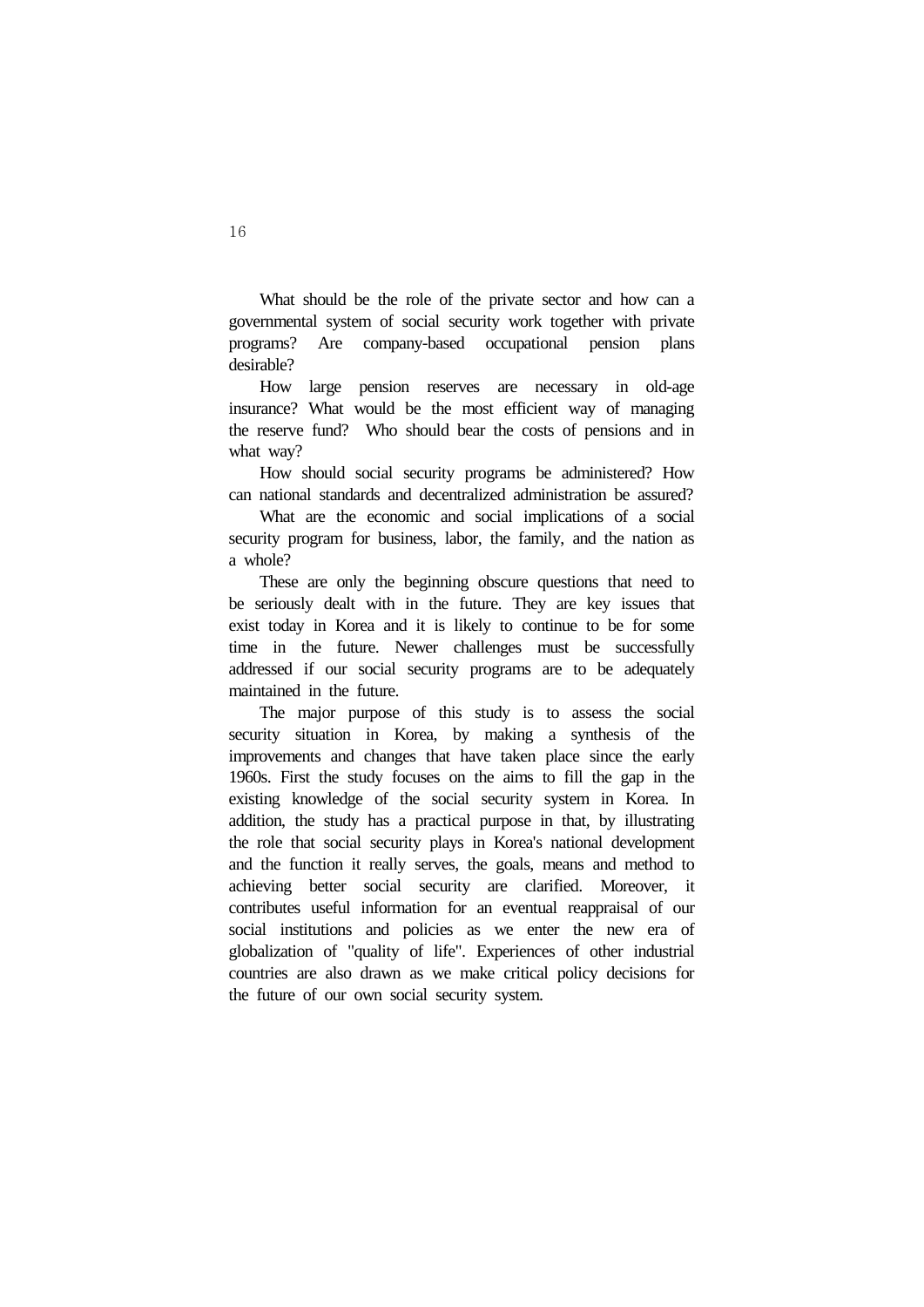#### Ⅱ**. Economic Development and Social Modernization**

#### 1. Economic Growth and Social Development: The Case of "Korean Model"

 The economic performance of Korea during the past three decades is clearly one of the remarkable success stories of economic development in the world. The high and sustained growth rates Korea achieved during this period are almost without precedent in the development world, except for three other so-called "Asian dragons". During the course of implementing a series of successive five-year development plans since the early 1960s, Korea has been transformed from one of the world's poorest countries to a confident, modern and industrialized economy, with more than \$11,000 in per capita income. The economic indices may not reveal a complete picture of Korea's economic progress, however, the three decades have been marked by rapid growth of GNP and income and by structural changes in the economy such as the rising shares of manufacturing and exports.

 Korea's outward-looking development strategy and aggressive industrialization policy since the early 1960s resulted in an unprecedented record of economic growth. The annual growth rate hovered around 3 percent in the early 1960s, but it abruptly increased to an average of 7.9 percent in the first five-year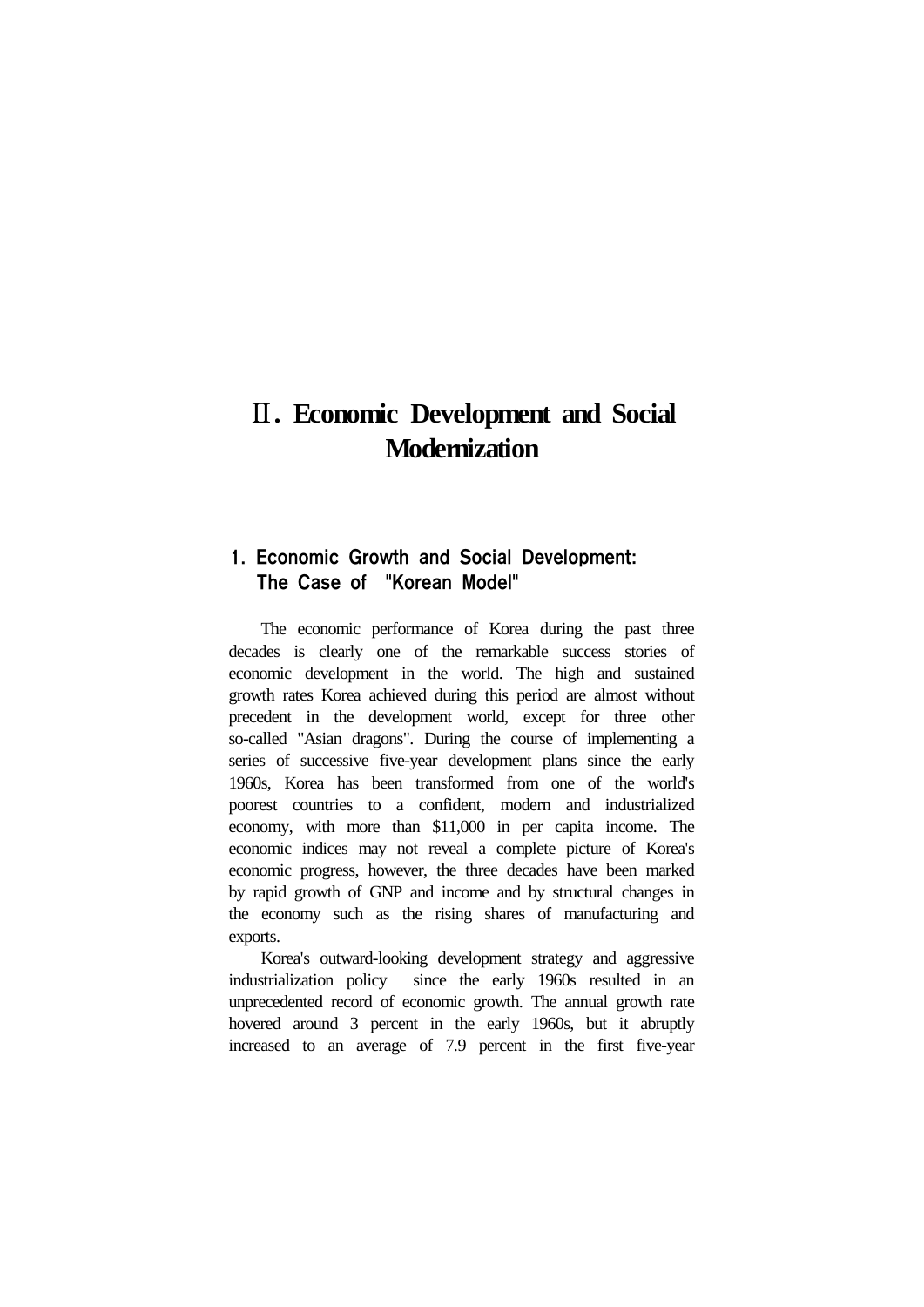development plan period  $(1962 \sim 66)$ . Furthermore, the average annual growth rates of GNP during the second  $(1967 - 71)$  and third (1972 $\sim$ 76) plan periods increased to 9.7 percent and 9.1 percent, respectively (see Table II-1). Although the growth rate decelerated to 5.6 percent in the fourth plan period  $(1977 \sim 81)$ due to the second worldwide oil crisis and the political unrest in 1980, the Korean economy in 1986~88 demonstrated unprecedented double-digit growth rates for three consecutive years. The Korean economy in recent years, however, suffered a marked slowdown in growth rates, recording 5 percent in 1992 and 8.7 percent in 1995. As a result of rapid and sustained economic growth over the past three and a half decades, Korea's per capita GNP in 1995 reached \$10,076. It shows a sharp increase over the \$80 per capita income that was earned in the early 1960s.

|             | Per Capita GNP  | <b>GNP</b> Growth Rates |           |
|-------------|-----------------|-------------------------|-----------|
|             | in thousand Won | U.S. Dallars            |           |
| 1962        | 13              | 87                      | 2.2       |
| 1967        | 43              | 142                     | 6.61      |
| 1972        | 125             | 319                     | 4.6       |
| 1977        | 490             | 1,011                   | 10.1      |
| 1982        | 1,341           | 1,834                   | 7.5       |
| 1987        | 2,647           | 3,218                   | 12.3      |
| 1992        | 5,471           | 7,007                   | 5.0       |
| $1995^{1}$  | 7.769           | 10,076                  | 8.7       |
| $1962 - 66$ |                 |                         | 7.9       |
| $1967 - 71$ |                 |                         | 9.5       |
| $1972 - 76$ |                 |                         | 8.6       |
| $1977 - 81$ |                 |                         | 5.6       |
| $1982 - 86$ |                 |                         | 9.3       |
| $1987 - 91$ |                 |                         | 10.0      |
| $1992 - 95$ |                 |                         | $7.0^{2}$ |

*Table* Ⅱ*-1. Per Capita GNP and Growth Rates, 1962*~*1995* (Unit: %)

Notes : 1) Preliminary estimates.

2) For three-year average.

Source: The Bank of Korea, *National Accounts*, 1994 and 1996.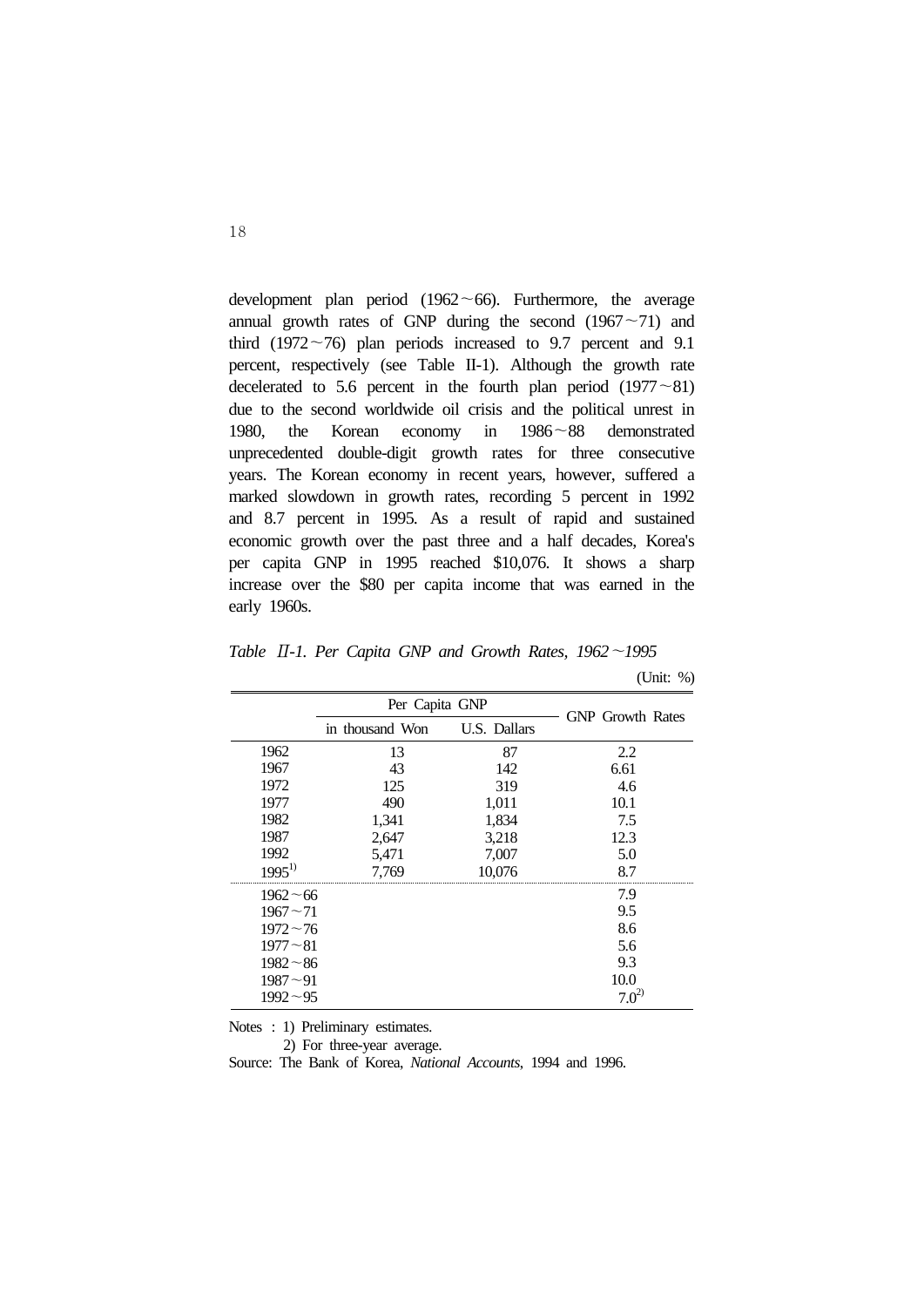Along with economic growth, Korea also managed to transform from a traditional agricultural economy to an industrial one. It is widely acknowledged that the great structural transformation Korea experienced over the last thirty-five years was comparable to what Western industrial countries achieved over a hundred-year period. In other words, Korea "condensed" a century's worth of economic growth into only three decades (Cho, 1994). The period from 1963 to l971 was particularly important because of the significant progress made in strengthening industrial base and carrying out major changes in the nation's development strategies through institutional changes and policy reform.

The rapid growth of the GNP and employment has been accompanied by a substantial structural transformation in the economy. During the past thirty-odd years, significant structural changes have occurred as a result of rapid development in manufacturing and social overhead capital at the expense of the primary sector. The GDP share of the primary sector including agriculture and fishery declined from about 40 percent in the early 1960s to only 7 percent in the mid-1990s. At the same time, the share of the manufacturing sector sharply increased from 14 percent to 27 percent over the same period (Bank of Korea, 1994 and 1996).

Available statistics reveal that during the  $1963 \sim 80$  period total employment increased at an average annual rate of 4 percent, compared with 3 percent for the potential labor force. Some 6 million new jobs were created between 1963 and 1980, absorbing a large pool of unemployed and underemployed persons in rural as well as urban sectors. The extent of the structural change is highlighted by the sharp increase in the share of manufacturing in total employment from only 8 percent in 1963 to 22 percent by 1980, while the share of agriculture decreased from 63 percent to 34 percent. Thus, Korea's development strategy, based on effective use of the surplus labor in labor-intensive manufacturing combined with a strong "trickle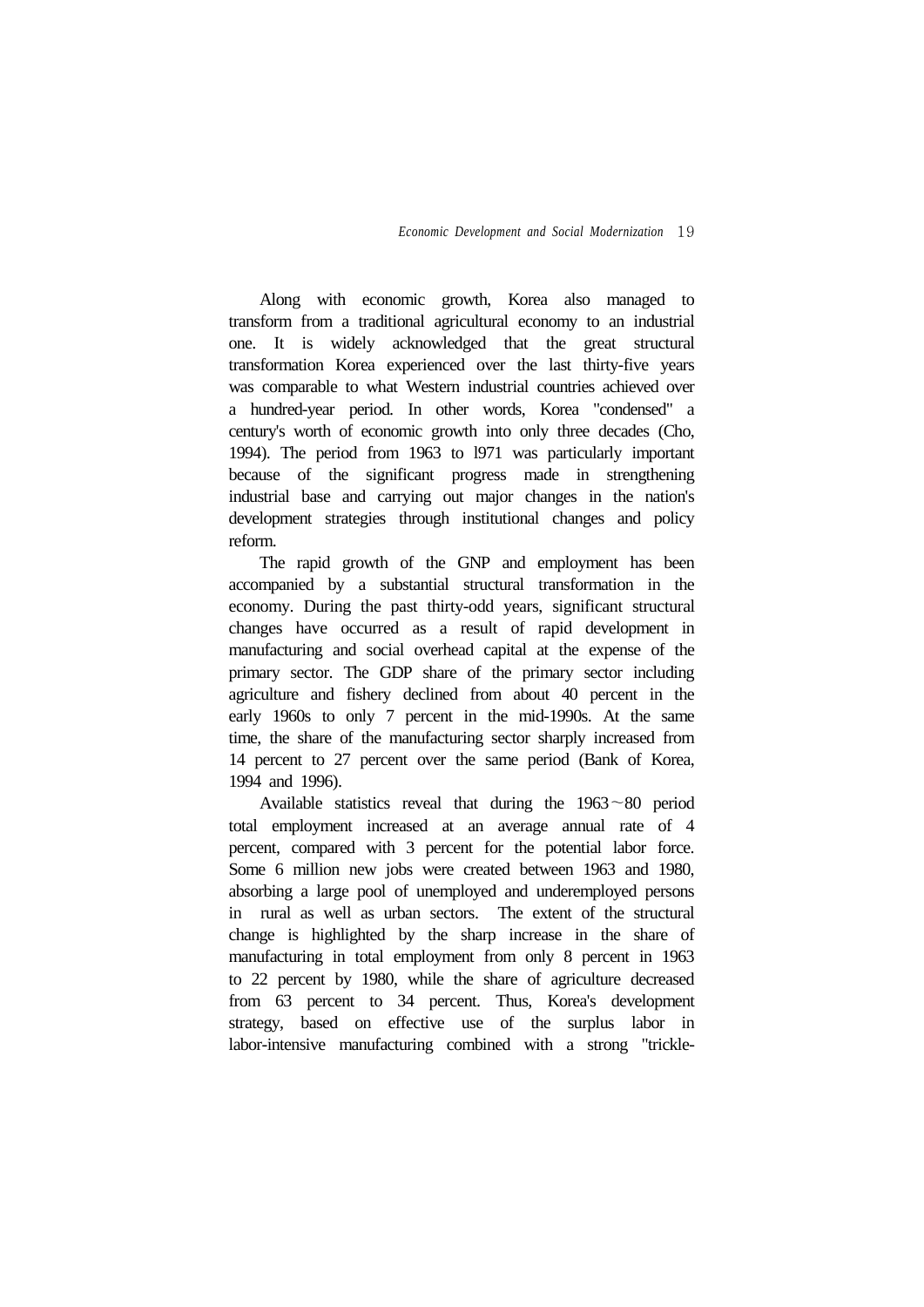down" effect, has measurably improved the employment situation and thereby helped to increase the level of income (Park, 1984).

Korea's successful development also owes much to the dynamic role of the private sector. The role of business enterprise has been enhanced as a result of a series of strong government measures promoting entrepreneurial development. The energetic driving force and innovative spirit of business leaders contributed significantly to transforming Korea from a poor agricultural society to what it is today.

The government of Korea has been heavily and actively involved in promoting economic development. Sound development strategy and effective economic management policies were major ingredients in achieving rapid growth in Korea. Many close observers of Korean economic development generally agree that Korea's rapid economic growth and structural change were largely the result of the surge in export trade. The government provided attractive incentive measures and vigorously promoted export trade. In the 1960s and the early 1970s Korea gradually shifted trade policies from import substitution to promote manufacturing exports. To stimulate export trade, the government introduced a strong export incentive structure which provided a wide range of instruments including tax exemptions, financial subsidies, accelerated depreciation allowances and duty-free imports for exports. As a result, total exports increased at an average annual rate of 39 percent between 1962 and l971, and their share of GNP rose from 2.4 percent to 11.7 percent during the same period (Suh, 1992).

Capital formation has been substantial and shows a fairly steady rate of growth. The continuously rising ratio of gross investment to GNP enabled Korea to achieve sustained growth. The economy has also made noteworthy progress in mobilizing domestic resources. Domestic investment, combined with rapidly expanding human capital, were the principal engines of growth.

The successful economic performance Korea experienced has been the result of a number of interacting economic, political, and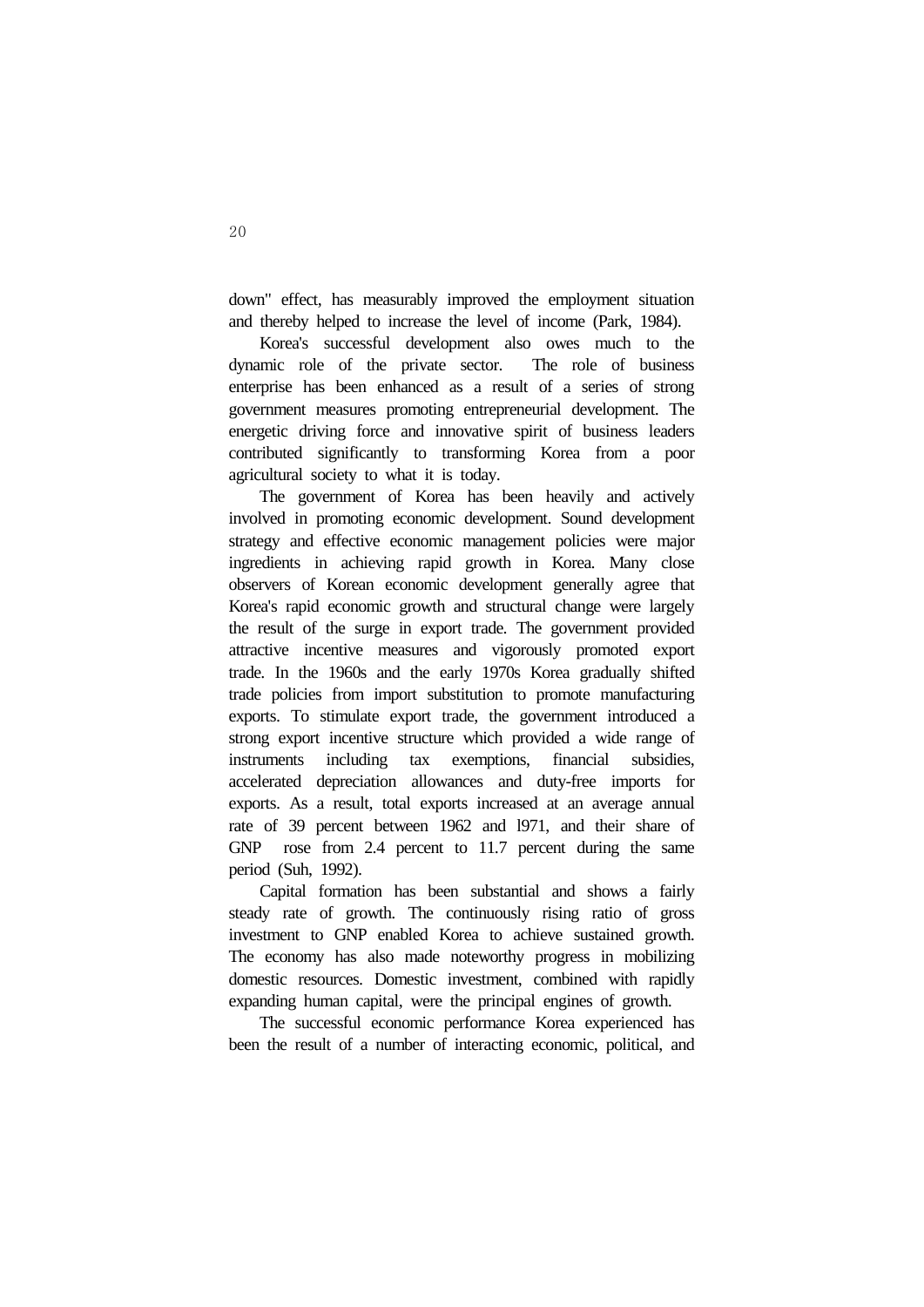social factors. Some of the major factors responsible for this rapid economic growth were the emergence of a strong political leadership, increasing government emphasis on economic development, high quality human resources, the heavy inflow of foreign capital, and availability of large export markets. The Korean economy did achieve noticeable growth, particularly since the mid-1960s. In 1962 the government formulated the basic strategies for economic development by launching the first five-year development plan, and it generated "a large measure of popular confidence in the intention of the government, and also in the future of the economy and society" (Lee, 1968). With the emergence of a strong political leadership fully committed to economic development, Korea moved ahead rapidly to become one of the fastest-growing economies, after many years of rebuilding the war-stricken economic infrastructure.

The Korean experience thus offers an important example of the mutual reinforcement of economic, social, and political development. Korea has become known throughout the world for the success of the "Korean model", combining rapid economic growth and industrialization with a relative equity in income distribution. The three main factors in maintaining relatively equal distribution of income were the land reform, with a well-implemented ceiling on landholdings which brought about greater social equality through the redistribution of cultivatable land; the approach towards full utilization of under-and un-employed workers as a result of specialization on laborintensive manufacturing industries; and the achievement of high literacy and universal access to primary education. The forwardlooking growth strategy substantially expanded labor-intensive manufacturing exports, which increased employment opportunities, thereby benefiting those at the low income level.

The broad sharing of the benefits of economic growth in Korea is also reflected in data on the progress toward meeting basic needs (see Table II-2).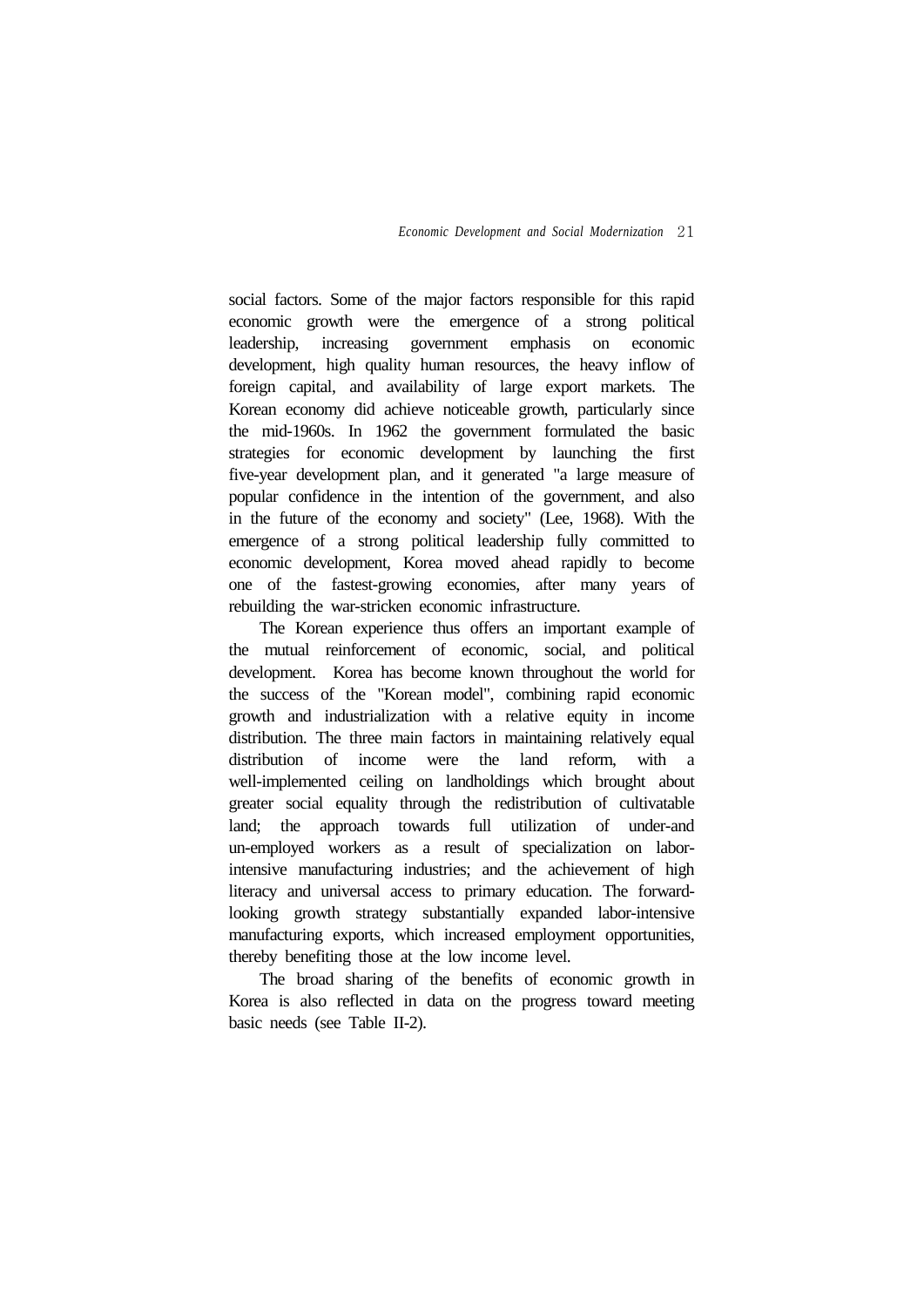|                                   | 1965          | $1995^{1}$ |
|-----------------------------------|---------------|------------|
|                                   |               |            |
| GNP per capita (US\$)             | 105           | 10,076     |
| Population (in thousands)         | 28,705        | 45,093     |
| Population growth rate (%)        | 2.5           | 0.9        |
| Persons employed (in thousands)   | 8,206         | 20,379     |
| Unemployment rate (%)             | 7.1           | 2.0        |
| Life expectancy                   | 58            | 73.5       |
| Men                               | 54            | 69.6       |
| Women                             | 60            | 77.4       |
| Infant mortality rate             | 52            | 13         |
| Crude death rate                  | 11.9          | 5.5        |
| Population per physician          | 2,645         | 784        |
| School enrollment ratios          |               |            |
| Elementary                        | 98.1          | 98.7       |
| Secondary                         | 35.4          | 95.3       |
| Tertiary                          | 7.0           | 44.4       |
| Number of colleges & universities | 131           | 266        |
| Paved roads (%)                   | 5.6           | 76.0       |
| Persons per passenger car         | $1,123.9^{2}$ | 7.8        |
| Piped water supply (%)            | $32.3^{2}$    | 82.1       |
| Housing supply rate (%)           | $78.2^{2}$    | 86.1       |
| Percentage participated in family | 16.0          | 77.4       |
| planning                          |               |            |
| Daily calorie intake (per capita) | 2,189         | 2,863      |
|                                   |               |            |

*Table* Ⅱ*-2. Major Economic and Social Indicators, 1965*~*1995*

Notes : 1) 1995 or the most recent year for which data are available. 2) Refers to 1971.

Sources: Derived from various statistical reports of the Bank of Korea; National Statistical Office; Ministry of Education; Ministry of Health and Welfare; Economic Planning Board.

The improvement in the standard of living was significant. For example, the reduction of the fertility rate has contributed significantly to improved social and economic conditions in the country. With effective family planning programs, Korea was able to bring down the growth rate of population from 3 percent in 1960 to 1.6 percent in 1980 and to less than one percent by 1995.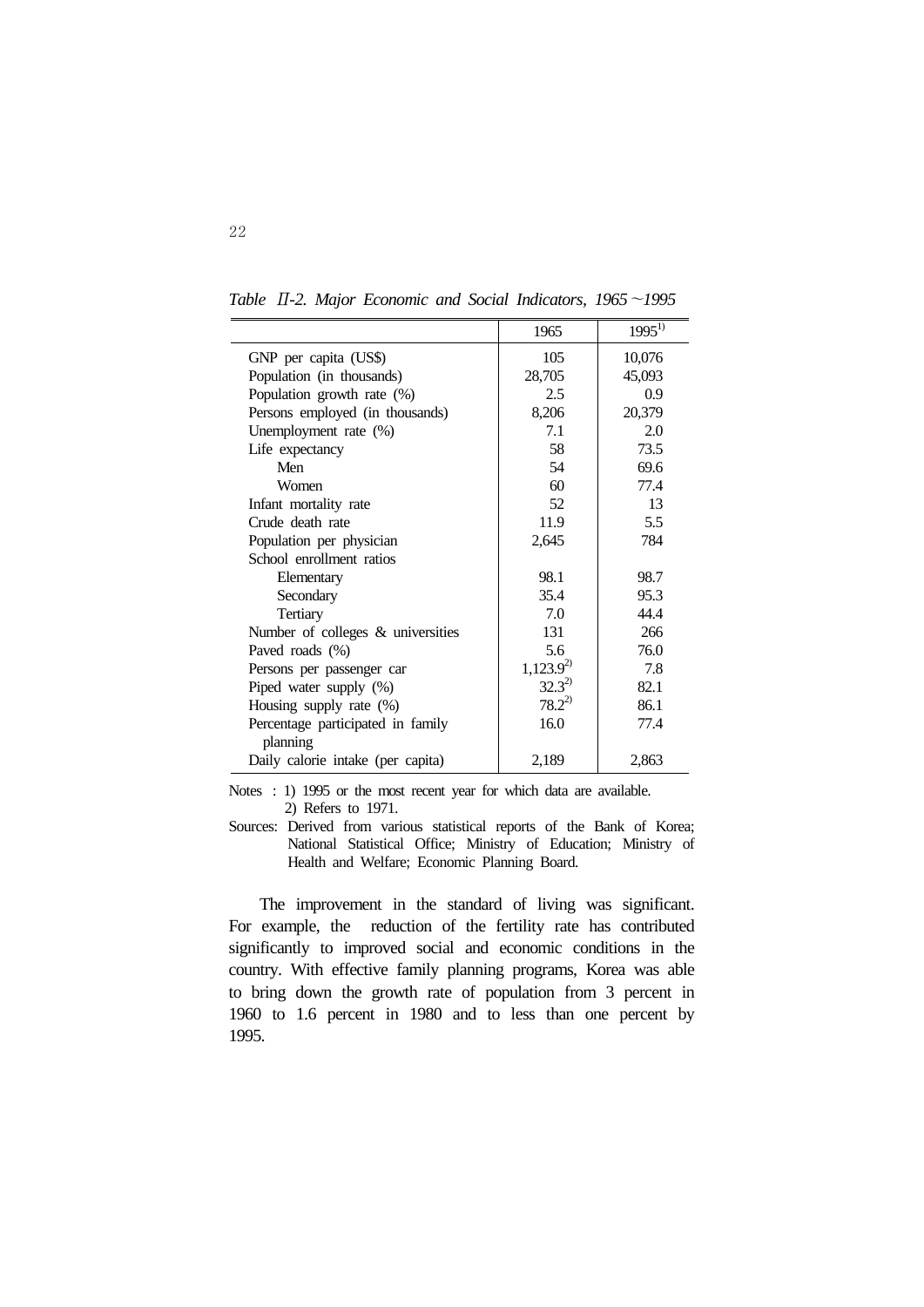Family planning programs have reduced the average family size and improved the health and survival of women and children, resulting in better economic and environmental prospects in Korea. There were parallel improvements in other indicators of social progress, such as nutritional standards, adult literacy, life expectancy, the infant mortality rate, supply of clean water, and school enrollment (see Table II-2). In addition, substantial government efforts were directed toward improving the quality of rural life by providing such infrastructure as roads, electricity, telephone, and piped water.

There seems to be a general consensus that Korea's successful performance of the last three decades had a great deal to do with human resource development. The solid human capital base of Korea, combined with appropriate human resource development policy, played an instrumental role in the nation's economic development during the 1960s and the early 1970s. The labor force was characterized by a high level of literacy and education, adaptability, and industriousness. The achievement of a high literacy rate and universal access to primary education provided people with an opportunity of fully developing their own skills and potential in their work.

Thus, the secret of "Korean success" was the appropriate use of available human resources. According to one theory, both rapid economic growth and relative equity in income distribution could be attributed to the fact that human capital formation in Korea preceded physical capital accumulation, instead of following it as in most other developing countries (Singer and Baster, 1980). We may recall that the late Theodore Schultz, a Nobel Prize-winning economist, concluded from his monumental study on human capital that in the United States human capital is roughly twice as important as tangible capital in generating economic growth. In an era of high technology and globalized competition, the role of human resource will be even greater in order for Korea to make a successful transition toward the knowledge-and human-based economy.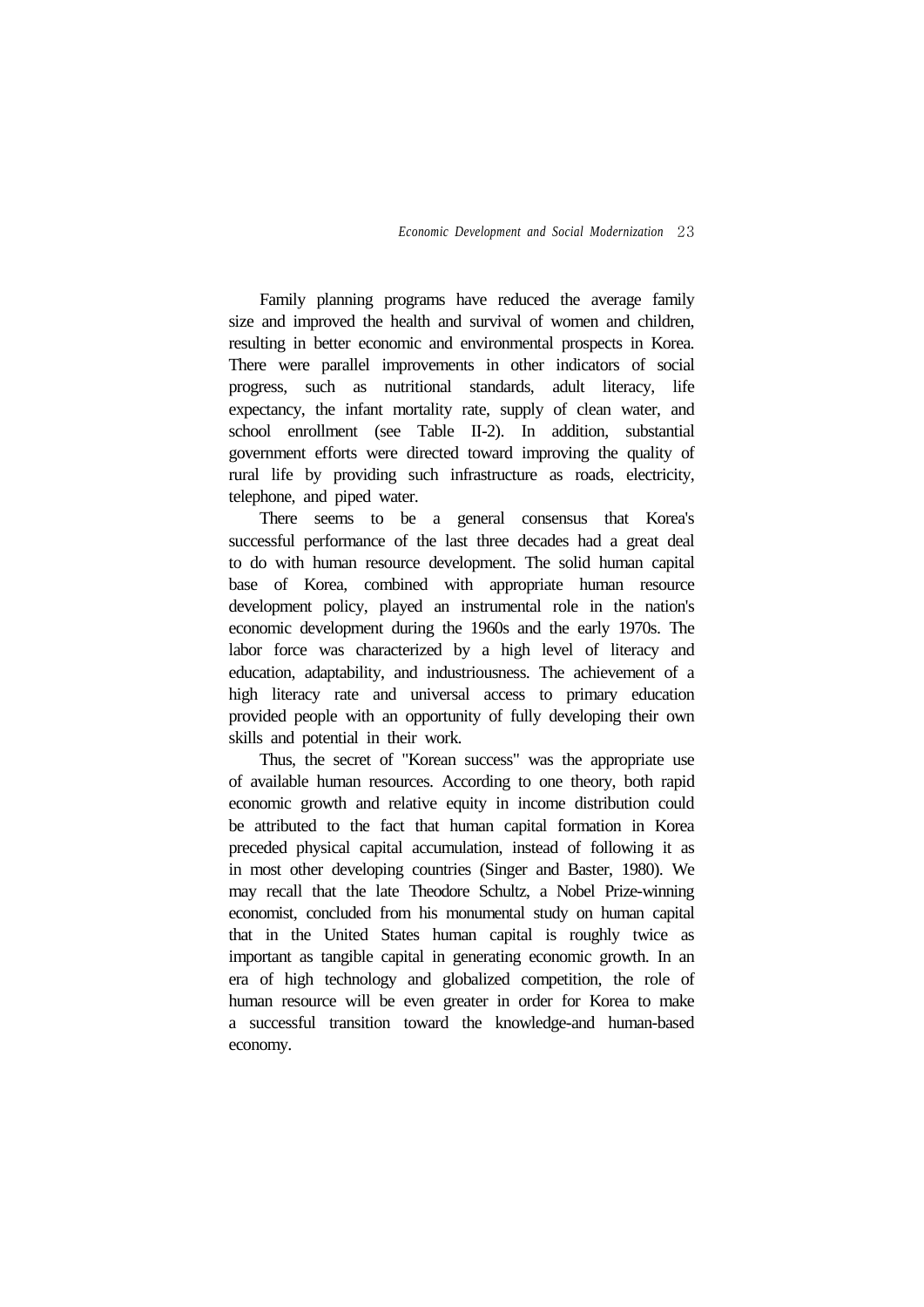Notwithstanding its remarkable economic progress and increased living standard, Korea is confronted with newly emerging problems in the social spheres. Among these problems are a discrepancy between economic and social development, inadequate income security programs for the aged and other underprivileged groups, an imbalance in the distribution of income and wealth among different social groups and in different regions, and various problems arising from rapid urbanization. These issues have not received due regard in the past, causing serious problems, which have begun to be felt more acutely in recent years.

Overconcentration of population in a few large cities has generated severe strains on health, education, housing, environmental protection, and other social infrastructure in these urban centers. The extent of Korea's urbanization is illustrated by the data presented in Table II-3. In 1960 those who reside in cities comprised only 28 percent of the total population. By 1995, however, this percentage had increased to nearly 78 percent, and it is projected to further increase to 83 percent by 2005. Seoul, the nation's capital and the largest city, alone accounts for roughly one-fourth of the total population. The rapid industrialization and urbanization which have taken place in Korea are also creating greater accident and sickness hazards in the nation. Recently published statistics on traffic-related accidents reveal that Korea ranks third in the world in the number of traffic fatalities per 10,000 vehicles (The Korea Times, November 2, 1996). The implication is that the unexpected death of the breadwinner, due to traffic accidents or any other reasons, leaves a family without adequate income security.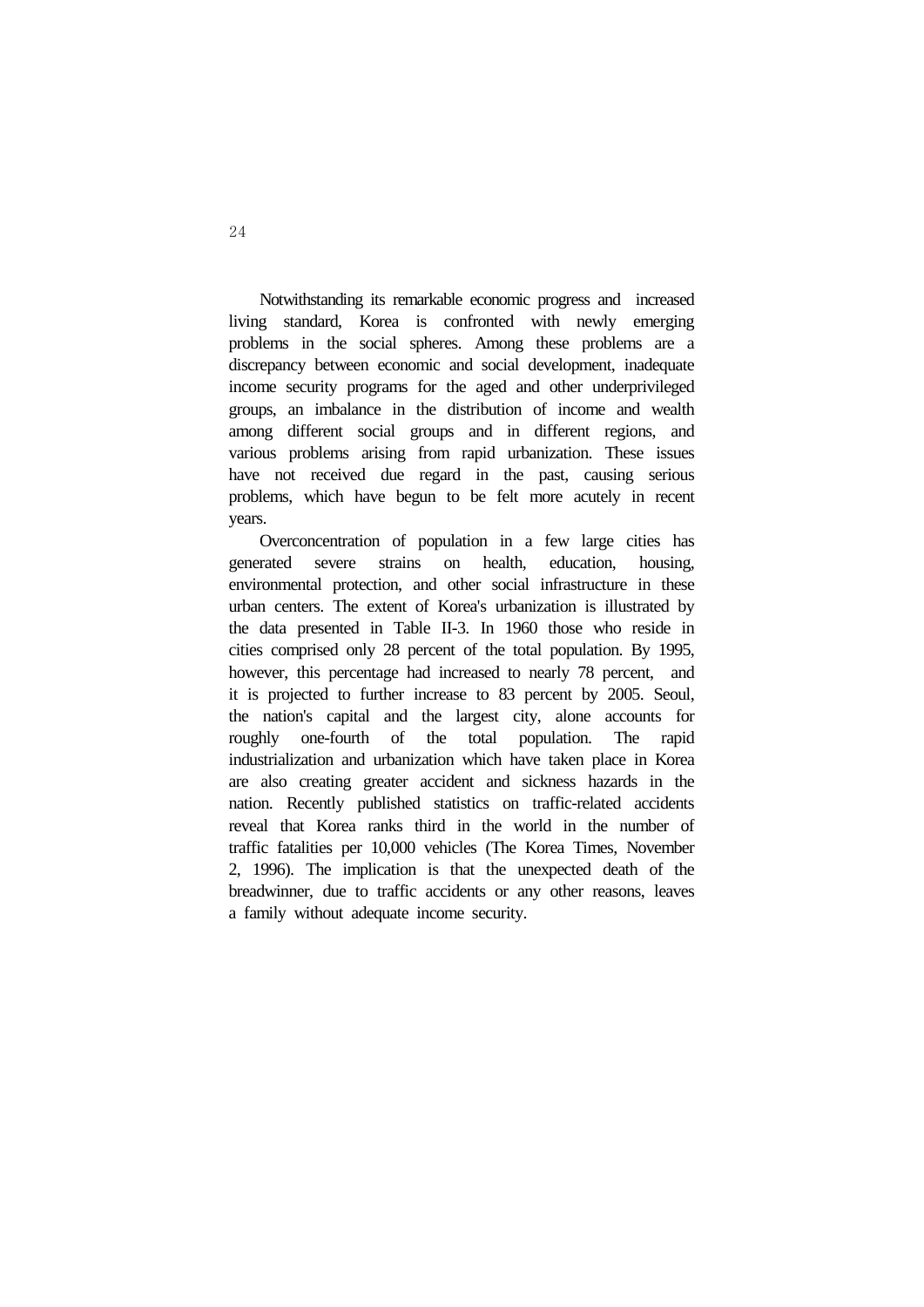| Year | Whole Country | Urban Area <sup>1)</sup> | Rural Area |
|------|---------------|--------------------------|------------|
| 1960 | 100.0         | 28.0                     | 72.0       |
| 1970 | 100.0         | 41.2                     | 58.8       |
| 1980 | 100.0         | 57.3                     | 42.7       |
| 1985 | 100.0         | 69.3                     | 30.7       |
| 1990 | 100.0         | 74.0                     | 26.0       |
| 1995 | 100.0         | 77.7                     | 22.3       |
| 2000 | 100.0         | 80.6                     | 19.4       |
| 2005 | 100.0         | 82.9                     | 17.1       |

*Table* Ⅱ*-3. Urban and Rural Distribution of Population, 1960*~*2005*

Note : 1) A city with a population of 50,000 persons or more is defined as urban by the Korean census.

Source: Ministry of Health and Welfare, *Yearbook of Health and Welfare Statistics*, 1995.

 The failure of past and current strategies to achieve a more balanced pattern of development is partly due to the lack of appropriate social institutions for ensuring that economic growth is accompanied by social progress. The dominant focus of the development effort of the past three decades has been directed to rapid economic growth (efficiency), and in the process of pursuing the "growth first and distribution later" development strategy, the equity issue and social development policy was a low priority for decisionmakers. The past improvements in basic needs and general welfare in Korea could be attributed not so much to increased emphasis on social aspects of development in the government's policy-making process and thus to an expansion of social development expenditures per se, as to development strategies that resulted in rapid industrialization and expanded employment opportunities.

In the 1970s the distribution of income began to deteriorate, primarily due to the rapid rise in wages of skilled labor accompanied by government policy to promote the development of heavy and chemical industries, and of the concentration of industrial activities in the hands of few business conglomerates (see Table II-4). In light of this growing inequality, social welfare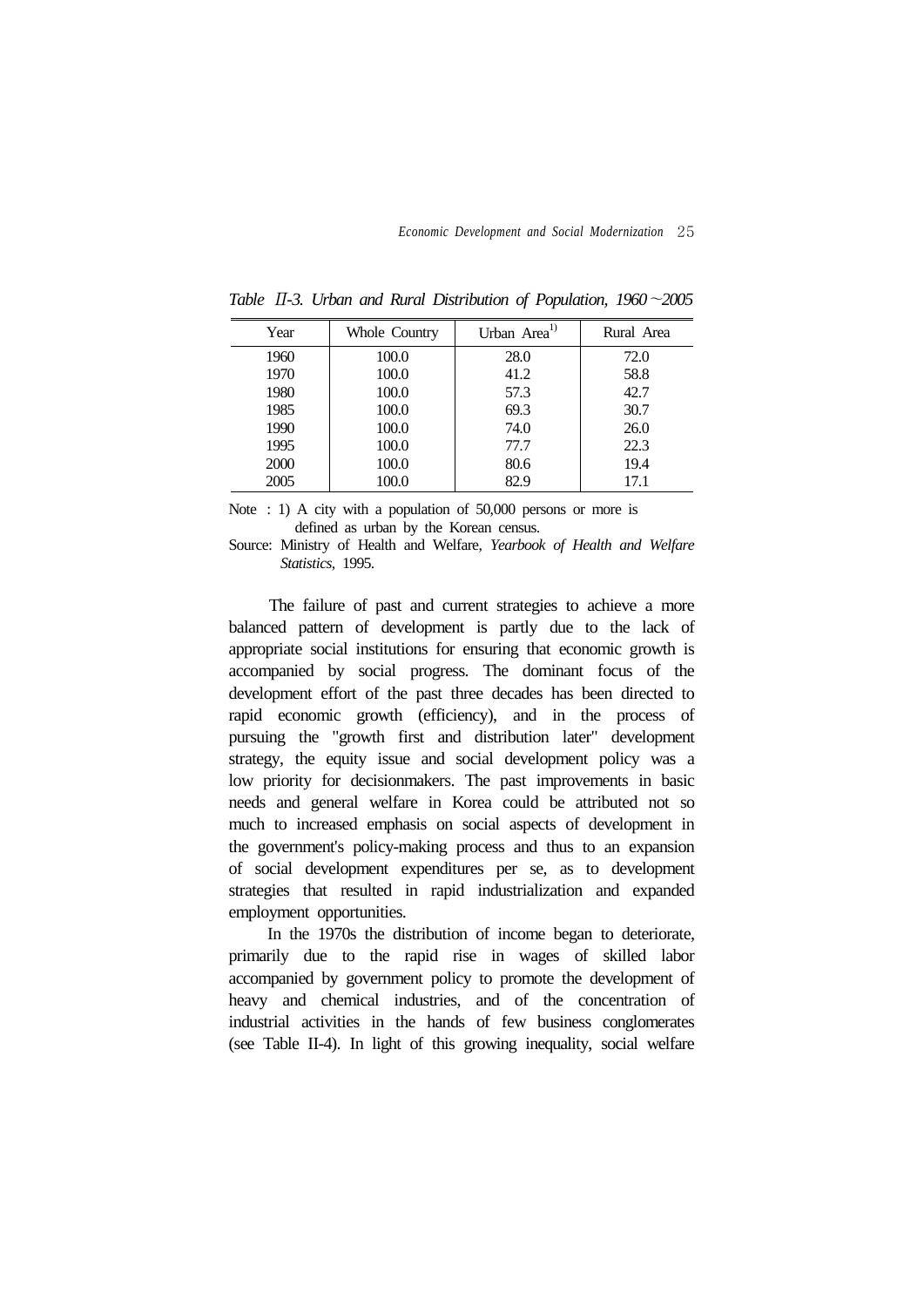and equity became an increasingly important issue in the late l970s. The widespread use of such new catch phrases as "the welfare state" and "the prosperous eighties" during the late 1970s and the early 1980s greatly stimulated expectations of the people as a whole and raised levels of aspiration among the underserved and the underpriviledged in particular. But when it came to the actual allocation of the nation's resources, the social development sector almost always suffered in comparison with the economic sector. Although social development received growing attention after the formulation and implementation of the fourth five-year plan  $(1977 \sim 81)$ , efficiency remained the government's primary objective.

*Table* Ⅱ*-4. Estimated Size Distribution of Income, 1965*~*1995*

|                  |       |       |       |       | (Unit: %) |
|------------------|-------|-------|-------|-------|-----------|
| Income Group     | 1965  | 1970  | 1976  | 1988  | 1993      |
| Bottom 20%       | 5.8   | 7.3   | 5.7   | 7.4   | 8.5       |
| Middle 20%       | 15.5  | 16.3  | 15.4  | 16.3  | 17.5      |
| Top 20%          | 41.8  | 41.6  | 45.3  | 42.2  | 37.5      |
| Gini Coefficient | 0.344 | 0.332 | 0.381 | 0.335 | 0.284     |

Source: National Statistical Office, *Social Indicators in Korea,* 1995 and 1996.

This point becomes quite clear when measuring the percentage of social development expenditure in total government spending or in the GNP. Korea's social development spending is still relatively low by international standards. In the past Korea has committed a much smaller proportion of government expenditure to health, social security, and other social services than have other countries at similar stages of development. As shown in Table II-5, in 1993 social development expenditure, including education, accounted for about 38 percent of total central government expenditure in Malaysia and Brazil, 50 percent in Spain, and 63 percent in Germany. In contrast, the Korean government spent only 29 percent on such governmental services

26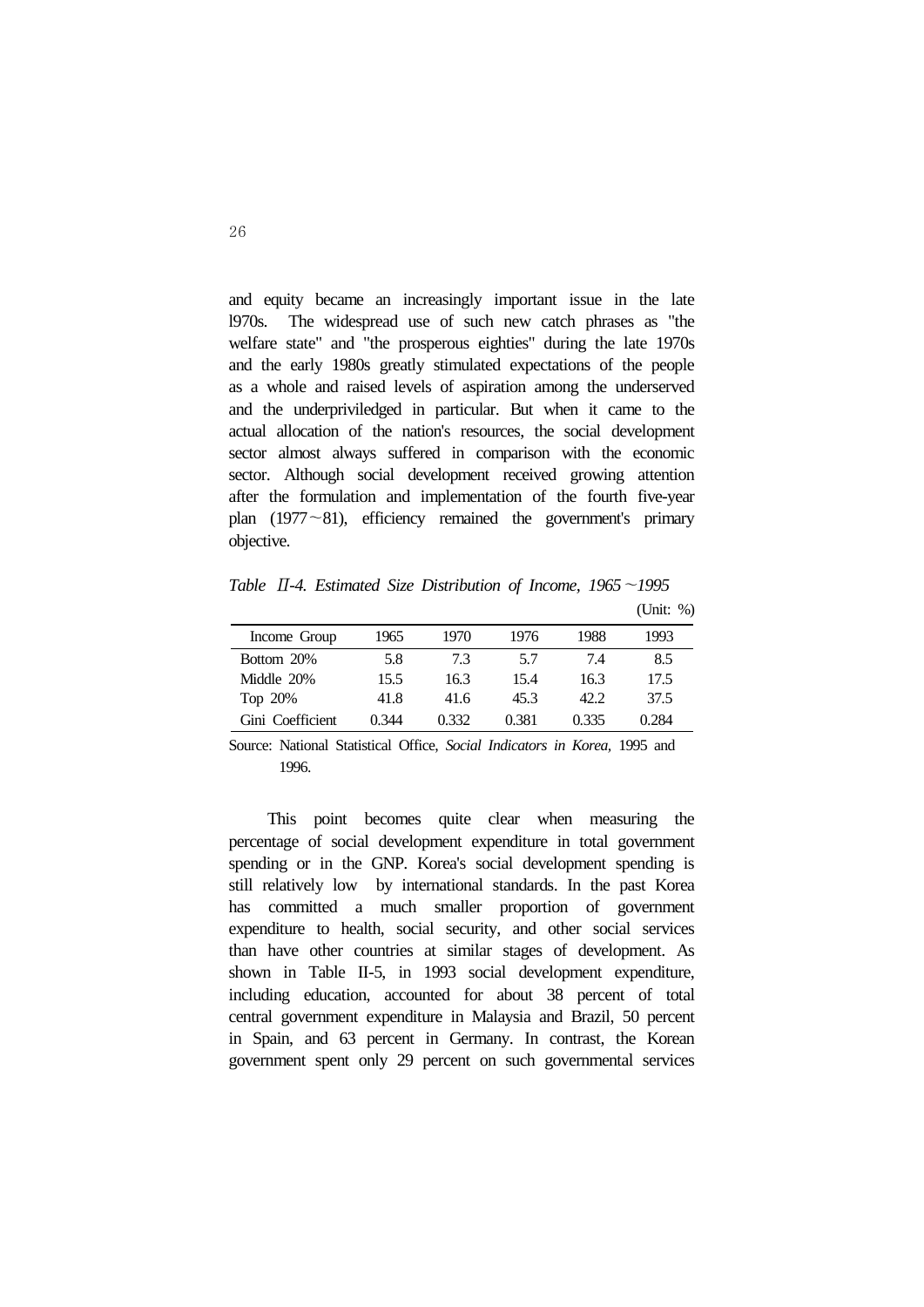in the same year. If education is excluded, the magnitude of difference among countries listed in the table becomes even larger, ranging from a low of 12 percent in Korea to a high of 35 percent in Brazil. It is noteworthy that heavy national defense burdens may partly explain the low level of government expenditures devoted to social development in Korea.

The composition of government expenditure has undergone considerable change during the last two decades, but public spending on social development has always been much less than that on economic development. It is interesting to note from Table II-5 that social development spending in Korea is predominant in education and only a small fraction is allocated for health, social security, and other social services. Although government expenditure on the non-education components of social development increased steadily over the last two decades, it is still low by any international standards. The share of government expenditure devoted to health care in Korea has been particularly low over the years. Government support of health programs, including protection of living environment amounted to 601 billion won in 1995, accounting for only 1.2 percent of total central government spending. Social security expenditure of 2,920 billion won, on the other hand, represented 5.6 percent of total government expenditure in 1995 (Ministry of Health and Welfare, 1996) ; Table  $\Pi$ -5 shows 11.2 percent for 1993 which includes housing and related expenditures.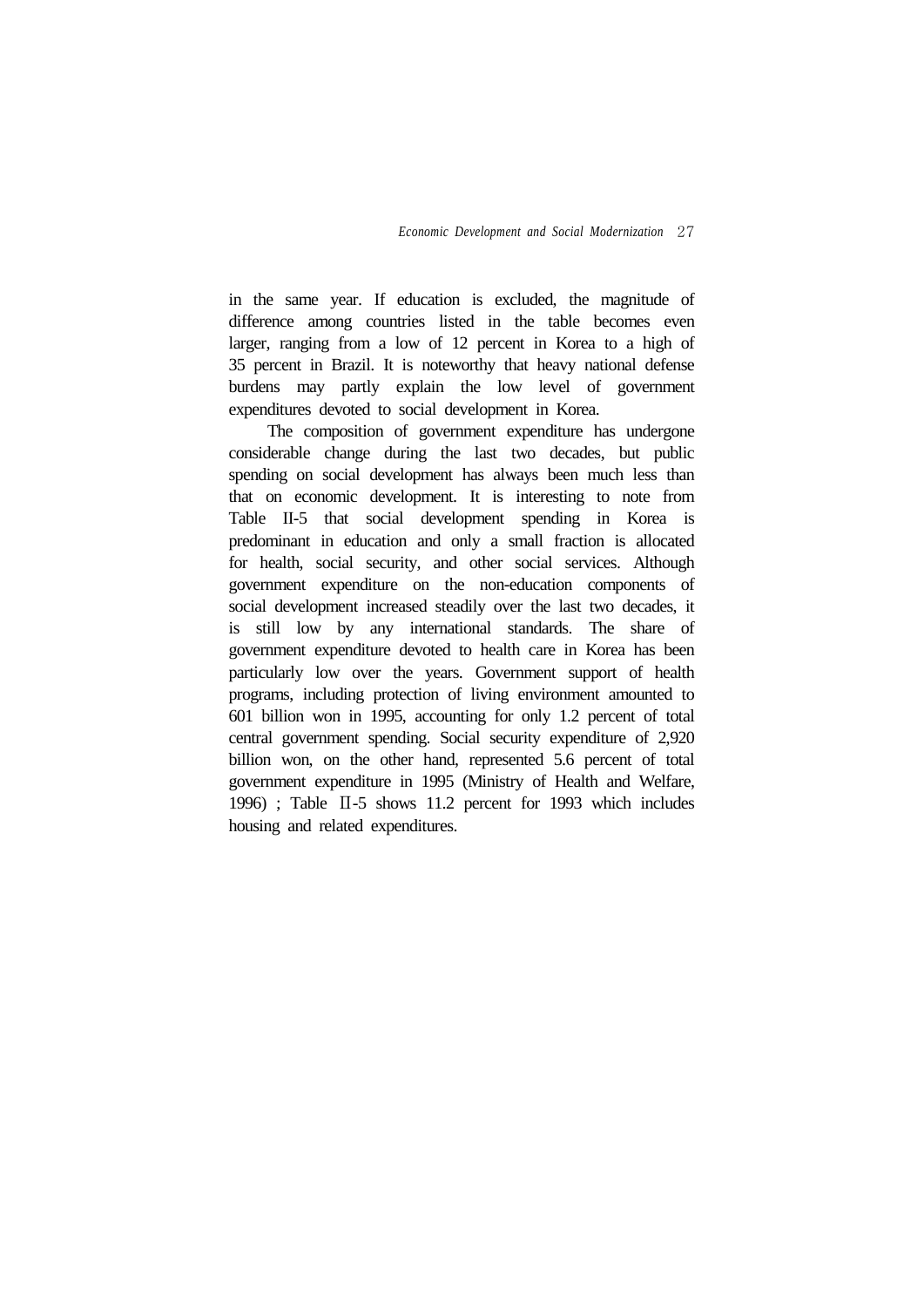| Country        | <b>GNP</b> Per<br>Capita<br>(Dollars) |        | Total                                           |           |         |             |                                      |
|----------------|---------------------------------------|--------|-------------------------------------------------|-----------|---------|-------------|--------------------------------------|
|                |                                       | Health | Social<br>Security and<br>Welfare <sup>2)</sup> | Education | Defense | Others $3)$ | Expenditure<br>as % of<br><b>GNP</b> |
| <b>Brazil</b>  | 2,930                                 | 5.2    | 30.0                                            | 3.6       | 2.6     | 58.6        | 25.6                                 |
| Malaysia       | 3,140                                 | 5.7    | 11.4                                            | 20.3      | 11.8    | 50.9        | 26.7                                 |
| Greece         | 7.390                                 | 7.4    | 14.7                                            | 8.5       | 8.9     | 60.4        | 43.1                                 |
| Korea          | 7.660                                 | 1.0    | 11.2                                            | 16.8      | 20.1    | 50.9        | 17.1                                 |
| Spain          | 13,590                                | 6.1    | 38.8                                            | 4.7       | 4.2     | 46.3        | 35.1                                 |
| Australia      | 17,500                                | 12.6   | 33.7                                            | 7.2       | 7.9     | 38.5        | 28.2                                 |
| U.K.           | 18.060                                | 14.0   | 32.5                                            | 3.3       | 9.9     | 40.3        | 43.4                                 |
| Germany        | 23.560                                | 16.8   | 45.9                                            | 0.8       | 6.4     | 30.1        | 33.6                                 |
| U.S.           | 24,740                                | 17.1   | 31.7                                            | 2.0       | 19.3    | 29.9        | 23.8                                 |
| <b>Denmark</b> | 26,730                                | 1.1    | 41.3                                            | 9.8       | 5.0     | 42.9        | 45.5                                 |

*Table* Ⅱ*-5. International Comparison of Government Expenditure by Major Functions, 1993*

Note : 1) Refers to central government expenditure.

2) Includes housing and related expenditure.

3) Includes economic services.

Source: The World Bank, *World Development Report*, 1995.

This limited government support of health services and social security is "symptomatic of the government's approach to social services in general. They have been left to the private sector with resulting unevenness and inequality in the distribution of services, especially for those services that have the inherent properties of public or social goods" (Mason et al, 1980). The high private cost of health services and old-age income security works against egalitarian ideals and discriminates against low-income groups. Heavy reliance on private expenditures in areas of social needs such as health and social security is hardly justified in the face of an outcome resulting in greater inequality in the distribution of income. In addition, it could become a source of reduced social mobility and increased social tension.

It is also important to recognize that social development does not take place in a vacuum. Neither the type of social problems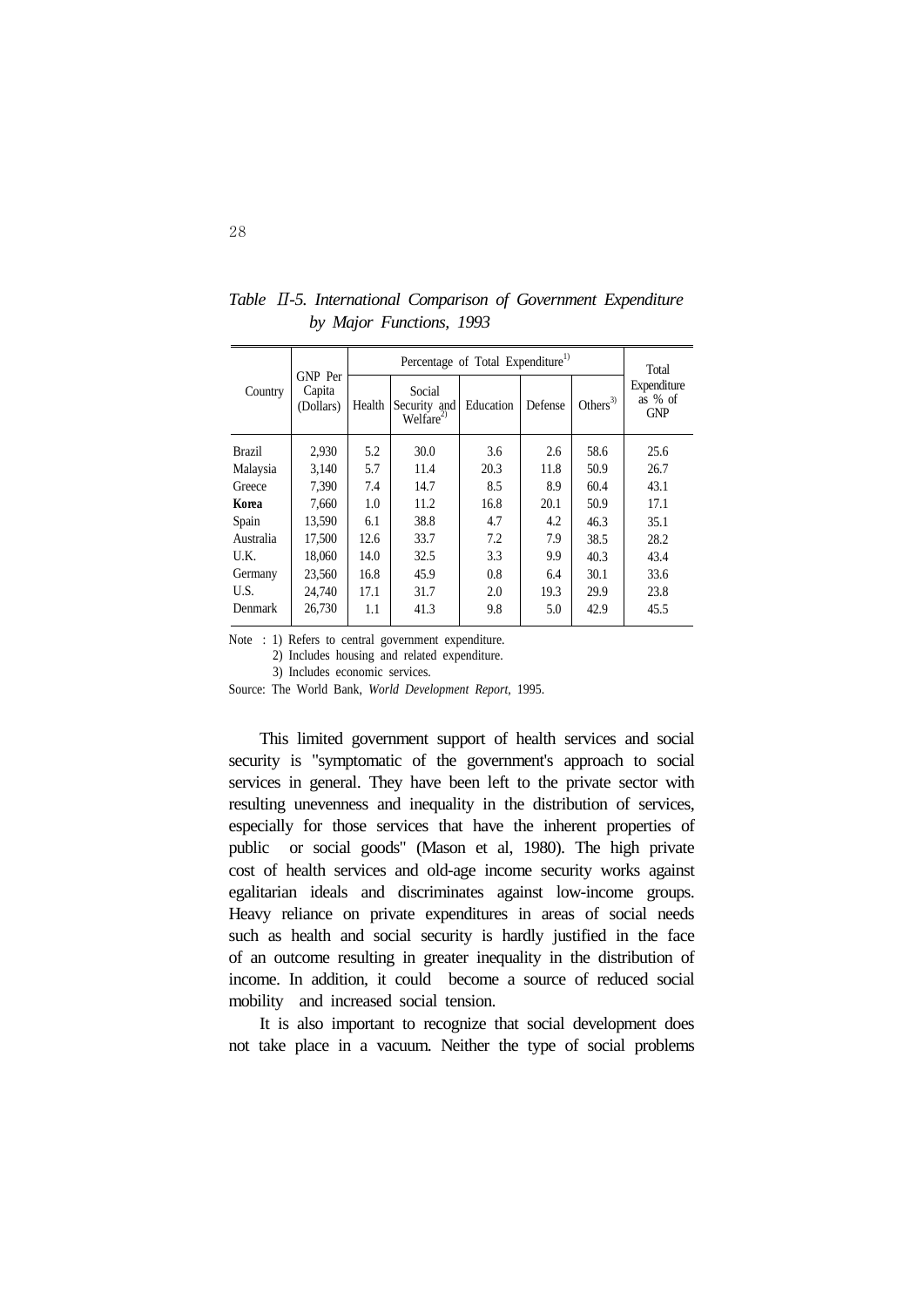we are concerned about nor their ultimate solutions are of a purely social nature. The process of social development is as much affected by economic and political considerations as by social factors. There is a growing awareness now among economists and planners that the goals of equity and social justice could be better achieved if more social development policies are enunciated from a broader perspective to parallel and complement economic development. These policies, translated into wellconceived, concrete programs and actions, could then be incorporated into broader national development strategy. There are areas in which Korea's social development is particularly lagging behind the pace of economic development; and this lag foreshadows social, economic, and political problems of increasing gravity.

There has now emerged a strong conviction that economic development cannot be regarded as satisfactory unless the rising income which it generates is widely shared by all segments of the population. Recently, an improvement in the "quality of life" and welfare has become a more prominent objective of government policy in Korea. This has been echoed by Sohn, Hak-Kyu, former Minister of Health and Welfare, when he stated: "The idea of quality of life is tied with the concern for social justice as well as human rights. It has become the ultimate goal of the nation. . . . This is the goal to be shared by the policies in all spheres of society ― political, economic, social and cultural — not by welfare policies alone" (Sohn, 1996).

Thus, Korea is about to witness a gradual shift in policy emphasis from strictly pursuing high growth for material production to strengthening the fundamentals of socio-economic and human development during the years immediately ahead. As Korea moves into the twenty-first century, the nation will face a variety of challenges and the high growth-induced problems are likely to multiply unless counteracted by specific social and human development policies. For instance, economic and social difficulties recently faced by Korea appear to be a warning that the pursuit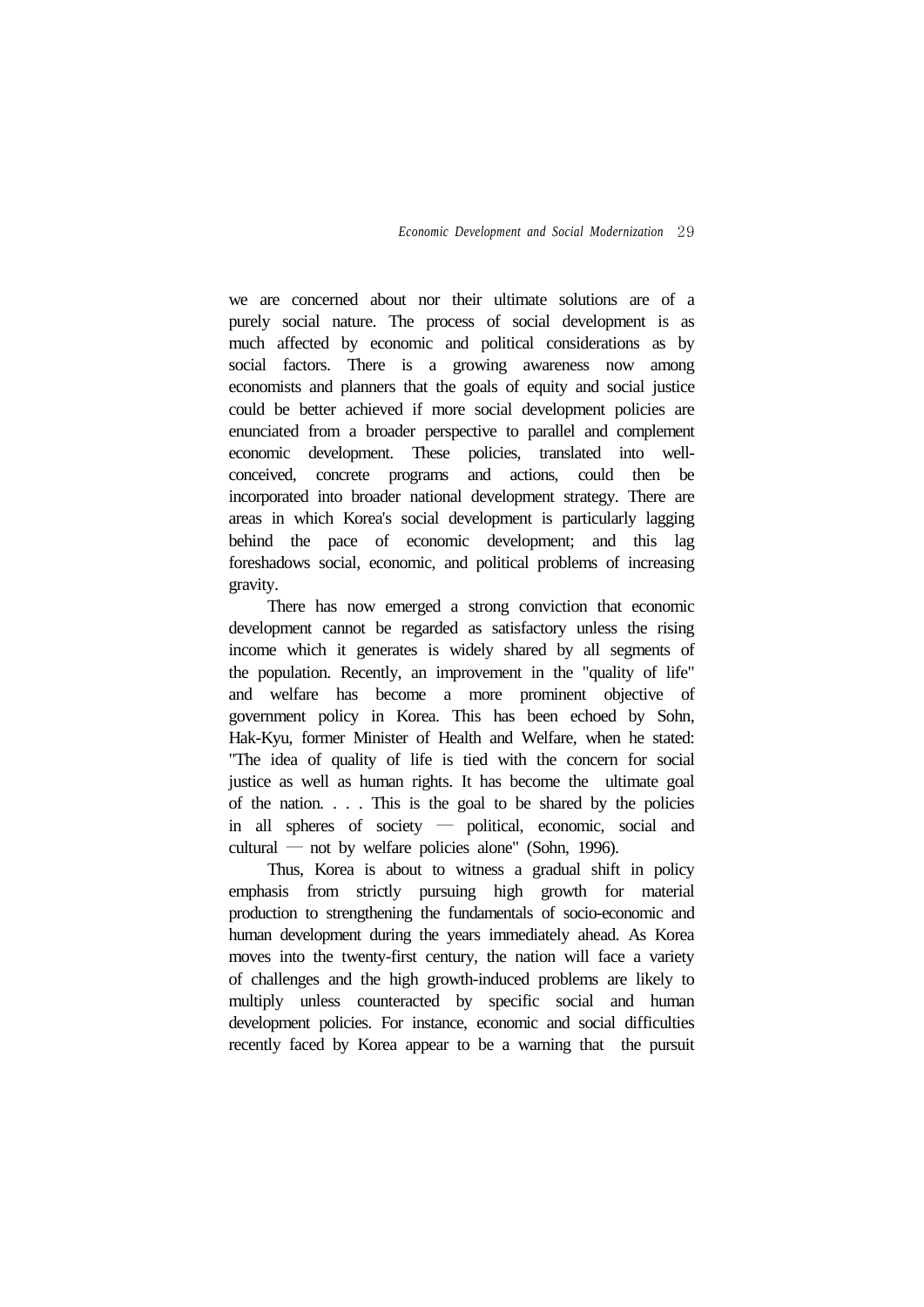of high growth at all costs will cause growing pains as the economy matures. To concentrate all-out effort on quantitative growth without considering the qualitative aspect of development has its danger. Thus, Korea needs a much more balanced approach with regard to socioeconomic development. The social aspects of development are slowly gaining an increasing prominence in the thinking of policy-makers, administrators and practitioners concerned with planning and implementing Korea's modernization policies.

In this regard, social security is one of the important social institutions that deserves closer scrutiny and reexamination. Social security development fits in as one of the essential building blocks of socioeconomic development. As Korea progresses toward a more mature economy, fully integrated with the world economy, it will need to address this important issue. The realignment of the social security system is becoming a pressing issue, especially in the areas of old-age retirement security and medical insurance. As a new member of OECD, a prestigious club of world economic giants, Korea has to excel in fulfilling its missions in social sphere as well. It must play roles commensurate with the economic status it has achieved.

#### 2. The Role of Social Security in the Korean Socio-Economic Context

Social security implies the protection which society provides for its members, through a series of statutes and public measures, against the economic and social distress that otherwise would be caused by the interruption or loss of earning power resulting from old-age and death, invalidity, work injury, unemployment; the provision of medical care; and the provision of subsidies for low-income persons and families (International Labour Office, 1984). Thus, the social security as an institution or a system embraces social insurance, public assistance, and related social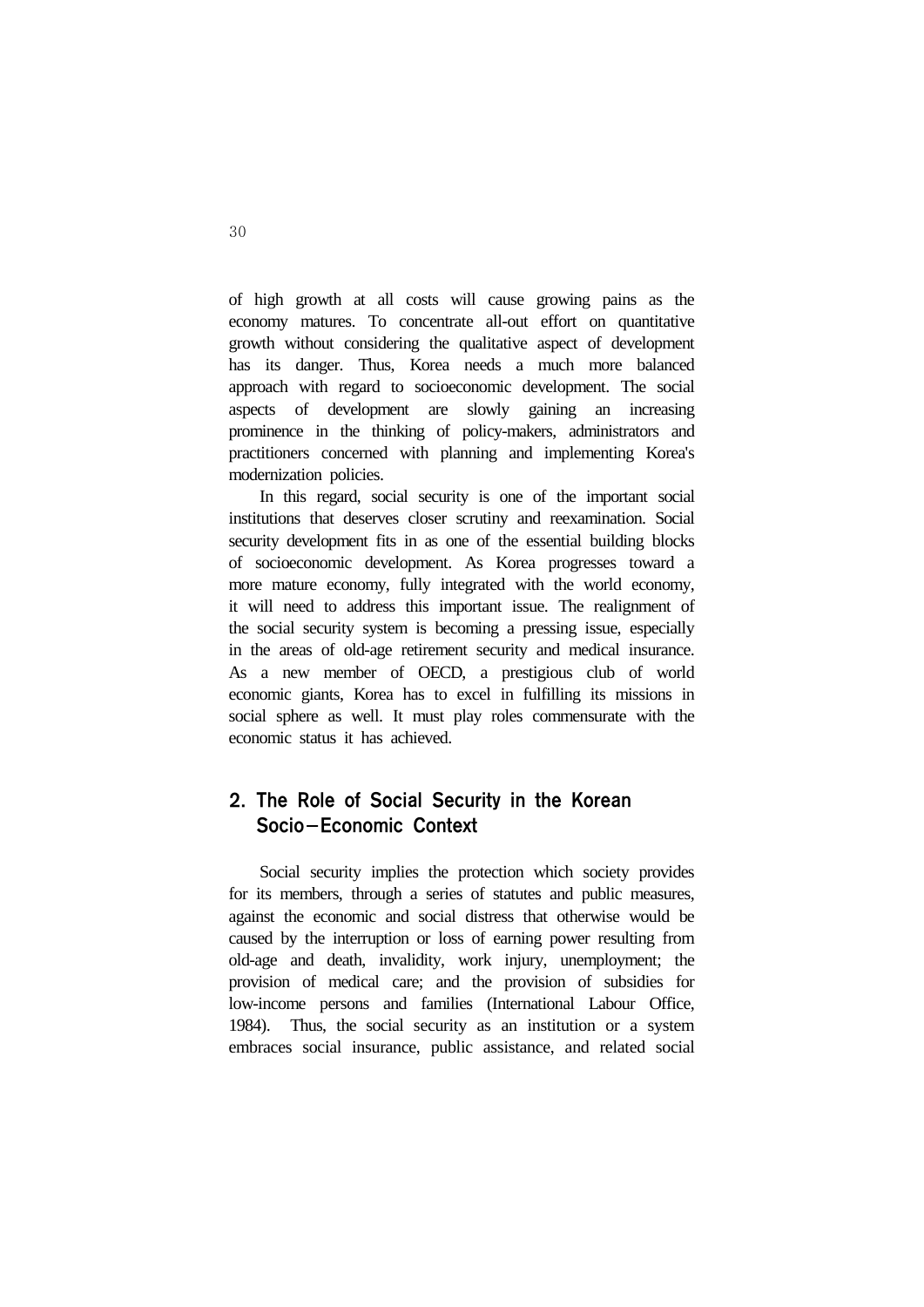welfare services. A distintinctive feature of social insurance programs is that they are financed by shared contributions between workers and employers and that the benefits under such schemes are established "as a right". On the other hand, the entire cost of the public assistance program is met by the government, including local units of the government.

Korea's social security system is today one of the major institutions that contribute to social and economic progress; it plays a crucial role in national development and modernization. As it contributes to the improved welfare and productivity of the work force, it is one of the ultimate objectives of economic development. A well-designed social security infrastructure is essential in the pursuit of social justice, and is neither secondary nor incidental to economic growth.

The rapid expansion and development of social security in Korea, however, gave rise to divergent opinions on the role of social security and its relation to economic growth. The social security system is often perceived by the government's economic authorities as an economic burden, but for social planners and other experts it is not only an indispensable factor for social progress but also an important instrument of national development. Furthermore, economic planners and social security officials are often wary of each other. The economic and financial officials have been uneasy about the relative autonomy of the social security system. Conversely, social security managers have been apprehensive that economists look only toward tangible capital investments as the engine of development, with little or no room for social security development.

Thus, it is imperative that we properly understand the genuine role and purpose of social security in the process of economic and social development. A careful examination of its principal aspects -- the relationship between social and economic development, the economic incidence of social security, the adaptation of the system both to priority requirements and to the changing needs of society -- should make it possible to arrive at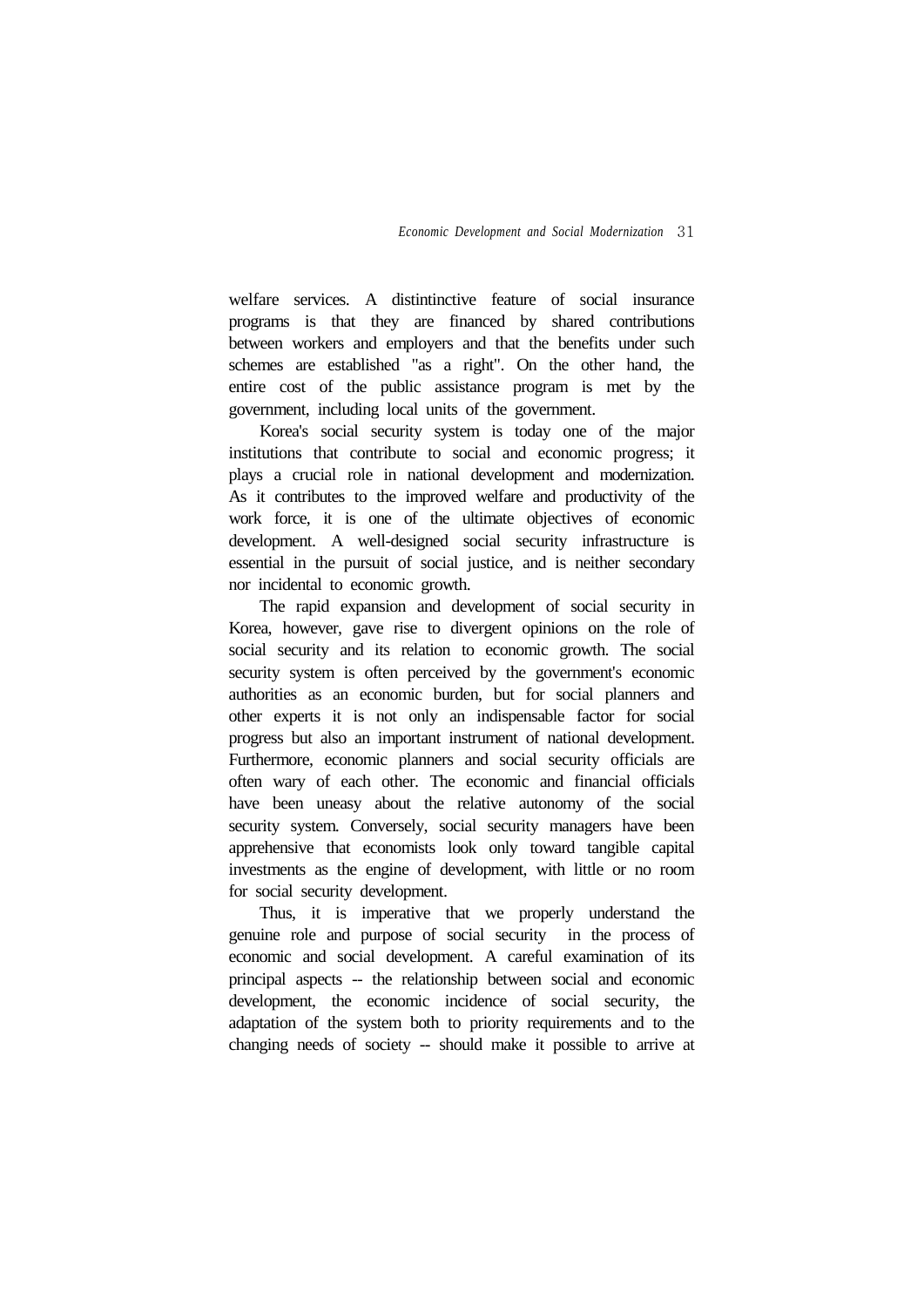a more balanced and realistic appraisal of the social security system.

Most of the traditional development models, including the so-called Harrod-Domar's growth model, depends much too exclusively on physical capital for enlarged production and neglects social factors. Likewise, economic development objectives usually emphasize capital formation. Economists who regard the lack of capital goods as the major barrier to accelerated economic growth oppose social security programs based solely on their views that social security effects the increasing of personal consumption and the reducing of savings and investment. Lately, however, there has been a growing agreement among economists that development involves something more fundamental than mere investment and production, with an increasing recognition that human and social factors are crucial in economic development.

Another development model, however, considers the translation of increased output or economic growth into an improved social profile. This has the advantage of making human betterment the measurable objective, rather than mere increases in production. It is said that those developing countries that convert resources into a better social profile for its people achieve a relatively better rate of economic growth in subsequent periods (Kassalow, 1968).

Over the past three decades, Korea has been successful in translating rapid economic growth into better health, education, nutrition, housing, later becoming a basis for economic performance in the succeeding periods. Social security also fits in as one of the important building blocks of the social profile. If Korea is to make a successful transition into the unfolding age of globalization based on the improved quality of life, it needs to critically reappraise and streamline the social security system (Yeon, 1996).

For development and modernization purposes, social security should be regarded both as an objective for human development and an effective instrument for a more balanced national development. Korea is now at a critical juncture of its development, challenged by increased international competition and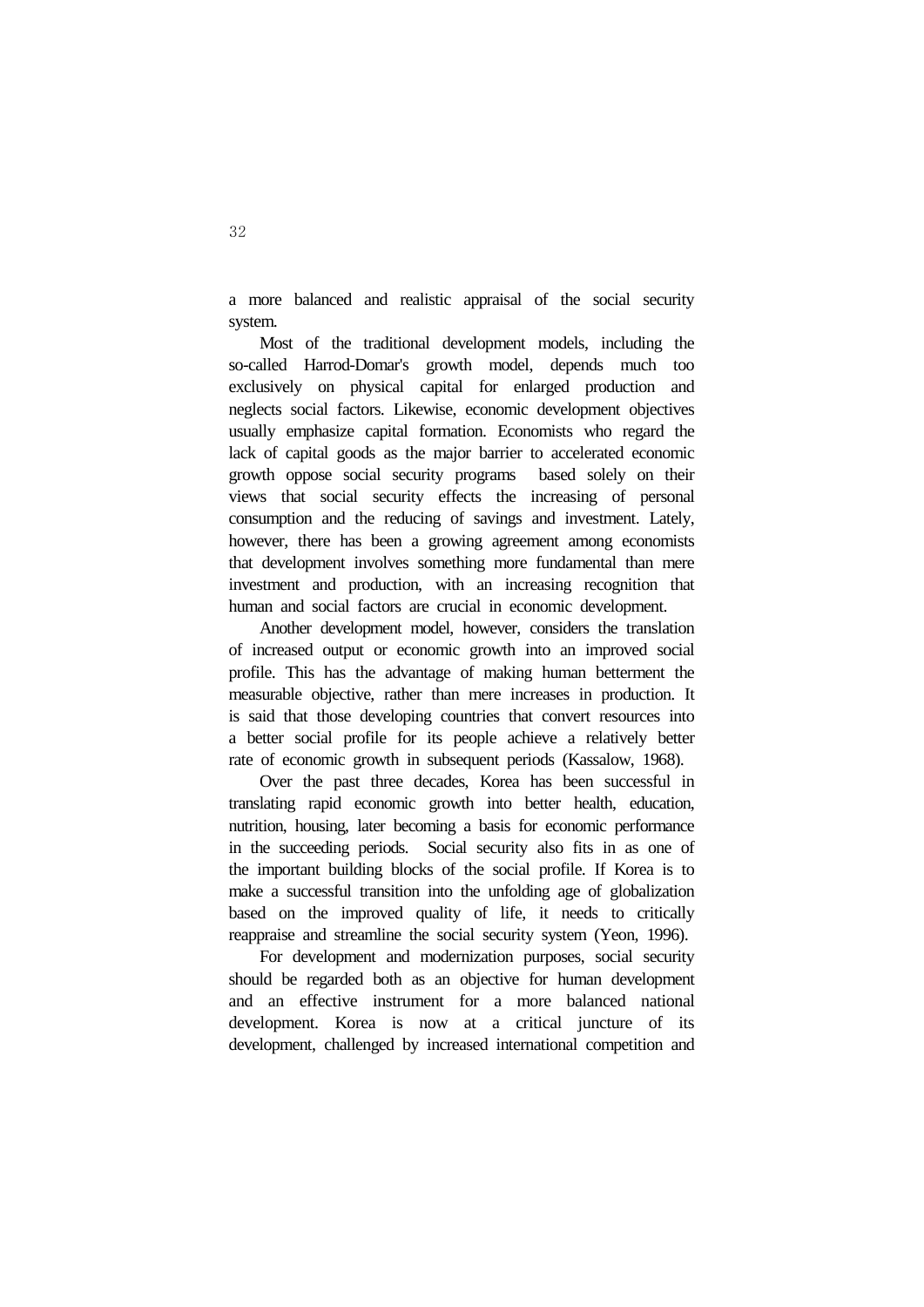rapidly rising demands for a better social profile at home. The long-term development potential of Korea will largely depend on how successfully the Korean society will manage to maintain an appropriate balance between social progress and economic development.

Yet, social security is still regarded as a luxury institution. This view, based strictly on economic consideration, simply ignores the social purpose of the social security system, and the reason for which the system was created. By guaranteeing the worker's income in certain contingencies that prevent him from receiving a wage and by facilitating the provision of medical care, social security stands out today as one of the most effective instruments of social progress.

The social security system is generally thought to pose severe economic burden and thus, an obstacle to further economic growth. There is no doubt that the implementation of social security programs will impose financial costs on the government and the nation as a whole. To the extent that these costs represent a diversion of resources that would otherwise be devoted to promoting economic growth, social security spending may decrease economic efficiency. In Korea, however, it is most unlikely that social security expenditures had such effects, because they claimed only a small amount of government resources (Suh and Yeon, 1992). Although the central government expenditure on social security increased somewhat during the last ten years, it amounted to 2,920 billion won in 1995, representing only 5.6 percent of total central government spending and 0.8 percent of GNP (Ministry of Health and Welfare, 1996). Furthermore, the social security program serves an important economic objective in addition to its social objectives. It lessens insecurity among workers and their families, and thereby enhances the morale, stability, and productivity of the labor force. By facilitating access to medical care, social security can have a positive effect on the state of health of the workers. It is generally assumed that workers are expected to perform better under the conditions of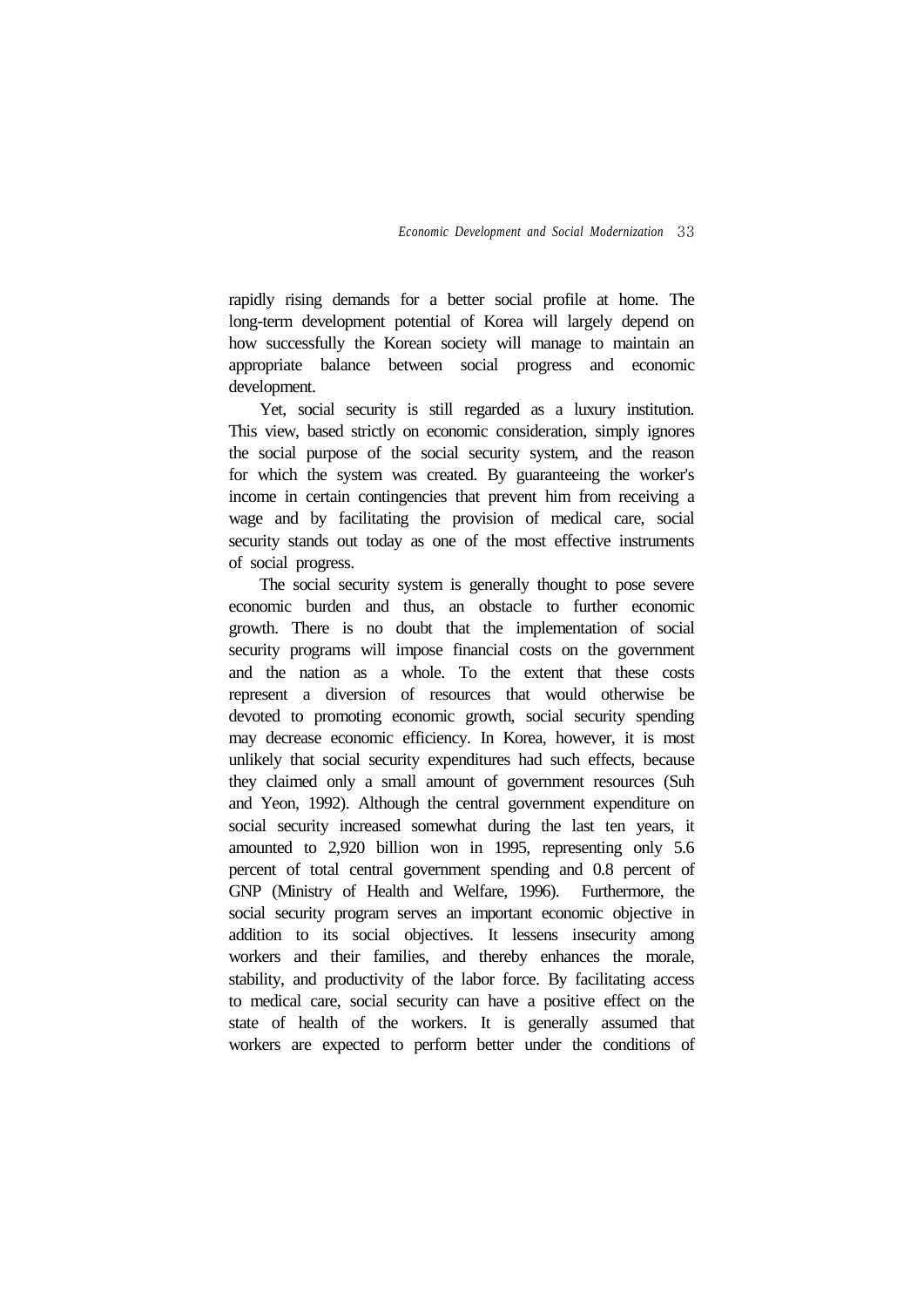improved health, better income security, and general well-being. In addition, social security programs can play a significant role in promoting economic growth by easing social and political tensions (Suh and Yeon, 1992).

Social security will also contribute to development by increasing the rate of savings and investment potential in the country. Where social security system provides a funded old-age insurance program, a relatively rapid accumulation of pension reserve funds is brought about. Economic planners have not fully recognized the value of the social insurance program in accumulating capital funds for financing priority public sector projects. According to the national pension fund operation in Korea, over 57 percent of total reserve funds (18,160 billion won) available at the end of 1995 was diverted to financing various public sector projects (National Pension Corporation, 1996). Thus, economic and social development programs can be made to complement, rather than compete with, each other in pursuing the common objective of improving the general welfare of the population. On that ground alone, social security undeniably has its place in the future development of Korea.

While social security programs, intelligently conceived and implemented, need not work against the interests of economic development, there are other important considerations that should not be overlooked from an objective point of view. How to translate the present state of Korea's economic development into actual improvement of social security is a question that can be discussed at great length. If it is to be effective, the process of development must be pursued both quantitatively and qualitatively, that is, economic development and social progress must be closely coordinated if serious mistakes and distortions are to be avoided.

To deal with the question of the desirable or acceptable range of social security schemes, we need to ask: what "amount" of social security is Korea able to bear at the present stage of its development? It now appears that there is a fairly wide margin for assessing the balance to be established between that which is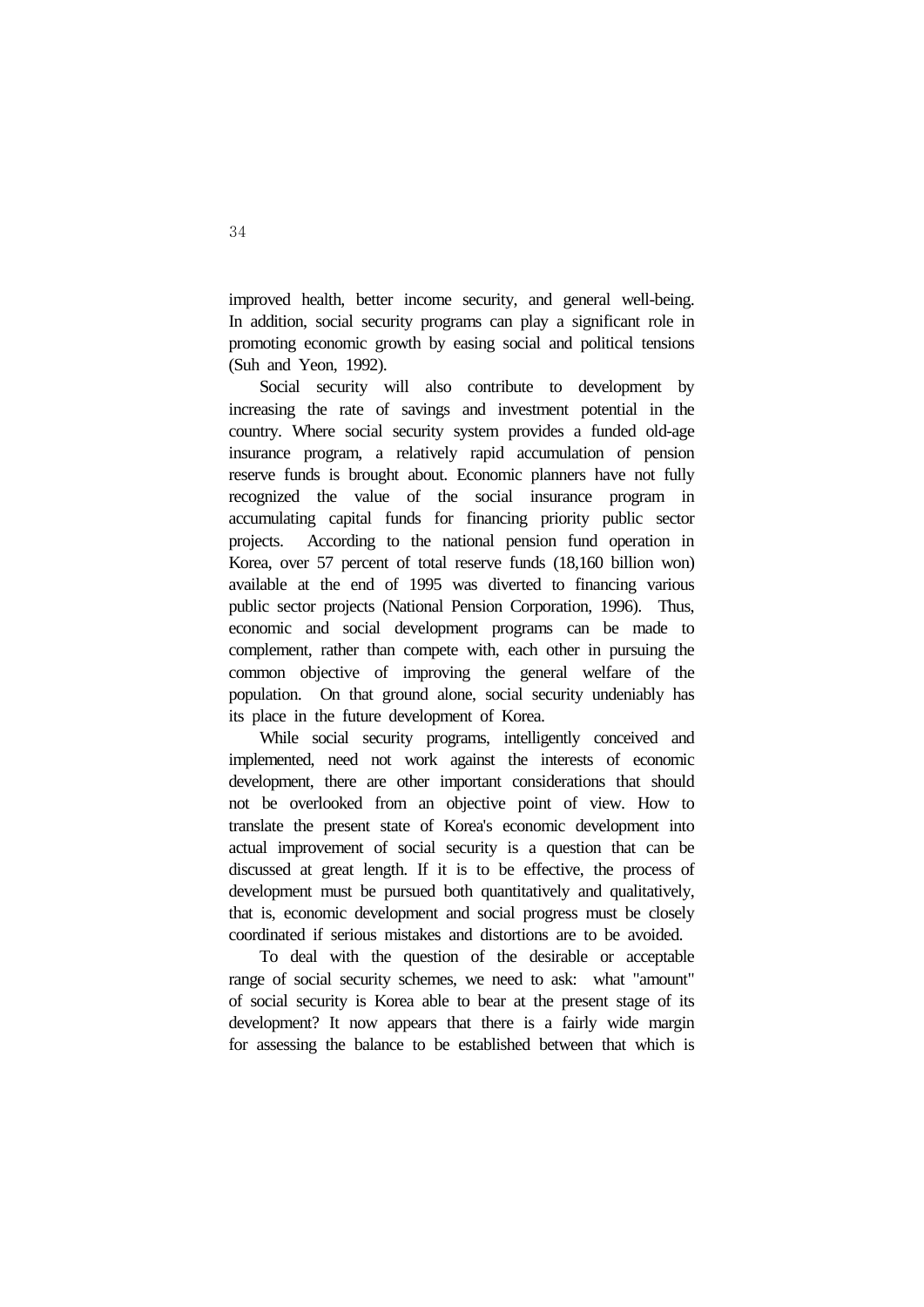socially desirable and that which is economically feasible. The ambivalent role of social security in economic development is one of the fundamental factors to be taken into consideration: despite the weight of its economic burden, social security can also contribute to growth if it is appropriately organized.

Up until now, the Korean government, being very conscious of any economic burden, has exercised considerable prudence. Taken as a whole, the economic cost of social security remains light, representing less than 4 percent of GDP. The reason that Korea still devotes only a small proportion of its national income to social security can be easily explained by the limited scope of contingencies covered and by the limited group of the population that is protected. There is no doubt that the economic burden of social security in terms of the percentage of national income is higher today than it was in the early 1960s. It is the result of gradual extension of coverage of new contingencies and persons and of financial readjustment that have been made with existing programs.

Although the nation's total social security expenditure including local government spending increased substantially from about 1 percent of GDP in 1962 to 3.7 percent in 1994 (see Table II-6), Korea still devotes a much smaller share of its national income to social security in contrast to most advanced industrial countries, even considering the difference in income levels. Japan, for instance, was spending 9.4 percent of GDP on social security in 1978 when her per capita income was at roughly the same level of Korea's \$8,500 in 1994 (Noh and Kim, 1995). Thus, Korea's GDP share of social security spending at 3.7 percent shows a considerable gap in comparison with not only Japan, but also with other OECD member countries.

In order to better evaluate the economic burden of social security, it is also necessary to take into account the methods of financing the schemes. In 1994, Korean workers and employers financed 51 percent of the total cost of various social security programs, while the government sources accounted for about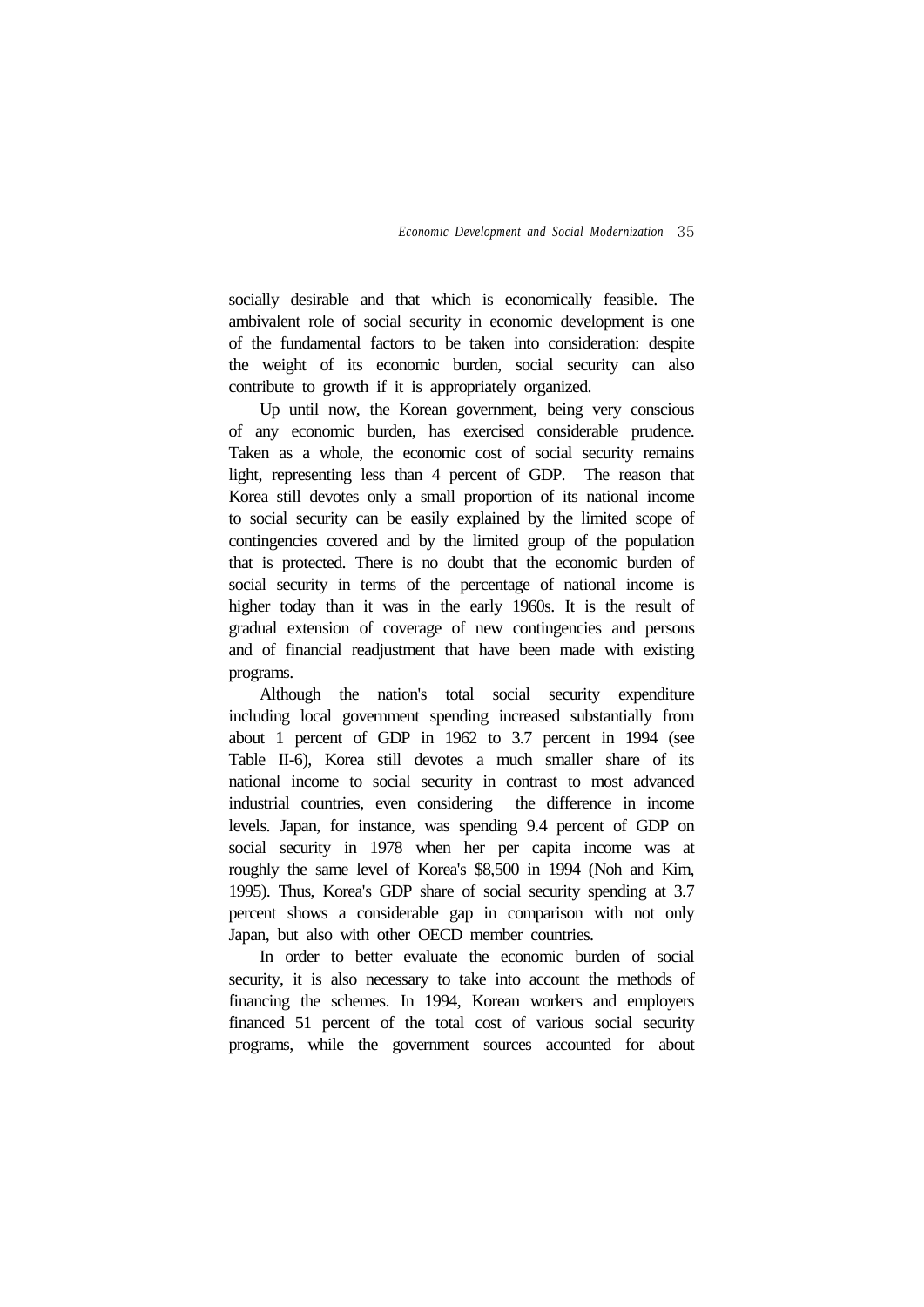one-third of the total cost. The rest represented interest income from reserve funds and other sources (Noh and Kim, 1995).

| Year | Total                          | Percent of Total    | Total                |                            |                       |
|------|--------------------------------|---------------------|----------------------|----------------------------|-----------------------|
|      | <b>Amount</b><br>(billion won) | Social<br>Insurance | Public<br>Assistance | Welfare<br><b>Services</b> | as % of<br><b>GDP</b> |
| 1962 | 3.7                            | 16.2                | 81.1                 | 2.7                        | 1.1                   |
| 1972 | 39.5                           | 54.3                | 42.3                 | 3.3                        | 0.9                   |
| 1982 | 1,069.8                        | 67.3                | 26.9                 | 5.8                        | 2.0                   |
| 1990 | 5,476.3                        | 73.0                | 19.8                 | 7.3                        | 3.1                   |
| 1991 | 7,010.6                        | 66.7                | 19.7                 | 13.6                       | 3.2                   |
| 1992 | 8,223.1                        | 71.5                | 17.8                 | 10.7                       | 3.4                   |
| 1993 | 9,515.2                        | 73.2                | 16.0                 | 10.8                       | 3.6                   |
| 1994 | 11,054.8                       | 74.1                | 15.6                 | 10.3                       | 3.7                   |
|      |                                |                     |                      |                            |                       |

*Table* Ⅱ*-6. Trends in Social Security Expenditure, 1962*~*1994*

Source: In Chul Noh and Soo Bong Kim, *International Comparison and Future Prospects of Social Security Financing*, Korea Institute for Health and Social Affairs, 1995.

Furthermore, it is important to determine the effective influence which the withdrawals from the resources of the various economic agents in the private sector have on the consumption, savings, and investment potentialities. The contributions of the insured persons, who are the beneficiaries of the social security programs, have little influence. While the social security contributions can change, to some extent, the pattern of consumption of the limited group of employees, they make no significant impact on the volume of consumption. It is, however, essential to consider the net effect of contributions and benefits when discussing the effect of employees' contributions on consumption. The workers' household budget which bears a relatively small amount of contributions normally is compensated by a substantial amount of benefits when contingencies occur and wages fail (International Labour Office, 1984).

The incidence of employers' contributions, which accounted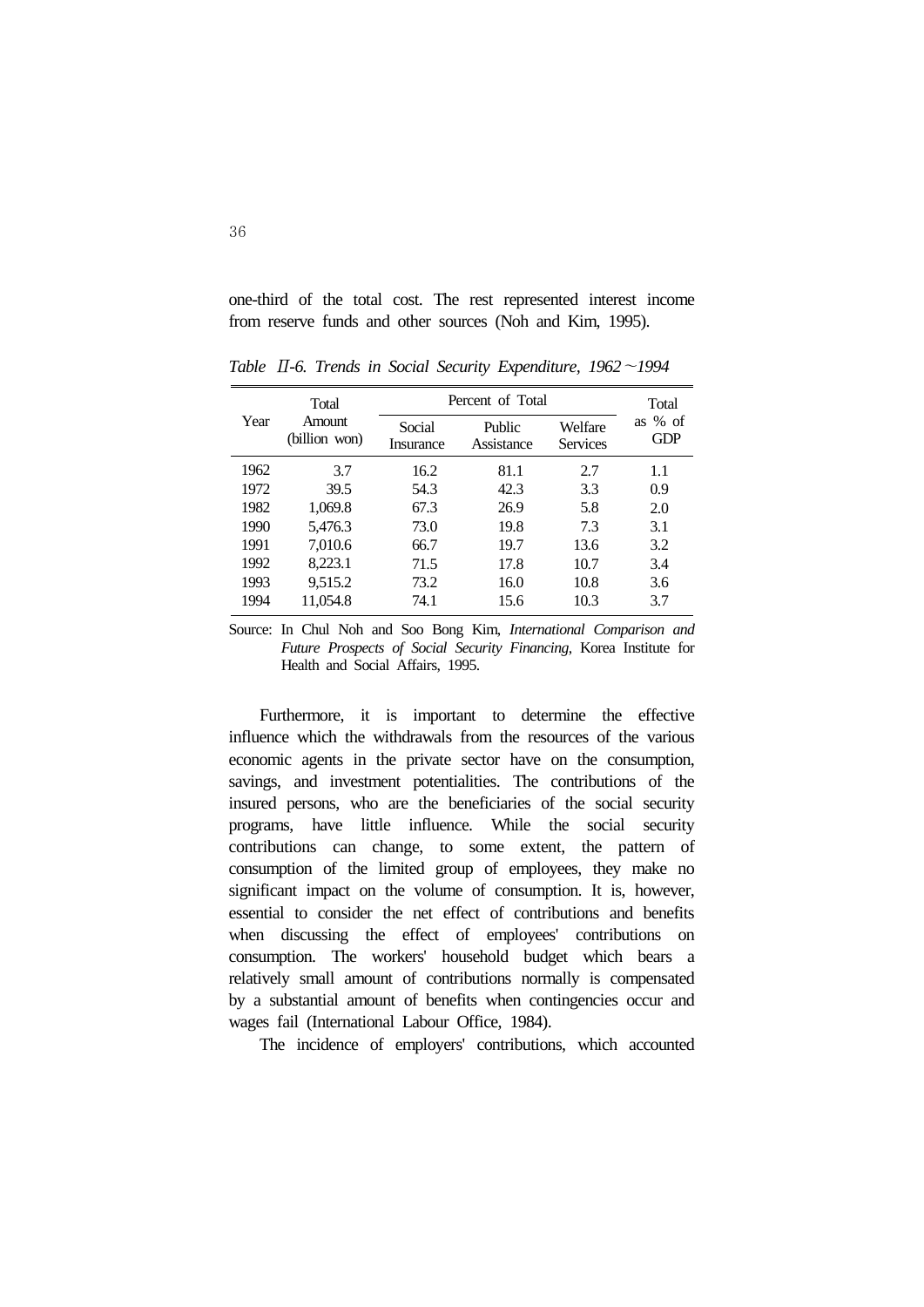for about 19 percent of total social security cost in 1994, is more difficult to evaluate. It is generally assumed that these contributions are partly shifted backward to employees and also shifted forward to consumers. The workers would eventually bear the burden of a large part of employers' contributions if the level of social security costs is taken fully into account in the wage rates. If this conjecture is well founded, it is the employees' possible consumption that is reduced (see Chart 1).

*Chart 1. Macroeconomic Effects of the Pension Scheme, An Illustration*



 $C$  : consumption expenditures;  $-$  : negative effect

Other than these employee-employer contributions, there is state participation in financing social security schemes. As employers, the government sector as a whole pays a substantial amount of contributions. In addition, public subsidies are granted various social security schemes. In 1994 the total state contribution to social security, including subsidies, accounted for 33 percent of the total cost. It is the total amounts thus withdrawn from the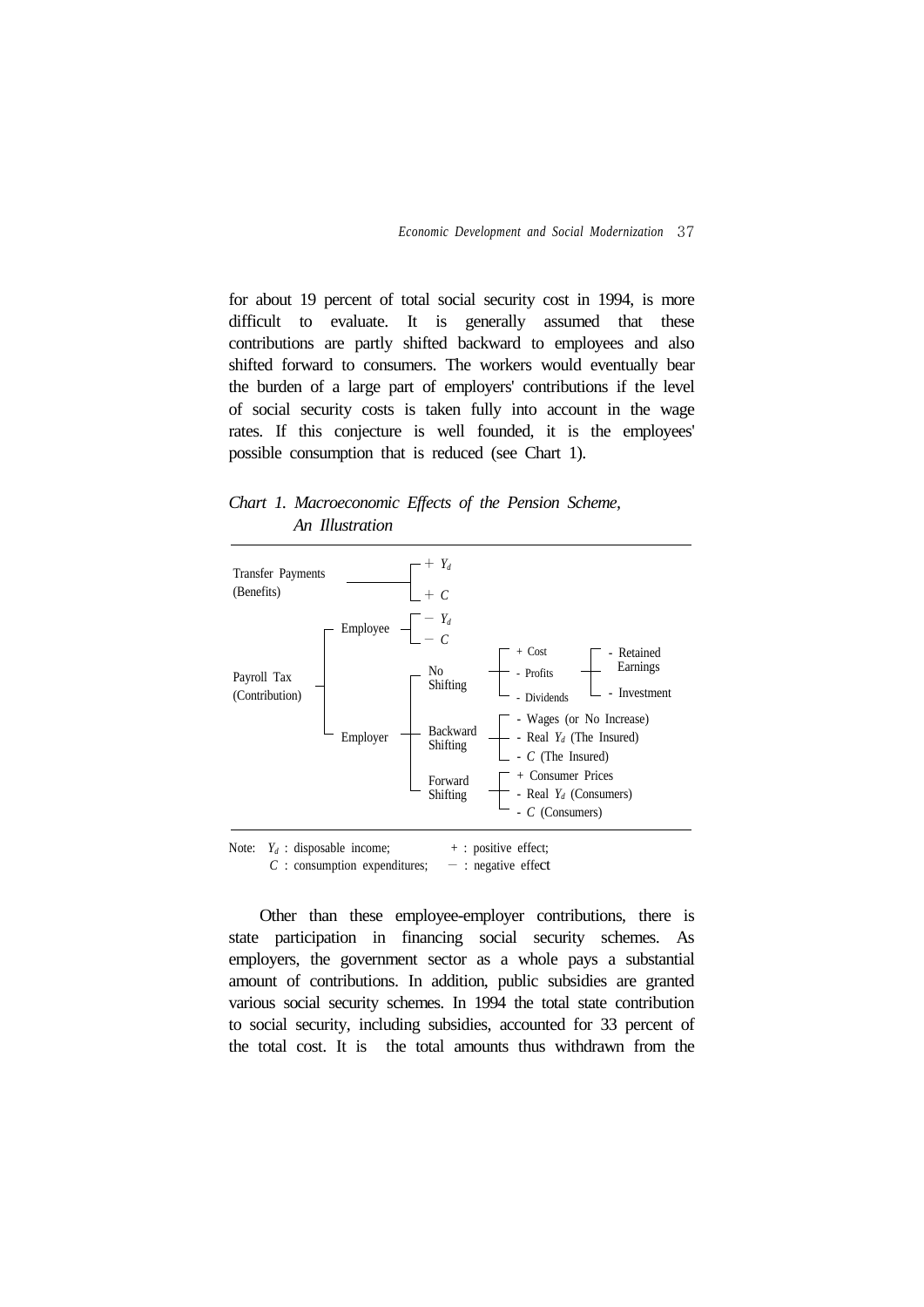government sector's resources that can put pressure on the public purse by reducing the possibilities of priority public investments such as social overhead capital, environmental protection, and technological advancement.

Despite the limited scale of state participation in the financing of Korean social security schemes, the overall increase in the share of employee-employer contribution since their institution is considerable. Nevertheless, the transfers for the benefit of social security are still very limited.

Besides the financing issues, the lack of a comprehensive social security system in Korea reflects an affirmative Confucian tradition, of which the son is responsible for his parents' welfare. While the aged have traditionally been supported and cared for by the oldest son under the extended family system in Korea, this system is rapidly being replaced by the nuclear family in urban areas. With growing urbanization and industrialization, the modern family in Korea tends to be a small parent-child family, with much weaker ties to grandparents and other relatives than in traditional rural society. As modern medicine continues to reduce the impact of disease upon the life span, the increase in longevity presents social and economic problems in Korea. The rapid industrialization and urbanization which are taking place in Korea are also creating greater accident and sickness hazards in the nation.

What all this may portend is the establishment of a more flexible and need-oriented social security programs which are responsive to changing needs of the society in the twenty-first century. A given change in the system is desirable, however, only if it furthers achievement of the basic objectives of social security and if it does not obstruct the achievement of other national objectives.

The social security program aims at two related objectives. One is to guarantee minimum income support against the stoppage or a substantial reduction of earning power (welfare objective). Another one is to help moderate the decline in living standards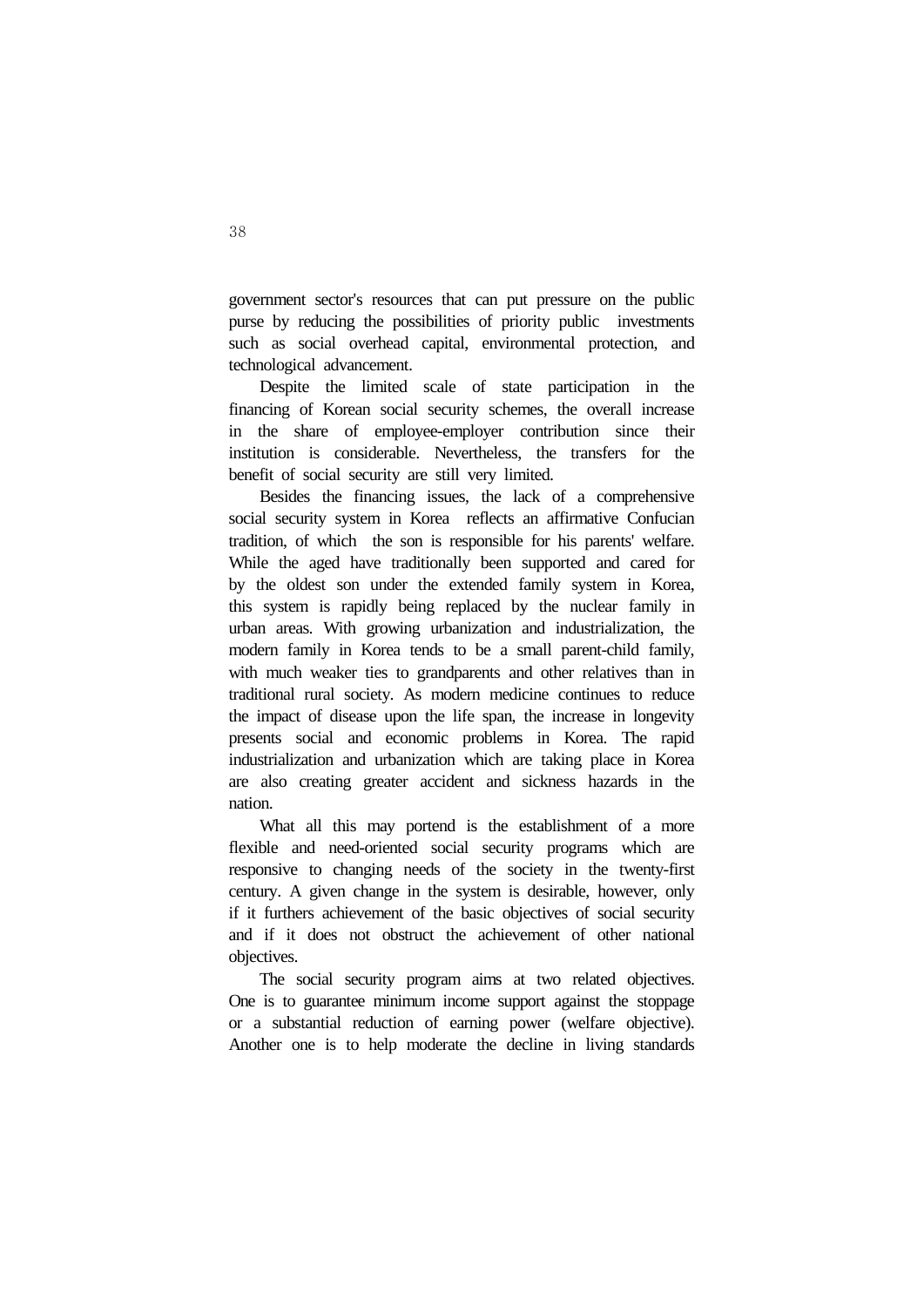by replacing certain portion of earnings, when the earnings of the family head cease (earnings replacement objective) (Pechman, et al, 1968). The case for a social security program intended to achieve these goals rests on the observed inability of most people to make adequate financial provision for various contingencies.

In a society where economic decisions are freely made, every individual person constantly faces choices about how to spend his income for current purposes, and how much to set aside for retirement when earned income stops or declines sharply. In the absence of a compulsory public program, each person makes these decisions based on his or her own tastes and habits. It is generally accepted that voluntary savings can not yield the low-income worker an income sufficient for retirement. These are some of the reasons why the principle of 'the freedom of individual choice' should be modified in the case of provision for retirement and against other risks.

Thus, the case for improving the social security system rests on solid ground. Given widely accepted humanitarian values (or welfare objective) and a few fundamental facts about the economic behavior of an individual person, the government of Korea should seek to strengthen its social security schemes to protect individuals from severe declines in living standards caused by various social risks.

## 3. The Demographic Picture: Implications for Social **Security**

Social security as a strategic element of socio-economic policy cannot be considered without reference to the economic, social, and demographic background. This section is intended both to provide a basis for subsequent analysis and discussion of how demographic and social characteristics of Korea might affect the future development of social security and also to serve as a guide for streamlining social security programs.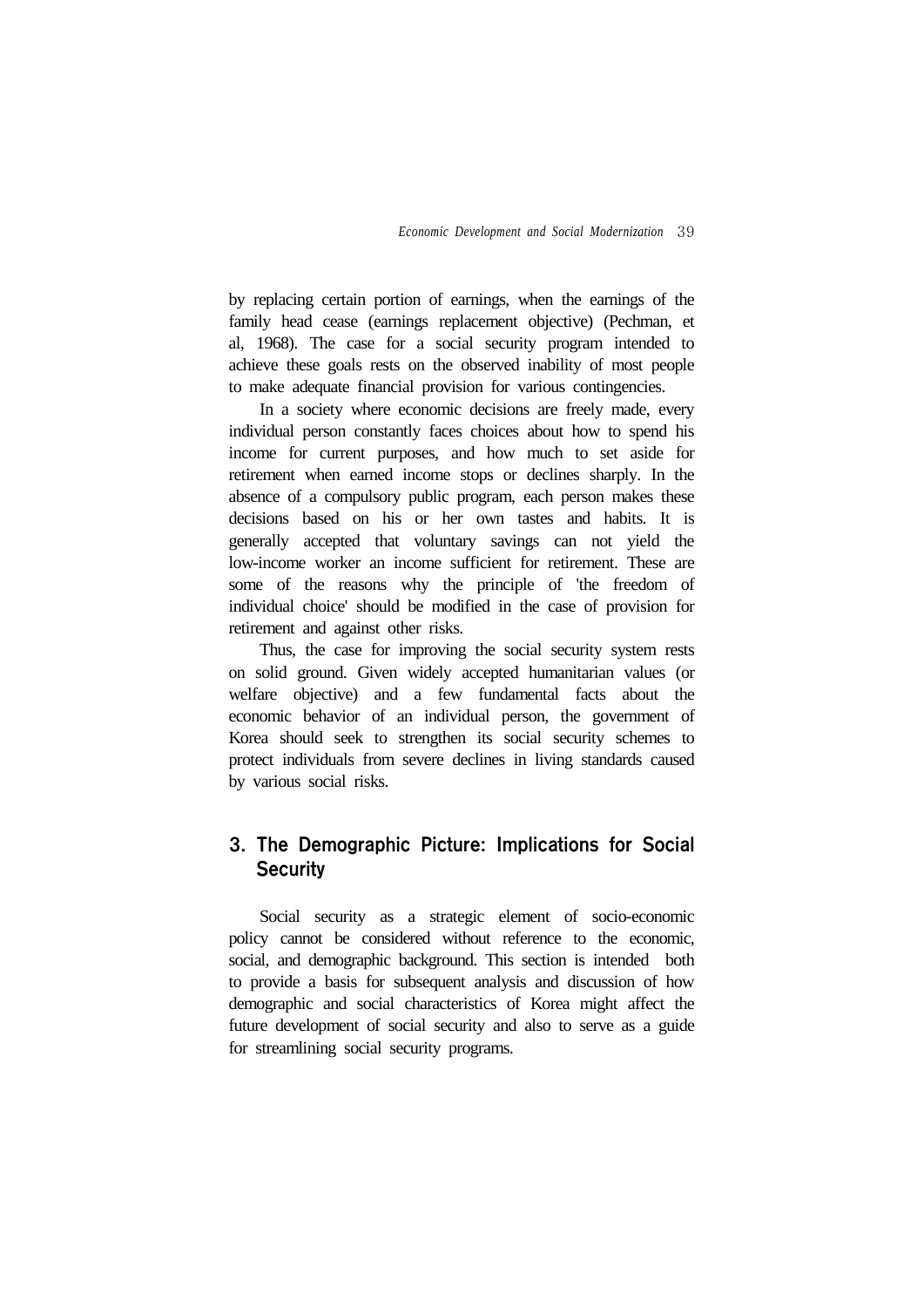As previously discussed, Korea's growth and change can be illustrated from a variety of economic and social indicators. Among the most important are perhaps those relating to demographic change. In 1995, when the last complete census was taken, the total population of Korea stood at 45 million<sup>1</sup>). Roughly 23 percent of this total lived in the capital city, Seoul, and another 8.5 percent in Pusan, the second largest city in the nation. Despite the decline in the number of Seoul residents, the metropolitan area including Seoul, Inchon, and Kyonggi-do province, accommodates over 20 million persons, comprising 45 percent of the nation's total population.

Kyonggi-do Province, which surrounds the capital city of Seoul, is the most heavily populated province, with over 17 percent of the national population. Other heavily populated provinces are Kyongnam-do (8.6 percent), Kyongbuk-do (6.0 percent), and Chonam-do (4.6 percent). Besides Seoul and Pusan, other heavily populated cities are Taegu (5.5 percent), and Inchon (5.2 percent). The highest population densities per square kilometer in 1995 were 16,864 persons in Seoul and 5,084 persons in Pusan, compared with only 448 persons for the nation as a whole (National Statistical Office, 1996).

Although the total population of Korea increased 1.8-fold from 25.0 million in 1960 to 45.1 million in 1995, the rate of growth has been on the steady decline over the last thirty-five years, thanks to the successful family planning program. As is evident from Table II-7, the annual growth rate of population dropped sharply from 2.8 percent during the first half of 1960s to 1.4 percent in the  $1980 \sim 85$  and to less than one percent by 1995. If this trend continues, the growth rate of population is expected to reach as low as 0.4 percent in 2010 and will approach near zero rate in 2020. The total population is projected to increase from 45.1 million in 1995 to 50.6 million in 2010

<sup>1)</sup> Estimated mid-year population for 1995 was 45,093,000, compared with census enumeration of 44,606,000 as of November 1, 1995.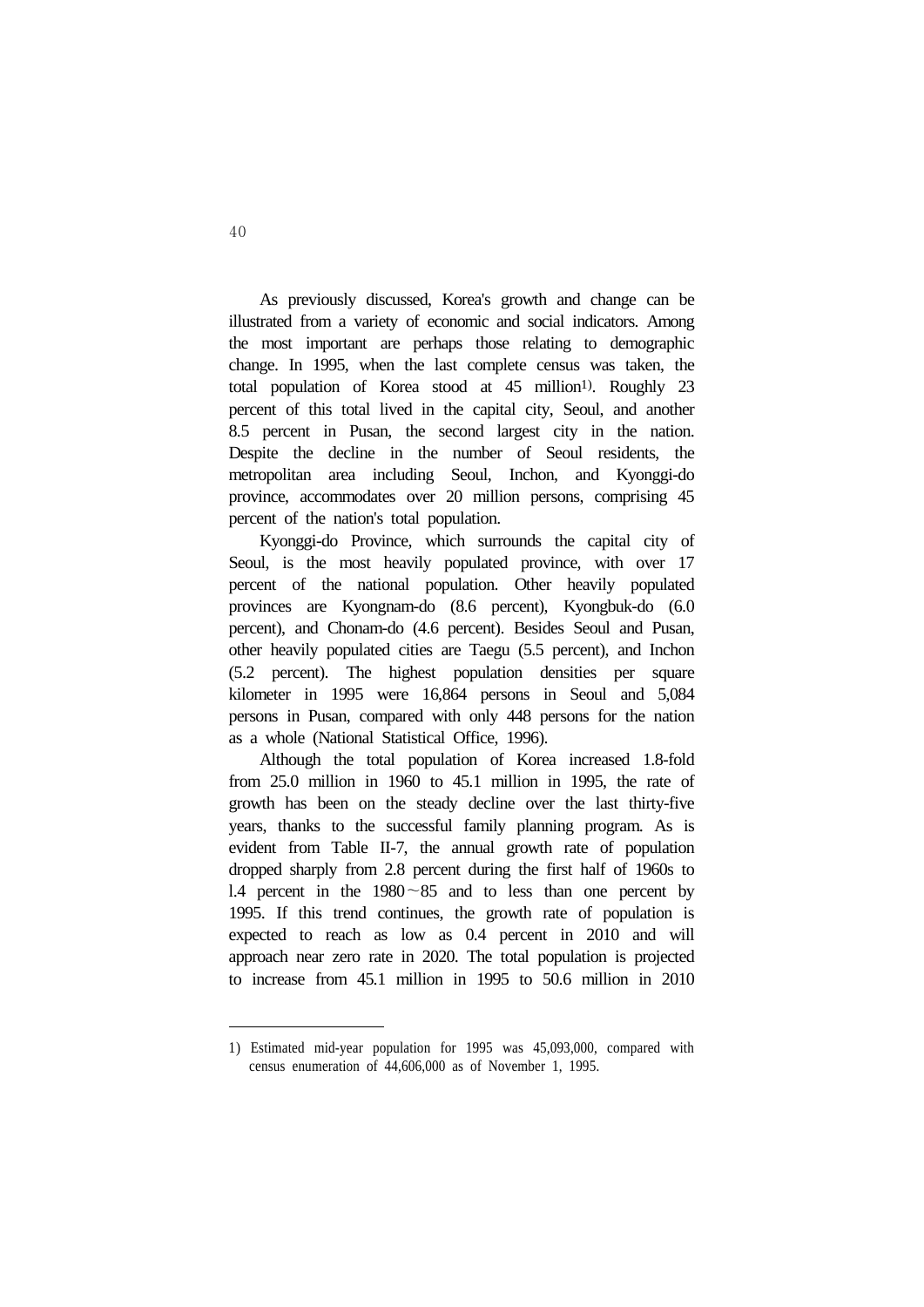and to 52.3 million in 2020.

| Year | Population(1,000 persons) | Growth Rate <sup>1</sup> $(%)$ |
|------|---------------------------|--------------------------------|
| 1960 | 25,012                    | 2.79                           |
| 1970 | 32,241                    | 1.82                           |
| 1980 | 38,124                    | 1.37                           |
| 1985 | 40,806                    | 0.99                           |
| 1990 | 42,869                    | 1.02                           |
| 1995 | 45,093                    | 0.95                           |
| 2000 | 47,275                    | 0.77                           |
| 2005 | 49,123                    | 0.60                           |
| 2010 | 50,618                    | 0.42                           |
| 2020 | 52,358                    | 0.13                           |

*Table* Ⅱ*-7. Growth Rates of Population, 1960*~*2020*

Note : 1) Data for 1960 through 1995 refer to five-year average annual growth rates. Growth rate of 2.79% for 1960, for instance, is an average of  $1960 \sim 65$ .

Source: National Statistical Office, *Future Population Estimates*, 1997.

Another important characteristic of the Korea's population structure is the widening gender gap, boys continuing to outnumber girls, particularly in the lower age groups. The male-to-female ratio at birth was 113.4 to 100 in 1995, compared with 107.2 to 100 in 1981. Among children aged below five-year-old, the gap was wider at 114.6 males to 100 females in 1995 (National Statistical Office, 1997). If this gender gap trend continues, about twelve out of every 100 men will remain single in 2020 when the present young boys attain the marriage age. The one major cause of this serious demographic trend is the deep-rooted, long-held preference of Koreans for sons over daughters. This originates from the Confucian tradition that one should have a son to succeed the father as head of the family. The preference for sons over daughters is unlikely to disappear overnight, unless the government makes a concerted effort to abstain from the discrimination against women by reforming the existing laws and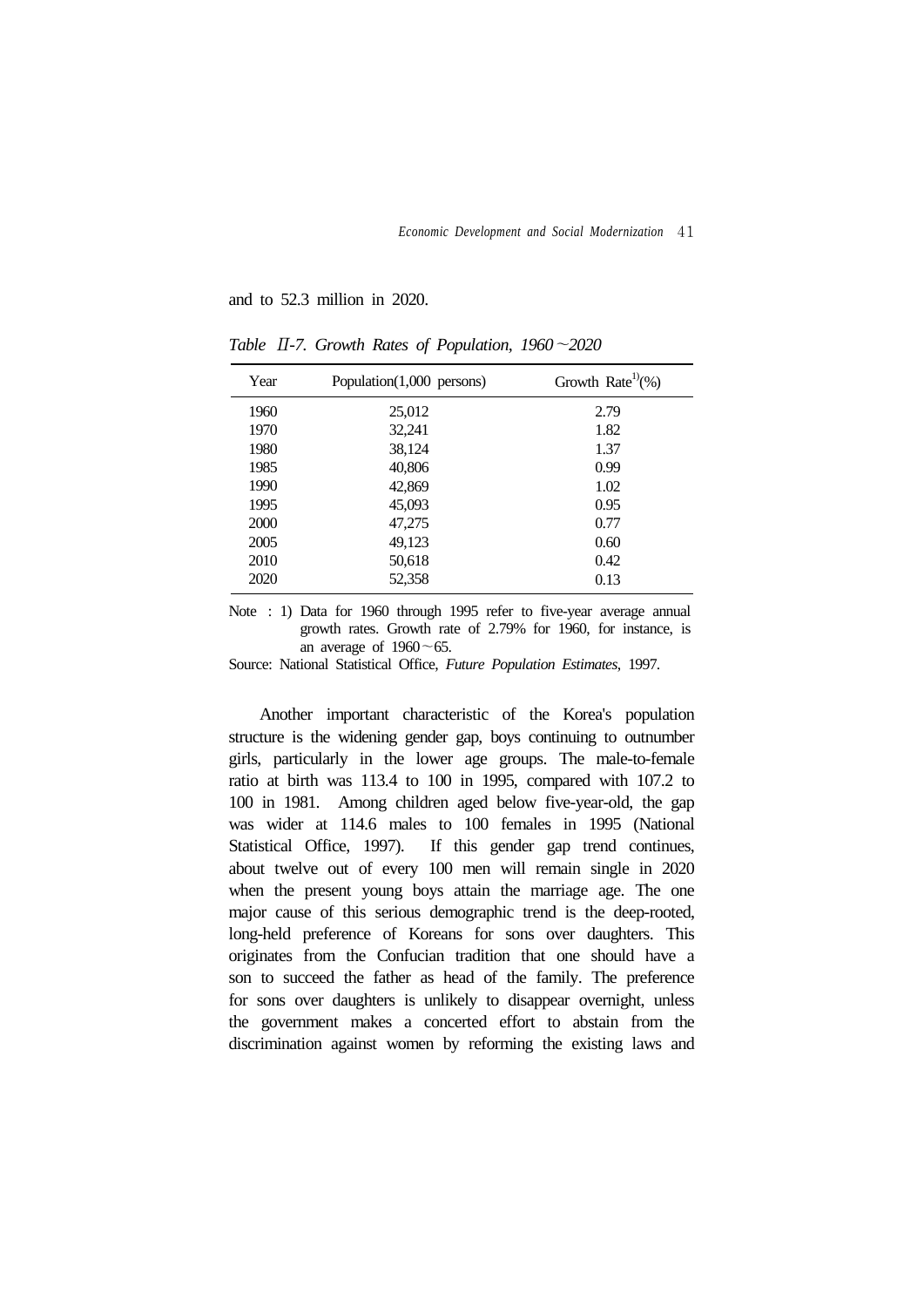social structures.

|                                |                         |                         |                           |                           |                           |                           |                           |                           | (Unit: 1,000 persons)     |                          |
|--------------------------------|-------------------------|-------------------------|---------------------------|---------------------------|---------------------------|---------------------------|---------------------------|---------------------------|---------------------------|--------------------------|
| Age Group                      | 1960                    | 1970                    | 1980                      | 1985                      | 1990                      | 1995                      | 2000                      | 2005                      | 2010                      | 2020                     |
| Total                          | 25.012                  | 32.241                  | 38.124                    | 40,806                    | 42.869                    | 45,093                    | 47.275                    | 49.123                    | 50.618                    | 52.358                   |
| $0 - 14$<br>$15 - 64$<br>$65+$ | 10.588<br>13,698<br>726 | 13.710<br>17.540<br>991 | 12.951<br>23.717<br>1.456 | 12.305<br>26.759<br>1.742 | 10.973<br>29.701<br>2.195 | 10,537<br>31.899<br>2,657 | 10.233<br>33.671<br>3.371 | 10.421<br>34.449<br>4.253 | 10.080<br>35.506<br>5.032 | 9,013<br>36,446<br>6,899 |
| Percent<br>Distribution        | 100.0                   | 100.0                   | 100.0                     | 100.0                     | 100.0                     | 100.0                     | 100.0                     | 100.0                     | 100.0                     | 100.0                    |
| $0 - 14$                       | 42.3                    | 42.5                    | 34.0                      | 30.1                      | 25.6                      | 23.4                      | 21.7                      | 21.2                      | 19.9                      | 17.2                     |
| $15 - 64$                      | 54.8                    | 54.4                    | 62.2                      | 65.6                      | 69.3                      | 70.7                      | 71.2                      | 70.1                      | 70.1                      | 69.6                     |
| $65+$                          | 2.9                     | 3.1                     | 3.8                       | 4.3                       | 5.1                       | 5.9                       | 7.1                       | 8.7                       | 10.0                      | 13.2                     |
|                                |                         |                         |                           |                           |                           |                           |                           |                           |                           |                          |

*Table* Ⅱ*-8. Population by Major Age Groups, 1960*~*2020*  $(TInit: 1,000$  persons)

Source: National Statistical Office, *Future Population Estimates*, 1997.

The population of Korea includes a high proportion of young persons. The population under age 15 numbered 10.5 million in 1995, comprising 23.4 percent of the nation's total population. The young aged population of the country, however, has been decreasing steadily since 1970. In that year, persons in the same age group numbered 13.7 million, representing 42.5 percent of the total population (see Table II-8). Young-age population under age 15 will continue to decline, reaching 9 million in the year 2020 or 17.2 percent of the total population in that year. The fact that a relatively large proportion of the Korean population is comprised of young aged groups (23.4 percent) is evident from the comparison of age-distribution data for Japan (16.3 percent), the United States (22 percent), and Sweden (19 percent), as shown in Table II-9.

The proportion of older people in Korea is relatively small, representing less than 6 percent of the total population, but the aging of the Korean population is progressing at a very rapid rate. Between 1960 and l995, the number of aged people (65 years and over) jumped 3.7 times to 2.66 million. The number,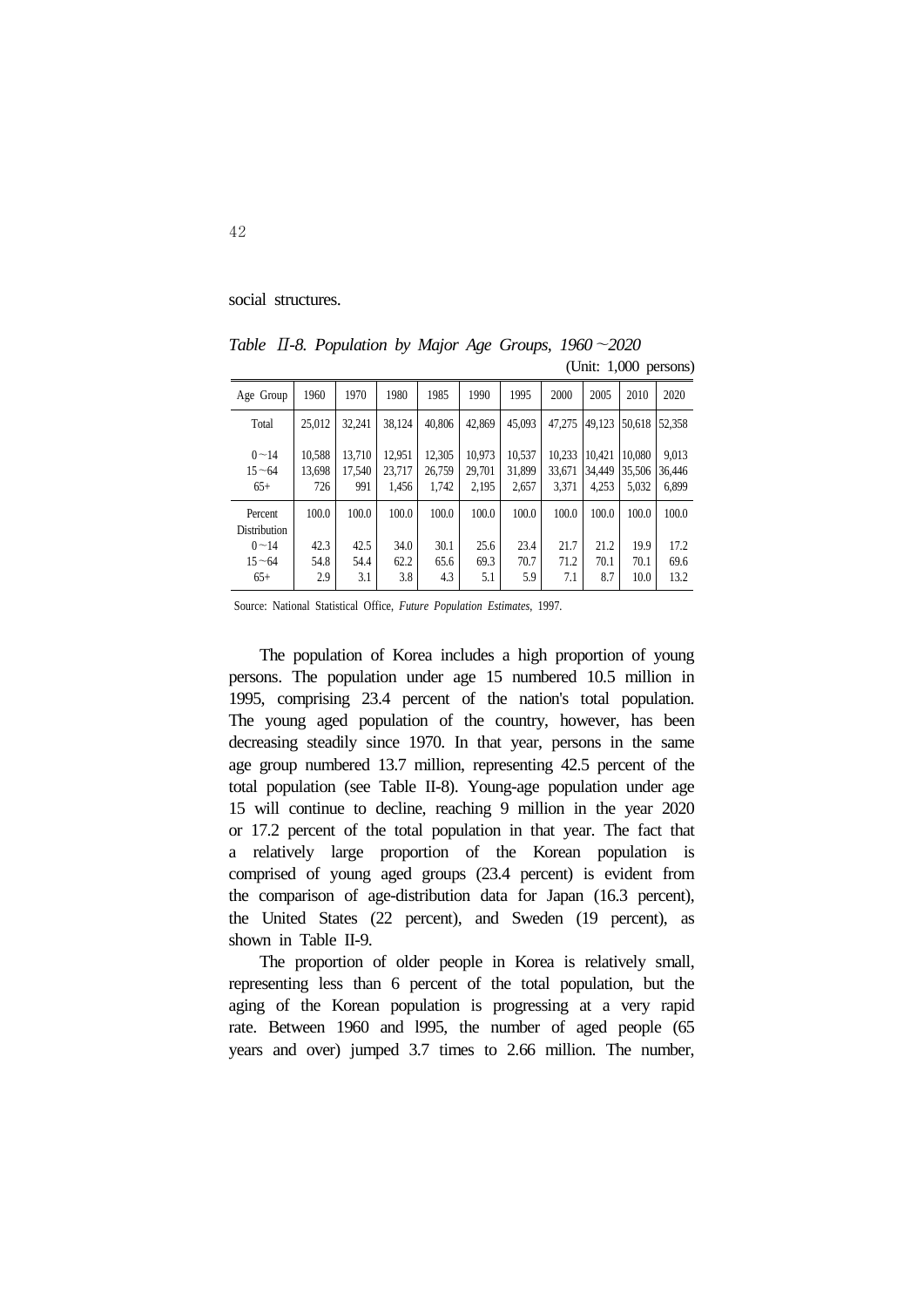however, will top 3.4 million (7.1 percent of the total population) in the year 2000 and surpass 5.0 million (10.0 percent of the total) in 2010. The National Statistical Office estimates the population of those aged 65 and over will reach 6.9 million in the year 2020, comprising 13.2 percent of the total population. Young aged population of the nation, on the other hand, will account for smaller and smaller percentages of the population.

*Table* Ⅱ*-9. Age Distribution of Population: International Comparison, 1995*

| Age Group          | Korea | Japan | United States | Sweden |
|--------------------|-------|-------|---------------|--------|
| Under 15 Years     | 23.4  | 16.3  | 22.0          | 19.0   |
| $15 \sim 64$ Years | 70.7  | 69.6  | 65.4          | 63.7   |
| 65 Years and Over  | 5.9   | 14.1  | 12.6          | 17.3   |
| Total Population   | 100.0 | 100.0 | 100.0         | 100.0  |

Source: National Statistical Office, *Future Population Estimates,* January 9, 1997.

As mortality rates continue to decline over a period of time, the probability of surviving to retirement age and beyond increases. Table II-10 compares life expectancy at birth in Korea and Japan. The average life expectancy of the Korean people will rise from 73.5 years in 1995 to 77 years in 2010. The life expectancy for males in Korea is currently about 7 years lower than in Japan. For females, the differential is 5.3 years. The same table also indicates how average life expectancies at birth have increased over time. Between 1960 and 1995, life expectancy of Koreans has increased 18.5 years for male and 23.7 years for female. Most of this increase in life expectancy is the result of more youth remain alive and the aged living longer. This is mainly attributed to improved health conditions and living standards.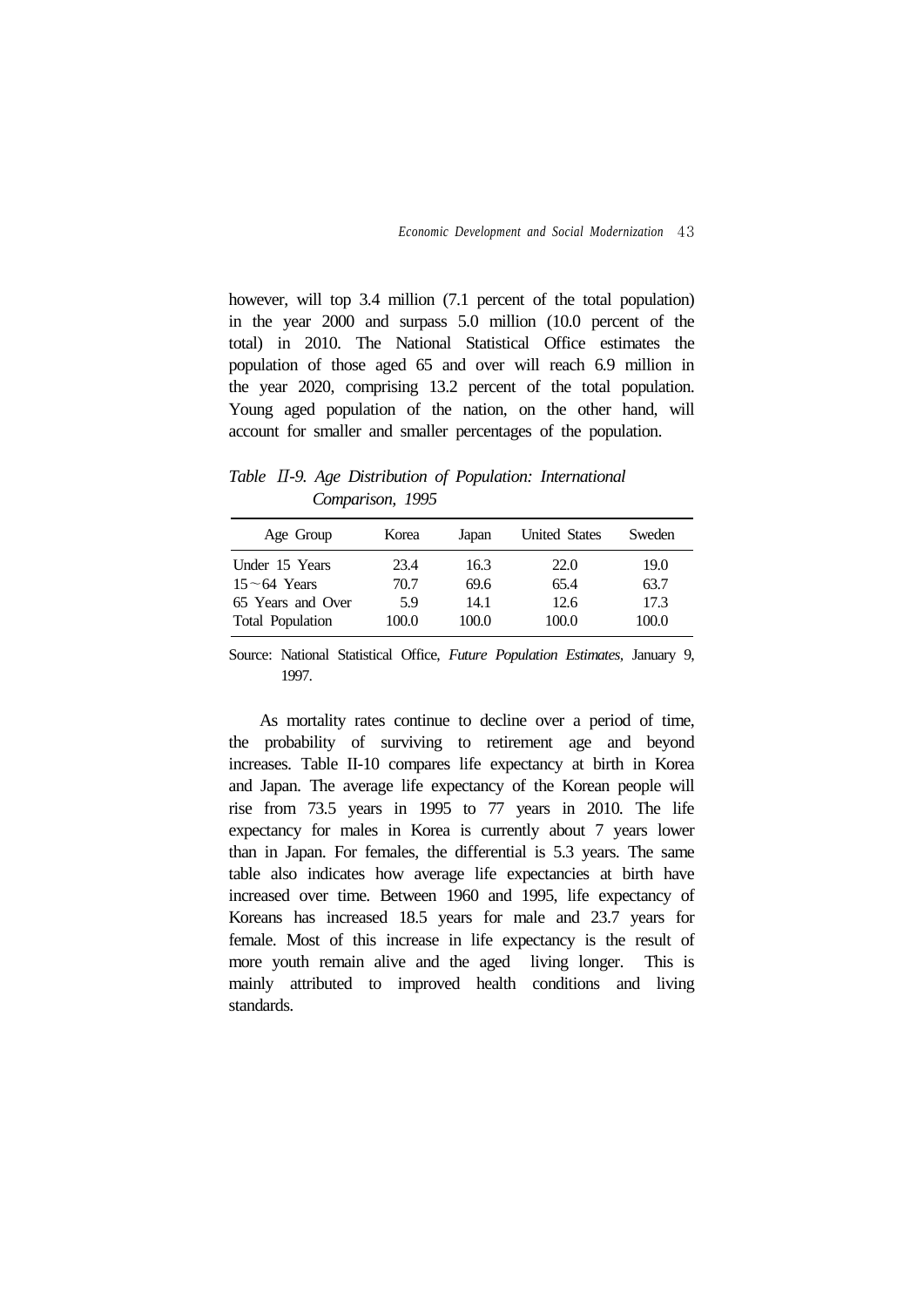| Year |         | Korea |        |         | Japan |        |
|------|---------|-------|--------|---------|-------|--------|
|      | Average | Male  | Female | Average | Male  | Female |
| 1960 | 52.4    | 51.1  | 53.7   | 67.9    | 65.6  | 70.4   |
| 1980 | 65.7    | 62.7  | 69.1   | 76.2    | 73.5  | 79.0   |
| 1995 | 73.5    | 69.6  | 77.4   | 79.7    | 76.6  | 82.7   |
| 2010 | 77.O    | 73.3  | 80.7   | 80.9    | 77.8  | 83.9   |

*Table* Ⅱ*-10. Life Expectancy at Birth for Korea and Japan: 1960*~*2020*

Source: National Statistical Office, *Future Population Estimates*, January 9, 1997.

Combined with the aging population, the family size is shrinking inexorably. The number of households increased from 6.65 million in 1975 to 12.96 million in 1995. In each household, 3.3 persons lived together in 1995, compared with 5.0 persons in 1975. This decline in the size of families can be attributed to the drop in the average number of births per women. Along with the decline in the family size, one-person households rose sharply from 4.2 percent of the total households in 1975 to 12.7 percent in 1995 (see Table II-11). This largely reflects substantial increase in one-person households among elderly people in rural areas and also increase in young persons who live alone in urban areas (Chung and Suh, 1997).

Rapid trend toward the nuclear family is also apparent. The number of one-generation households, where parents and children live separately, totaled 1.68 million in 1995, representing 15.1 percent of all households. This is in sharp contrast to only 7.0 percent in l975. Of this total of 1.68 million in 1995, about one-fourth is headed by elderly people aged 65 and above. The two-generation households, where parents and children live together under a single roof, represented 73.1 percent of the total, while three-generation households (families where married couples live together with their children and parents) comprised of only 11.5 percent of the total household. In 1975, this proportion was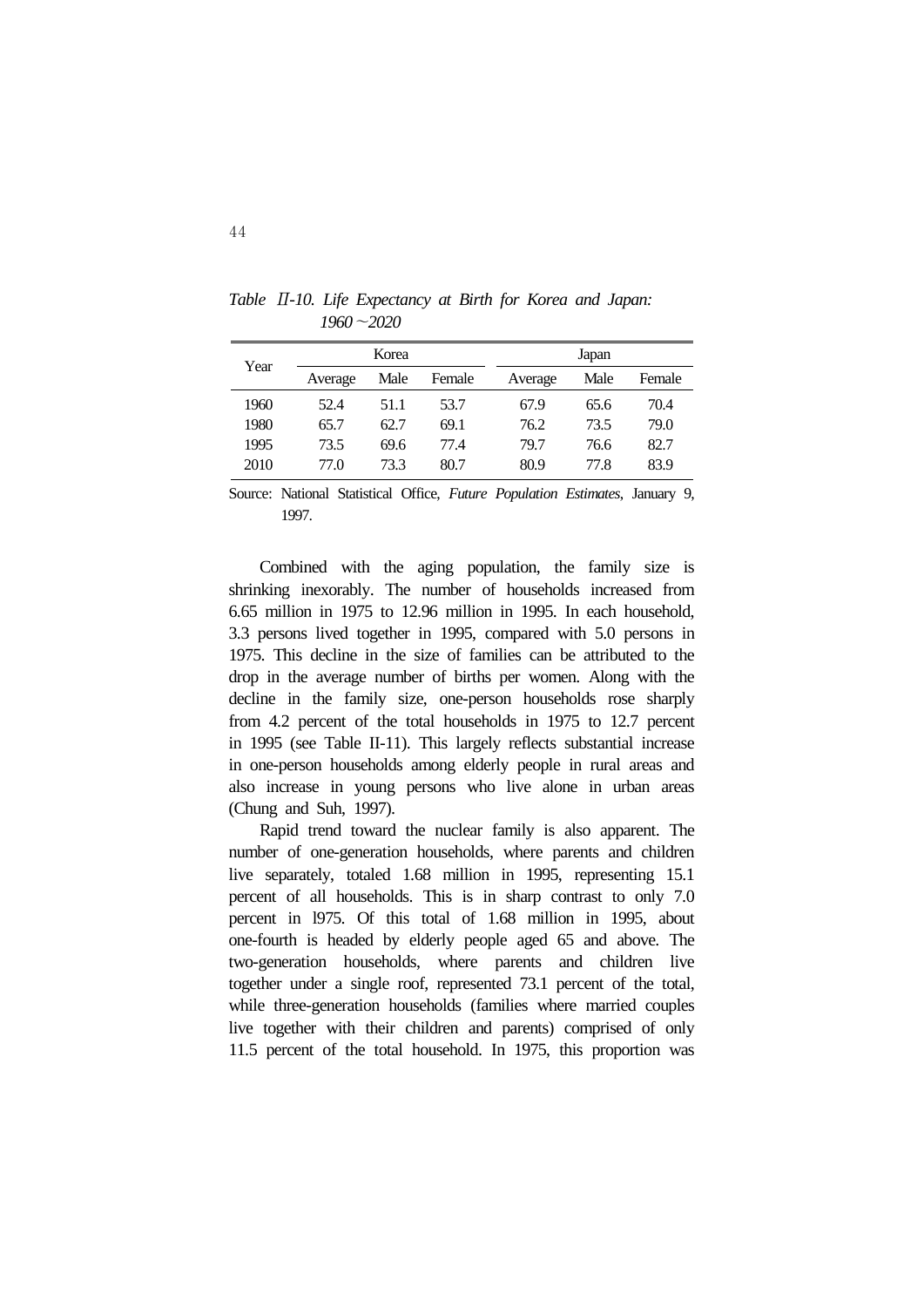#### 20.1 percent.

|                                       | 1975  | 1995   |
|---------------------------------------|-------|--------|
| Total Number of Households (1,000)    | 6,367 | 11,131 |
| Household Size (Person) <sup>1)</sup> | 5.0   | 3.3    |
| One-Person Households (Percent)       | 4.2   | 12.7   |
| Households by Generations (Percent)   |       |        |
| One-Generation                        | 7.0   | 15.1   |
| Two-Generation                        | 71.9  | 73.1   |
| Three-Generation                      | 20.1  | 11.5   |
| Nuclear Families (Percent)            | 70.7  | 79 9   |

*Table* Ⅱ*-11. Changes in the Household Structure, 1975 and 1995*

Note : 1) Persons Per Household

Source: National Statistical Office, *Social Indicators in Korea,* December 1996.

About 80 percent of total households is represented by nuclear families, currently the most common family type in Korea. This figure compares with 71 percent in 1975 (see Table II-11). This trend partly reflects the waning influence of the Confucianism which has dominated the Korean society for so long. The sense of solidarity among people is also disappearing. The elderly have traditionally been cared for by their families, but with the gradual erosion of Confucian value and of the extended family system, an increasing number of them are living and dying alone. This phenomenon has significant implications for social security.

### 4. The Historical Evolution of Social Security

During the last three decades, the government of Korea had been engaged in evolving policies and programs for the development of social security appropriate to the conditions prevailing in the country. A number of significant social security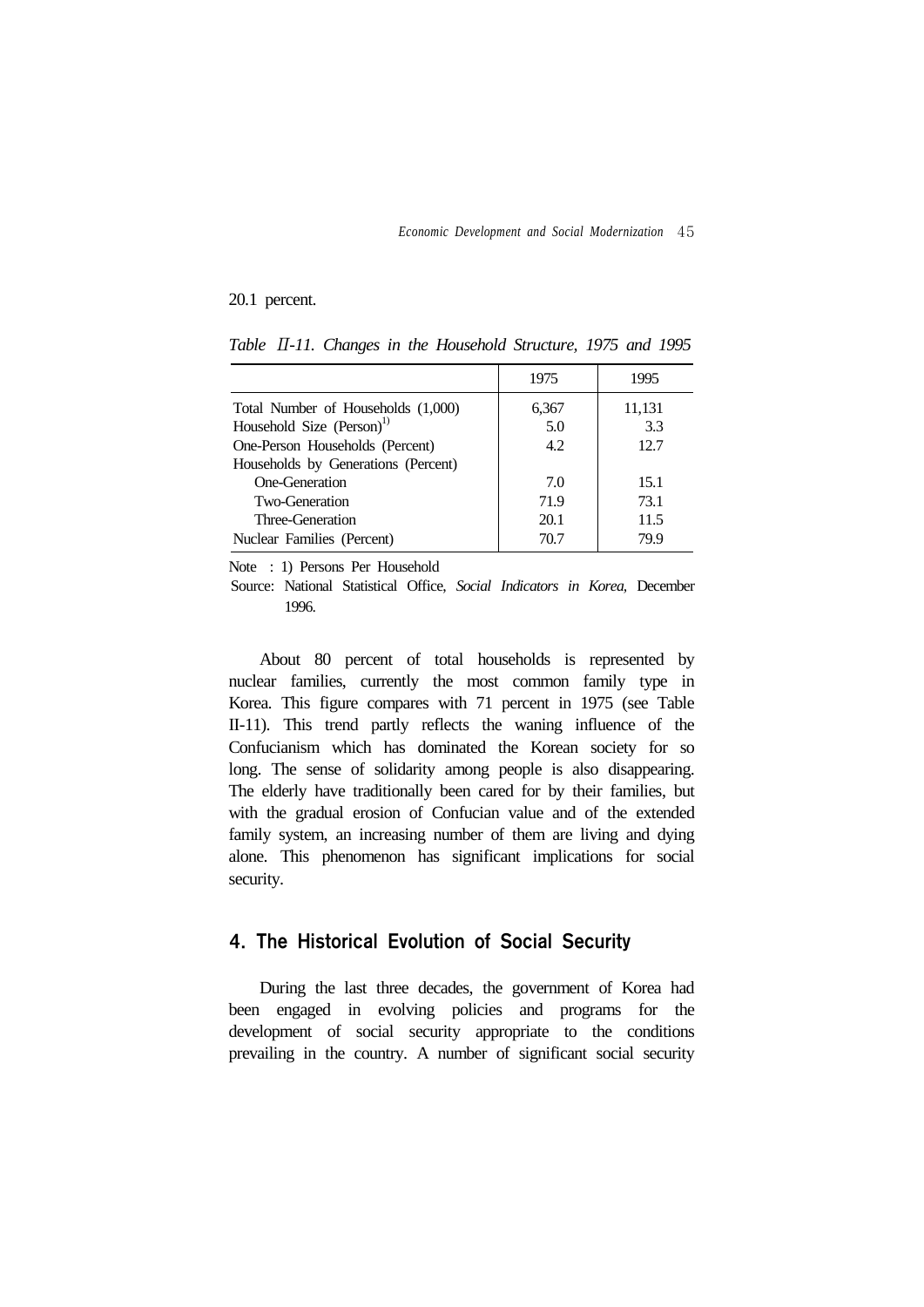programs were launched in the country over the last thirty years; they grew steadily both in terms of scope and coverage. Korea's social security system was, however, established initially with a very limited public pension program instead of a comprehensive system.

The order and timing for establishing various social security programs in different countries indicates that different institutional and socioeconomic factors affect the pattern of social security development.

Germany, the first country to establish a social insurance program, for instance, enacted health insurance in 1883, old-age and disability insurance in 1889, survivors' insurance in 1911, and unemployment insurance in 1927. Great Britain enacted health, unemployment, and disability insurance in 1911, old-age and survivors' insurance in 1925, and substituted a national medical care service for its health insurance program in 1946. Mexico, on the other hand, enacted a comprehensive social insurance program in 1942 covering old-age, survivors', and disability, health insurance, and workmens' compensation. New Zealand also enacted a comprehensive social security plan in 1938.

The beginning of the fragmented social security programs in Korea can be traced back to the early 1960s, with the adoption of the civil servants pension law in 1960 followed by the enactment of the military pension law in 1963. Professors and teachers in private educational institutions were also provided with public pension benefits beginning in 1975. Industrial accidents insurance program was introduced in 1964. The national medical insurance program, which is the principal social insurance program in Korea, was inaugurated in 1977. It was not until 1988 that Korea launched the national pension insurance scheme for workers in the private industrial and commercial sectors. Finally, Korea introduced an unemployment insurance program in 1995. Thus, Korea now has all four major social insurance schemes in operation. It may be noted that to certain extent Korea's social security system bears the mark of the traditional

46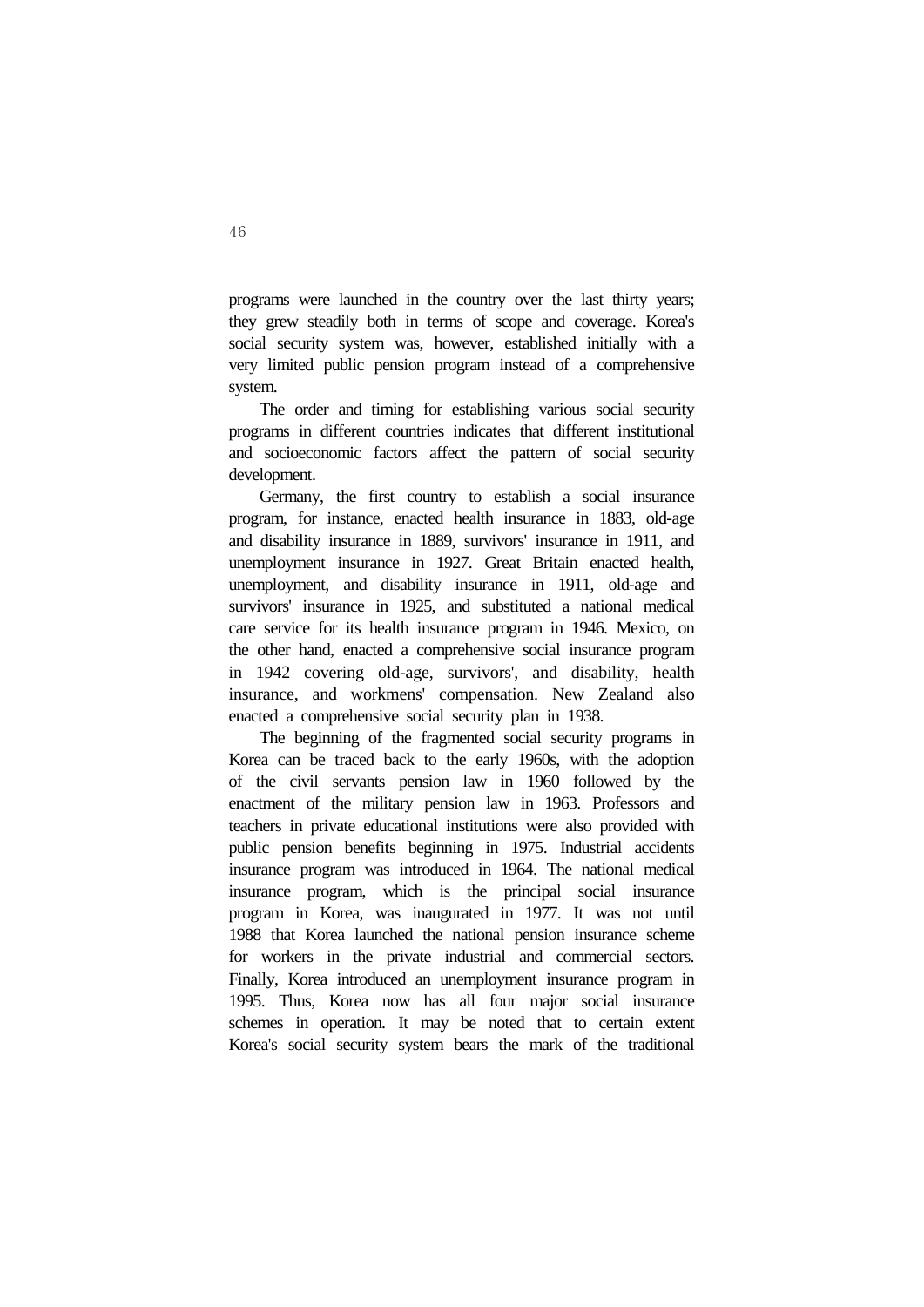Bismarckian reflex.

One of the important social development policy initiatives taken by the government in the early 1970s was the enactment of the National Welfare Pension Law on December 1, 1973, which was originally scheduled to become effective January 1, 1974. However, the Presidential Emergency Decree of January 14, l974, promulgated in the aftermath of worldwide oil crisis, postponed the implementation of the newly enacted public pension program, because it was feared that financing of the pension scheme might have adverse effects on the economy.

The purpose of this program, as stipulated in the law, was "to contribute to the promotion of the secure life and welfare of the people" by providing the protection to workers and their families against loss or stoppage of earnings from old-age, disability and death (Park, 1975). The National Welfare Pension Law thereby represented the first expression of a changed direction in social development policy and was a promising first step toward the development of a manageable social security system in Korea. It was very unfortunate that the enforcement of this law had to be postponed several occasions until it was finally replaced by the new National Pension Law on December 31, l986 and became effective on January 1, 1988.

In addition to these social insurance programs, Korea's social security system also includes a program of public assistance provided under the Livelihood Protection Law of 1961 and social welfare services.

Under the umbrella of social security system, we now have a program of old-age, survivors' and disability insurance, industrial accidents insurance, medical insurance, unemployment insurance, public assistance for needy families, as well as governmentsupported welfare services. It can now be said unequivocally that Korea's system of nationwide social insurance and government grants for public assistance and social services has become a permanent part of the basic fabric of our social security institution.

Major responsibility for administration of the social security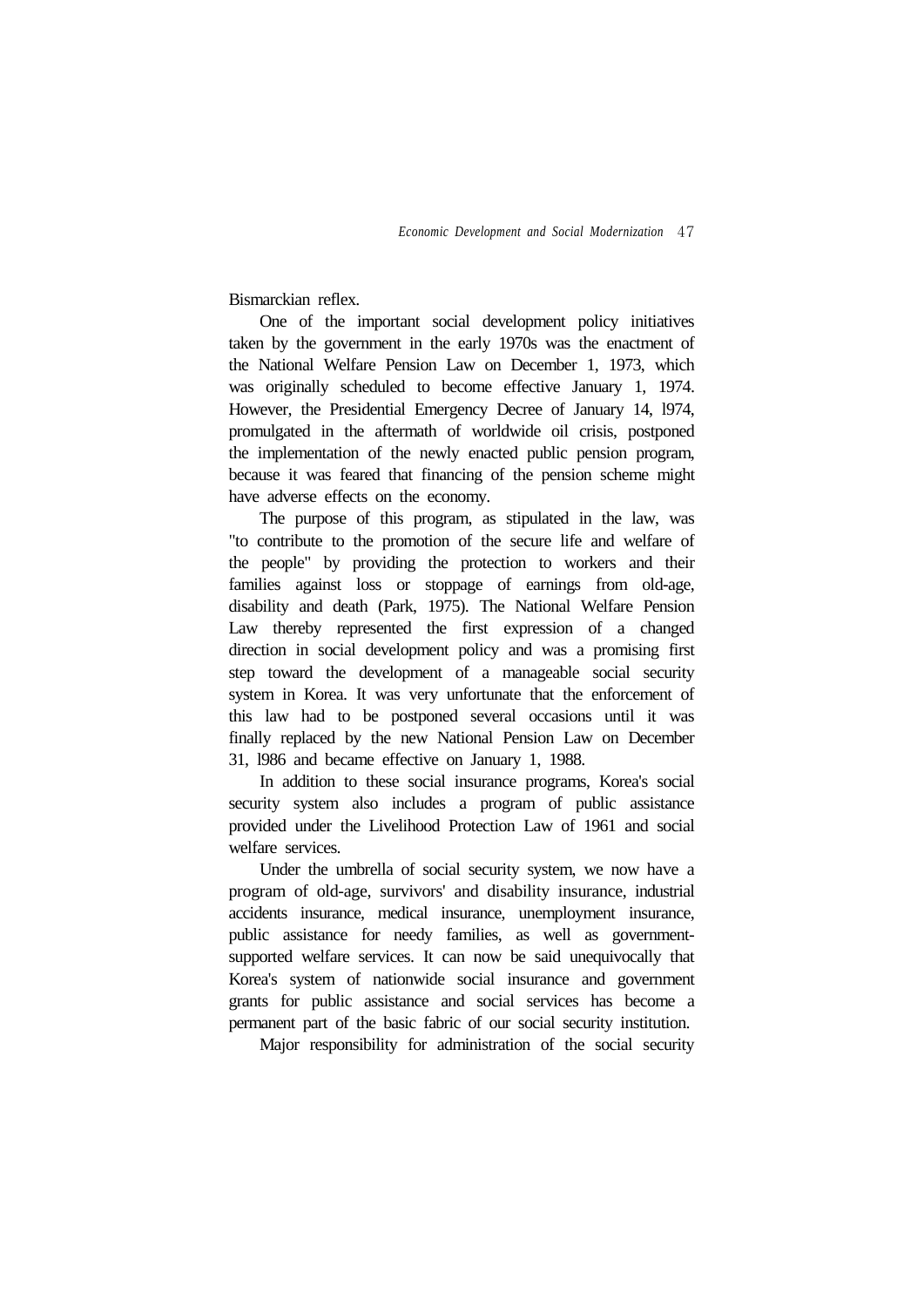system in Korea is primarily under the jurisdiction of the Ministry of Health and Welfare. Medical insurance program and the national pension scheme are administered by semiautonomous institutions such as the National Federation of Medical Insurance (NFMI), Korea Medical Insurance Corporation (KMIC), and National Pension Corporation. These organizations are, however, subject to general supervision by the ministry, but otherwise are largely self-governing. Industrial accidents insurance scheme is run by the Korea Labor Welfare Corporation under the general supervision of the Ministry of Labor, but the ministry is directly responsible for administration of the unemployment insurance program. In addition, Ministry of National Defense (military personnel pension), Ministry of Government Administration (civil servants pension), and Ministry of Education(private school teachers pension) assume legal responsibility in carrying out respective programs under their jurisdiction (see Table II-12).

| Program                  | Year<br>Started | Persons<br>Covered<br>(1,000) | Expenditure<br>(billion won) | Administrative<br>Organization |
|--------------------------|-----------------|-------------------------------|------------------------------|--------------------------------|
| <b>Social Insurance</b>  |                 |                               |                              |                                |
| Medical                  | 1977            | 44,016                        | 3,494                        | NFMI and $KMIC1$               |
| Pension                  |                 |                               |                              |                                |
| • Civil Service          | 1960            | 956                           | 1,935                        | Civil Servants Pension Corp.   |
| • Military               | 1963            | 152                           | 765                          | Ministry of National Defense   |
| • Private Schools        | 1975            | 181                           | 330                          | Private School Teachers        |
|                          |                 |                               |                              | Pension Corp.                  |
| • National Pension       | 1988            | 7.257                         | 555                          | National Pension Corp.         |
| Industrial Accidents     | 1964            | 7,908                         | 1,109                        | Korea Labor Welfare Corp.      |
| Unemployment             | 1995            | 4,164                         |                              | Ministry of Labor              |
| <b>Public Assistance</b> |                 |                               | 1,772                        | Ministry of Health and Welfare |
| Livelihood Protection    | 1961            | 1,755                         |                              |                                |
| Medical Assistance       | 1977            | 1,740                         |                              |                                |
| <b>Welfare Services</b>  | 1970            | 77                            | 1,145                        | Ministry of Health and Welfare |

*Table* Ⅱ*-12. Social Security Programs and Institutions, 1995*

Note : 1) National Federation of Medical Insurance (NFMI) for industry employees and self-employed workers; and Korea Medical Insurance Corporation (KMIC) for civil servants and private school teachers.

Source: Various annual reports of relevant organizations.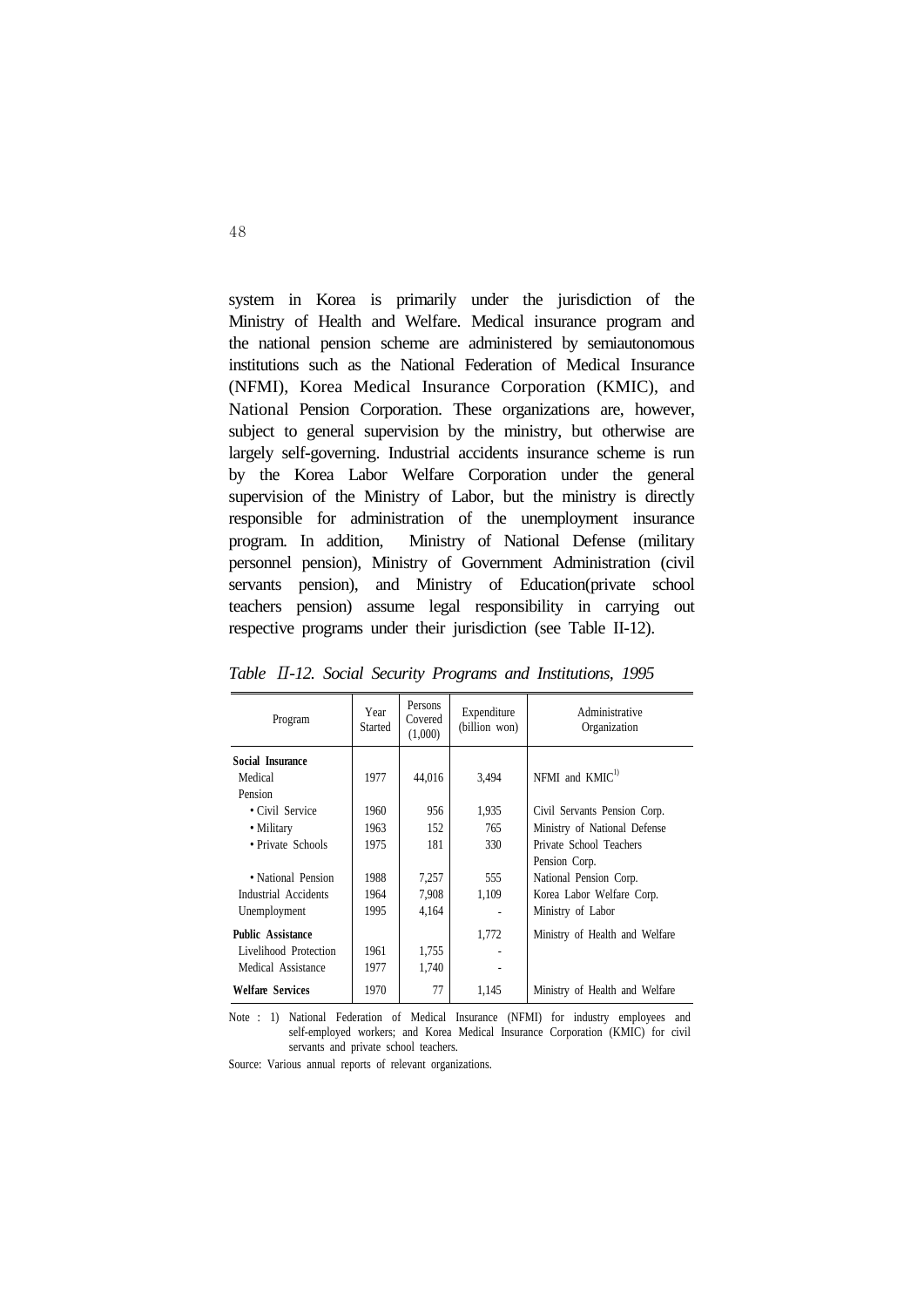## Ⅲ**. Development of Old-Age Cash Benefits: National Pension Insurance**

#### 1. Introduction

When certain contingencies occur with an individual, such as sharp drops in income due to old-age, disability or death, the government intervenes with solutions to prevent such risks. The social pension scheme is an example of the government's effort to prevent social risks and threat to the living standards of the people.

Currently, there are four public pension programs effective in Korea: Civil Servants Pension (government employees), Military Personnel Pension, Private School Teachers Pension (including administrative workers), and the National Pension System (workers in the private industrial and commercial sector). The first three are occupation-related old-age cash benefit programs provided according to length of employment. The last scheme, on the other hand, is designed for all private sector workers between the ages of 18 and 60, and residing in Korea.

A total of 8.55 million persons are covered by one of these four pension schemes and a little over 187 thousand persons have actually received cash benefits at the end of 1995. The total expenditure for the four public pension programs, including benefits and administrative costs, amounted to 1,168 billion won in 1994, comprising 0.4 percent of the GDP. In terms of "coverage" or persons protected, the National Pension System (NPS) is by far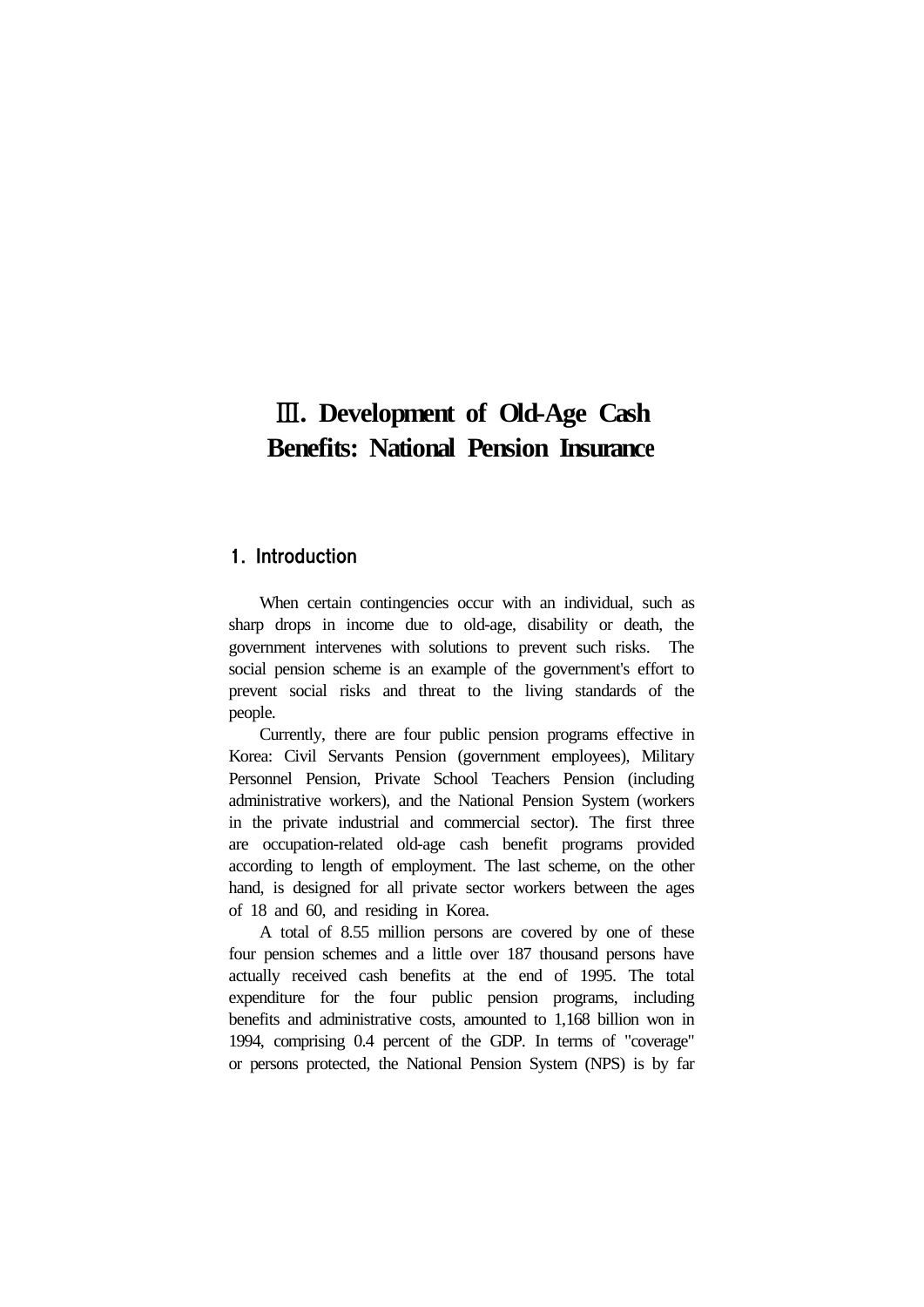the largest single old-age cash benefit program in Korea (see Table III-1).

The Civil Servants Pension was introduced as the first Korean public pension scheme in 1960 covering all government employees including local officials, judges, attorneys, public school teachers (including office workers), and policemen. Approximately one million civil servants are currently covered and 56,343 of them are pension recipients.

The original legislation in 1960 provided cash payments to *civil servants,* replacing only a portion of his/her loss in income due to long-term contingencies such as old age and death. Later, subsequent revisions gradually expanded the scope of program, providing medical and cash benefits for short-term contingencies such as sickness and maternity. As the result, five different types of benefits are now provided: old-age, invalidity, survivor, lump-sum refund, and short-term benefits.

The benefits are financed by salary contributions from both the government and employees, each with contribution rate of 6.5 percent. Employees are required to have had at least twenty years of service. The amount of benefits vary according to his/her salary and length of service. Its annual rate is 50 percent of the final year's salary plus 2 percent for each additional year of service after 20 years to a maximum of 70 percent of annual salary (see Table III-1). In case of the death of an employee with 20 or more years of service, a survivor pension consisting of 50 percent of the basic pension that the deceased was formerly eligible to receive is paid. The recipient of this survivor pension is the widow of and if there is no eligible widow the pension is given to any surviving child under age 18.

The *military personnel* pension was originally implemented as part of the Civil Servants Pension program. It later became a separate scheme under the new Military Personnel Pension Law of 1963. It covers military officers and non-commissioned officers with longer-term services. Although it is a separate program, the basic features of the newer scheme are practically identical to the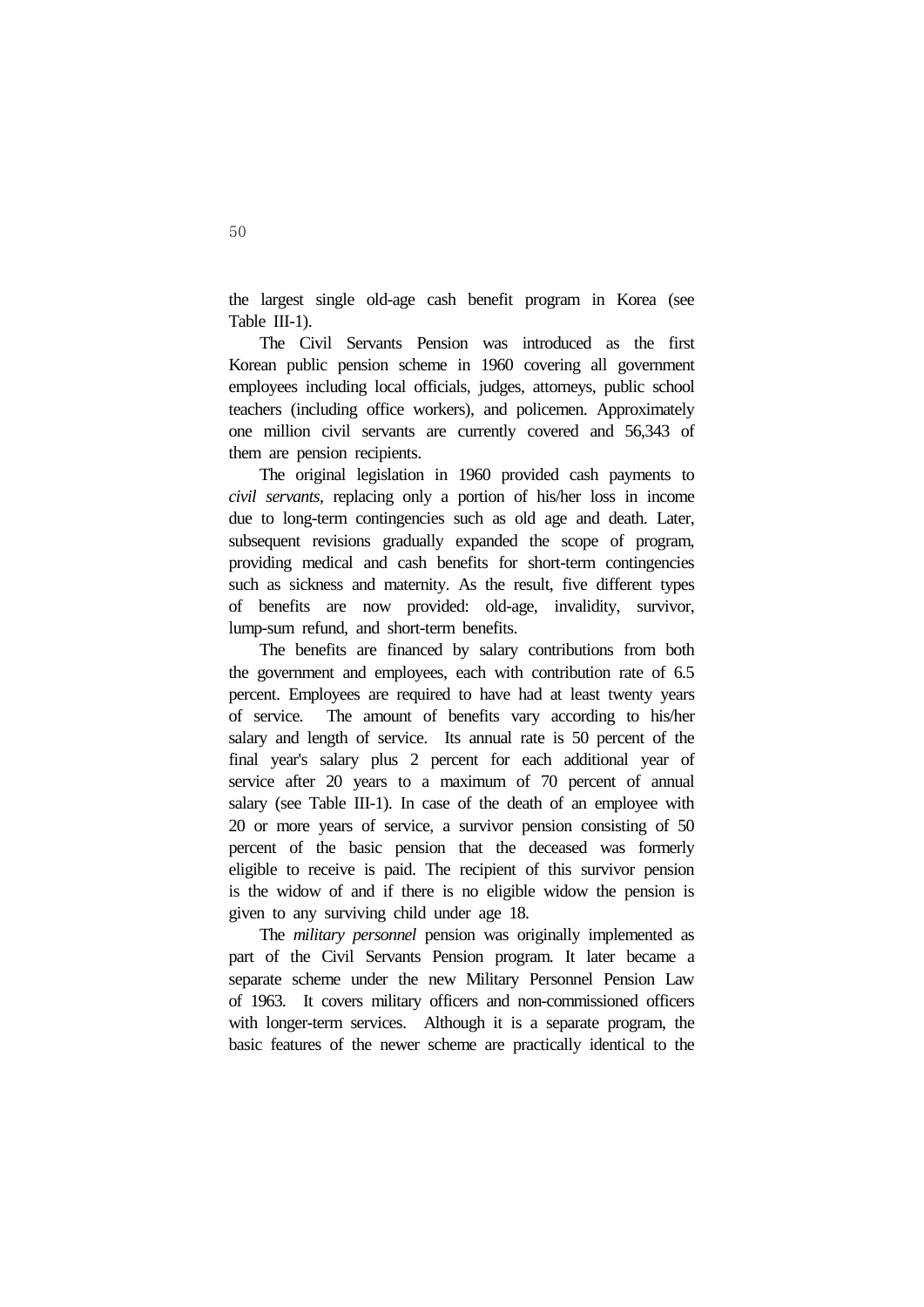|                                                                                                       | National Pension                                                                                                            | Civil Servants Pension                      | Military Personnel Pension                              | Private School Teachers Pension                                                |  |
|-------------------------------------------------------------------------------------------------------|-----------------------------------------------------------------------------------------------------------------------------|---------------------------------------------|---------------------------------------------------------|--------------------------------------------------------------------------------|--|
| 1988<br>Year introduced                                                                               |                                                                                                                             | 1960                                        | 1963                                                    | 1973                                                                           |  |
| Coverage                                                                                              | (compulsory) workplaces<br>with 5 or more workers,<br>farmers and fishermen;<br>(voluntary) self-employed                   | Civil servants including<br>local officials |                                                         | Private school teachers<br>and employees                                       |  |
| Number of persons covered (,000)<br>Number of beneficiaries (persons)<br>Percent of beneficiaries (%) | 7,257<br>79,259<br>1.09                                                                                                     | 958<br>56,343<br>58.8                       | 151<br>47,610<br>31.5                                   | 181<br>3,950<br>21.8                                                           |  |
| Benefit formula <sup>1)</sup>                                                                         | $0.2(A+0.75B)(1+0.05n)\times12$                                                                                             | $0.5 \times Y \times (1+0.04n) \times 12$   | $0.5 \times Y \times (1+0.04n) \times 12$               | $0.5 \times Y \times (1+0.04n) \times 12$                                      |  |
| Contribution rate (%)                                                                                 | $\Gamma$ employer<br>3<br>⇁<br>9<br>$\mathbf{3}$<br>employee<br>$reserve^{2)}$<br>$\overline{\phantom{a}}$<br>$\mathcal{E}$ | government 6.5<br>13<br>participant<br>6.5  | government $6.5$ $\neg$<br>13<br>$6.5 -$<br>participant | 2.5<br>government<br>$\Box$<br>6.5<br>-13<br>participant<br>4.0<br>Institution |  |
| Benefit/contribution ratio (%)<br>Amount of reserve fund (billion won)                                | 18.8<br>18,159.7                                                                                                            | 88.2<br>5,149.5                             | 297.4<br>390.5                                          | 78.2<br>2,390.5                                                                |  |

*Table* Ⅲ*-1. Old-Age Pension Schemes in Korea, as of December 31, 1995*

Notes : 1) A : the average monthly remuneration of all covered persons in the year immediately preceding the payment of pension.

B : the average standard monthly compensation during the entire period of coverage.

<sup>n</sup> : the number of years covered beyond 20 years.

Y : the final monthly earnings, n: number of additional years exceeding 20 years.

2) the severance payment reserve, for which the employer is required by the Labor Standards Act to set aside at least 8.3 percent of the payroll.

Sources: Various annual reports of the relevant ministries and pension corporations.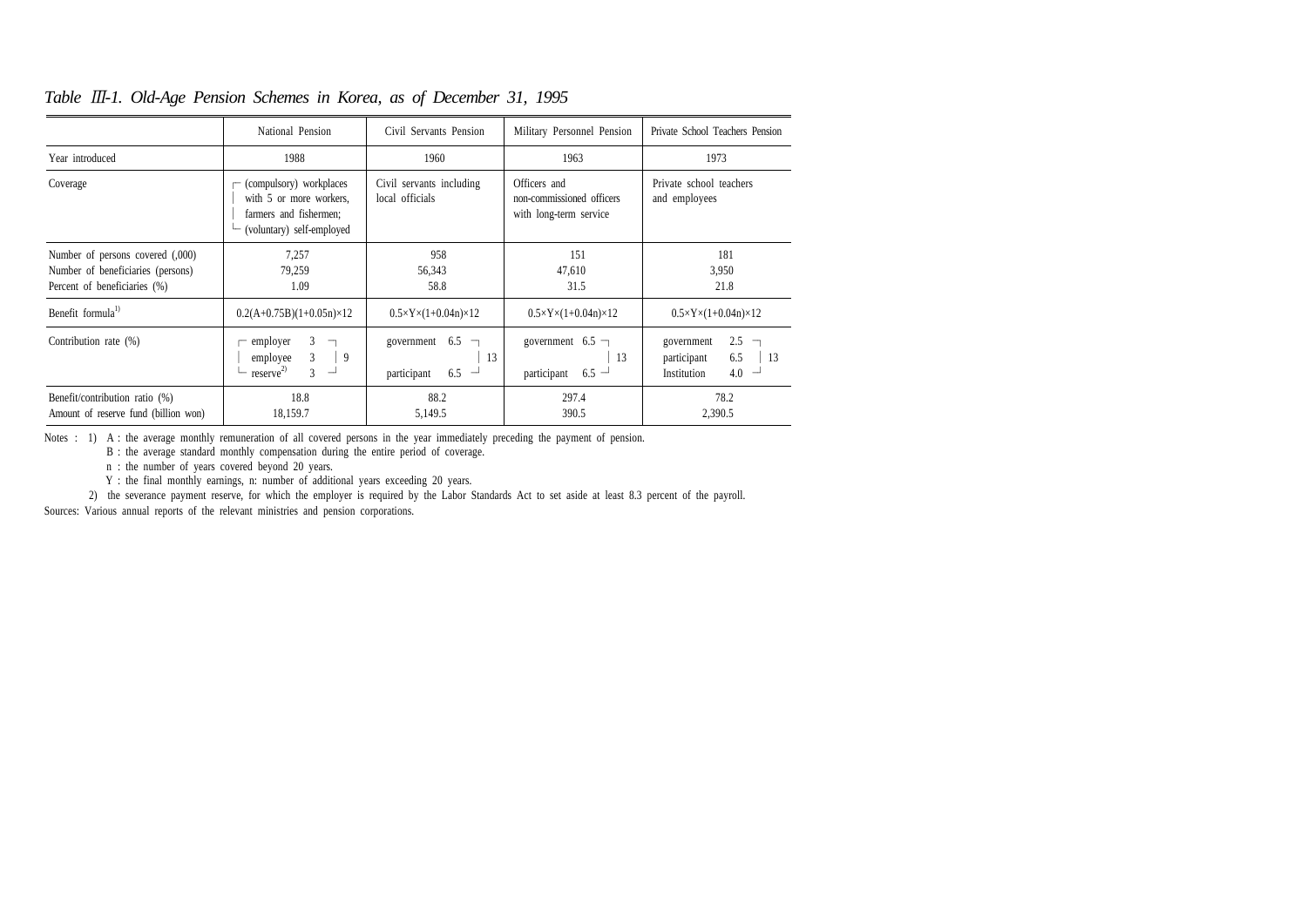Civil Servants Pension program, with a few minor exceptions (see Table III-I).

One of the problematic aspects of the Military Personnel Pension scheme is the ineffective financing mechanism which suffers large and chronic deficits. The problem has persisted since 1972 and pension financing is entirely subsidized by annual financial transfers from the general government budget. The long-term deficit is primarily the cause of early retirement of military officers and irrational benefit formula that accounts combat service period as triple the peace-time service. Another reason for large financial deficit problems are that the number of active military personnel who pay contributions remains relatively stable, that of retired beneficiaries continue to rise at a rapid rate.

Unsound financial operations of the military personnel pension are indicated by the benefit spending/contribution revenues ratio of 297.4 and by the beneficiaries/total coverage ratio of 29.4 (see Table III-1).

On December 20, l973 a law was enacted to provide *private school teachers* (including professors and administrative workers) with pension or lump-sum benefits to replace the income loss caused by long-term contingencies such as old age, disability, and death. It also provides medical benefits and cash payments for short-term contingencies such as sickness and maternity. At the end of 1995, a total of 181,000 teachers were covered by this program and about four thousand retired teachers were listed as pension recipients.

The nature and scope of benefits provided under this law are very similar to those provided under the Civil Servants Pension program. Unlike the government employee pension scheme, this pension program is financed by three sources -- 6.5 percent of salaries paid by the teacher, 4.0 percent of covered payroll paid by the institution, and 2.5 percent of covered payroll paid by the government.

Of the three public pension programs discussed above, the Private School Teachers Pension and the Civil Servants Pension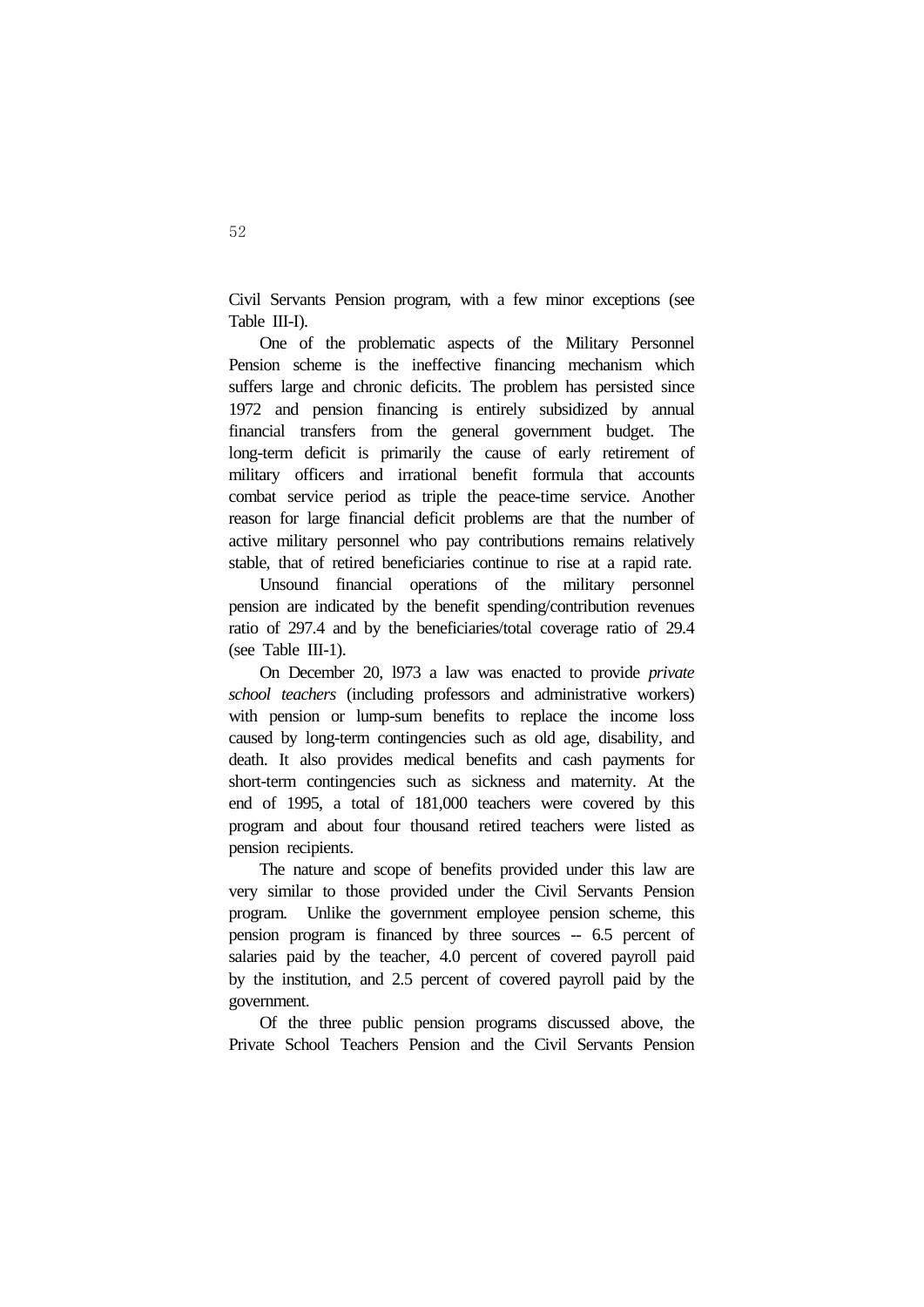both cover professional groups of people with similar risks. Suggestions of integrating the two pension programs with the National Pension Plan have been addressed (Min and Yoo, 1991). Military pension, on the other hand, remains a separate program due to higher risks of disability and death.

The National Pension System (NPS) was enacted into law on December 31, 1986 and effective, a year later, on January 1, l988. The purpose of this scheme, as stated in the law, is "to provide pension benefits in contingency of old-age, disability or death of a worker to secure living stability and to promote the welfare of the nation" (*National Pension Act* of 1986). In framing the specific features of the pension scheme for old-age, disability and death, the government realized that a broad social security system is essential in providing economic security for workers in the private sector. The National Pension Act, thereby, represents a promising first step towards the development of a manageable social security system in Korea.

Similar to social security programs in most countries, the National Pension System is effective according to detailed and complex statutory provisions and administrative regulations. The following sections will present a detailed analysis and discussion of NPS concerning coverage, criteria for eligibility, types and amount of benefits, and financing provisions of the NPS.

#### 2. Coverage

"Coverage" refers to the persons protected. The primary goal of the social security pension program is to attain coverage of all persons - regardless of income level, occupation, citizenship, or age. Universal coverage rests upon broad principles of social justice, however, practical considerations follow with certain limitations. Korea is by no means an exception. Overall, these restrictions are imposed by administrative necessity. They are based on factors such as occupation, size of firm, permanency of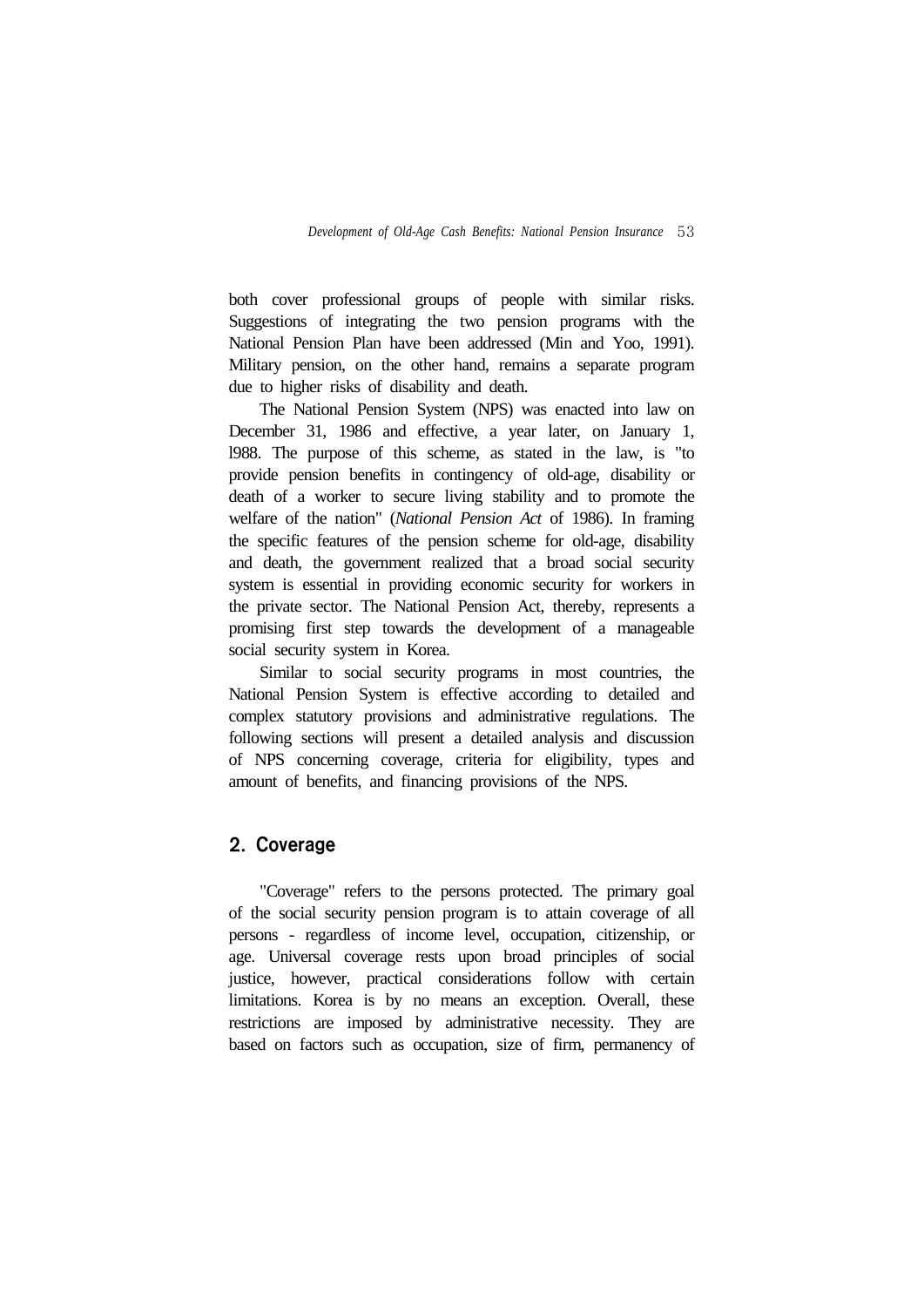employment, and geographical location.

The criteria for eligibility first requires insured status. This is achieved by employment, as specified by the National Pension Act, and by regular payments of salary contributions for a specified number of years. Government employees, military personnel and private school teachers who are covered by their respective special pension programs are excluded from the National Pension System. Currently, employees of firms with five workers or more are compulsorily covered by the NPS as well as the self-employed in rural areas including farmers. Self-employed workers in urban areas may be insured voluntarily.

As shown in Table III-2, the number of persons covered by NPS increased from 4.4 million in 1988 and nearly 7.3 million in 1995, the initial year of implementation. These figures represent an overall increase of 2.8 million persons or 64 percent during the seven-year period. As percentage of total employment, the total pension insurance coverage rose from 26.3 percent in 1988 to 35.6 percent in 1995. Despite this increase, the scope of coverage by NPS is still considerably limited, providing protection to little over one-third of total employed persons and only 16 percent of the nation's entire population. In contrast, Japan's public pension insurance program (including both national pension and welfare pension), which is equivalent to Korea's NPS, provides pension protection to 27 percent of the total population.2)

54

<sup>2)</sup> The number of persons covered by both national and welfare pension programs amounted to 33.4 million in 1993. See Japan National Federation of Health Insurance Societies(1995).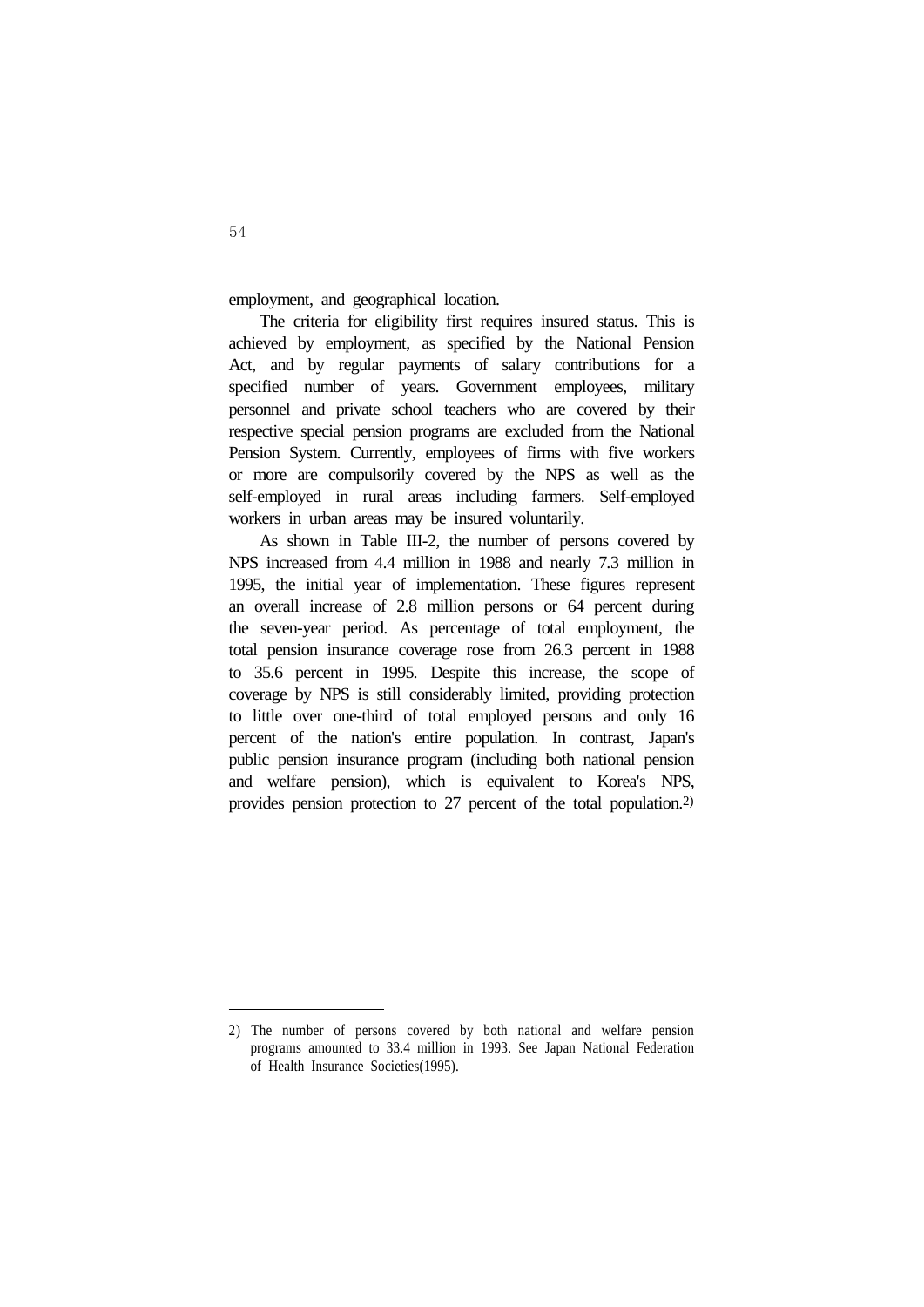| Year | Total<br>Coverage(1,000) | Percent of<br><b>Total Population</b> | Percent of<br><b>Total Employment</b> |
|------|--------------------------|---------------------------------------|---------------------------------------|
| 1988 | 4,432.7                  | 10.6                                  | 26.3                                  |
| 1989 | 4,520.9                  | 10.7                                  | 25.7                                  |
| 1990 | 4,651.7                  | 10.9                                  | 25.7                                  |
| 1991 | 4,768.5                  | 11.0                                  | 25.6                                  |
| 1992 | 5,021.2                  | 11.5                                  | 26.5                                  |
| 1993 | 5,159.9                  | 11.7                                  | 26.8                                  |
| 1994 | 5,444.8                  | 12.2                                  | 27.4                                  |
| 1995 | 7,257.4                  | 16.1                                  | 35.6                                  |
|      |                          |                                       |                                       |

*Table* Ⅲ*-2. Growth of Persons Covered by NPS, 1989*~*1995*

Sources: National Pension Corporation, *National Pension Statistical Yearbook; 1995,* September 1996; National Statistical Office, *Social Indicators in Korea: 1996,* 1996.

Voluntarily insured persons comprised less than one percent of total persons covered in Korea as of December 31, 1995. A large majority (76 percent) of total coverage is represented by compulsorily covered employees in firms and other establishments. Mandatorily covered self-employed workers in the rural sector, on the other hand, comprised nearly 23 percent of total covered persons (see Table III-3).

| Coverage   | Type                       | Conditions                                                                   | Persons $(.000)$ |
|------------|----------------------------|------------------------------------------------------------------------------|------------------|
|            | Employed<br>Workers        | Establishments with 5 or<br>more workers                                     | 5,542(76.4)      |
| Compulsory | Self-employed<br>Workers   | Rural area self-employed,<br>farmers and fishermen                           | 1,651(22.7)      |
|            | Voluntary<br>Self-employed | Urban area self-employed                                                     | 48.7(0.7)        |
| Voluntary  | Continuous<br>Coverage     | Persons with less than<br>20 years of coverage, aged<br>between $60 \sim 65$ | 15.7(0.2)        |

*Table* Ⅲ*-3. Covered Persons in NPS by Type of Coverage, 1995*

Source: National Pension Corporation, *National Pension Statistical Yearbook 1995,* 1996.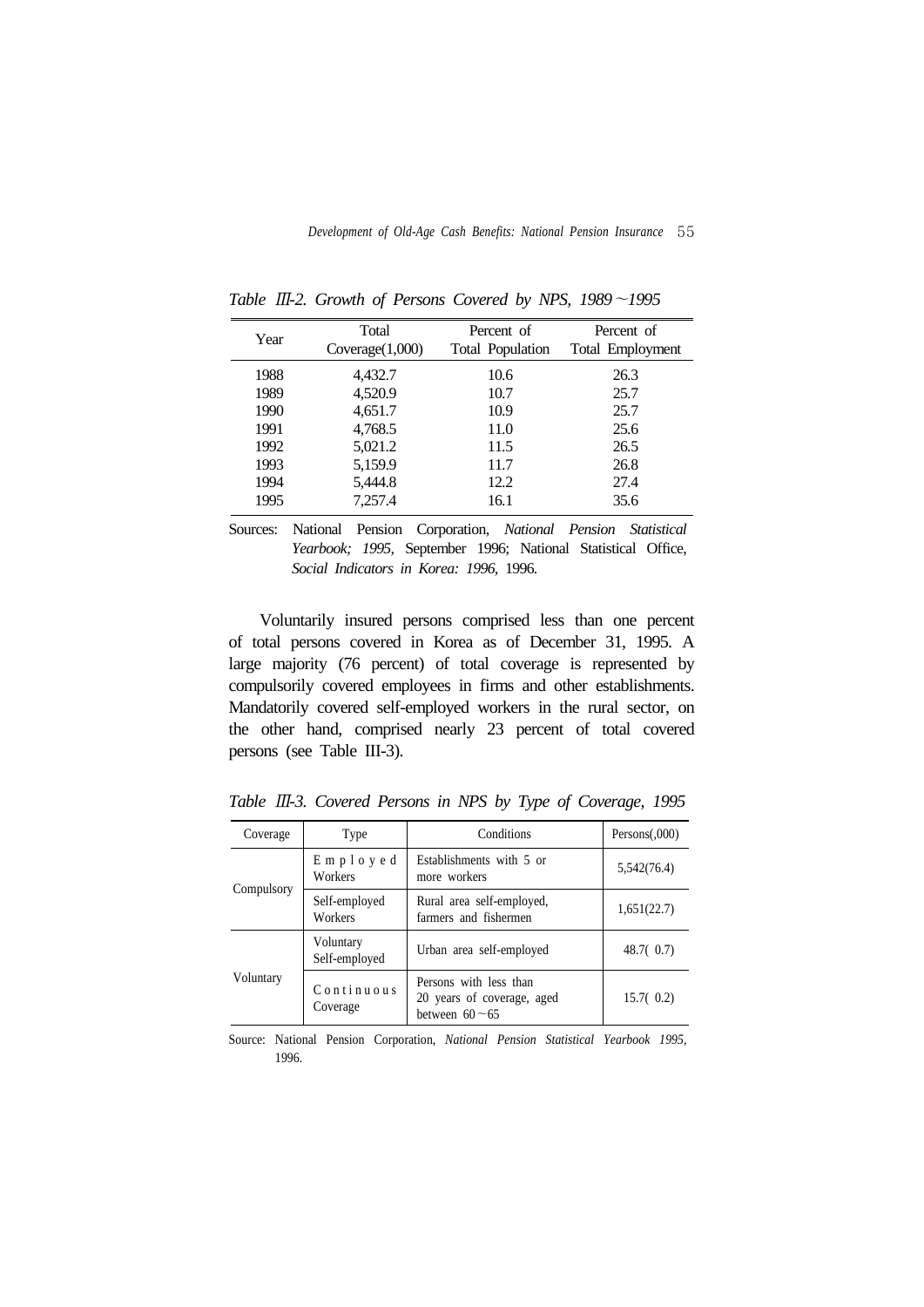Groups of workers such as casual workers, daily laborers, and those considered difficult to administer by NPS, such as farm workers and the self-employed, were initially excluded from the coverage. Wage earners and salary workers were predominant during the initial stages of national pension development in Korea. Thus, Korea, like many other countries in the world, gradually extended coverage over the years.

 At the start of implementing NPS in 1988, the compulsory coverage was limited to employees in firms with ten or more workers. In January 1992, the limit was extended to employees in firms with five or more workers and in July 1995, it further extended to workers in rural areas, farmers, and fishermen. The National Pension Act still provides elective coverage for self-employed in urban areas, such as store owners, lawyers, actors, dentists, and physicians and the temporary and short-term workers are excluded from compulsory coverage.

Any attempt to initially extend coverage to all employers in the private sector would involve great difficulties and high costs of enforcing compliance with numerous small establishments. The initial exclusion of smaller employers is also justified in their own interest -- not necessarily due to saving in contributions, but due to the lack of appropriate accounting systems and trained personnel in smaller firms. Initial limitations of coverage and subsequent broadening is a common practice throughout the world.

National pension insurance coverage of temporary workers raises a problem in Korea where the majority of wage earners are employed on a casual rather than a regular basis. There were 1.8 million daily workers (nearly 9 percent of total employed workers) in 1995. In addition, 11 million regular employees were considered temporary workers (National Statistical Office, 1996).

From the social point of view, there is no valid reason for exclusion of such workers from the scope of the national pension program. To allow exclusion may provide an added impetus for employers to engage in biased practice of formally hiring persons for only a short period, but with the intention of re-hiring them

56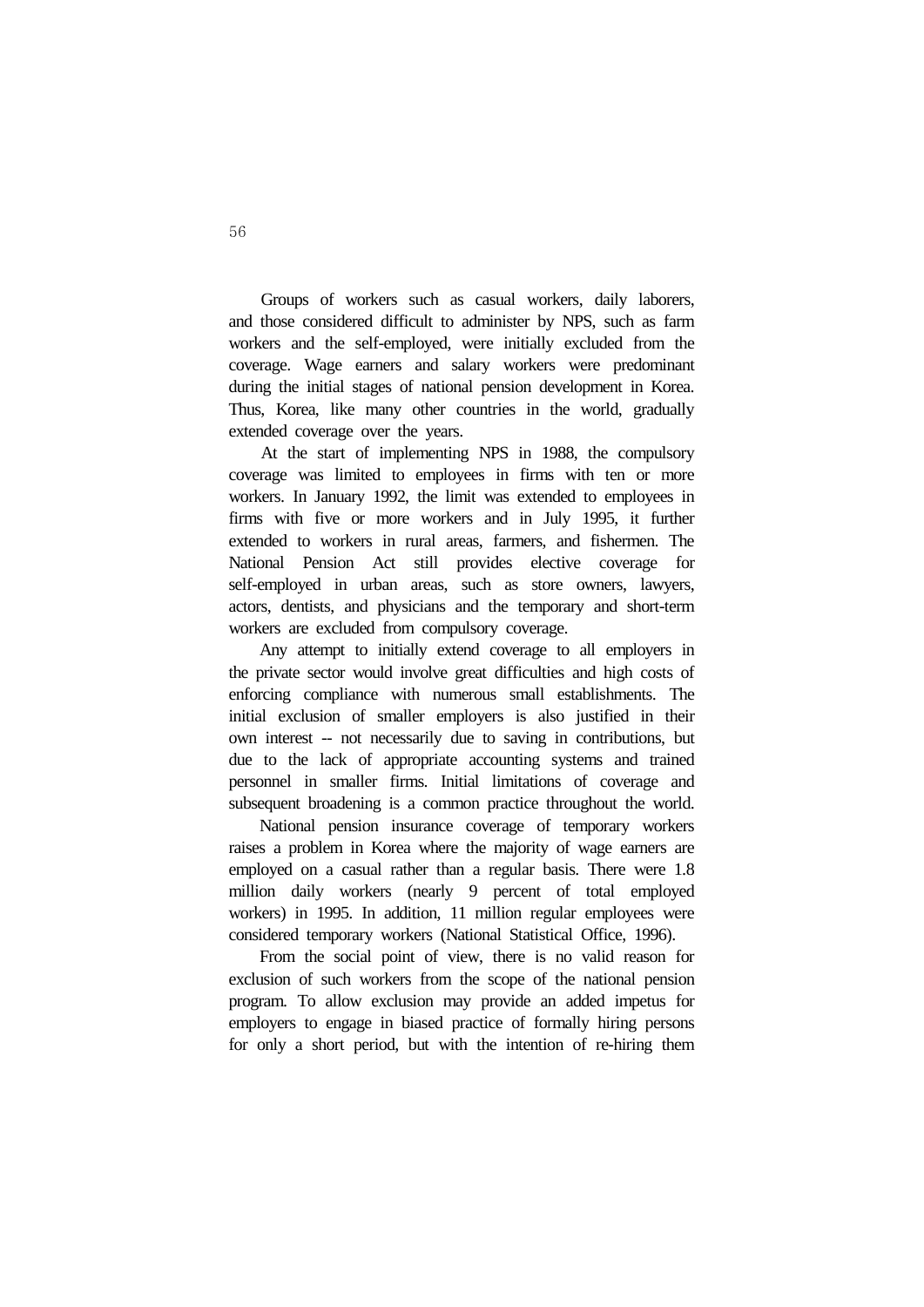immediately. Nevertheless, for various technical and administrative reasons, casual workers (temporary workers and daily laborers) who were fully committed to the labor force are currently excluded from the coverage.

Precautions must be taken since long delays in the process of incorporating such group of workers may create a need for (unwanted) special legislation as perceived in the case of Japan's "Daily Laborers' Health Insurance" and also increase the government's welfare load.

As previously mentioned, an amendment to the Presidential Decree on August 10, 1991 was effective on January 1, 1992 and extended the compulsory coverage of firms with ten or more workers to firms with five or more employees. This adjustment, however, had little effect on increasing the coverage rate. However, in 1995 the measures to expand the compulsory coverage to farmers, fishermen and other self-employed workers in rural areas had a significant impact on the scope of coverage. The result of this was an increase in coverage rate of total employed persons covered 27.4 percent in 1994 to 35.6 percent in 1995 (see Table III-2).

The number of farmers and fishermen, who joined NPS since the extension of compulsory coverage in 1995, declined from roughly 1.27 million in August 1995 to 1.06 million in July 1996, and the number of self-employed in rural areas, decreased from 422 thousand to 372 thousand over the same period (Unpublished data from National Pension Corporation quoted in "Seminar on the Evaluation of Extension of National Pension Insurance Coverage to the Rural Area," September 23, 1996).

The extension of conventional social security pension program to rural areas is a challenging task for social security policy makers and planners. Possible extension of pension coverage to the rural community will require a new program of a different setting and the needs will widely differ with those of urban industrial wage earners. Solutions will have to be found in developing new forms of economic support other than individual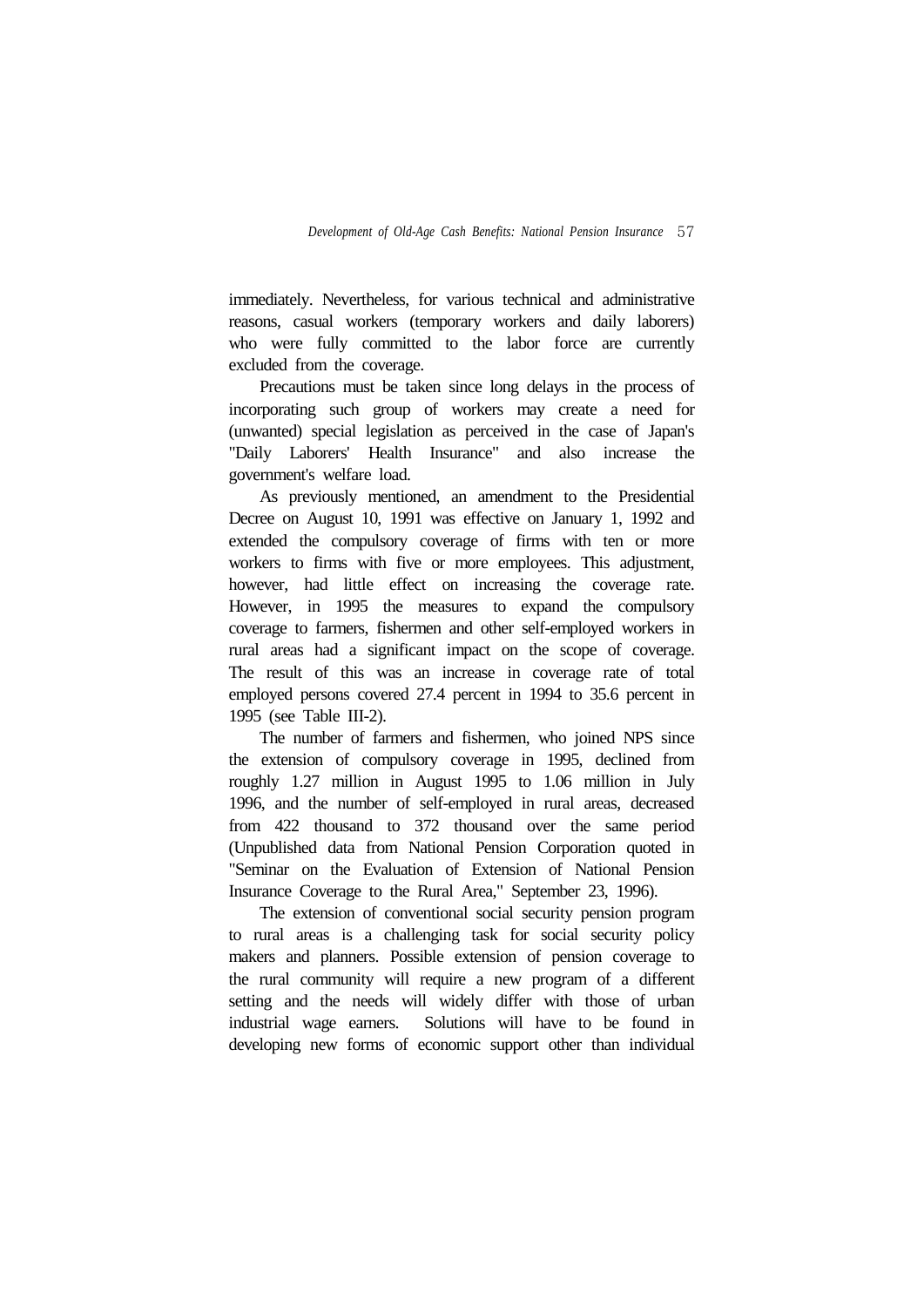cash benefits. In support of this view, the International Labor Offices has suggested crop insurance, natural disaster insurance, assisted marketing and better health services (International Labor Office, 1984).

### 3. Qualifying Conditions

Benefits under NPS provide protection against the risk of income loss from old-age, disability, or death. A fundamental element of the system is that employees have the right to benefits according to his/her length of work and salary contributions. The qualifying conditions to earn that right are specified by the National Pension Act and the Implementation Decree.

The conditions for the right to benefits are: first, that the contingency has occurred along with a cessation or reduction of earnings; and, second, that the participant possesses the particular status prescribed by the pension scheme. The major requirements for receiving old-age benefits are a completion of a specified period of contribution and attainment of a specified age. Additional requirement is retirement from covered employment.

The qualifying period of contribution or employment is an essential feature of the pension scheme. Where disability and death can occur at any age, even in youth, the contingency of old-age will only occur toward the end of one's active life. Hence, for old-age the qualifying period is much longer than for the first two contingencies. Pension benefits are paid only to persons who acquire insured status which in turn depends on the number of years of coverage and salary contributions. Under the National Pension System, the insured status, which entitles a worker to full old-age benefits, can be achieved by sustaining at least 20 years of coverage and contribution. Thus, a worker in covered employment entering the labor force at age 22 will achieve fully insured status at about age 41.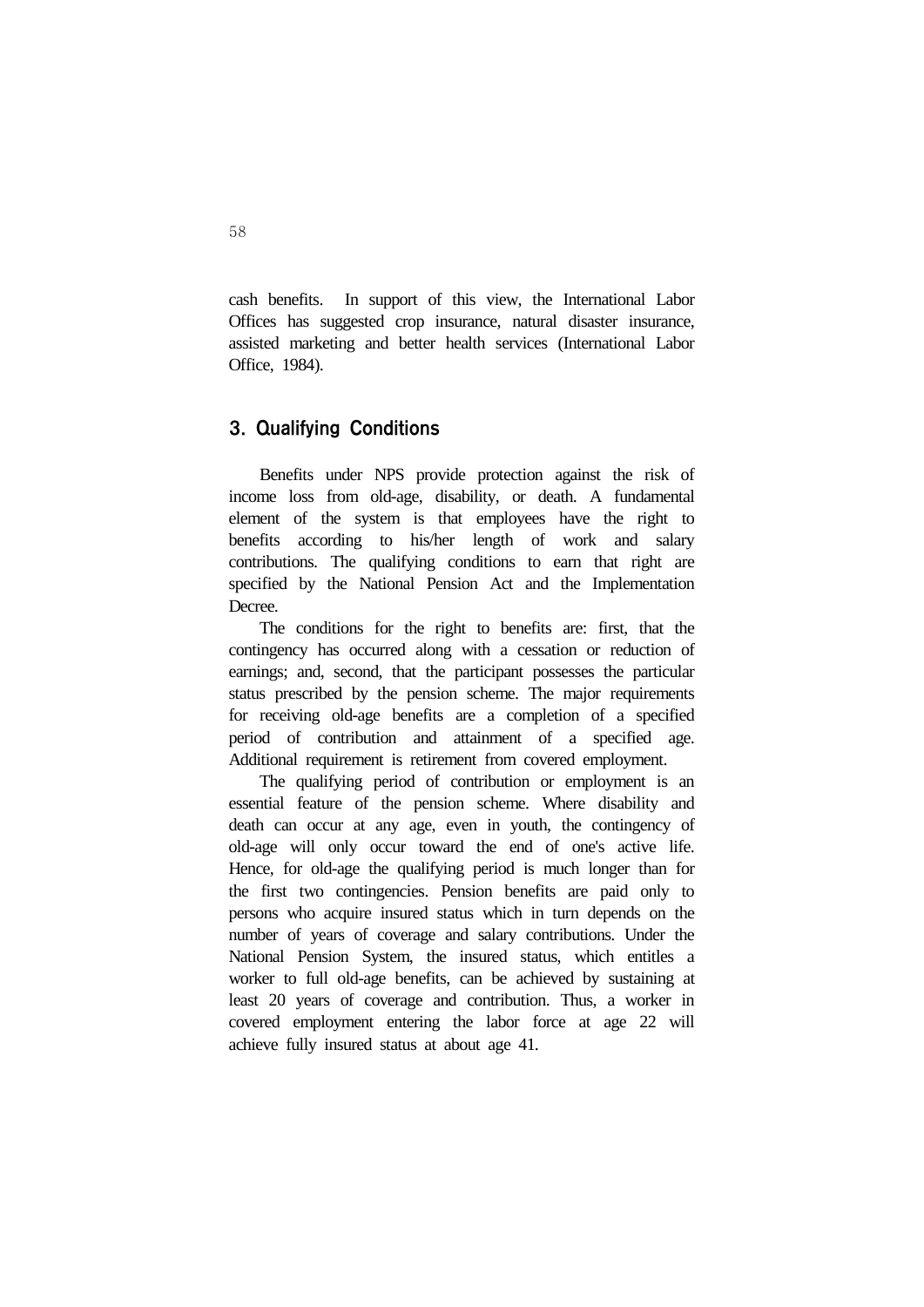There are, however, considerable variations among countries in the period of coverage and salary contribution. As presented in Table III-4, it ranges from a low of 10 years in China and the Philippines (120 months) to a high of 35 years in Germany.

The basic requirements for receiving a disability pension are loss of productive capacity and a minimum period of contribution, with a one-year qualifying period. Where disability is involved, age does not become a factor; the main factor lies on the degree of disability. The Enforcement Decree of the National Pension Act clearly distinguishes the degree of disability in four different classes.

Eligibility for survivors pension require that the deceased person be covered either by pension program before his/her death or have completed the qualified minimum contribution period. The qualification period is equivalent to that of the disability pension. In addition, other conditions such as age and retirement assessment evaluation determine eligibility.

For full old-age pension benefits, a worker must be sixty, which is comparatively lower than most advanced industrial countries. It is notable in the figures of Table III-4 that a majority of pension schemes in industrialized countries is concentrated around those aged 65 or more. Old-age pension benefits generally become payable between the ages of 60 and 65 throughout the world. In the 1980s, a number of countries increased their age limit due to severe budgetary constraints.

In fixing the standard eligible age, major considerations must be given to the gradual decline of efficiency in work performance and the growing frequency of invalidity that accompany with increasing age. Thus, from the standpoint of life expectancy, which is ultimately the controlling factor, it is appropriate to reassess whether eligibility for old-age pension at the age 60 under the National Pension System is reasonable and wise.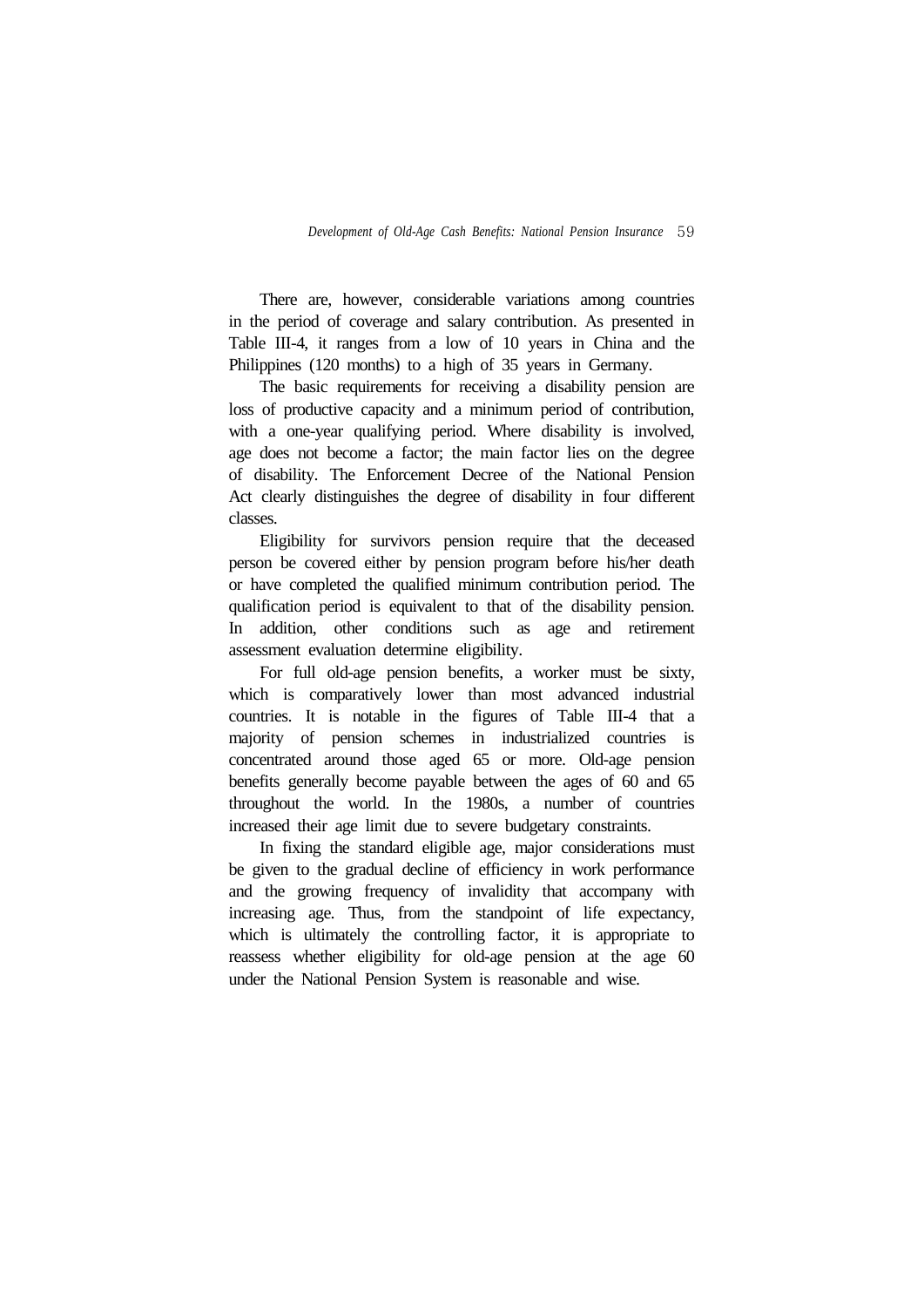|             |                        | <b>Qualifying Conditions</b> |          |                                       | <b>Contribution Rates</b> |                  |                |  |
|-------------|------------------------|------------------------------|----------|---------------------------------------|---------------------------|------------------|----------------|--|
|             | Retirement Age<br>Male | Female                       |          | Period of Coverage<br>& Contributions | Insured<br>Person         | Employer         | Gov't          |  |
| Korea       | 60                     | 60                           |          | 20 years                              | $2.0^{1}$                 | $2.0^{1}$        | $^{2)}$        |  |
| Japan       | $60(65)^3$             | 58                           |          | 25 years                              | 8.25                      | 8.25             | $^{2)}$        |  |
| U.S.A.      | $65^{4)}$              | 65                           |          | 40 quarters                           | 6.2                       | 6.2              | $-5)$          |  |
| U.K.        | 65                     | 60                           | $^{(6)}$ |                                       | 12.0                      | 10.2             |                |  |
| Germany     | 63                     | 63                           |          | 35 years                              | 9.3                       | 9.3              | $\frac{7}{2}$  |  |
| France      | 65                     | 65                           |          | 150 quarters                          | 8.05                      | 8.2              |                |  |
| Philippines | 60                     | 60                           |          | 120 months                            | 3.33                      | 4.67             | 7)             |  |
| Taiwan      | 60                     | 55                           |          | 25 years                              | 1.3                       | 4.55             | 0.65           |  |
| Mexico      | 65                     | 65                           |          | 500 weeks                             | 2.075                     | 5.810            | 0.415          |  |
| Spain       | 65                     | 65                           |          | 15 years                              | 4.7                       | 23.6             | $\frac{7}{2}$  |  |
| Switzerland | 65                     | 62                           | $_{8}$   |                                       | 4.9                       | 4.9              | $\overline{a}$ |  |
| Chile       | 65                     | 60                           |          | 20 years                              | 13.0                      |                  | $\frac{7}{2}$  |  |
| Argentina   | 62                     | 57                           |          | 30 years                              | 11.0                      | 16.0             | $\frac{7}{2}$  |  |
| China       | 60                     | 55                           |          | 10 years                              | $3.0 - 5.0$               | $15.0 \sim 20.0$ | $\frac{7}{2}$  |  |

*Table* Ⅲ*-4. Qualifying Conditions and Contribution Rates for Pension Programs, Selected Countries*

Note : 1) Beginning in 1998, the rate will rise to 3% each. In addition, 3% payroll is contributed from the severance payment reserve fund. Thus, the total contribution rate will be 9%.

2) Cost of administration.

- 3) Age 60 for employees' pension insurance and age 65 for the national pension program.
- 4) Gradually rising to 67 years over the  $2000 \sim 27$  period.
- 5) Cost of special old-age benefits for persons aged 72 before 1968.
- 6) Coverage required for 9/10ths of the years in working life(generally 44 years for women and 49 years for men).
- 7) Government subsidies.
- 8) All years from age 21.
- Source: U.S. Social Security Administration, *Social Security Programs Throughout the World,* Research Report No. 64, July 1995.

 The average life expectancy of the Korean people, as presented in Table II-10, rose sharply from 52.4 years in 1960 to 73.5 years in 1995, and is expected to increase to 77.0 years by 2010.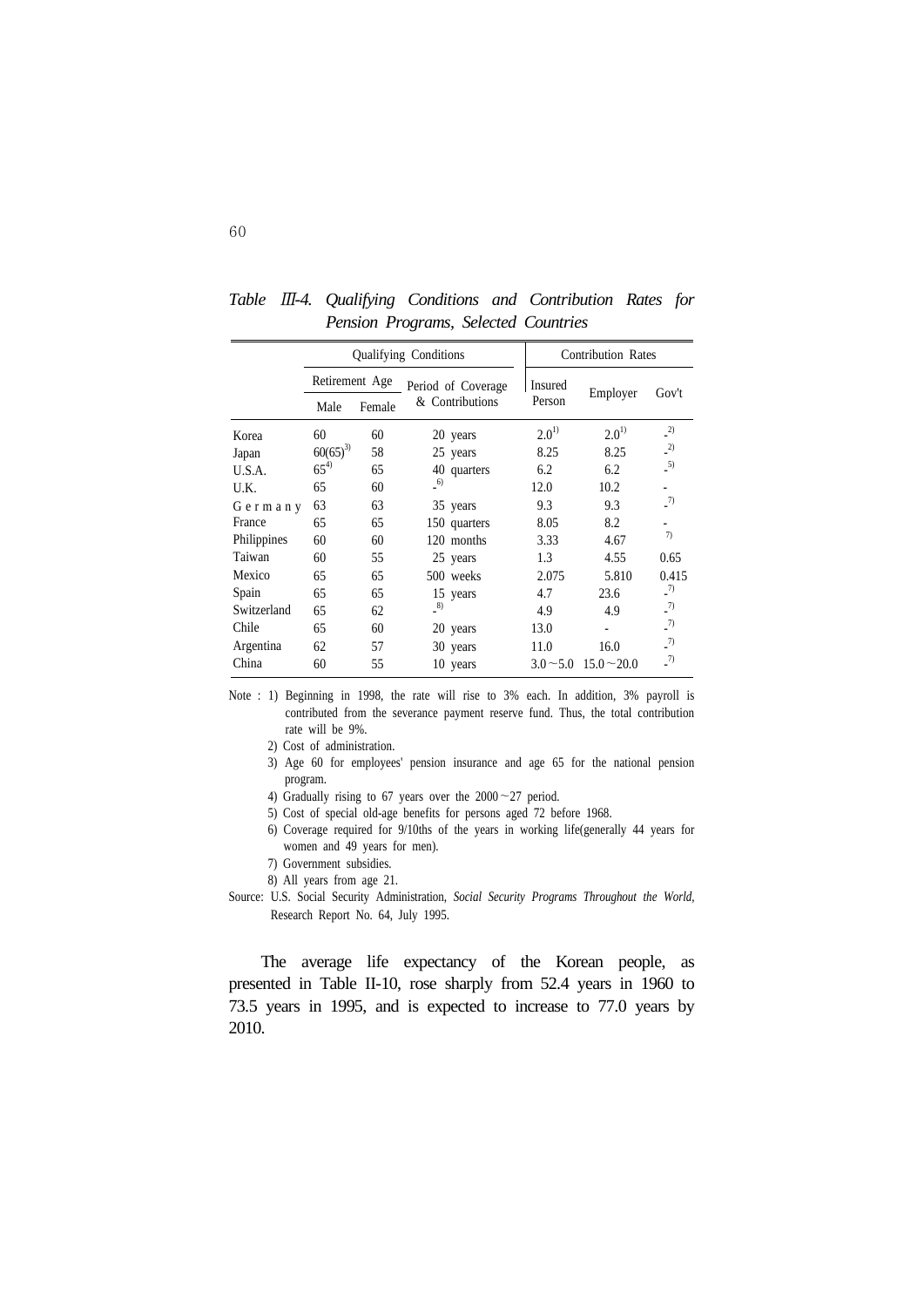Experiences in many countries reveal that once the pensionable age is fixed, it is extremely difficult to increase the age, whereas it can be lowered without must resistance. Recently, however, Japan adopted a reform measure for the employees' pension program which would gradually increase normal pensionable age for the flat-rate basic benefits from 60 to 65 years over the 2001 and 2013 period (Takayama, 1995). Currently, pensionable age under the Japan's national pension insurance scheme is 65. Under the OASDI program in the United States, the pensionable age is also scheduled to gradually rise from ages 65 to 67 over the  $2000 \sim 27$  period.

Closely related to the question of pensionable age is whether the person who continues working, after reaching pensionable age, should be paid pension. The NPS imposes a retirement test, meaning that full pension will be awarded with full retirement. Under the retirement test, the pension is partially reduced, ranging from 50 to 90 percent of the basic pension, between the ages of 60 to 64 and continue working. The retirement test, however, is eliminated entirely for workers who are 65 and over. The retirement test supports a basic concept of the social insurance pension program that the risks insured is not just old-age but loss of earnings due to old-age.

With scarce resources, payment of a full pension to persons who continue working, and thus earn their living, would ignore the more urgent priorities of persons most in need of it because of lack of earnings. The National Pension System may not be able to afford the cost of paying pensions to people still in the labor force. Thus, both cost and social considerations argue for some sort of a retirement test. Examination of foreign practices indicates that the NPS with partial limitations on retirement is more liberal than those in most other developing countries. By and large, the developing countries with relatively new pension programs usually require total withdrawal from covered employment.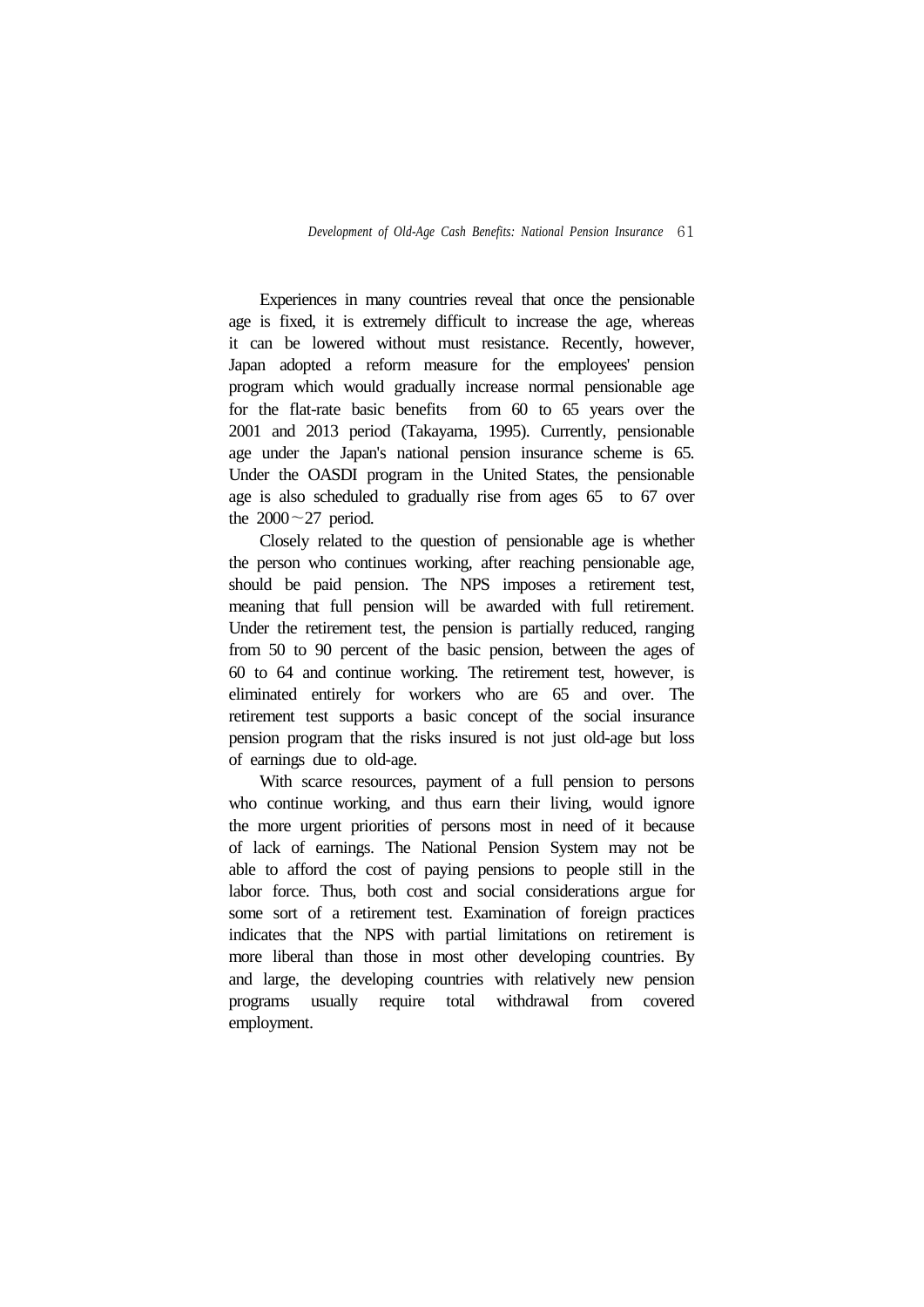### 4. Source of Fund

The National Pension System is a mandatory provision for economic contingencies, financed by contributions on a *quid pro quo* basis. It is financed by an extra fund raised by payroll contributions on covered wages and salaries. As provided in the present law, employees are required to pay a 3-percent tax (or contribution) from their monthly income up to a maximum amount of 3,600,000 *won.* Each employer, in turn, pays contributions at the rate of 3-percent of the first 3,600,000 *won*  paid monthly to each of his employees. However, NPS uses "standard" income classes rather than actual incomes. Incomes are arranged in 45 classes by the order of size using medium of each class to compute the contribution amount. In addition, a 3-percent of the payroll is transferred from the severance payment reserve fund as contributions for financing the NPS program.<sup>3)</sup>

On the other hand, contribution rate is 3 percent for self-employed workers in the rural areas including farmers and fishermen (see Table III-5). Self-employed workers engaged in agriculture and fisheries are, however, provided with a government subsidized contribution of 2,200 *won* per person each month. Furthermore, the administrative expenses of the NPS program are paid by the general revenue of the government.

Although it is difficult to make valid comparisons with foreign pension insurance schemes, the rate of contribution as apportioned between employee (3 percent) and employer (3 percent) under the National Pension System appears to be in the lower end of the scale among countries exhibited in Table III-4. As far as employee's share of contribution is concerned, Korea's 3-percent rate contrasts with 11 percent in Argentina, 9.3 percent

<sup>3)</sup> Under the Labor Standard Law, employers with 5 or more workers are required to set aside a special fund for lump-sum payments to all qualified employees who retire or separate from their employment. The law specifies a minimum payment of 30 days' average wage or salary for each year of continuous service, which is equivalent to 8.3 percent of benefit rate.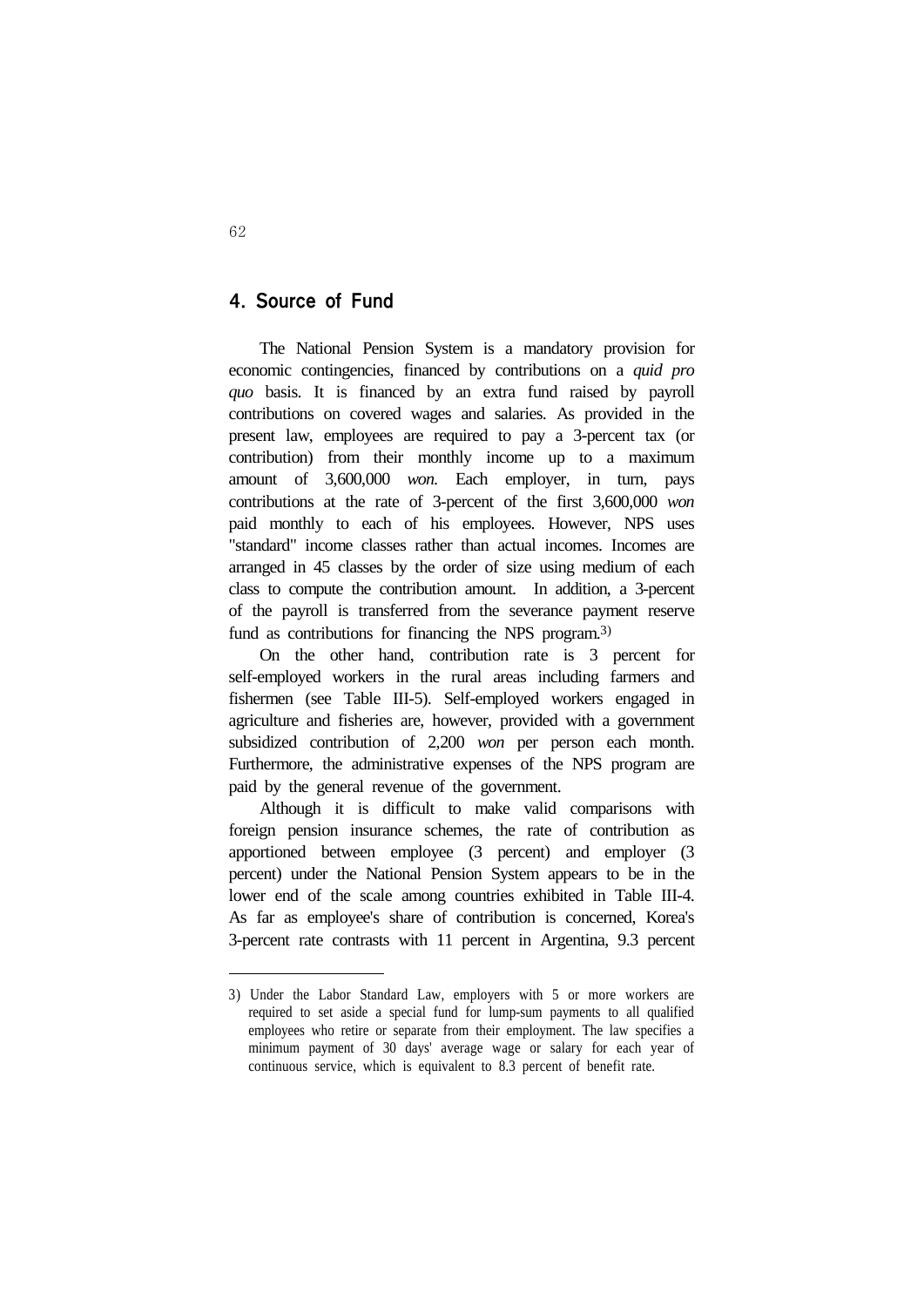$(T\text{lnit. } 0)$ 

in Germany, 8.25 percent in Japan, and 6.2 percent in the United States. It should be kept in mind, however, that a major difficulty inherent in the comparison of payroll taxes (or contribution rates) is that the tax or contribution as a rule is not levied upon the entire wage or salary, but only up to a ceiling, and that the maximum income for tax purposes expressed as a multiple of average income is incomparable from one country to another.

|                                            |     |                                   | (UIIIL 70)         |
|--------------------------------------------|-----|-----------------------------------|--------------------|
|                                            |     | $1988 \sim 1992$ $1993 \sim 1997$ | $1998 -$           |
| <b>Employed Workers</b>                    | 3.0 | 6.0                               | 9.0                |
| <b>Employees</b>                           | 1.5 | 2.0                               | 3.0                |
| <b>Employers</b>                           | 1.5 | 2.0                               | 3.0                |
| Severance Pay Reserve <sup>1)</sup>        |     | 2.0                               | 3.0                |
| Self-employed in Rural Areas <sup>2)</sup> |     | $3.0^{3}$                         | $6.0 \sim 9.0^{4}$ |
| Voluntarily Insured Persons                | 3.0 | 6.0                               | 9.0                |

Note : 1) Additional contributions are converted from the severance payment reserve fund since 1993.

2) Includes farmers and fishermen.

3) Effective for July 1995 through June 2000.

4) 6.0% for July 2000~June 2005 and 9.0% thereafter.

Source: National Pension Corporation, *National Pension Scheme in Korea,* January 1996.

The NPS program sets the ceiling on the amount of monthly income to be levied as contributions and this also serves as a ceiling on the earning base used in the computation of the pension benefits. In other words, contributions are not imposed on all earnings from covered work; they are imposed on earnings only up to 3,600,000 *won* a month. Benefits are likewise based on maximum earnings. This device limits not only the contribution bite which represents the revenue side of the pension system, but also its expenditures. The point at which the maximum income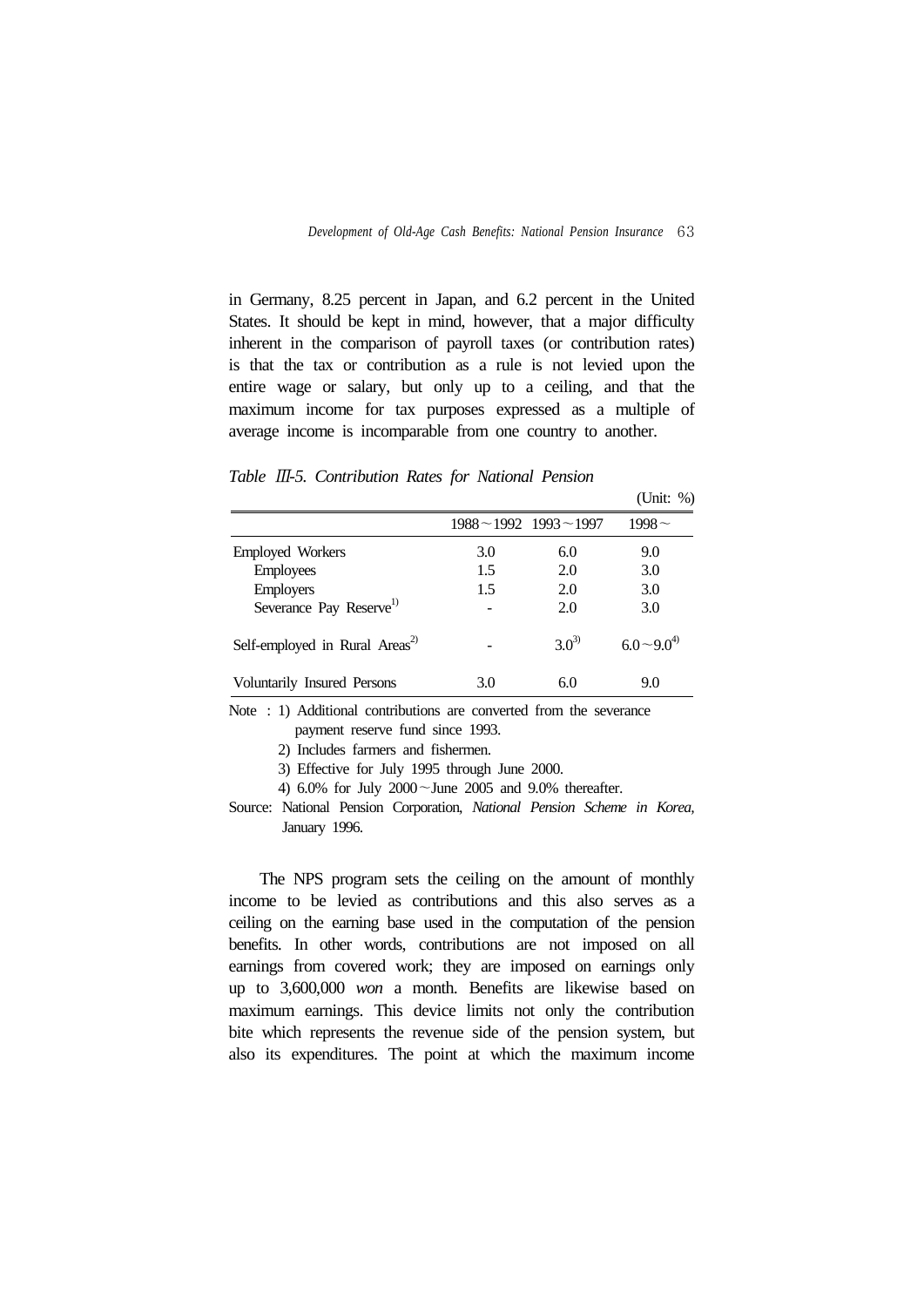base should be set is the subject of controversy, and this affects the objective of pension program. The maximum point is generally set by fixing a ceiling on the contribution and benefit base in the neighborhood of 1.5 to 2.5 times the average earnings. This level of ceiling usually covers 75 percent to 90 percent of the insured population and a similar percentage of the affected payroll (Horlick and Lucas, 1971).

Judging from these standards, the taxable (contribution) limit of 3,600,000 *won* under the NPS scheme may appear too high. Based on the average monthly earning of 1,200,000 *won* in 1995 (Ministry of Labor, 1996), the 3,600,000 *won* ceiling would represent a multiple of 3.0. In a dynamic economy where productivity is increasing and earnings levels are rising, however, any fixed *won* amount has different significance over a period of time. As the purchasing power of benefits decline and the effect of the contribution base limit on the proportion of earnings credited for benefits become more stringent, the contribution and benefit base needs to be raised.

### 5. Types and Amounts of Benefits

Benefits under the National Pension System (NPS) can be classified into four major categories: old-age retirement benefits, survivor benefits, disability benefits, and lump-sum refund. A person who has attained insured status may receive *old-age* retirement benefits for him/herself, and dependents' benefits for his or her spouse and children. *Old-age* benefits provide an important layer of income protection to retired workers and their families. *Disability* benefits are also paid if he or she is too seriously disabled to work. When the insured dies, *survivor* benefits are paid to the surviving spouse, children and dependent parents. Finally, a *lump-sum* is payable to persons who are not qualified to receive pension benefits.

Article 33 of the Enforcement Decree provides for an

64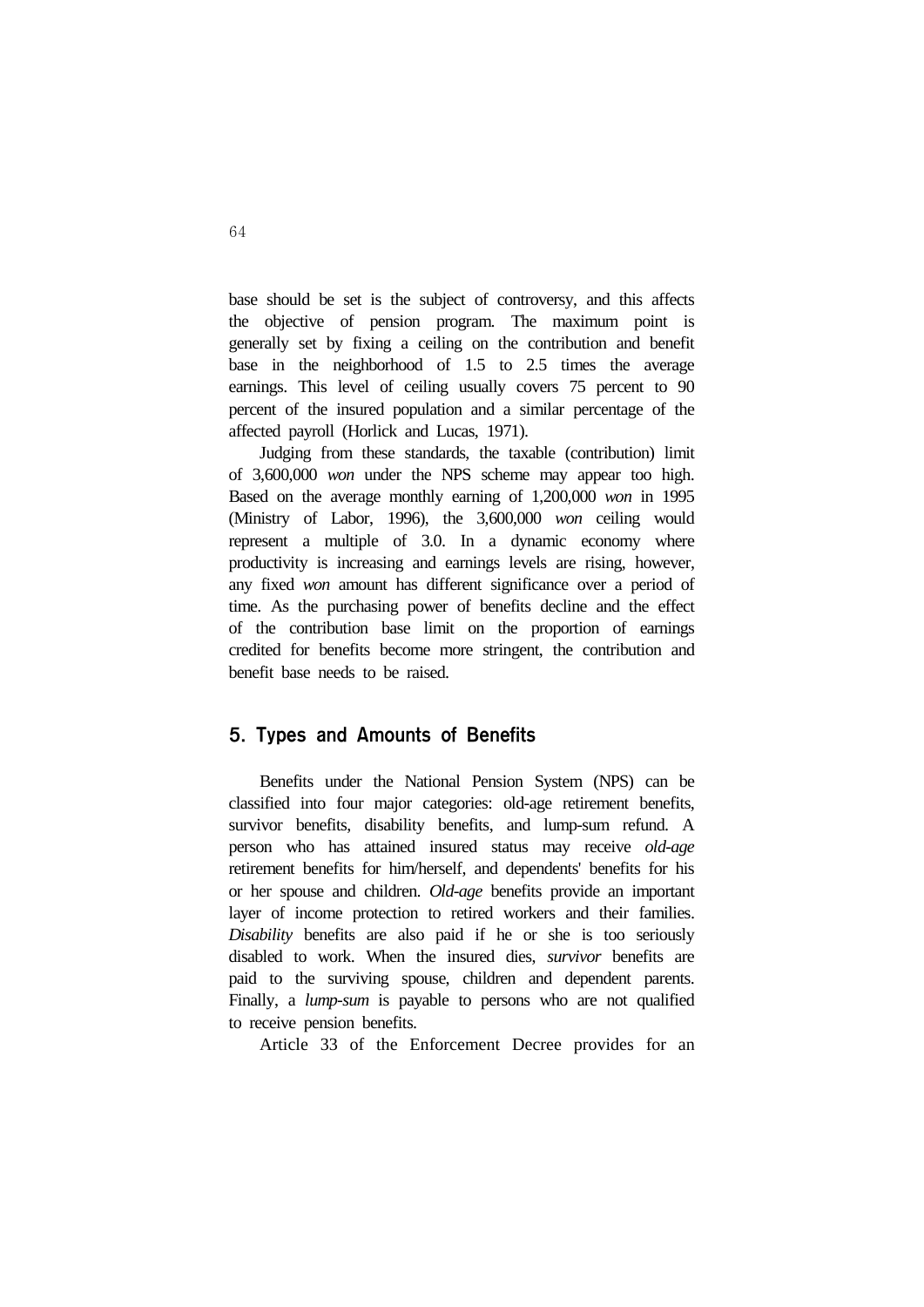adjustment of the pension benefits in accordance with changes in the living standards, wages, prices and other economic conditions.

The adjustment of benefits to price or wage fluctuations in some countries is automatic, often referred to as dynamic. In others the process is done through a periodic review and analysis of the adequacy of pensions to determine an adjustment in the level of benefits, based on changes in the wage and price index.

#### **1) Old-Age Benefits**

The standard form of old-age benefit is pension. In Korea, old-age pensions are payable to retired workers at age 60 if the covered person has worked and contributed for at least 20 years (240 months).

Traditionally there are two different approaches to determining the level at which the pension is paid. One such approach is to provide a universal fixed-rate benefit that is closely tied to the subsistence cost of living. The other approach is to try to relate individual pensions to the income level which the pension recipient enjoyed prior to retirement. Under the Korea's NPS system, however, a fixed-rate benefit and an earnings-related pension are paid together by combining the two. The old-age pension award is thus made up of a fixed-amount benefit and an earnings-related component. This provides a weighted benefit formula, which returns a larger percentage of earnings to lower paid workers than to higher paid workers.

The NPS's benefit formula for basic pension is made up of two components: a universal benefit and an earnings-related benefit. The former is derived by multiplying the nation's average monthly income in the year immediately preceding the award of pension by a factor of 2.4, and the latter is obtained by multiplying the average monthly "standard" income in the entire period of workers' insurance coverage by 2.4.4) In addition, an

<sup>4)</sup> Benefits and contributions are not computed on the basis of an insured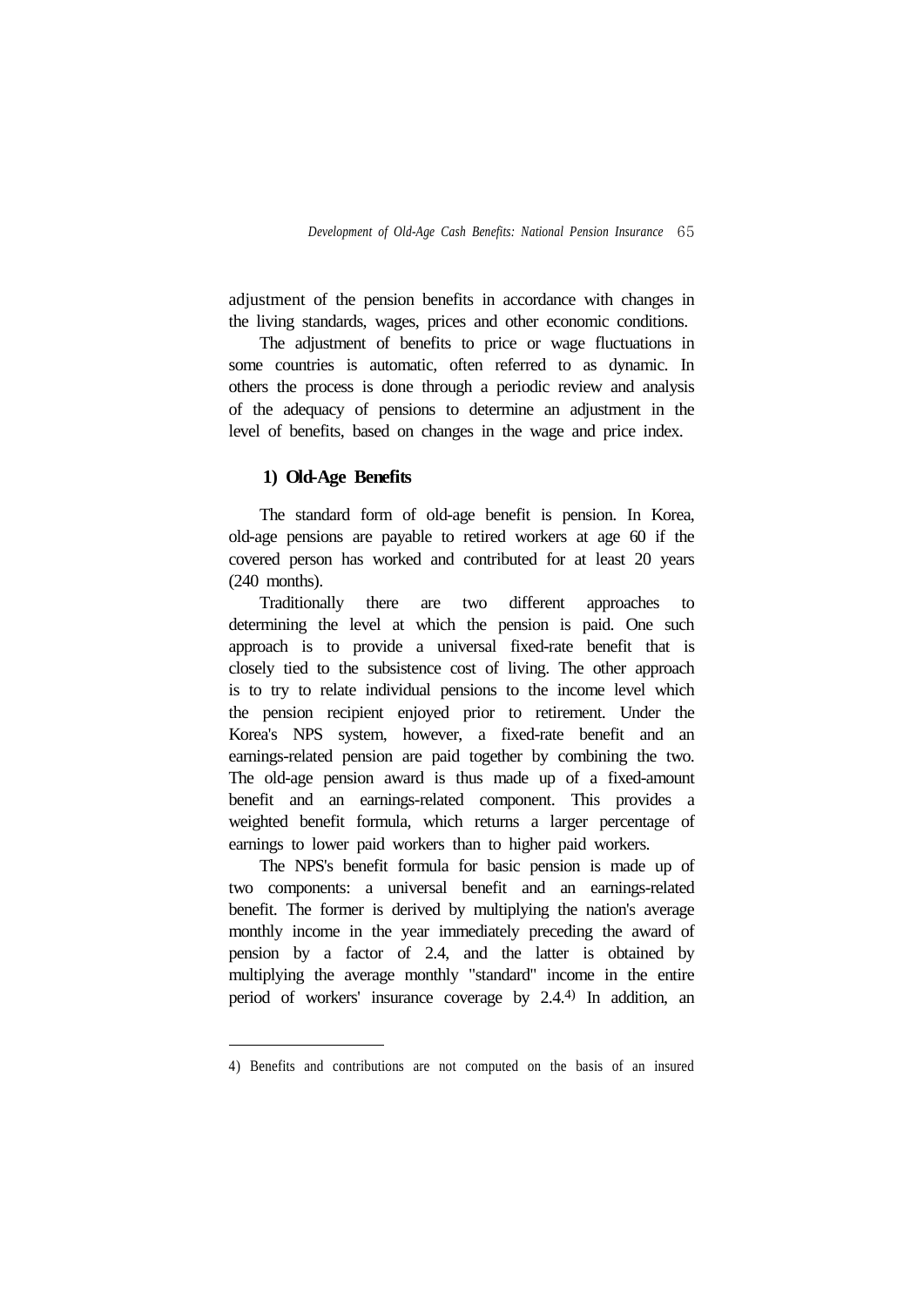increment of 5 percent of benefit amount thus computed is added for each 12 months of contributions in excess of the minimum of 240 months.5) The NPS also adds supplements to the pension if the recipient is supporting a wife or children under age 18. A sum of 60,000 *won* is added for the spouse and 36,000 *won* for each child.

In addition to this *basic* old-age pension, there are four other different versions of modified pension benefits. *Reduced* pension is paid to persons who do not meet the qualifying period of 20 years but are covered 15 to 19 years. The amount of pension they receive ranges from 72.5 percent to 92.5 percent of the basic pension, depending on the period of coverage. *Active* old-age pension is paid to a person who continues working after fulfilling the 20-year qualifying period and whose age is between 60 to 64. The amount of benefit for this version of pension is from 50 to 90 percent of the basic pension level. *Early* old-age pension is for those who retire after 20 years of covered employment and whose age is between 55 and 59. The pension benefit ranges from 75 to 95 percent of the basic pension. The fourth type of pension, *special* pension, is for those who are insured at least 5 years and whose age is 60. At the time when the National Pension System was introduced in 1988, workers aged between

- $B =$  the average monthly "standard" income of an individual worker in the entire period of coverage,
- n = the number of years covered beyond 20 years.

66

worker's actual monthly income but rather on the basis of his "standard" monthly income. The "standard" income under the NPS is divided into 45 different income classes, ranging from 220,000 won to 3,6000,000 won. Income grouping is divided into 45 classes and mainly done for administrative convenience. Considering today's advanced knowledge and widespread use of computer technology, however, it is doubtful that Korea still needs to maintain this antiquated system.

<sup>5)</sup> This formula for computing basic benefits may be algebraically summarized as follow:

Pension =  $2.4(A+0.75B)\times(1+0.05n)$ 

where  $A =$  the average monthly income of all covered persons in the year immediately preceding the payment of pension,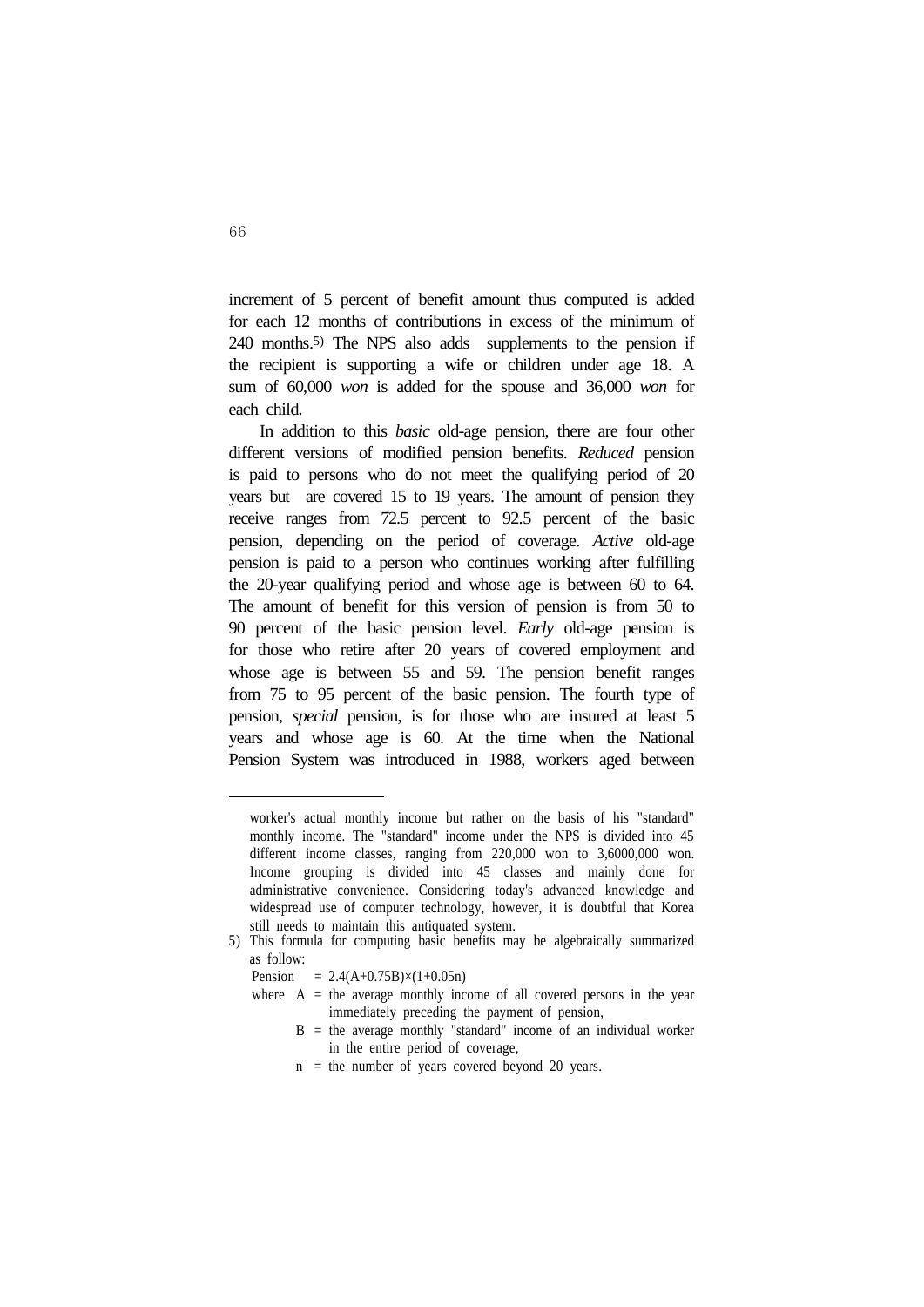45 and 59 are also entitled to receive this pension. The amount of pension ranges from 25 to 70 percent of the basic pension.

#### **2) Disability Benefits**

The disabled, particularly those with long-term disability, are faced with the loss of earned income. Unless the disabled person has replacement income from disability insurance, he or she will be economically insecure. Disability benefit is paid to those who have lost the working ability due to physical or mental disability. The amount of disability pension benefit ranges from 60 to 100 percent of the basic pension benefit, depending on the degree of disability.

#### **3) Survivor Benefits**

Social security survivor benefits provide considerable protection against social and economic risks from premature death. Benefits for survivors of covered persons or pensioners are provided under the National Pension System. Survivor benefits are paid to the spouse aged 60 years or over. A surviving child under age l8 is also eligible for survivor benefits. The amount of survivor benefits is from 40 to 60 percent of the deceased worker's basic pension according to his/her covered period of employment.

#### 6. The Adequacy of Financing

The National Pension System (NPS) is financed by a separate fund. The major sources of revenues are tax contributions and interest earnings. Accumulated funds are invested in the Public Capital Management Fund of the central government and in securities and bonds in the financial market. Currently, two-thirds of the National Pension Fund is invested in the government sector. The NPS program is neither a pay-as-you-go financing nor financed on the basis of full funding. Instead, the program is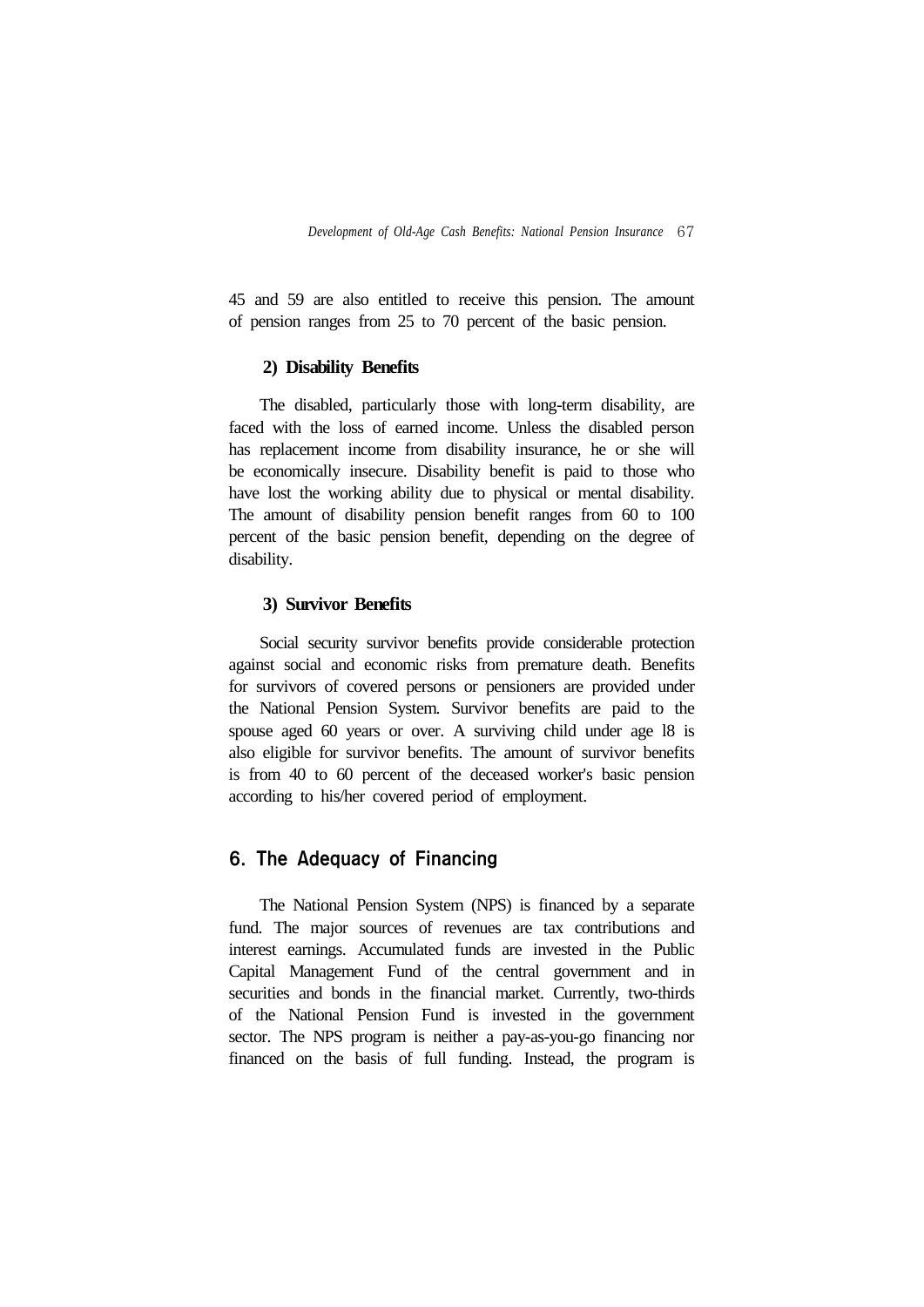presently financed on the basis of partially funded financing. Under this financing scheme, a large fund is accumulated so that benefits and expenses in the distant future can be paid in a timely manner.

 Recently, however, there has been widespread concern about the long-term financial solvency of the NPS. Newspapers, labor groups, and others expressed less than full confidence in the National Pension System. Financial viability is important because the NPS is the major social security program for most Koreans, and if it fails to provide the promised benefits, social security would be jeopardized for many persons.

In fact, the NPS does have serious long-run financial problems. If nothing is done to resolve the current pension structure, future contributions will have to rise sharply to finance scheduled benefits. Recent long-range actuarial estimates show that revenues in the NPS cash benefits program will be able to cover benefit commitment for only about 20 years. With the beginning of the full-scale payment of old age pension from 2008, scheduled benefits will exceed projected revenues in 2022 and the accumulated fund will be exhausted by 2033 (see Table III-6).

|      | Revenue | Expenditure | <b>Difference</b> | Accumulated<br>Fund |
|------|---------|-------------|-------------------|---------------------|
| 1998 | 8.7     | 1.5         | 7.2               | 27.3                |
| 2010 | 35.9    | 10.8        | 25.1              | 183.1               |
| 2021 | 56.6    | 45.5        | 11.1              | 327.7               |
| 2024 | 59.9    | 60.0        | $-0.1$            | 310.6               |
| 2034 | 57.9    | 121.4       | $-63.5$           | $-60.6$             |
| 2035 | 59.4    | 127.6       | $-68.2$           | $-127.4$            |
| 2050 | 87.4    | 202.7       | $-115.3$          | $-1,326.3$          |

*Table* Ⅲ*-6. Long-Range Financial Outlook of National Pension*

(In Billions of 1993 Won)

Source: National Pension Corporation, *The National Pension Research Center*, July 1997.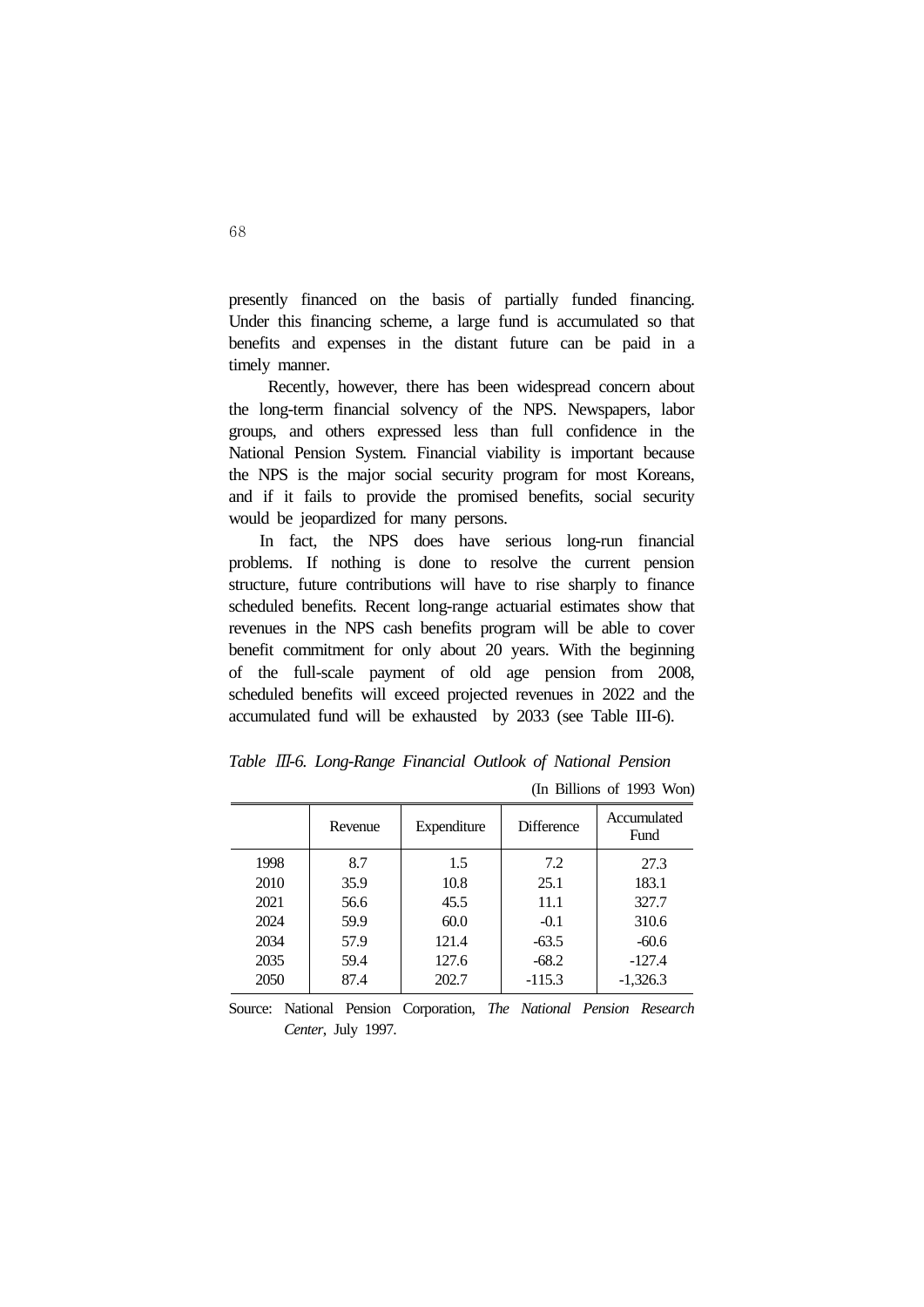The long-term deficit problems of the NPS could be resolved by a combination of approaches involving reductions in pension benefits, together with increase in revenues. Solutions for slowing the growth in future national pension spending are particularly important because this program is clearly affected by the aging of the population.

The proportion of elderly people will increase substantially in the coming decades (see Table II-8). According to the National Statistical Office, the number of people aged 65 or older will more than double between 1995 and 2020, whereas the number of people who are 15 to 64 years old will increase by only 14 percent. Consequently, over the next several decades, young people will have to support a growing number of the elderly.

Korea is one of the most rapidly aging countries in the world. It must act immediately to meet the double challenges of aging population and rapidly changing economic conditions. Pension reform is needed to meet the challenge of a looming financial crisis. The challenge is to find a politically viable transition path to a more efficient system of old age pension program. Change in the current system is inevitable, and the longer the reform is postponed, the more difficult it will become. It must be reminded, however, that if inadequate solutions are selected now, it will be years before the unwanted effects are manifested. Reform options open for Korea may include raising the retirement age, flattening out the benefit structure, raising contributions slightly, and improving the quality of governance (James, 1995; Beattie and McGillivray, 1995).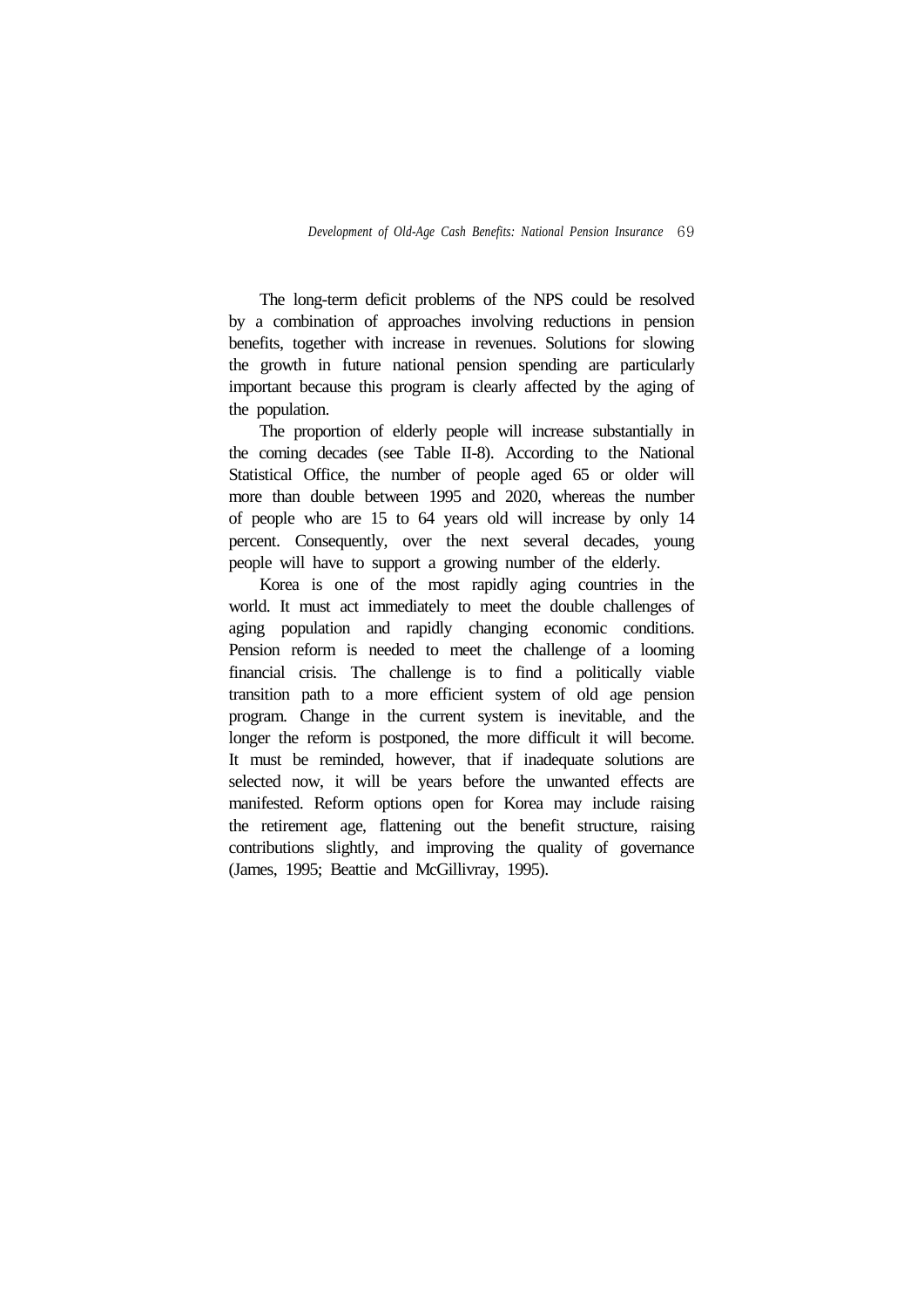# Ⅳ**. The Health Insurance Scheme and Social Development Policies**

The record of growth of material wealth in Korea over the past two decades has been impressive. But with its increased living standard and the internal strains that rapid economic growth has generated, Korea is confronted with newly emerging problems in the social sphere. Among these problems are a discrepancy between economic and social development, an imbalance in the distribution of income and wealth among social groups and among different regions, and the various pressures arising from rapid urbanization. These growth-induced phenomena are likely to multiply unless counteracted by specific policies and measures.

During the first 15 years of the nation's five-year development plans, which began in 1962, the nation's scarce resources were devoted mainly to rapid economic growth, whereas social development was given low priority in the allocation of resources.. In the pursuit of a "growth first and distribution later" development strategy, the government gave greater priority to industrialization and economic growth in general than to equity and social development.

Not until the Fourth Five-Year Economic and Social Development Plan  $(1977 \sim 81)$  did the government begin to recognize that economic growth cannot be regarded as satisfactory if rising output and income are not shared by wider segments of the population. The Fourth Plan identified equity as one of the three guiding principles of the plan and promoted social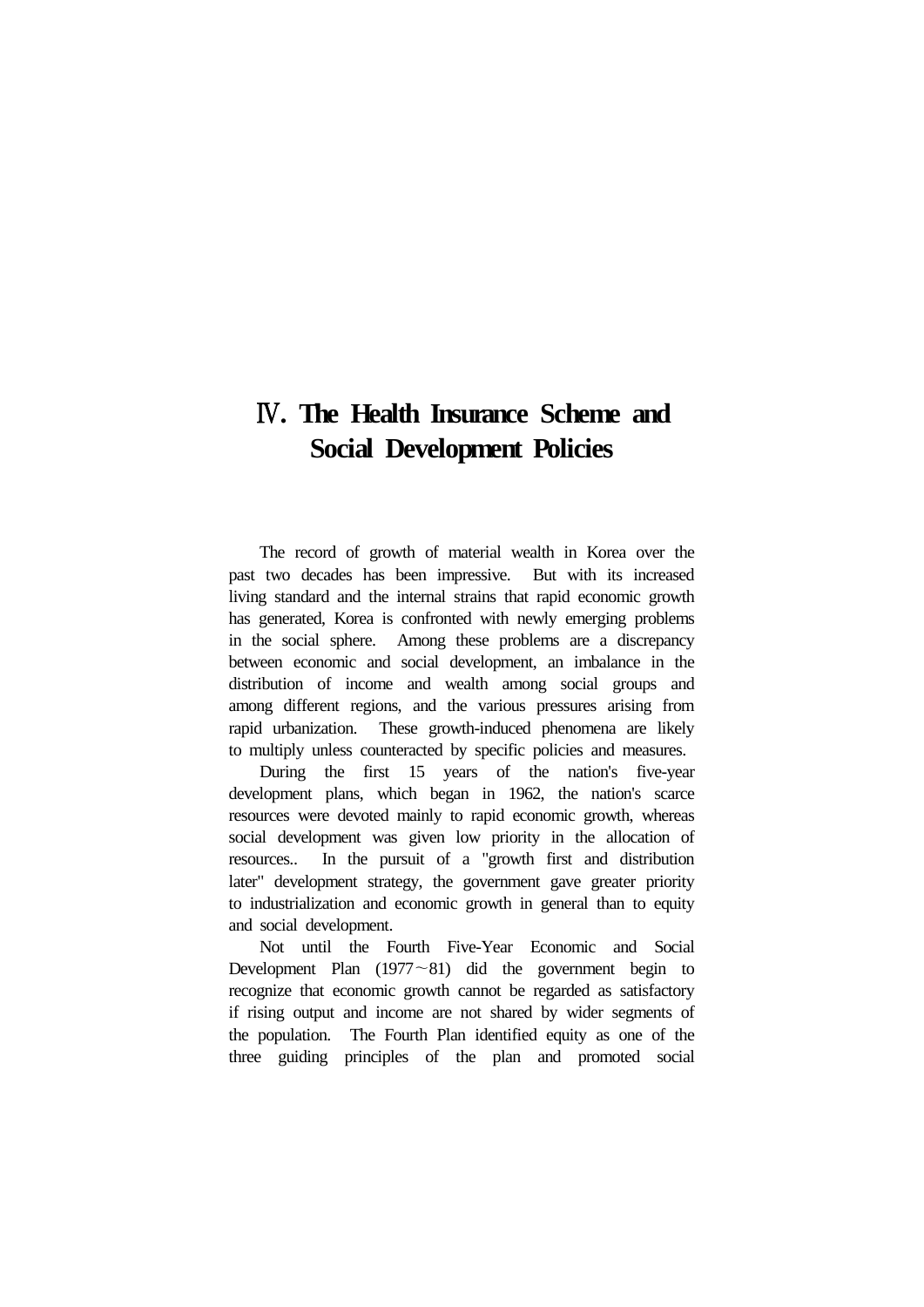development as one of its basic goals. No previous five-year plan had accorded such eminence to social development. The Fourth Plan, which placed increasing emphasis on development in the social sector, therefore represents a significant departure from the growth-first distribution-later priorities of previous plans. As a result, during the second half of the 1970s Korea began to witness a gradual shift in policy emphasis from rapid industrialization to broader social development.

During the late 1970s, the use of catch phrases such as "the prosperous eighties" and "the welfare state" greatly stimulated expectations of the society as a whole and raised levels of aspiration of the under-served and the under-privileged, in particular. Yet, in the actual allocation of the nation's resources, the social development sector continued to lag behind economic development, and popular expectations in many social development areas remain largely unfulfilled. The social development programs actually adopted and implemented during this plan period covered only limited areas of manpower development, education, and health; and not enough investable resources were provided to support other areas of social development.

It is important to recognize that social development does not take place in a vacuum. Neither the type of social problems we are concerned about nor their ultimate solutions are of a purely social nature. The process of social development is as much affected by economic and political considerations as by social welfare factors. One of the objectives of social development is to provide an opportunity for each member of society to participate in economic and social progress and to attain a decent standard of living. But in Korea an institutional structure is lacking through which a greater number of people could participate equally in the rapidly expanding industrial base of the economy, and this has been one of the causes of the inequitable distribution of developmental benefits.

The predominant policy role of the Korean government in the nation's economic affairs has been widely recognized, and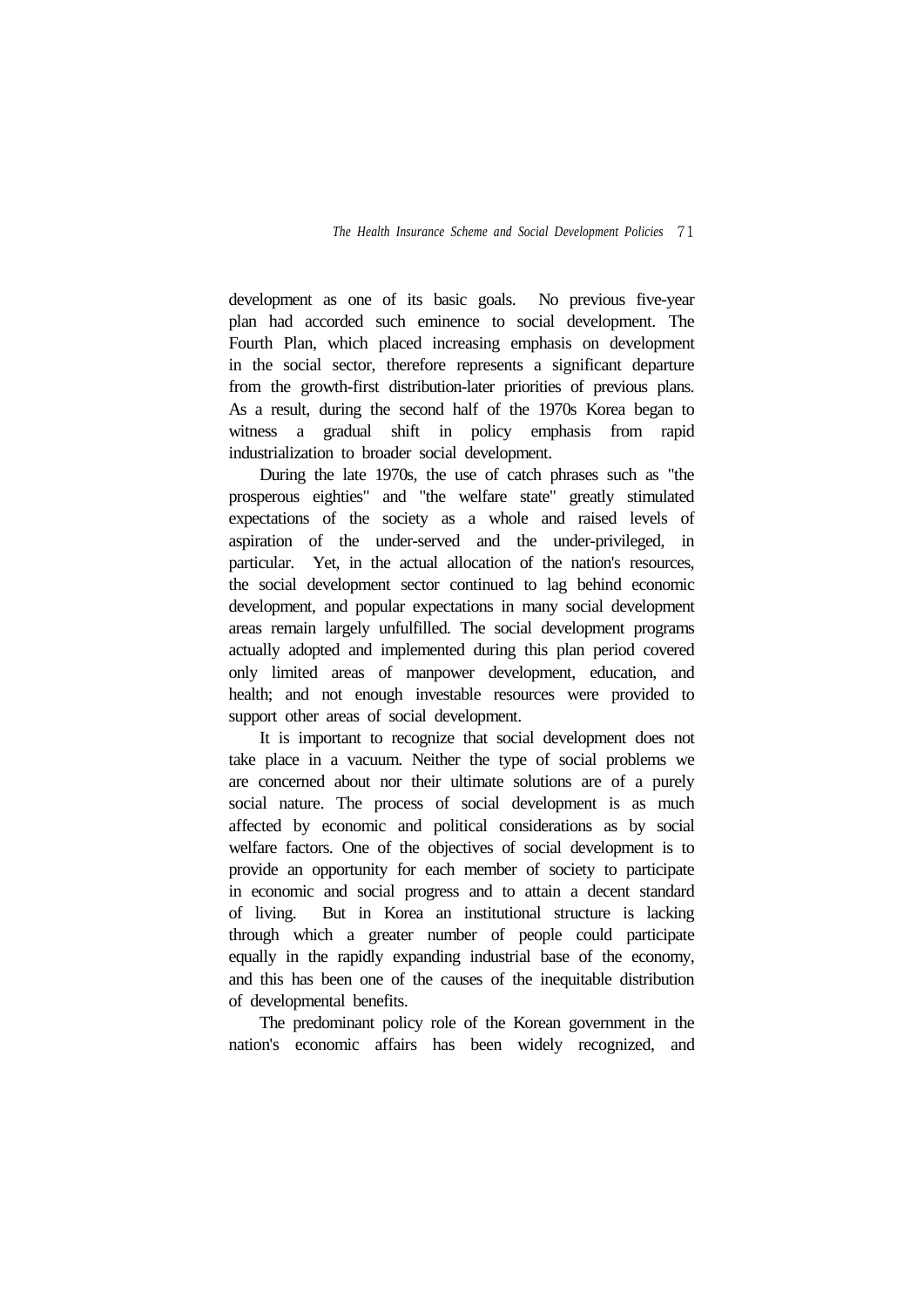various government economic policies have had important social consequences. Economic policies and measures that the government adopted to accomplish specific economic objectives in the process of rapid growth and industrialization have often served to perpetuate the economic power of the upper stratum of Korean society. The export-oriented, rapid industrialization policy provided relatively greater economic benefits to the entrepreneurial group constituting this upper stratum and relatively fewer benefits directly from government policies. Undoubtedly, this trend helped bring about greater concentration of the ownership of wealth and restricted the pattern of income distribution in Korea.

Korea's urban-oriented industrialization policies have also caused imbalances in the geographic distribution of the benefits of economic progress, with resultant undesirable social and political consequences. When a largely agricultural country is so rapidly transformed by export-oriented industrialization, it is the cities that will reap the lion's share of the benefits in the short term. Rural people have gained relatively less access than urban dwellers to the social benefits of economic prosperity because the preponderance of investment has been in the industrial sector of the economy. The high rate of return on capital investment in Korea's industrial urban sector has, moreover, made private investment in rural areas less attractive than ever. Although the government has tried to promote rural development, especially through the Saemaul movement, rural people still do not have access to the hospitals, schools, and similar benefits that the urban population has come to enjoy during the recent period of rapid industrialization.

Today, as in the past, regional disparities exist in the availability of education, health care, and other services. The concentration of educational institutions and health facilities in urban areas is a factor that does not contribute to the objectives of more equal distribution and, if not corrected, will retard the full development of human resources. It has also created additional pressures on the rural population to intensify the already rapid urbanization that has been taking place in Korea. The recent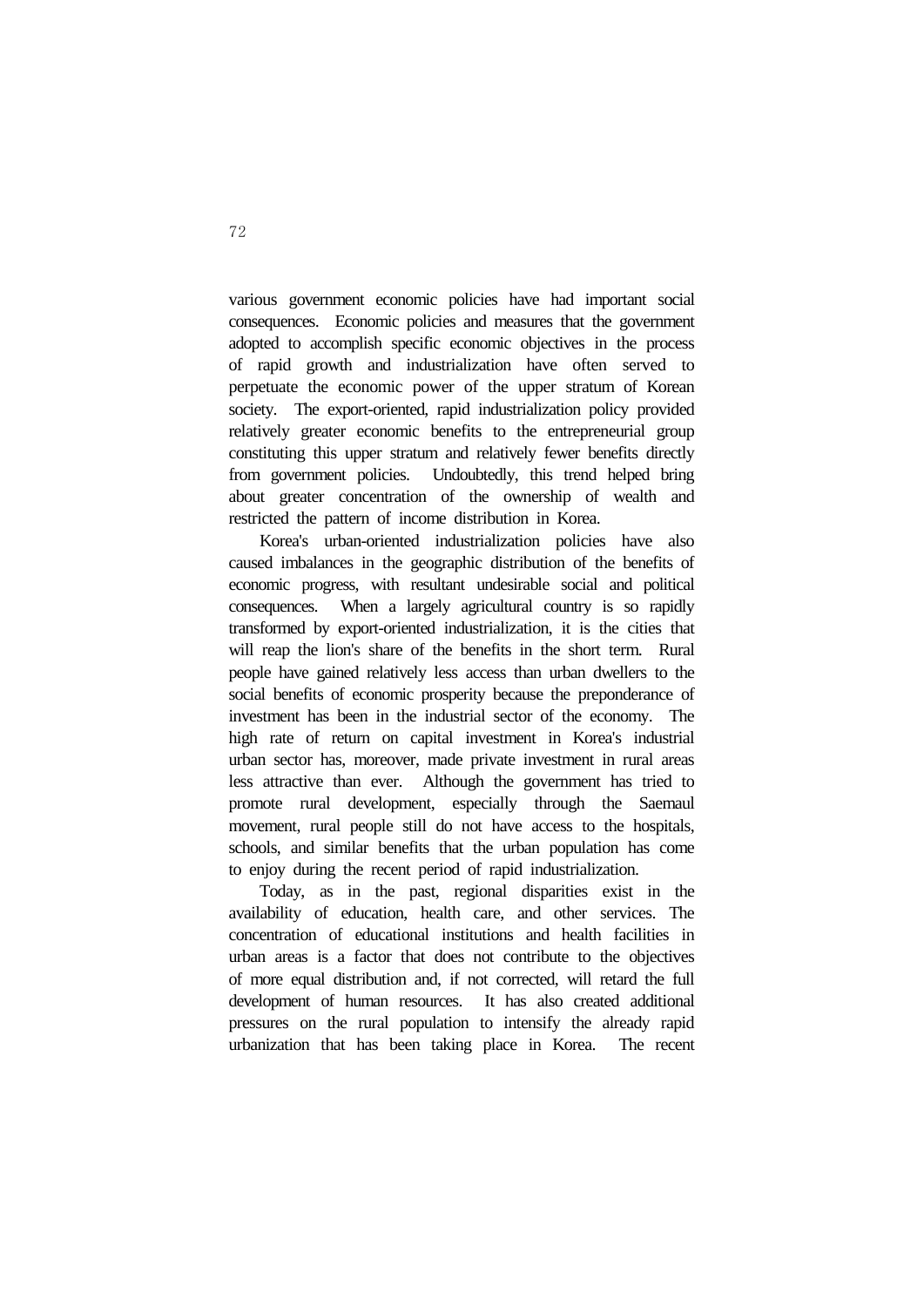massive migration of rural people to urban areas was prompted in part by the widening urban-rural differential in the quality of life, and not solely by the availability of jobs.

The primary purposes of this study are to examine the health insurance scheme of 1976 in the light of recent changes in social and economic conditions in Korea, and to identify the lessons that can be learned from the Korean experience with national health insurance. To provide a wider perspective on the historical context in which policy measure was taken, however, and to assess the major effects of the health program within the broader framework of national policies for socioeconomic development, it will be instructive to outline first some of the other social development programs of the 1960s and 1970s.

## 1. Other Social Development Policies

Improvements in social welfare through the early 1970s can be attributed not so much to the planned expansion of social development expenditures, but rather to development strategies and policies that resulted in expanded employment opportunities and to concomitant increased investment in social infrastructure. In contrast to other countries at similar levels of income, Korea has committed a much smaller proportion of government expenditure to health, housing, income security, and other social services. Social development expenditure during 1976~1978 (see Table Ⅳ -1), for example, was given relatively high priority by the governments of Brazil (accounting for 51.5 percent of total government expenditure), Mexico (45.6 percent), Malaysia (33.2 percent), and Turkey (27.6 percent). The lower priorities given to such services in Korea (22.5 percent) and Taiwan (20 percent) during the same period can be partly explained by heavier national defense burdens. If education is excluded, however, the magnitude of difference among all these countries is even bigger, ranging from a high of 45.3 percent in Brazil to a low of 6.9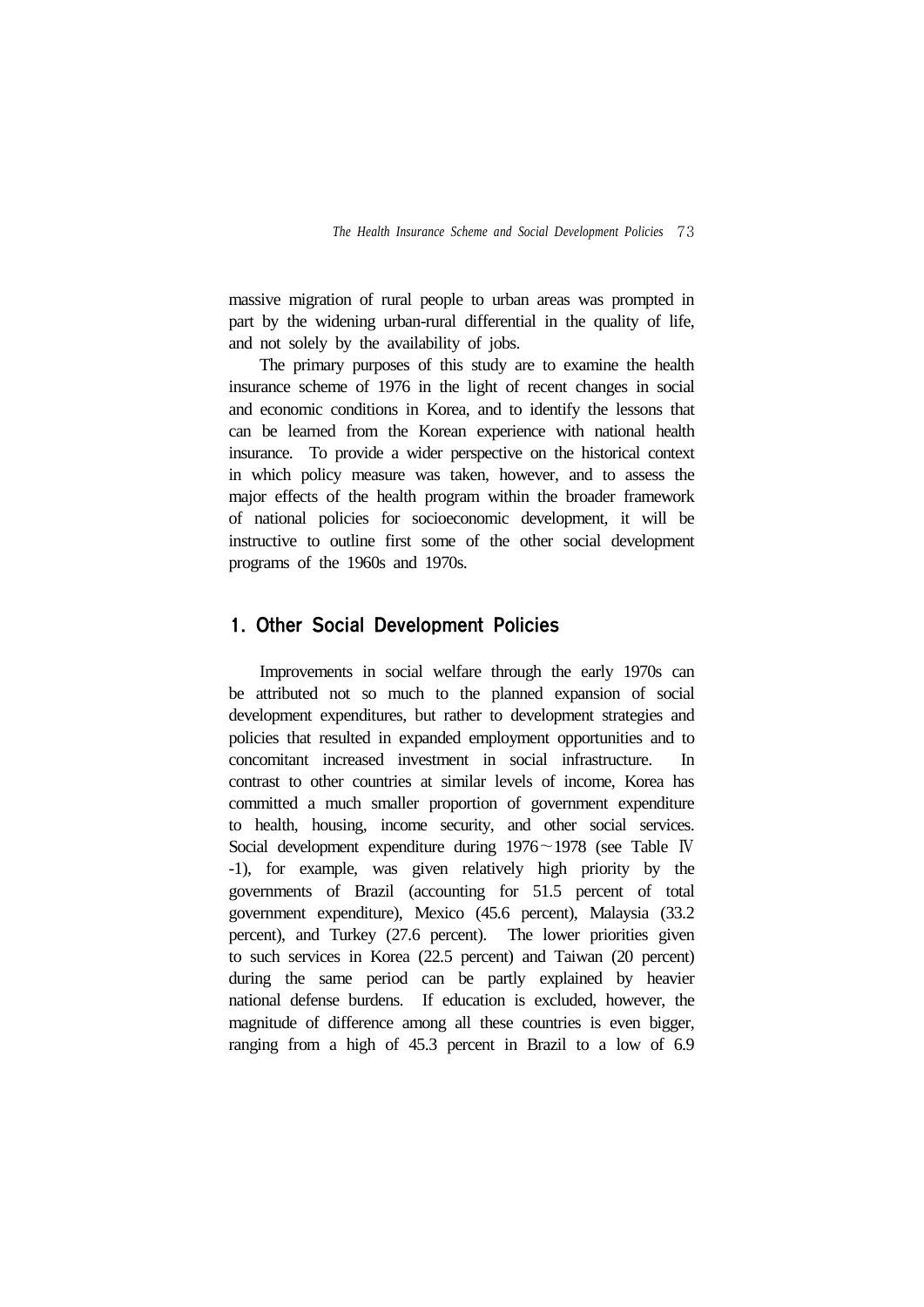percent in Korea.

*Table* Ⅳ*-1. International Comparison of Government Expenditures on Social Development, 1976*~*1978 Averages*

(Unit: %)

| Country  | Education | Health | Social<br>Security and<br>Welfare | Other                    | Total | Total.<br>Excluding<br>Education | Per Capita<br>GNP, 1978<br>(US S) |
|----------|-----------|--------|-----------------------------------|--------------------------|-------|----------------------------------|-----------------------------------|
| Brazil   | 6.2       | 7.2    | 37.6                              | 0.6                      | 51.5  | 45.3                             | 1,510                             |
| Mexico   | 19.2      | 4.2    | 22.0                              | 0.2                      | 45.6  | 26.4                             | 1,400                             |
| Malaysia | 21.7      | 6.5    | 2.8                               | 2.1                      | 33.2  | 11.5                             | 1,150                             |
| Turkey   | 20.1      | 2.4    | 2.9                               | 2.3                      | 27.6  | 7.5                              | 1,250                             |
| Korea    | 15.6      | 1.5    | 4.7                               | 0.7                      | 22.5  | 6.9                              | 1,310                             |
| Taiwan   | 6.4       | 1.1    | 12.5                              | $\overline{\phantom{a}}$ | 20.0  | 13.6                             | 1,453                             |
|          |           |        |                                   |                          |       |                                  |                                   |

Sources: IMF(1981); IMF(1978~80).

 The composition of government expenditure in Korea has undergone considerable change since 1961, but public spending on social development has always been less than that on economic development. Moreover, the share of social development in total government expenditure declined from 21.5 percent in 1963 to 20.7 percent in 1980 (see Table Ⅳ-2). Government support of health and other social development programs has never been substantial in Korea, and the government has left the provision of these services largely to the private sector (Mason et al., 1980).

#### **1) Housing**

 Government investment in housing has been low. The publicsector contribution to the nation's housing supply increased gradually after 1965, accounting for an average of about 30 percent during the Fourth Five-Year Development Plan of  $1977 \sim$ 1981 (KNHC, 1983). Only a small proportion of total publicsector housing investment funds was allocated for low-income housing, however, and government investment in low-income family housing in urban areas has been lagging, especially in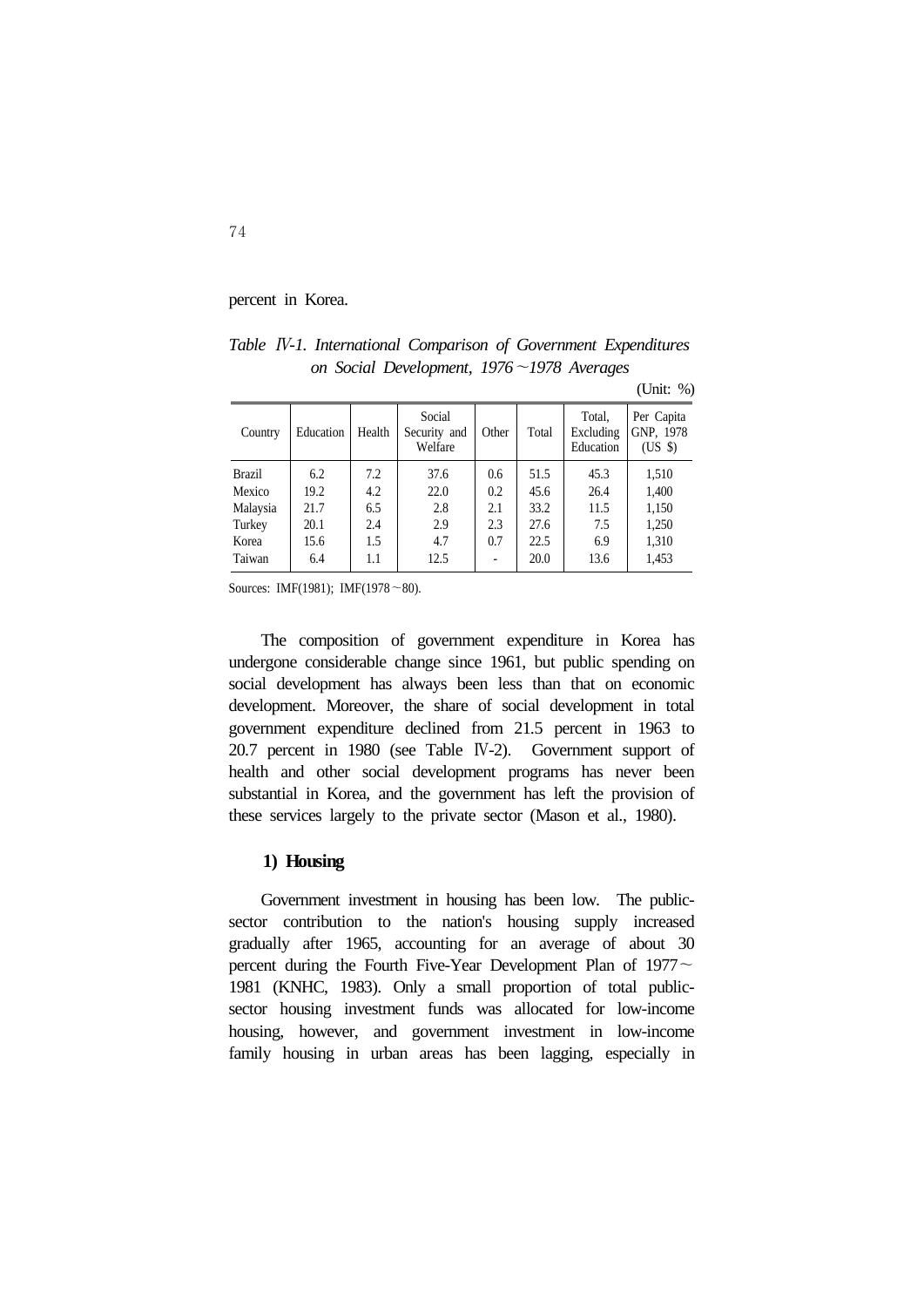(Unit: % of total expenditures)

view of the rapid urbanization occurring since the mid-1960s. Two major problems retarding development of low-cost housing are the high cost of money and property price escalation spurred by real estate speculation. A third problem is the difficulty of obtaining housing loans. Institutional arrangements are needed to ensure that affordable housing is available to low-income families, possibly through government-guaranteed mortgages at low rates of interest.

*Table* Ⅳ*-2. Distribution of Government Expenditures on Economic and Social Services, Selected Years* 

| Item                        | 1963 | 1968 | 1975 | 1980 |
|-----------------------------|------|------|------|------|
| Social Services (total)     | 21.5 | 22.7 | 22.5 | 20.7 |
| Education                   | 13.4 | 16.1 | 14.7 | 14.9 |
| Health                      | 1.1  | 0.9  | 0.6  | 1.0  |
| Social Security and Welfare | 5.9  | 4.8  | 6.3  | 3.4  |
| Other, including Housing    | 1.1  | 0.9  | 0.9  | 1.4  |
| Economic Services           | 33.1 | 32.4 | 33.5 | 27.7 |
|                             |      |      |      |      |

Source: BOK, *Economic Statistics Yearbook*, 1964~81.

#### **2) Education**

 During the 1960s and 1970s, the majority of social development expenditure was devoted to education, and only a small fraction was allocated to health, housing, and other social services (see Table Ⅳ-2). Social development programs, for example, constituted just over one-fifth of government expenditure in 1980, with 14.9 percent of total expenditure going to education and the remaining 5.8 percent going to non-education programs. Despite the preponderance of education in the overall government allocations for social development, public expenditure on education has remained relatively low (about 3 percent of GNP) in recent years. The government share of in-school expenditure (the expenses incurred in the construction and operation of schools)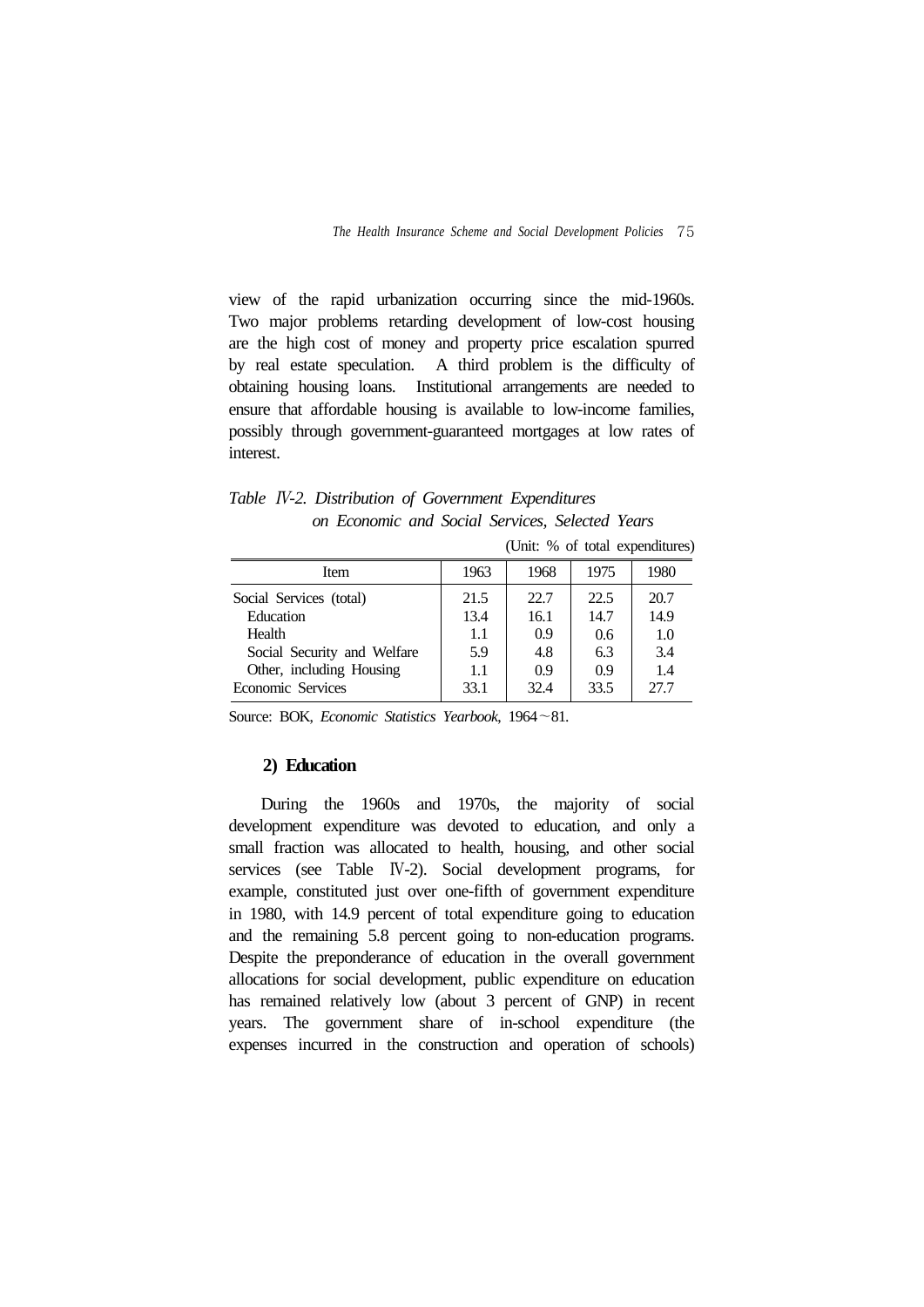declined from 57 percent in 1971 to 51 percent in 1976, leaving the increased share of the financial burden to private households (KDI, 1980; McGinn et al., 1980). However, even though privately financed education has become increasingly important, government expenditure on education has increased in real terms because the student population remained relatively constant while GNP was growing rapidly during the 1970s.

#### **3) Pension Programs**

 Korea's fragmented social security programs originated in the early 1960s. The first social welfare legislation was the Livelihood Protection Law of 1960, which remains in force as the basic legal instrument for present-day public assistance programs for the poor. There are two major groups of persons entitled to receive public assistance under this law: (1) those unable to work(persons 65 years old and over, children under age 18, and the mentally and physically handicapped) and (2) deserted, pregnant women and those regarded as absolutely poor. Eligibility conditions require first that a person in either of the above categories not have a legal guardian (or the legal guardian not be capable of supporting the person) and second that the person's combined income and wealth not exceed a fixed ceiling (set annually by the government).

 This law was followed by the Civil Service Pension Law in 1960 and the Military Pension Law in 1963. By a separate law enacted in December 1973, university professors and teachers in private educational institutions were provided with either pension or lump-sum benefits to replace the income loss resulting from old age, disability, and death. The nature and scope of benefits provided under this law are very similar to those provided under the civil servants' pension program, which covers teachers in the public institutions. By the second half of the 1970s, therefore, retirement benefits were available to at least a limited segment of the population comprising civilian officials, military personnel, and the teaching profession. One consequence of the implementation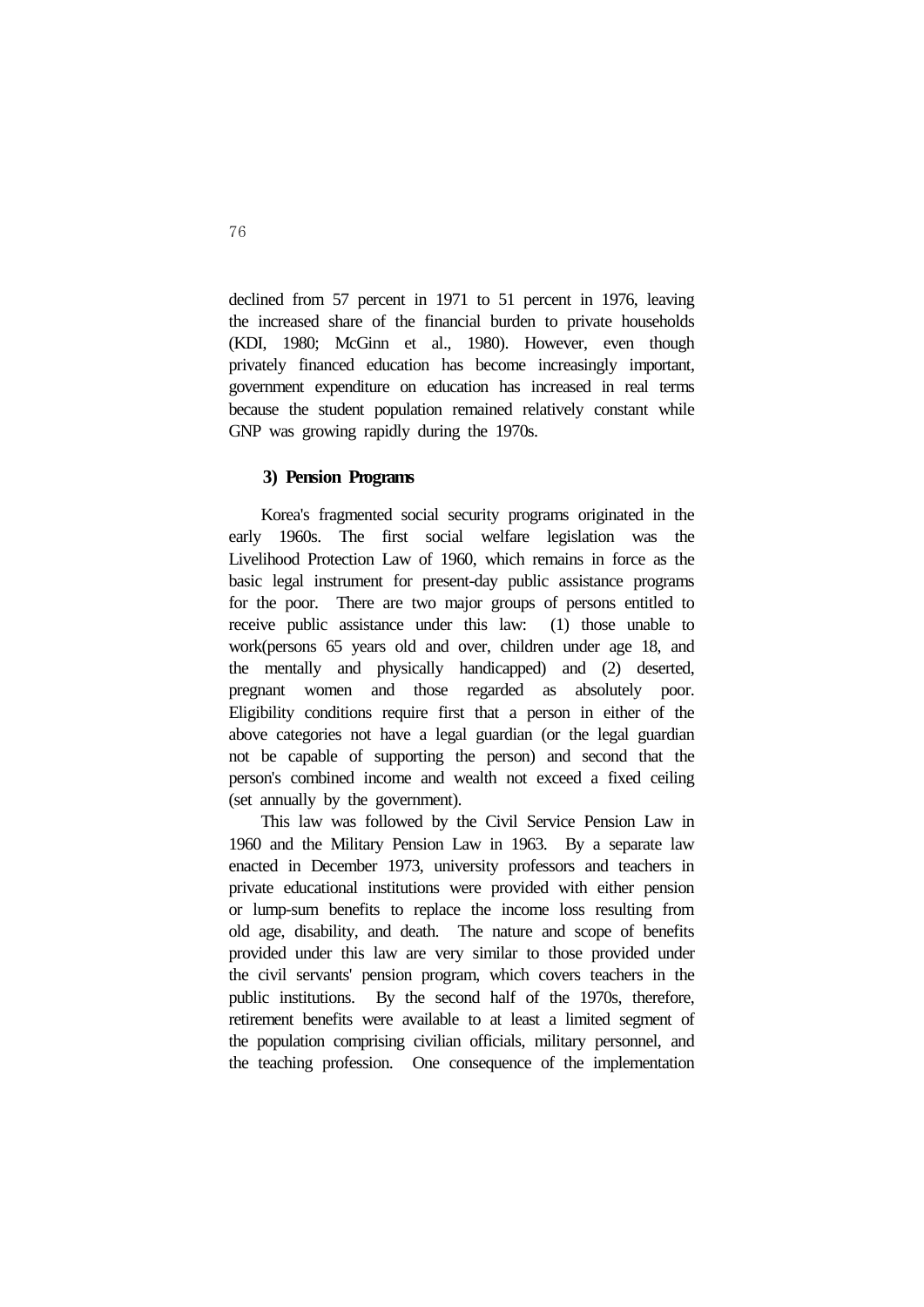of these three pension laws is that a large portion of government funds allocated annually for social security purposes is automatically committed to former pubic sector employees. The remainder is divided among a variety of other social security programs - broadly defined to include social insurance, public assistance, veterans' relief, and social welfare institutions. In 1979, for example, government spending on all social security programs was 328.9 billion won (see Table Ⅳ-3), which represented a mere 1.1 percent of the 29,357 billion won GNP in that year. Expenditures on the pension schemes and veterans' relief accounted for 45 percent of social security expenditures that year, therefore, only a small fraction of 1 percent of GNP was available for allocation among all other social security programs.

| <b>Item</b>                   | Amount $(10^9$ won) | Percentage of total |
|-------------------------------|---------------------|---------------------|
| Social insurance              | 223.4               | 67.9                |
| Old-age pension insurance     |                     |                     |
| Government officials          | 52.9                | 16.1                |
| Military personnel            | 39.6                | 12.1                |
| Professors and teachers       | 3.2                 | 1.0                 |
| Medical insurance             | 73.9                | 22.5                |
| Industrial accident insurance | 53.8                | 16.3                |
| Public assistance             | 99.7                | 30.3                |
| Veterans' relief              | 52.1                | 15.8                |
| Other public assistance       | 47.6                | 14.5                |
| Social welfare institutions   | 5.8                 | 1.8                 |
| Total                         | 328.9               | 100.0               |

*Table* Ⅳ*-3. Estimated Social Security Expenditures, 1979*

Source: Park, C. K., 1981.

 The social security system inherent in Korea's tradition of extended families has tended to deteriorate rapidly in the increasingly urbanized and industrial society of recent decades, and yet it is not being replaced at the same rate with alternative social welfare institutions and systems. The National Welfare Pension Law was originally conceived to fill such gap. The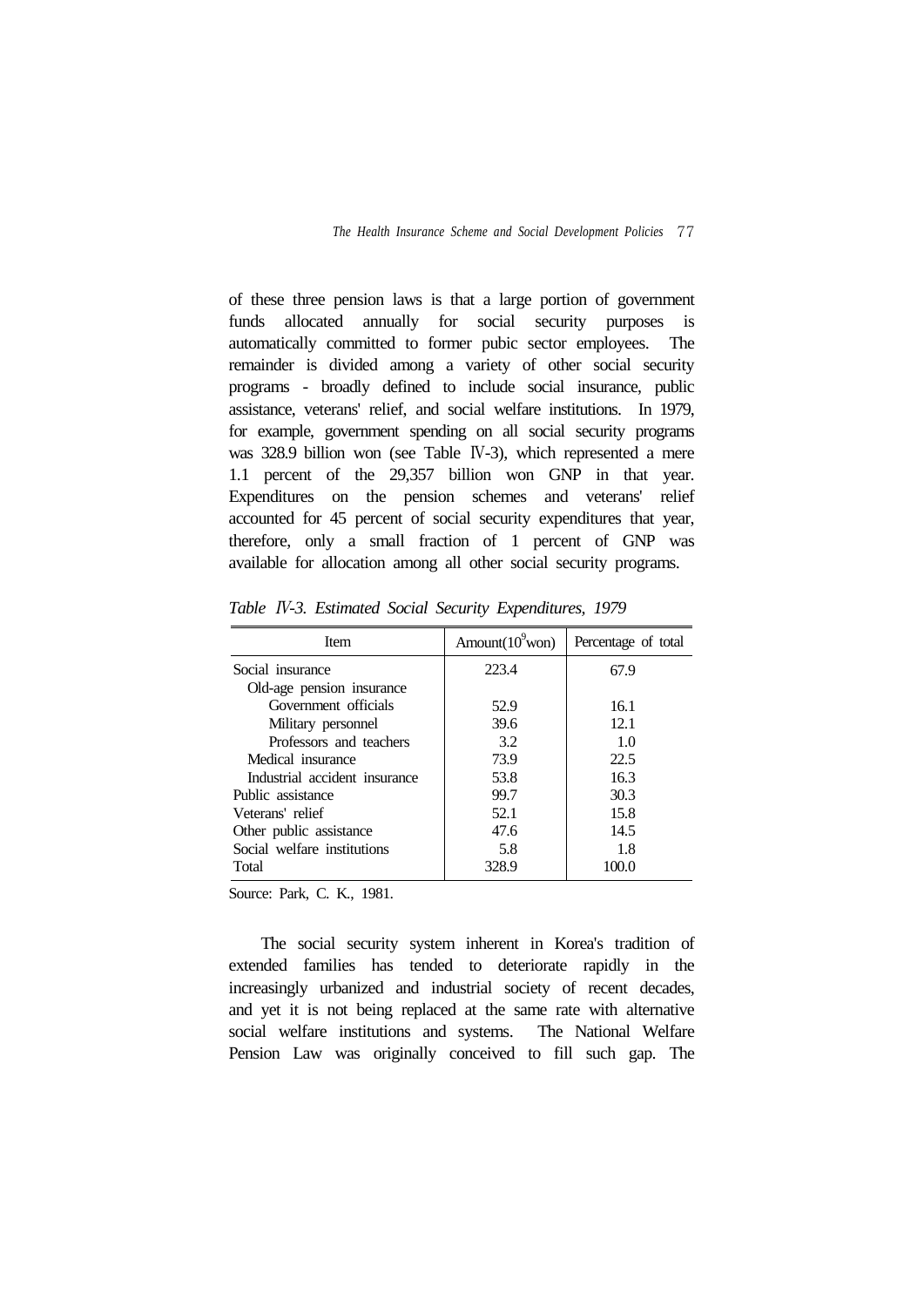avowed purpose of this system, as stated by the Ministry of Health and Social Affairs (MOHSA) in the December of 1973 draft of the law, was "to contribute to the promotion of the secure life and welfare of the people" by providing protection to workers and their families against loss of earnings resulting from retirement, death, or disability. The National Welfare Pension Law represented the first expression of a changed direction in public social welfare policy and gave promise of being the first step toward the development of a manageable social security system for all Koreans.

 The law envisaged a national welfare pension program that would provide four types of benefits to workers in firms with at least 30 employees. Persons who attained insured status would be entitled to receive retirement benefits for themselves and dependent benefits for their spouses and children. When the insured died, survivor benefits would be paid to the surviving spouse, children, or dependent parents. Benefits would likewise be paid in the event of serious disability. The law also provided for a lump-sum payment to persons not qualified to receive pension benefits. The formula by which these benefits would be calculated is weighted to replace a greater proportion of preretirement earnings for low-income earners than for persons at the upper end of the income scale (Park, 1975).

 The National Welfare Pension Law was enacted in December 1973, at a time when the nation's policymakers were already grappling with foreseeable adversed effects of the recent Middle East war and oil shock on the Korean economy. The Presidential Emergency Decree of January 1974, promulgated in the wake of the worldwide energy crisis, postponed the implementation of the newly enacted pension program because the government feared that an attempt to finance this nationwide scheme would exacerbate the economic downturn. Thus, although this was one of the most important and comprehensive of the government's social development initiatives in the early 1970s, the law was not brought into force until 1 January 1988.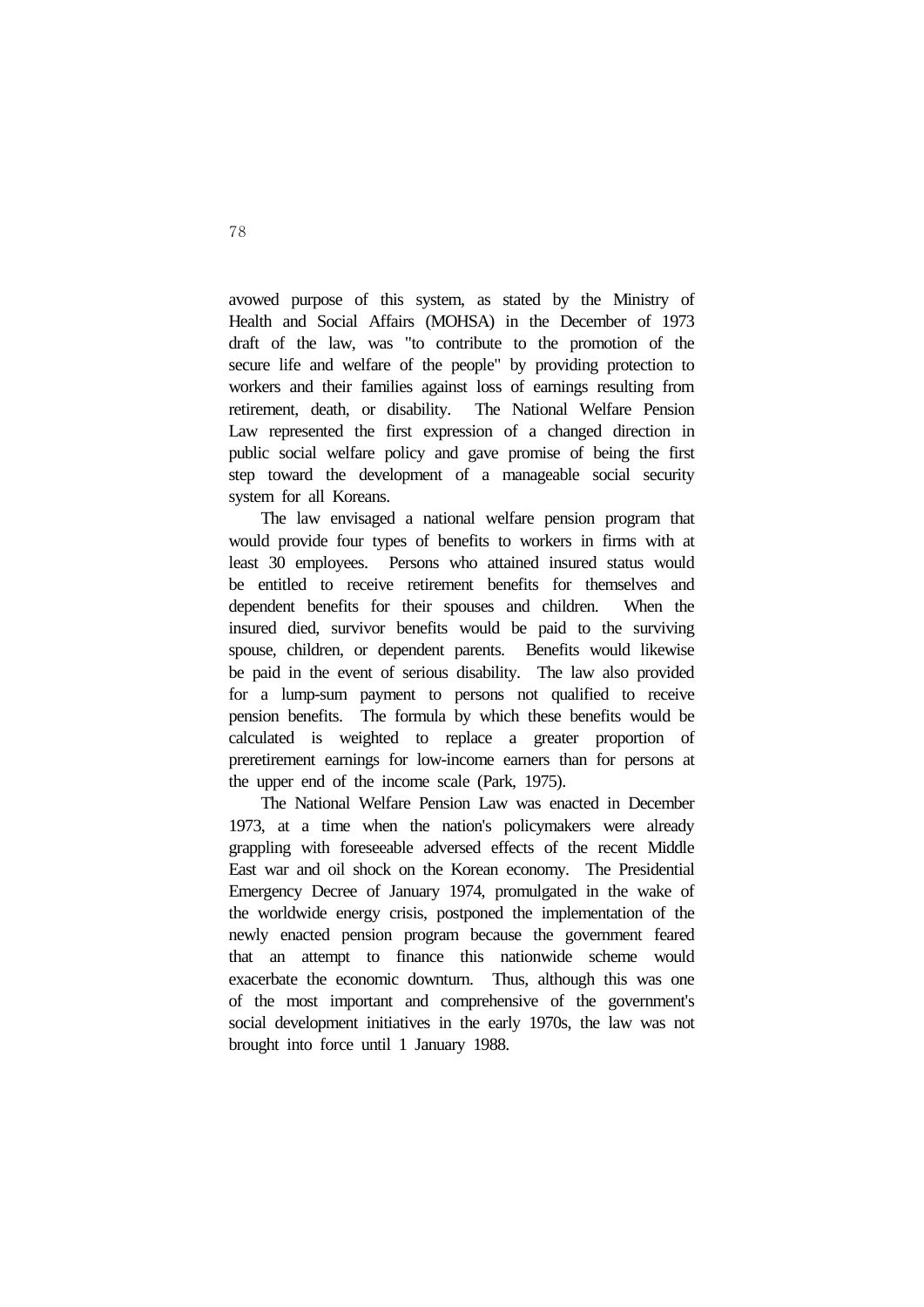## **4) Industrial Accident Insurance**

 As in most other countries, the provision of medical care and the betterment of the financial plight of victims of industrial accidents and occupational diseases received early attention by the Korean government. The Industrial Accident Insurance Law, enacted in November 1963, applies to firms with 16 workers or more. In certain types of hazardous employment, such as mining, chemicals, and plastics, however, the compulsory coverage extends to enterprises with a minimum of only five employees. The benefits provided under this compensation program are broadly classified into medical benefits and cash benefits. The medical benefits provide full medical and hospital care to injured workers until they recover completely. The cash benefits are divided into those for temporary sickness and those for disability. If a temporary injury prevents an employee from working while receiving medial, the employee receives cash benefits equal to a specified proportion of regular earnings. The second type of cash benefit is provided in cases of permanent disability. Severely disabled workers have a choice of either a pension or a lump-sum payment. The program provides lump-sum payments to less severely disable persons and also to the survivors of any worker who dies as a result of an industrial accident (Park et al., 1981). The industrial accident insurance program, which has a relatively long history, is generally considered one of the most successfully operated social security branches in Korea.

# 2. Health Insurance Program: Enactment and Implementation

 During the mid-1970s, the government identified health care as a priority area. Better health standards contribute to national economic progress through the improvement of the quality and productivity of the labor force by reducing absenteeism, debility, and disability of individual workers. The high private cost of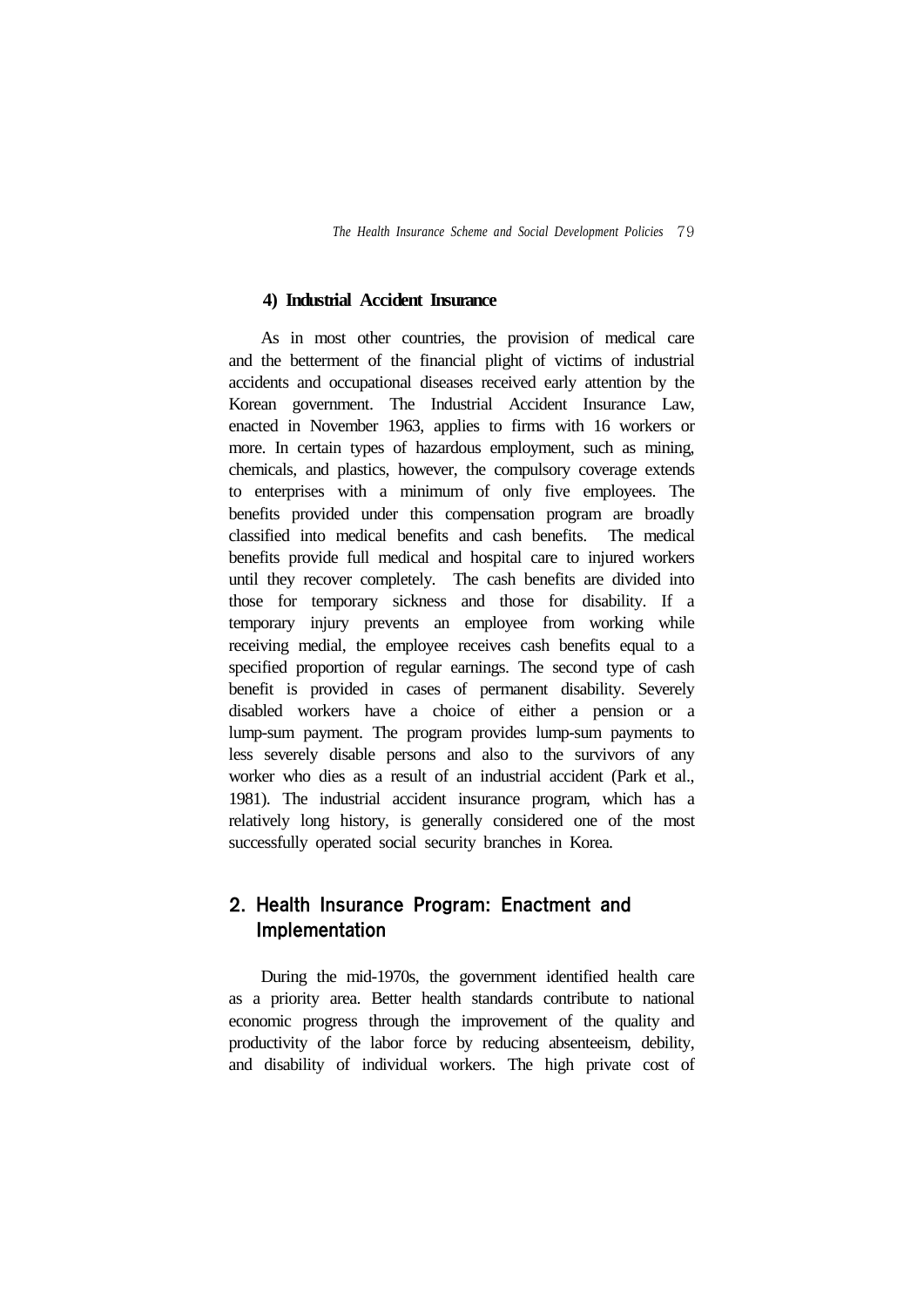basic minimal health care, however, works against egalitarian objectives and discriminates against low-income groups. Heavy reliance on private expenditures in areas of basic needs such as health care and compulsory education does not contribute to the elimination of inequalities so long as overall per capita income is still relatively low. A national health care program therefore came to be seen as an essential element of socioeconomic development policy. With the acknowledgement that health care is a basic necessity of life along with food, clothing, and shelter, it became not only one of Korea's most important social issues but also a focal point of the social development component in the Fourth Five-Year Development Plan.

 The enactment in 1976 of the medical assistance program for the poor and the national medical insurance scheme for the general population represent the beginnings of a stepped-up evolutionary process of social development in Korea. The primary purpose of the noncontributory medical assistance program that was put into effect in January 1977 is to provide adequate medical care to those without the means to pay. The beneficiaries are the indigent (those who receive public assistance under the Livelihood Protection Law) and persons whose income fall below a certain level (identified annually by local government authorities). Under the medical assistance program, recipients are eligible to receive both ambulatory care and hospital treatment free of charge. Low-income persons are also entitled to receive free ambulatory care, but only one-half of their hospitalization costs are paid by the government (and the recipients have to provide reimbursement for the remaining half within three years).

 Under the Medical Insurance Law enacted in December 1976, Korea embarked on a nationwide, comprehensive medical insurance program. As stated in the first article of this law, the program was designed to "improve national health and enhance social security by facilitating access to medical care in the event of illness, injury, childbirth, or death." In its coverage and impact, the new law represented the first comprehensive social security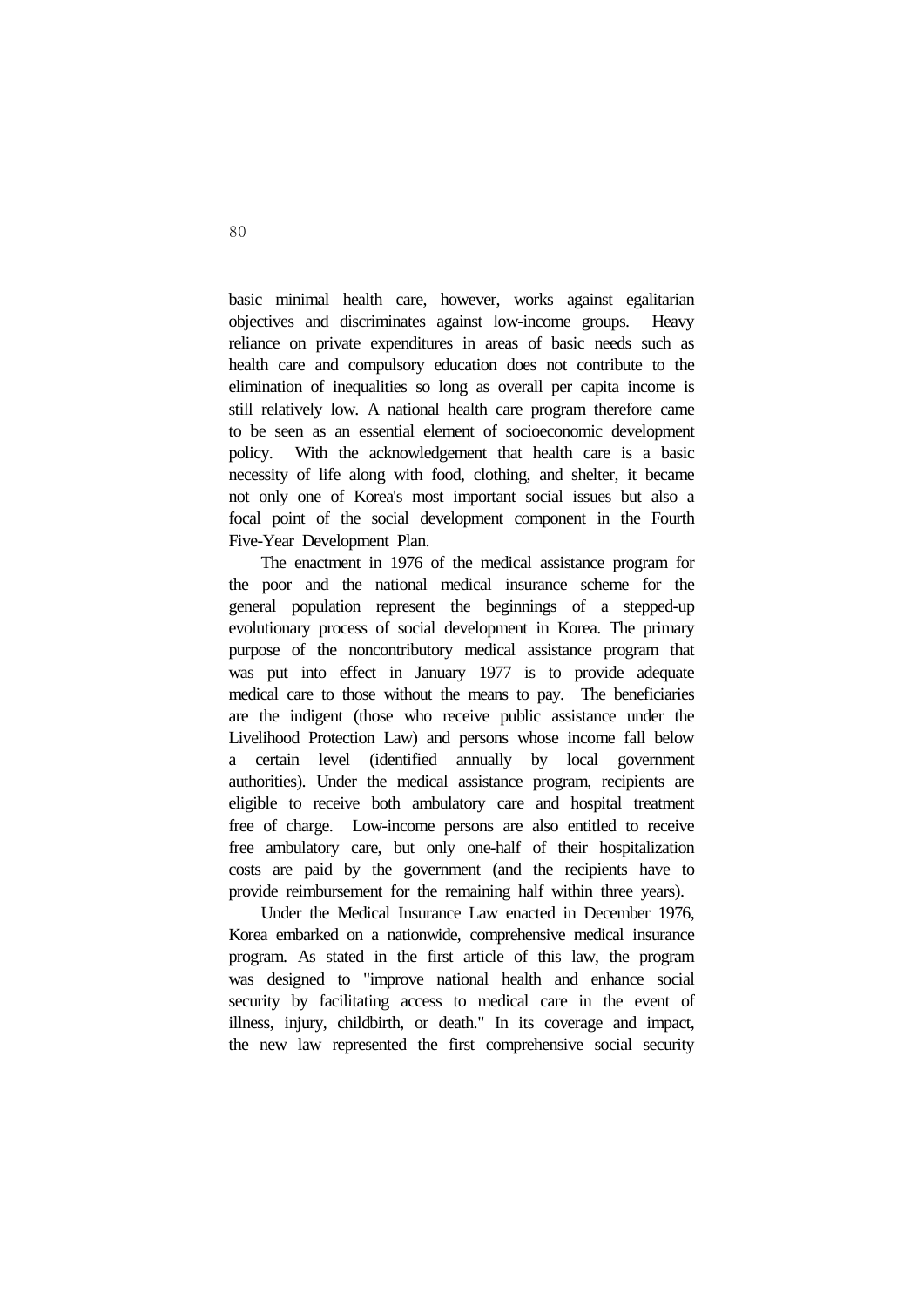program in the nation. Its enactment was thus a landmark in the history of Korea's social legislation. The implementation of this law began in July 1977, and the health insurance program has subsequently played an important role in promoting medical care to more effectively meet the health needs of the working population.

 The Medical Insurance Law established a two-part program including (1) a plan requiring employers with at least 500 workers to provide specified medical insurance benefits for their employees and their dependents (Class I), and (2) a voluntary community-based plan providing medical insurance for all others (Class II). In January 1979, complementary legislation extended compulsory insurance coverage to government officials, teachers, and the ancillary staff of private schools. Beginning in January 1980, coverage by this insurance scheme was extended also to dependents of military personnel. Although eligibility under Class I is still available only to the personnel of companies or organizations employing at least the minimum number of persons fixed by government regulation, the legal minimum has been reduced over time so that it covers, for example, companies with as few as 10 employees. All others, including the self-employed and persons working for companies that have fewer than the legal minimum, are grouped under Class II.

 The medical insurance law provides broad medical and maternity benefits such as medical examinations, pharmaceutical supplies, surgery, hospitalization, nursing, and ambulance service. The insurance program is administered by the health insurance societies established for the workers in enterprises and industrial parks, and in the case of the self-employed and others (Class II) by the community-based insurance societies set up in country, town, and city administrative districts. The scheme is financed by a fixed percentage (3 to 8 percent) of the payroll, up to a certain ceiling, collected as a premium from the employer. Half of this premium must be charged to the employee. The government contributions to the system are limited to defraying the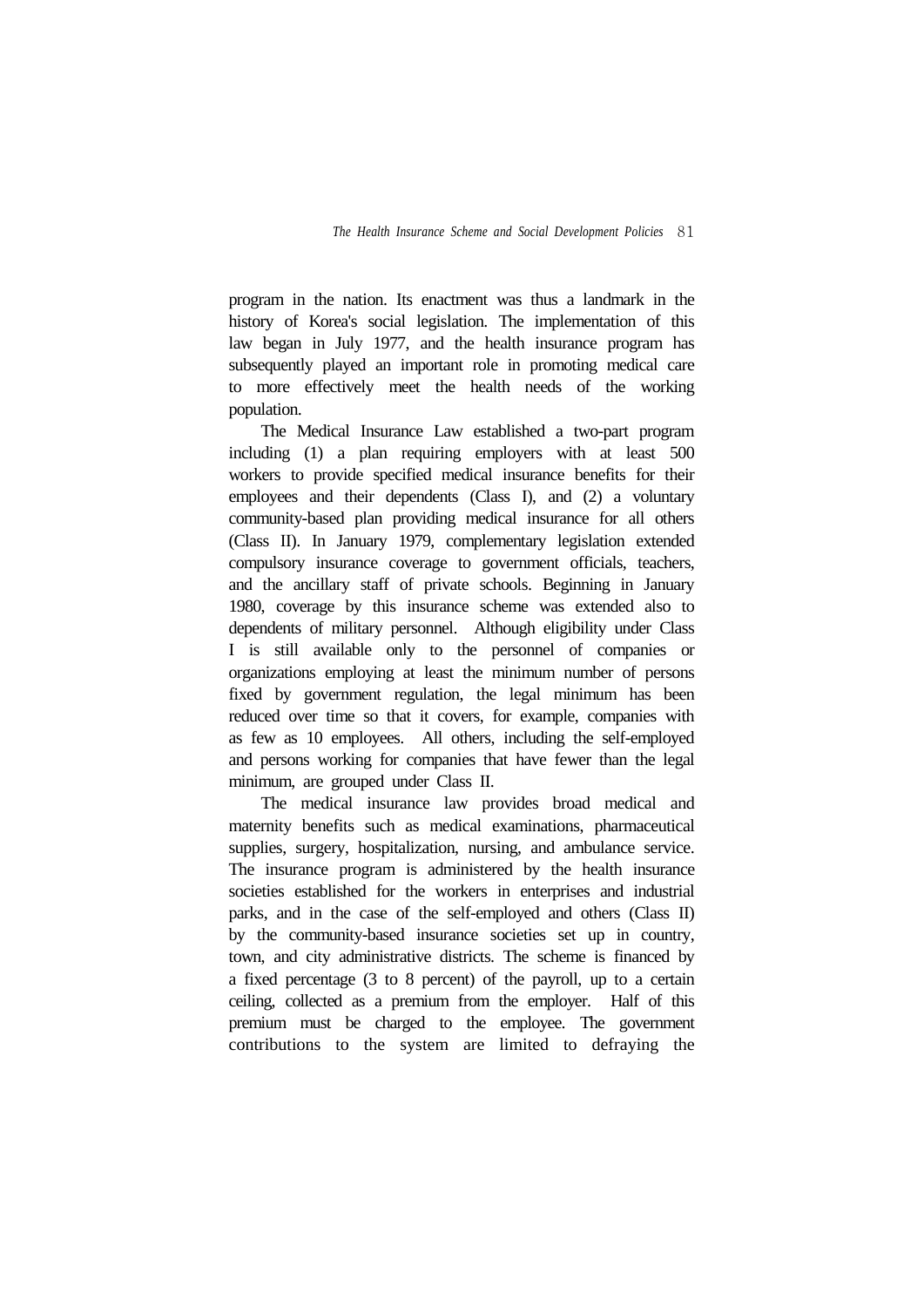administrative costs.

 Medical care is delivered through purchase of services from existing medical practitioners and facilities. The providers of services are reimbursed (subject to coinsurance) by the insurance societies on the basis of a specified fee for each service rendered. The standard fee schedule for each component of services provided under the medical insurance scheme is set and occasionally adjusted by MOHSA in consultation with the medical profession. As in most other countries with medical insurance schemes where the cost-sharing provision is enforced, patients covered by the insurance program in Korea also share a part of the cost of medical care services. The Medical Insurance Law of 1976 provided that the patient share up to 40 percent of the cost of outpatient care services and up to 30 percent of hospitalization costs.

#### **1) Institutional Setting**

 With increasing emphasis on equity and social development, Korea witnessed a major change in concern about the health of the people during the second half of the 1970s. There was a growing awareness among economists and planners of the importance of health care in development strategies for meeting basic needs. The presidents stressed the importance of expanding the accessibility of health care services to the underprivileged, by stating that health care is the "fourth basic necessity of life" along with food, clothing, and shelter. This change was also manifested in a five-year health sector loan agreement signed between the government of Korea and the United States Agency for International Development in September 1975. One of the major purposes of this agreement was to strengthen the capability of the government to plan, implement, and evaluate a low-cost health care delivery scheme directed primarily toward under-served communities (Park and Yeon, 1981).

 For the first time, Korea became actively engaged in major planning aimed at improving the organization, delivery, and

82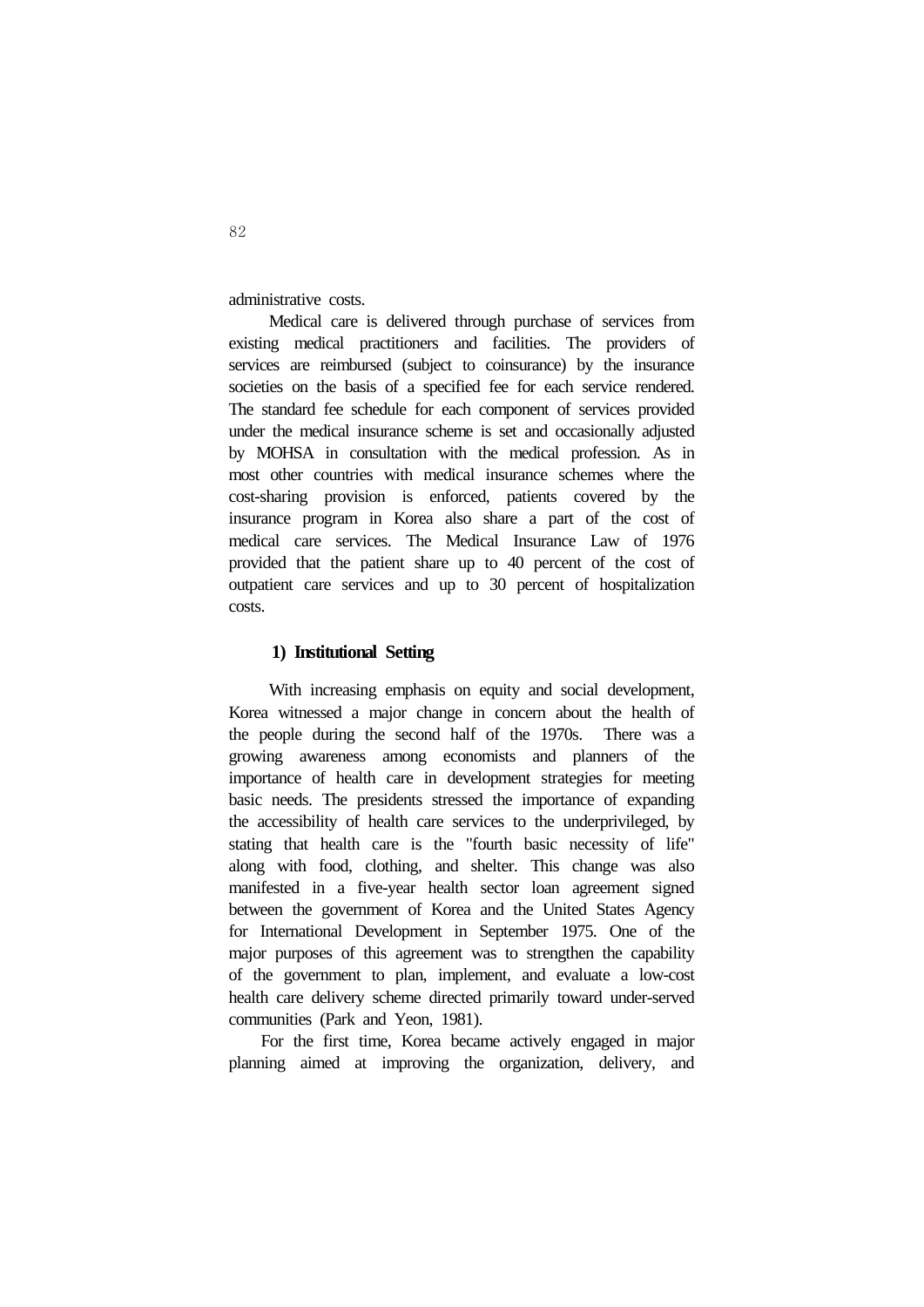financing of health care services. A new health development strategy was incorporated in the creation of the National Health Council, the National Health Secretariat in the Korea Development Institute, and the Korea Health Development Institute. The ultimate objective of these sector-planning efforts was to provide access to adequate medical care regardless of income, age, or place of residence. A related objective was the provision of quality health care with reasonable efficiency.

 The absence of a well-coordinated mechanism for planning and allocating resources in the health sector attested to the low priority that this sector had been accorded in previous development plans. In the initial stages, the government did not have adequate experience with institutional arrangements, and the public sector would not have been entirely dependable. But because private organizations had been relied upon for the provision of health services for so long, investments of scarce resources were made without an appropriate framework of socioeconomic development goals. A coordinated national health development strategy might have enabled the government to assign priorities to investment projects in accordance with their expected benefits and impact on equity.

 At the same time, fragmentation of responsibilities and authority among government ministries and agencies has often resulted in inefficiency and waste of scarce resources in the management of health services in Korea. MOHSA has responsibility for broad health policy coordination throughout the nation. The responsibility for administering programs that substantially affect health, however, are scattered among several other ministries as well. The Ministry of Home Affairs, for instance, is responsible for financing and operating a network of provincial and municipal hospitals and health centers. The Ministry of Education has the administrative responsibility for universities and other institutions training medical professionals and other types of health-care manpower. Finally, the Economic Planning Board (EPB) has the overall responsibility for national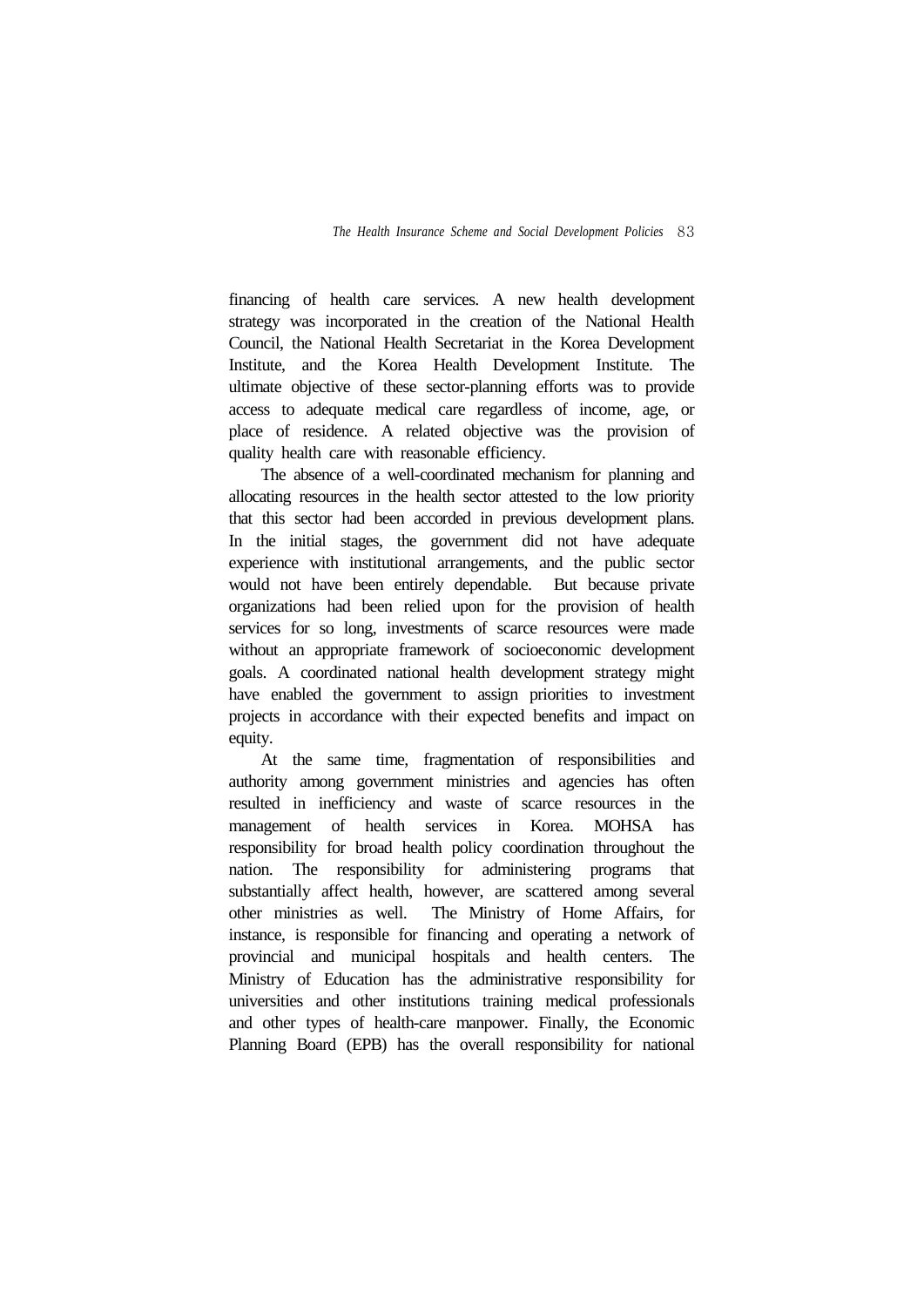development planning and resource allocation.

 To provide a coordinating mechanism among the health programs of the various operating agencies, the National Health Council (NHC) was established at the cabinet level in 1976. The membership of this council was composed of the deputy prime minister (concurrently minister of the EPB) as chairman, the minister of health and social affairs as vice-chairman, the minister of home affairs, the minister of education, and three private citizens. The NHC was created to provide an effective forum for policy coordination, resource allocation decisions, and implementation for the health sector. The National Health Secretariat (NHS) was set up within the Korea Development Institute (KDI), which is operated under the aegis of the EPB, to provide inputs and resources to the council for sound planning and operation. The Korea Health Development Institute (KHDI) was also created to develop low-cost health delivery schemes and to engage in microlevel health planning research.

 Thus the institutional basis for coordination in health planning and implementation was well established, and the birth of this innovative setup linking three new institutions-NHC, NHS/KDI, and KHDI-was greeted by researchers, health experts, and other interested groups as a highly desirable development in the health field in Korea. However, because of the lower priority given to health issues and problems by policymakers in ministries other than MOHSA, this coordinating mechanism was not fully utilized. Although an intial meeting was health to organize the NHC formally, the council met only twice during the ensuing years and no serious health policy problems were resolved during the meetings. As one observer put it in 1980, ... the present composition of the council seems top heavy for the among of time that has to be spent on this work. It seems too burdensome for the deputy prime minister and other key ministers ... Looking at the large task ahead the council may require the full-time service of a distinguished chairman so that the intensive planning exercise can be launched successfully (Clarkson, 1980).

84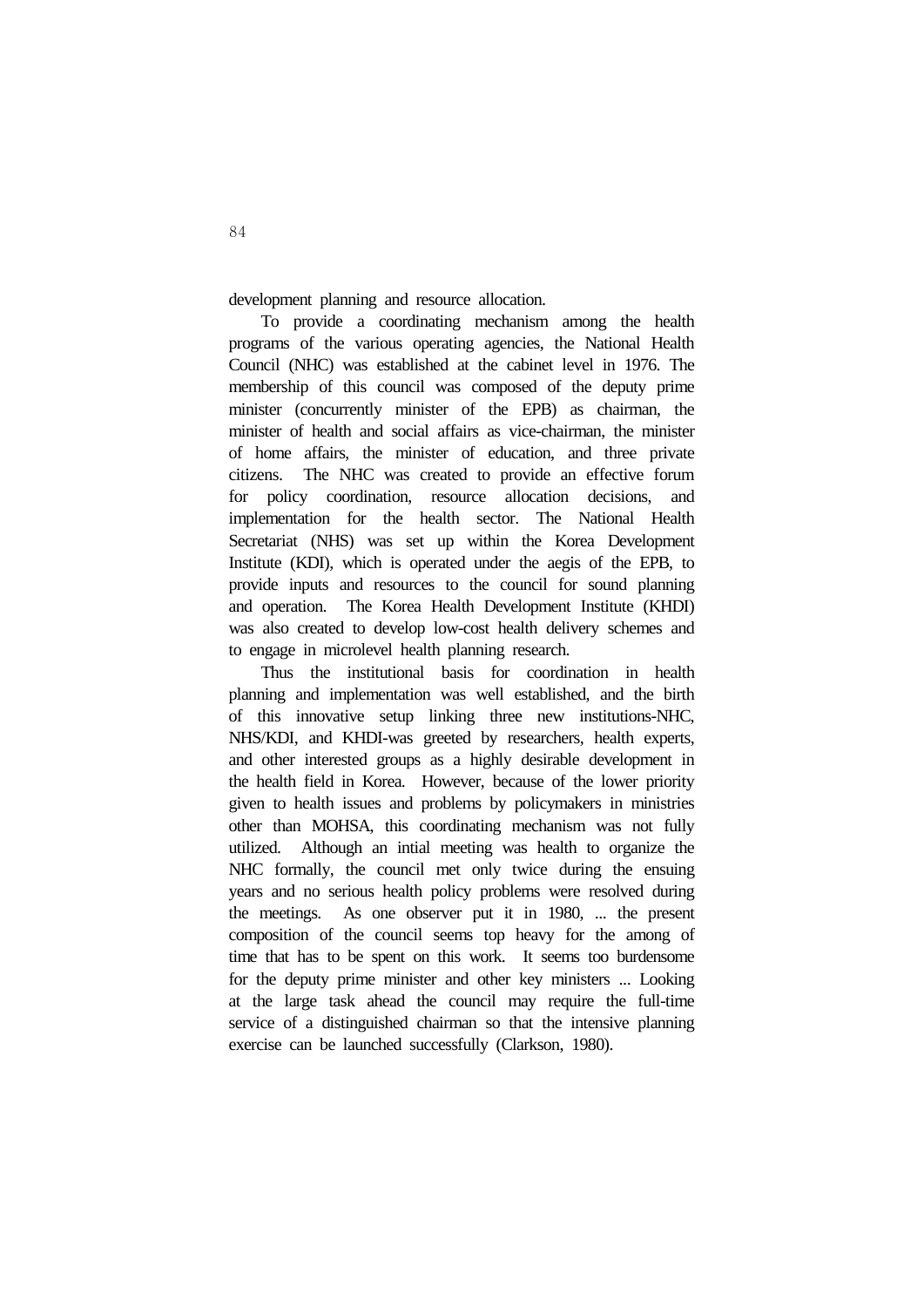Although the NHC has been criticized as being inactive or indifferent in the face of mounting health problems, the system itself has produced some positive results It provided an opportunity for NHS/KDI economists to participate in a wide range of interdisciplinary research dealing with critical health policy issues and to interact with health researchers from the academic community and medical organizations, as well as with MOHSA officials at the working level. The active involvement of the NHS/KDI in interdisciplinary health research and policy planning has not only facilitated cooperation (which had previously been lacking) between researchers and policymakers, and between economic planners and health planners, but also made significant contributions to the design and implementation of a number of important health policy measures.6)

#### **2) Health Care Delivery System**

 The nation's health resources became concentrated in the urban areas because the higher population density and the relative affluence of urban dwellers created a greater effective demand for such services, as compared with the rural sector. It is estimated that in the mid-1970s almost 87 percent of physicians and 90 percent of medical facilities were in urban areas, although only about half of the nation's population resided in those areas (Park, 1979). Furthermore, there was little organized delivery of primary health care services withing the system. The expansion of the health delivery system has followed the traditional pattern of emphasizing a high degree of specialization in the training of physicians, thus limiting the number of physicians available for

<sup>6)</sup> In a study commissioned by the Minister of Health and Social Affairs in 1978, for example, the NHS/KDI strongly recommended that local hospitals, run by city and provincial governments as government agencies, be managed by a newly created independent institution under the broad supervision of MOHSA. The study served as a broad basis for extensively reforming city hospitals in Seoul in 1982 (NHS, ROK, 1978).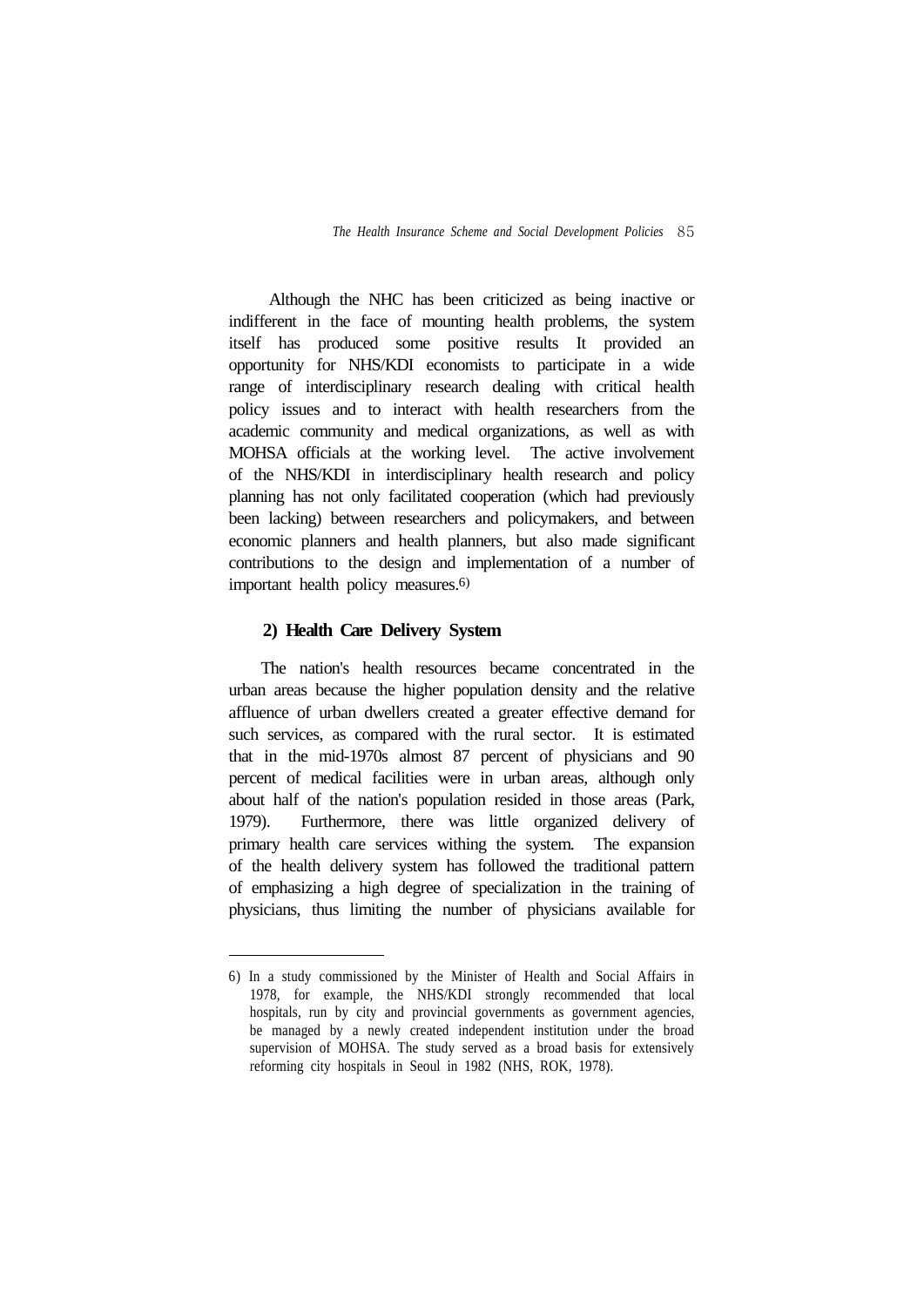primary care. Not surprisingly, under the growth-first distributionlater philosophy that pervaded the early 1970s, the modern hospitals in urban centers prospered and benefited from the most advanced medical technology available, while primary health care services in the rural areas lagged far behind.

 Although innovations of less traditional, low-cost alternative approaches to the delivery of health services to the rural and urban poor have been widely discussed, their use has been substantially limited because of the influence of organizations with vested interests in preserving the traditional methods. There was, however, a growing feeling in the mid-1970s that the climate was suitable for the gradual introduction of these innovative methods. Thus KHDI was created in April 1976 to demonstrate and test these innovative approaches, often referred to as a communitybased primary health care system (KDI, 1980b).

 The basic purpose of the KHDI demonstration project was to improve the delivery capacity of the public rural health system so that it would provide curative as well as preventive and promotional services to at least two-thirds of the rural residents. This system makes maximum use of the new types of health personnel, such as community health practitioners, community health aides, and village health agents, who operate at different levels in the community.

 In this connection one of the important tasks assigned to NHS/KDI was to conduct an economic analysis and evaluation of the implementation and outcome of the KHDI demonstration project. Four specific evaluation objectives were: (1) to assess the performance of three new types of health personnel and to study the operation and management of the health care delivery system; (2) to measure the cost-effectiveness of the demonstration projects in three areas and to test for economies of scale; (3) to measure the accessibility to and acceptance of health services by consumers in the three demonstration areas; and (4) to assess the financial, social, and administrative feasibility of replicating nationwide the key features of the health delivery system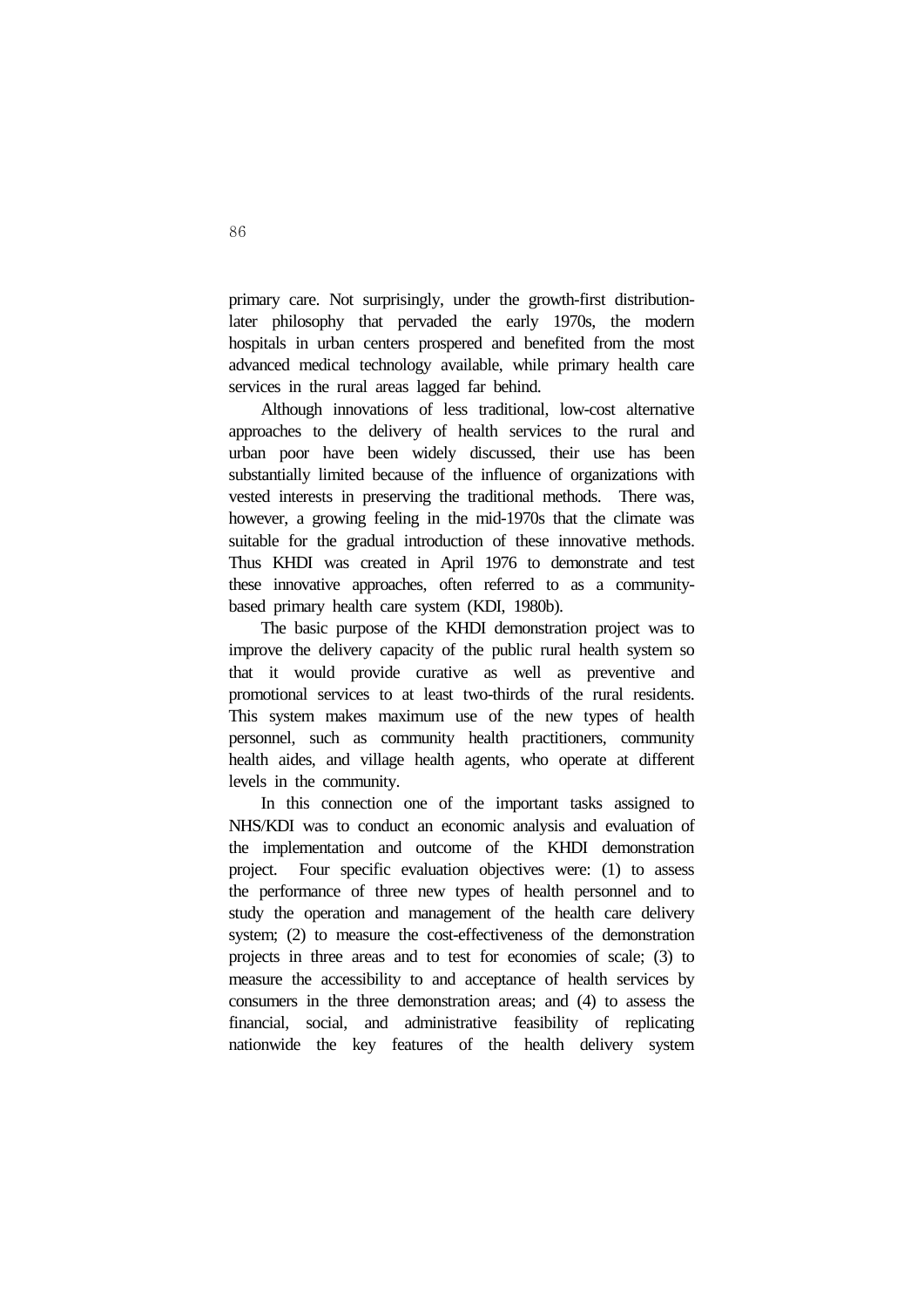developed by the KHDI project (Yeon, 1981).

#### **3) Cost and Financing**

 Throughout the mid-1970s much attention was focused on the rising cost of medical care and its effect on consumers and on the society as a whole. The relative cost of health care was increasing rapidly-due partly to the introduction of advanced medical technology-placing such care beyond the reach of many individuals, especially rural residents and disadvantaged groups in the urban sector. The cost barrier thus emerged as one of the major factors in preventing most people from receiving adequate medical care. The role of the government in financing health care was very limited, and there were no commercial insurance carriers. Direct spending by individual consumers was a major source of financing health services.

 Therefore, it was not surprising at the time to find a consensus that a medical insurance scheme would play an important role in overcoming the cost barrier through spreading risks and pooling financial resources, and that it was necessary to introduce such a scheme without further delay. The passage of the Medical Insurance Law in December 1976 was the major accomplishment of the Fourth Five-Year Development Plan so far as social development programs were concerned. The objectives of the law were to raise national health standards and enhance social security coverage by facilitating access to medical care and eliminating the financial hardship of large medical care bills.

 One of the most important and often hotly debated issues of the Korean medical insurance scheme has been the method of remuneration. According to the new system, providers of medical services are reimbursed on the basis of a fee-for-service schedule (a specified fee for each service rendered) approved by MOHSA. This schedule uses a point-unit method and is periodically reviewed by the ministry.

Prior to the implementation of the medical insurance system,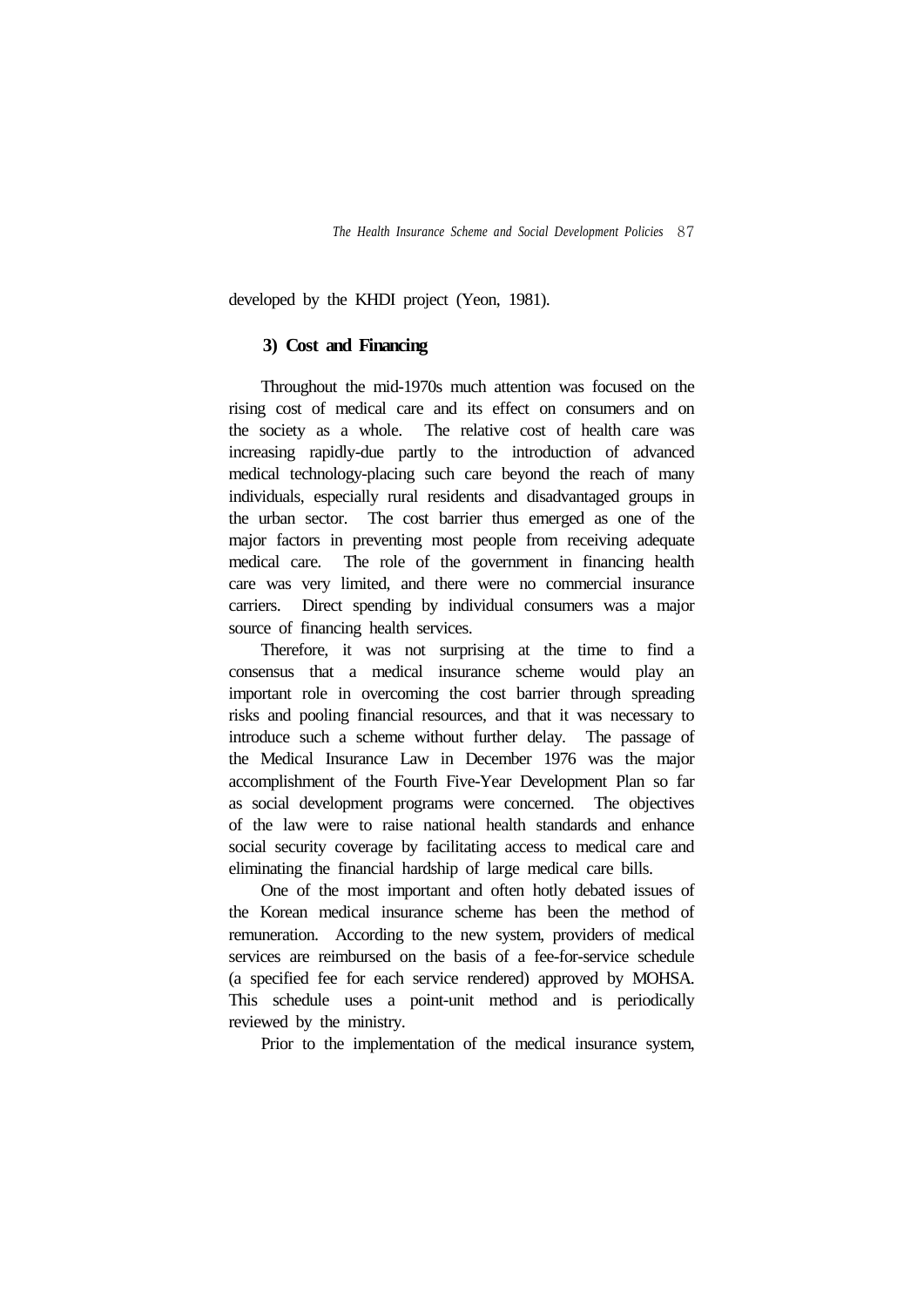MOHSA posted a standard fee schedule to be used by the insurance system. The newly adopted point-unit system assigned point values to more that 700 services performed by providers. The new fee schedule lowered the charges for insurance patients by as much as 40 percent of normal changes. In addition, the ministry fixed prices for some 3,000 pharmaceutical items, allowing a margin of only 12 percent over factory prices (Park, 1977). In view of the rapid rise in medical costs at the time, the new government measure was intended to regulate and contain further increases in hospital fees and charges. Immediately after the announcement of the new standard fee schedule by the government, however, the Korean Hospital Association claimed that it could not provide aquate treatment to insured patients at such a low standard fee. It further asserted that the quality of medical care for insured patients might deteriorate and there would be discrimination in favor of patients not covered by insurance. In a stern warning to the medical profession, the ministry countered that providers found to be charging more than the standard fee officially set for insurance patients would be suspended from practice for up to three months (*The Korea Herald*, July 19, 1977).

 It was subsequently revealed, however, that after the introduction of the medical insurance system, the utilization rate increased sharply, to the extent that hospitals that had previously had many empty beds were facing shortages of bed space. Physicians who originally protested the 60 percent remuneration suddenly realized that greater use of their services, even at lower rates of remuneration, was resulting in higher total revenues. Consequently, MOHSA was on several subsequent occasions, able to successfully ward off excessive demands from providers. Realizing that the long-term success of the newly instituted medical insurance system depended, to a great extent, on the support of physicians and the medical industry, MOHSA has sought the cooperation of the Korean Medical Association and the Korean Hospital Association through informal consultation and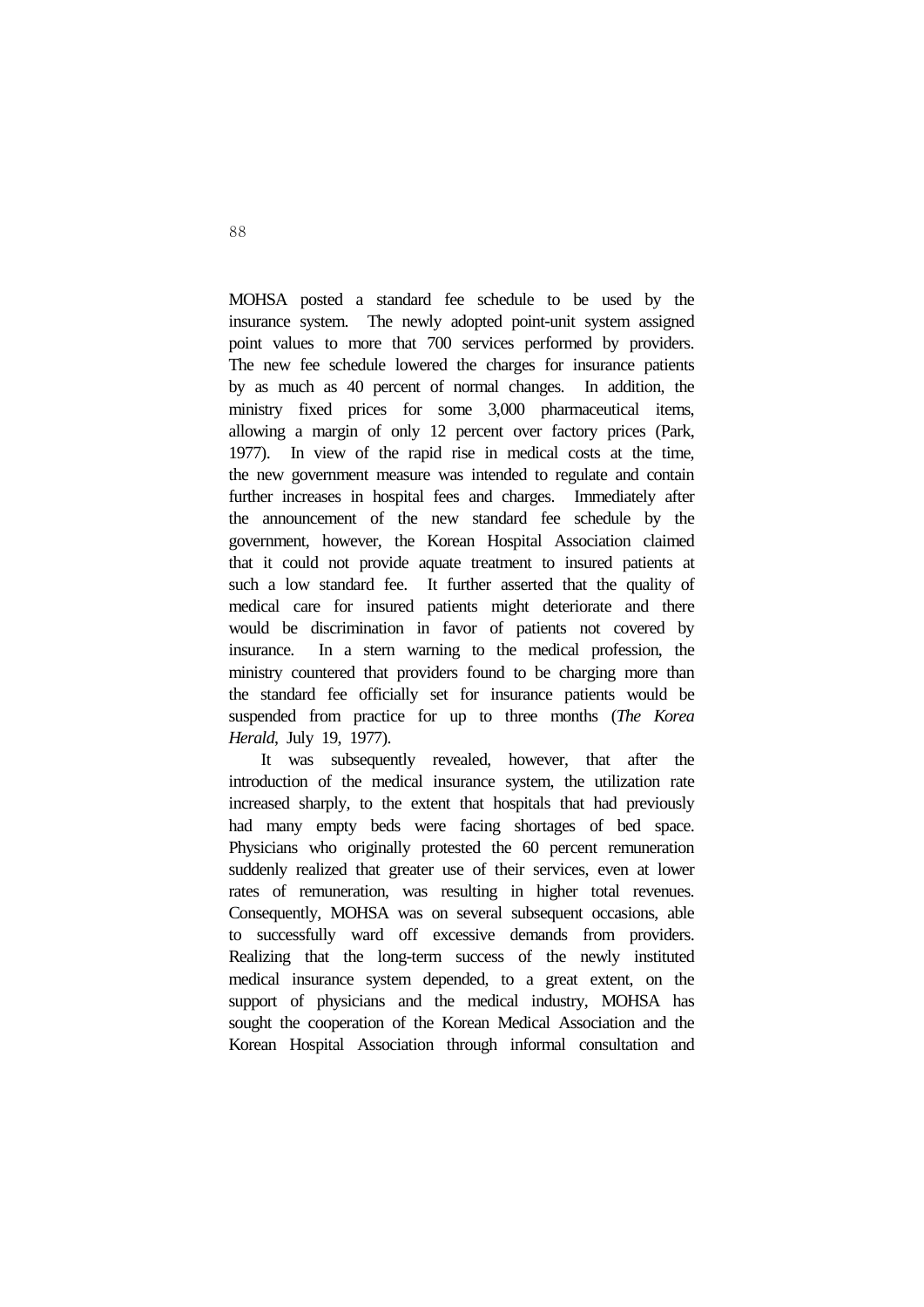#### discussion.

 The number of persons covered by various health insurance programs increased steadily, from 3.2 million (or 8.8 percent of the population) in 1977 to 11.4 million(almost 30 percent by 1981. During the 1977 $\sim$ 81 period, a fund of 631 billion won (\$927 million at the 1981 exchange rate) was mobilized through the health insurance scheme, and 423 billion won of that amount (\$621 million at the 1981 exchange rate) was channeled into organized medical services to improve the health and welfare of the people.

 Despite these promising beginnings, the share of government expenditure devoted to health care is and has always been low. Government support of health programs amounted to only 77 billion won in 1980, accounting for merely 1 percent of total government expenditure. In comparison, during the same year the government committed 342 billion won for manufacturing industries and another 120 billion won for air transport (EPB, 1982). This limited government support of health services reflects the government's approach in general to social services, which have been left largely to the private sector, resulting in unevenness and inequity in distribution (Mason et al., 1980).

## 3. Effects of The Medical Insurance Policy Measure

 One of the important advantages of a medical insurance system is that it ensures the flow of funds to the health sector and channels them into organized services. Hence a medical insurance program, even if the coverage is initially limited to a small segment of the population, has the effect of mobilizing additional financial resources for the whole health sector. By facilitating access to health care services, medical insurance can have, over the long run, a favorable effect on the state of health of many workers. Obviously much depends on its scope, on the type of financing mechanism, and on the manner in which the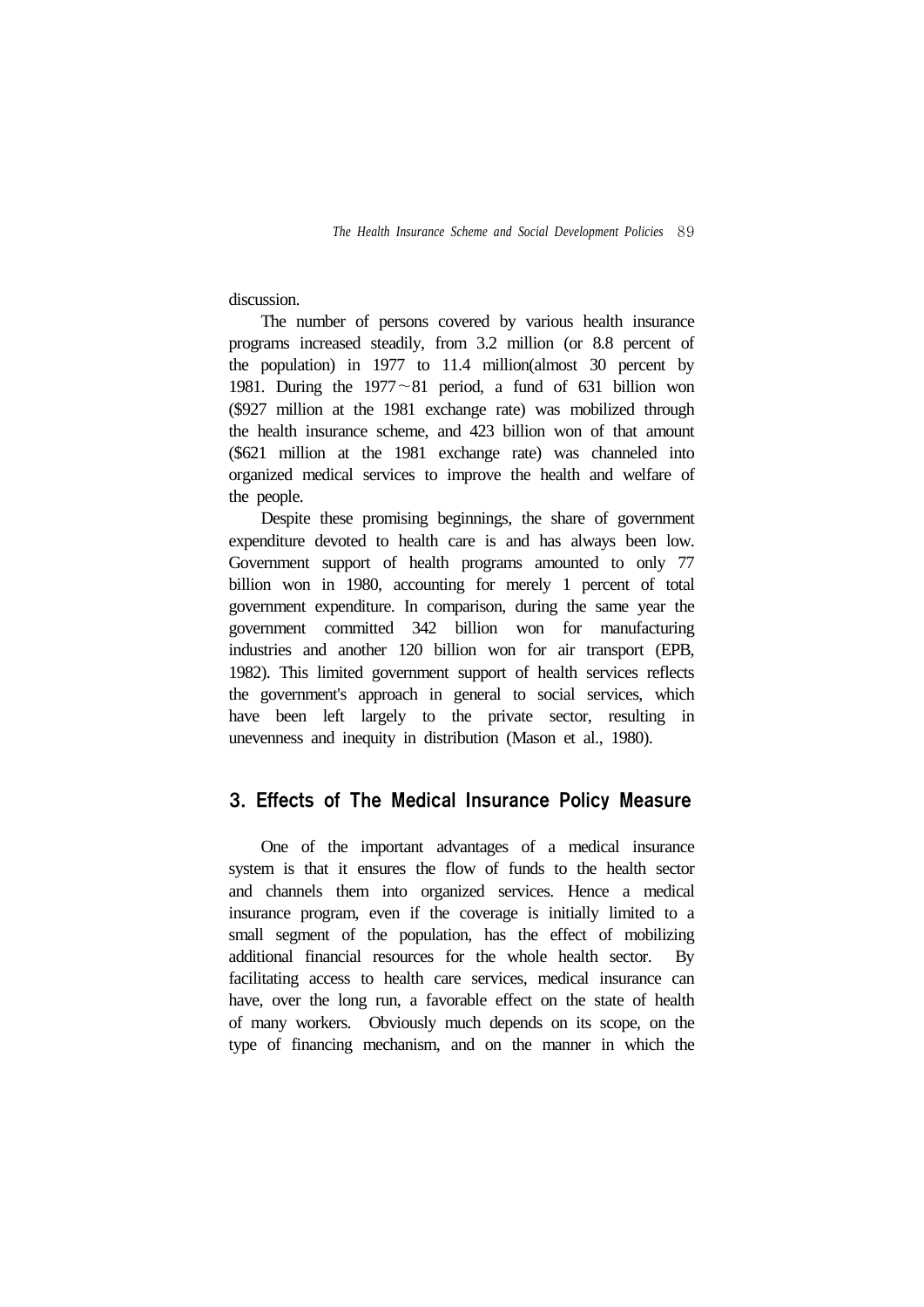medical benefits are provided.

 Since its introduction in July 1977, the medical insurance program has played an important role in promoting the delivery of medical care services to meet more effectively the growing health care needs of the population. Although a latecomer in the field of medical insurance, Korea is one of the few developing countries in which the extension of coverage under the medical insurance scheme has progressed at such a rapid rate.

 In July 1977 Korea embarked on a new medical insurance program requiring employers with 500 workers or more to offer medical insurance benefits to their employees and dependents. Provision was also made to include on a voluntary basis firms employing fewer than 500 workers. The automatic coverage requirement was lowered in July 1979 to include firms with at least 300 workers and in January 1981 to include all firms with 100 workers or more. Subsequently government officials, teachers, support staff in private educational institutions, dependents of military personnel, and certain categories of pensioners all become eligible for medical benefits under an act of supplementary legislation.

 More than 11.4 million people were entitled to receive medical benefits under various programs of medical insurance in 1981. Nearly 70 percent of this total were dependent family members of insured workers. More than 60 percent of the insured were employed in private industries; the remainder were government officials including public school teachers and professors, and teachers in private educational institutions. The proportion of the total population covered by various medical insurance schemes increased from 8.8 percent in 1977 to 29.5 percent in 1981, an increase of 8.2 million insured in only four years (Ministry of Health and Social Affairs, 1983).

 The extent of population coverage varies considerably, however, from province to province, ranging from a low of less than 15 percent in Cheju, South Chǒlla, and North Ch'ungch'ǒng provinces to 63 percent in Seoul and 31 percent in Pusan.

90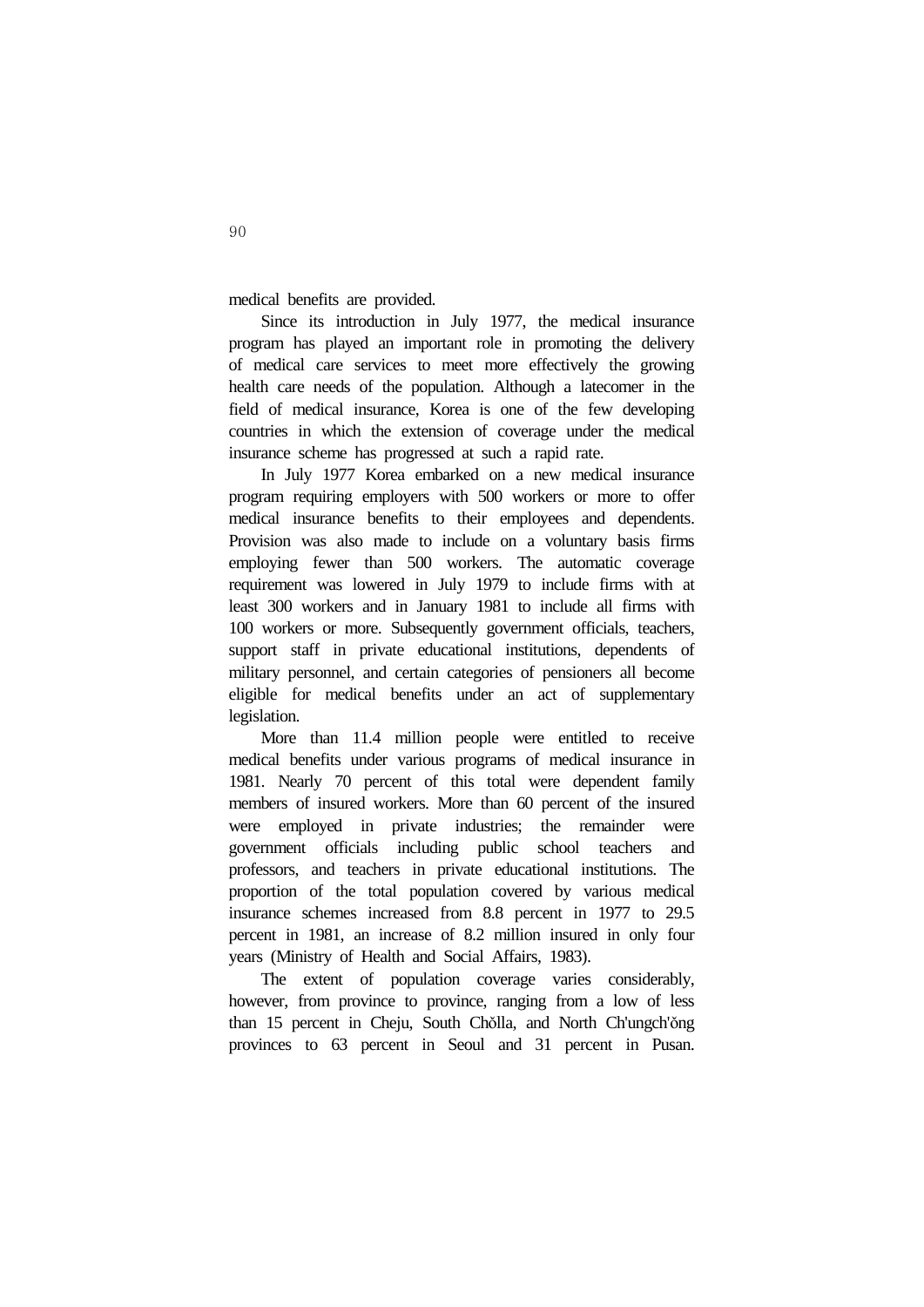Moreover, though the nation's two largest cities (Seoul and Pusan) contain only about 31 percent of the total population, nearly 57 percent of the persons covered by the medical insurance system are concentrated in those two urban centers. Under the present scheme, in which eligibility extends mainly to Class I employees (i.e., those working for a company or other institution with 10 or more employees), this concentration of medical services in the larger urban areas is virtually unavoidable in the short term. More effort needs to be directed toward extending insurance coverage to the residents of North Ch'ungch'ǒng, South Ch'ungch'ǒng, North Chǒlla, South Chǒlla, and Cheju provinces, where less than 20 percent of the population are insured compared with the national average of 30 percent (see Table Ⅳ-4).

| Province           | General<br>population<br>$(10^3)$ | Specified<br>occupations<br>$(10^3)$ | Total<br>$(10^3)$ | $\%$<br>distribution | % of<br>population |
|--------------------|-----------------------------------|--------------------------------------|-------------------|----------------------|--------------------|
| Seoul city         | 4,176                             | 1,269                                | 5,446             | 47.7                 | 62.8               |
| Pusan city         | 714                               | 292                                  | 1.006             | 8.8                  | 31.0               |
| Kyŏnggi            | 796                               | 324                                  | 1.120             | 9.8                  | 21.9               |
| Kangwŏn            | 258                               | 177                                  | 435               | 3.8                  | 24.1               |
| North Ch'ungch'ŏng | 65                                | 142                                  | 207               | 1.8                  | 14.4               |
| South Ch'ungch'ŏng | 184                               | 292                                  | 476               | 4.2                  | 15.8               |
| North Chŏlla       | 189                               | 229                                  | 419               | 3.7                  | 18.2               |
| South Cholla       | 118                               | 394                                  | 512               | 4.5                  | 13.4               |
| North Kyŏngsang    | 556                               | 454                                  | 1,011             | 8.9                  | 20.1               |
| South Kyŏngsang    | 478                               | 243                                  | 721               | 6.3                  | 21.1               |
| Cheju              | 7                                 | 47                                   | 54                | 0.5                  | 11.5               |
| Total              | 7,544                             | 3,863                                | 11.407            | 100.0                | 29.5               |
|                    |                                   |                                      |                   |                      |                    |

*Table* Ⅳ*-4. Persons Covered by the Medical Insurance System, by Province and Program, 1981*

Note : Line and column totals are subject to rounding errors.

Source: MOHSA, ROK (1983).

 The scale of medical insurance operations in terms of population coverage has expanded at an exceptionally rapid rate since its introduction in 1977. The growth of the program in both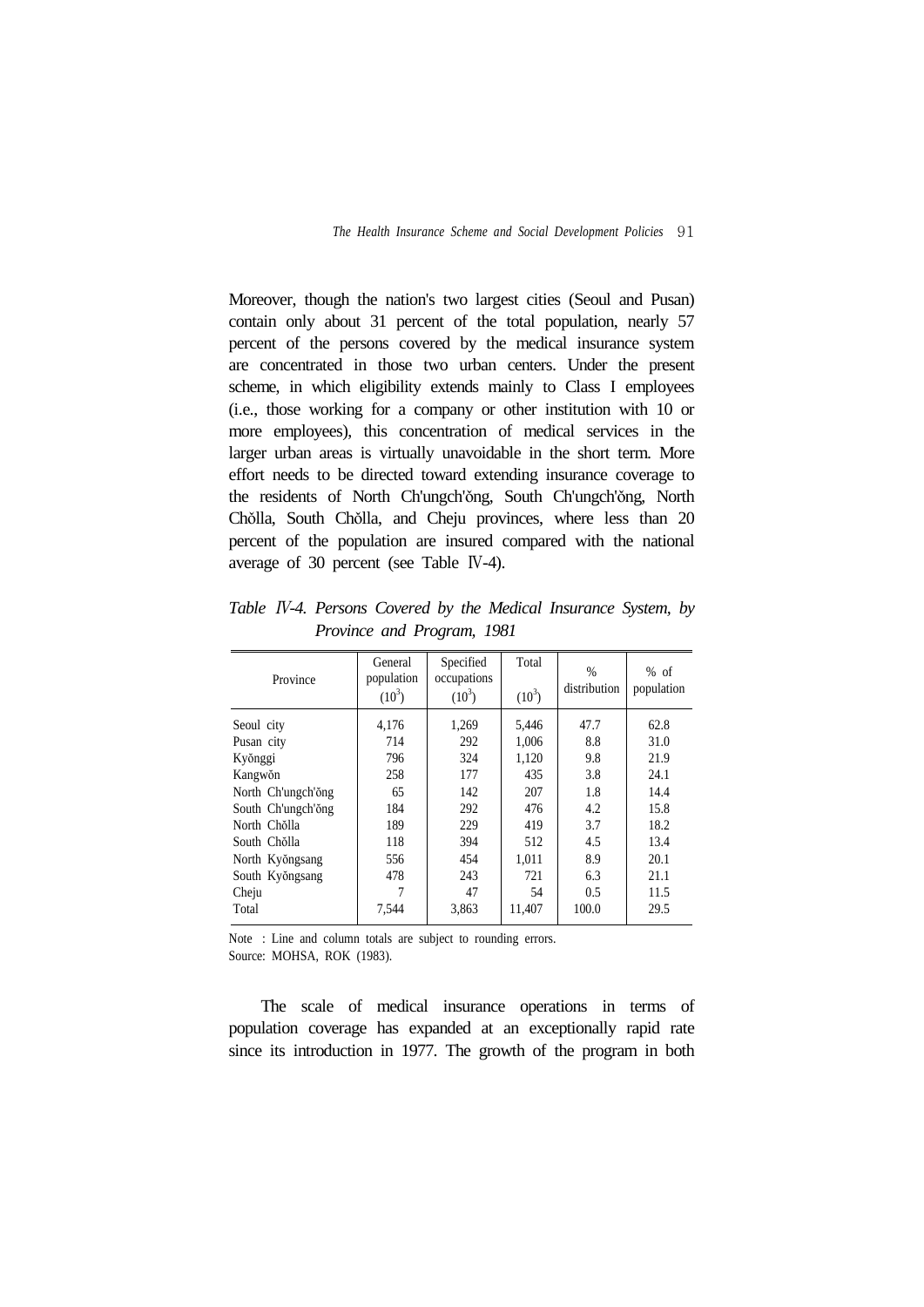numbers of patients treated and size of benefit payments has also been remarkable.

 The medical insurance system has considerably improved the accessibility to health care services for a wide segment of the populace, resulting in increased use of a greater variety of medical services. The number of treatment cases handled through employee medical insurance societies increased from 884,000 during a six-month period in 1977 to 5.4 million in 1979 and to 14.0 million in 1981. Including government officials and teachers and their dependents (who have been covered by another program administered by the Korea Medical Insurance Corporation since 1979), the total number of treatment cases in 1981 amounted to more than 22.3 million (Federation of Korean Medical Insurance Societies, 1983).

 The number of treatment cases, however, is largely influenced by changes in the population covered by the medical insurance system. To isolate this effect, Table Ⅳ-5 presents the utilization rates for hospitalization and outpatient care, derived by dividing total number of treatment cases by the number of persons covered by medical insurance. As shown in the table, the overall utilization rate (visits per person per year) increased from 0.56 in 1977 to 2.11 in 1981. The level of hospitalization appears to be stabilizing at about 0.05 in recent years, but that of outpatient consultation continues to rise rapidly. Thus the increase in the overall utilization rate largely reflects the increase in the utilization rate for outpatient care.

 The growth in the number of persons entitled to medical insurance benefits is reflected in the increased revenues and benefit payments of the system, but the disproportionate increase in the latter also reflects sharply increased utilization rates and increased treatment costs since 1977. Expenditures have increased at a much faster rate than revenues, therefore, expenditures as a proportion of revenue rose sharply, form 34.3 percent in 1977 to 76.4 percent by 1981. During the  $1978 \sim 81$  period, revenue grew 5.6 times, from less than 50 billion won in 1978 to almost 275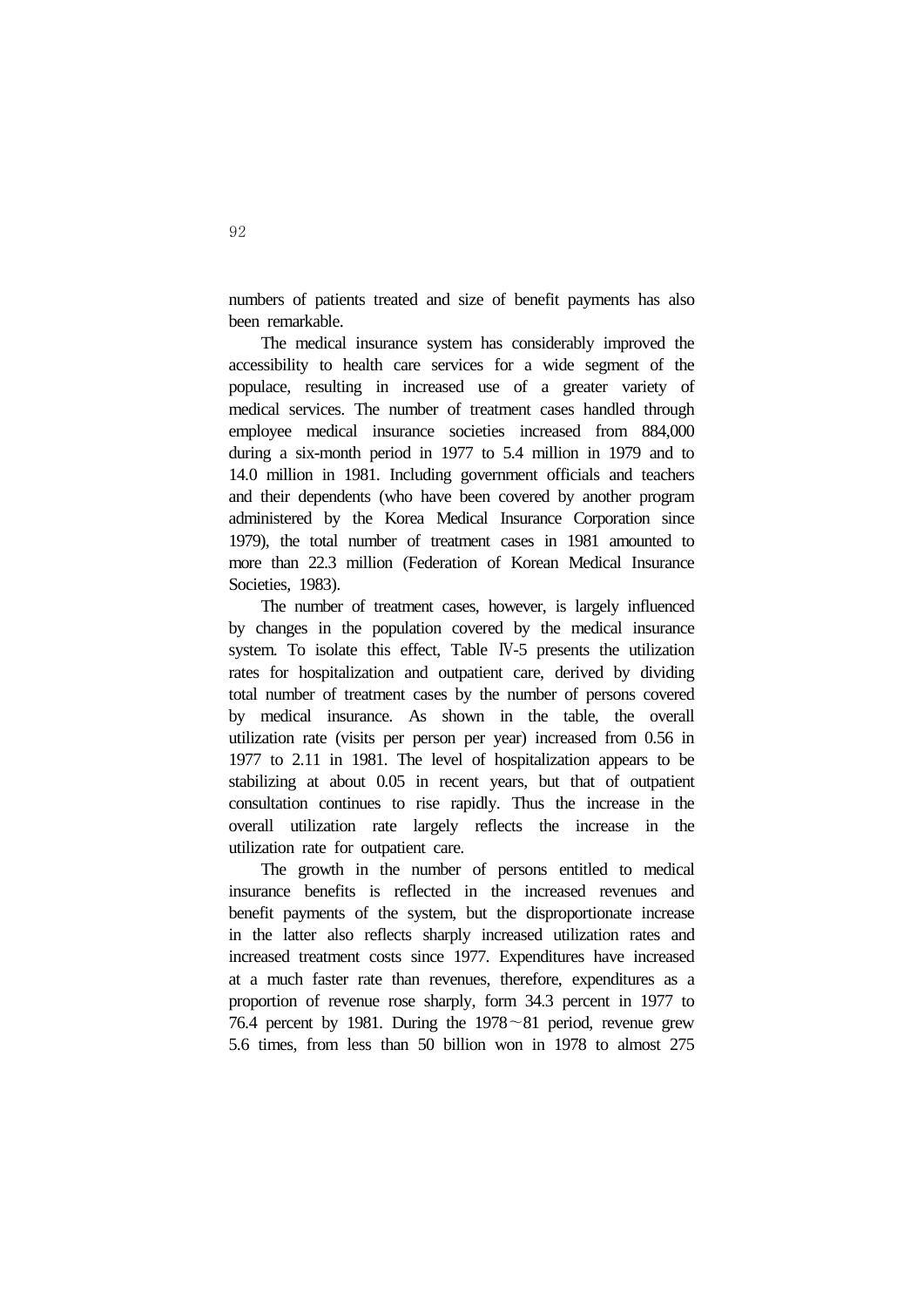billion won in 1981. In comparison, expenditures rose 8.3 times, from 25 billion won to 210 billion won over the same period. Expenditures for medical care benefits usually accounts for roughly 90 percent of total expenditures. During the entire period between 1977 and 1981, a total fund of about 631 billion won was mobilized through the medical insurance system, and 423 billion of that amount was channeled into organized medical services to improve the health and welfare of the people (Federation of Korean Medical Insurance Societies, 1983).

*Table* Ⅳ*-5. Medical Care Utilization Rate of Persons Covered by the Medical Insurance Program, 1977*~*81* 

| Hospitalization | <b>Outpatient Care</b> | Total |
|-----------------|------------------------|-------|
| 0.030           | 0.532                  | 0.562 |
| 0.038           | 0.718                  | 0.756 |
| 0.052           | 1.314                  | 1.366 |
| 0.057           | 1.853                  | 1.910 |
| 0.055           | 2.058                  | 2.113 |
|                 |                        |       |

(visits per person per year)

Note : Figures include medical insurance programs administered by both Employee Medical Insurance Societies and the Korea Medical Insurance Corporation.

Source: Federation of Korean Medical Insurance Societies, 1983.

 As mentioned earlier, sharp increases in expenditures can be attributed to increased unit costs as well as increases in utilization rates. Medical care cost per treatment case increased from 8,390 won in 1977 to 11,830 won in 1981, but the increase was attributable for the most part to a sharp increase in the unit cost of hospitalization care. During the  $1977 \sim 81$  period the cost of hospitalization care per case treated more than doubled, while the cost of outpatient care increased by about 35 percent.

 As stated in a preamble of the Medical Insurance Law of 1976, the new insurance scheme was introduced to improve the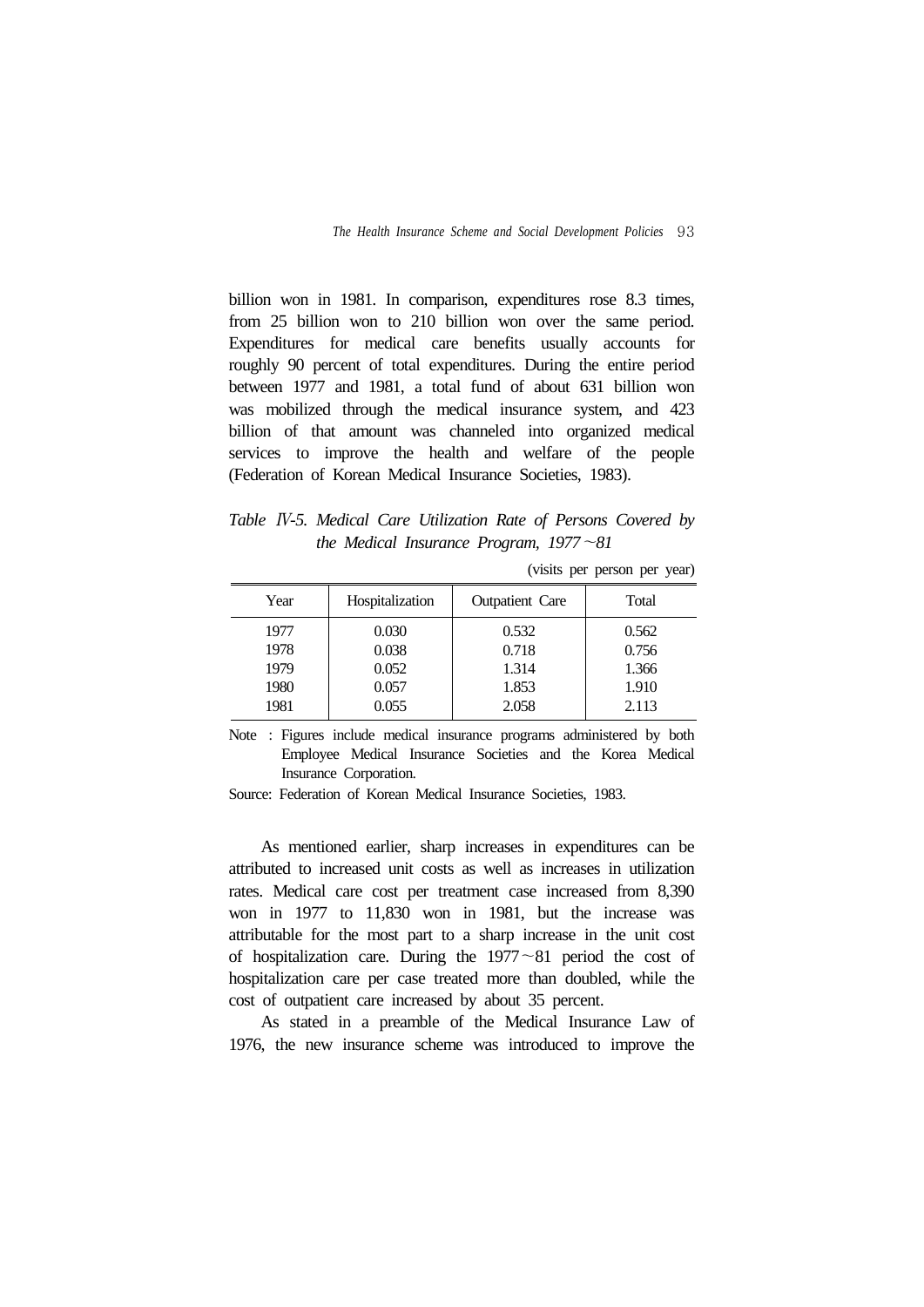health and welfare of the working class, particularly of people who are unable to pay their mounting medical bills. Accordingly, the contributions to the scheme are linked to salary level, with lower premiums for lower-paid workers. It would be appropriate, therefore, to ask who bears the insurance cost and who benefits most from expenditures of medical insurance schemes. Although it is difficult to ascertain the magnitude of real costs and benefits owing to the brief experience of the medical insurance program and the dearth of data, a recent study by KDI provides some clues as to the redistributive effects of Korea's medical insurance system (Yeon et al., 1983).

 Table Ⅳ-6 presents the amounts of contributions paid and benefits received per person by monthly salary scale under the 184 separate employee medical insurance societies in 1981. According to this table, members of medical insurance societies who were making on average less than 100,000 won per month paid 31,650 won in contributions in 1981, while receiving 19,600 won in medical benefits. The difference resulted in a benefit/contribution rate of 61.9 percent. By contrast, the rate for employees with average monthly salaries in the range of 100,00  $0 \sim 150,000$  won per month was higher (66 percent) and higher still (nearly 80 percent) for those in the  $200,000 \sim 250,000$  won salary range. As the table also indicates, the medical insurance societies with a membership earning on average less than 200,000 won per month accounted for about 60 percent of the total number of societies in operation in 1981, and their benefit/ contribution rates were much lower than the 74.1 percent average for all employee medical insurance societies. These differences can be partly explained by age structure (younger, healthier workers falling in the lower salary ranges). Those blue-collar workers who have more extended family support, moreover, may be less likely to seek medical treatment in cases of minor illness.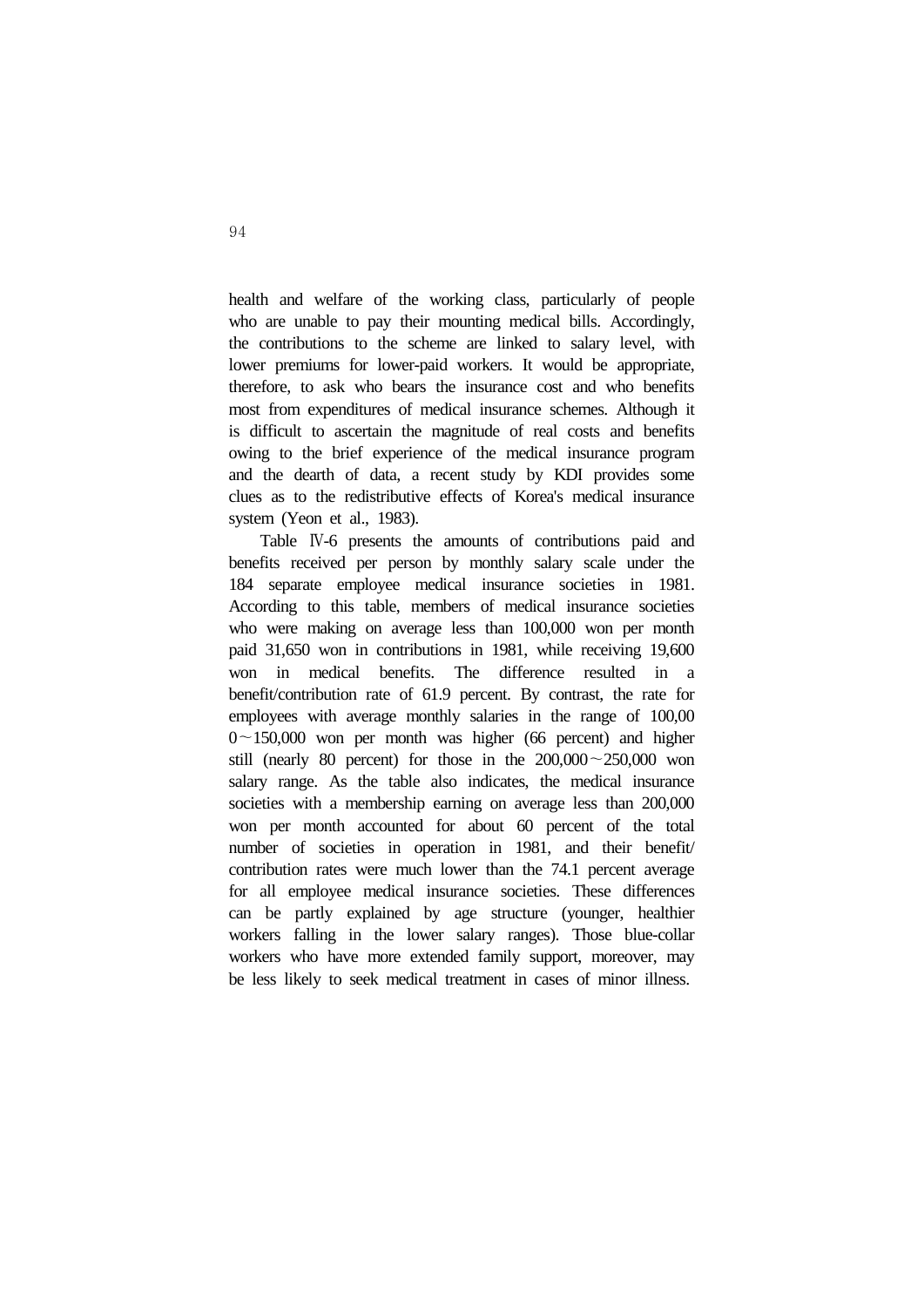*Table* Ⅳ*-6. Average Contribution and Benefit per Insured Person in the Employee Medical Insurance Program, by Income Level, 1981*

| Salary Range <sup>1)</sup><br>(won) | <b>Distribution</b><br>of Members<br>of Insurance<br>Societies $(\%)$ | Average<br>Contribution<br>(won) | Average<br><b>Benefit</b><br>(won) | Benefit as %<br>οf<br>Contribution | Dependency<br>Rate |
|-------------------------------------|-----------------------------------------------------------------------|----------------------------------|------------------------------------|------------------------------------|--------------------|
| < 100,000                           | 2.2                                                                   | 31,650                           | 19,600                             | 61.9                               | 1.58               |
| $100,000 \sim 150,000$              | 21.8                                                                  | 46,800                           | 31,010                             | 66.2                               | 2.02               |
| $150,000 - 200,000$                 | 35.3                                                                  | 62,230                           | 45.920                             | 73.8                               | 2.58               |
| $200,000 - 250,000$                 | 27.7                                                                  | 78.750                           | 62,720                             | 79.6                               | 3.32               |
| $250,000 - 300,000$                 | 11.4                                                                  | 84,010                           | 64,820                             | 77.2                               | 3.49               |
| > 300,000                           | 1.6                                                                   | 84.790                           | 42,800                             | 50.5                               | 3.35               |
| Total                               | 100.0                                                                 | 65,020                           | 48.180                             | 74.1                               | 2.75               |

Note : 1) Average monthly salary of members of the insurance societies. Source: Yeon et al., 1983.

## 4. Lessons of The Korean Experience

 The experience of Korea clearly shows that even if rapid growth of the economy is achieved and the overall standard of living is improved, a point is soon reached when it becomes necessary to increase emphasis on social development. By then, the growth of inequities in income and wealth, in conjunction with rising aspirations throughout the society, accounts for many of the frictions and instabilities with which social development planning must cope. The government as a dominant force in Korean society is able to influence the ownership of wealth and the pattern of income distribution. This ability could be used to formulate policies leading to more widely based participation in the prosperity that the country has been enjoying. It is also able, to some degree, to establish priorities and set the pace for social development.

 Social development is lagging behind the rapid pace of Korea's economic development. Unless the gap is reduced, it will continue to foreshadow social, economic, and political problems of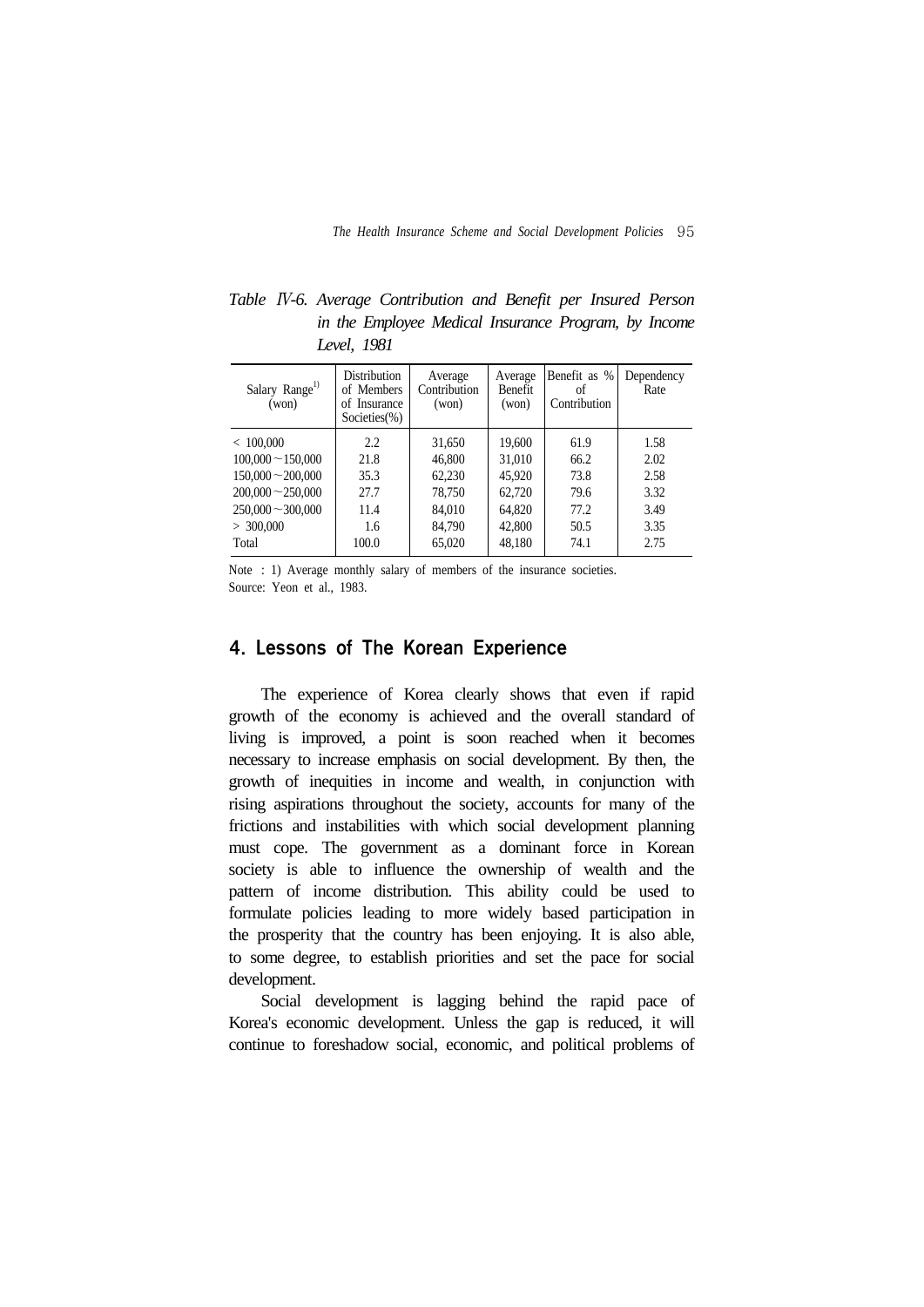increasing gravity. There is a growing awareness now among economists and planners that the goal of more equal distribution of benefits could be better achieved if more social development policies were enunciated from a broader perspective to parallel and complement economic growth. These policies, translated into well conceived, concrete programs and services, could then be incorporated into national development plans.

 There is a need for a rational health care plan based on the equitable distribution of services and the efficient utilization of resources. In urban areas, low-cost housing and a wide range of environmental improvements are urgently needed. The rapid industrialization of the economy and the aging population, coupled with a disintegration of the traditional extended family system, emphasize the need for an old-age pension system for industrial and other workers in the private sector. At present old-age pension benefits are available only to a small group of the elite-principally government officials, military personnel, teachers, and professors. The modernizing trend in education must be encouraged and technical innovations introduced so that the rapid extension of compulsory education can be accomplished without incurring prohibitive costs.

 The government has identified health care as a priority, but government investment in health has been extremely small, and private medical care has been beyond the means of most Koreans. The resulting situation has been further aggravated by a shortage and maldistribution of medical facilities and personnel. The national medical insurance scheme has been a major policy instrument for overcoming the cost barrier, which prevented a substantial number of people from receiving adequate medical care.

 The introduction of the medical insurance system was an important milestone in Korea's social development, and it proved to be very popular. Nonetheless, there are inherent weaknesses and shortcomings in the system, particularly in regard to efficiency and equity standards. First, the extent of coverage is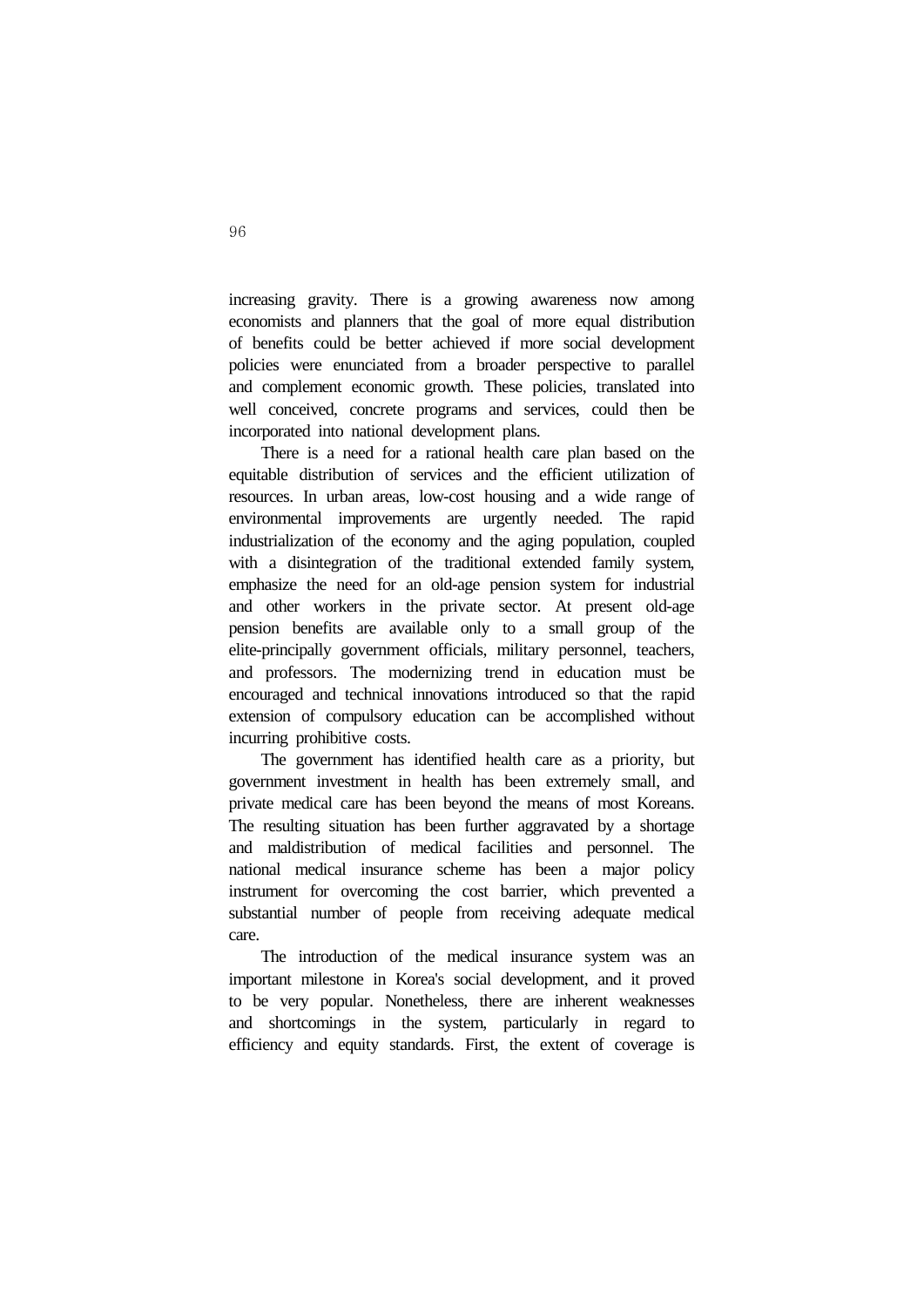grossly inadequate. With only about 30 percent of the population covered by the system, the majority of the low-income groups i.e., workers employed by marginal firms, self-employed persons, rural community residents-remain unprotected. These groups are more likely to be medically indigent and in much greater need of health care services than those already protected by the system. Although nearly 83 percent of the regularly employed persons in the industrial sector are covered by medical (Class Ⅰ) insurance, it has been estimated that only about 3 percent of the community residents (Class Ⅱ insurance) are protected by the medical insurance program. There are also glaring regional disparities in the availability of medical insurance. The proportions of the population entitled to medical insurance program. There are also glaring regional disparities in the availability of medical insurance. The proportions of the population entitled to medical insurance benefits vary from only 11 percent in Cheju and 13 percent in South Chŏlla to 63 percent in Seoul.

 Another serious shortcoming of the employee medical insurance scheme is the regressive nature of its coinsurance provisions. Under these provisions, the patient pays for 20 percent of hospitalization costs and 30 percent of the costs of outpatient care services. In the case of hospital outpatient care, the patient's share is 50 percent. Although there are justifications for cost sharing, serious questions may be raised as to its ill effects. Since the coinsurance system is based on uniform rates, regardless of income level, it places a heavier relative burden on low-income families. As a consequence, these families may be deterred from seeking needed health services, thereby undermining a major goal of medical insurance, which is to encourage greater use of health care services by the low-income groups.

 Korea's medical insurance system has been accumulating surplus funds in substantial amounts. The total revenues of the system have always been greater than the amount it actually spent for every year since the beginning of the program in July 1977. The accumulated surplus fund for the employee scheme at the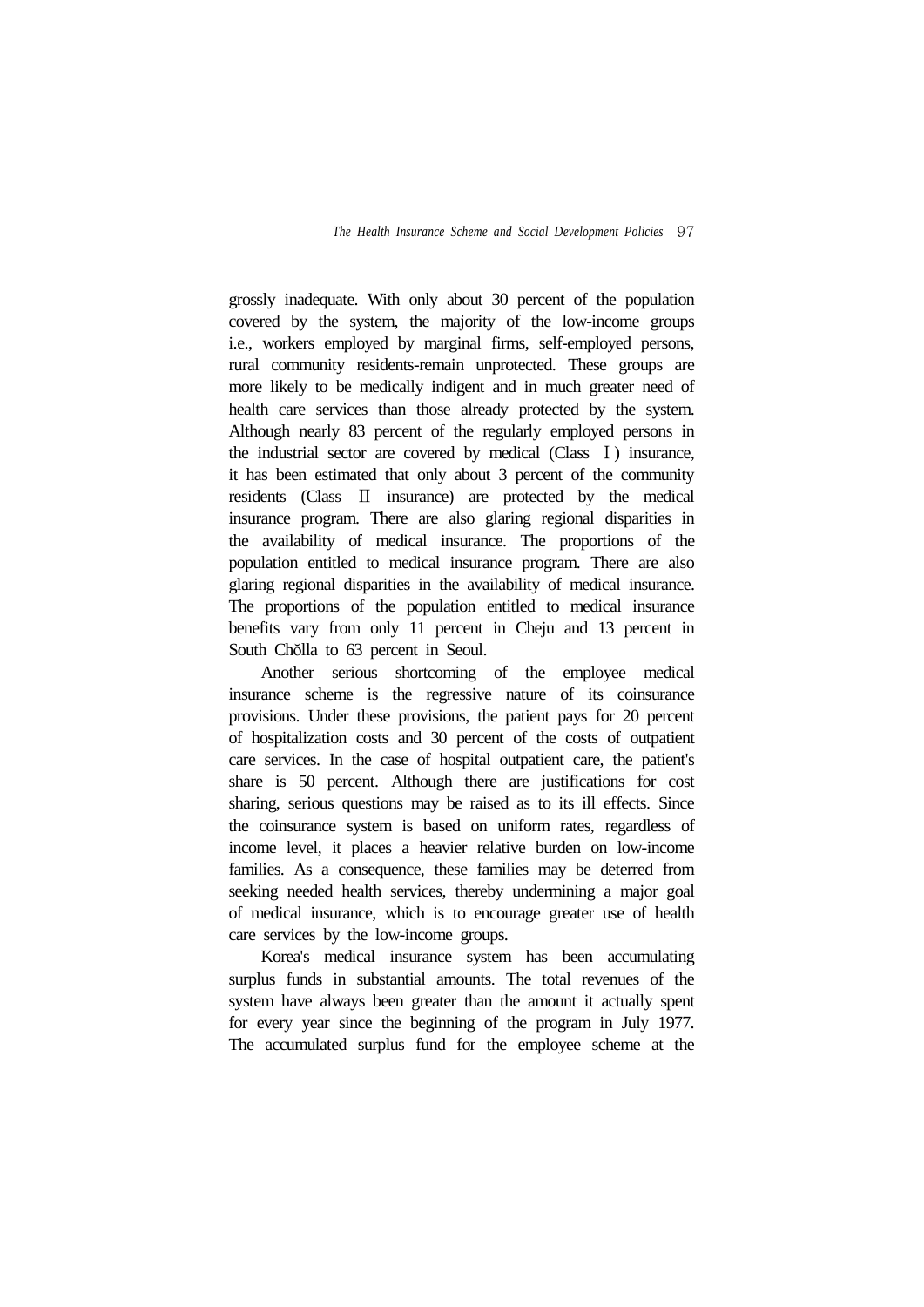end of 1981 amounted to 118.4 billion won (138.6 billion won if the scheme for government officials is also included), roughly equivalent to the total amount expended during 1981. Unless the government deliberately intends to accumulate reserve funds to be used for construction health facilities for the insured in badly needed areas, there is no justification for accumulating such a huge reserve with contributions collected from a large number of low-income workers. Until now, however, no surplus funds have been used for such purposes.

 Sound financial planning and operations are essential if the system is to earn public confidence and popular support. Such planning can be achieved only by more accurate actuarial estimates of the quantity of medical services demanded and received, the level of reimbursement for providers of services, and the amount of administrative expenses. Along with these improvements, serious consideration should be given to the reduction of either the contribution rate or coinsurance rate, particularly for low-income workers who are single. Another alternative would be to improve the level of benefits. A major deficiency in benefits is the limitation of benefit payments to six months for any single diagnosis, which denies relief from the financial burden of prolonged medical care in cases of catastrophic illness.

 It is anomalous that a compulsory medical insurance program established by a national law is administered by a large number of relatively small, privately managed insurance societies. Most of the 184 medical insurance societies currently being operated throughout the nation are still too small to take advantage of risk pooling and economies of scale. Many problems and disadvantages are associated with this type of multiple system, as is evident from the experience of Japan. Among these problems are inequalities in contributions and benefits, double standards, and duplication of administration. At this stage of Korea's development, it is critically important to try to avoid the mistakes other countries have made in the past, Because of the potential advantages of economies of scale and of maximum uniformity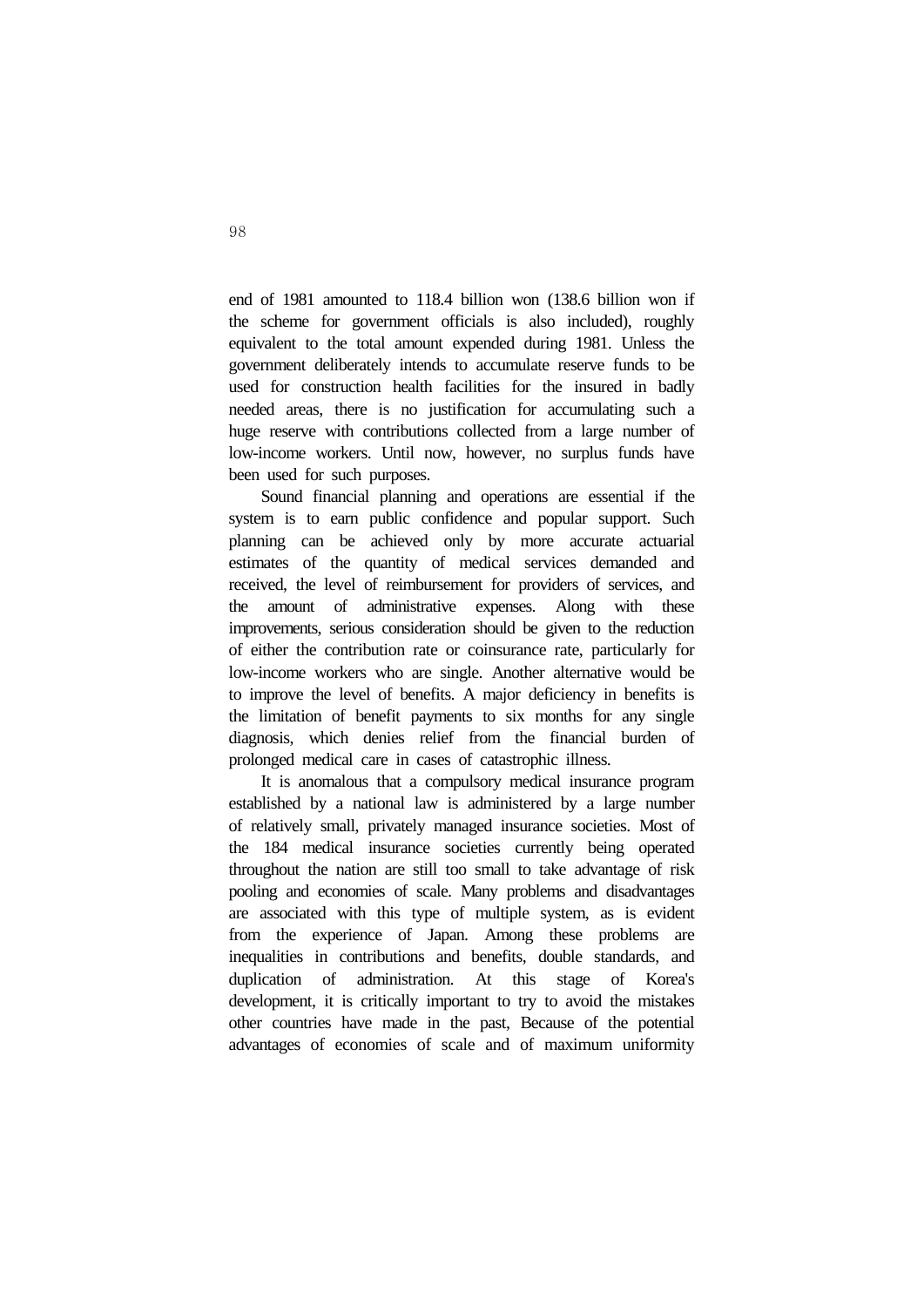in coverage, facilities, and internal operation, the centralized management of a medical insurance program is likely to result in lower administrative costs and better control over benefits and coverage. Since the private sector alone does not have adequate experience in this area, centralization in the initial stages would also help to prevent duplication, abuses, and waste and could thus direct scarce health resources to where they are most needed.

 All these shortcomings of the medical insurance system need to be resolved. The most urgent need is to speed up the extension of coverage to as large a portion of the populace as available medical facilities and personnel permit. A failure to do so would result in the continued waste of the most basic ingredient in social development-the human resource.

(Originally published in *Economic Development in the Republic of Korea: A Policy Perspective*, Honolulu: East-West Center, 1991.)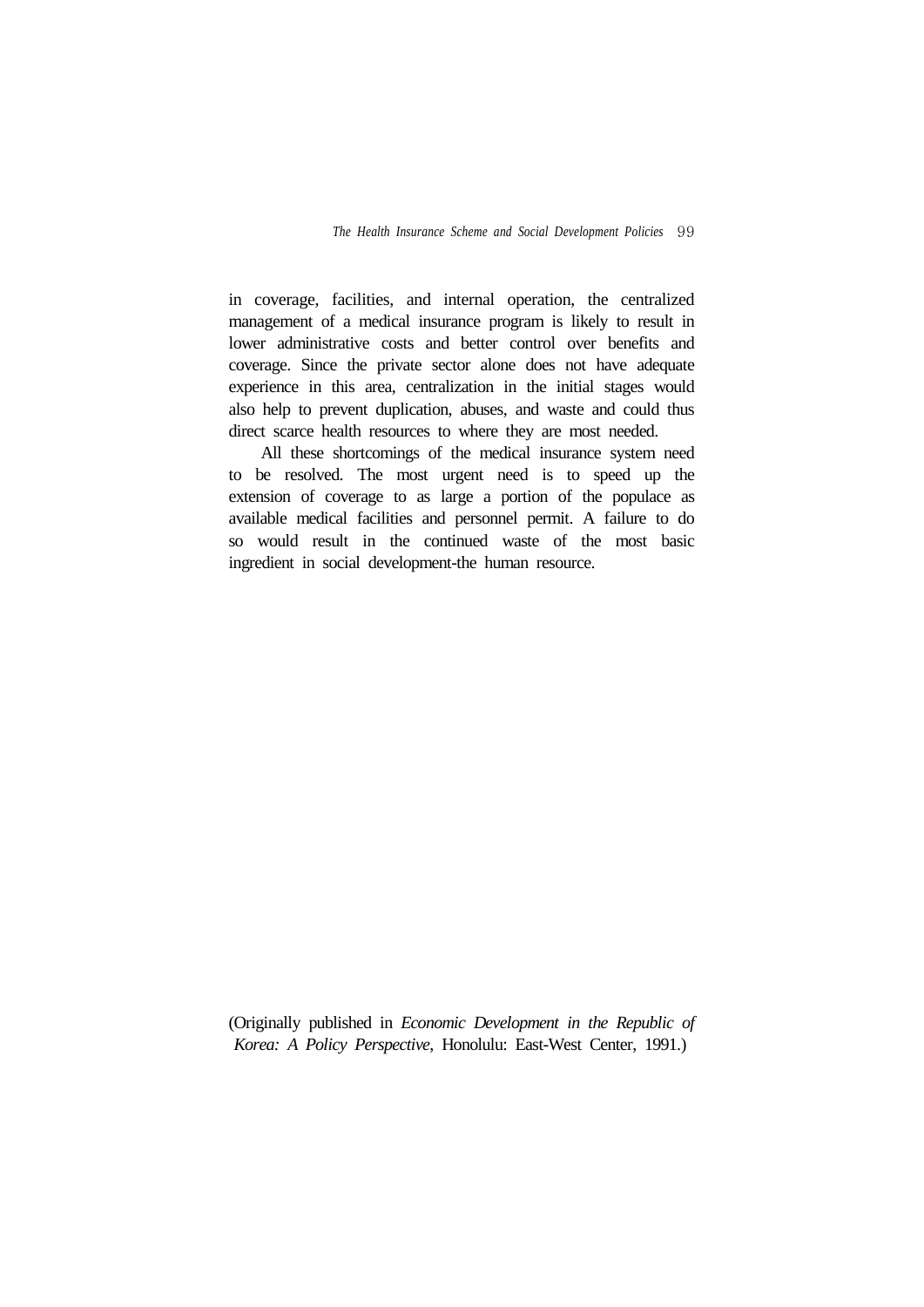# Ⅴ**. Planning and Coordination of Social Security Medical Care Systems with Public Health Program**

# 1. Recent Developments of Social Security Medical Care Schemes in Developing Countries

 During the past several years, we have witnessed a significant change in the focus of worldwide concerns about health in developing countries. This change was manifested in a resolution adopted by the 1977 World Health Assembly that the main social target in the coming decades should be "attainment by the citizens of the world by the year 2000 of a level of health that will permit them to lead a socially and economically productive life "(WHO*,* 1979)." The 1978 Alma-Ata Conference on Primary Health Care also underscored the change in health perspectives by declaring that "primary health care is the key to attaining this target as part of development in the spirit of social justice" (WHO, 1978). There is a growing awareness among development economists and planners that health is one of the important dimensions of national development and that it is an important element of development strategies for meeting basic human needs.7) The most relevant policy issues now being raised in

<sup>7)</sup> See, for instance, Guy Standing and Richard Szal, *Poverty and Basic Needs*, International Labour Office, Geneva, 1979 and the World Bank,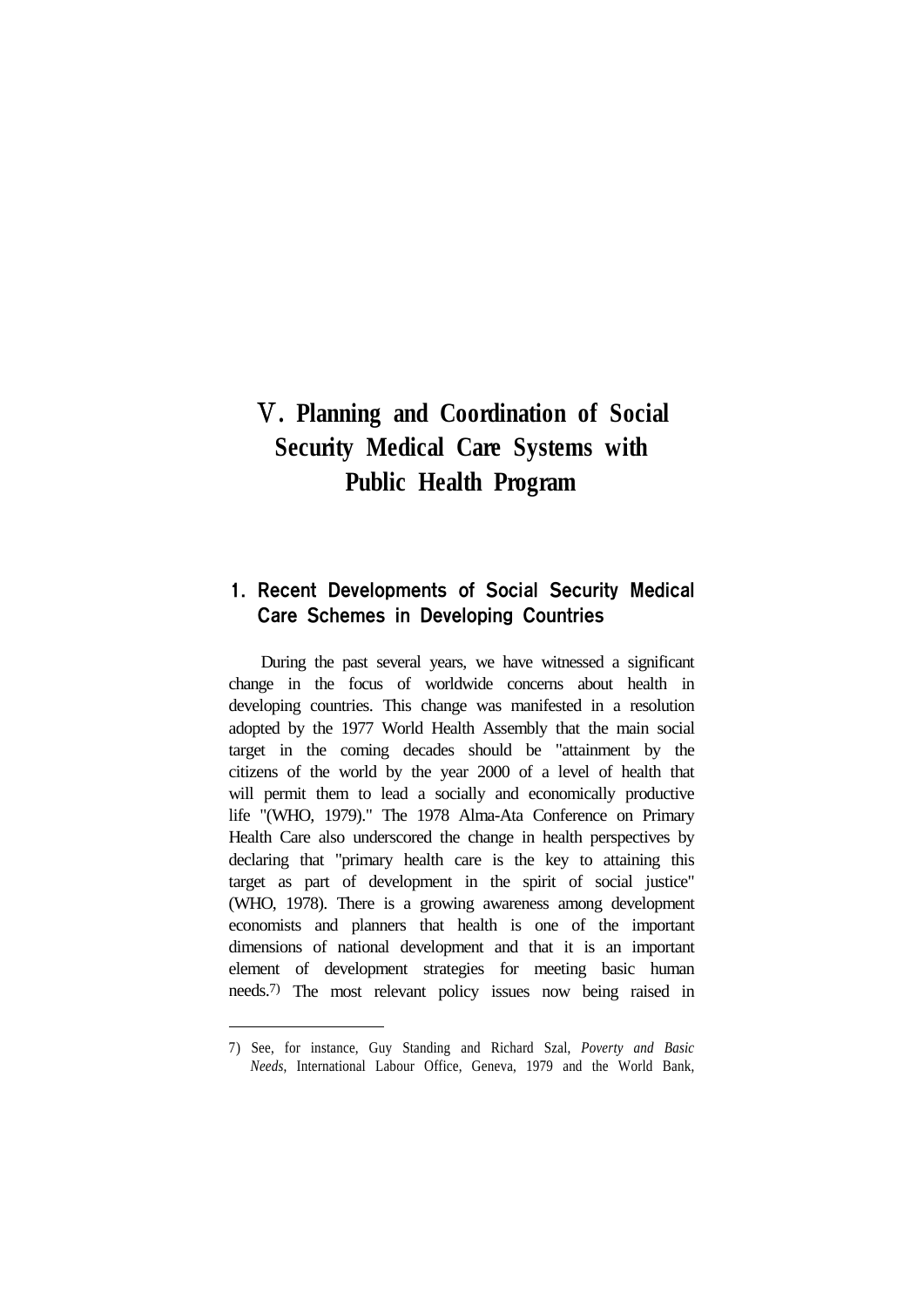developing countries are: how can health care coverage of the population be improved? and what would be the most effective and efficient way of doing it?

 The improvement of health service provision requires a well co-ordinated effort in all areas of development. Health programs should not be isolated efforts, but should instead form part of an integrated socio-economic development plan designed to improve the general welfare of the people. Governments in developing countries are becoming increasingly aware of the advantages of health sector planning aimed at improving the organization, delivery and financing of health care services. Because of the limited availability of financial resources in most developing countries, careful planning to achieve maximum utilization of health resources is of enormous importance. Problems of financing are fundamental to extending health care to all by the year 2000.

 One of the most striking developments of recent decades has been the rapid rise and expansion of social security financing of medical care services. Social security as an approach to mobilizing financial resources for medical care services has found wide acceptance throughout the world. Originating in Germany in 1883, it quickly spread to other industrialized nations of Europe in the nineteenth century; a social security medical care scheme was adopted in Japan in 1922, in Chile in 1924, and since then in most developing countries in Latin America, Asia, and Africa.

 There has been a dramatic expansion of existing medical care schemes under social security systems throughout the world and more recently many new schemes have been introduced in the developing world. During the period from 1940 to 1979, the number of countries having social security medical care programs increased from 24 to 75 (U.S. Department of Health and Human Services, 1980). Out of 75 countries with medical schemes administered under social security programs in 1979, nearly 50 of them were developing countries. In addition, 16 countries

World Development Report, 1980, Washington, D.C., August 1980.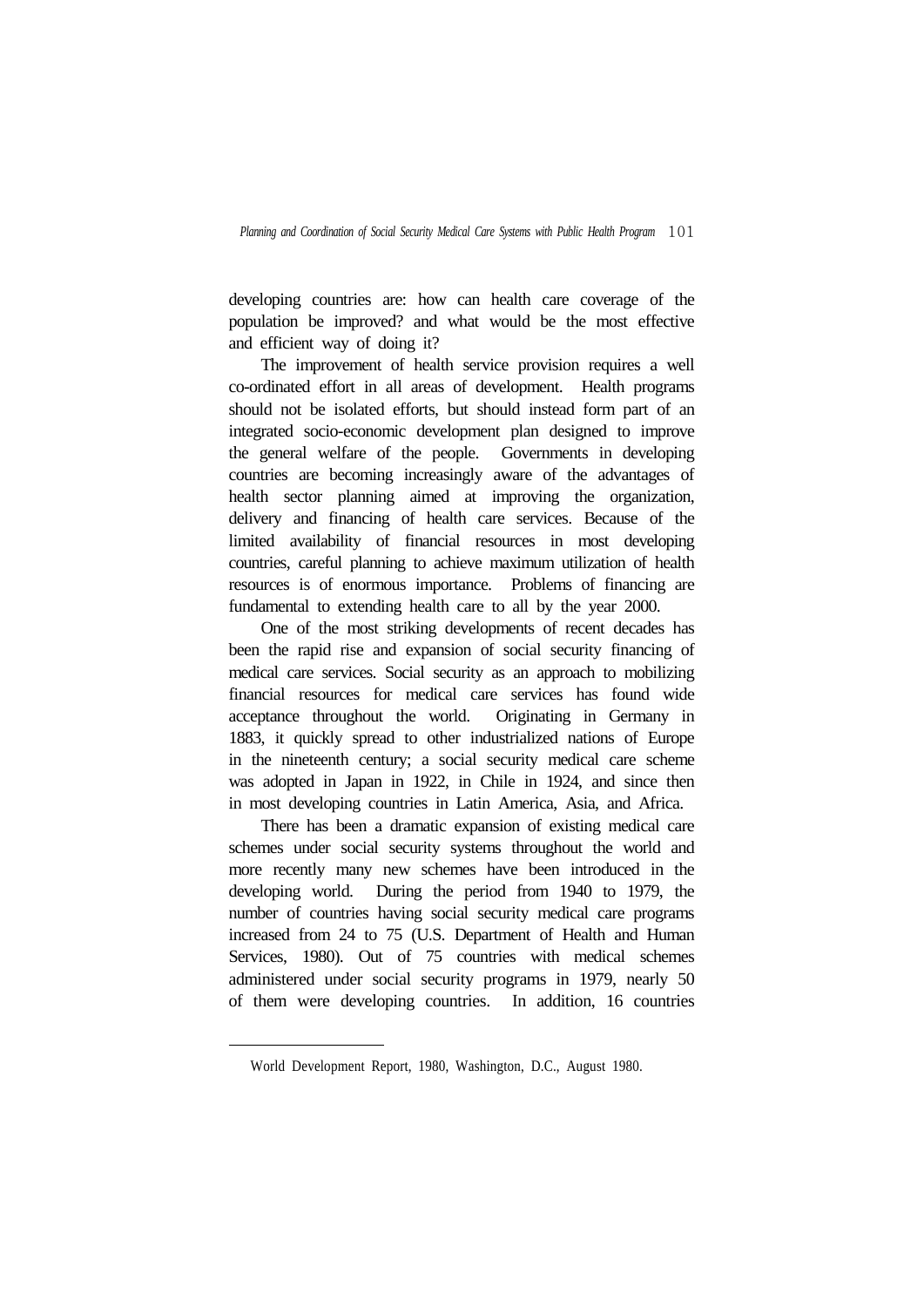maintained a separate program for maternity benefits. Indeed, the spread of such schemes may be even broader than these figures suggests, as health services are frequently rendered outside of what is formally referred to as the social security system.

 Social security programs for sickness generally provide two types of benefits: cash sickness benefits and medical care. Although particular types of medical services provided under social security systems vary somewhat from country to country, a typical scheme offers physician care, some hospitalization, and prescribed drugs. The services of specialists, maternity care, and limited dental care are sometimes added. Certain countries maintain a separate scheme for cash maternity benefits. Medical benefits are provided either through personnel and facilities managed by the scheme, or by means of contracts with private physicians and public as well as private hospitals.

 The first method, usually referred to as the direct pattern of medical care, is widely used in Latin American countries, including Colombia, Ecuador, Mexico and Peru, among others. It is also used in Burma, Iran and Turkey. Under the second method (the indirect pattern), the social security institution or government department administering the scheme pays the physicians, hospitals, pharmacists and other providers directly for services they render. This method is utilized in a majority of European countries, as well as in Japan and Korea. Although the direct pattern of organization is predominant in Latin American, some white-collar workers and self-employed persons in Brazil, Panama and Venezuela obtain medical benefits by the indirect pattern (Milton I. Roemer, 1973). In India, medical services are provided under both direct and indirect patterns.

 The administrative organization for the social security medical care program differs among countries. In some countries the programme is administered by a government department. The majority of countries, however, provide for administration through some type of self-governing semi-autonomous institution, under government supervision. Some of these institutions own and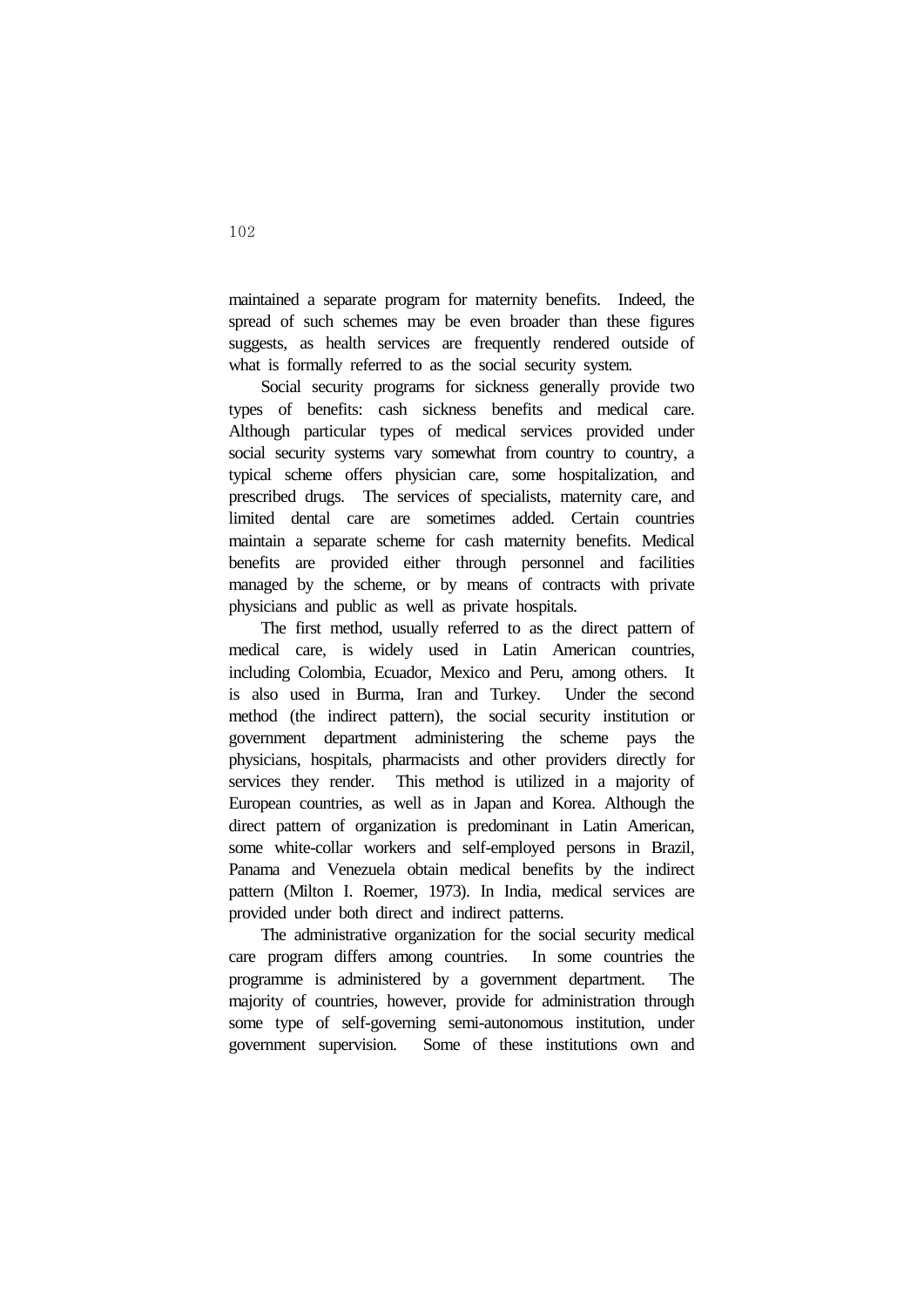operate their own medical facilities through which at least a part of medical benefits provided under the scheme are granted. Since institutions are managed by a tripartite governing body usually composed of representatives of employers, employees and the government.

 Government ministries responsible for the general supervision of this program vary from country to country. In Algeria, Egypt, Malaysia and Korea, for instance, the Ministry of Health has jurisdiction over medical care programs under social security. Because the social security programme is in most countries financed through payroll taxes, responsibility for the administrative supervision of social security medical care schemes in some countries lies with American countries, India, Lebanon, and Morocco, to cite a few instances, the Ministry of Labour exercises general supervision over the medical services which are directly administered by social security institutions. In Chile, the medical services of the social security system are entirely controlled by the Ministry of Health. On the other hand, it is interesting to note that the Ministry of Finance is responsible for administrative supervision in Guinea.

 One of the important advantages of a social security medical care system is that it ensures the flow of earmarked funds to the health sector and channels them into organised services. Hence, a social security program, eben if the coverage is initially limited to a small segment of the population, has the effect of mobilizing additional financial resources for the whole health sector. By facilitating access to health care, social security can have, over the long run, a favourable effect on the state of health of many workers. Naturally, much depends on the type of financing mechanism, on its scope, and on the manner in which the medical benefits care provided. During the 1970s, governments is many developing countries became increasingly interested in the potential role many developing countries became increasingly interested in the potential role that a social security system could play in promoting the organization and delivery of medical care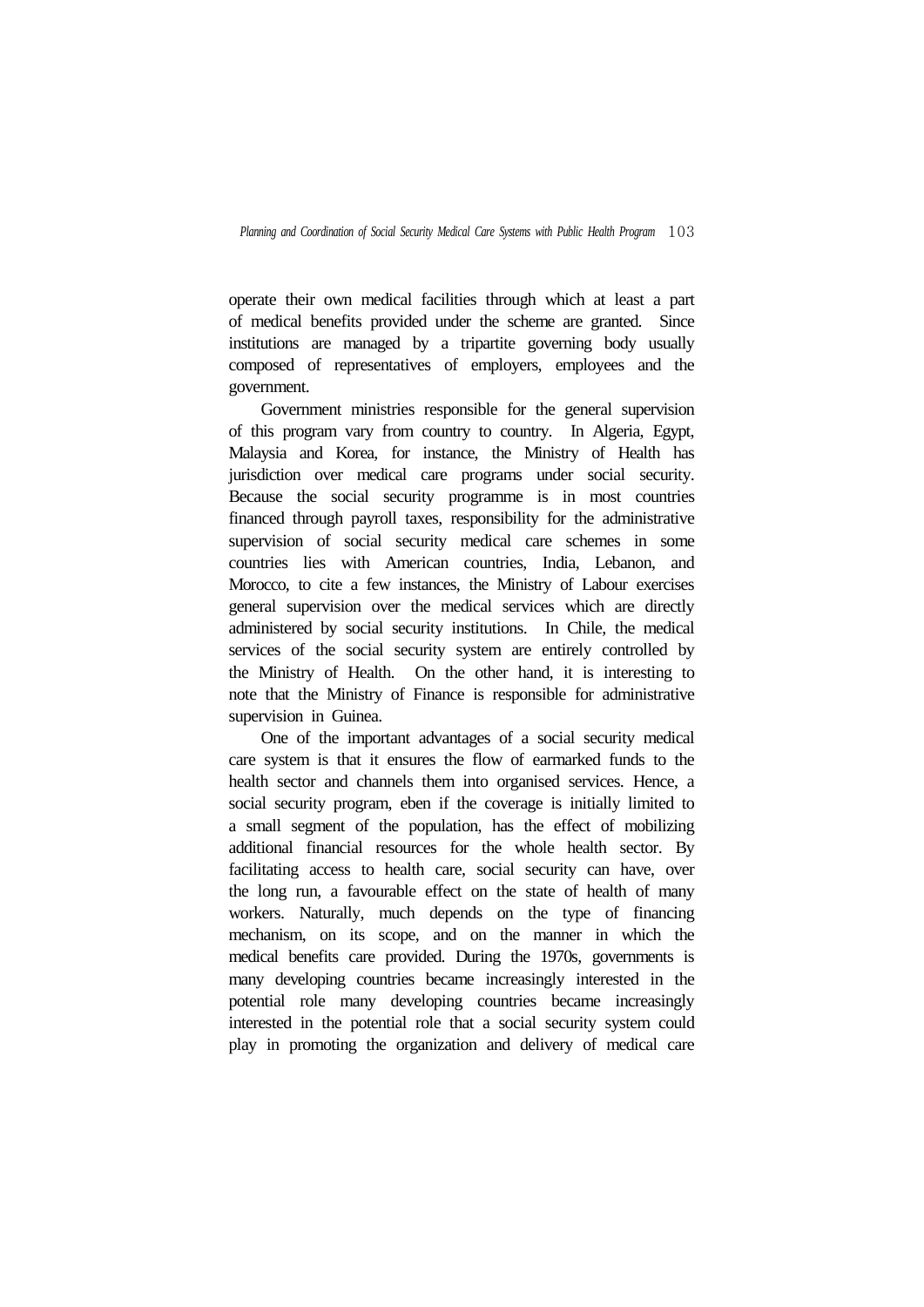services to meet more effectively the growing health needs of the population. Workers and their employers began to press governments to introduce or expand a social security medical care scheme under which by the spreading of risks and the pooling of resources people could obtain better access to medical care in sickness, maternity or work injury.

In a number of developing countries, social security programs which include the provision of medical care carry on an important health-related activity.8) Although the magnitude of financial resources raised for health care purposes by the social security system is much smaller in developing countries than in advanced industrialised nations, it is still very significant in a number of countries. The size of these financial resources for selected developing countries is presented in Table V-1.

 It can be seen from the table that there are tremendous differences both among countries and world regions in the role social security systems play in promoting medical care services. The table reveals that social security medical care schemes are more developed in Latin America than in Asia and Africa. The proportion of Gross Domestic product devoted to medical care delivered through social security ranged from a high of more than 2.2 per cent in two Latin American republics (Costa Rica and Panama) to a low of less than 0.2 per cent in two African countries (Libya and Tunisia) and two Asian countries (Burma and India). The delivery ratio of GDP amounted to more than 1 per cent in five Latin American countries. Social security medical benefits accounted for more than 70 per cent of total social security expenditures in Costa Rica, El Salvador, Mexico and Nicaragua as compared with less than 10 per cent in Burma, Mali and Uruguay.

<sup>8)</sup> Social security programs as used here refer to various schemes classified under the heading of "social insurance and assimilated schemes" and "family allowances" by the International Labour Office. See *The Cost of Social Security, 1979, op. cit*., p.10.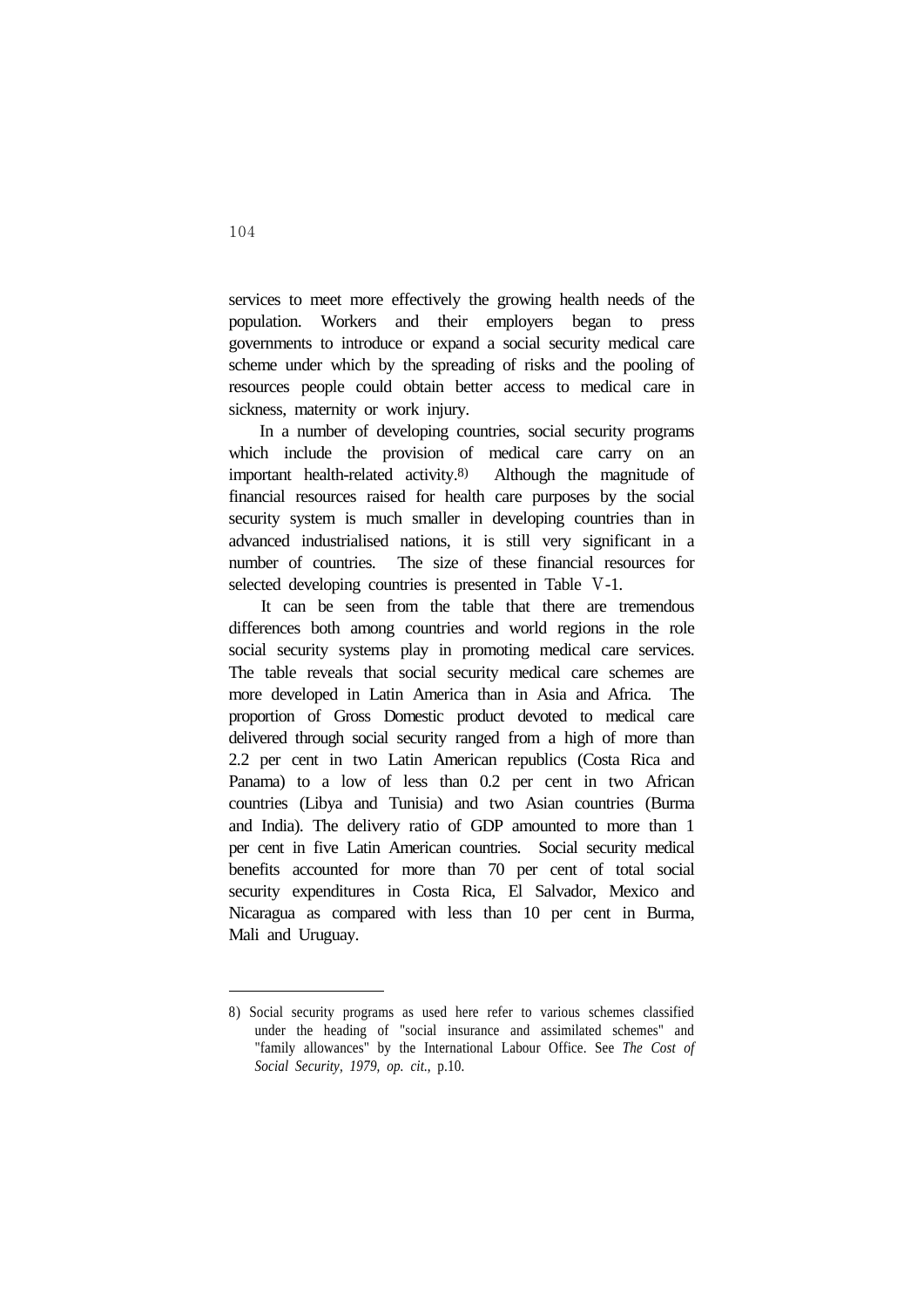*Planning and Coordination of Social Security Medical Care Systems with Public Health Program* 105

## *Table* Ⅴ*-1. Comparison of Social Insurance Medical Care Expenditure with Total Social Insurance Expenditure and GDP, Selected Countries, 1974*

(unit: %)

| Country       | Social Insurance Medical Care<br>as percent of Total Social<br>Insurance Benefit Expenditure | Social Insurance<br>Medical Care Benefits<br>as Percent of GDP <sup>1)</sup> |
|---------------|----------------------------------------------------------------------------------------------|------------------------------------------------------------------------------|
| Bolivia       | 54.3                                                                                         | 1.187                                                                        |
| <b>Brazil</b> | 24.1                                                                                         | 0.961                                                                        |
| <b>Burma</b>  | 1.2.                                                                                         | 0.000                                                                        |
| Chile         | 25.2                                                                                         | 1.134                                                                        |
| Costa Rica    | 72.9                                                                                         | 2.274                                                                        |
| Ecuador       | 27.2                                                                                         | 0.507                                                                        |
| Egypt         | 19.2                                                                                         | n.a.                                                                         |
| El Salvador   | 72.6                                                                                         | 0.702                                                                        |
| Guatemala     | 53.5                                                                                         | 0.446                                                                        |
| India         | 11.5                                                                                         | 0.043                                                                        |
| Korea(1979)   | 41.8                                                                                         | 0.320                                                                        |
| Libya         | 63.3                                                                                         | 0.187                                                                        |
| Mali          | 7.4                                                                                          | n.a.                                                                         |
| Mexico        | 71.6                                                                                         | 1.351                                                                        |
| Nicaragua     | 72.4                                                                                         | 0.837                                                                        |
| Panama        | 55.8                                                                                         | 2.246                                                                        |
| Tunisia       | 18.3                                                                                         | 0.194                                                                        |
| Turkey        | 43.3                                                                                         | 0.463                                                                        |
| Uruguay       | 4.5                                                                                          | n.a.                                                                         |
| Venezuela     | 61.6                                                                                         | 0.487                                                                        |
|               |                                                                                              |                                                                              |

Note : 1) Medical care as defined here includes benefits provided under sickness maternity and employment injury schemes.

Sources: International Labour Office, *The Cost of Social Security*: Ninth International Inquiry,  $1972 \sim 1974$ , Geneva, 1979, Table 8, pp.94 $\sim$ 106 and Appendix Table, pp.108~113; and Chong Kee Park, et. al., *Final Report on Social Security Reform Measures in Korea*, Seoul: Korea Development Institute, January 1981, p.62 (in Korean).

 The proportion of the population covered by social security medical care schemes varies considerably among countries. This is due in part to differences in their respective stages of economic development. In less developed economies, the fraction of the population with regular employment in modern sectors is usually small. Therefore, the size of the national population benefiting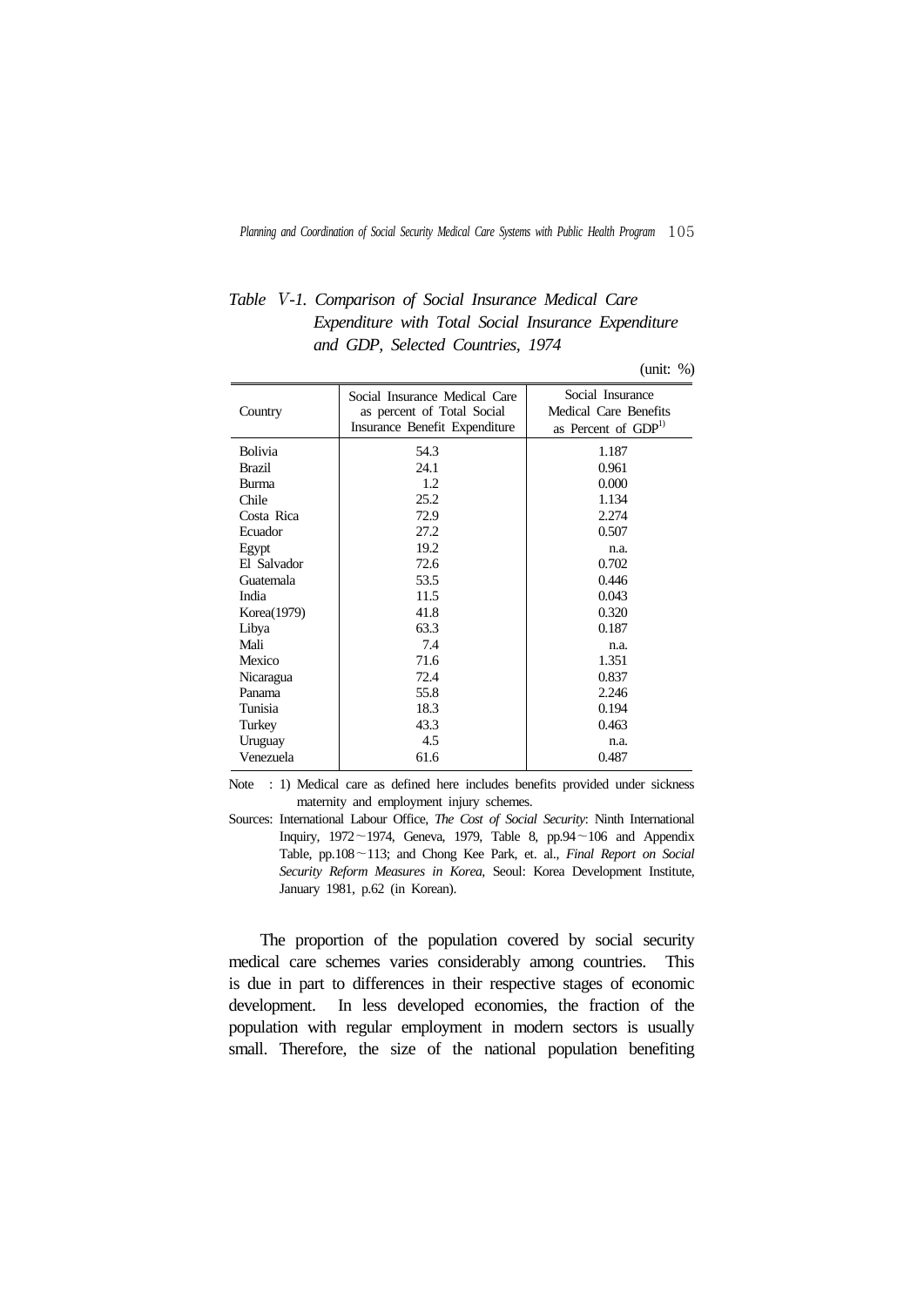from such schemes is correspondingly small. In most countries, the initial coverage is generally limited to employees of industrial establishments of a certain size or located within a certain geographical area. Self-employed persons and agricultural workers, who in many developing countries comprise a great majority of the working population, are practically left out at the initial stage. A common procedure is to start the scheme on a very limited scale, then extend it gradually year after year. The pace of extension is usually governed by the rate at which medical facilities can be built in different regions of the nation.

 The effectiveness of social security medical care schemes must be measured principally in terms of the extent of coverage. Coverage extension is therefore the primary concern of social security planners in all developing countries. The percentage of population covered presents a challenge to all authorities, both of ministries of health and of social security institutions, stimulating them to extend their coverage as rapidly as possible. There are several methods by which the proportion of the population protected under social security systems has been raised. In most developing countries the system followed has been through a gradual geographic, industrial and occupational extension of coverage within a country. Coverage has also been expanded through the addition of various dependants, after protection was initially confined to workers. In addition to extending population coverage, the range of medical services provided under social security has been expanded.

 Turkey is one of those countries where the social security medical care scheme was gradually extended to new types of persons and new areas. When the scheme was put into operation on 1 March 1951 only the persons employed by firms with at least four workers were covered. Through a process of gradual extension it took nine years to cover the whole country (ISSA, 1975). The Philippines introduced in 1972 a medical care insurance system with an initial coverage of regular wage earners only. Beginning January 1980, however, certain categories of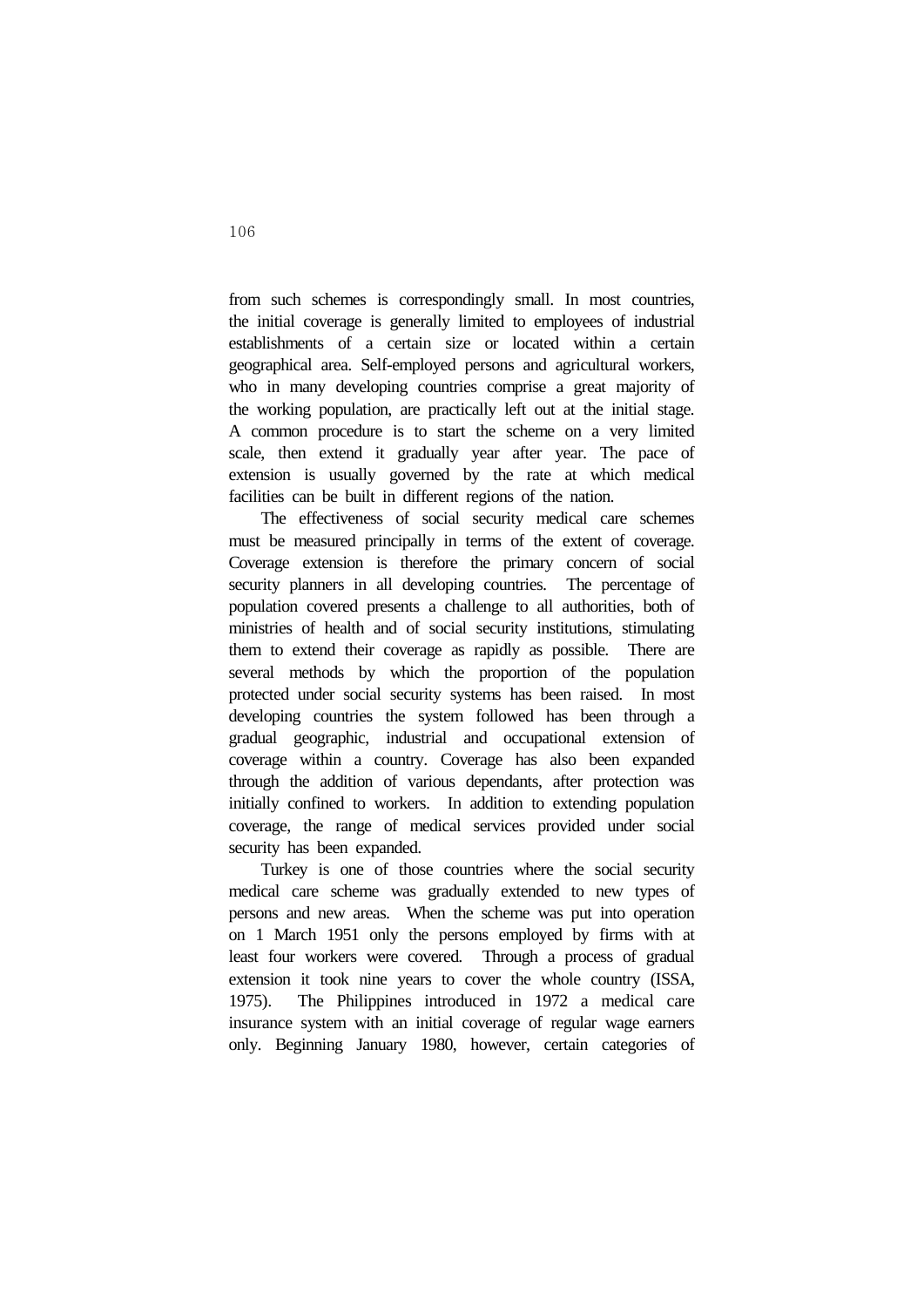self-employed persons including lawyers, physicians, nurses and business owners became entitled to medical care coverage under the system. Meanwhile, many other countries, such as Bolivia, Brazil and Algeria have been extending coverage to include farmers.

 In Latin America, where the early medical care system was heavily influenced by European practices, the rate of extension of social security coverage has progressed more rapidly than the rate of growth of the economically active population. The target of coverage extension set by most Latin American countries for the 1970s ranged between 85 and 90 per cent of the population (Alfredo Leonardo Bravo, 1975). Coverage has recently been further extended in several countries, and in Costa Rica now reaches a majority of the population. Universal health care was recently adopted in Brazil. In Guatemala, medical care benefits were extended to the wife and children of an insured worker. The reform adopted in 1979 in Peru extended health care benefits to family members of insured workers and to the self-employed population. In Bolivia, employed and self-employed rural workers, as well as their dependants, became eligible for medical benefits under the Rural Social Insurance Scheme introduced in August 1978 (ISSA, 1981).

 Although a late-comer in the field of social security, Korea is one of few developing countries where the extension of coverage under the medical care scheme has progressed at an exceptionally rapid rate. On 1 July 1977 Korea embarked on a new medical insurance programme requiring employers with 500 workers or more to offer specified medical insurance benefits to their employees and dependants. Provision was also made to include on a voluntary basis firms employing less than 500 workers. The compulsory coverage requirement was then lowered to include firms with at least 300 workers in July 1979 and to include all firms with at least 100 workers on 1 January 1981. On 1 January 1979, under an act of complementary legislation, government workers, teachers and the supporting staff of private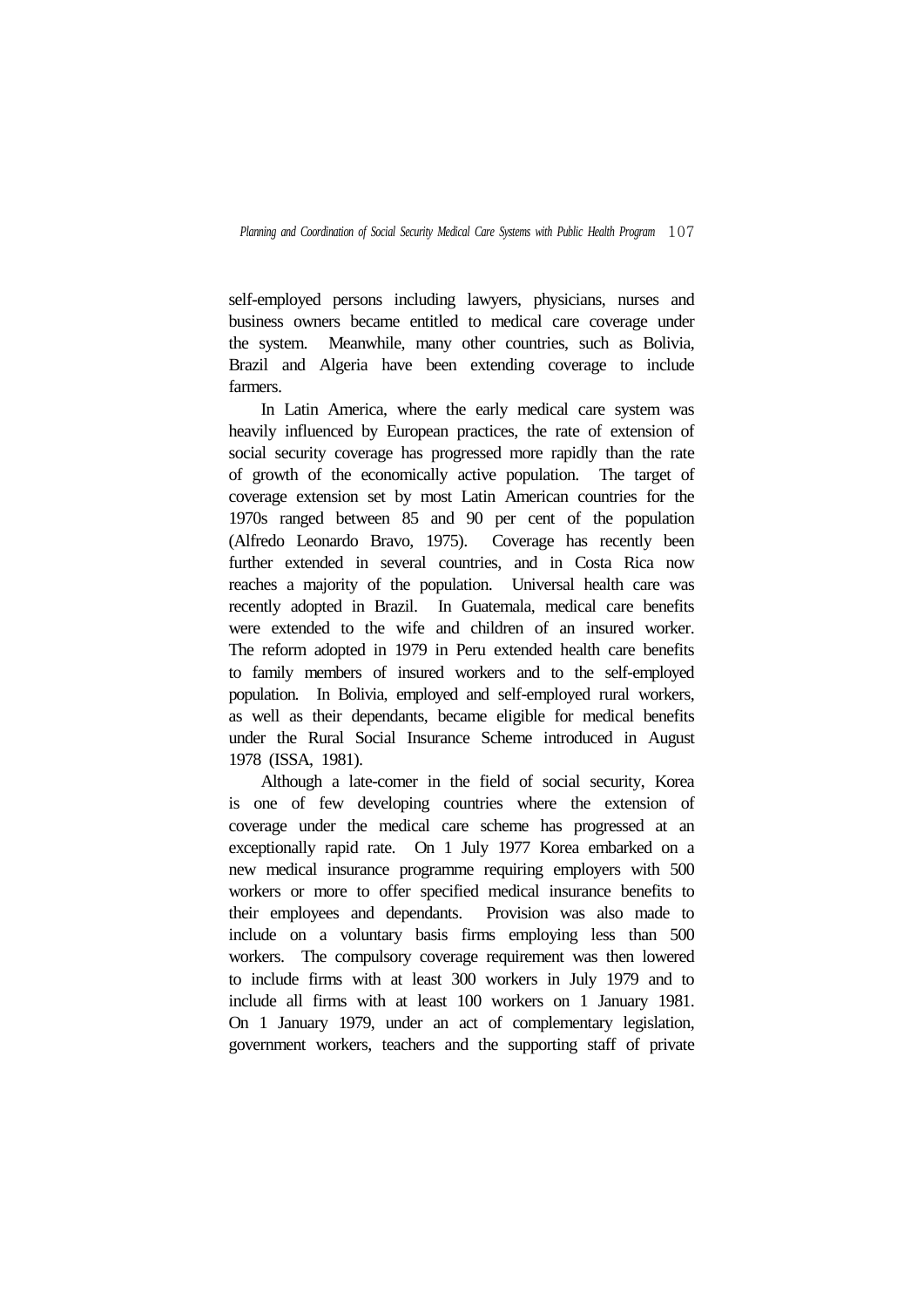schools became compulsorily insured. Dependants of military personnel are now also covered by this insurance scheme as of January 1980.

Table V-2 presents the distribution of covered population by program and by category for 1980. The total number of persons covered by both medical insurance schemes for the past four years, including estimates for 1981, is shown in Table Ⅴ-3. It is quite interesting to note how rapidly the extent of population coverage under medical insurance programs in Korea expanded over a four-year period, from only 8.8 per cent of the nation's total population in 1977 to 27.9 per cent in 1981.

*Table* Ⅴ*-2. Persons Covered by Medical Insurance by Program and by Category, Korea, 1980*

|                               | (Unit: number in thousands) |            |       |  |  |
|-------------------------------|-----------------------------|------------|-------|--|--|
|                               | <b>Insured</b>              | Dependants | Total |  |  |
| General Population            | 2,037                       | 3,010      | 5,047 |  |  |
| Compulsory coverage           | 2,023                       | 2,961      | 4,984 |  |  |
| Voluntary coverage            | 14                          | 49         | 63    |  |  |
| Specified Occupations         | 800                         | 2,786      | 3,586 |  |  |
| Government workers            | 701                         | 2,222      | 2,923 |  |  |
| Teachers and supporting staff | 99                          | 275        | 374   |  |  |
| Military dependants           |                             | 289        | 289   |  |  |
| Total                         | 2,837                       | 5.796      | 8,633 |  |  |

Source: Federation of Korean Medical Insurance Societies.

 In addition, the non-contributory medical assistance program for indigent and low income persons was enacted in 1976 and was put into effect on 1 January 1977. Under this program, some 369,000 indigent persons who did not have the means to pay for health care became eligible for government-financed medical treatment, including both out-patient and in-patient care. Similarly, 1,726,000 low-income persons became entitled to receive out-patient medical care which is paid for completely by the government and in-patient care which is 30 per cent defrayed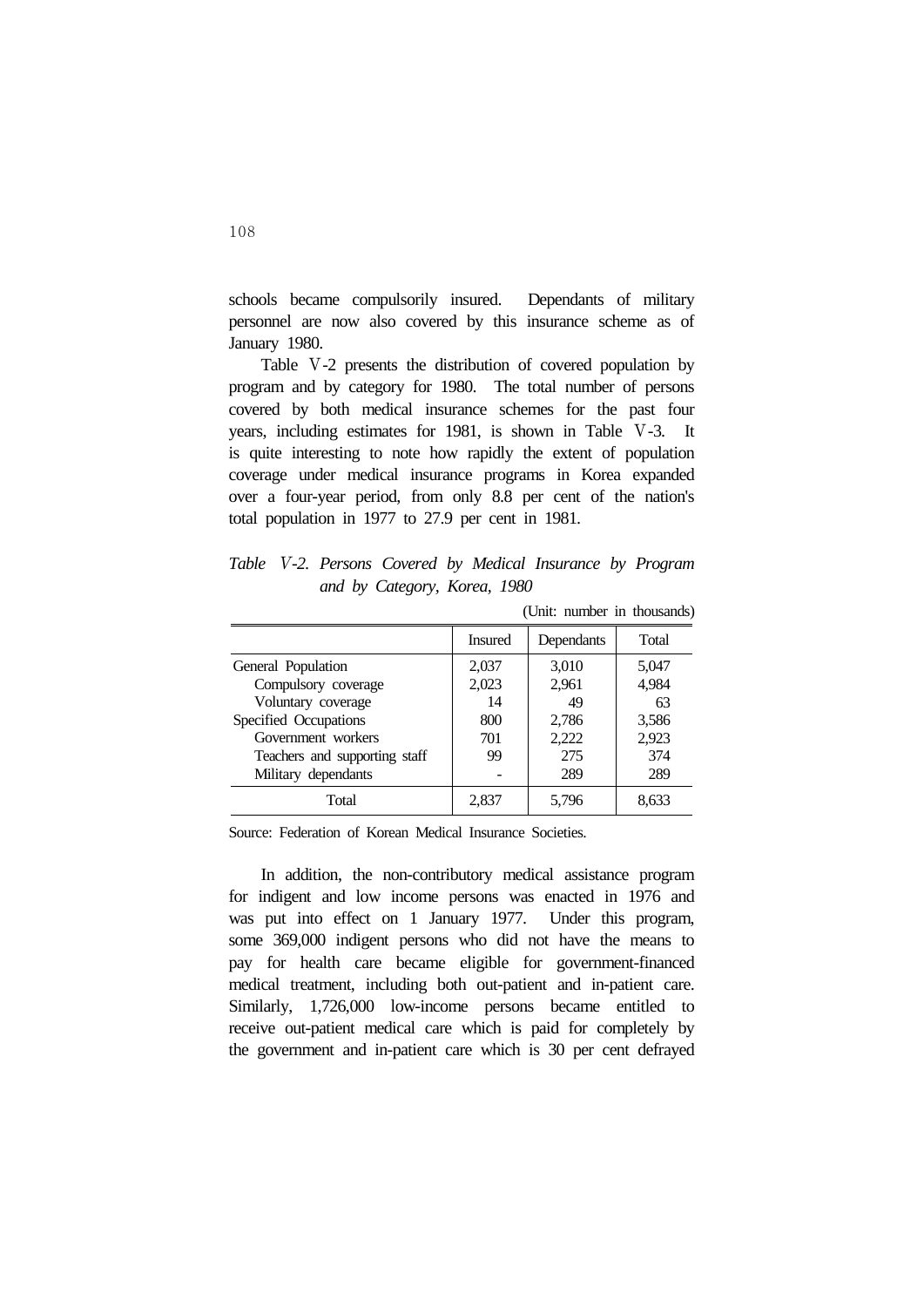by the government. Moreover, the government provides no-interest long-term loans for the other 70 per cent, a figure that was later changed to 50 per cent. The number of persons benefiting from this program currently amounts to roughly 3.7 million (see Table  $V-3$ ).

 The total number of persons covered by the social security medical care program including both the medical insurance and medical assistance programs is expected to reach 27.6 million by the end of 1986, the terminal year of the Fifth Five-Year Plan. This number represents approximately 66 per cent of the national population, compared with a 37.5 beneficiary rate in 1981.

*Table* Ⅴ*-3. Population Coverage of Social Security Medical Care Programs, Korea, 1977*~*81*

| Number (in thousands) |                      |                       | Percent of Population |                      |                       |  |
|-----------------------|----------------------|-----------------------|-----------------------|----------------------|-----------------------|--|
| Total                 | Medical<br>insurance | Medical<br>assistance | Total                 | Medical<br>insurance | Medical<br>assistance |  |
| 5,307                 | 3,212                | 2,095                 | 14.5                  | 8.8                  | 5.7                   |  |
| 5.979                 | 3,883                | 2,096                 | 16.2                  | 10.5                 | 5.7                   |  |
| 9.921                 | 7,787                | 2,134                 | 26.4                  | 20.7                 | 5.7                   |  |
| 10,775                | 8,633                | 2,142                 | 28.2                  | 22.6                 | 5.6                   |  |
| 14,554                | 10,823               | 3,731                 | 37.5                  | 27.9                 | 9.6                   |  |
|                       |                      |                       |                       |                      |                       |  |

Source: Federation of Korean Medical Insurance Societies.

# 2. Co-ordination Between Public Health Services and Social Security Systems

 The inadequacies of public health services in developing countries have been widely recognised. Public health services usually cover only a small fraction of the population in many developing countries. In some cases, the coverage is so small that the impact of the services on the nation's health is at best negligible (World Bank, 1975). The small amount government spends per person may be one of the main reasons for the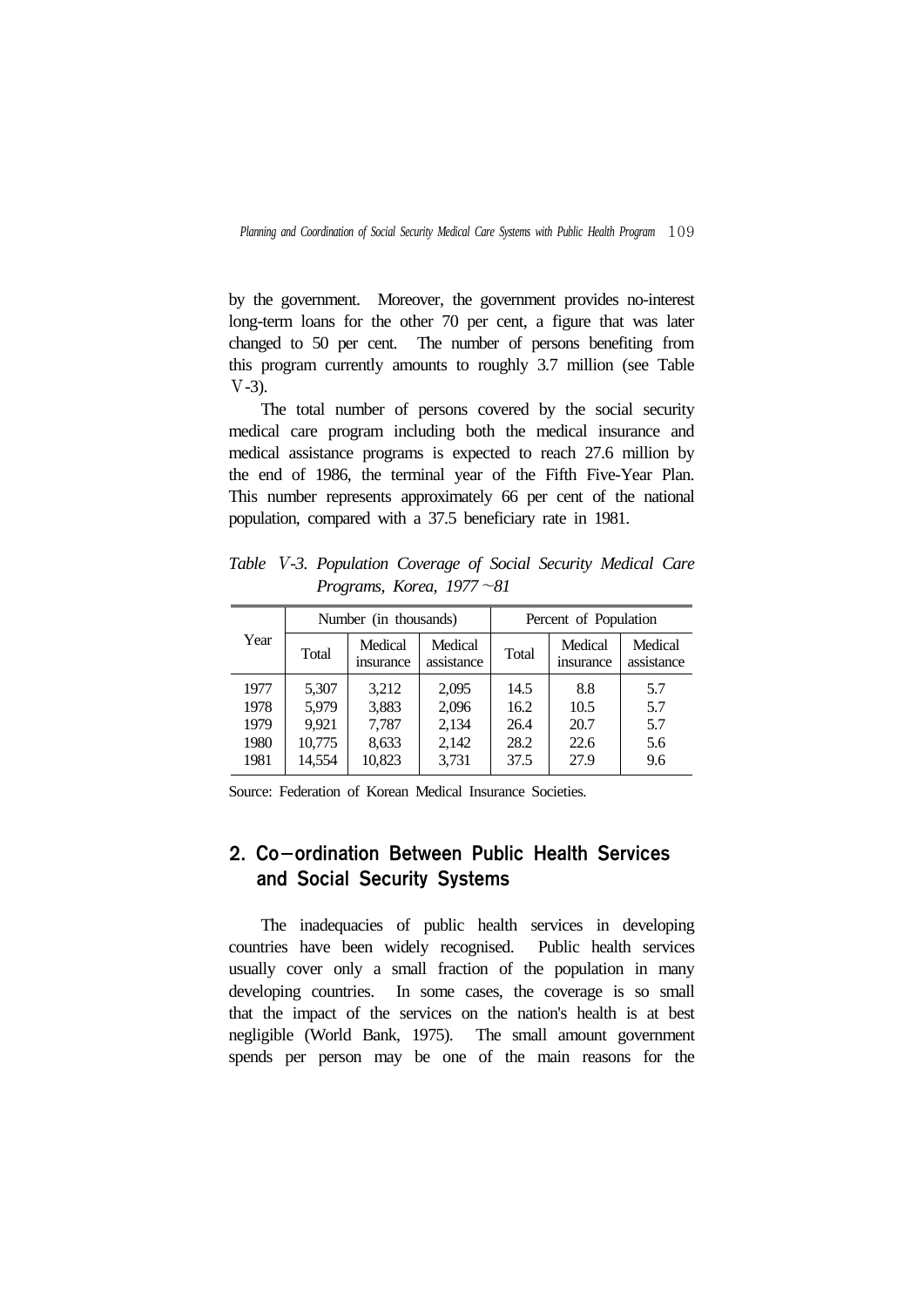narrow coverage provided by public health services. A study by Mouton for the International Labour Office noted that "the insufficiency of financial means largely explains the serious inadequacies in the public health infrastructure of the African countries with their shortages of doctors and auxiliary medical staff and their lack of equipment and facilities" (Pierre Mouton, 1975). This kind of background along with the prevailing deplorable health situation has led many developing countries to introduce social security schemes with adequate services infrastructure, for medical care for the working population.

 As the number of countries using social security schemes for financing medical care services has increased rapidly over the last two decades, the question of maintaining close co-ordination between social security systems and public health programs has emerged as an important issue in the organization, delivery and financing of health care. Unfortunately, separate financing mechanisms often result in independent programs along administrative lines quite separate from those of the ministry of Health. Lack of co-ordination of social security systems with national health policy and programs may thus prove to be a major obstacle to achieving the basic goal of extending health coverage over the population. These two methods of providing health care services, therefore, should be made to complement, rather than compete with, each other in pursuing the common objective of improving the health status of the population. They must complement one another in such a way that the resulting harmony of efforts may in turn bring about greater effectiveness and better returns.

 As a growing number of developing countries are making efforts to extend health care coverage to all citizens and at the same time are seeking the most effective and efficient way of achieving this, it is imperative that they develop a concerted approach to the planning, organizing, financing and administration of health care services. There is unanimous consensus that social security medical care programs should be co-ordinated as closely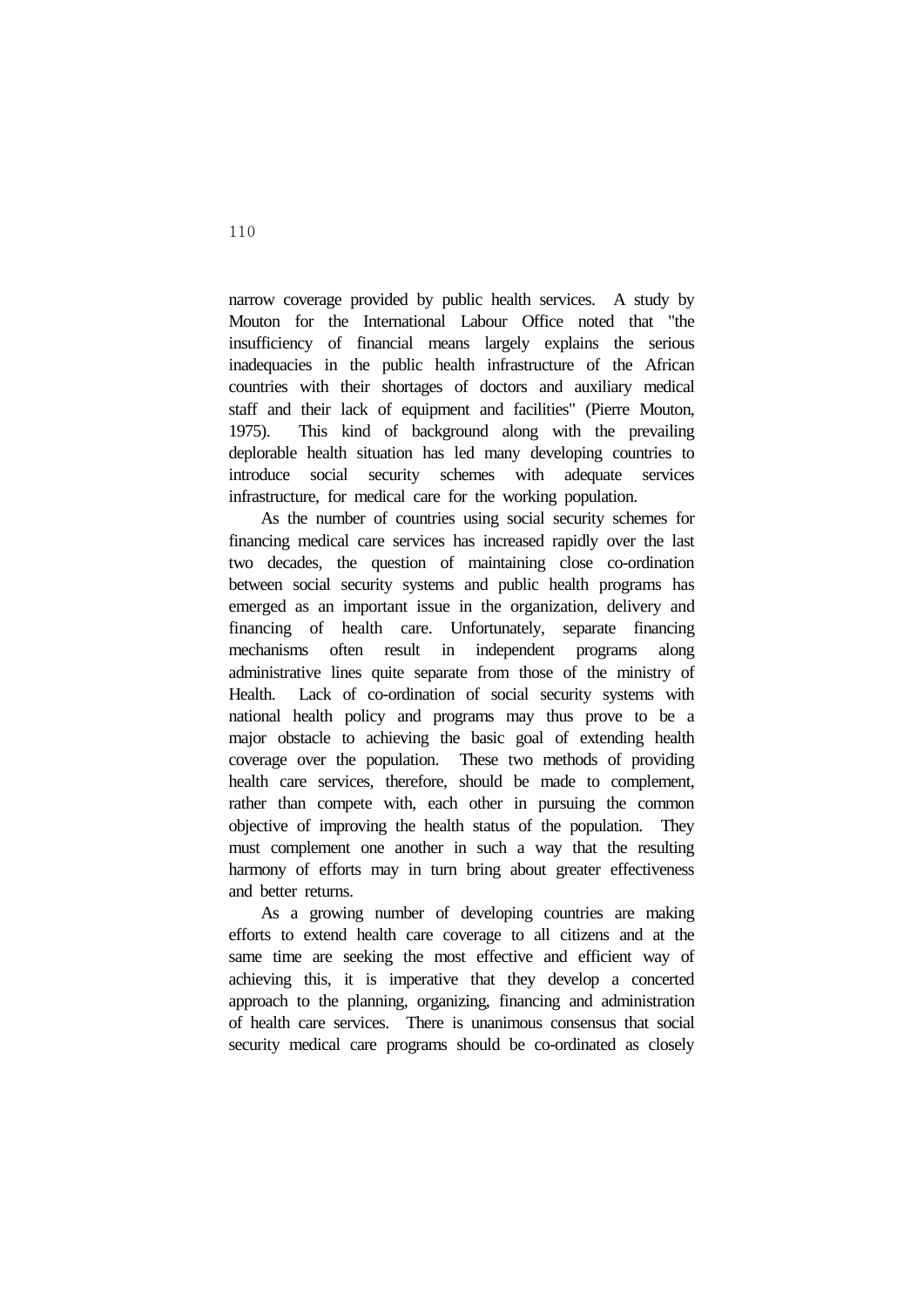as possible with the activities of the Ministry of Health and they should be planned as part of the overall national health care system. A Joint Committee on Personal Health Care and Social Security organised in 1970 by the International Labour Office and the World Health Organization recommended that "where a social security system and a public health system for the provision of personal health care operate separately, ways should be sought of achieving maximum co-ordination between them" (WHO, 1971).

 In Latin America, where the concept of social security financing of medical care was introduced and implemented much earlier than in Asia or Africa, most countries attach greater importance to the co-ordination of medical care programmes between the social security institutions and the public health authorities. The earliest and the most comprehensive integration has been achieved in Chile, but various approaches to co-ordinating and integrating health services activities have been tried over the years in almost all the other countries. They have initiated the co-ordination process through various legislative, administrative, and financial mechanisms. Progress in co-ordinating medical care programs has been achieved through, for instance, joint use of the same medical facilities by social security institutions and public health authorities, provision of preventive services by social security agencies based on standards regulated by the Ministry of Health, and joint administrative councils and commissions for supervision of all health activities.

 Since 1924 when the first social security law to cover the costs of general medical care was enacted, Chile has adopted various legislative and administrative measures to improve co-ordination in the health sector, culminating in the establishment of a National Health Service in 1952. In 1975, the Ministry of Health became the state's supreme authority for planning, co-ordinating and supervising all health services activities in the nation. In the Dominican Republic, a "co-ordination agreement" was signed in 1972 between the Secretariat of Health and the Social Insurance Institute of the Dominican Republic which created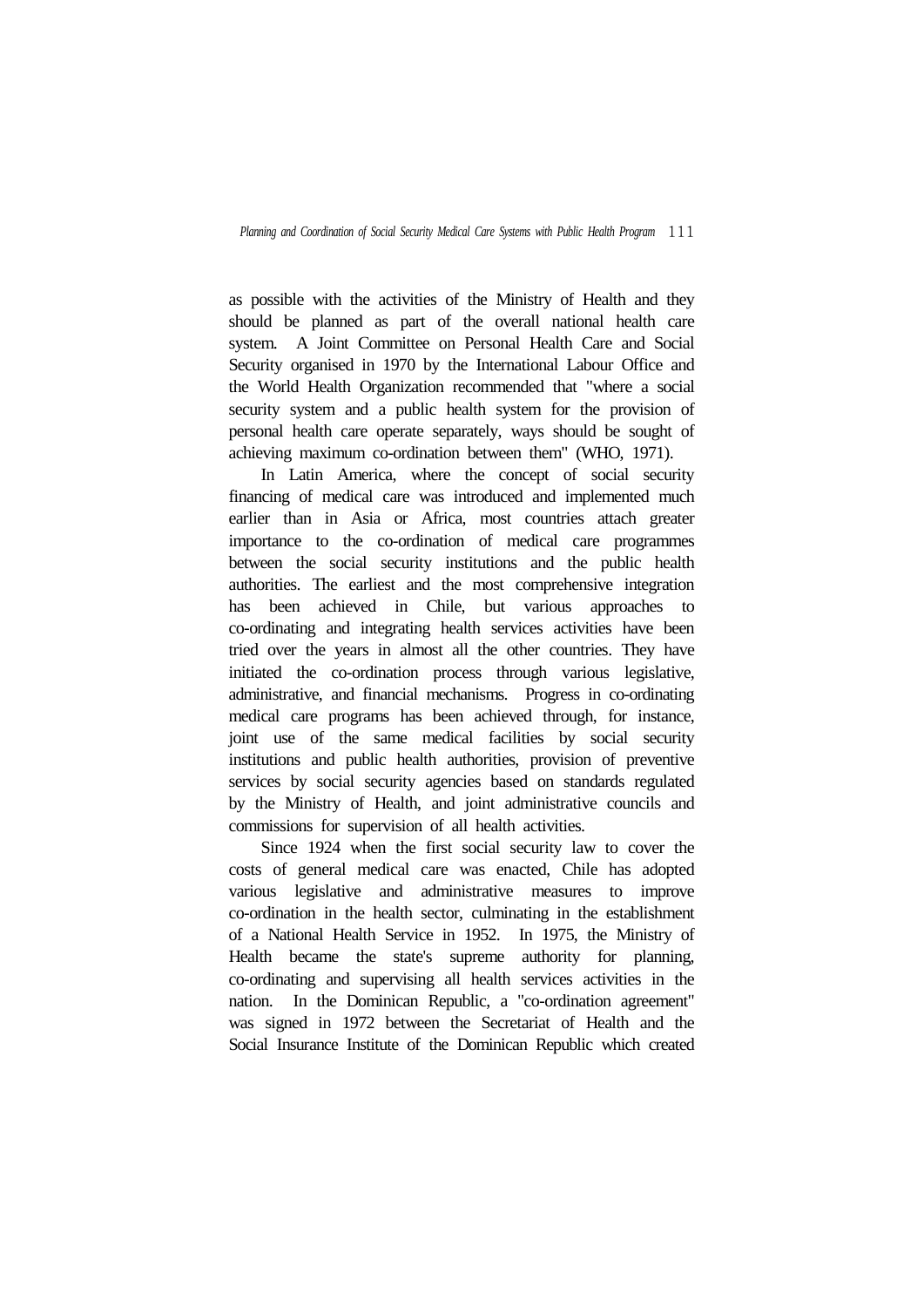a commission to co-ordinate the delivery of medical care services in the nation. The commission was charged with "promoting co-ordination in the execution of health policy, rationalization of services, expansion of rural coverage, and co-ordination of personnel training, financing and statistical and information systems" (Alfredo Leonardo Bravo, 1975). In almost all countries, the Ministry of Health assumes the major responsibility for promoting co-ordination among all the institutions operating in the health sector. In Brazil, however, total responsibility for co-ordinating medical care programs in the nation is assigned to the Ministry of Social Insurance and Assistance (MPAS), which provides general supervision of the National Social Insurance and Assistance System (SINPAS). The latter organization is comprised of the following autonomous institutes: Social insurance cash benefits (INPS), medical care (INAMPS) and financial and property administration (IAPAS) (Celso Barroso Leite, 1978).

 In most developing countries, scarcity of resources is one of the major factors in planning and co-ordination of social security medical care schemes with public health programs. With severe shortages of physicians and other auxiliary personnel and a lack of equipment and facilities, it would be highly wasteful to launch a separate and independent medical care program under social security. Close co-ordination is needed in order to obtain coherent planning, execution, and evaluation of all health-related activities. This avoids duplication and waste in the use of scarce health resources. The major objective is to attain maximum utilization and productivity of existing manpower and material resources in the various public and private medical care institutions and to make future allocation of investment fit more closely with emerging needs. Co-ordination of efforts in resource use would bring advantages to both public health and social security institutions.

 When social security programs for personal health care were first launched in Libya and Tunisia, for example, a special arrangement was made to the effect that social security agencies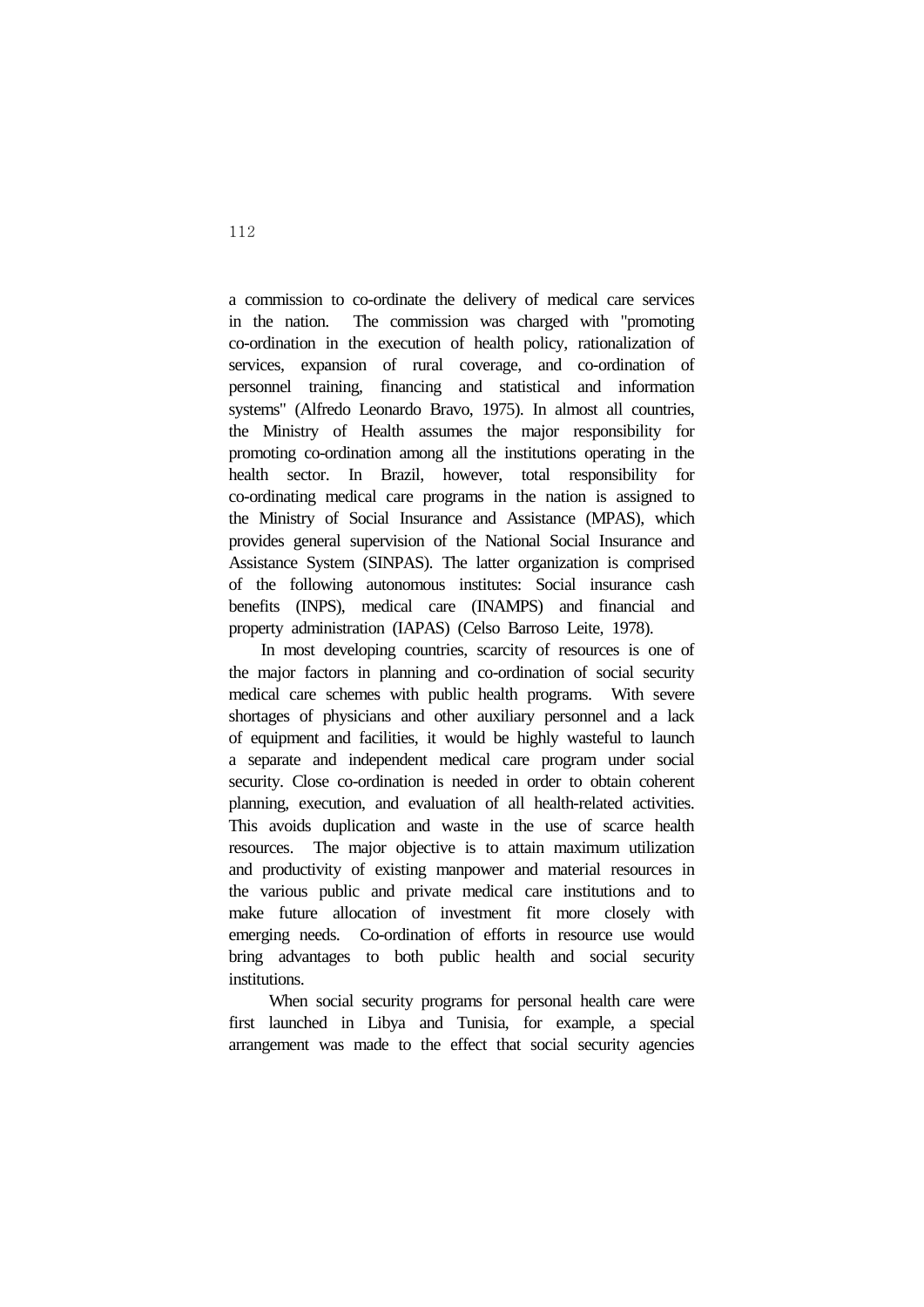provide medical benefits through the existing facilities and personnel of the Ministry of Health (ILO, 1972). This arrangement strengthened the public health facilities through subsidies provided on behalf of the protected persons and also improved the utilization of these resources. Although the social security medical care program was introduced in Korea as a separate entity unrelated to the public health organization, both come under the general supervision of the Ministry of Health and Social Affairs. While the Korean social security scheme provides the great bulk of its medical care services through contracts with private clinics and hospitals, the joint use of provincial governmental hospitals by social security and public health agencies considerably improved the operation of existing health resources by eliminating the under-utilization of these hospitals.

 Another objective of promoting close co-ordination between social security systems and public health services is to give total health coverage to the population through preventive, curative and rehabilitation services. Traditionally, the medical care services provided through social security schemes have been confined to the strictly curative aspects of diagnosis and treatment of diseases, as distinct from other types of health services such as community health care and preventive services. The public health organization, on the other hand, is concerned exclusively with the traditional preventive concept of health care. In recent decades, however, social security institutions have become increasingly aware of the need to expand their activities into the field of personal preventive medicine and are putting more emphasis on preventive service programs in order both to reduce the cost of medical treatment and to combat factors detrimental to the health and productivity of workers. Public health services have been expanding their fields of activities to curative services. Thus, social security and public health institutions now have converging objectives and the complementary nature of their programs and services necessitates some interdependence between public health and social security programs.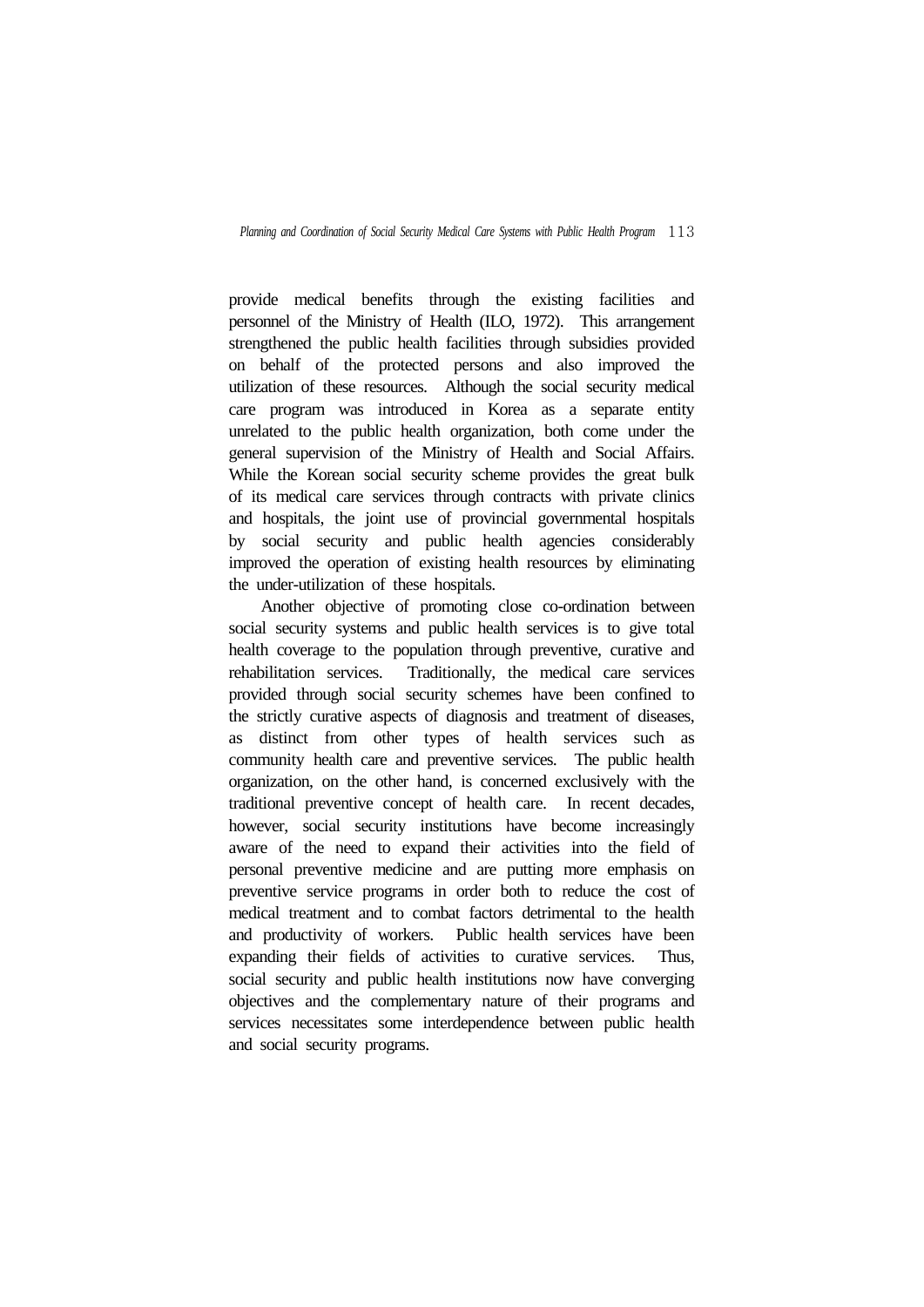The social security schemes in force in many Latin American countries long ago recognised the importance of preventive care and in 1967 social security institutions in Guatemala and Venezuela concluded agreements with the Health Ministry to facilitate the provision of preventive services, especially for mothers and small children. In considering the provision of integrated health programs offering both prevention and treatment, therefore, the co-ordination of preventive services under the Ministry of Health with social security institutions providing curative care is a prerequisite. When a social security medical care scheme is set up within the basic public health framework, as in Tunisia, it is of course much easier to provide preventive services. If, on the other hand, an entirely separate scheme is established, as in Ecuador, it must develop its own personal preventive services or make an arrangement with the public health authorities which is often administratively difficult (Milton I. Roemer, 1969).

 The importance of co-ordination in national planning of health resources and services should also be noted, for effective health planning is often handicapped by wide dispersion of authority among several agencies. Therefore, a clear understanding of the inter-relationship among all health activities is "an essential requirement for effective health planning. All too often, national health plans are made with consideration only of the funds available in the budget of the ministry of Health. Yet funds of greater magnitude are often spent by other ministries (for example, social security or education) for various health-related purposes, not to mention the generally large aggregate health expenditures made by private individuals and families. Many planning efforts may be frustrated largely because they are limited to the planning efforts may be frustrated largely because they are limited to the fraction of the health sector encompassed by the Ministry of Health, rather than its full scope" (A statement made by Dr. E. Tarimo, Director of the Division of Strengthening of Health Services in the World Health Organization, at a World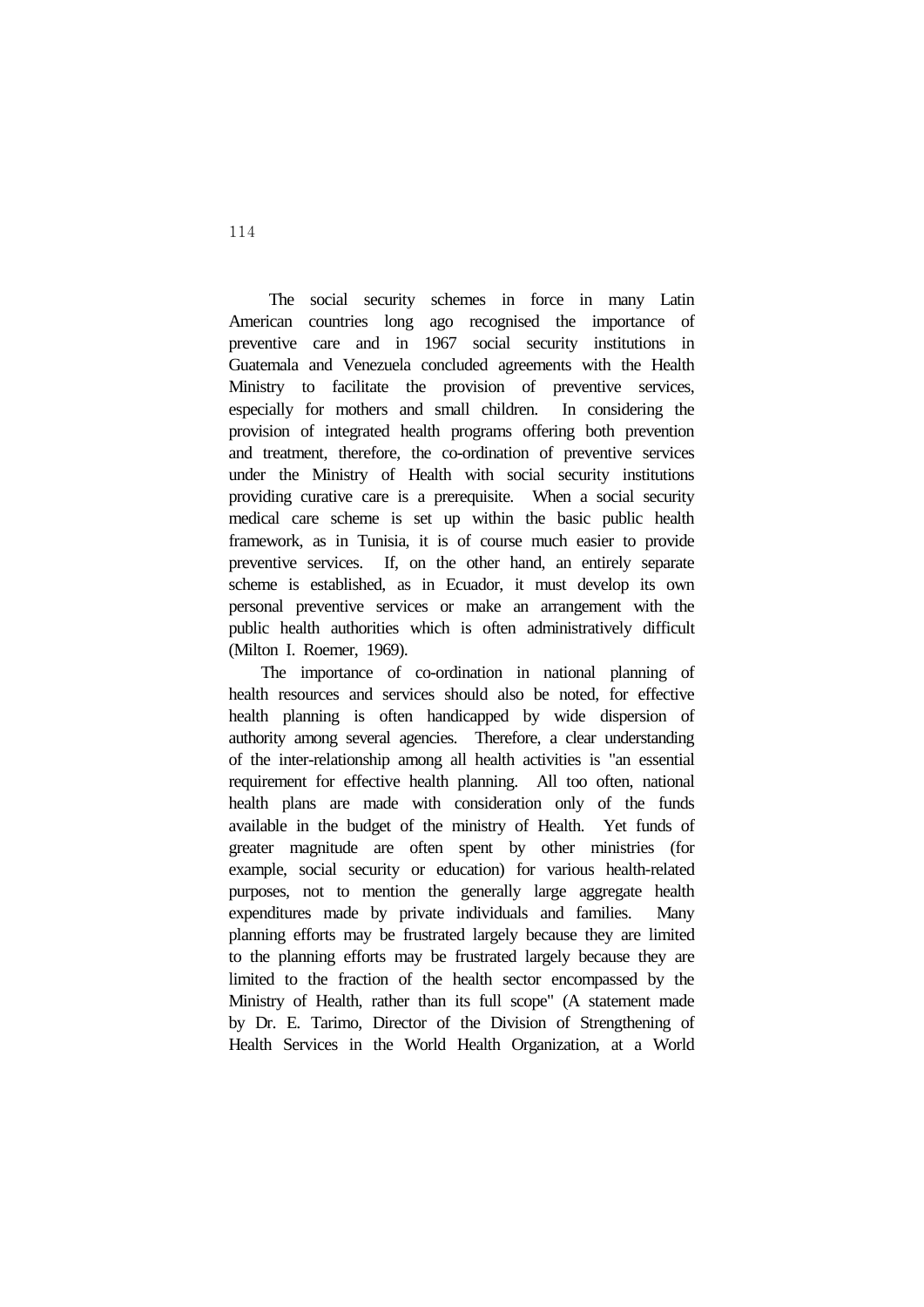Health Organization Inter-regional Workshop on Financing of Health Services, Mexico, November  $26 \sim 30$ , 1979).

 Co-ordinated planning of health resources and services under both social security and public health agencies is particularly necessary because social security institutions usually raise and spend large sums of money separately from the Ministry of Health. Co-ordination, however, need not imply that "all money should come from a single source, but rather, that the spending of funds from different sources should be planned in a rational way" (WHO, 1978). It is generally agreed that social security health care programs should be designed within the general framework of an overall national health plan. Furthermore, the relevant national health planning authorities should take the initiative in incorporating all existing and potential health related activities under social security schemes into the total health plan. Co-ordination should start at an early stage of the planning cycle, so that social security institutions should feel from the beginning committed to the implementation of the approved plan, to the same extent as the Ministry of Health (Pan American Health Organization, 1970). To this end, co-ordination between programme planners and those who are responsible for the implementation of plans is essential.

 The major responsibilities for health planning are usually assigned to the Ministry of Health in most developing countries. Yet other government agencies, such as the Ministries of Education, Home Affairs, Finance and Social Security are also partly responsible for the planning of medical staff, facilities and services. In most Latin American countries, health services are provided through several agencies with the exception of Chile, where the planning of their health services is regionalized in order to ensure that the entire population enjoys the benefit of medical care. A more thoroughly integrated form of health planning can be found in Tunisia where the social security system makes a regular transfer of funds to increase the resources of the Ministry of Health. The extra money derived in this way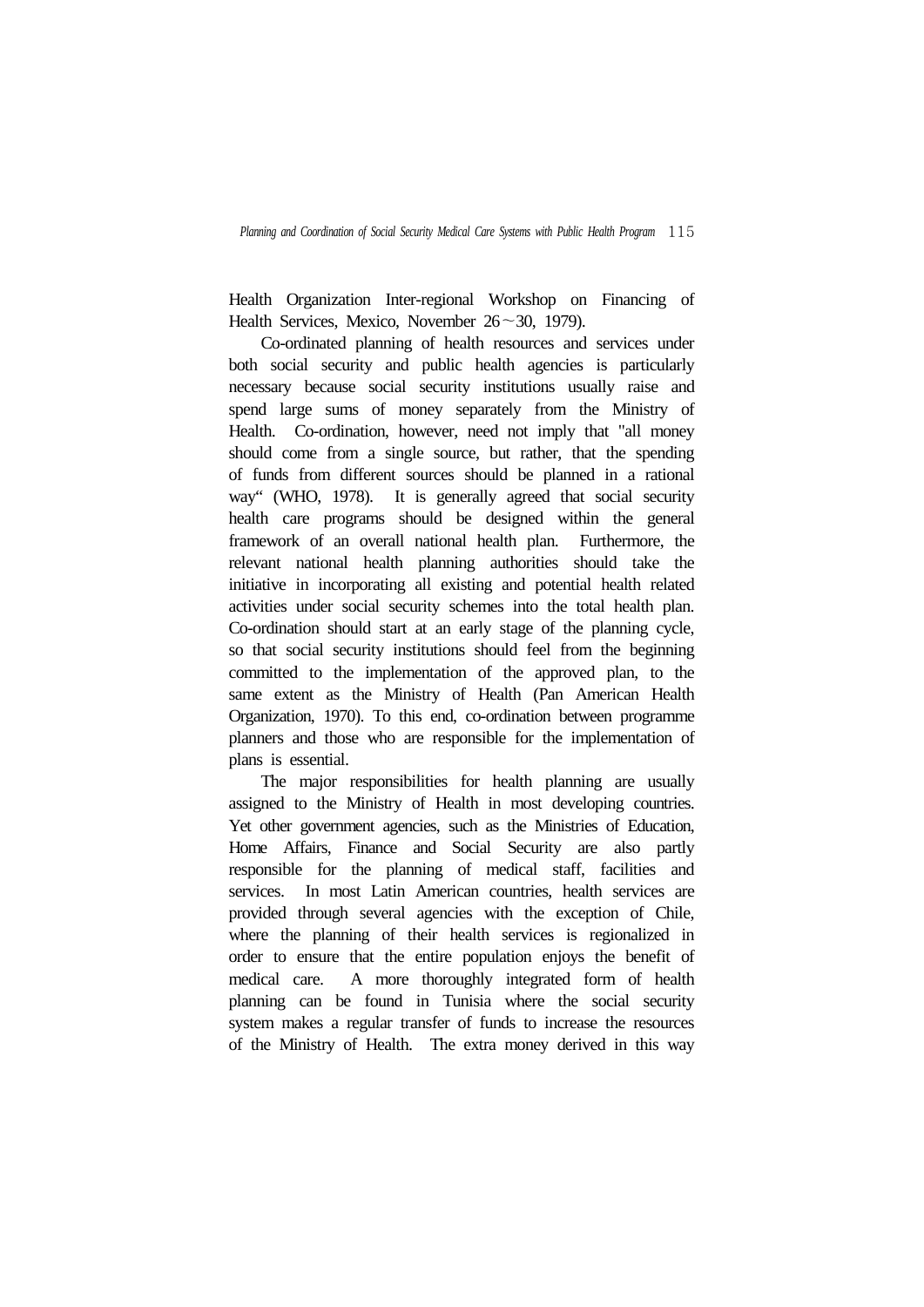from social insurance contributions is thus used to strengthen a unified network of health facilities throughout the country so that the entire population may be better served (WHO, 1978).

 Korea has an elaborate system of socio-economic development planning. The Economic Planning Board (EPB) as the central planning body, has the primary responsibility for preliminary analyses and drafting of its five-year national plan. For this purpose, the EPB has set up 27 sectoral task groups whose major task is to consider policy objectives and structural reforms and to prepare initial drafts of sectoral plans. Each task group conducts in close co-operation with the Korea Development Institute a series of open forums to discuss and reach a broad public consensus on key sectoral issues. The work of this sectoral study group is co-ordinated through the Co-ordinating Committee on Economic Planning chaired by the Vice Minister of the EPB. The final drafts prepared by the EPB are then submitted to the Interministerial Examination Council on Economic Planning which is chaired by the Prime Minister. Finally, the plan is approved by a presidential decree. Of the 27 sectoral task groups, three deal with health and social security problems. These include overall social development planning, social security, and health. The latter two task groups are chaired by the Assistant Minister of the Ministry of Health and social Affairs. In each task group the role played by research institutes including the Korea Development Institute and the Korea Health Development Institute, academic circles, and various societies and associations, has been significant.

 The Ministry of Health and Social Affairs has responsibility for broad health and social security policy co-ordination in Korea (see Chart 2). However, the programs that substantially affect health are scattered over several other ministries as well. The Ministry of Home Affairs, for example, is responsible for financing and operating, through local governments, a network of provincial and municipal hospitals and health centres. The Ministry of Education has the authority and administrative responsibility for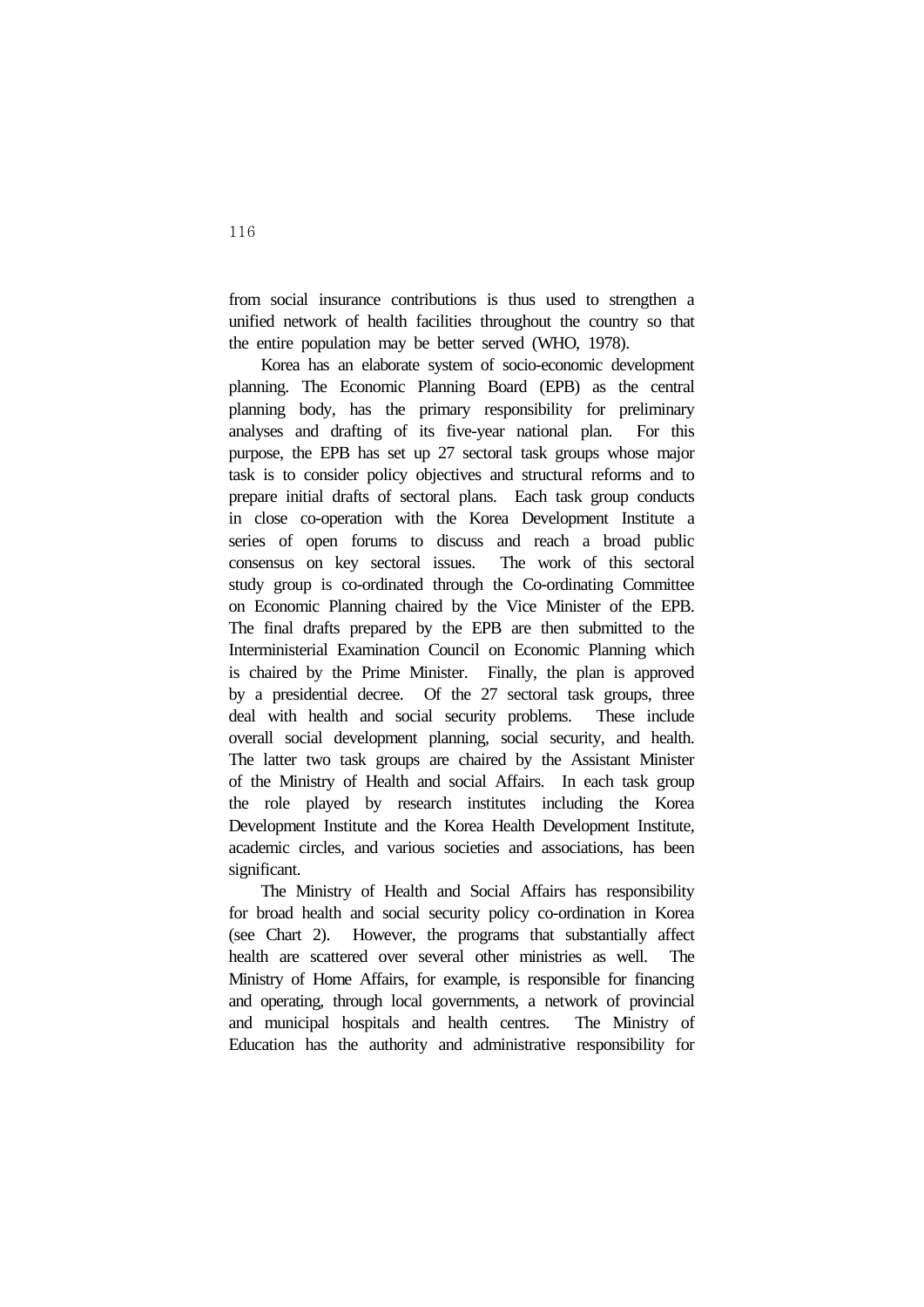the universities and other institutions training medical professionals and other types of health manpower. Finally, the Economic Planning Board has overall responsibility with respect to overall planning and resource allocation policies for the nation. Thus, fragmentation of responsibilities and authority among various ministries has often resulted in inefficiency and waste in the management of health services in Korea (Chong Kee Park, 1980). The government is now seriously considering the reorganization of the health system so as to bring about more efficient planning and operation of limited health resources and manpower. In a recent study commissioned by the Minister of Health and Social Affairs, the Korea Development Institute recommended that local hospitals run separately by each city and provincial government be managed by a newly-created semi-autonomous institution under the broad supervision of the Ministry of Health and Social Affairs (Chong Kee Park, 1980).

 In order to provide a co-ordinating mechanism among the programmes of the various operating agencies, the National Health Council was established in 1976.

 The membership of this Council is composed of the Deputy Prime Minister (concurrently Ministry of the Economic Planning Board) as chairman, Minister of Health and Social Affairs as vice chairman, Minister of Home Affairs, Minister of Education, and three private citizens. The Council is expected to provide an effective forum for policy co-ordination, resource allocation decisions and implementation for the health sector. The National Health Secretariat set up within the Korea Development Institute, operating under the aegis of the Economic Planning Board, provides inputs and resources to the Council for sound planning and operation (Family Health Care, 1979).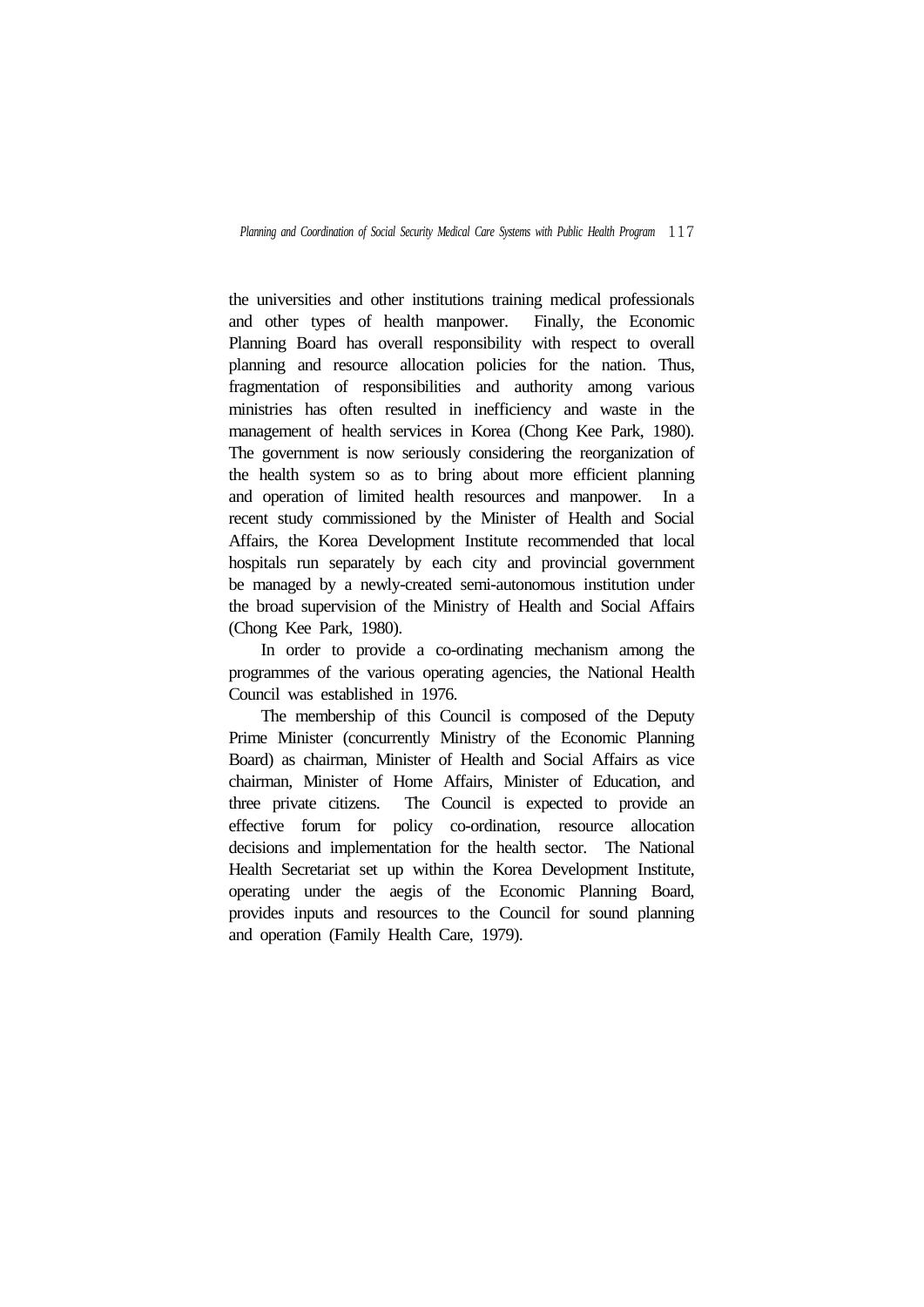

#### *Chart 2. Coordination Between Social Security Medical Care Schemes and Public Health System in Korea*

3) Federation of Korean Medical Insurance Societies 4) Korea Medical Insurance Corporation

Notes: 1) Bureau of Public Health 2) Bureau of Maternal and Child Health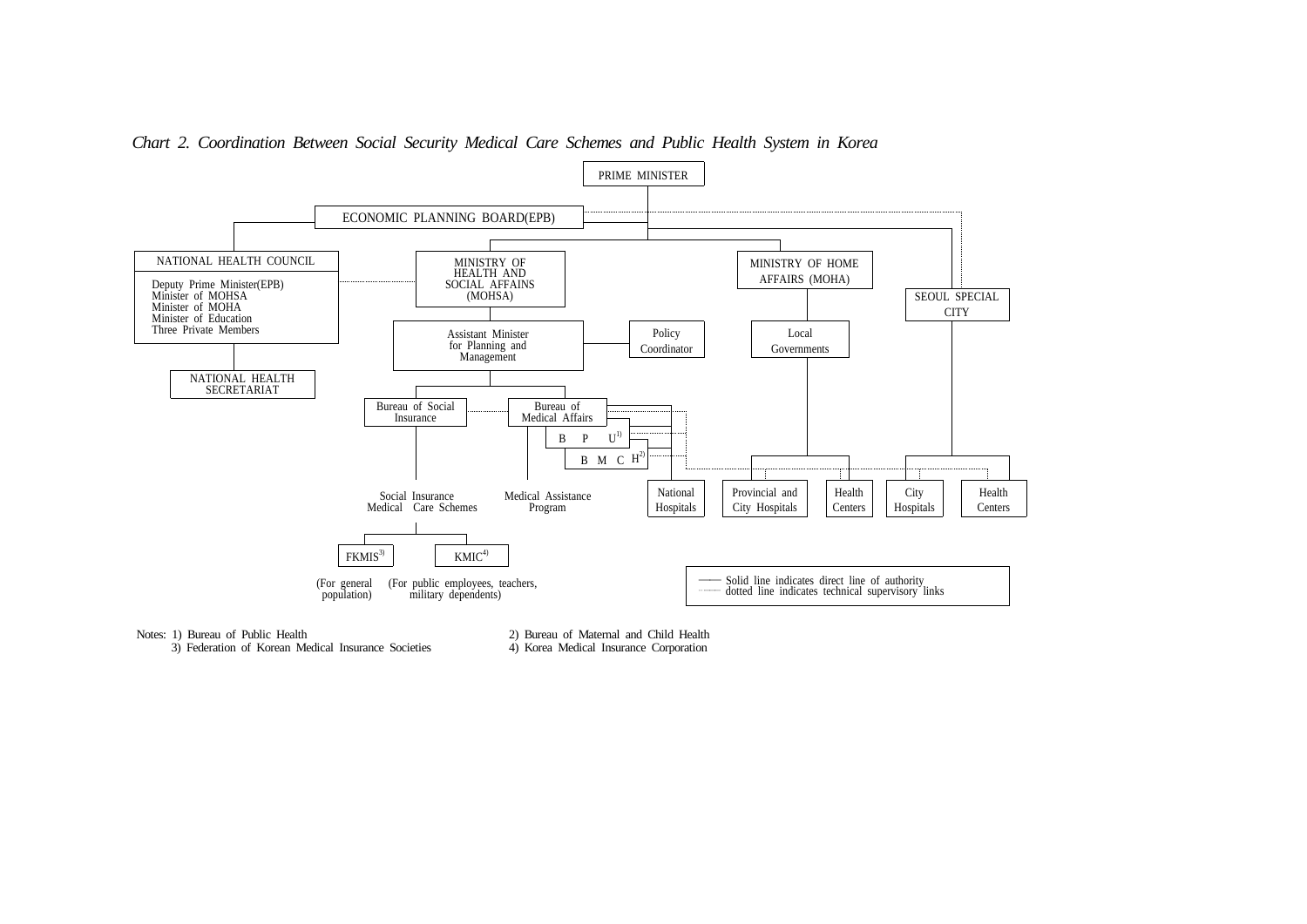# 3. Progress and Outlook in Planning and Co-ordination of Social Security Medical Care Schemes with Public Health Programs

 The complex nature of health problems in developing countries has increased the need for more systematic organization of health services. For comprehensive national health planning, it is important to take account of all health related activities in a nation - both the sources from which funds are derived and the purposes for which they are spent. Social security mechanisms are increasingly used to finance health care services in many developing countries. Social security systems are regarded as an extra source of fund-raising, but the use of funds should be closely co-ordinated with the government agency responsible for the overall health services of the country. When financing comes from more than one source, there are more likely to be conflicting objectives. With the lack of resources available for health purposes in most developing countries, efficient use of existing funds is always important. This involves co-ordination among all health care systems in the nation.

 In the past several decades there has been much progress, both at the national and international levels, in the movement toward planning and co-ordination of social security medical care schemes with public health programs in the developing regions of the world. As social security systems extended their coverage in more countries, health ministries set up study groups to assess the needs for co-ordination and integration of various organised health care schemes. The exchange of ideas through various international meetings and publications on the subject, which have been facilitated by the activities of international organizations, have contributed to the promotion of co-ordination between social security medical schemes and public health programmes.

 As early as 1964, for example, the Pan American Health Organization meeting in Mexico adopted a resolution recommending a study of the possible methods of co-ordinating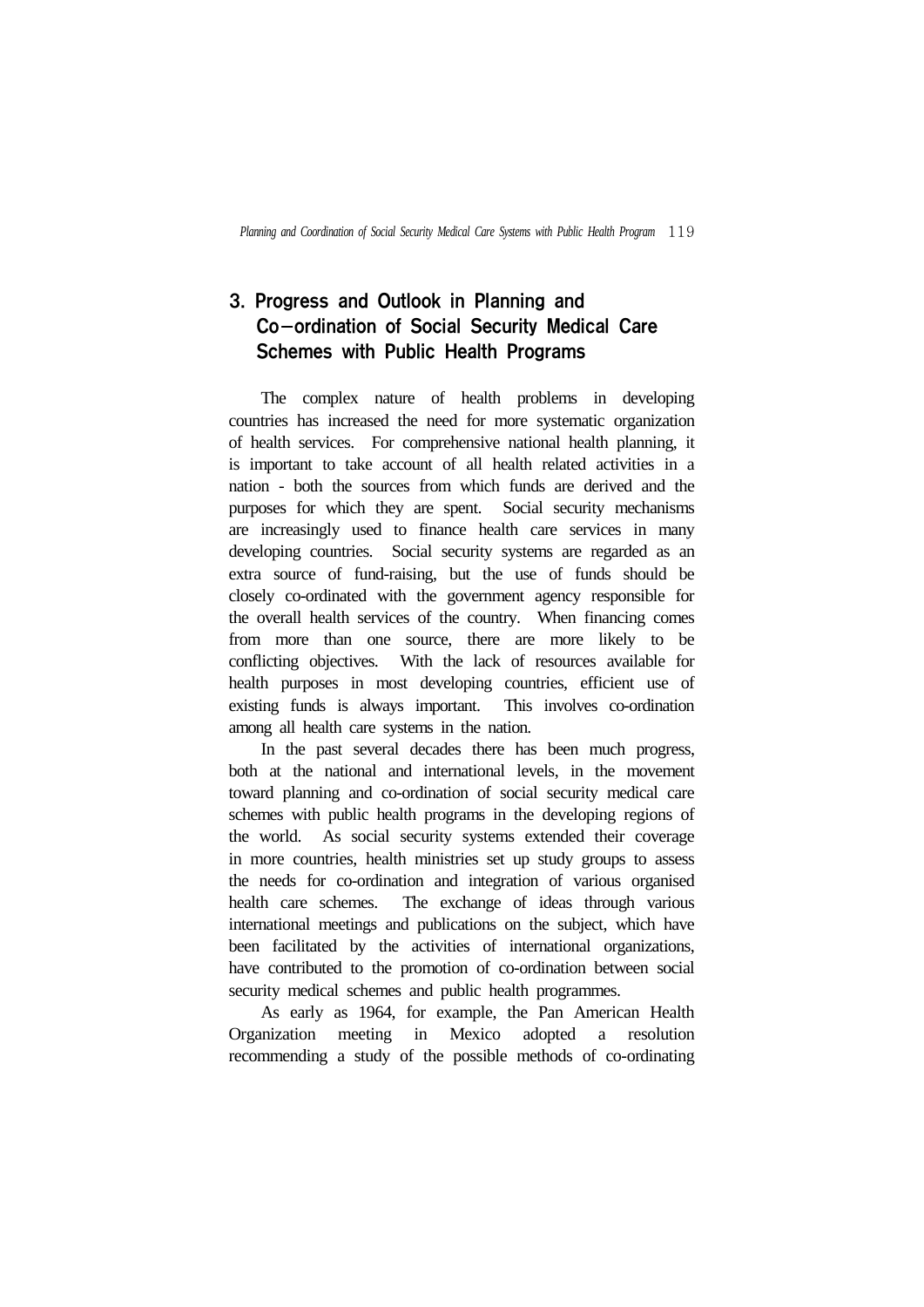public health services and medical care schemes under social security (Jérôme Dejardin, 1969). In the following year, the Directing Council of the Pan American Health Organization passed a resolution urging closer co-ordination between ministries of health and social security institutions and the participation of all relevant agencies in national health planning. The objectives to be pursued through this process of co-ordination are: (1) to bring about the rational use of the available resources by various institutions in the health sector; (2) to indicate ways of getting the best possible return on the available resources; and (3) to bring future investments and contributions into proportion with needs, in order to ensure their full utilization (Pan American Health Organization, 1966).

 Recognizing that social security systems make possible the realienation of the objectives of a broad health policy, the International Social Security Association convened a Round Table on the Contribution of Social Security Schemes to Public Health Programmes in Mexico in 1969. The Round Table Meeting, which eventually gave rise to more frequent contacts between the Association and other international organizations such as the International Labour Office and the World Health Organization, concluded its discussion with the formulation of a series of recommendation. One of the most significant of these recommendations was one which declared that "for protection of health and for better utilization of structures and resources consecrated to this purpose, it is of primary importance that effective systems of collaboration and joint efforts be established on national and international levels, between public health and social security organs. This collaboration and joint effort could be achieved through creation of mixed co-ordinating commissions or technical committees for the study of common problems, as well as through any method of joint planning and execution" (ISSA, 1969).

 A comprehensive Study Group, sponsored by the Organization of American States and the Pan American Health Organization,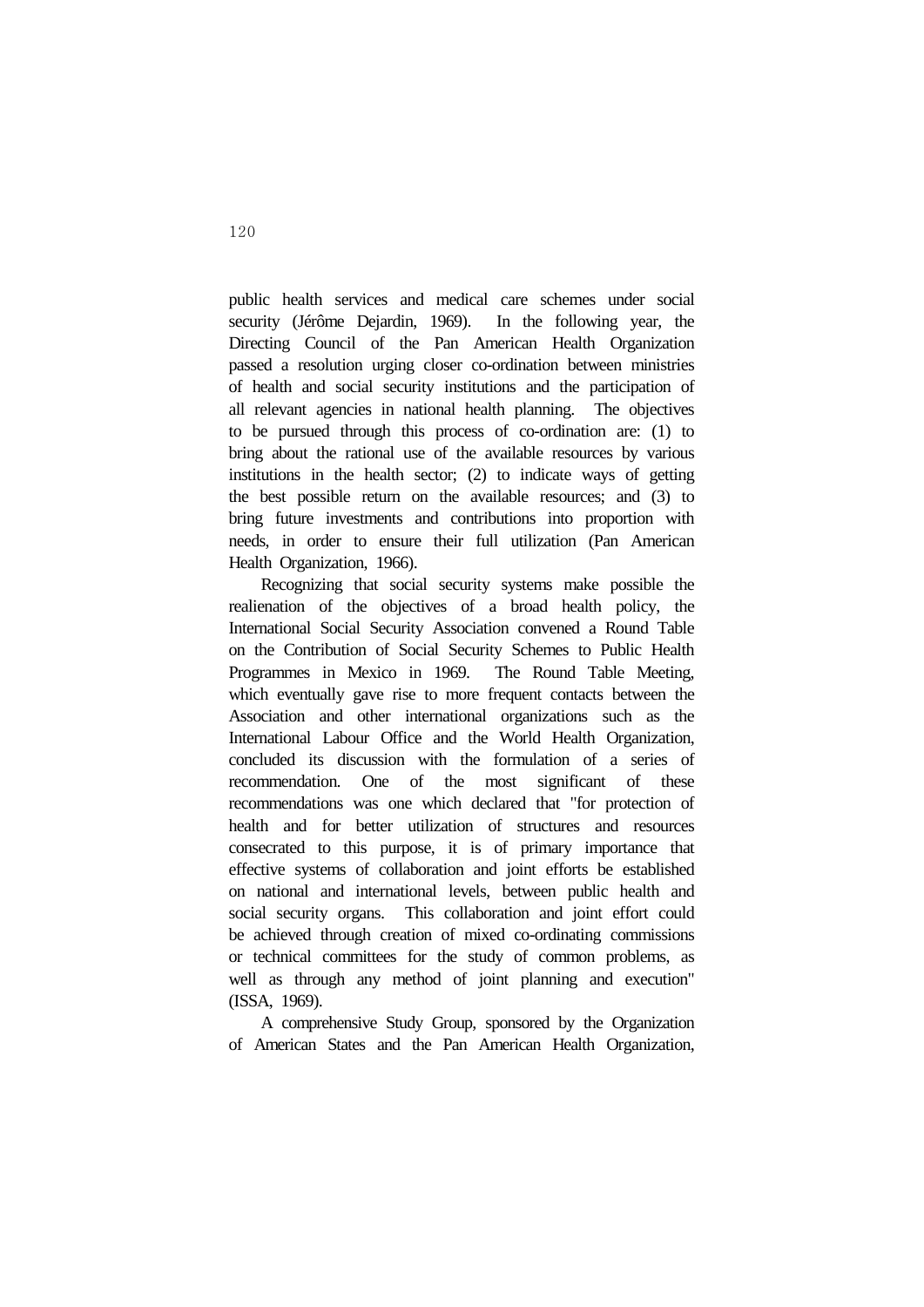was held in 1969 to discuss the co-ordination of medical services in the region of the Americas. The study Group considered four major areas of co-ordination: the formulation and execution of health policy, the provision of health care, manpower development, and financing (Pan American Health Organization, 1966). The new concept introduced during this meeting was to bring medical schools and university hospitals into the process of medical care service co-ordination. The Twenty-Fifth Meeting of the Directing Council of the Pan American Health Organization held in Washington, D.C., in 1977 also considered the question of co-ordination between social security systems and public health services.

 While good working relationships have been established among countries in Latin America with respect to the liaison between ministries of health and social security institutions, collaborative movements and activities in the Asian and African regions have been rather scanty. The International Social Security Association held its Fourth African Regional Conference in Libreville in 1972 to discuss "The role of social security institutions in the planning of medical care and its extension to further groups of the population and to new regions". On the subject of co-ordination, one of the two reports submitted to the Conference noted that "the challenge of developing countries, where optimum use must be made of meagre resources without waste or duplication of any sort, is to achieve effective co-ordination in the operation and delivery of medical care even if financial support is derived from multiple sources and different agencies providing medical care establish their own medical facilities" (ISSA, 1972). In 1974, the International Social Security Association convened the Round Table Meeting in the Philippines to discuss "organization of medical care in countries of Asia and Oceania". The agenda of the Round Table Meeting, however, did not specifically deal with the issues of co-ordination between social security medical care schemes and public health services (ISSA, 1972).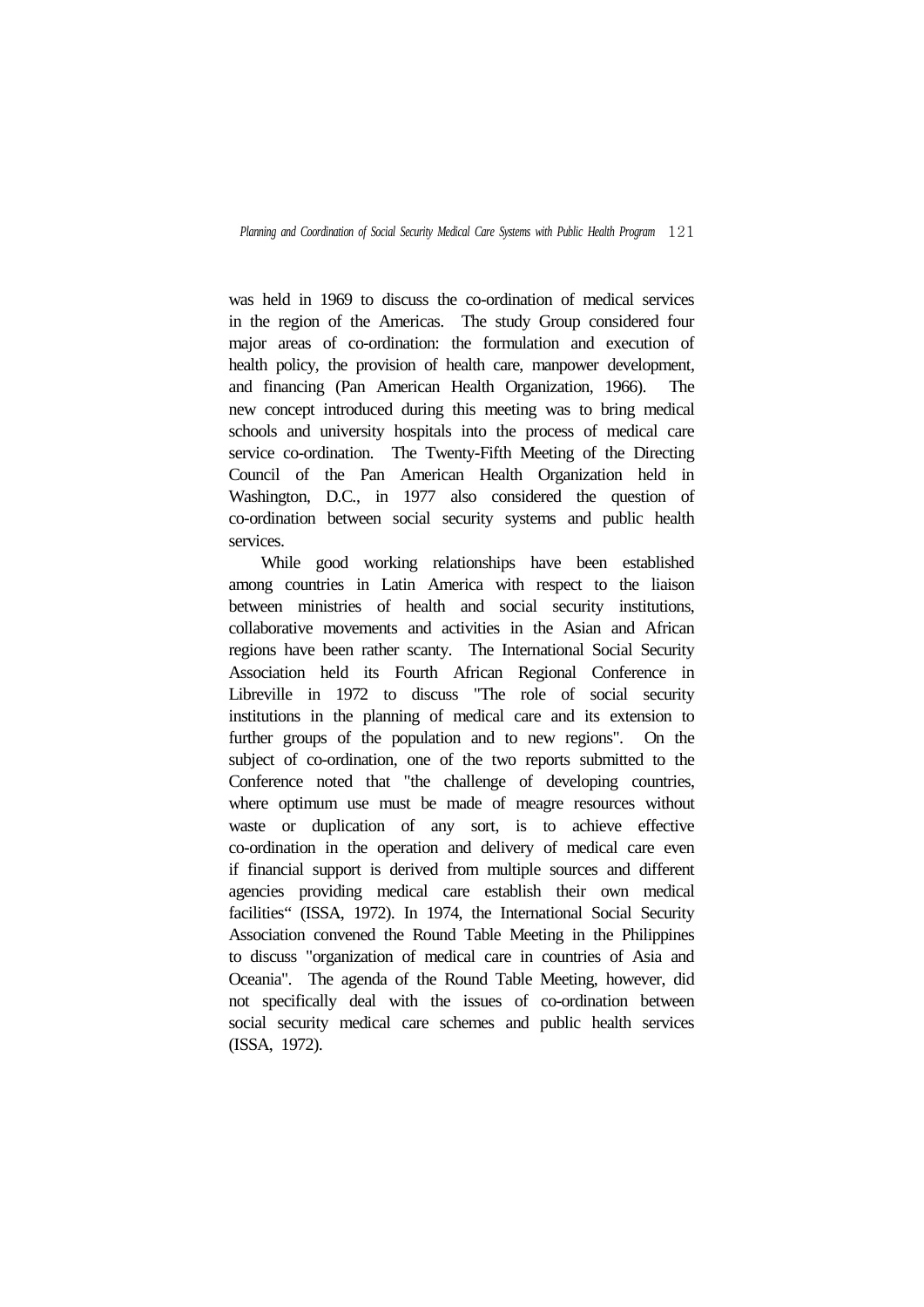Recognizing the urgent need for close co-ordination between social security medical care programmes and the public health services, the International Labour Office (ILO) and the World Health Organization (WHO) have been co-operating in their respective activities in the field of medical care. In 1966, for instance, the International Labour Office initiated a research project to examine and analyse the organizational patterns of medical care under social security throughout the world. The final report, written by Professor Milton I. Roemer an internationallyrecognised expert in the organization of health care, was published by the ILO in 1969 (Milton I. Roemer, 1973). In 1970, the International Labour Office and the World Health Organization decided to convene a Joint ILO/WHO Committee to examine the present situation of health care and social security. As an outcome of this important deliberation, the final report concluded, as earlier mentioned, that "where a social security system and a public health system for the provision of personal health care operate separately, ways should be sought of achieving maximum co-ordination between them" (WHO, 1971). To achieve this, the Committee recommended that interdisciplinary studies should be encouraged to determine appropriate methods for promoting the co-ordination of personal health services with social security.

 The brief review made so far of the existing organizational structure of medical care schemes in the developing regions of the world leads us to conclude that no two countries have adopted exactly the same pattern of health service organization, although in almost all developing countries social security medical care schemes have shown a tendency to co-ordinate with public health programmes. A successive series of international meetings and publications on social security medical care have induced many national governments to take measures leading to co-ordination between social security and public health programs in order to obtain coherent planning and to avoid duplications and waste in the use of scarce health resources. Countries can be identified according to the degree of co-ordination existing

122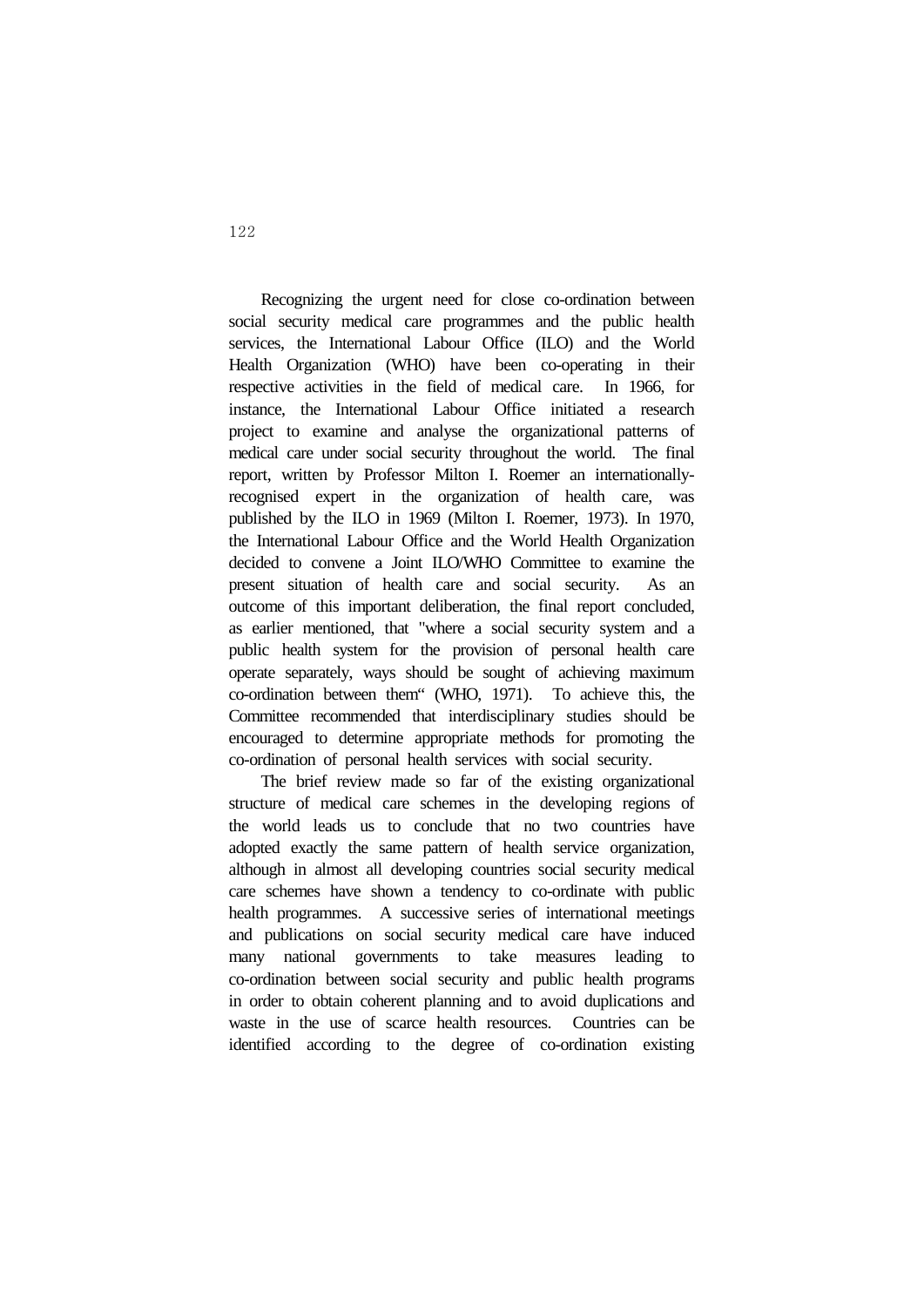between the social security system and public health agencies, ranging from broad separation through moderate co-ordination to complete integration.

 Several Latin American countries such as Mexico and Guatemala can be cited as examples where there is a complete independence of social security and public health systems. Countries like India and Tunisia, on the other hand, offer examples of moderate co-ordination. Another example of moderate co-ordination would be Korea, where the social security agencies do not have their own hospitals and personnel and the Ministry of Health and Social Affairs is responsible for both health and social security matters. Some countries have managed to integrate the organization of all health services, for instance, the medical aided through social security systems. In Chile, for instance, the medical services of the social security system are wholly controlled by the Ministry of Health. In this connection, one study report cited previously notes that "the results are good where one ministry is responsible for both health and social security. In these circumstances a unified programme can be achieved even if it is implemented by a separate organization" (WHO, 1971).

 The challenge faced by most developing countries is to achieve co-ordination in the delivery of health services, even if funds are derived from multiple sources. The role of health services in developing countries is currently undergoing rapid changes under the influence of progress in medical technology and of socio-economic development. These factors have changed the focus of health in development processes. There is a growing awareness that health is both a cause and an effect of socio-economic development and that health is an important component of the modernization process.

 The generalization that can be drawn from experiences of social security health care systems in developing countries is that too much is being spent on episodic curative care in expensive hospitals in urban centres, while coverage in the countryside is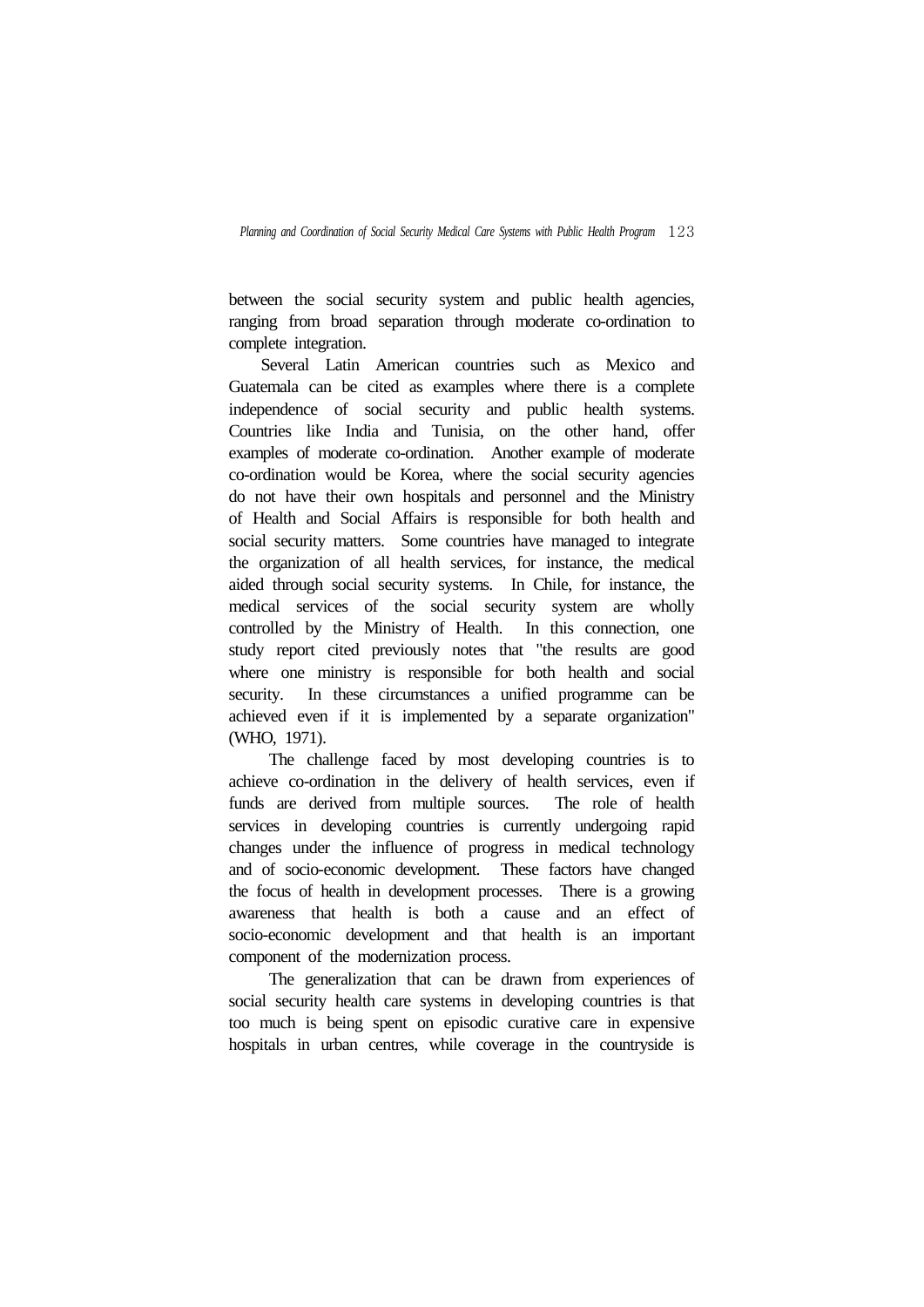extremely limited. Thus, present health policies are not only inefficient but also inequitable in most developing countries.

 The focus of future policy, therefore, should be directed to correcting this bias by extending the coverage of the primary health care in the rural community and by increasing the responsiveness of existing health centres and district hospitals to the needs of the primary health worker (H. Mahler, 1974). Recently, several countries have initiated primary health service programs that rely more on low levels of technology and focus broadly on preventive measures aimed at controlling the incidence of disease rather than exclusively on curative care services in hospitals (Ha Cheong Yeon, 1981; V. Djukanovic and E.P. Mach, 1975). It is generally agreed that the preventive approach to health care can reach more people at a lower cost. According to a world Bank report published in 1979, for example, a health care system based on preventive rather than curative medicine could serve the entire Brazilian population without further increase in total health expenditures (The World Bank, 1979).

 The time has come for each developing country to take a fresh look at the priority health problems and at alternative approaches to their solution. Some countries may need to make drastic reforms, but others may only need slight modifications in their existing organization of health services. Every country, however, has to evolve its own methods, based on its own social, political and economic circumstances. The important question is, then, in what way the social security system can contribute toward extending the health care coverage of the population in the countryside and, at the same time, providing more health promotion activities and preventive services. Co-ordinated planning at the community level will make it possible to link primary health services closely with social security schemes in joint efforts for socio-economic development. One of the most notable primary health care programmes has been developed in Brazil. The program for Interiorization of Health and Sanitation Actions (PIASS) in north-east Brazil emphasizes preventive and simple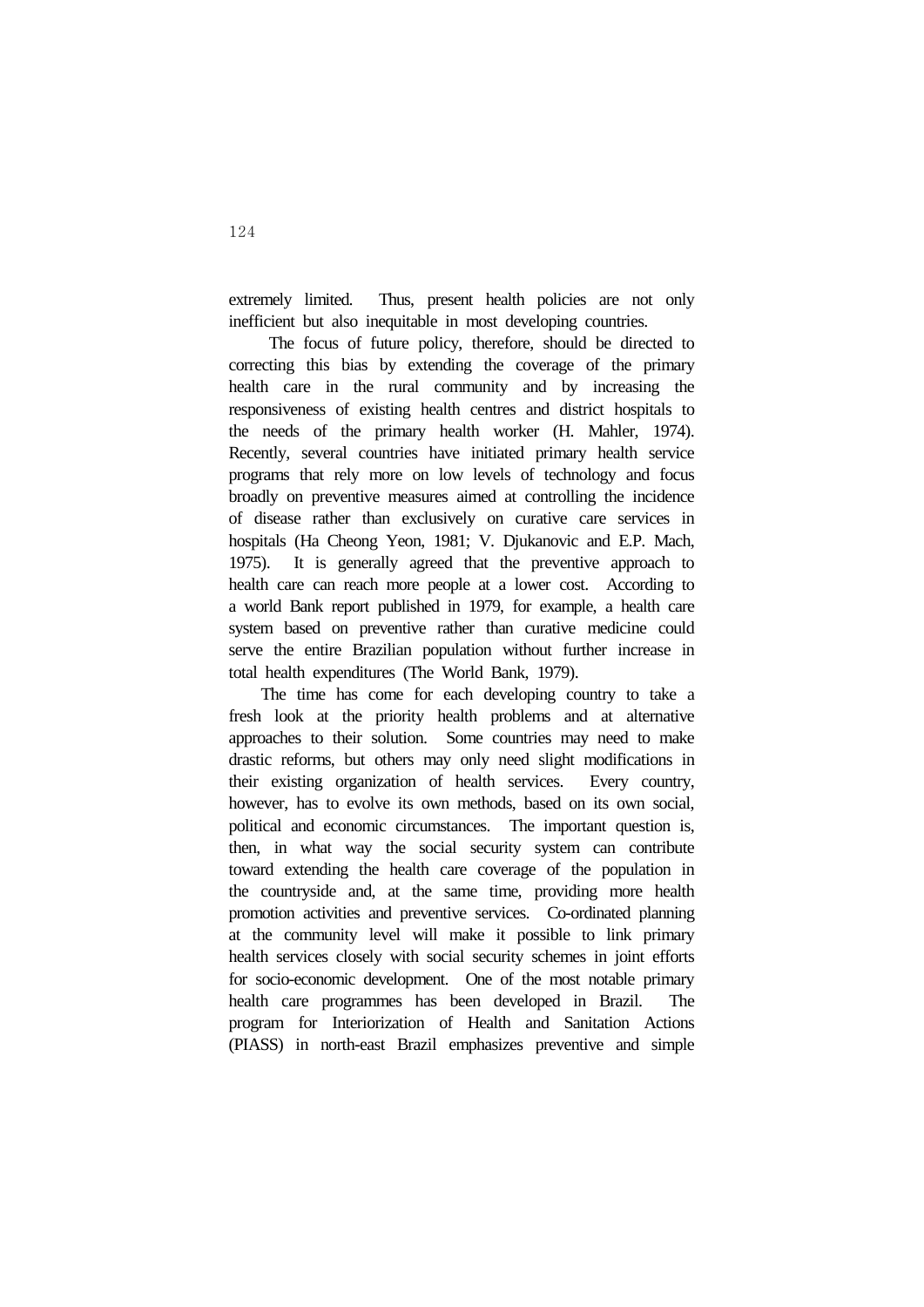curative medicine at the community level with a well-developed arrangement for referral of more complicated cases to health posts and district hospitals (The World Bank, 1979).

 In Korea, potentially successful social security programs designed to meet basic health needs in the countryside have been set up on an experimental basis in three rural community areas. In order to provide health services to farmers, self-employed persons and others who are not currently covered by medical insurance programs, the government has recently initiated primary health care programs integrated with social insurance medical care schemes in three rural communities (Economic Planning Board, 1981). All residents living in these areas where "community health programmes" were developed and tested by the Korea Health Development Institute over the past several years are now eligible for medical insurance benefits. Basic features that will play a real part in this innovative program are the improved coverage of basic health services, the mobilization of financial resources, the deployment of middle-level health workers, the maximum utilization of public health centres and posts and, of course, community participation (Korea Health Development Institute, 1980; Ha Cheong Yeon, 1981).

(Originally published in the *Medical Care Under Social Security in Developing Countries,* Studies and Research No. 18, Geneva: International Social Security Association, 1982.)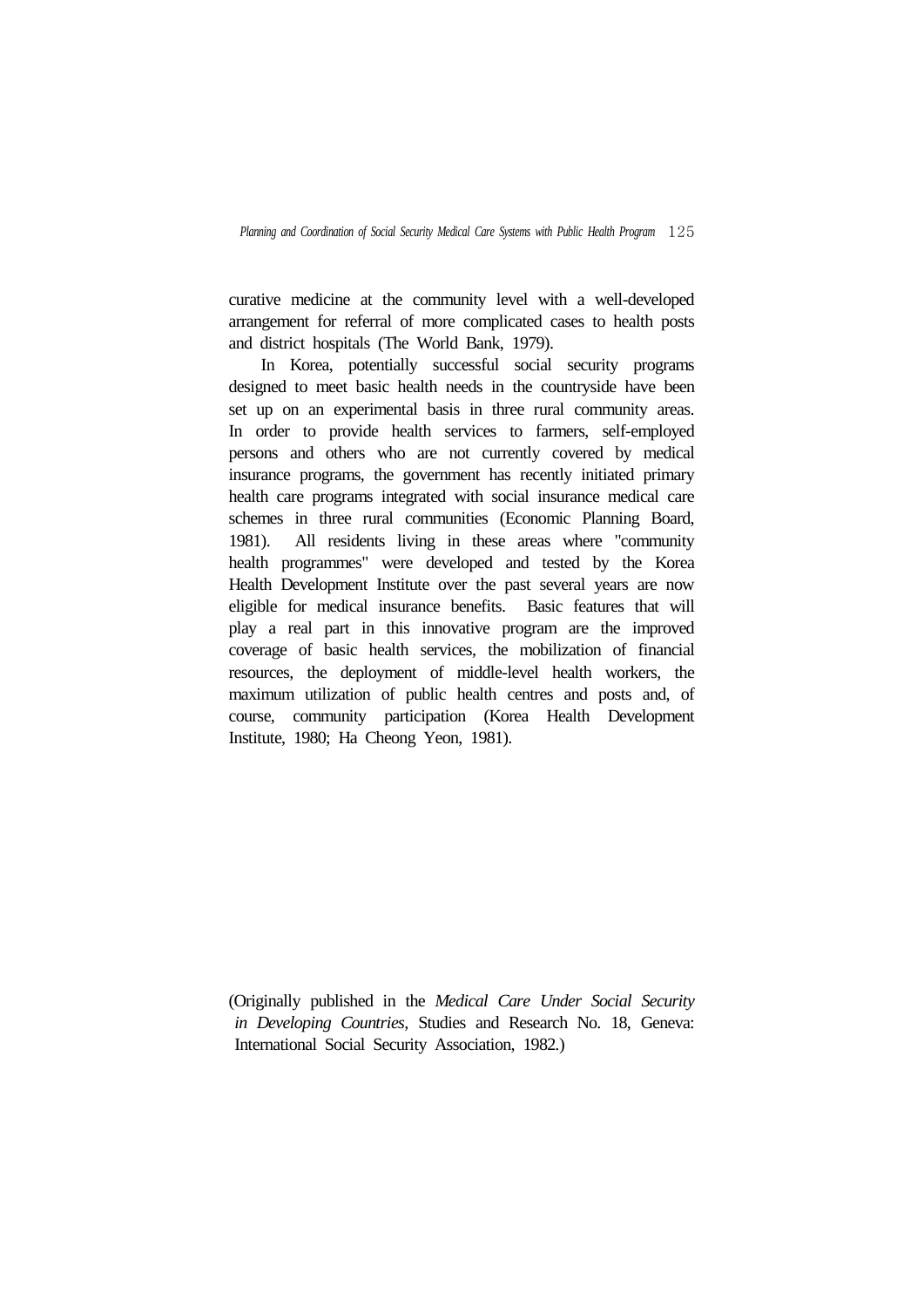# Ⅵ**. The Organization, Financing, and Cost of Health Care**

#### 1. Introduction

 Although health conditions in developing countries have improved considerably in recent decades, the provision of health care is one of the most pressing problems facing many of those countries. A number of these countries have given health care high priority in their development programs. General concern for the health of the people is, of course, nothing new. What is new is the extent of the awareness that health is one of the important dimensions of national progress and that its improvement requires a concerted effort in all areas of development. Health programs, therefore, should not be isolated efforts, but should instead form part of a broad socio-economic development program designed to improve the general welfare of the people.

 Health now constitutes an essential element of the socioeconomic development policy in Korea. For the first time, Korea is actively engaged in major health sector planning aimed at improving the organization, delivery, and financing of health care. President Park Chung Hee stressed the importance of expanding the accessibility of health care services to the poor, by stating that health care is the 'fourth basic necessity of life' along with food, clothing, and shelter. A new national health planning strategy has been incorporated in the creation of the National Health Council, the National Health Secretariat, and the Korea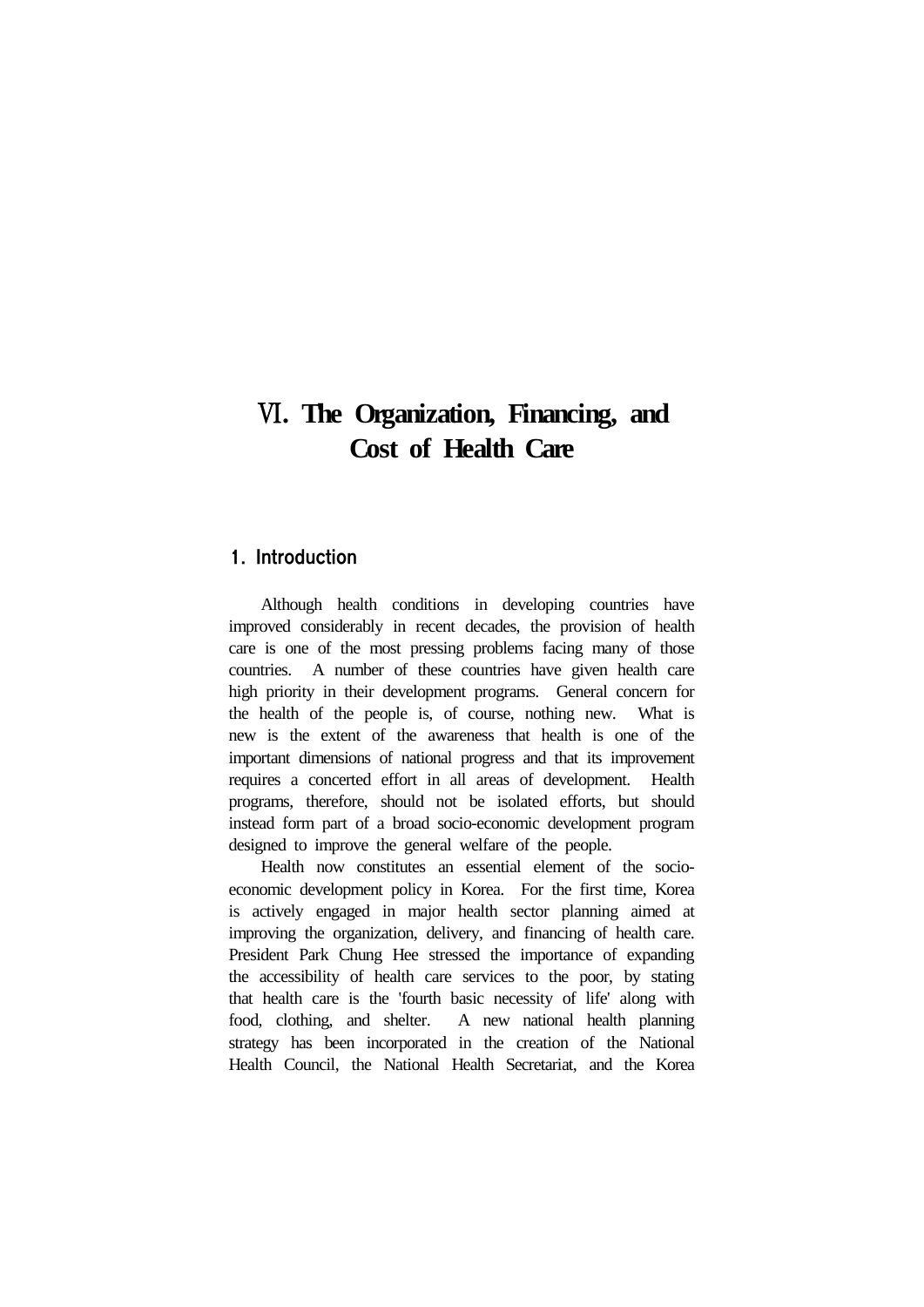Health Development Institute. The ultimate objective of these sector planning efforts is to provide access to adequate medical care to the entire population, regardless of income, age, or place of residence. A related objective is the provision of quality medical care with reasonable efficiency.

 Providing health care presents mounting problems for resource allocation. In Korea, where claims on resources are keenly competitive, it is particularly important that health resources be used to maximum social and economic advantage. Simply providing more resources for health care development does not necessarily ensure the desired improvement. Substantial changes will first have to take place in the organization, delivery, and finance of health care. Attention has recently been focused on the effects of rising medical expenditures on consumers and on society as a whole. The cost of health care has been soaring and this dramatic increase has placed such care beyond the reach of many individuals. In order to make health care services more readily available to needy persons, the financial barriers must be reduced. Many of the health problems prevailing in Korea, of course, cannot be completely solved by reducing the financial barriers to health care. Adequate incomes for all, better housing and sanitation, improved water supplies, and better health education are all required. However, making health services more accessible to those in need is an important advance. In this respect, the enactment of the new medical insurance law on December 22, 1976 represents another decisive landmark in the history of Korea's social legislation. With the enactment of this law, the government has taken a major step towards achieving a comprehensive social security system in Korea.

 This study is concerned with the financing of health care. The approaches to health care finance are varied and range from strictly private insurance to government-sponsored social insurance. The choice of a financing method, however, does not mean the selection of a total package. It is worth considering the desirable features of various systems. Thus, it is essential to carefully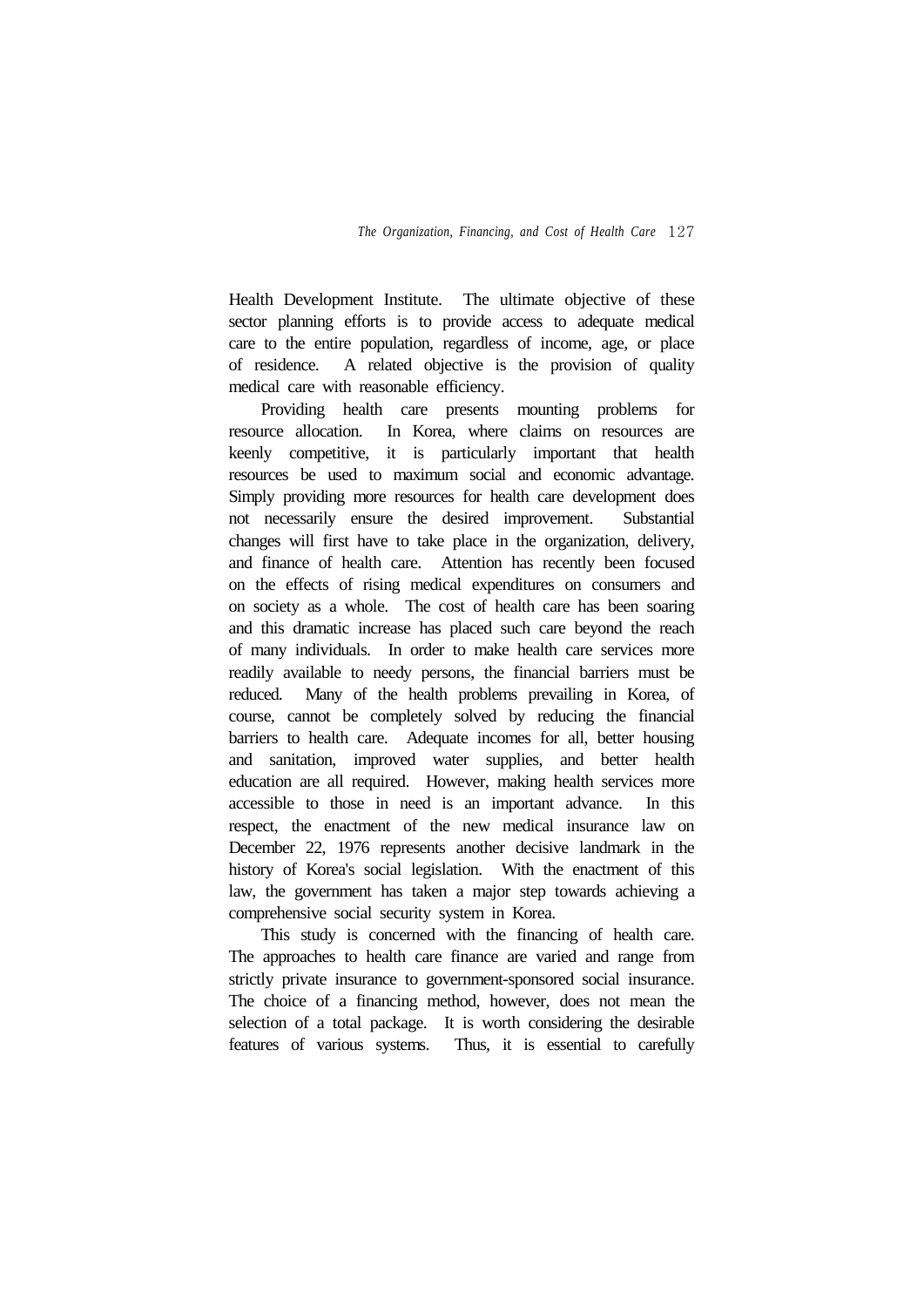examine and evaluate the comparative advantages of various financing mechanisms in terms of number of persons and types of risks covered, incentives toward over-or under-utilization of health resources, costs relative to benefits, and administrative feasibility. It was the recognition of this fact which led this investigator to visit several advanced industrial countries (Great Britain, Belgium, Switzerland, Sweden, the United States of America, and Japan) in order to study their health care systems and financing mechanisms. This trip provided a substantial base of information for analyzing and clarifying the basic health finance issues and choices for Korea.

 The major objectives of the present study are: to review health needs and methods of financing in Korea; to examine the distribution of benefits and costs associated with the new social health insurance scheme; to analyze how successful the scheme is likely to be in meeting national health goals; and, to assess how the scheme would affect particular groups such as rural residents, the poor, self-employed workers, and workers employed by small marginal firms.

This report is organized into five sections. Section II highlights the major issues and problems in health policies, discussing Korea's current health status and needs, as well as the development of a health care system in light of the rapidly changing demographic and socio-economic characteristics of the nation. Section Ⅲ provides estimates of national health expenditures and represents the first such attempt in Korea. In addition, the section discusses the various methods of financing health care services in Korea. Section Ⅳ evaluates the national medical insurance system, incorporates a description of the newly enacted law, and gives an indication, it presents actuarial estimates for the scheme. Finally, the fifth section presents an overall assessment of the medical insurance system and summarizes the conclusions and major recommendations emerging from the present study.

128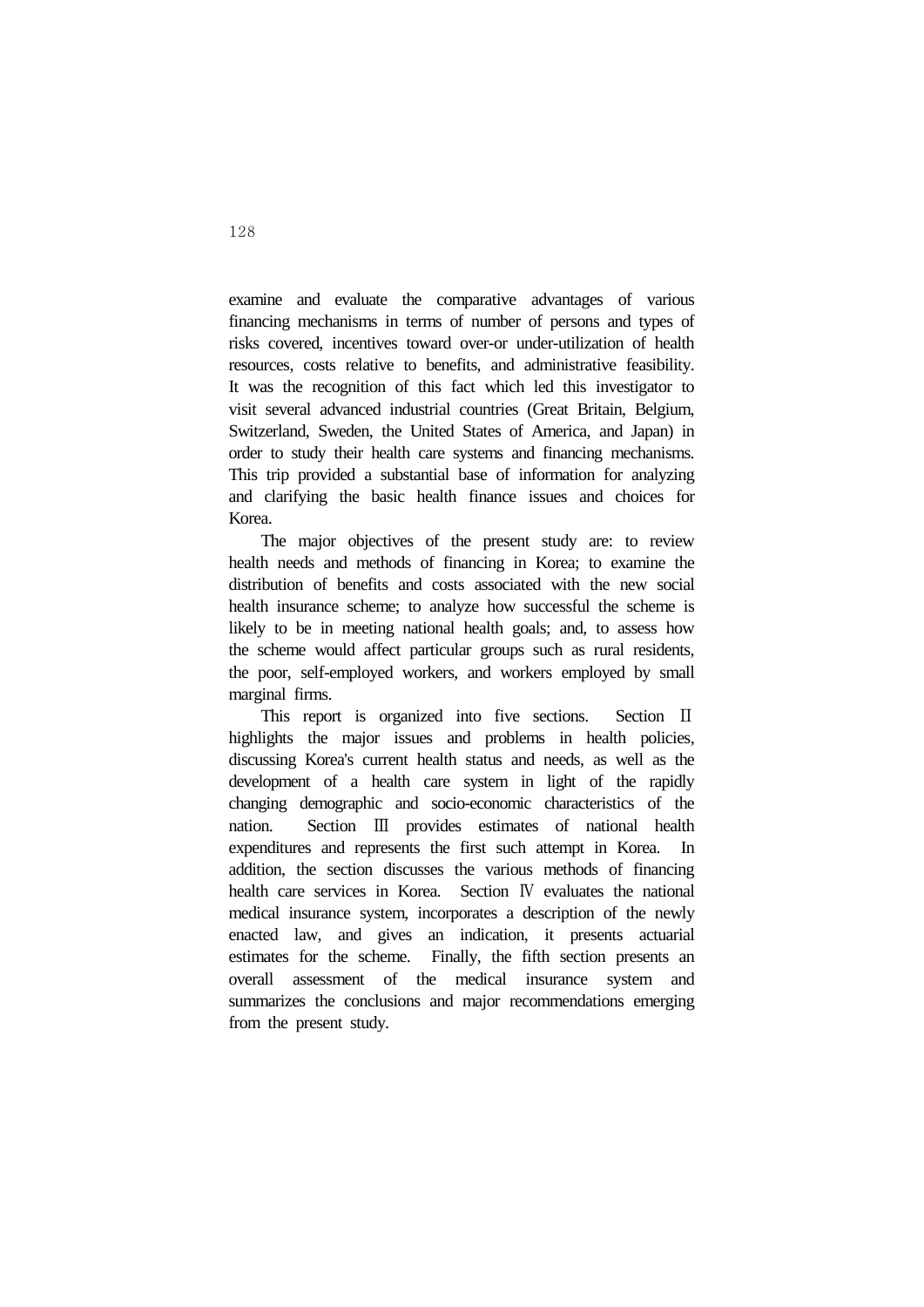### 2. Issues and Problems in Health Policies

#### **1) Health Status**

 Health conditions in Korea have improved considerably during the past decade. This is mainly attributable to the rapid rate of economic development achieved by Korea since the early 1960s. Economic development has been accompanied by rising food intake and consequently a mitigation of the disease and illness related to dietary deficiencies. Substantial investment in water supply systems, sewage disposal facilities, and housing improvements accompanying the rapid economic growth has had a generally favorable impact on health status by reducing the incidence of both water-born diseases and crowding. The past efforts on the part of the Korean government to improve the health status of its people may also have resulted in health conditions that are superior to those of other developing countries in the world.

 Table Ⅵ-1 presents several relevant measures of health status and health resources for Korea and other selected countries for which data are available. The table suggests that there is a marked association between the level of income in a particular country and its health status. Advanced countries such as the United States and Japan, where living standards are considerably high, report the highest levels of health. As may be expected, Korea lags for behind the United States and Japan in terms of Health status indicators and health resources. However, the table shows that the general health of Koreans compares favorably with other developing countries in Asia. Take, for example, the case of life expectancy.9) Life expectancy at birth is estimated to be

<sup>9)</sup> Life expectancy is considered one of the most reliable measures of health status available. Although this measure does not take nonfatal diseases into account, it is closely correlated with many forms of morbidity and debility, and therefore provides critical information regarding the range and intensity of health problems. See World Bank, Health Sector: Policy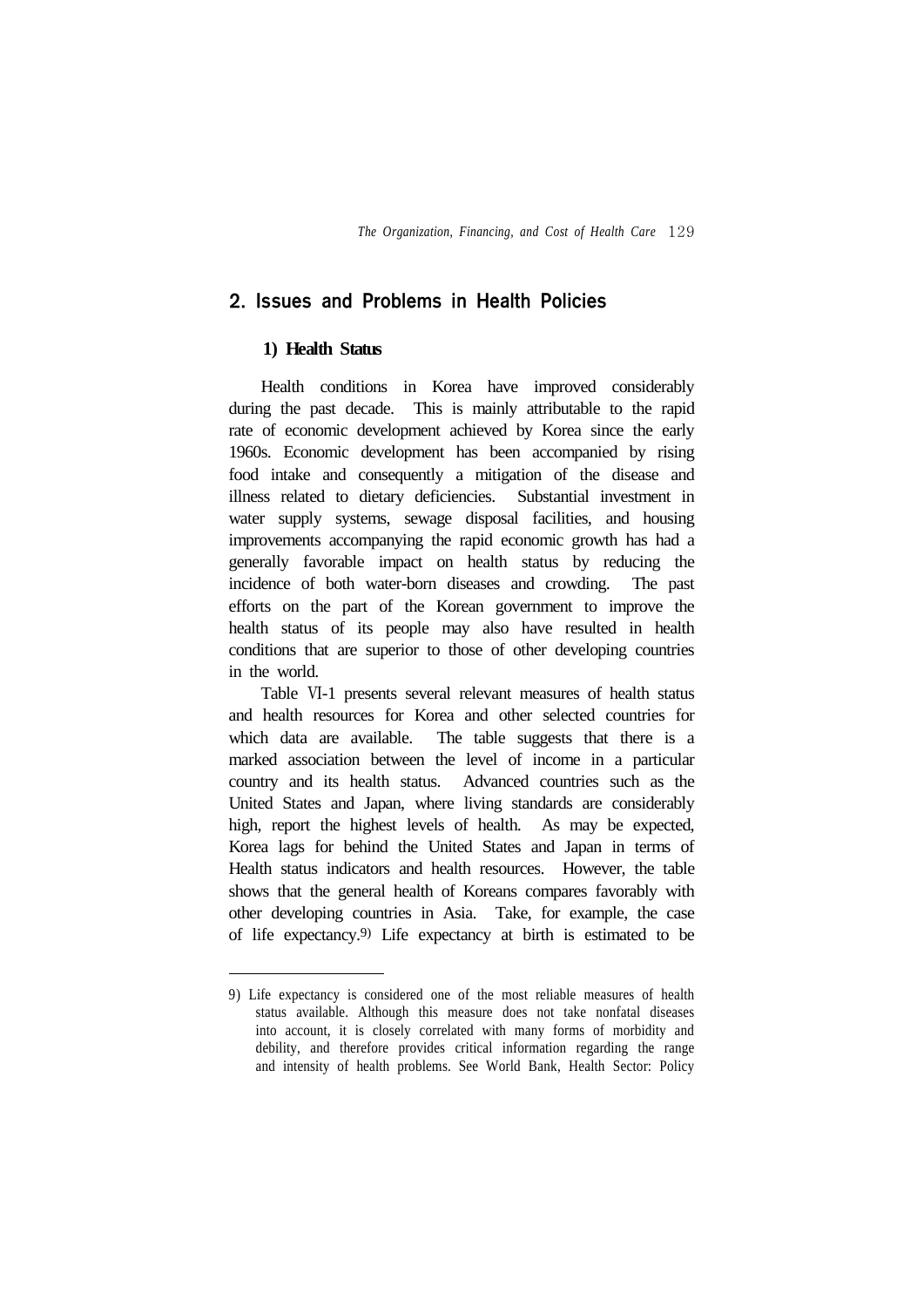68 years for Korea, compared with less than 50 years for Indonesia and 58 years for the Philippines. Crude deaths per 1,000 population were 7.0 for Korea. By comparison, Indonesia reported 18.9 and India, 16.3. Data on infant mortality are also relevant, as they refer to a segment of population most vulnerable to health hazards. For Korea, the number of deaths among children under one year of age per 1,000 live births in 1973 was 38. This may be compared with 62 for the Philippines and 139 for India. It should be noted, however, that infant mortality rates are much lower in Thailand and Taiwan.

*Table* Ⅵ*-1. Health Indicators in Selected Countries, 1973*

| Country              | Crude Birth<br>Rate/1,000<br>People | Crude Death<br>Rate/1,000<br>People | Life<br>Expectancy | Infant<br>Mortality/<br>1,000 Live<br><b>Births</b> | Population<br>per Hospital<br><b>Bed</b> | Population<br>per<br>Physician |
|----------------------|-------------------------------------|-------------------------------------|--------------------|-----------------------------------------------------|------------------------------------------|--------------------------------|
| India                | 41.1                                | 16.3                                | 49.2               | 139                                                 | 1,612                                    | 4,805                          |
| Indonesia            | 44.8                                | 18.9                                | 45.4               | 125                                                 | 1.724                                    | 26,367                         |
| Japan                | 19.2                                | 6.6                                 | 73.3               | 12                                                  | 96                                       | 777                            |
| Korea                | 24.0                                | 7.0                                 | 68.1               | 38                                                  | $808^{1}$                                | 2,207                          |
| Malaysia             | 39.0                                | 9.8                                 | 59.4               | 38                                                  | 380                                      | 4.347                          |
| Philippines          | 43.6                                | 10.5                                | 58.4               | 62                                                  | 855                                      | 9.097                          |
| Taiwan               | 26.7                                | 10.2                                | 61.6               | 18                                                  | 2.941                                    | 3,224                          |
| Thailand             | 43.7                                | 10.4                                | 58.6               | 23                                                  | 847                                      | 8.397                          |
| <b>United States</b> | 16.2                                | 9.4                                 | 71.3               | 19                                                  | 135                                      | 562                            |

Note : 1) The Wold Bank source cited above lists the figure 1,923 which apparently excludes private facilities with less than 50 beds even though they provide inpatient services. If these private clinics are included, the ratio becomes 808 instead of 1,923. We feel it more relevant to report inpatient beds.

Sources: World Bank, *Health Sector: Policy Paper*, Washington, D.C., March 1975, pp.7 2~75 and pp.78~79; U.S. Bureau of the Census, *Statistical Abstract of the United States: 1976,* Washington, D.C., 1976; Ministry of Health and Welfare, Kosei Hakusho(*White Paper on Welfare)*, Tokyo, 1974; and Ministry of Health and Social Affairs, *Major Statistics of Health and Social Affairs*, Seoul, 1977.

 In addition, in terms of health resources Korea also compares favorably with the other Asian developing countries as shown in

Paper, Washington, D. C., march 1975, p.6.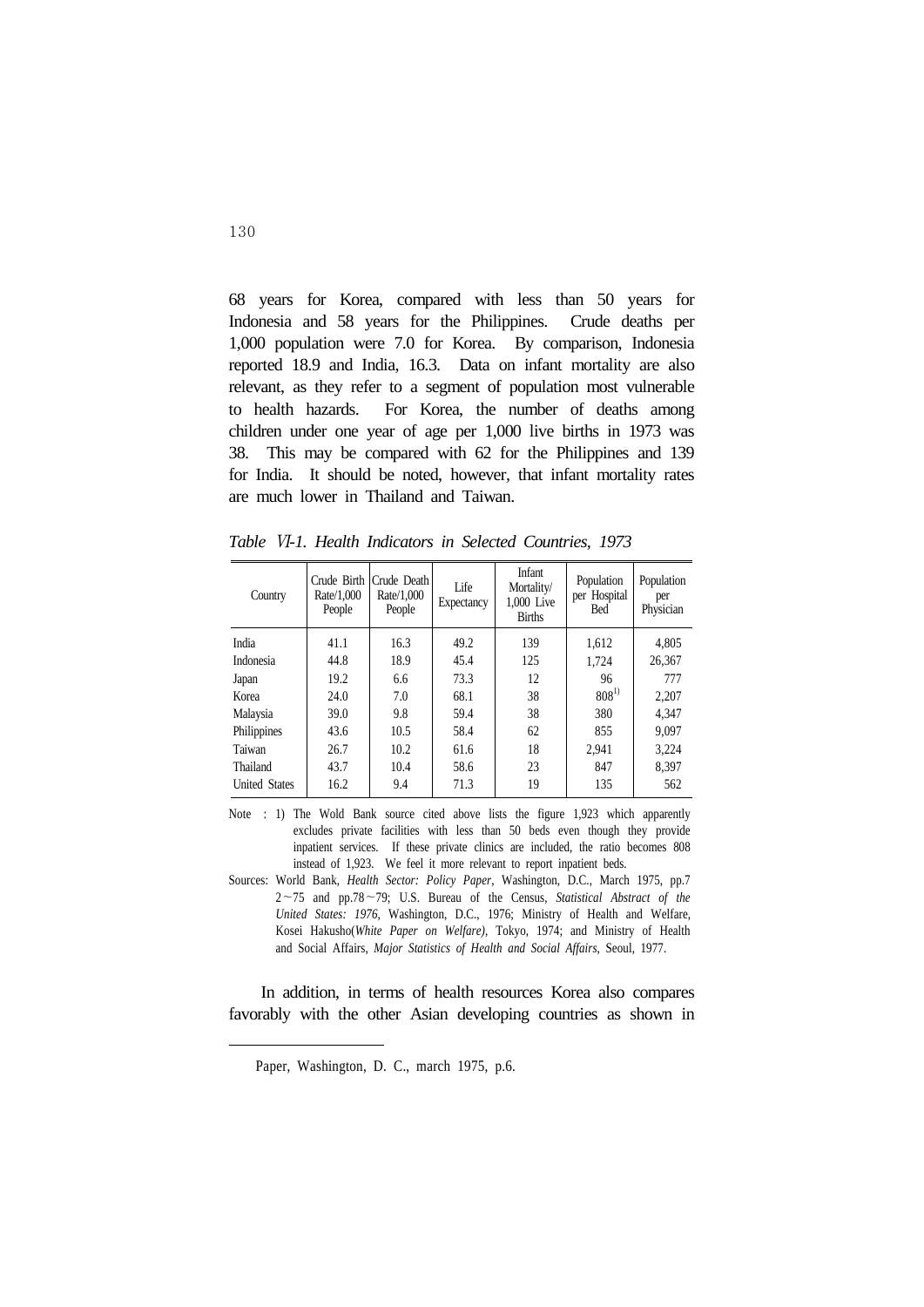Table VI-1. There is one inpatient bed for every 800 persons in Korea, compared with one for nearly 3,000 residents in Taiwan and one for 1,700 persons in Indonesia. A physician in Korea serves about 2,200 persons, whereas there is one physician for about 9,000 persons in the Philippines and one for 8,400 persons in Thailand. Note that the data shown in Table Ⅵ-1 are aggregate data pertaining to countries as a whole and do not show the distribution of health resources and health development among different regions and among different segments of each country's population. They also reveal nothing about the availability of services relative to needs or, for that matter, about the quality of the services available.

 Table Ⅵ-1 presents several relevant measures of health status and health resources for Korea and other selected countries for which data are available.

 A comprehensive assessment of health status requires knowledge not only of life expectancy and death rates, but also of the pattern of morbidity. Although the Korean health situation in terms of the mortality rate and life expectancy compares favorably with those of most other developing countries in Asia, there is a substantial problem of morbidity. According to the results of recent interview surveys regarding the prevalence of morbidity, between 17 and 36 percent of the population suffered an activity restricting illness during the month of the survey (Ok Ryun Moon and Jae Woong Hong, 1976). The unusually high prevalence rate of 36 percent was found in a rural village of Koje Island and the low rate of 17 percent in Seoul. Prevalence rates are highest among children under 5 and adults over 40 years of age. For the  $50^{\circ}59$  age group, almost 30 percent suffered from some form of illness (Jong Huh and Ok Ryun Moon, 1975). Women usually have a much higher prevalence rate than men.

 Another critical aspect of morbidity relates to days of activity restriction and the causes of incapacity. Studies conducted recently suggest and activity restriction per patient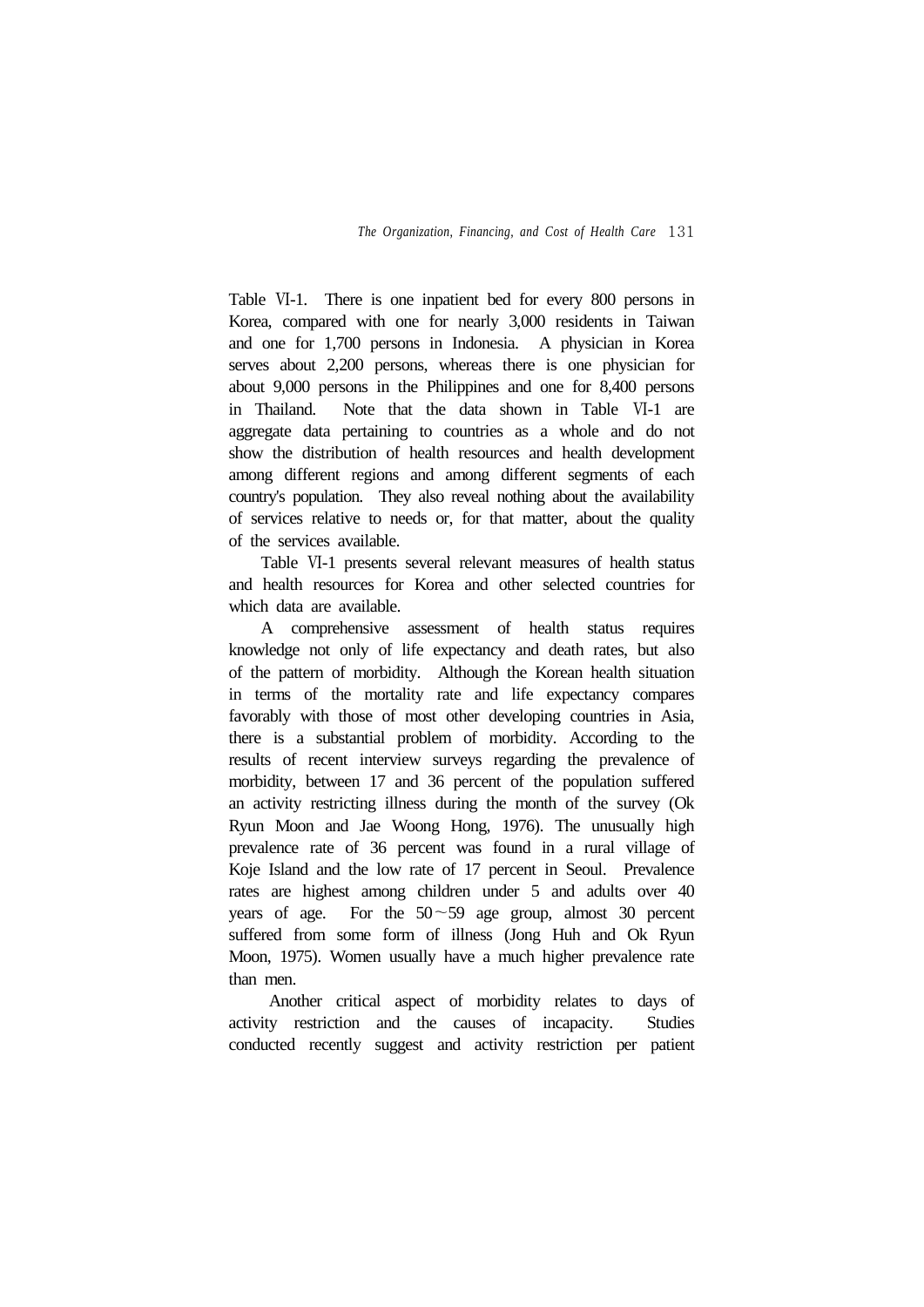ranging from 1.9 days to 9.6 days a month. This wide variation is probably due to the lack of consensus regarding the definition of the terms used in different surveys (Ok Ryun Moon and Jae Woong Hong, 1976). Part of this variation, however, may reflect the diversity of health conditions in Korea. The rural poor usually experience significantly more disability than the urban dwellers due to socio-economic and environmental differences. Examining the causes of general morbidity, we find that digestive and respiratory diseases are the most common, reflecting problems of environment and sanitation. The prevalence of these diseases is somewhat seasonal, with the former more important during the summer and the latter more prevalent during the winter. Diseases of the skin, ear, and throat are also quite prevalent.

#### **2) Demographic Characteristics and Health Needs**

 While Korea's rapid economic growth has had positive effects on the health conditions in Korea, it has also created certain problems. Adverse environmental conditions and other imbalances in the society have arisen, which have significant implications for the accessibility to health services of certain segments of the population, i.e., the poor, the rural residents, and the aged. These problems to a great extent have been brought about through the pervasive shift in population from rural to urban areas accompanying Korea's rapid rate of economic growth during the past two decades.

Table  $VI-2$  highlights the magnitude of the population shift which has taken place over the last two decades. As is evident from this table, Korea has rapidly been transformed from a predominantly agricultural rural nation into one whose population is now almost equally divided between urban and rural dwellers. Rural population as a percentage of total population declined from 75.5 percent in 1955 to 66.5 percent in 1966, and further to 51.6 percent in 1975. At the same time, Korea experienced a very rapid growth of population in urban areas. Between 1955 and 1975, the total population increased by 13 million, but about 87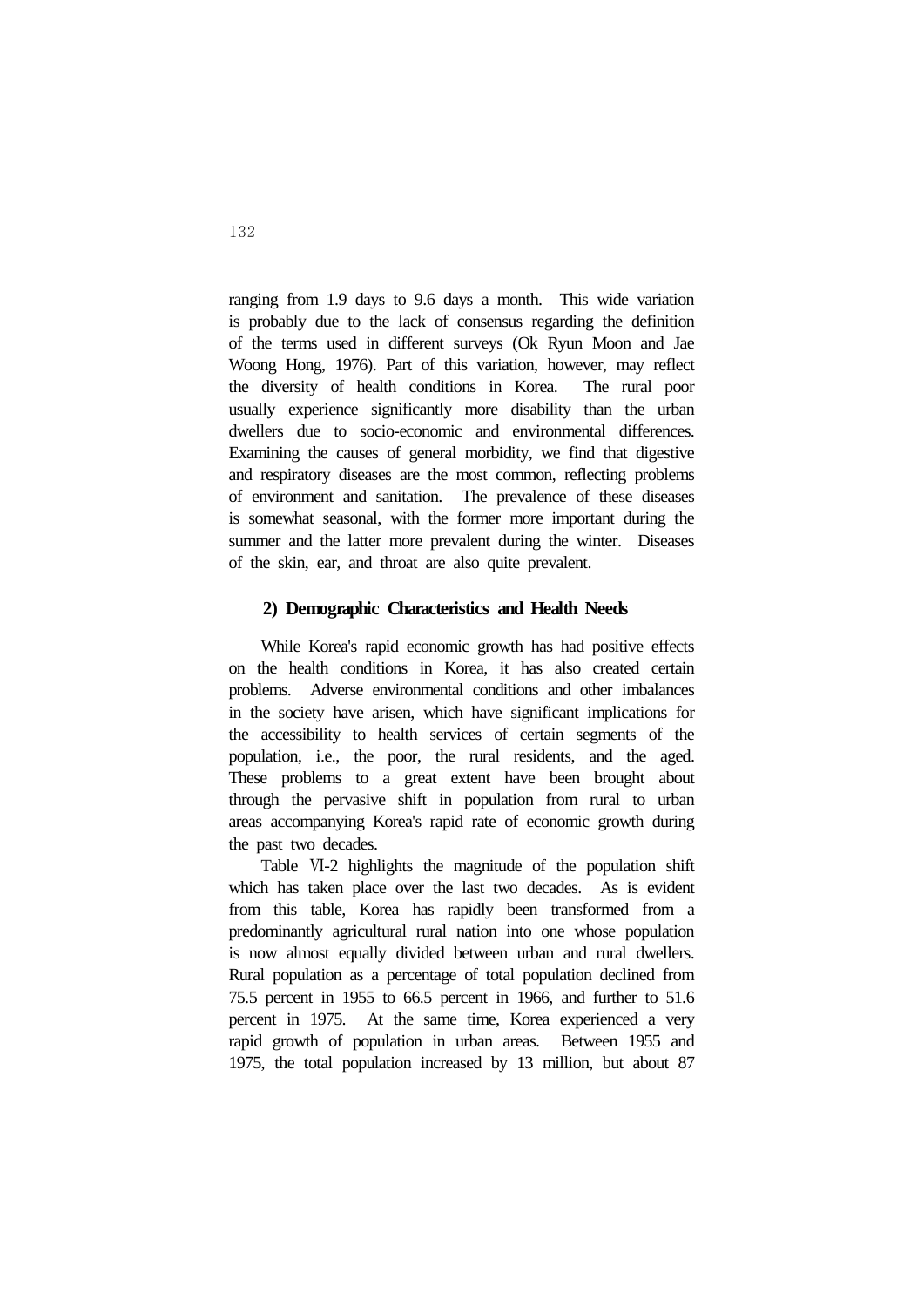percent of this increase in total population occurred in the cities. The greater part of this urbanization is in the metropolitan areas of the big cities. In 1975 Korea had 28 cities with more than 100,000 population and an additional 7 cities with population in excess of 50,000. Over 48 percent of the people lived in these 35 cities (Economic Planning Board, 1975). Urban areas are expected to continue to grow in the future although the rate of increase should slow.

*Table* Ⅵ*-2. Population by Urban and Rural Residence, 1955*~*75* (Unit: %)

| Year | Total | Urban | Rural |
|------|-------|-------|-------|
| 1955 | 100.0 | 24.5  | 75.5  |
| 1960 | 100.0 | 28.0  | 72.0  |
| 1966 | 100.0 | 33.5  | 66.5  |
| 1970 | 100.0 | 41.1  | 58.9  |
| 1975 | 100.0 | 48.4  | 51.6  |

Sources: Economic Planning Board, *1970 Population and Housing Census Report*, Vol.1, 12-1, Seoul, September 1972, p.406 and *Advance Report of 1975 Population and Housing Census of Korea,* Seoul, December 1976, pp.321~322.

 This dramatic shift in the distribution of population has been accompanied by widening differences in the socio-economic characteristics of the rural and urban populations. Table Ⅵ-3 presents data pertaining to age distribution, educational attainment, and employment status of the rural and urban populations. This table reveals that the age composition of the rural population is more heavily concentrated in the younger and elderly age groups than that of the urban population. Thus, of the total urban population only about one-third are children under 15 years of age, while in the rural population the proportion is over 41 percent. Similarly, 7 percent of the rural population is made up of aged persons (60 years of age and over), compared to only 4 percent in the case of the urban population. The dependency ratio is thus much higher in the rural than in the urban areas.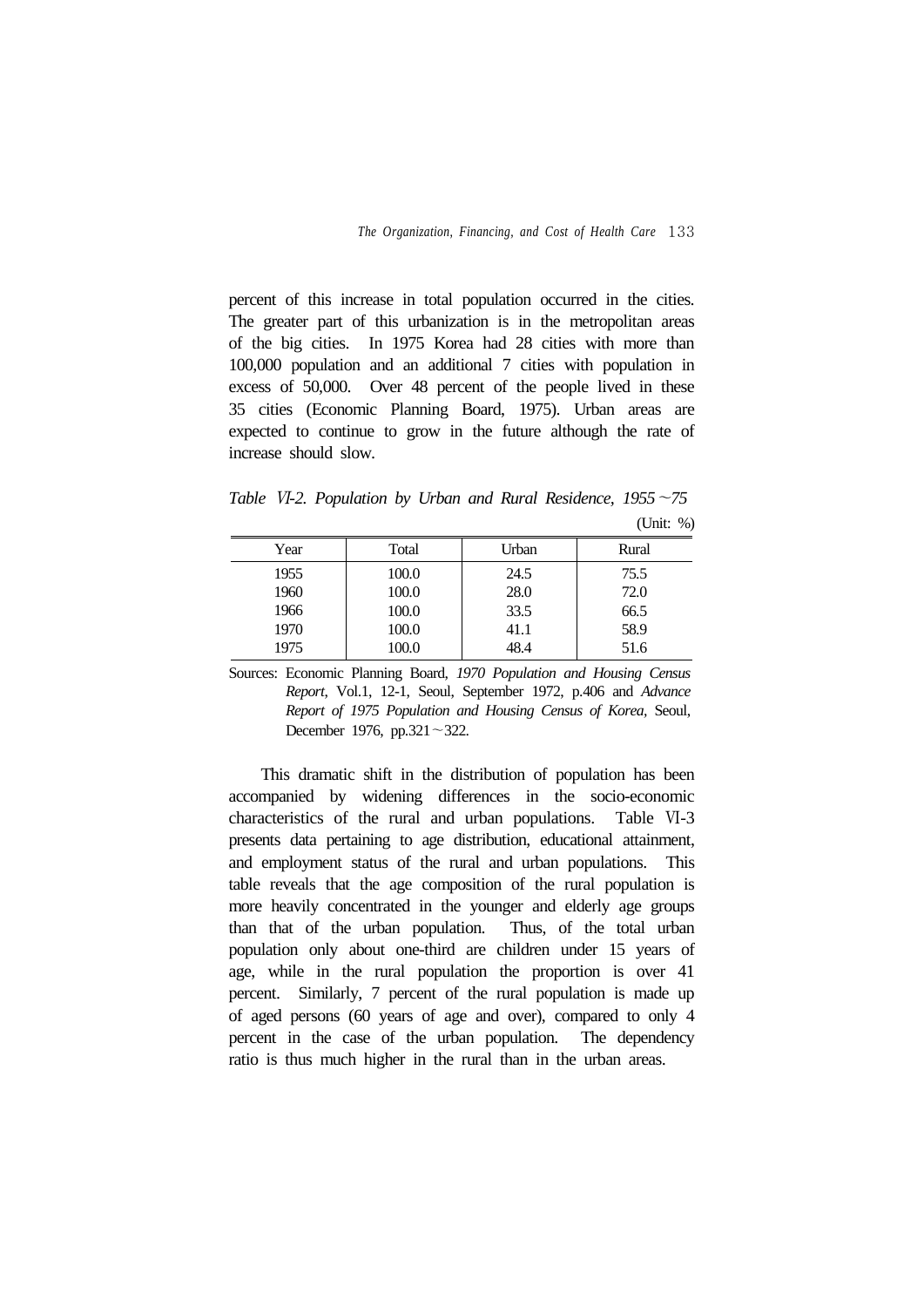|                                                                                                                             |                      | (Unit: %)            |
|-----------------------------------------------------------------------------------------------------------------------------|----------------------|----------------------|
| <b>Items</b>                                                                                                                | <b>U</b> rban        | Rural                |
| Age Distribution of Population<br>Percent 14 Years or Below<br>Percent 60 Years or Over<br>Dependency Rations <sup>1)</sup> | 35.2<br>4.2<br>1,137 | 41.2<br>7.0<br>1,385 |
| Educational Level <sup>2)</sup><br>Percent Illiterate<br>Percent High School Graduates                                      | 4.3<br>11.7          | 12.0<br>4.0          |
| Employment<br>Labor Force Participation Rate<br>Percent Self-employed                                                       | 62.7<br>26.5         | 52.2<br>42.1         |

*Table* Ⅵ*-3. Selected Socio-Economic Characteristics of Urban and Rural Population, 1975*

Notes : 1) Figures refer to the ratio of dependents (those under 20 years of age plus 60 years and over) to 1,000 nondependents  $(20 \sim 59$  age group).

2) Refers to 1970.

Sources: Economic Planning Board, 1970 *Population and Housing Census Report,* Vol.1, 12-1, Seoul, September 1972, pp.162 $\sim$ 185, and *Advance Report of 1975 Population and Housing Census of Korea*, Seoul, December 1976, pp.24~26, and *Annual Report of the Economically Active Population,* 1975, Seoul, September 1976, p.27 and p.52.

 For the nation as a whole, persons 60 years of age and over accounted for 5.7 percent of total population in 1975. But the increase in life expectancy, combined with the gradual maturing of the age distribution of the nation's population, will further increase the proportion of the population who are 60 years of age or over. The proportion of persons aged 60 and over is anticipated to increase from 5.7 percent in 1975 to 7.5 percent by 1990. This growth of the aged population will have significant implications for health services (For the projection of population through 1990, see Dai-Young Kim, *Population Projection in Korea: 1960*~*2040,* Seoul: Korea Development Institute, July 1975).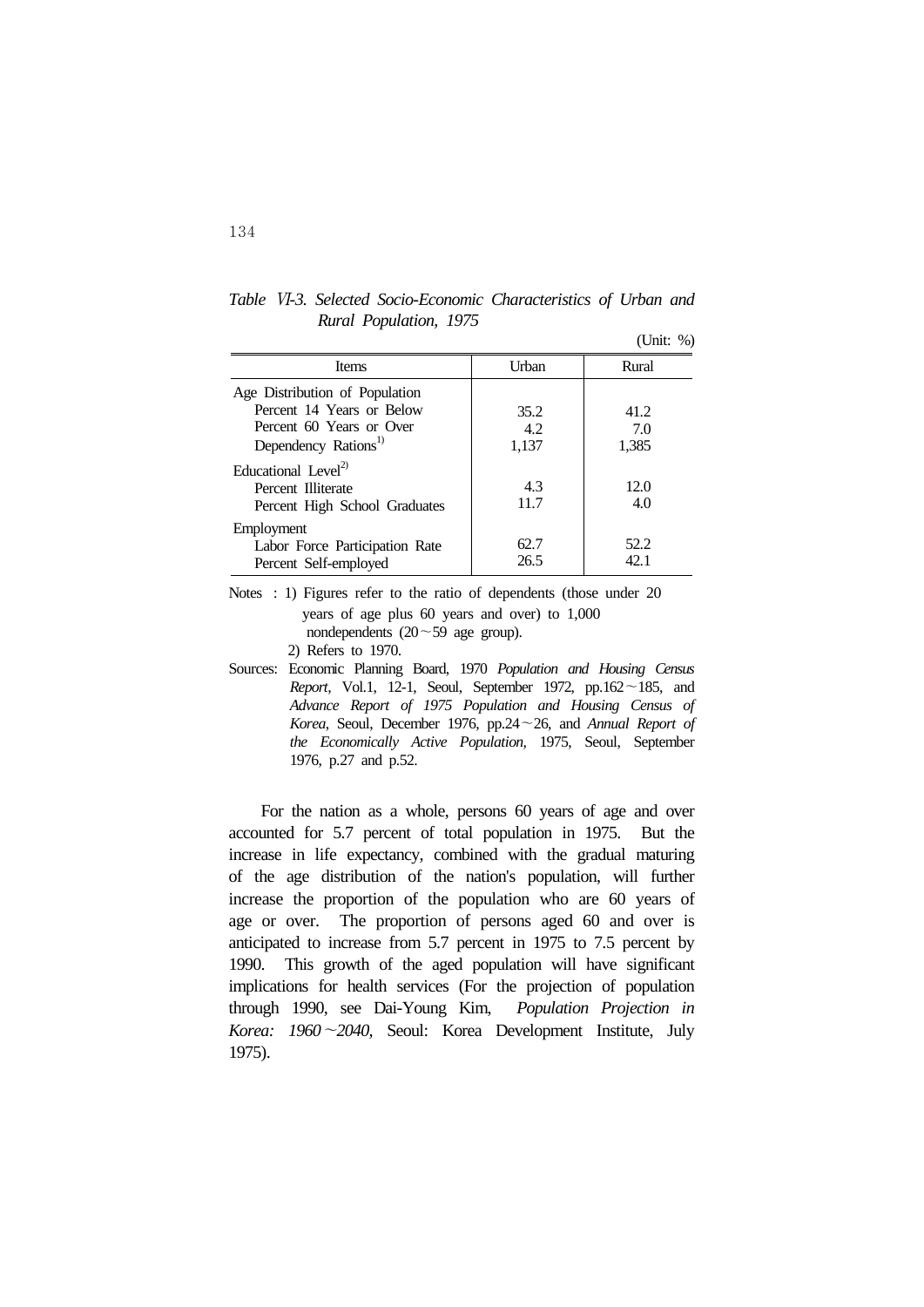Perhaps more importantly, the educational levels of the population differ significantly between those living in cities and rural villages. In urban areas only 4.3 percent of the population is illiterate, compared with 12 percent in rural areas. About 11.7 percent of the urban population is composed of high school graduates, while the proportion of rural population graduating from high school is only 4 percent. The labor participation rate of the rural population is relatively lower (52.2 percent) than that of the urban population (62.7 percent). Rural residents are largely self-employed family workers and are, therefore, subject to seasonal fluctuations.

 These data reveal that the rural population has not shared equally in Korea's economic progress. A high proportion of the rural population in Korea consists of the young, the old, and the under-educated, many of whom lack a basic knowledge of sanitation and health care, including the ability to perceive illness and disease. Most of the rural population are engaged in farming either as self-employed or as family workers. Only a small number of them are considered regular wage and salary workers. Clearly, persons living in rural areas are in the greatest need of health services. Yet these very resources are predominantly concentrated in urban areas.

#### **3) Health Care System**

 The pattern of the health care system of any country results from complex historical development in which socio-economic forces generate new programs to meet specific needs at different times. These needs arise in relation to particular population groups, particular diseases, particular services, or particular regions found in the country. The development of the health care system in Korea likewise reflects the complex social, economic, and political environment of the country. The current health care system in Korea is more a collection of bits and pieces (with overlaps, neglected areas, and wasted effort), than an integrated system in which needs and the allocation of resources are closely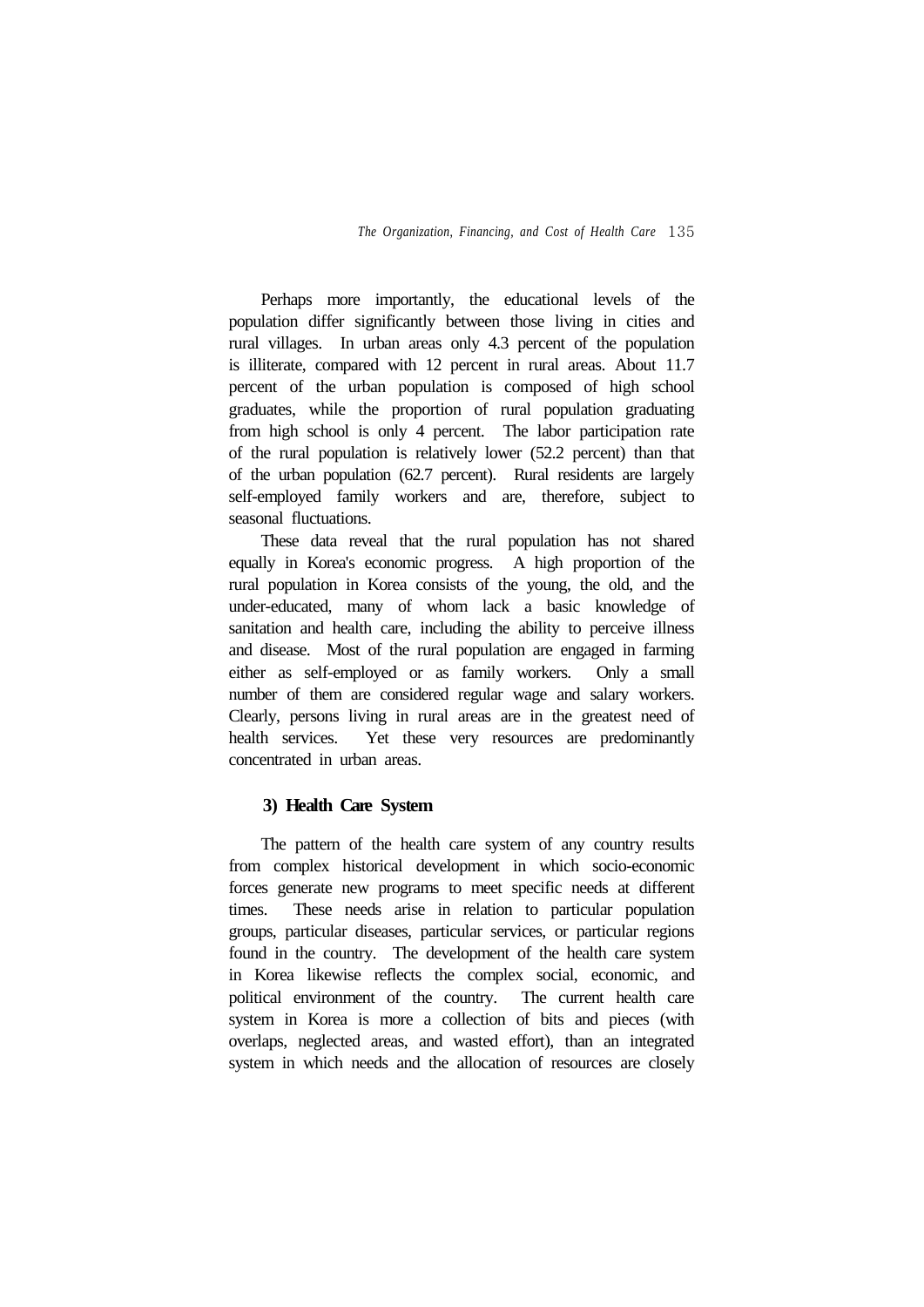coordinated.

 The organization of health care delivery is noticeably underdeveloped in Korea. The predominant pattern of medical care by physicians is a sole, fee-for-service practice in urban areas. Group practice is almost nonexistent. Medical school education tends to emphasize a high degree of specialization, thus limiting the number of physicians available for primary care. The bulk of health services are supplied through the mechanism of the free market. The expansion of the health care delivery capacity in the past has relied almost entirely on increasing hospital beds in the private sector. The private sector absorbs a substantial portion of Korea's health resources-hospital facilities and health manpower.

 As shown in Table Ⅵ-4, inpatient beds in private hospitals and clinics represented 73 percent of all hospital beds available in the nation in 1975. Private sector health services are operated within a competitive market system with an eye for profit and are largely confined to the major urban centers, where medical science than the urban population. The difficulties of transportation and communication and the scarcity of health resources contribute to the lack of medical services in rural areas. It is estimated that almost 83 percent of physicians and 87 percent of the medical facilities are concentrated in urban areas. In comparison, only 48 percent of the nation's population reside in urban areas (Economic Planning Board, 1976). Whereas the nation's two largest cities, Seoul and Busan, held one-third of the total population, more than one half of the health professionals excluding midwives, practiced in either of these two cities in 1973 (Kong-Kyun Ro and Mo-Im Kim, 1975). Thus, the gross imbalance in the distribution of health resources between urban and rural areas is a problem of enormous magnitude in Korea. Because of it, roughly 40 percent of the people in rural areas are not treated at all when ill (Jong Huh and Ok Ryun Moon, 1975).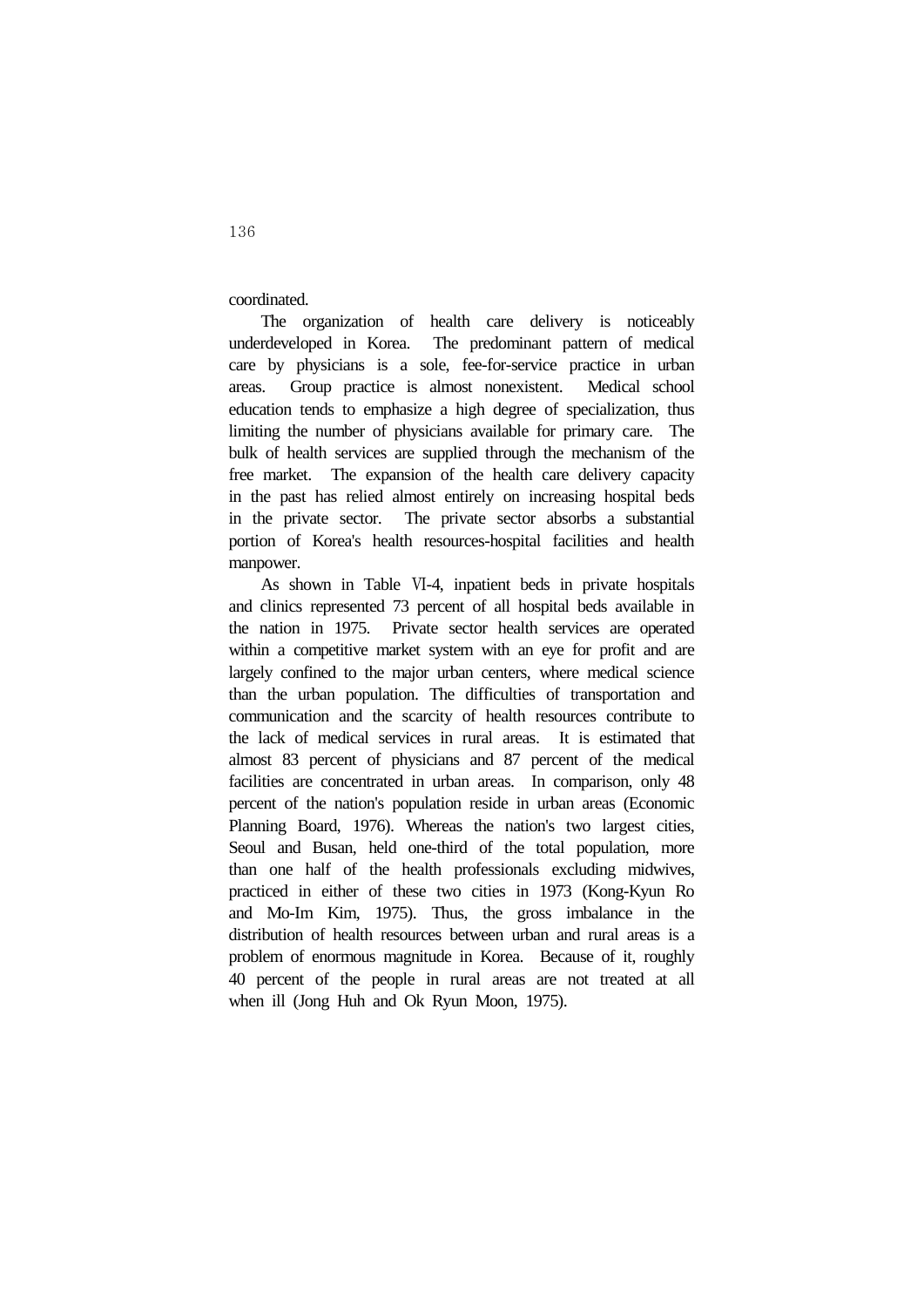|                          | Number | (% )  |
|--------------------------|--------|-------|
| Hospitals and Clinics    | 6,171  | 100.0 |
| Public                   | 62     | 1.0   |
| National                 | 17     | 0.3   |
| Provincial and Municipal | 45     | 0.7   |
| Private                  | 6,109  | 99.0  |
| Hospitals                | 115    | 1.9   |
| <b>Clinics</b>           | 5,994  | 97.1  |
| <b>Beds</b>              | 40,719 | 100.0 |
| Public                   | 11,005 | 27.0  |
| <b>National</b>          | 6,931  | 17.0  |
| Provincial and Municipal | 4,074  | 10.0  |
| Private                  | 29,714 | 73.0  |
| Hospitals                | 11,434 | 28.1  |
| <b>Clinics</b>           | 18,280 | 44.9  |
|                          |        |       |

*Table* Ⅵ*-4. Hospitals and Clinics, 1975*

Source: Ministry of Health and Social Affairs, Bureau of Medical Affairs, *Fourth Five-Year Economic Development Plan*, August 18, 1975, p.3.

 The poorer segment of the population has little in the way of health care available to them, except on a public assistance basis in general hospitals run by the city governments. Even there, the opportunities for free treatment are extremely limited. Such hospitals are often inadequate because of insufficient financing, and the quality of medical services provided is far from satisfactory. Provincial or municipal hospitals are supposed to care mainly for persons who cannot afford to pay for their hospitalization. However, only a small proportion of their beds are estimated to be occupied by nonpaying patients.

 This is due to the fact that because of insufficient financial support from the government most public hospitals have to cover a large part of the cost of their operation by admitting paying patients. The tendency in recent years has been for the proportion of paying patients to increase. In spite of their scarcity, hospital beds are underutilized in the nation as a whole.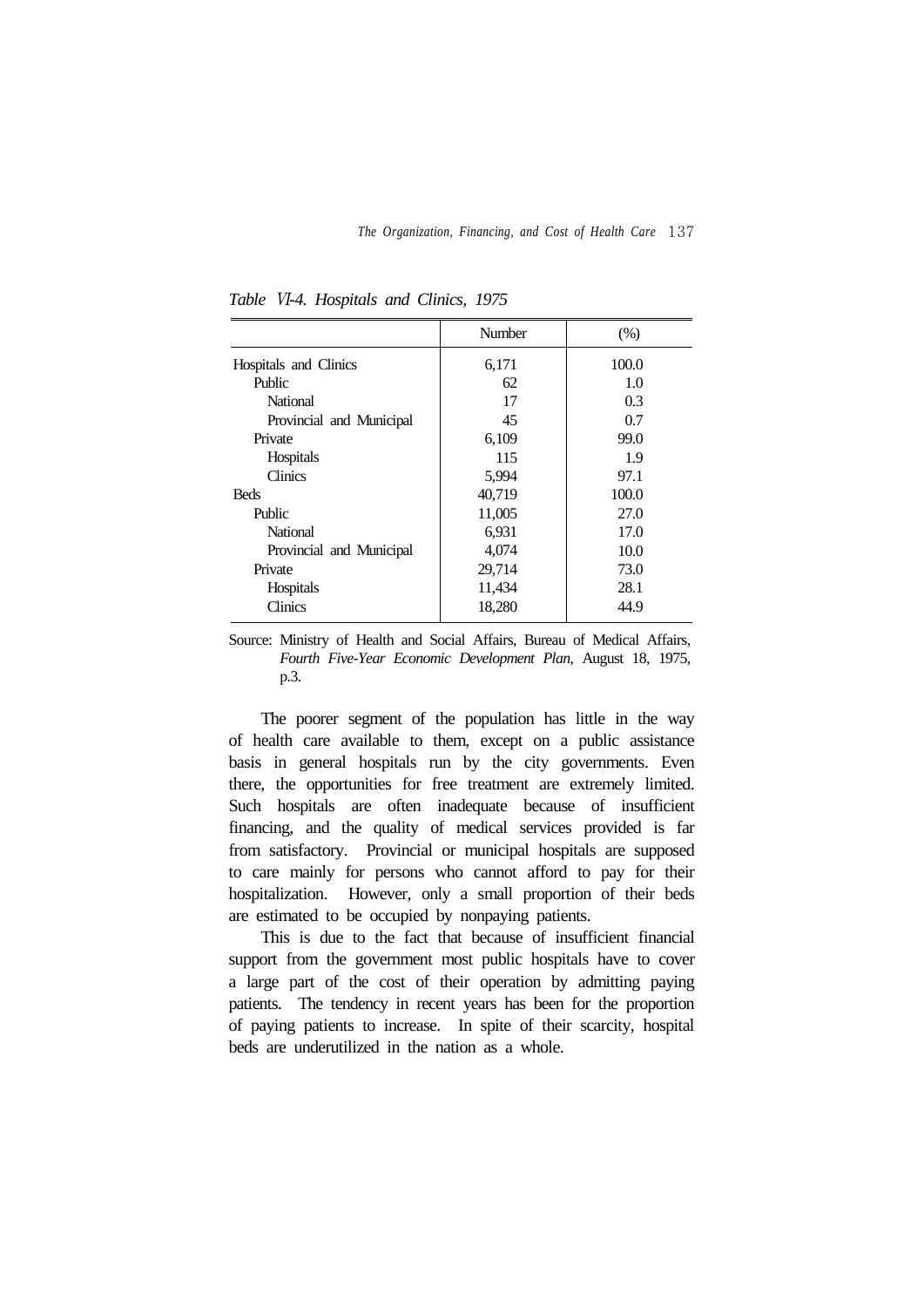A 1973 hospital survey conducted by the Korean Hospital Association indicated that government hospitals averaged an occupancy rate of 48.7 percent, while the mean occupancy rate for private hospitals averaged between 55.4 and 61.0 percent (Dal Sun Han and Jae Yong Park, 1977). The same survey also revealed that hospitals located in Seoul averaged an occupancy rate of 69.7 percent, compared with only 34.1 percent in rural areas. Two consequences of the gross underutilization of hospitals are inefficient levels of operation and a concomitant waste of scarce resources. There are several factors contributing to the underutilization of hospital facilities, the most important of which is the inadequate appropriation of money for public hospitals by the government and the lack of purchasing power on the part of the population. In other words, the medical care needs of the population cannot be translated into effective demand. Another reason for the underutilization of hospitals may be that a large proportion of the Korean people use drug-stores as their primary source of medical care.

 Another aspect of the inefficient utilization of health resources is that physicians are also underutilized, especially in large urban areas. A 1976 survey of clinics by the Korean Medical Association shows that an overage private clinic in a large urban center received 12.5 patients per day, in comparison with 17.9 patients in small-medium cities and 13.9 patients in rural areas (Korean Medical Association, 1976). For the nation as a whole, physicians in private clinics average approximately 15 patient visits per day. This compares with an average of 50 patient visits per physician per day in the United States. Thus Korean physicians are considerably underutilized. The concentration of physicians in large urban centers and their consequent underutilization represents an inefficient allocation of the nation's scarce and expensive health manpower resources. The preference of physicians to locate in urban as opposed to rural areas also contributes to both the maldistribution and the inefficient utilization of expensive resources.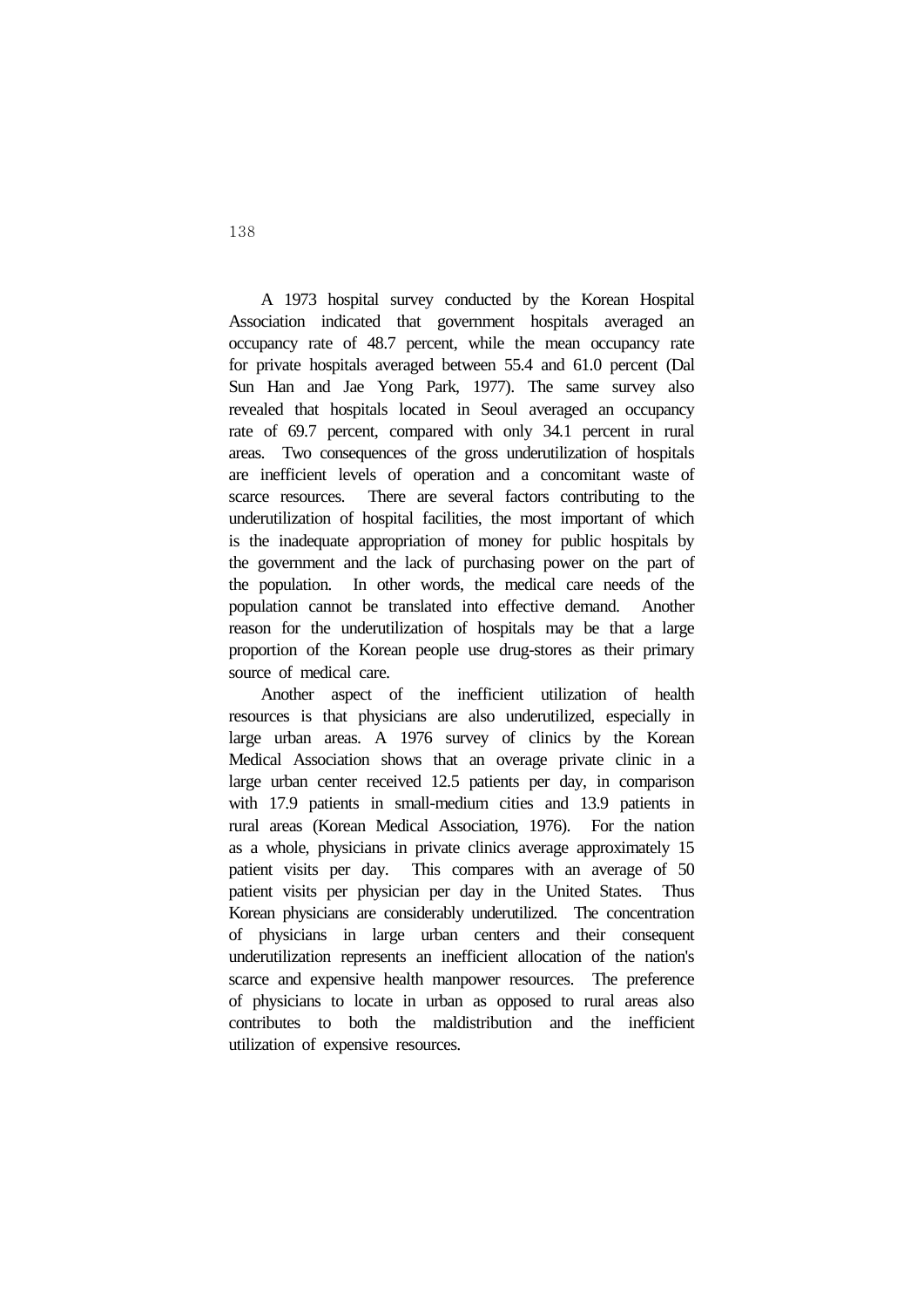Public sector health services in Korea include health care schemes at a number of levels. The Ministry of Health and Social Affairs, which is responsible for broad health policy coordination, is engaged in a wide range of activities including supervision and extension of services for the prevention and treatment of diseases and the control of environmental sanitation. It is also responsible for licensing all health practitioners, supervising the manufacture and distribution of drugs, and approving hospitals and clinics. The Ministry of Home Affairs, on the other hand, is responsible for financing and operating, through local governments, a network of provincial and municipal hospitals and health centers. Hence, while the Ministry of Health and Social Affairs is responsible for broad technical supervision, the Ministry of Home Affairs has responsibility for budgeting and operating a geographic network of health facilities at the provincial and local government level.

 Also, the Ministry of Education has the authority and administrative responsibility for the universities and other institutions training health professionals and other types of health manpower. Finally the Economic Planning Board has overall responsibility with respect to planning and resource allocation policies for the nation. Thus, there is an absence of centralized responsibility and control over agencies and institutions whose activities are vital to the successful formulation and implementation of national health policy. Fragmentation of responsibilities and authority among ministries has often resulted in inefficiency and waste in the management of health services in Korea.10)

 Until July 1, 1977, Korea had almost no existing financial mechanisms for risk pooling. Not only is the public role in financing health care very limited, but there are no private health

<sup>10)</sup> The establishment of National Health Council in 1976 with the leadership of the Economic Planning Board and other relevant ministries is expected to provide an effective forum for policy coordination, planning, resource allocation decisions, and implementation for the health sector.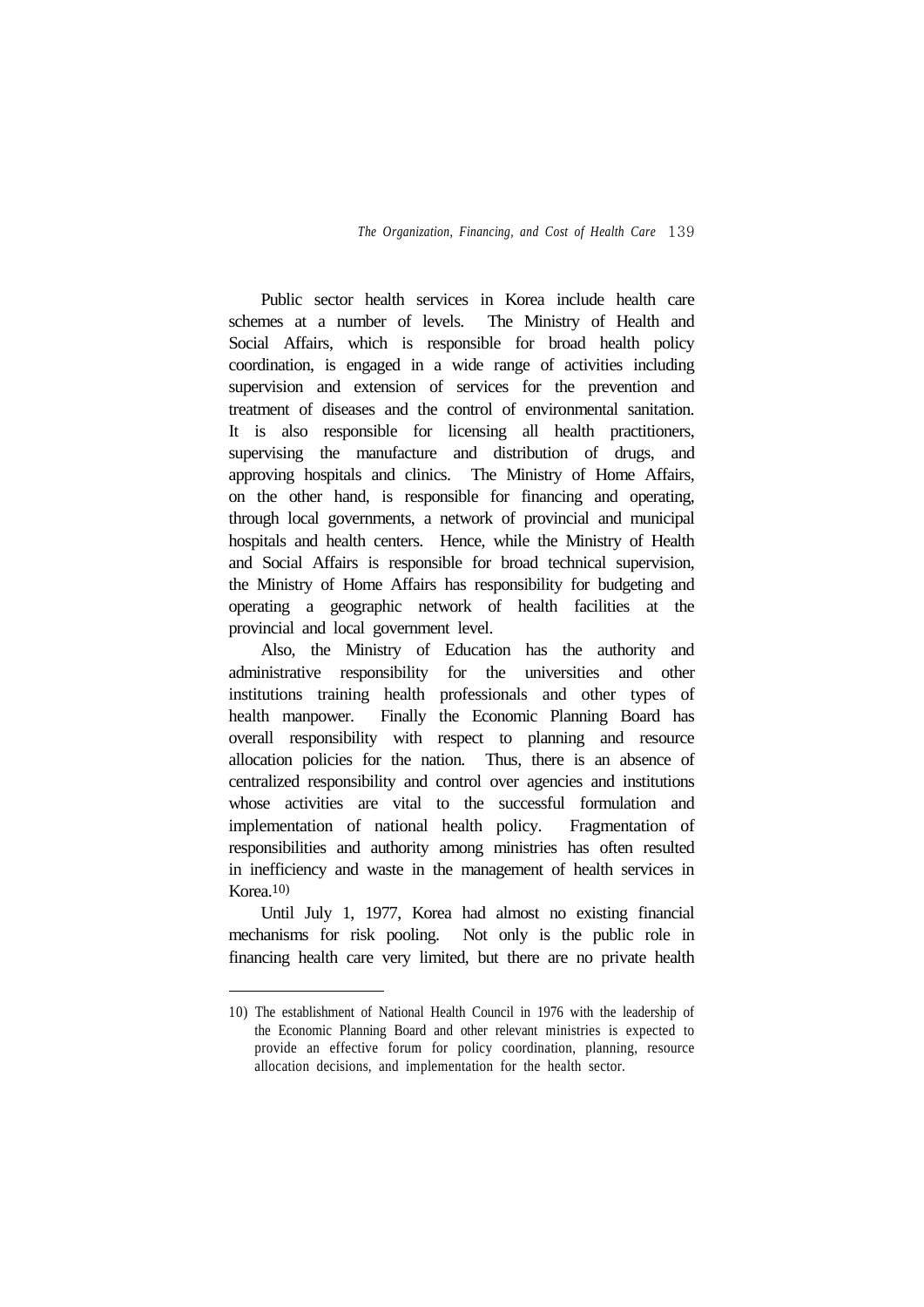insurance carriers. In 1975, for example, only 16 billion won was spent for health care services under various social security programs including social insurance, public health, public assistance and welfare, and veterans relief programs. This amount represented only 25 percent of total social security expenditures in Korea (see Table Ⅵ-8). As of 1976, only about 67,000 people including workers and dependents were covered by a total of eleven government sponsored health insurance schemes. Four of these were employer groups and the remaining were communitybased insurance cooperatives. Thus, risk pooling mechanisms were virtually nonexistent in Korea until July 1, 1977 when the new medical insurance program was put into operation.

 But the problem of health care in Korea is far more complicated than simply providing more hospitals and physicians. It is true that increased numbers of hospitals and health manpower will be needed in future years. However, substantial changes will also have to take place in the organization, delivery, and financing of health care. The present organizational structure of the health care delivery system in Korea is inefficient and inequitable. The organization of health care has not kept pace with either advances in medical technology or with the changing needs of the society. Our goal in health is thus to narrow the gap between the potentialities of modern medical science and the availability of health services by facilitating access to adequate medical care for all Koreans, regardless of their economic and social status.

## 3. Expenditure and Financing of Health Services

#### **1) Health Expenditures and Consumer Behavior**

 The introduction of health insurance has profound implications for the nation's allocation of health resources. Consequently, one would expect that the first concern of a nation contemplating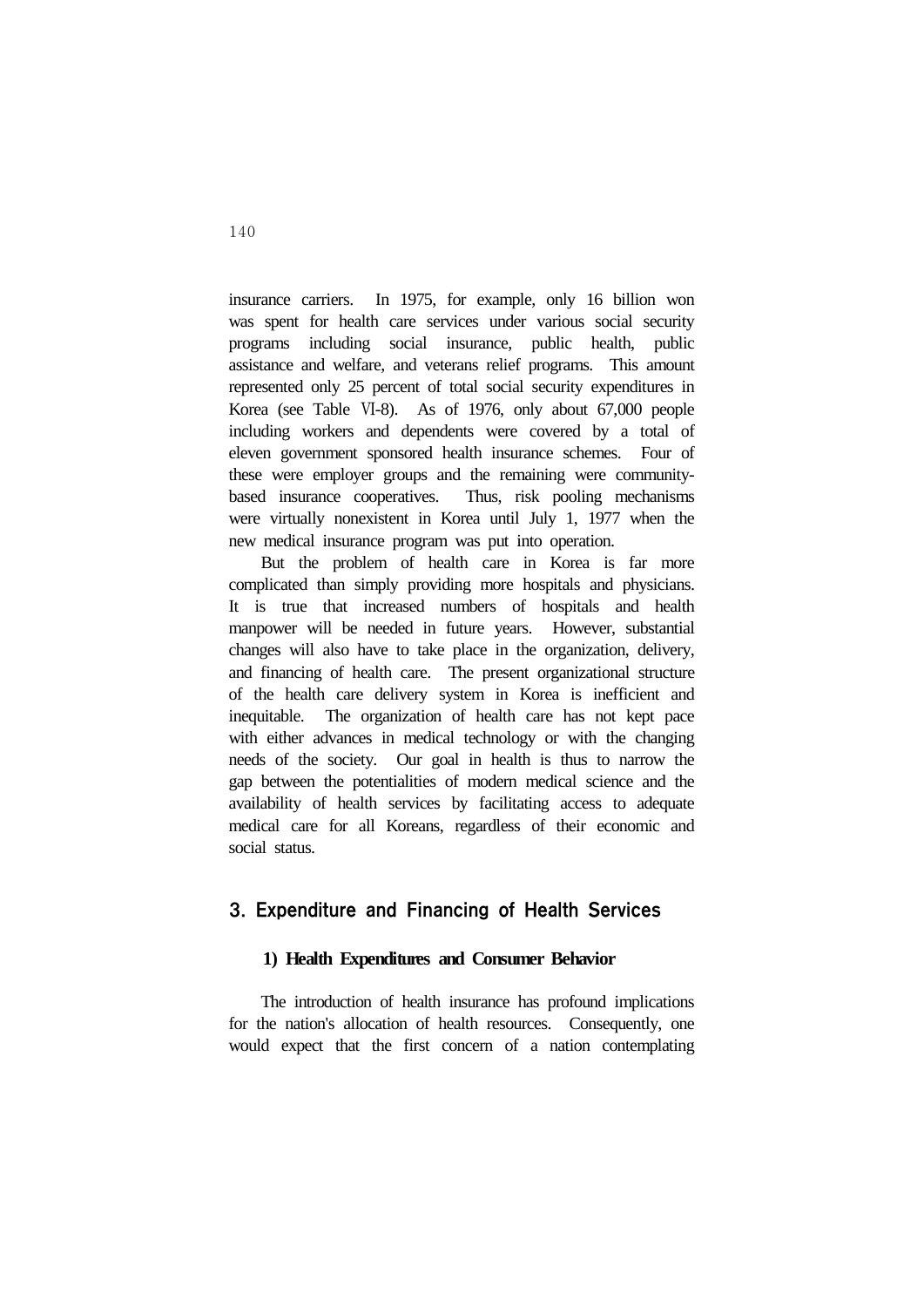such a system is to assess the magnitude of resources that can be committed to health care.

 Our estimates show that Korea spent approximately ₩241.2 billion (\$499 million) for health services in 1975.<sup>11)</sup> Table VI-5 shows that this amount represented an annual increase of ₩48.8 billion or 25 percent over 1974. The growing national commitment to health is demonstrated by the fact that health expenditures increased faster than the gross national product even in a period of rapid economic growth. The amount spent for health purposes in 1975 equaled 2.7 percent of the nation's output of goods and services, compared with 2.5 percent in 1970. National health expenditures, as defined here, include payments to hospitals, physicians and other health professionals, as well as the cost of drugs, medical research, health facilities and other appliances. Given that part of the above-mentioned national health expenditure of ₩241.2 billion was made for public health and family planning, the amount left for the provision of medical care was much less.

<sup>11)</sup> This total does not include medical expenditures incurred by private companies and industries. No data are available on this. However, based on the assumption that firms spend approximately 10 percent of their welfare expenditures on medical services, we estimated that industries spent about 3.9 billion won in 1975. If this amount is included, the national health expenditures in 1975 will be ₩245.1 billion instead of ₩214.2 billion. For the welfare expenditure data of private firms, see Bank of Korea, Financial Statements Analysis for 1975, June 1976.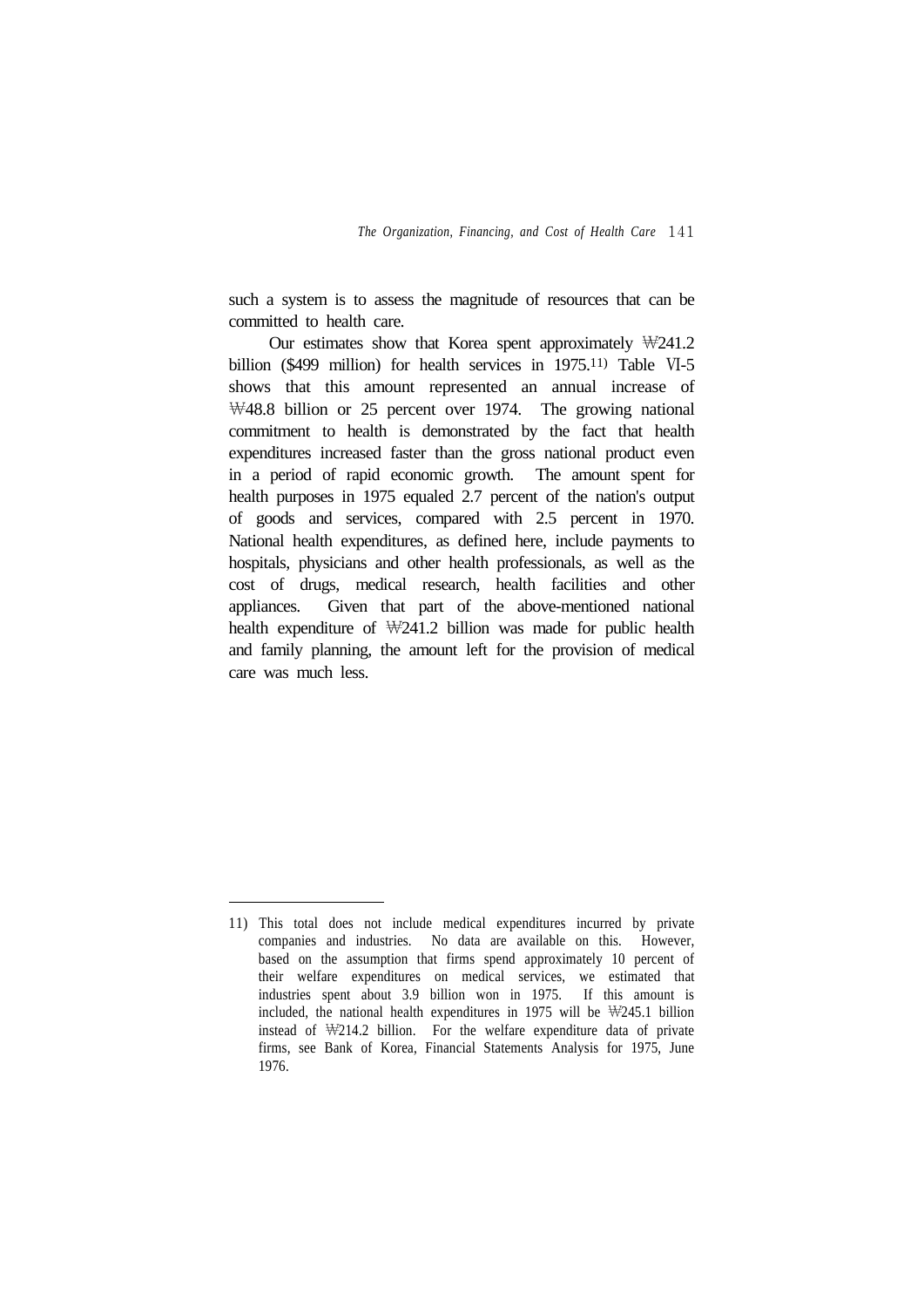|                                              |        |        |        |        |        |        | (Unit: billion won) |
|----------------------------------------------|--------|--------|--------|--------|--------|--------|---------------------|
| Items                                        | 1970   | 1971   | 1972   | 1973   | 1974   | 1975   | 1976                |
| Public Expenditures <sup>1)</sup>            | 10.6   | 14.7   | 16.5   | 18.0   | 22.2   | 32.7   | 57.3                |
| Central Government and National<br>Hospitals | 4.7    | 7.3    | 7.6    | 8.1    | 10.3   | 15.0   | 34.4                |
| Local Government                             | 5.9    | 7.4    | 8.9    | 9.9    | 11.9   | 17.7   | 22.9                |
| Private Expenditures                         | 53.3   | 64.9   | 89.6   | 111.2  | 168.1  | 206.0  | 271.4               |
| Personal Consumption Expenditures            | 53.3   | 64.9   | 89.6   | 111.2  | 168.1  | 206.0  | 271.4               |
| Others                                       | 0.7    | 1.0    | 1.2    | 1.5    | 2.1    | 2.5    | 2.6                 |
| Associations and Institutes <sup>2)</sup>    | 0.7    | 1.0    | 1.2    | 1.5    | 2.1    | 2.5    | 2.6                 |
| Total Health Expenditures                    | 64.6   | 80.6   | 107.3  | 130.7  | 192.4  | 241.2  | 331.3               |
| <b>GNP</b>                                   | 2,589  | 3,152  | 3,860  | 4.902  | 6.747  | 9.080  | 12,109              |
| Population(thousands)                        | 31,435 | 31,828 | 32,360 | 32,905 | 33,459 | 34,681 | 35,875              |
| Health Expenditures/GNP(%)                   | 2.5    | 2.6    | 2.8    | 2.7    | 2.9    | 2.7    | 2.7                 |
| Per Capita Health Expenditures (won)         | 2,055  | 2,532  | 3,316  | 3,972  | 5,750  | 6,955  | 9,235               |

*Table* Ⅵ*-5. Estimated National Health Expenditures, 1970*~*76*

Notes : 1) Refers to net expenditure (gross expenditure-intergovernmental transfer).

2) Refer to the Korean National Tuberculosis Association, Korean Family Planning Association, Korean Institute of Family Planning, and the Korea Association for Parasite Eradication.

Sources: The Republic of Korea, various issues of *Revenue and Expenditures Statement* and *Budget: 1977;* Ministry of Home Affairs, various issues of *Financial Abstract of Local Government;* and Office of Labor Affairs, *The Industry and Labor*, VIII, September 1974, pp.92~93.

 Table Ⅵ-6 compares the 1975 national health expenditures of Korea, Japan, and the United States. Expenditure is related to both population and gross national product. The average per capita health expenditure in Korea was only ₩7,000 or \$14, compared with \$195 in Japan and \$564 in the United States. The percentage of GNP devoted to health services varies from 2.7 percent in Korea and 4.5 percent in Japan to 8.4 percent in the United States. Thus, broadly, it can be said that the proportion of national income devoted to health services varies somewhat positively with per capita income.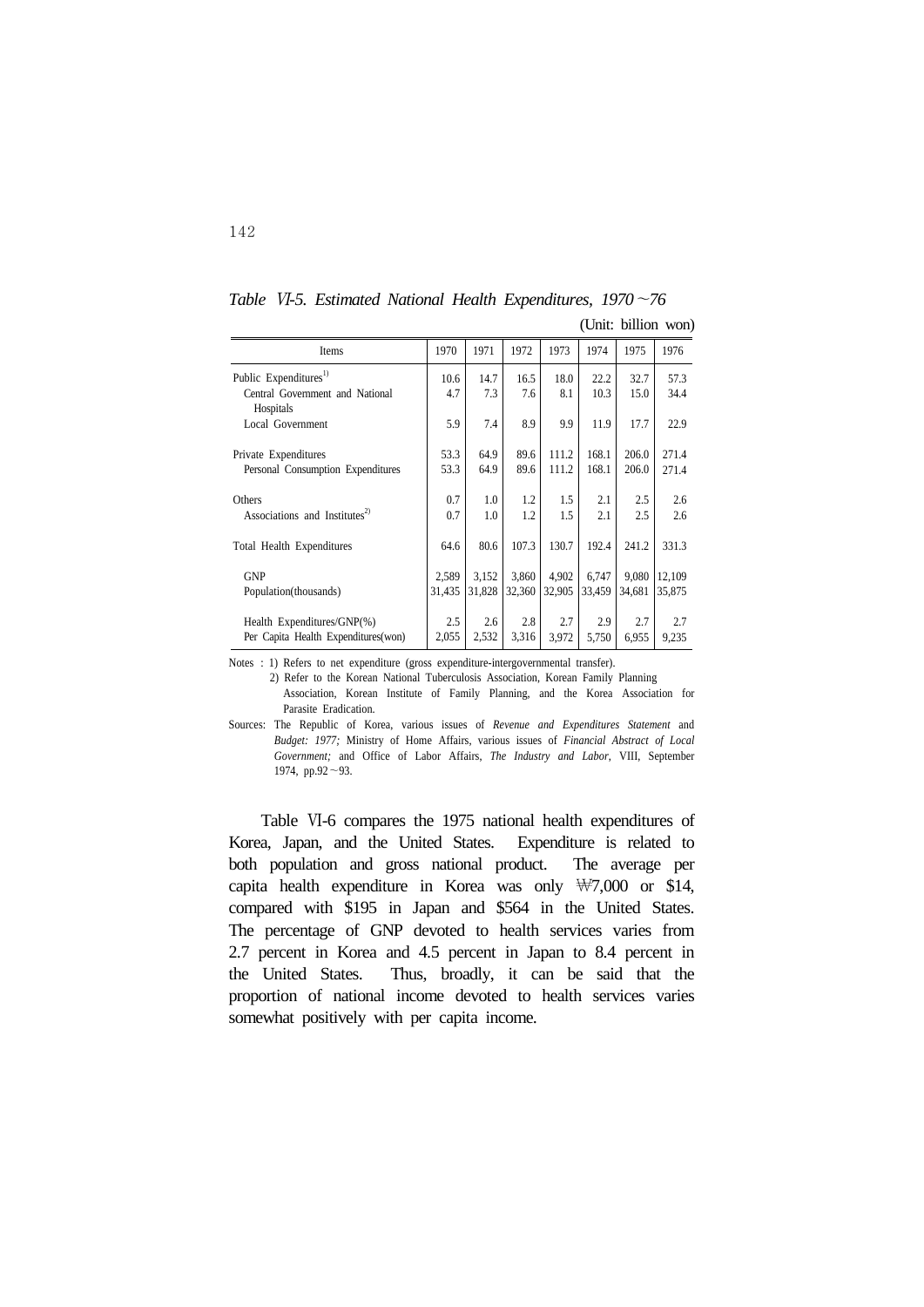| Korea             | Japan    | U.S.    |
|-------------------|----------|---------|
| $\frac{1}{2}41.3$ | 46,477.9 | \$122.2 |
| 2.66              | 4.45     | 8.41    |
|                   | 457,873  | \$564   |
| \$14)             | (\$195)  |         |
| ₩9,080            | ¥145,446 | \$1,452 |
| 34,681            | 111,934  | 216,587 |
|                   |          |         |

*Table* Ⅵ*-6. International Comparison of National Health Expenditures: Korea, Japan, and U.S., 1975*

Sources: Robert M. Gibson and Marjorie S. Mueller, "National Health Expenditures, Fiscal Year 1976," *Social Security Bulletin*, April 1977, pp. $3 \sim 22$ ; Secretariat of the Social Security Advisory Council, Prime Minister's Office, *Statistical Yearbook of Social Security,* Tokyo, 1976; and Chong Kee Park and In Chul Noh, "Estimated National Health Expenditures, 1970~75," Seoul: Korea Development Institute, 1977.

 It must also be noted that the proportion of national income devoted to health services varies negatively with the indicators of health. In other words, health needs do not determine health expenditure. An international comparison of health data indicates that there is very little connection between national health expenditures and national health needs as reflected by health indicators (Chong Kee Park, 1967). The volume of resources each country devotes to health is determined by its history, cultural values, attitudes, and the level of education. It is also influenced by the political, economic, and social structure of the country.

 Of the total amount Korea spent on health in 1975, over 85 percent or ₩206 billion consisted of consumer expenditures. The remainder can be accounted for by central and local governments as well as philanthropic and international organizations. Thus, health care in Korea is financed almost totally by individual consumers on an episodic basis.

 Because of their rising standard of living, Korean consumers today are spending more money on medical care than ever before.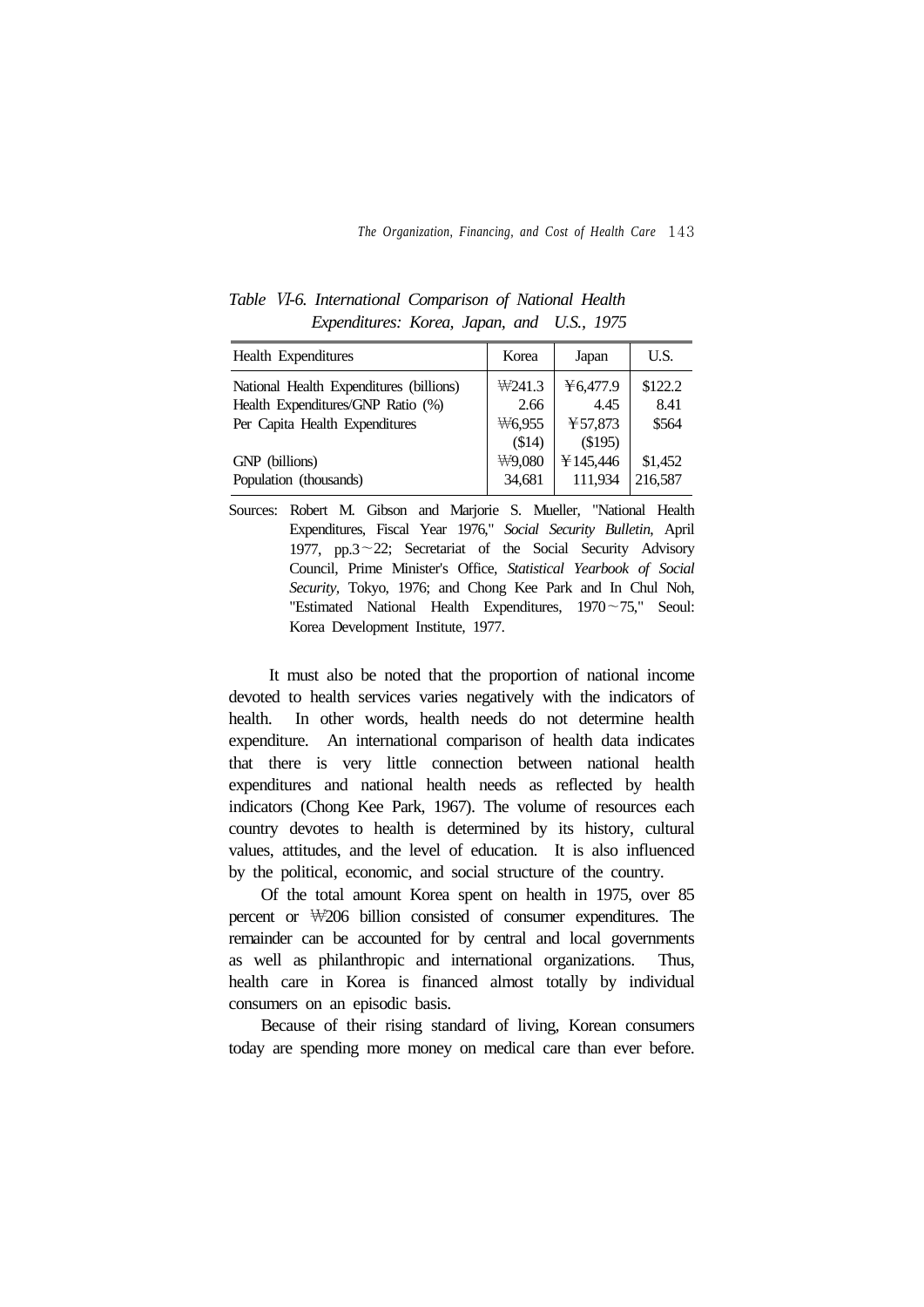In 1960 Koreans spent nearly ₩4.8 billion as aggregate personal consumption expenditures for medical care. By 1970, the total had reached ₩53.3 billion, over eleven times the 1960 total. By 1975, annual expenditure rose to ₩206 billion. Part of this increase is, of course, attributable to price inflation. But even in real terms, private health expenditures have increased substantially over the past 15 years. Underlying the increases in medical spending between 1960 and 1975 has been the rise in incomes. Nevertheless, spending for medical care has increased proportionately more than income. Medical expenditures constituted 2.3 percent of disposable personal income in 1960, then rose to 2.8 percent in 1970 and to 3.2 percent by 1975. Part of the increase in the total volume of medical care spending also stems from the steady growth of the population. But even on a per capita basis, medical expenditures increased substantially from ₩190 in 1960 to ₩1,690 in 1970 and to ₩5,940 by 1975. If these private medical consumption expenditures derived from the national income statistics data are used to estimate the elasticity of health expenditure with respect to GNP, the value for the  $1960 \sim 75$  period is 1.045. On a per capita basis, the elasticity is 1.130. In other words, a one percent increase in real per capita GNP is accompanied by about a 1.13 percent increase in per capita health expenditure over the  $1960 \sim 75$  period. Thus, Korea's health expenditure is only moderately income-elastic (see Figures 1 and 2).

144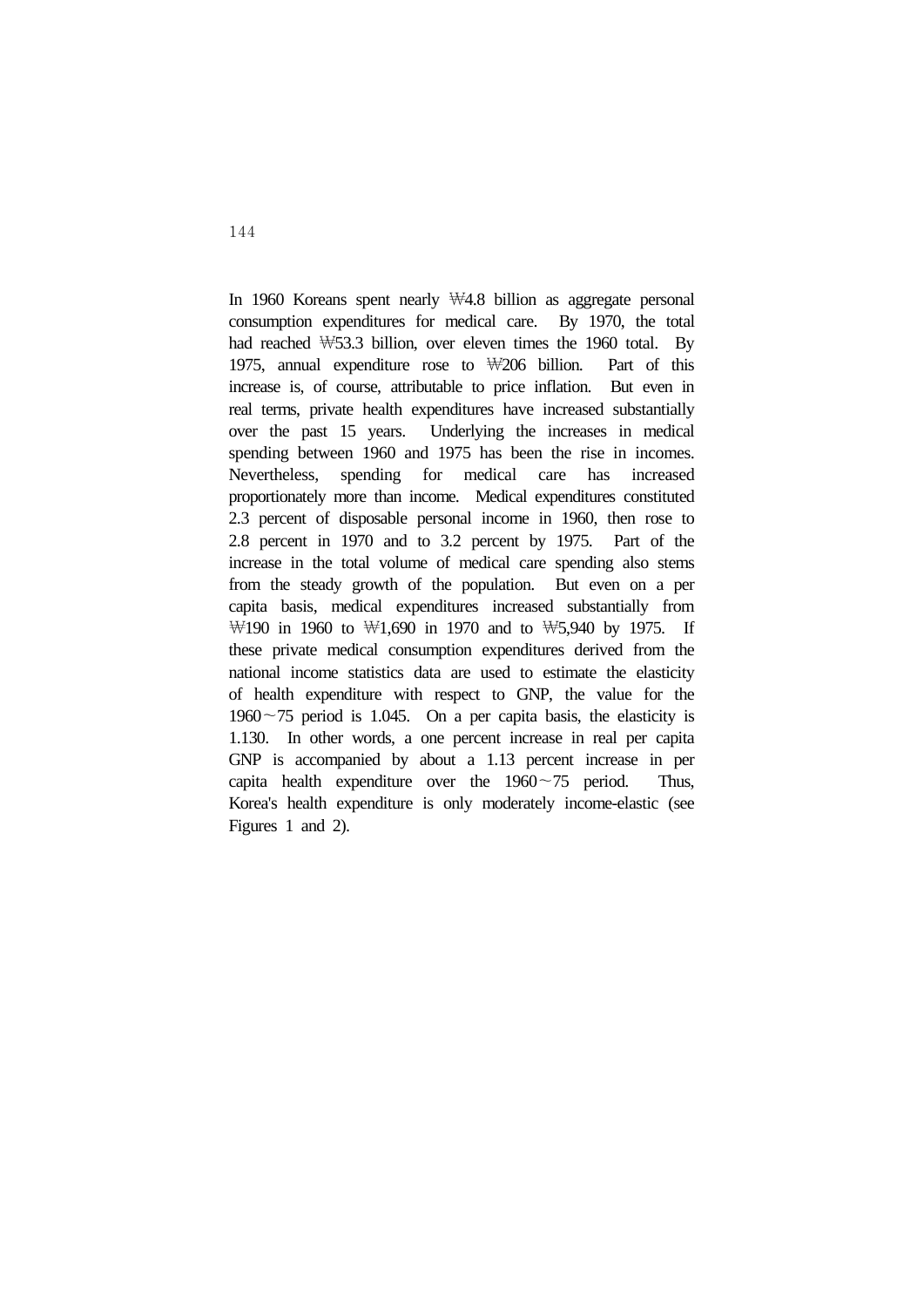*Figure 1. Private Health Expenditure and GNP (Constant Prices)*



*Figure 2. Per Capita Private Health Expenditure and Per Capita GNP (Constant Prices)*

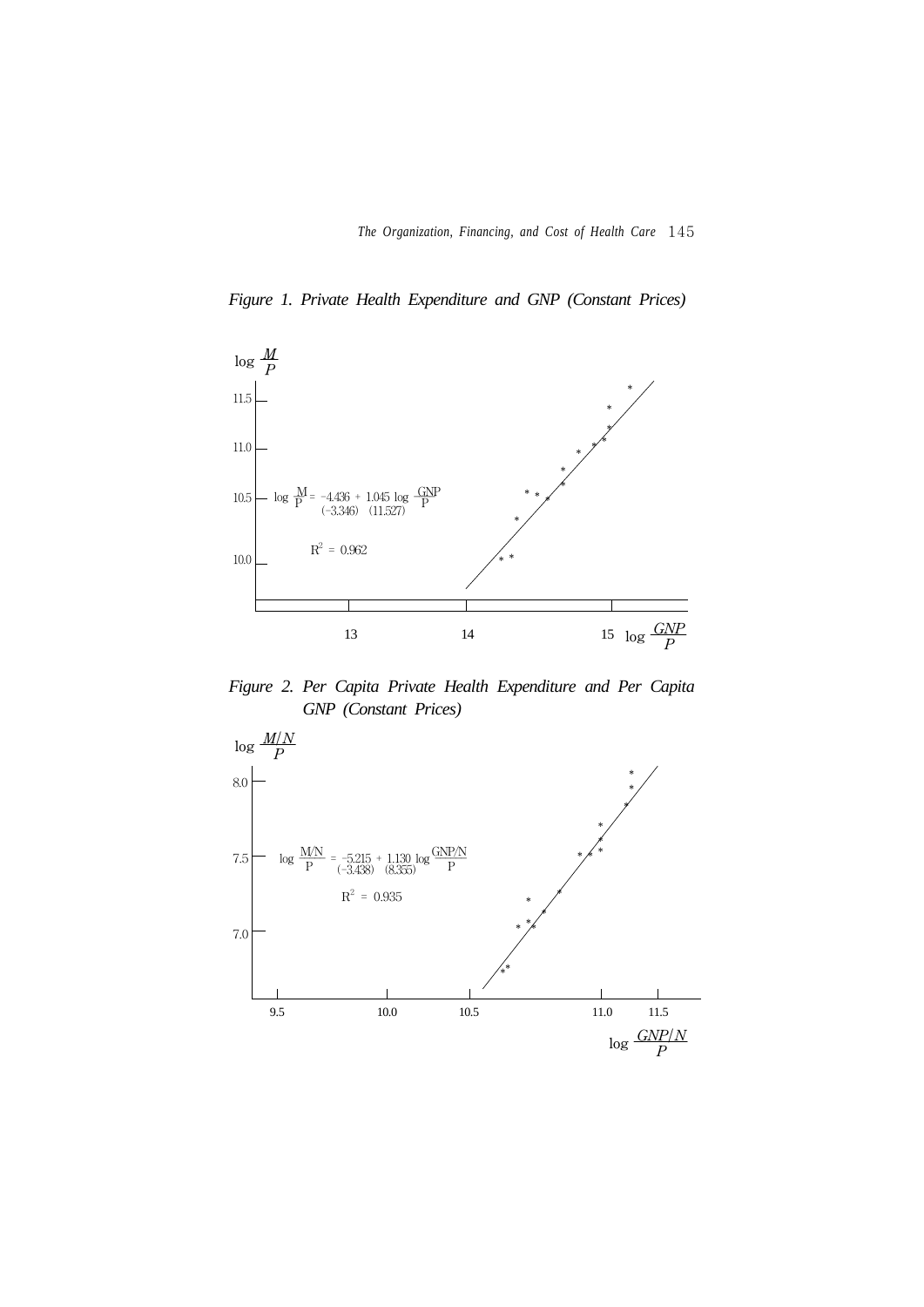Medical care has also become a more important part of the average household's budget and of its level of living, i.e., it has increased as a proportion of all household expenditures by consumers. In 1963 medical care constituted 2.8 percent of each won spent for all consumer items, but rose to 4.1 percent by 1975.12) For the consumer as a member of family group medical spending usually runs steadily higher when income is higher. Thus urban wage and salary households with low incomes in 1975 spent very little on medical care-₩140 was the average for households with monthly incomes under ₩20,000 and ₩190 for those in the  $\frac{1}{20,000}$  ~29,999 group. The average was higher for medium-income households,  $\frac{11}{2000}$  for  $\frac{11}{2000}$  - 79,999, and highest at the upper incomes,  $\frac{110000}{110000}$  and over. The increase in the absolute amount of medical spending resulting from rising incomes has also been accompanied by an increase in the proportion of income devoted to health care. Medical spending accounted for 4.0 to 4.5 percent of the average expenditure of high income families, while for low-income households the figure ranged from 2.7 percent to 2.8 percent (see Appendix Tables Ⅵ-9 and 10).

 Korean consumers have been slowly shifting their buying habits in the direction of greater emphasis on medical care. Yet, medical are still ranks very low on their list of priorities. To put the consumer expenditures on health into proper perspective with other consumer activities, we might note that in 1975: (1) for every  $\mathbb{W}100$  spent on food, only  $\mathbb{W}6$  was spent on health care; (2) for every  $\mathbb{W}100$  spent for clothing,  $\mathbb{W}27$  was spent on health care; (3) for every ₩100 spent on recreation and entertainment, ₩74 was spent on health care; and (4) for every ₩100 spent for cigarettes, ₩89 was spent on health care (Bank

146

<sup>12)</sup> These data are derived from the urban family income and expenditures survey conducted annually by the Economic Planning Board. Rural families usually spend slightly less on family health care - 3.8 percent in 1975. See Ministry of Agriculture and Fisheries, *Report on the Results of Farm Household Economy Survey*, Seoul, 1976.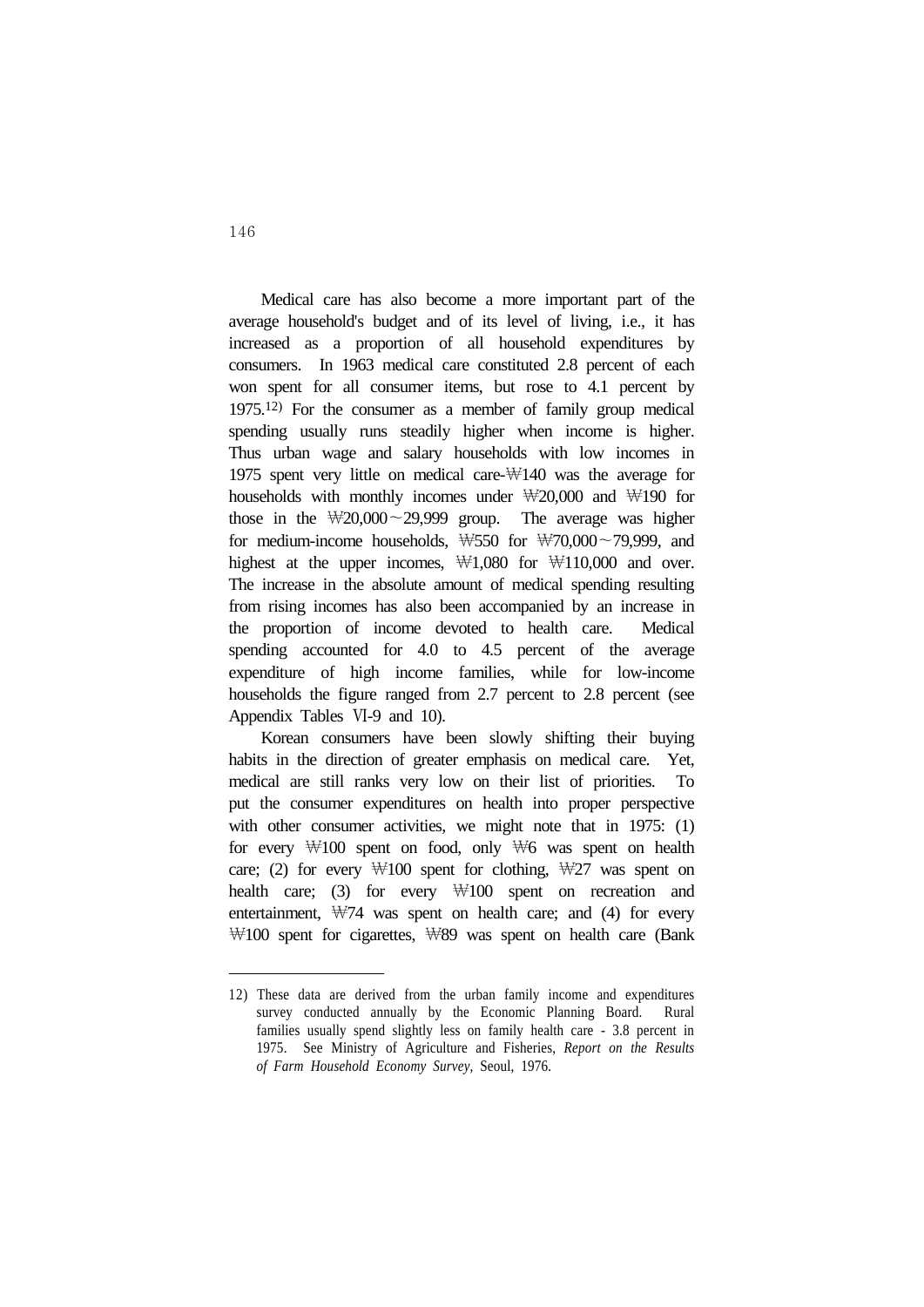### of Korea, 1976).

 Thus, Korea's consumers allocate relatively large proportions of their consumption expenditures for clothing, recreation, and cigarettes, and much smaller proportions for health care. In other words, consumers appear to assign much higher priorities to such consumer activities as smoking, entertainment, and clothing than to health care. The above data relating to patterns of consumer behavior in Korea seem to refute the proposition that health is a goal to be desired above all else. In terms of consumer satisfaction, good health is set aside in favor of the pleasure to be derived from other objects of expenditure.

 It is interesting to consider what health care items Korean consumers purchased in 1975. As shown in Table Ⅵ-7 below, drugs and drug sundries made up the largest part of the consumers' health bill. Over 57 percent of all health expenditures were for drugs. Nearly 35 percent of expenditures were for physicians' services. Consumers allocated only 8 percent of total health care expenditures for hospital care. These findings are born out by the conclusion of other studies that "pharmacist visits are the undisputed leading source of medical care utilization in urban as well as rural areas. It can be accurately stated that at least fifty percent of the Korean people use drugstores as their main source of medical care" (Ok Ryun Moon and Jae Woong Hong, 1976). This reflects the current Korean health care delivery system. In Korea a significant amount of treatment for acute illness is provided by nonphysicians such as pharmacists, herbalists, acupuncturists, and even shamans.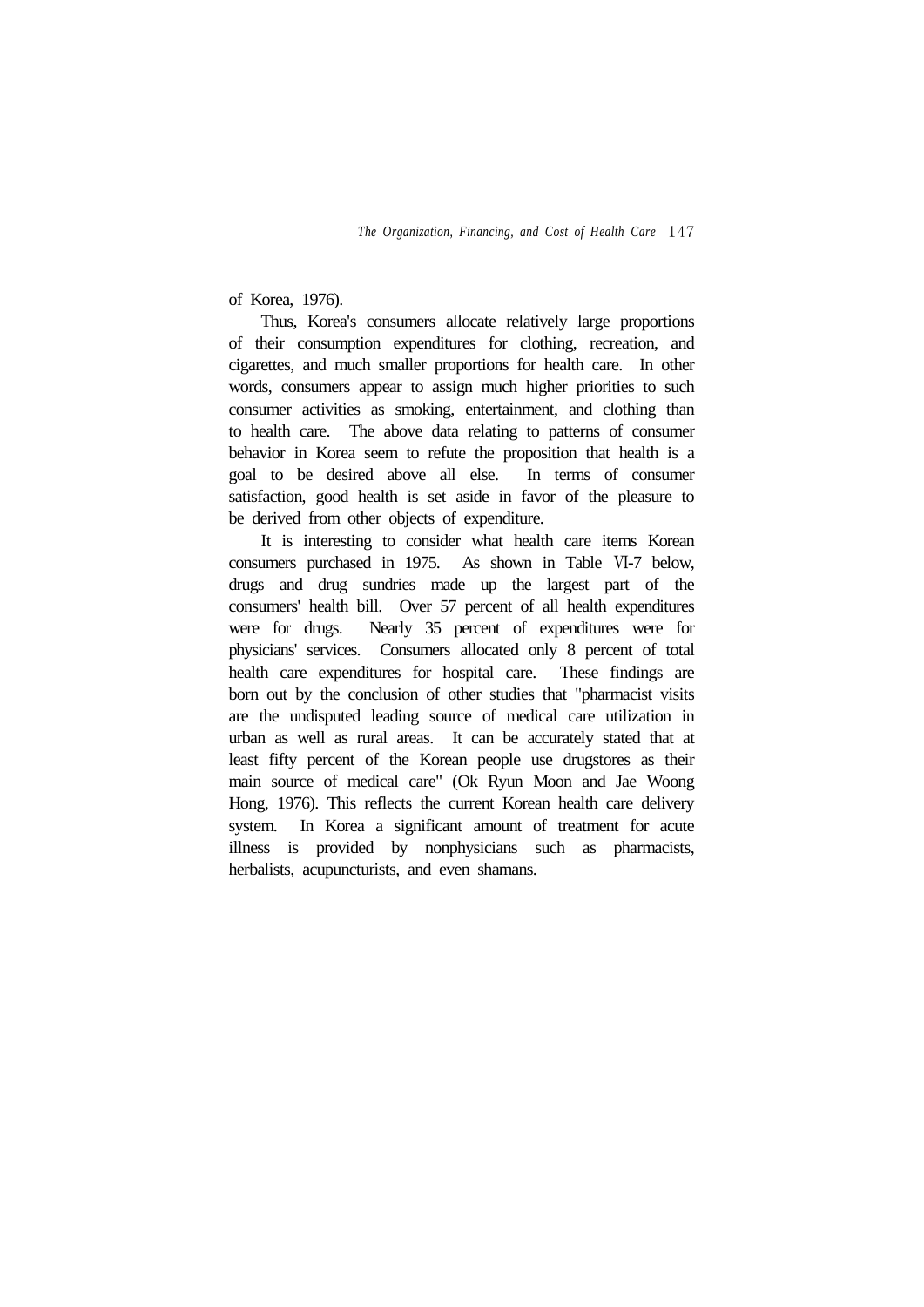*Table* Ⅵ*-7. Distribution of Urban Household Health Care Expenditures, by Type of Expenditure, 1975*

| (Unit: $\%$ ) |  |
|---------------|--|
|               |  |

| Type of Expenditure  | Percent Distribution |
|----------------------|----------------------|
| Drugs                | 57.3                 |
| Physicians' Services | 33.5                 |
| Hospital Care        | 8.4                  |
| X-Ray                | 0.7                  |
| Total                | 100.0                |
|                      |                      |

Source: Economic Planning Board, *Annual Report on the Family Income and Expenditure Survey,* 1975, Seoul, August 1976, p.108.

## **2) Methods of Financing Health Care**

 Health care services are paid for in a variety of ways. The funds are derived from various sources, and they are paid to providers of services through different mechanisms. Broadly, there are six different methods of financing personal health services, each of which has different policy implications: (1) direct purchase by consumers, (2) the charity donation, (3) commercial insurance, (4) industrial support, (5) social insurance, and (6) general revenue support from government taxes.

 The question of how health care services are financed has important bearings on national health planning. If the funds are derived from many sources there tends to be a wide dispersion of responsibility and authority; hence, unified planning of health services for the total population is difficult. If there is a heavy concentration of expenditures in one or two sources, it is much easier to achieve comprehensive national health planning.

 In many countries most of these methods of financing are used, but in different combinations and proportions. There is, however, a would-wide trend for the first three methods (consumer purchase, charity, and commercial insurance) to assume less importance, and for the last three methods (industrial support, social insurance, and general revenues) to assume greater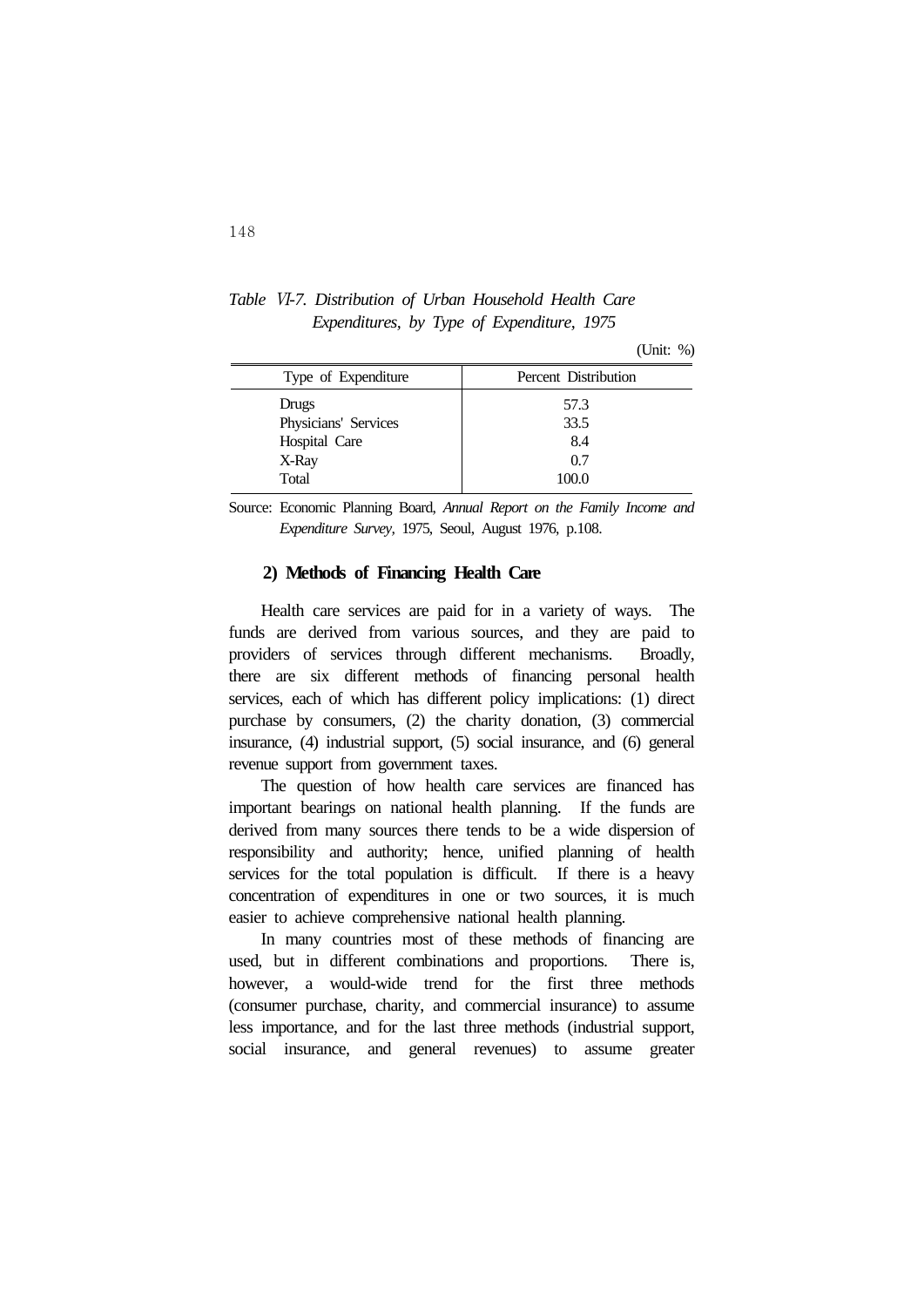importance (World Health Organization, 1971). This trend underscores the rising recognition of societal responsibility for improving health services. Social insurance and private insurance tend to play a much more important role in advanced countries than in developing countries. In West Germany, for instance, over 90 percent of the population is registered in local sickness insurance funds which are regulated by both national and provincial laws (Derick Fulcher, 1974). In Japan almost all nationals are covered by separate public health insurance programs (U.S. Bureau of the Census, 1974). Private health insurance, however, plays the largest role in the United states where persons covered for hospital benefits amount to 77 percent of the population and up to 80 percent of those under 65 years of age (U.S. Bureau of the Census, 1974)

 General tax revenues are the major source of support for public health activities in Korea. The role of social insurance in financing health care is very limited, and there are no commercial medical insurance companies in Korea. Private consumer spending is still the major source for financing health services in Korea, but it comes from, and is channelled toward the benefit of a relatively small group of the population in the major urban centers. The prevailing cost of both physicians' and hospital services severely limits access for a great majority of the population.

 In Korea health care is almost entirely financed by individual consumers (see Table Ⅵ-5). Specifically, those in the middle and upper income classes finance much of their health care through direct payment. There is considerable private practice in major urban areas. The small percentage of the nation's total population who can afford expensive physician services and hospitals has thus succeeded in diverting a large share of the supply of the medical professionals to care for their needs. This has resulted in great inequities in the distribution of health services. Moreover, self-prescribed drugs are largely paid for by the user. A number of field surveys conducted in the past show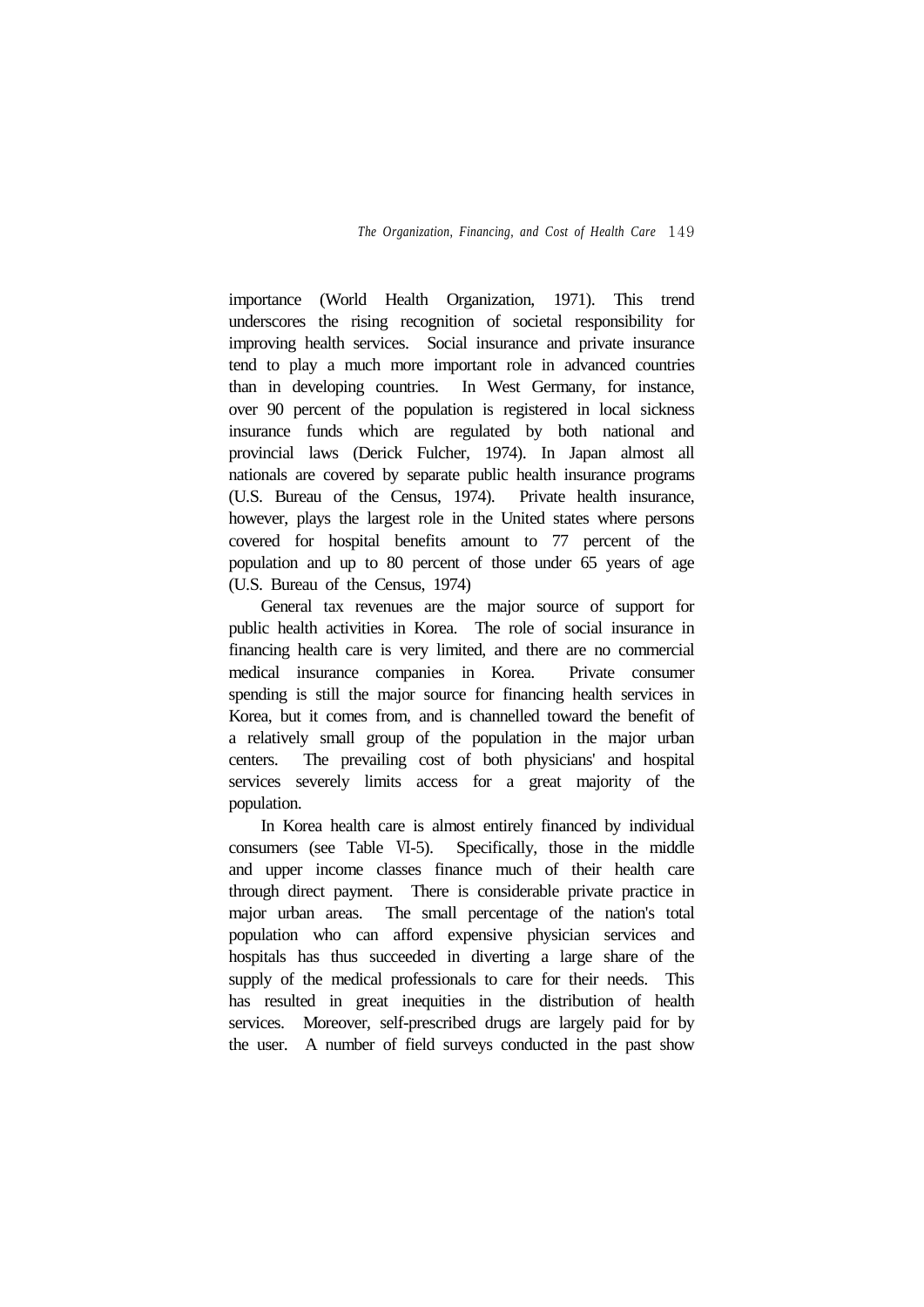such expenditures to be extremely high. In 1973, for instance, the cost for drug store visits per treated case amounted to ₩1,073. This was equivalent to 63 percent of outpatient expenses in terms of per patient and per treated case. In comparison, medical care at government-run health centers cost only ₩1,012 per case in 1973 (Jong Huh and Young Soo Park, 1973). Obviously self prescribed drugs constitute the major portion of poor or rural household's medical care.

 There are a substantial number of hospitals and clinics originally established as charitable institutions to care for the poor. They were initially supported by donations from church groups and other charitable organizations. Korea now has 31 such hospitals which vary in size from 12 to 300 inpatient beds. There are 16 hospitals with a total of 1,094 beds affiliated with Catholic churches and 11 hospitals with an accommodation of 1,565 beds associated with various Protestant churches (Korean Hospital Association, 1972). Because of rapidly rising medical costs, however, most missionary medical projects are currently in serious financial difficulty. Many of these hospitals and clinics operate on a self-supporting basis, and a church or mission agency is able to contribute only a small proportion of the total costs. Many church-related hospitals, therefore, have had to resort to fee increases. As a result, they either primarily serve those who can afford it or must face a decrease in occupancy rates. The emphasis of most mission programs has traditionally been on curative as opposed to preventive medicine. It has often been alleged that mission works are indifferent toward the changing health needs of the general population. This realization has eventually led to the introduction of a new approach to solving the health problems of rural residents. Under the sponsorship of the Christian Medical Commission, a committee of the World Council of churches, the Koje Community Health Project was launched in 1969 for the purpose of providing low-cost preventive health care (John R. Sibley, 1968, 1972).

In Korea the magnitude of industrial expenditures on health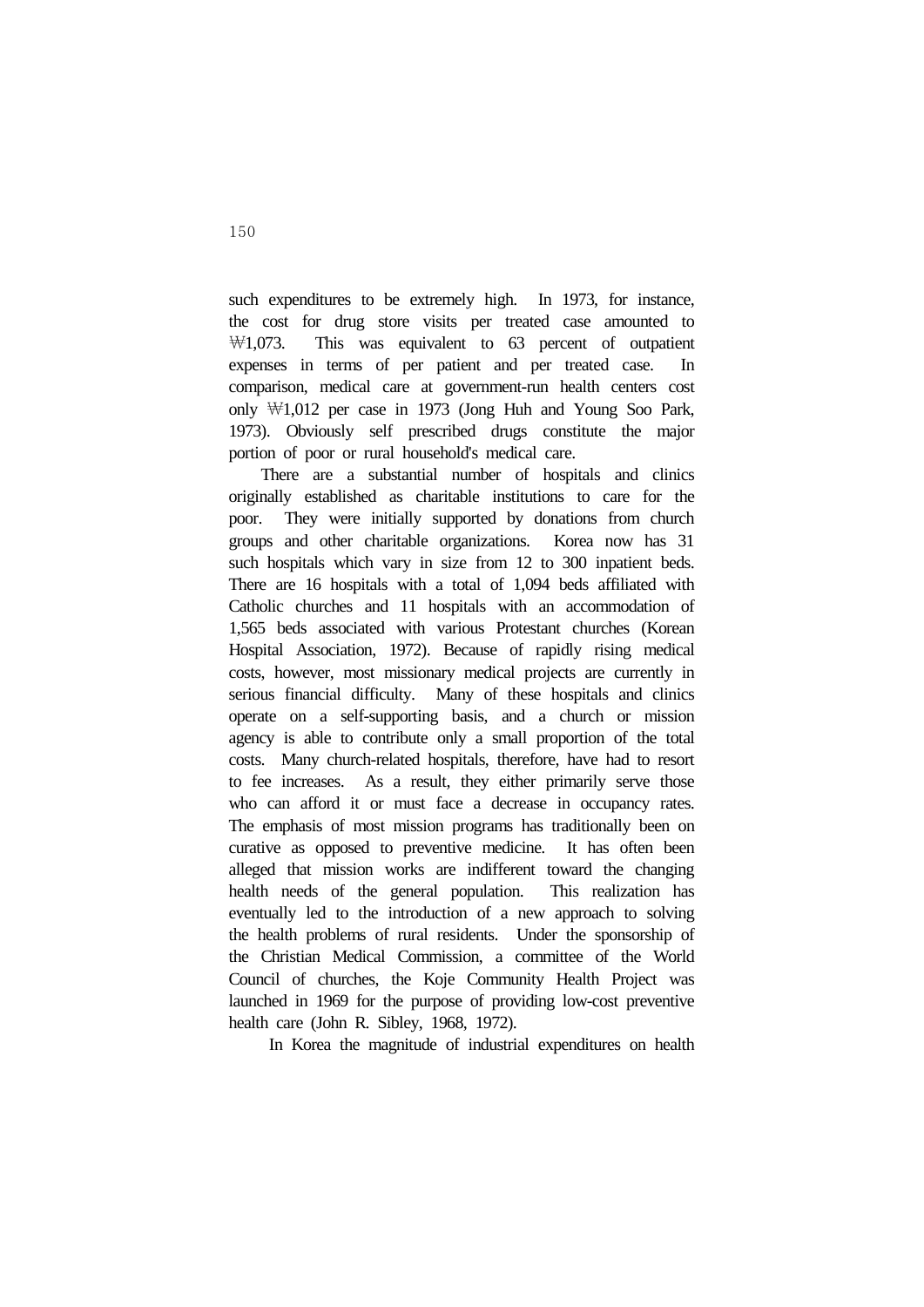care is insignificant. It is roughly estimated that industries' health care expenditures were approximately 4 billion won in 1975, representing only four-tenths of one percent of their total sales.13) Nevertheless, the health services of a select group of large corporations are known to be comprehensive and efficiently operated. The Korea Oil Corporation, for instance, has been providing health care services to its employees and their dependents through a government-authorized health insurance program since 1973. The Korea Tungsten Mining Company and the Korea Coal Mining Company are operating a network of company-owned hospitals and dispensaries for their employees. Workers in these and other financially well-off enterprises receive better health care than the average citizen in the country. These health care services "are not provided solely for humanitarian reasons since management believes that healthy workers are more productive and experience less absenteeism than unhealthy workers" (Alan L. Sorkin, 1976). The government requires all large corporations, especially those with foreign ownership, to provide at least minimal health services for workers and to maintain a clinic at each work-place. But only a small number of companies are known to comply with this regulation. As the new medical insurance program become effective beginning July 1, 1977, these insurance provisions are expected gradually to replace independent company financing of health care.

 General revenues of the government are used for financing a wide range of medical and health care activities in Korea. As discussed previously, however, support from general tax revenues is not the primary method of financing health services in Korea. In 1976, the central government spent 16.7 billion won for various health related services, accounting for only seven-tenths of one percent of the total expenditures in the central government

<sup>13)</sup> This estimate is based on personal interview surveys of officials of a number of companies and on data derived from the Bank or Korea, Financial Statements Analysis for 1975, June 1976. Approximately 10 percent of total welfare expenditures is assumed to be health expenditure.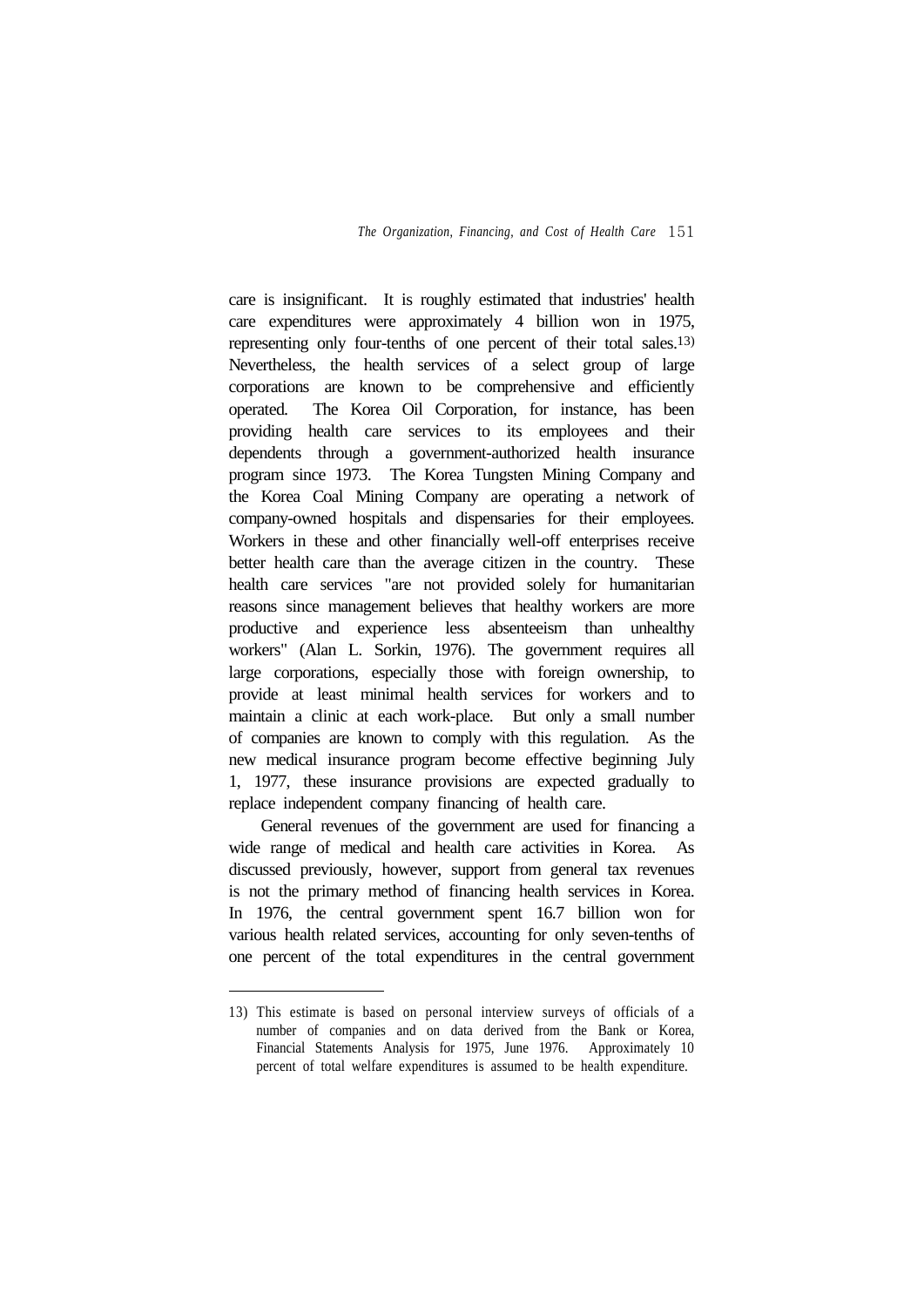general budget sector (Economic Planning Board, 1977). The government financing of health care services is expected to increase substantially in 1977 as a result of a newly implemented medical assistance program for the poor. Under the new program, some 370,000 poor persons who do not have the means to pay for health care will get medical treatment at government expense. In addition, 1,726,000 low income people will also receive medical care with the government defraying 30 percent of the cost and providing interest-free long-term loans for the other 70 percent. The government budgeted ₩5.5 billion for this program in 1977.

 Currently, the scope of social security in Korea is limited. The social insurance program was first introduced in Korea in the early 1960s and is still in its infancy. At present, Korea has an industrial accident insurance program and social security systems covering civil servants and military personnel. Private school teachers are covered by a separate benefit program which began in 1975. A government supervised voluntary medical insurance scheme is in effect for a limited group of workers as a pilot project. The National Welfare Pension Law enacted in 1973 is scheduled to become effective during the Fourth Five-Year Plan period (1977 $\sim$ 81). In Korea, health care trends to play a smaller role in the overall social security system than in other countries in Asia and Latin America. In 1975, the expenditure for health care amounted to 25 percent of total social security expenditures (see Table Ⅵ-8). Compared to health care expenditures, relatively large expenditures are made for various cash and in-kind benefits, such as pensions and public assistance.

 The original Civil Servants Pension Act of 1962 covered only long term contingencies such as old age, disability, and death. Subsequent revisions, however, gradually expanded the scope of the program by providing medical benefits for such short-term contingencies as sickness and maternity (Chong Kee Park, 1975). As shown in Table Ⅵ-8, however, the amount of medical benefit payments is still very small, accounting for only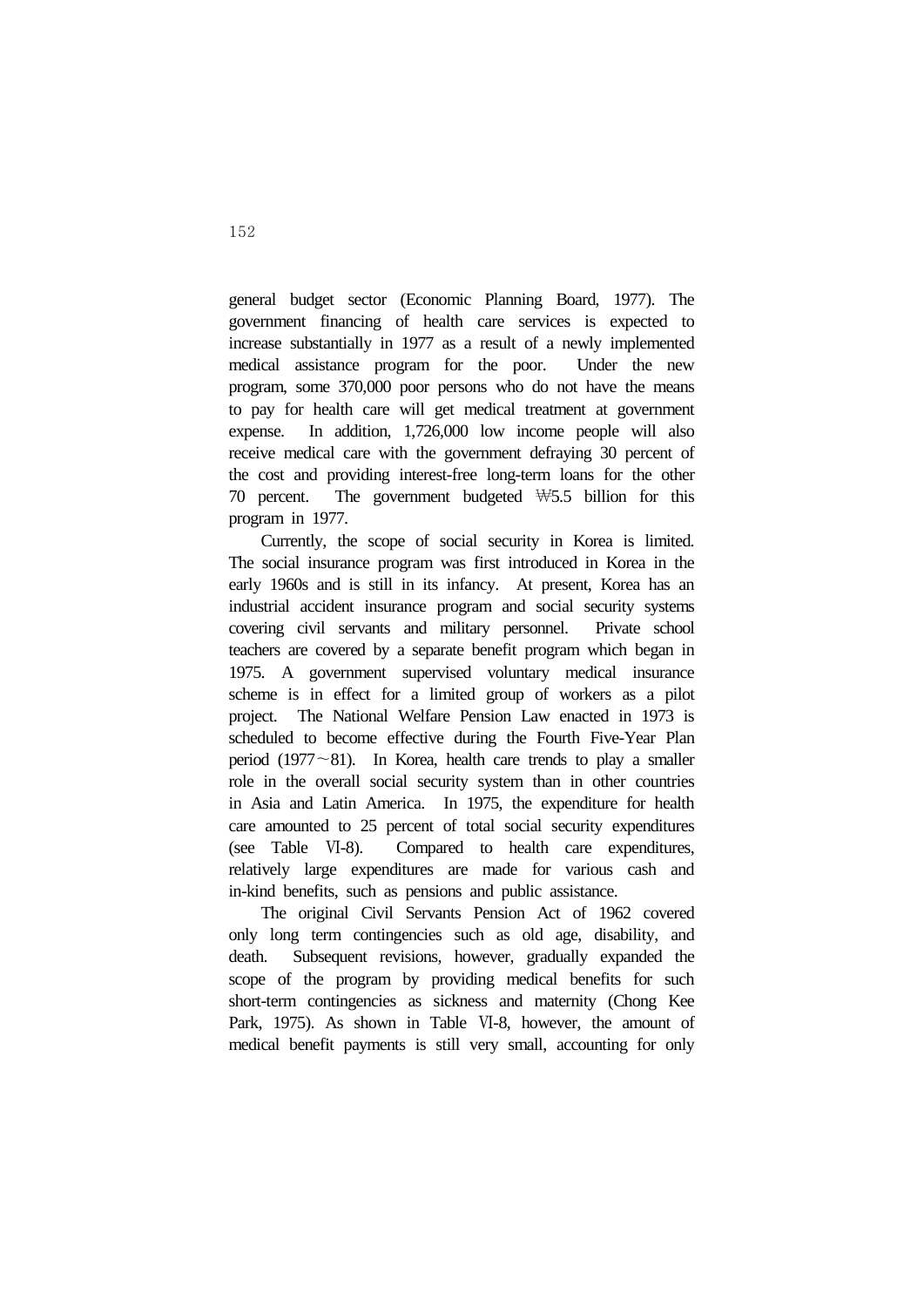4.3 percent of all benefits paid under the program. The industrial accident insurance program, enacted into law on November 5, 1963, has a twelve-year history in Korea and is generally considered the most successfully operated social security branch in the nation. Over the last twelve years the program has expanded considerably in coverage and in the benefits provided to insured workers. The benefits provided under this program are classified broadly into cash benefits and medical benefits. The program provides full medical and hospital care until complete recovery. The payment for medical and hospital benefits amounted to ₩5,202 million in 1975, representing one half of the total compensation under the industrial accident insurance program. Eleven pilot health insurance programs authorized and subsidized by the government under the 1963 Medical Insurance Law provided in 1975 a total amount of ₩172 million as medical benefits to persons covered by these programs. This amount represented only 1.1 percent of the total social security health expenditures in 1975.

*Table* Ⅵ*-8. Health Care and Social Security Expenditures in Korea, 1975*

|                               |                             |                             | (Unit: million won) |
|-------------------------------|-----------------------------|-----------------------------|---------------------|
| Program Category              | Social Security<br>Total(A) | Health Care<br>Component(B) | (B)/(A)<br>(% )     |
| Social Insurance              | 33,921                      | 5,998                       | 17.7                |
| Civil Servants Pension        | 13,886                      | 602                         | 4.3                 |
| Military Personnel Pension    | 9.402                       | $*$ <sup>1</sup> )          |                     |
| Medical Insurance             | 172                         | 172                         | 100.0               |
| Industrial Accident Insurance | 10,380                      | 5,202                       | 50.1                |
| Private School Teachers       | 81                          | 22.                         | 27.2                |
| Pension                       |                             |                             |                     |
| Public Health                 | 9,563                       | 9,563                       | 100.0               |
| Public Assistance and Welfare | 6,171                       | $*^{2}$                     |                     |
| Veterans Relief               | 14.438                      | 461                         | 3.2                 |
| Total Expenditures            | 64,093                      | 16,022                      | 25.0                |

Note : 1) Included in veterans relief.

2) Included in public health

Source: The Republic of Korea, *Revenue and Expenditure Statement: 1975,* June 1976 and various other government sources.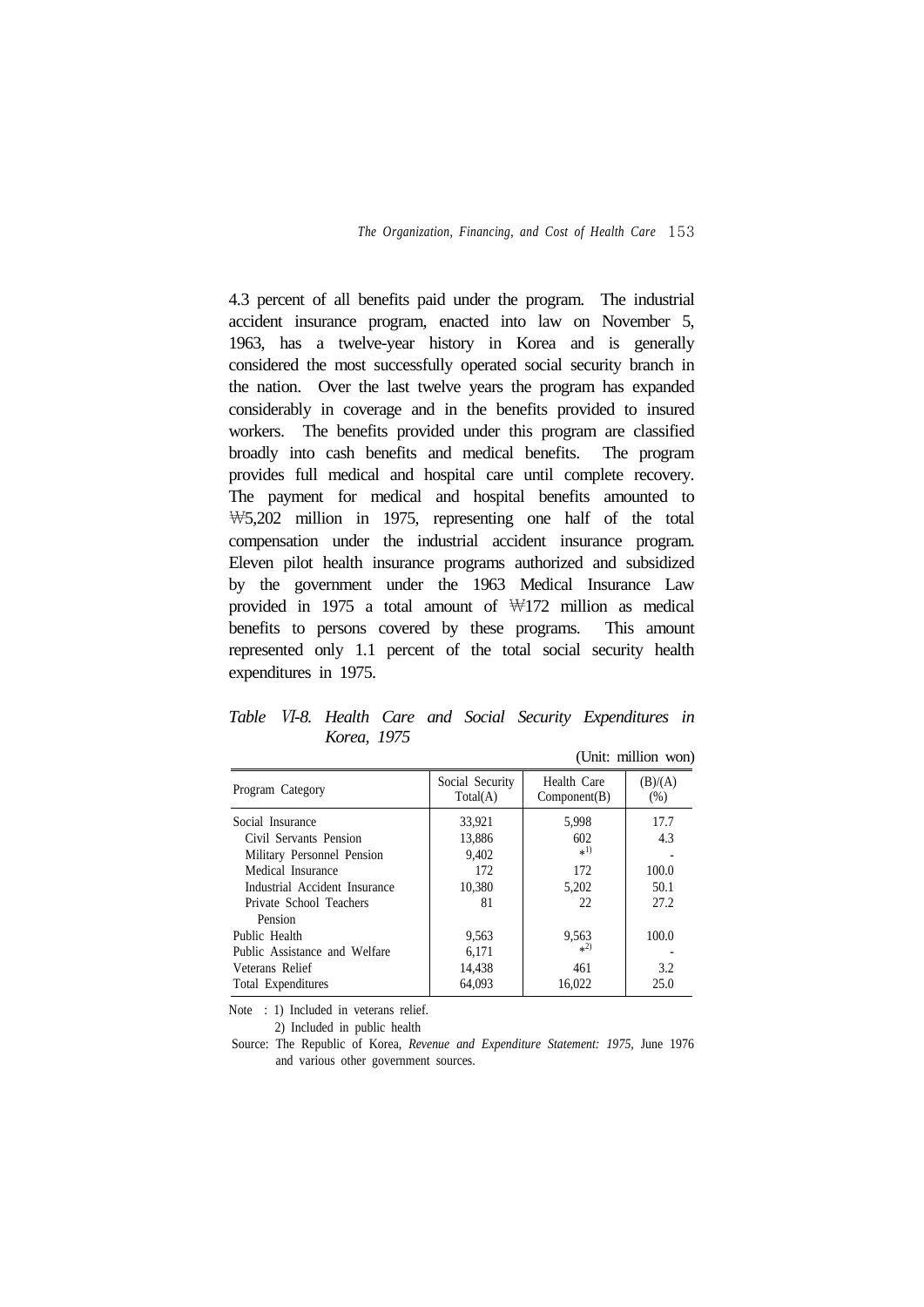# 4. Assessment of the New Medical Insurance System

 The Medical Insurance Law of 1963 was the basis for operating eleven government-authorized pilot insurance programs, four of which were employer-sponsored insurance associations while the remaining seven were nonprofit community insurance cooperatives primarily for self-employed workers. As of 1976, only 15,300 workers and 51,700 dependents in eleven groups were covered by this insurance scheme. In addition, there were 17 other medical insurance associations operated independently without government approval and subsidies. These 17 associations had a total of over 160 thousand members.

 On December 22, 1976, however, the government enacted Law No. 2942 which drastically amended the original Medical Insurance Law of 1963. In order to make use of the available medical resources, the law established a new social insurance scheme aimed at pooling the resources of a wider segment of the population. The scheme will assist in the financing of medical care, but it does not improve the supply of medical services per se. However, over the long run the supply may increase in response to an enlarged effective demand. The ultimate objective of this program is to improve national health and enhance social security by facilitating access to medical care in the event of illness, injury, childbirth, or death (See Article 1 of the Medical Insurance Law of 1976). With the enactment of this law, the government of Korea has taken a major step towards enhancing the welfare and the productivity of its people. The law itself provides the promise of further improvement.

 The new law establishes a two-part medical insurance program including: (1) a plan requiring employers with 500 workers or more to offer specified medical insurance for their employees and their dependents (Class I insured) and (2) a voluntary community-based health insurance plan providing medical insurance for all others (Class II insured). The insurance program is administered by the health insurance associations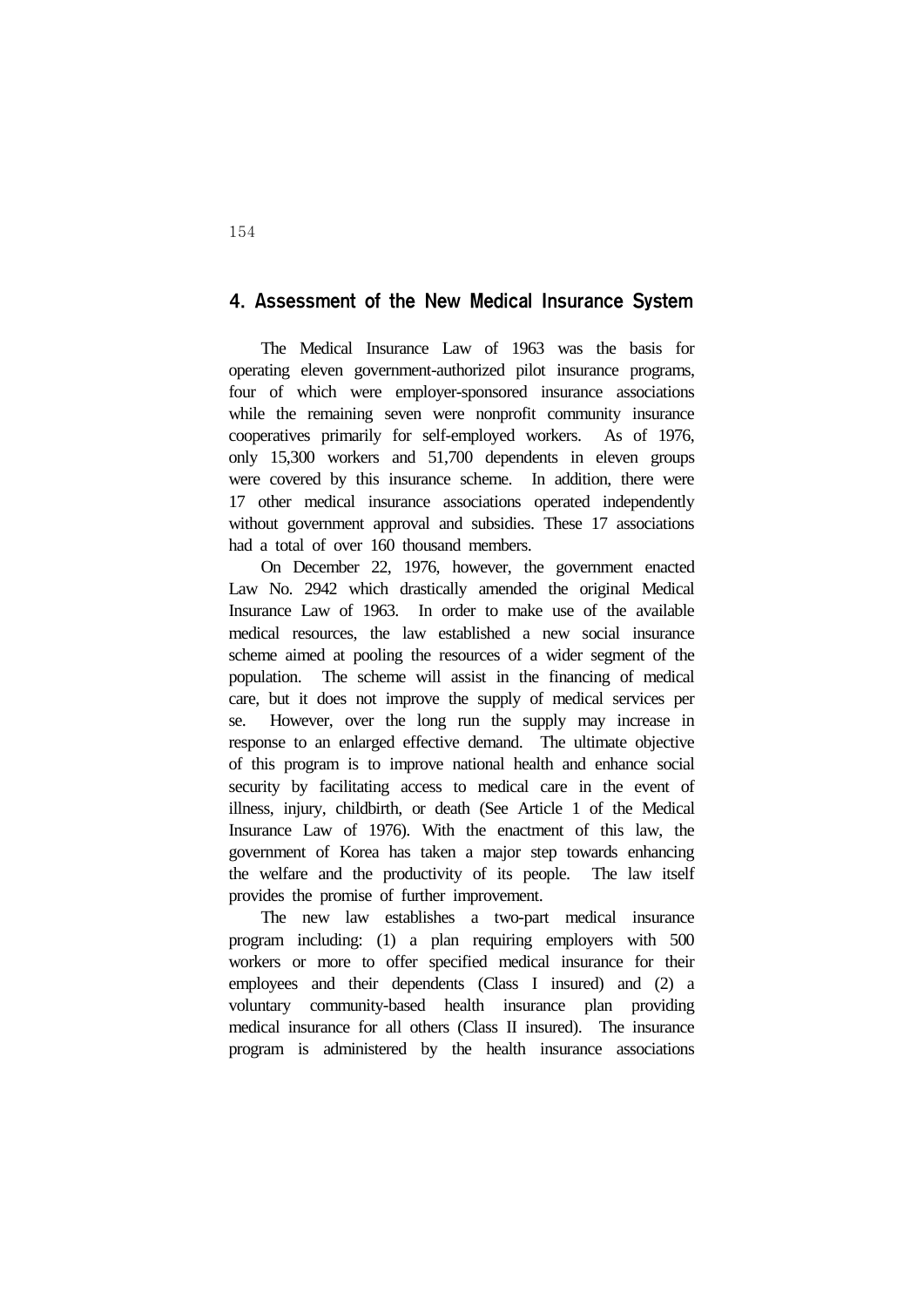established for the workers in enterprises and industrial parks, and in the case of self-employed and others (Class II insured) by the administrative districts of counties, cities, and towns.

 An attempt will be made in this section to discuss and evaluate the major features of the new medical insurance system. The following are some of the important questions to be probed concerning the new system of financing health services. How adequately will the medical needs of population be met? How will the system be financed? How much will patients share in the costs? What role will the government play? Will charges and fees be regulated and if so, by whom?

### **1) Coverage of the Population**

 The first choice to be made in designing any social insurance program concerns the extent of population coverage. The term 'coverage' refers to the persons protected. The ideal goal of a social security program is, thus, to cover all persons regardless of income level, place of residence, type of employment, or age. Basically, this goal of universal coverage rests upon broad principles of social justice. Practical considerations, however, make certain initial limitations unavoidable. To a large extent these restrictions are imposed by administrative and political necessity.

 The compulsory medical insurance scheme initially covers persons employed by firms with 500 workers or more. Workers in establishments that employ fewer than 500 persons may, however, be insured voluntarily with the approval of the Minister of Health and Social Affairs. In this event, at least two-thirds of the employees of the firm must consent to form a voluntary association. Self-employed workers and other individuals can obtain voluntary coverage if they join the community health insurance associations. These associations must contain at least 500 households organized within the administrative districts of guns, cities, or towns. Excluded from the system are persons covered by other statutory schemes, such as government employees, members of the armed forces, and private school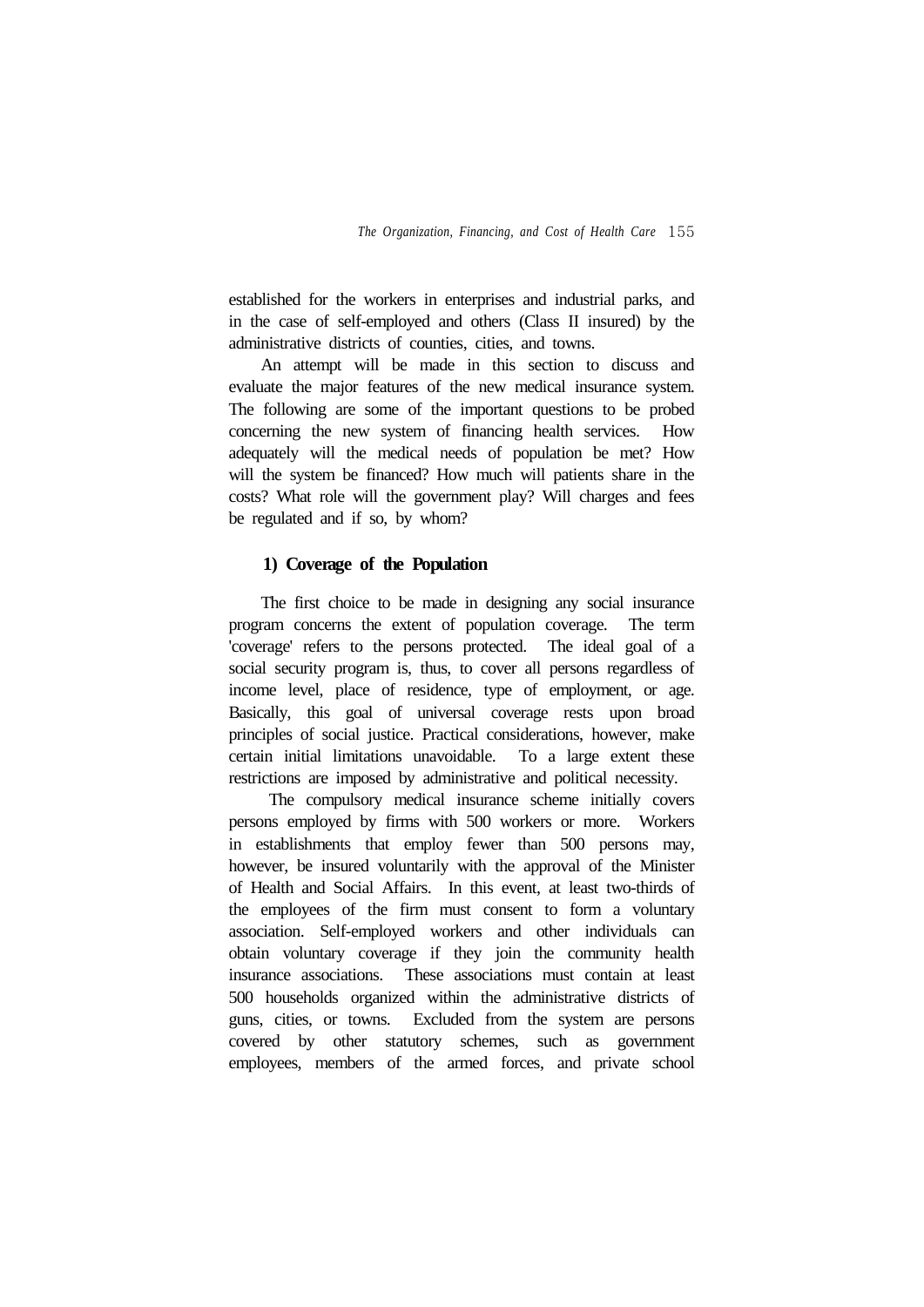### teacher.

 According to the statistics compiled by the Ministry of Health and Social Affairs presented in Table Ⅵ-9, the mandatory health insurance associations formed at establishments with more than 500 workers and at factories located in 19 industrial estates totaled 486 as of July 5,1977. The number of persons covered by this compulsory system totaled three million, including 1.9 million dependents of insured workers. The total coverage thus amounts to only 9.0 percent of the nation's population. The extent of population coverage, however, varies considerably from province to province, ranging from a low of about one percent in Jeon Nam and Chung Bug to 25.6 percent in Seoul. Also, although the nation's two largest cities, Seoul and Busan, have only 27 percent of the nation's total population, nearly 70 percent of the persons covered by the newly enacted health insurance system are concentrated in these two cities. It is quite obvious from Table Ⅵ-10 that more effort needs to be directed toward extending coverage to the residents of Chung Bug, Jeon Nam and Jeon Bug provinces. Health needs, as reflected by high death rates, are much more critical in these provinces than in others. As is evident from Table Ⅵ-10, the extent of health insurance coverage is more of less inversely related to the death rate.

 The mandatory coverage of industrial and commercial workers will soon have to be expanded drastically in order to encompass those persons employed in establishments with less than 500 employees. This is needed in order to prevent the creation of a double standard for persons who are basically in identical legal, social, and economic situations. Such a double standard might emerge if the employees of the larger firms.

 It is anticipated that compulsory insurance coverage will be extended to firms with more than 200 employees by 1981. However, there is no reason why compulsory coverage could not be extended to smaller firms sooner. In view of the fact that the workers employed by small marginal firms are more likely to be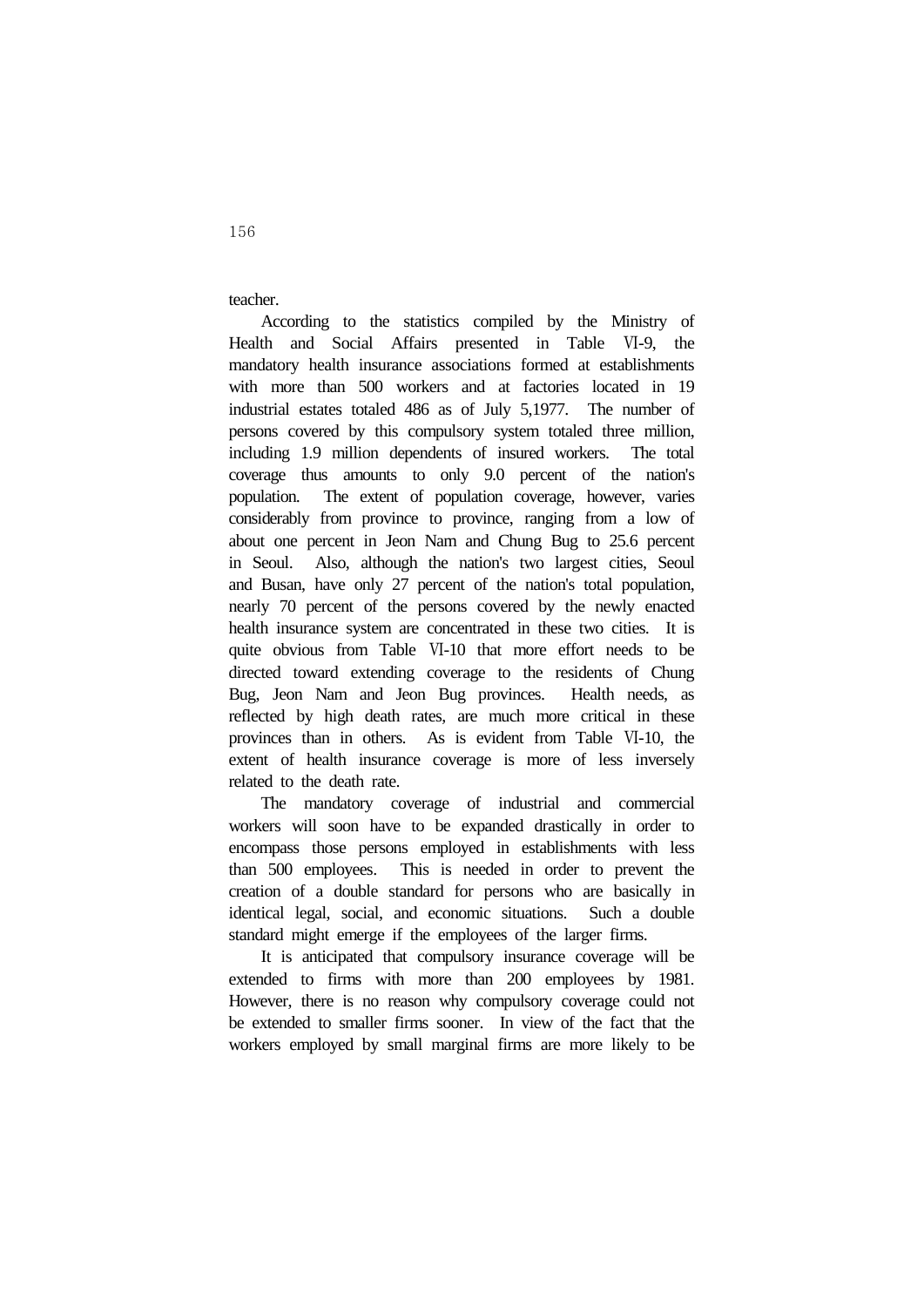|              | Number of           | Number of    | Persons Covered (1,000)        |         |         | 1975                  | Persons<br>Covered as           |
|--------------|---------------------|--------------|--------------------------------|---------|---------|-----------------------|---------------------------------|
| Province     | Establish-<br>ments | Associations | <b>Employees</b><br>Dependents |         | Total   | Population<br>(1,000) | Percent of<br>Population<br>(%) |
| Seoul        | 574                 | 278          | 615.0                          | 1,144.4 | 1,759.4 | 6,879                 | 25.6                            |
| <b>Busan</b> | 74                  | 70           | 163.8                          | 227.4   | 391.3   | 2,451                 | 16.0                            |
| Gyeong-gi    | 283                 | 40           | 119.2                          | 173.7   | 292.9   | 4,035                 | 7.3                             |
| Gang-weon    | 42                  | 18           | 20.1                           | 56.2    | 76.3    | 1,861                 | 4.1                             |
| Chung Bug    | 28                  | 5            | 6.0                            | 7.0     | 13.0    | 1,521                 | 0.9                             |
| Chung Nam    | 52                  | 16           | 29.5                           | 42.1    | 71.6    | 2,947                 | 2.4                             |
| Jeon Bug     | 47                  | 10           | 16.6                           | 21.5    | 38.1    | 2,455                 | 1.6                             |
| Jeon Nam     | 65                  | 10           | 16.3                           | 30.4    | 46.7    | 3,983                 | 1.2                             |
| Gyeong Bug   | 454                 | 20           | 69.1                           | 89.1    | 158.2   | 4,856                 | 3.3                             |
| Gyeong Nam   | 129                 | 19           | 104.0                          | 146.8   | 250.9   | 3,279                 | 7.7                             |
| Total        | $1,748^{1}$         | $486^{2}$    | 1,159.8                        | 1,938.5 | 3,098.3 | 34,269                | 9.0                             |

*Table* Ⅵ*-9. Persons Covered by Medical Insurance System (as of July 5, 1977)*

Notes : 1) Includes 1,201 establishments located within 19 industrial estates throughout the country.

2) Includes 19 industrial estates based insurance associations.

Sources: Ministry of Health and Social Affairs; and Economic Planning Board, *Advance Report of 1975 Population and Housing Census*, Seoul, December 1976, pp.24~59.

| Province   | Percent Covered(%) | Death Rate Per Thousand <sup>1)</sup> |
|------------|--------------------|---------------------------------------|
| Seoul      | 25.6               | 3.5                                   |
| Busan      | 16.0               | 2.8                                   |
| Gyeong-gi  | 7.3                | 4.3                                   |
| Gang-weon  | 4.1                | 6.3                                   |
| Chung Bug  | 0.9                | 6.0                                   |
| Chung Nam  | 2.4                | 5.2                                   |
| Jeon Bug   | 1.6                | 5.3                                   |
| Jeon Nam   | 1.2                | 5.3                                   |
| Gyeong Bug | 3.3                | 4.2                                   |
| Gyeong Nam | 7.7                | 6.2                                   |
| Total      | 9.0                | 4.3                                   |

*Table* Ⅵ*-10. Health Insurance Coverage and Health Needs*

Note : 1) Includes cities and towns only.

Source: Data on death rate are derived from the Ministry of Home Affairs, *Municipal Yearbook of Korea: 1975*, Seoul, January 1976, pp.8  $2 - 89$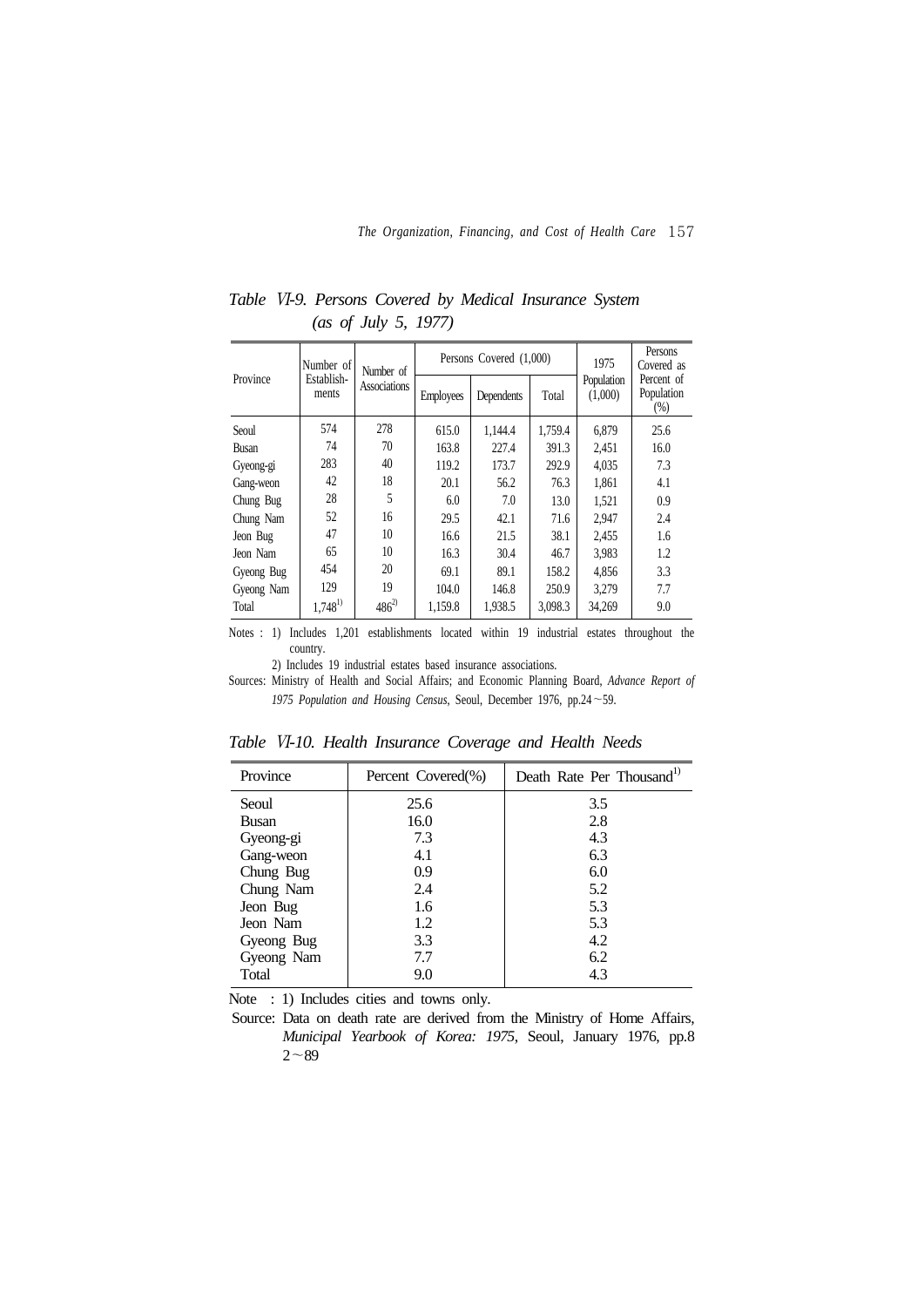medically indigent than those in large establishments, the extension of health protection to them and their families is most urgent. It is also desirable to bring medical insurance coverage more in line with the National Welfare Pension system which covers enterprises employing 30 workers or more. It may additionally be noted that the industrial accident insurance program also covers workers in establishments employing 16 persons or more. The experiences of foreign countries indicate that the initial efforts of social insurance medical care schemes are often directed toward covering the less fortunate groups of workers. In Japan health insurance originally covered manual workers with earnings below a certain income level working in specified industries for firms with five or more workers. The scheme was gradually extended to cover employees with earnings above this income limit (Social Insurance Agency, 1976). The coverage under the Chilean social insurance scheme of 1924 was also initially confined to relatively low-income wage earners (Milton J. Roemer, 1973).

 The expansion of coverage to a large and geographically dispersed group of employees will eventually require the establishment of a government administered program. In addition, such a step would subsequently facilitate the coverage of such under-served groups as the old, the partially employed, casual workers, domestic workers, the urban self-employed, and other urban residents who may not otherwise have access to adequate medical care. A government administered health insurance scheme could also serve as a standard for the contribution rates, benefits, and administration of the individual insurance associations.

 The new Medical Insurance Law provides voluntary coverage for self-employed workers such as shop owners, casual workers, domestic workers, and day laborers (Class II insured) (See Articles 6 and 19 of the Medical Insurance Law of 1976). As of July 5, 1977, however, no voluntary medical insurance associations have been organized for self-employed and other workers. It appears that the voluntary-coverage approach will be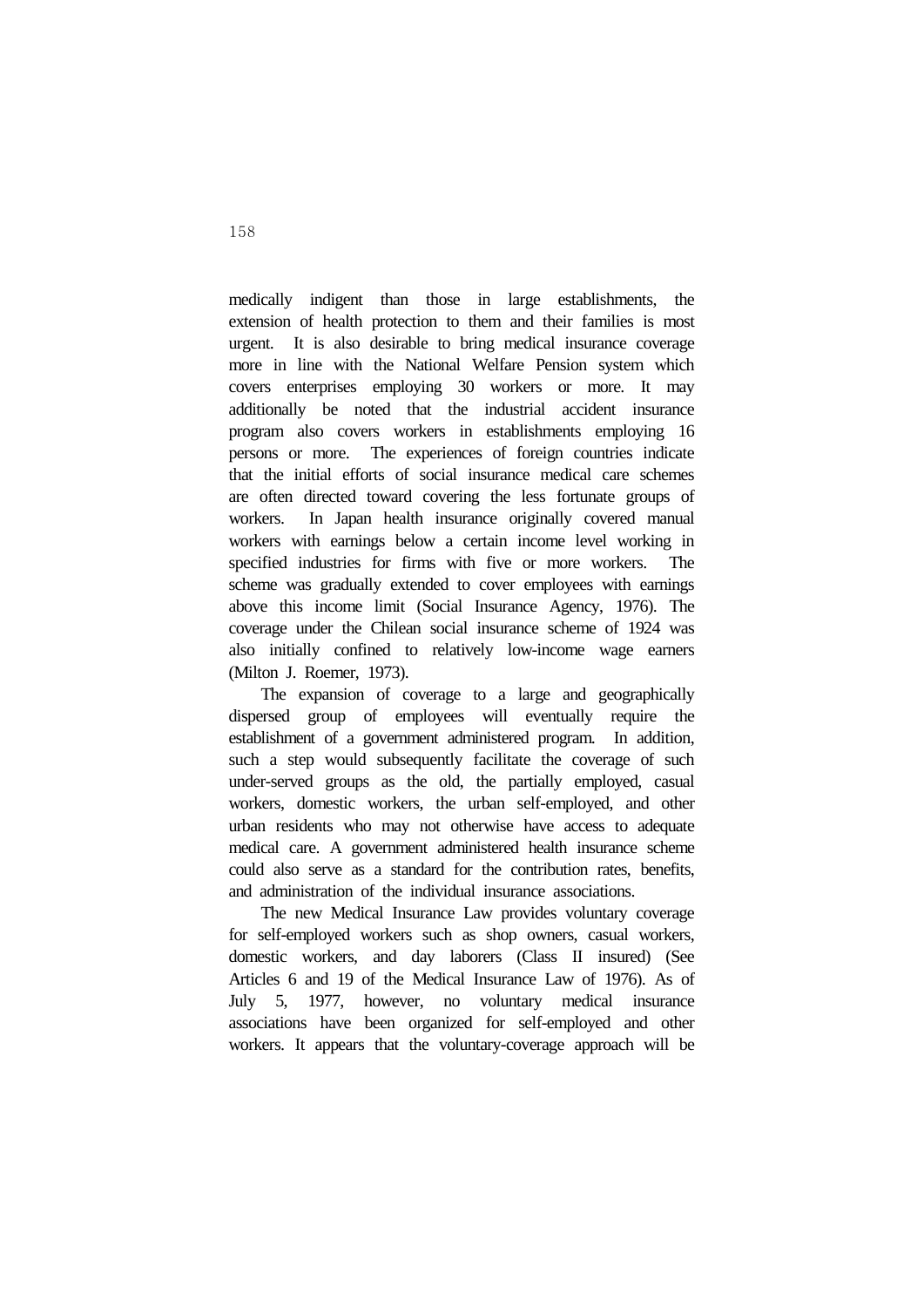less than adequate in providing health care services to self-employed workers. The original intention of the government, with respect to voluntary coverage, may have been to create a device to pool the financial resources of the self employed, especially those located in the rural areas, for the purpose of financing their medical care. To carry out this legislative intent, however, it may be better not to draw the distinction between compulsory employee and voluntary community health insurance associations but rather, between a compulsory urban and a voluntary rural system. Such differentiation would also better reflect the basic difference in available medical resources between the urban and rural areas of Korea.

 The difficulties of providing the rural population with the same quality and quantity of medical care as that available to the urban dwellers divide the program, for the time being, into two distinct parts. Until the gap is substantially narrowed, lower contributions and benefits will continue to characterize the rural areas. Experiences from ongoing health demonstration projects, which include voluntary health insurance schemes, indicate the need for continued experimentation. The great variations in income levels, cash flows, general attitudes, and the degree of community participation prevailing in different parts of the countryside, all affect the basic design of a rural health insurance plan (Seoul National University, 1975; Korea Health Development Institute, 1977). It may be premature to settle on any one form of financing rural health care programs at this time. It is desirable to undertake as many experiments as possible until, after careful evaluation, one or two acceptable financing mechanisms evolve. In order to test this hypothesis on the market place, it may be preferable to let the voluntarily insured choose freely among different schemes, instead of freezing them into the ones established in their respective administrative district. In this regard it is interesting to note that the Korea Health Development Institute is expected to develop and experiment with an HMO-type prepaid group practice plan at one of three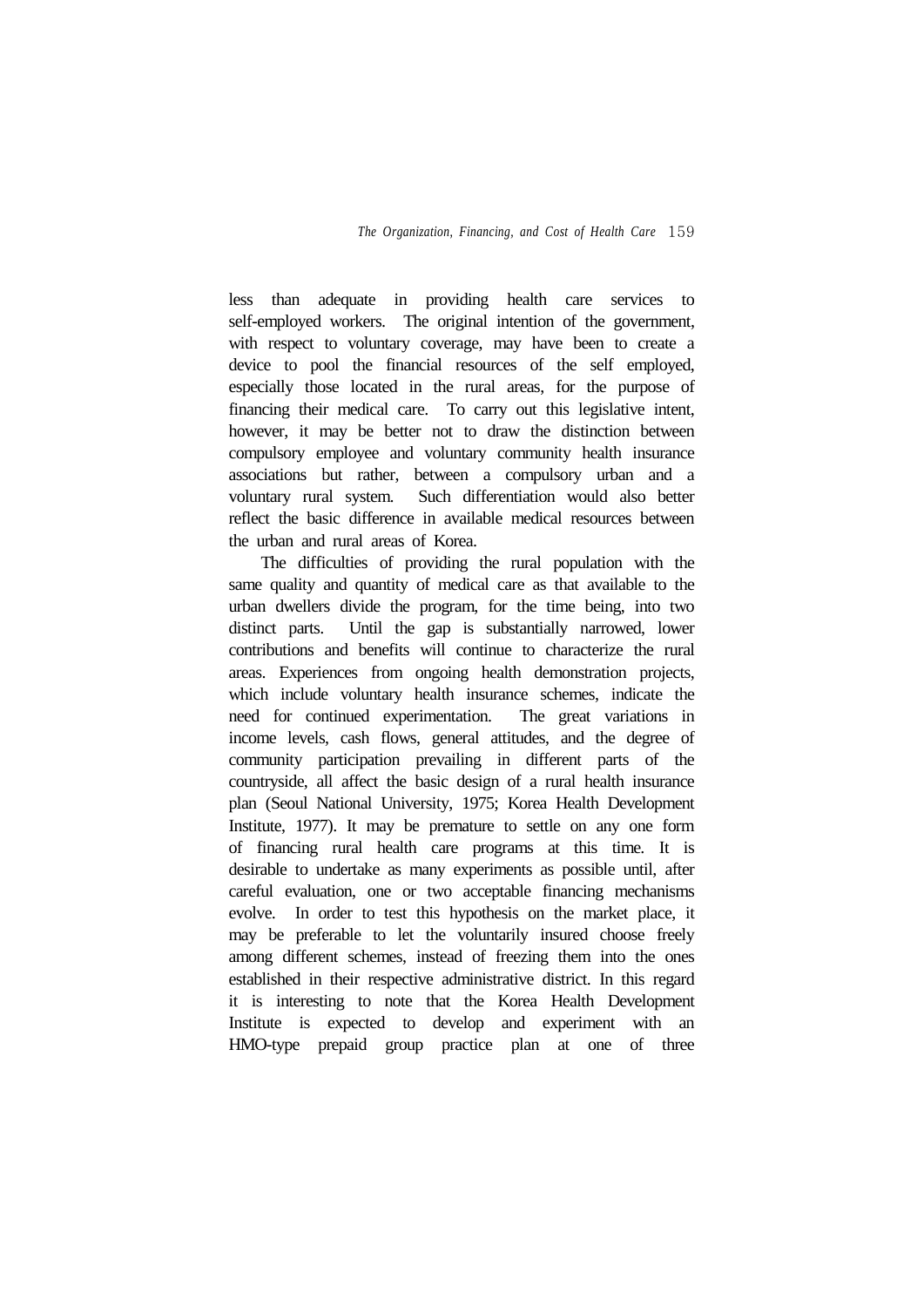demonstration areas (Korea Health Development Institute, 1977).

#### **2) Benefit Structure and Cost Sharing**

 The new medical insurance law permits broad medical and maternity benefits but, in implementing the program, benefits would be made available in accordance with a medical insurance association plan. In other words, the details of medical benefits could vary from one plan to another. The standard benefits available under the law, however, are as follows; (Article 29 of the Medical Insurance Law of 1976)

- (1) medical examinations;
- (2) pharmaceutical supplies;
- (3) treatment, surgical operations, and any other physician services;
- (4) hospitalization, including clinical and maintenance services;
- (5) nursing; and
- (6) ambulance services.

 Each health insurance association may offer (within the 3 percent to 8 percent contribution rates) additional benefits such as funeral allowances and/or cash sickness pay (Article 40 of the Medical Insurance Law of 1976). Insurance for the cost of dental care and medical rehabilitation is left for the future. The law places a limit on the period in which medical care can be provided. The maximum duration of medical care for any illness or injury is six months (Article 30 of the Medical Insurance Law of 1976). While time limits are imposed, authorization can be given for an extension in special cases. This limitation of six months is consistent with the ILO Social Security (Minimum Standards) Convention of 1952 which allows medical treatment to be discontinued after twenty-six weeks. Such a limit is still useful with regard to hospital care. In the case of care given outside hospital, however, the limit tends to be more flexible (ILO, 1970).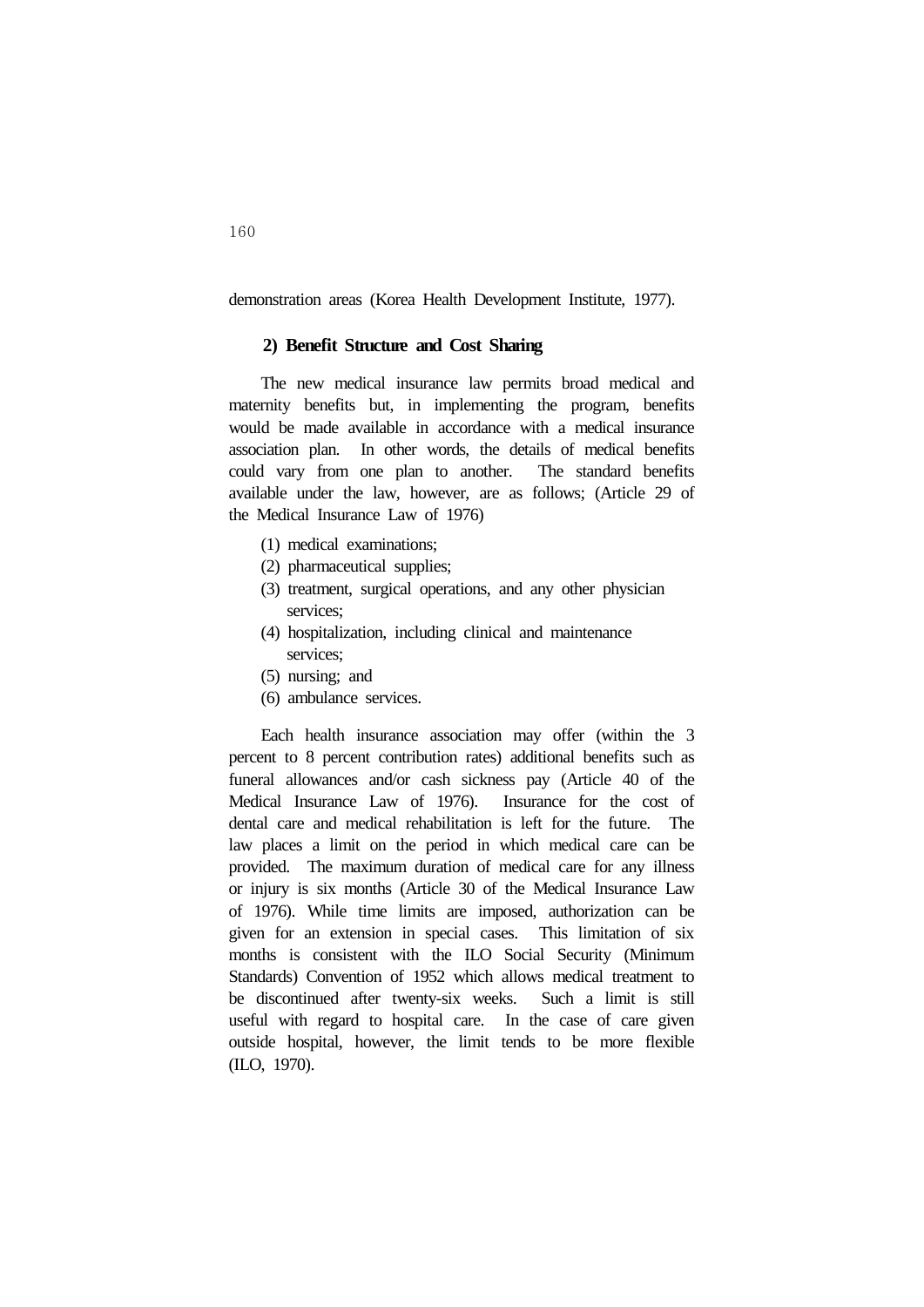The contingency on which medical care benefits are provided is simply the need for it: the health of employees and their dependents should be safeguarded and they should have easy access to a medical facility. Therefore, personal preventive medical care ought to play an important role in the insurance scheme. Maternity benefits are provided to the employee or to the spouse of the employee in the event of child-birth. However, there is no explicit provision for pre-or post-natal care (Article 31 of the Medical Insurance Law appears to limit maternity cases to the actual act of delivery). In view of the fact that prenatal care is known to yield high social benefits because of its impact on reducing mortality and increasing worker productivity, the insurance scheme should meet part or all of the cost of periodic checkups during pregnancy. Preventive medical care is considered the most cost-effective approach to solving health problems. A recent study by the United Nations Children's Fund and the World Health Organization underscores the importance of preventive measures and the health care needs of mothers and children (V. Djukanovic and E. P. Mach (eds.), 1975).

 Under the new insurance scheme, the individual medical insurance association pays the physicians, hospitals, pharmacies, and other providers directly for services rendered. Consequently, the patients themselves usually have no direct financial dealings with the providers of medical services except for their share of co-payments. Direct payments are made on the basis of contracts either with hospitals or individual providers. Remuneration is based on a specified fee for each service rendered-a fee-for-service system. The Ministry of Health and Social Affairs has recently announced a standard fee schedule to be used in the insurance system. The newly adopted point system assigns point values to 762 different services performed in clinics and hospitals. The new system lowered the charges for insurance patients by as much as 45 percent of normal charges, In addition to government fixed prices for some 3,000 pharmaceutical items, allowing only a 12-percent margin over factory prices. The resulting price levels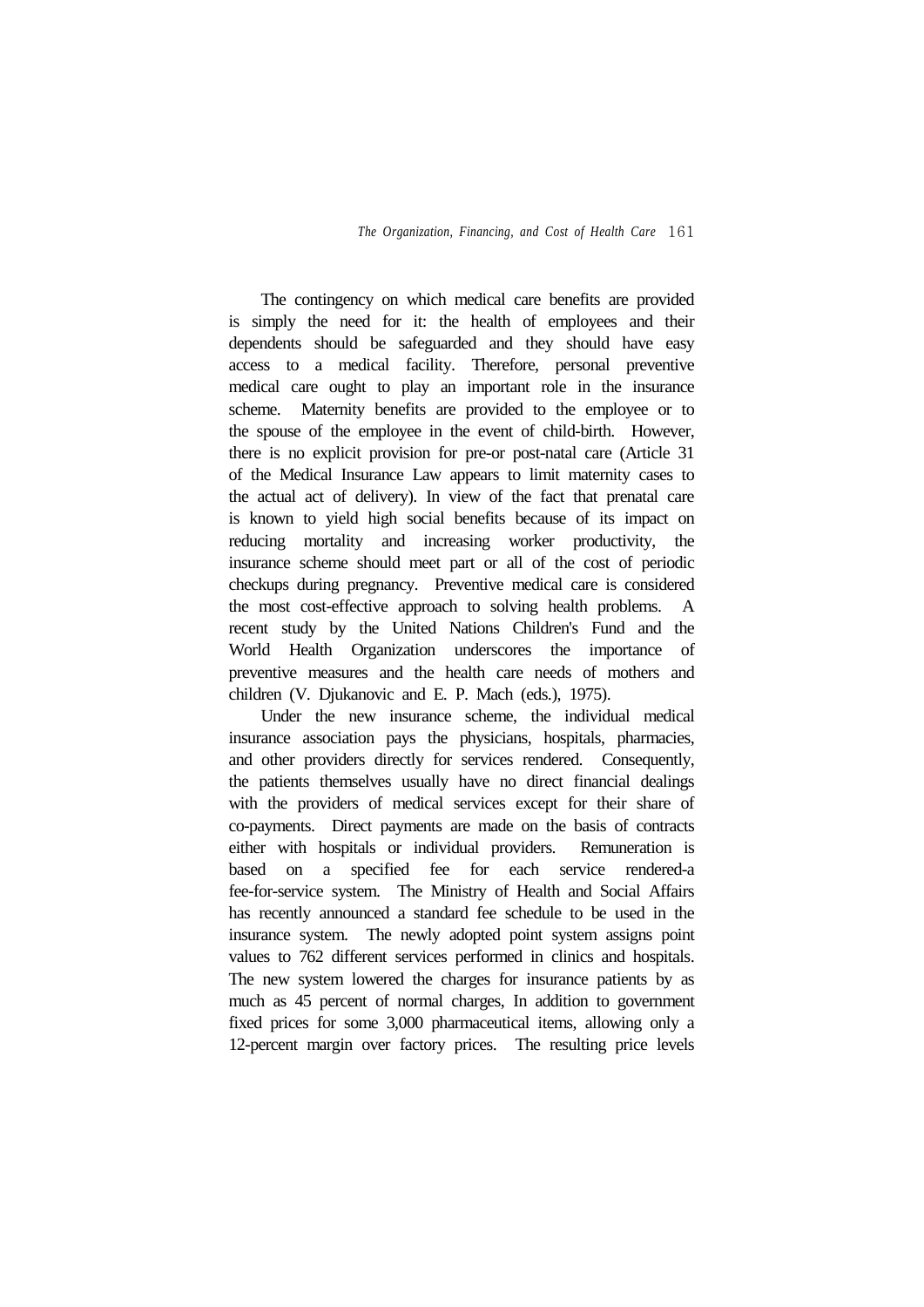turned out to be some 20 to 40 percent lower than the current prevailing retail prices. In view of the rapid rise in medical costs during recent years, the new government policy will undoubtedly help regulate and contain further increases in hospital fees and charges. But the real success of the new system will depend, to a large extent, upon the basic attitudes and cooperation of the health care industry.14)

 Virtually all countries with medical insurance schemes provide for some degree of cost-sharing by the patients, usually introduced on the assumption that over-utilization can be discouraged by such charges. Korea is no exception; patients covered by the insurance scheme pay a part of the cost of medical care services. The new medical insurance law provides that the patient share up to 40 percent of the cost of outpatient care services and up to 30 percent of the hospitalization cost. For dependents, cost-sharing is an additional 10 percent (See Article 34 of the Implementation Decree of the Medical Insurance Law of 1976).

 The role of cost-sharing is an of the more controversial issues in social health insurance. Its main purpose is to discourage abuses of excessive care. Another purpose is simply to reduce the cost of the plan by shifting a portion of the costs to the patient at the time of sickness. Cost-sharing also reduces

<sup>14)</sup> Immediately following the announcement of the new standard fee system by the government, the Korean Hospital Association claimed that they could not provide adequate treatment to insurance patients at such a low standard fee and continue to operate hospitals. They further warned that the quality of medical care for the insurance patients might deteriorate and there would be discrimination in favor of those general patients not covered by the insurance. Two major hospitals in Seoul have already been warned by the Ministry of Health and Social Affairs for charging extra fees for the treatment of insurance patients. In a stern warning to these hospitals, the Ministry said that the hospitals and clinics may be suspended for up to three months, if they are found charging more than the standard fees officially set for insurance patients. See *The Korea Hearld*, July 19, 1977.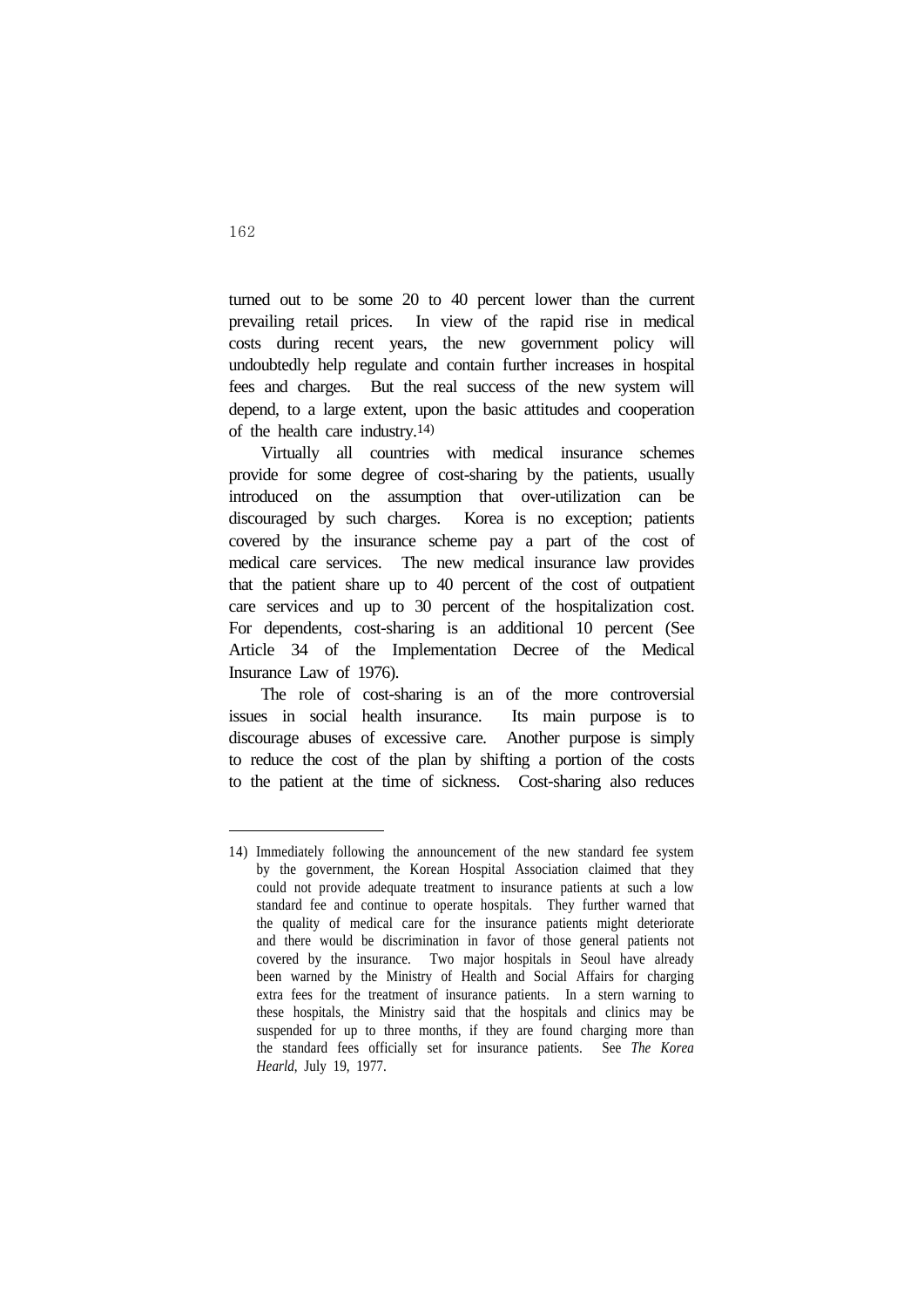the need for administrative control over the use of medical services. The presence of absence of cost-sharing provisions in insurance plans can have a substantial effect on the amount and mix of medical services. A recent study by Newhouse and others in the United States, for instance, estimates that the absence of cost sharing would lead to an increase in demand for ambulatory physician services by approximately 75 percent but that a 25 percent maximum coinsurance plan would increase demand by only 30 percent (Joseph P. Newhouse, 1974; Anne A. Scitovsky and Nelda M. Snyder, 1972). While the patient behavior and demand pattern in Korea might be somewhat different from that prevailing in the United States, this and other studies provide enough evidence that cost-sharing would have significant effects on the operation of a medical care system. It is anticipated that without cost-sharing provisions, the new medical insurance scheme in Korea would lead to a substantial increase in demand for medical services which, if not fulfilled because of the limited supply of health professionals and facilities, would create inflationary pressures and long delays in waiting rooms.

 While there are ample justifications for cost sharing, serious questions may be raised about some of its ill effects. Uniform cost-sharing provisions, for instance, fall heavily upon the poor. High patient shares can cause heavy financial burdens for the patient and deter him from seeking needed medical care, thus undermining the major goal of the medical insurance system (Karen Davis, 1975). Cost-sharing provisions in the new medical insurance law raise several questions relevant questions relevant to this issue. How high should patient shares in the cost be? Should they be the same for all patients regardless of income? Should some patients or services be exempt from cost-sharing?

 Coinsurance rates set by the new law, ranging from 30 to 50 percent, appear to be too high when compared with those of other countries. The cost-sharing is 30 percent in Japan and 25 percent in Belgium (Derick Fulcher, 1974). In the United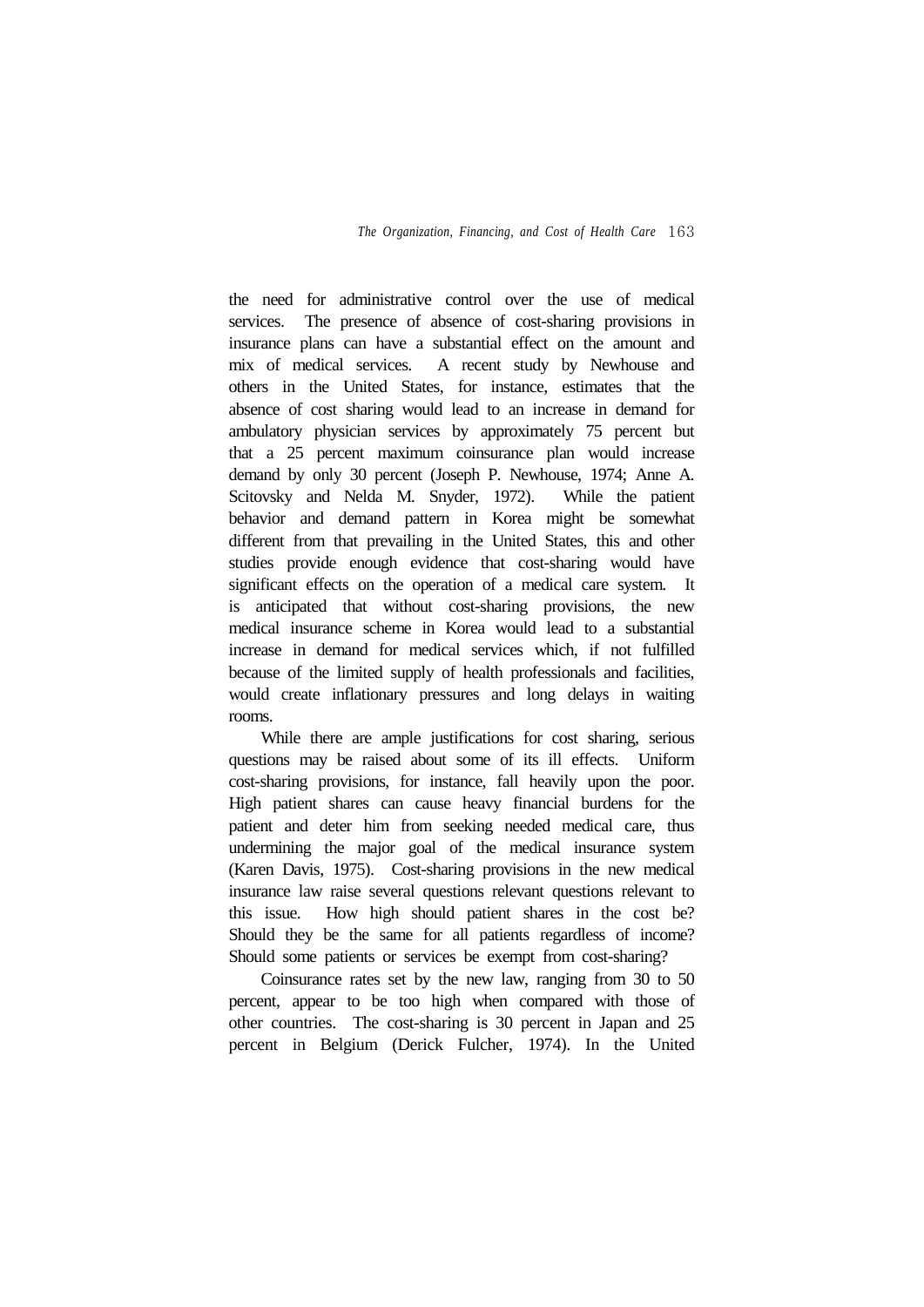Kingdom some cost-sharing is required for medicine. Cost-sharing is required only for certain in terms such as drugs and eyeglasses in the Federal Republic of Germany. In Ecuador, the only cost-sharing required is for certain types of dental care. The Indian scheme has no cost-sharing requirements, nor does the one in Tunisia (Milton I. Roemer, 1969). Several national health insurance plans proposed in the United States in the last few years offer a coinsurance rate ranging from 20 to 25 percent (U.S. Department of Health, Education, and Welfare, 1976).

 The impact of cost-sharing is likely to be greater on low income persons. A family head who barely makes ₩50,000 a month cannot reasonably be expected to pay 40 percent of the cost of medical services amounting to, for example, ₩40,000. However, a person with a monthly income of ₩450,000 may be able to meet the cost-sharing amounts without difficulty. Table Ⅵ-11 shows that the cost-sharing for the same medical treatment amounts to 32 percent of income for persons earning ₩50,000 per month compared with only 3.6 percent for persons earning ₩450,000 a month. Imposition of uniform cost-sharing thus places an extra heavy burden on low income persons and discourages them from seeking needed health care. This is counter to the primary goal of social insurance which is to encourage greater utilization of medical services by the poor. One solution would be to relate any cost-sharing provisions to income and to set ceilings on how much any family would have to pay. While such an approach has obvious merit, it would create complex administrative problems. However, the idea of relating costsharing to income level should not be abandoned completely. The present form of cost-sharing should be retained for the time being, with the flexibility to alter the schedule over time as experience is accumulated.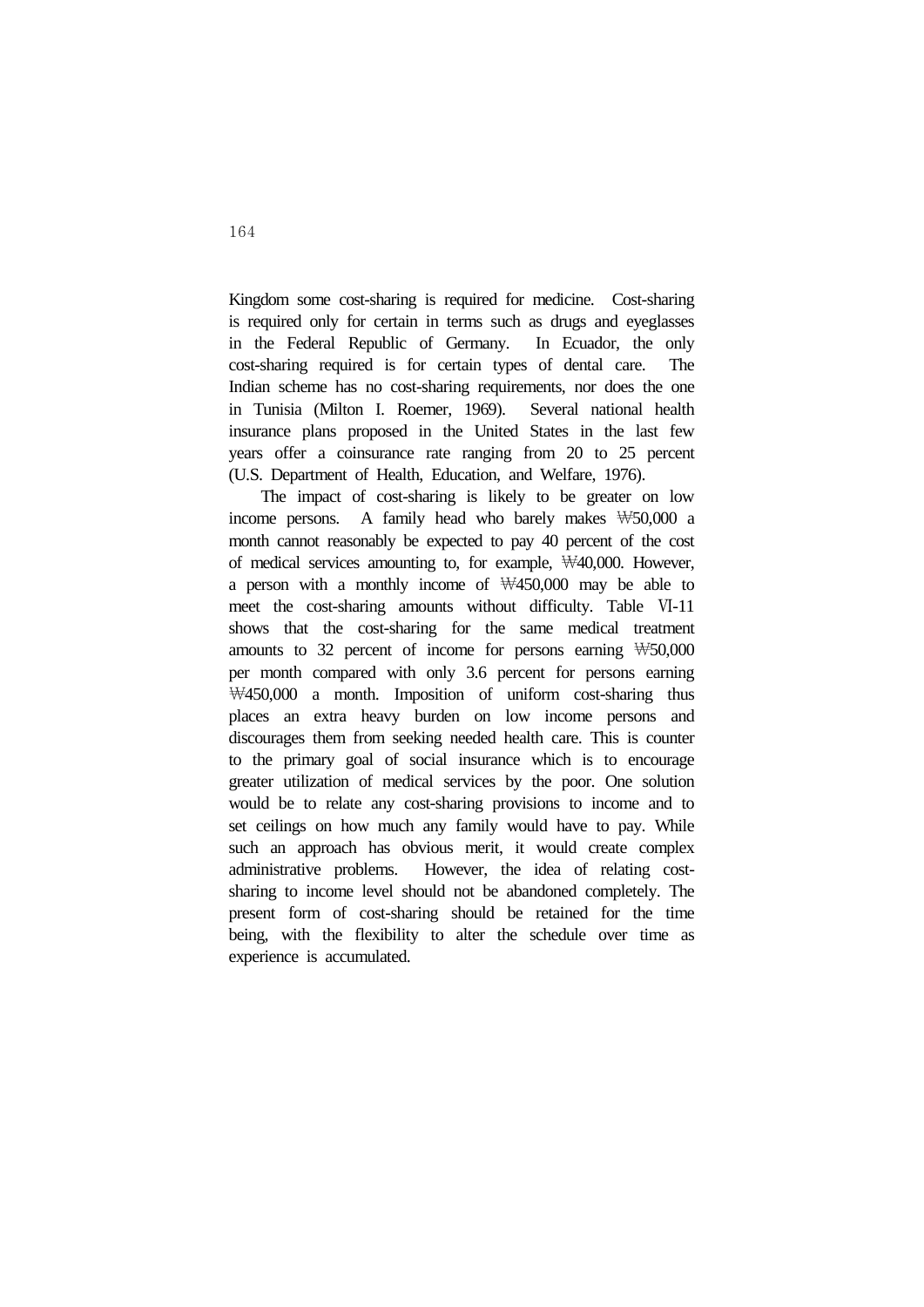|              |                      |                            | (Unit: thousand won)                    |
|--------------|----------------------|----------------------------|-----------------------------------------|
| Income Level | Medical<br>Care Cost | 40 Percent<br>Cost-Sharing | Cost-Sharing as Percent<br>of Income(%) |
| 50           | 40                   | 16                         | 32.0                                    |
| 100          | 40                   | 16                         | 16.0                                    |
| 150          | 40                   | 16                         | 10.7                                    |
| <b>200</b>   | 40                   | 16                         | 8.0                                     |
| 250          | 40                   | 16                         | 6.4                                     |
| 300          | 40                   | 16                         | 5.3                                     |
| 350          | 40                   | 16                         | 4.6                                     |
| 400          | 40                   | 16                         | 4.0                                     |
| 450          | 40                   | 16                         | 3.6                                     |
| 500          | 40                   | 16                         | 3.2                                     |
|              |                      |                            |                                         |

*Table* Ⅵ*-11. Cost-Sharing Amounts as Percent of Income, by Income Class*

# **3) Source of Finance**

 The financing of medical care programs follows traditional methods sued by many countries in financing social insurance. Generally. the employer and employee contribute a fixed percentage of wages and salaries, up to a certain ceiling, directly to a program which administers health care benefits for sickness and maternity. Some countries, in addition, provide for a government contribution.

 As outlined in Korea's newly enacted medical insurance law, the employer is responsible for paying in a contribution of between 3 and 8 percent of the payroll, with a ceiling of ₩400,000 per month (Article 50 of the 1976 Medical Insurance Law)15), Half of this contribution must be charged to the employee (Article 51 of the Medical Insurance Law of 1976). The government's contributions to the system are limited to

<sup>15)</sup> The contributions of the voluntarily insured self-employed workers are to be determined and collected by the (voluntary) district health insurance associations in fixed amounts graduated by family size.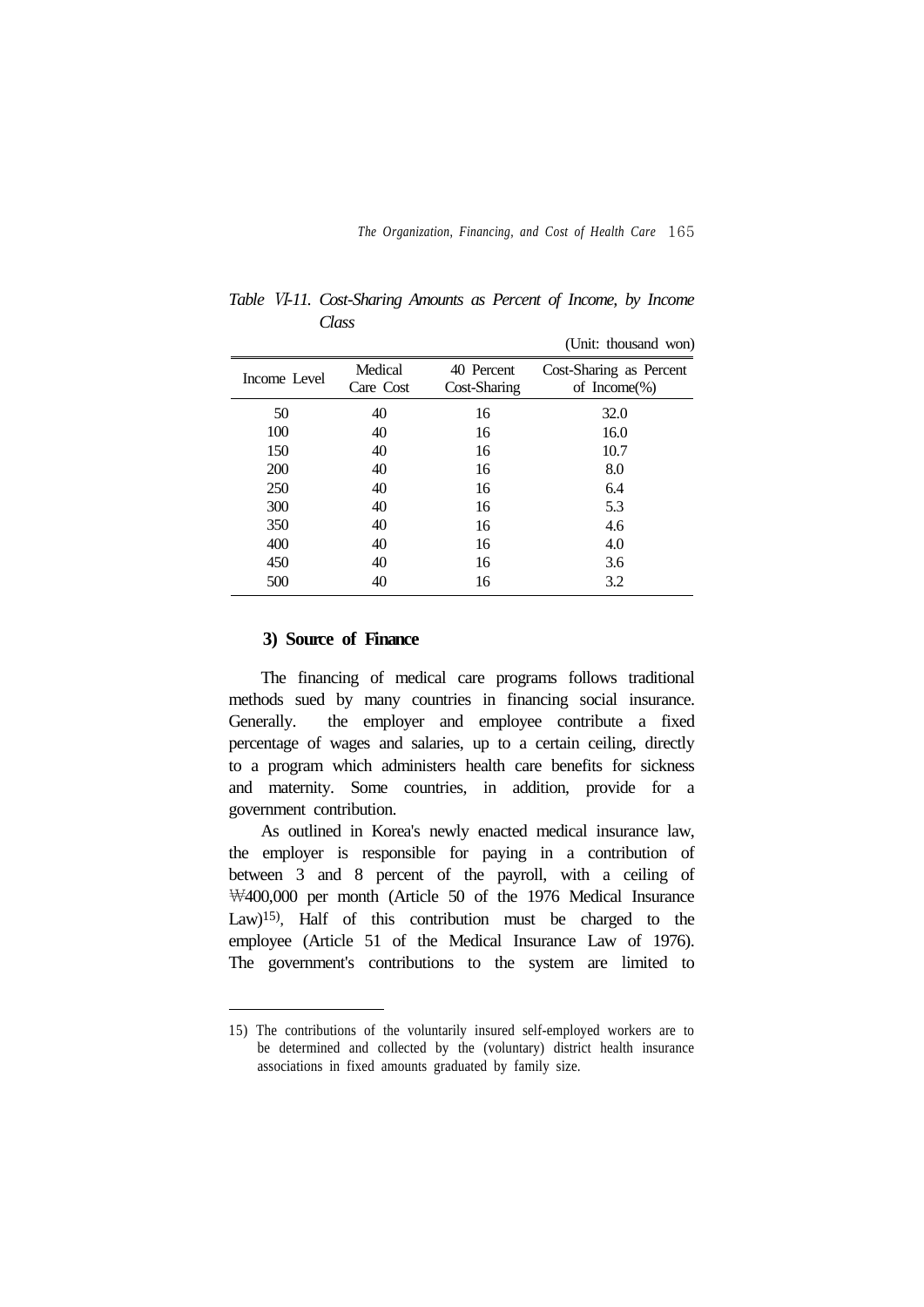defraying the administrative costs. The contribution rates are actually determined and collected by the employer under the provisions of the by-laws of each individual insurance association. Table Ⅵ-12 presents the frequency distribution of contribution rates adopted by 486 compulsory medical insurance associations. Over two-thirds of the associations adopted the legally required minimum rate of three percent, while only twelve associations have rates ranging between five and six percent. No associations have adopted rates beyond six percent, although they are allowed to do so, within a limit of eight percent, under the law. Thus, the weighted average contribution rate of the 486 associations is only 3.27 precent.

*Table* Ⅵ*-12. Associations Classified According to Contribution Rates, 1976*

| Rate                      | Associations |       |  |  |
|---------------------------|--------------|-------|--|--|
|                           | Number       | $\%$  |  |  |
| 3 percent                 | 327          | 67.3  |  |  |
| $3 \sim 4$ percent        | 122          | 25.1  |  |  |
| $4 \sim 5$ percent        | 25           | 5.1   |  |  |
| $5~$ 6 percent            | 12.          | 2.5   |  |  |
| Total                     |              | 100.0 |  |  |
| Weighted Average Rate (%) | 486          | 3.27  |  |  |

Source: Ministry of Health and Social Affairs, Social Insurance Bureau.

 Although it is very difficult to make a valid international comparison of social insurance systems (U.S. Department of Health, Education, and Welfare, 1973), it would be interesting to see how Korea's medical insurance contribution rate compares with those of other countries'. As shown in Table Ⅵ-13, which lists the source of funds for social medical insurance programs in selected countries in 1975, the combined contribution rate ranges from 3 percent in Argentina and 3.54 percent in Chile, to 8 percent in Taiwan and 7.2 percent in India. The rate, however, goes up to as high as 13 percent in the industrialized countries

166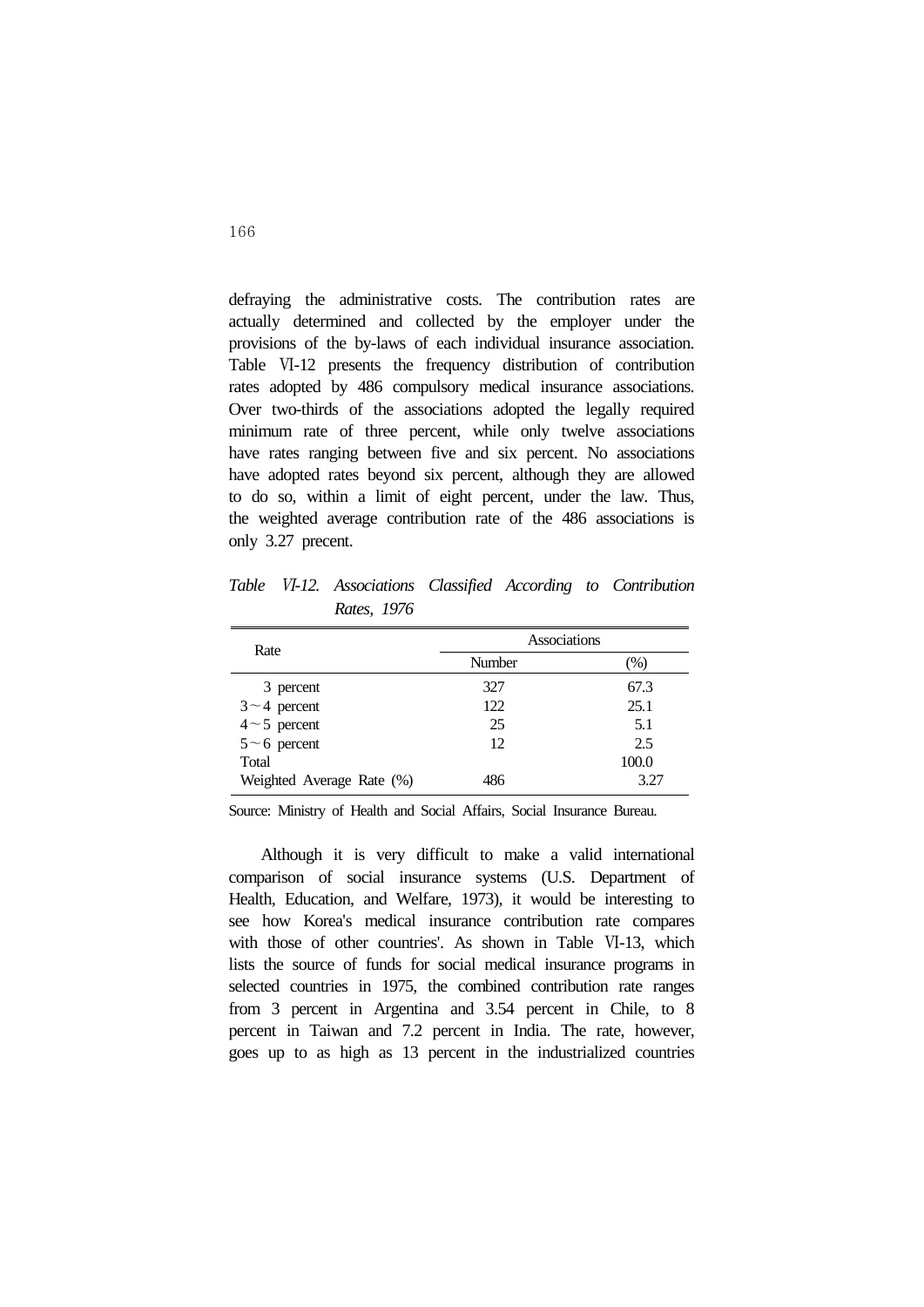of France, Germany, and the United Kingdom. Based on the experiences in selected countries presented in Table Ⅵ-13 Korea's average contribution rate of 3.27 percent may thus be considered low. It may also be noted that the equally apportioned rate of contribution between the employee and employer under Korea's medical insurance scheme appears to be somewhat out of line with international practices. In the majority of countries listed in Table VI-13, the employer contributes much more than the employee. Only in West Germany, Japan, and the philippines is the contribution equally shared between employer and employee.

 As has been mentioned previously, the government is not expected to participate in financing the medical care benefits under the new law except for small administrative costs. The rationale behind the limited role of government finance is that persons covered by Korea's new insurance scheme are, in general, more favorably situated from an economic point of view than persons who will not be covered, i.e., farm workers, persons employed by small marginal firms, and the self-employed street vendors. Accordingly, a substantial government contribution to the health insurance program now represents a transfer of resources to persons who are economically better off at the expense, in part, of persons who are economically worse off, thus violating the principle of social equity. Furthermore, the government contribution to the scheme must be financed either from general revenue or through additional taxes which would in turn increase the tax burden on the general public.

 The provision of the new law which permits each medical insurance association to set the contribution rate within such a wide range as 3 to 8 percent of wages and salaries invites great variations in benefit levels. The compulsory employee scheme alone would make it possible to have 486 different combinations of benefits and contributions for less than 10 percent of the total population. Add to this the schemes involving workers in enterprises with less than 500 employees as well as those for self-employed workers who will be covered by the voluntary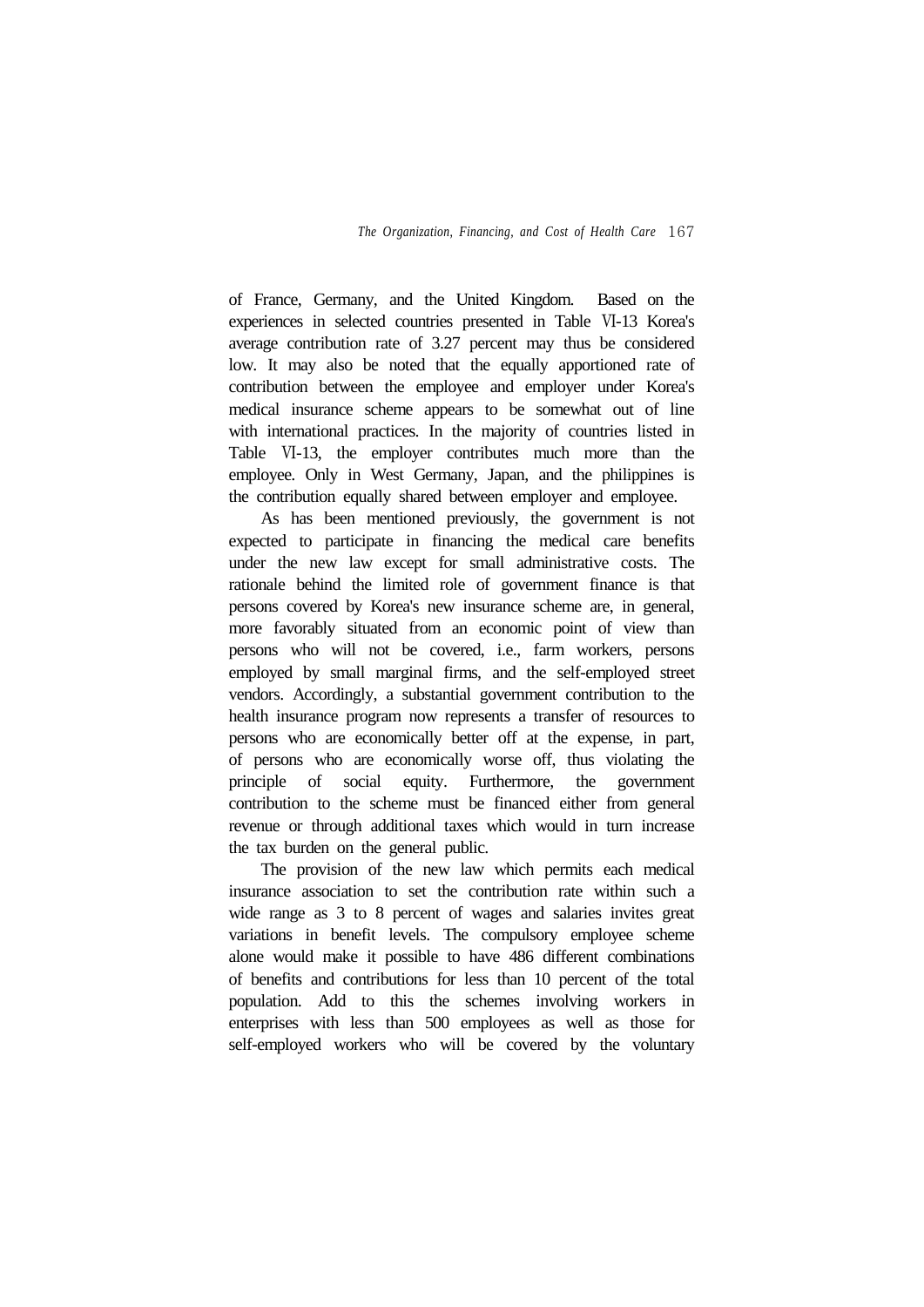*Table* Ⅵ*-13. Financing a Social Security Health Care System, Selected Countries, 1975 (Taxes on Wages and Salaries)*

| (Unit: %) |  |
|-----------|--|
|           |  |

| Country                        | Employer       | Employee                            | Government                                                       |
|--------------------------------|----------------|-------------------------------------|------------------------------------------------------------------|
| Argentina                      | 2              | 1 (if single),<br>2 (if married)    | None                                                             |
| Belgium                        | $3.75^{1}$     | 1.8 <sup>a</sup>                    | 27% of Cost of Medical<br><b>Benefits</b>                        |
| Chile                          | 2.54           | 1                                   | Subsidy Equal to 5.5% of<br><b>Total Covered Earnings</b>        |
| $Ch$ in<br>-al<br>$(Taiwan)^2$ | 6.4            | $1.6\,$<br>(self-employed 5.6)      | 2.4% of Earnings of<br>Self-employed, and<br>Administrative Cost |
| France                         | 10.45          | 2.5                                 | 3% Surcharge on Automobile<br><b>Insurance Premiums</b>          |
| West<br>Germany                | $5 - 6.5$      | $5 - 6.5$                           | Cost of Maternity Grants and<br>Benefits for Unemployed          |
| India                          | 4.8            | 2.4                                 | 5% of Cost of Medical Benefits<br>(12.5% for Dependents)         |
| Indonesia                      | 5              | $\overline{2}$                      | 2%                                                               |
| Japan                          | 3.8            | 3.8                                 | 13.2% of Benefit Costs, and<br>Cost of Administration            |
| Malaysia                       | None           | None                                | Whole Cost                                                       |
| Philippines                    | $1.25^{\circ}$ | $1.25^{\text{a}}$                   | 1.25%                                                            |
| Singapore                      | None           | None                                | Whole Cost                                                       |
| Sweden                         | 7.0            | None<br>$(self$ -employed, $7.0$ )  | 25% of Cost                                                      |
| Switzerland                    | None           | Membership Fees<br>Vary among Funds | <b>Federal Subsidies</b>                                         |
| United<br>Kingdom <sup>2</sup> | 8.5            | 5.5                                 | 18% of Cost                                                      |
| United<br>$States^{3)}$        | 0.9            | 0.9                                 | Cost for Certain Noninsured<br><b>Aged Persons</b>               |

Notes : 1) For medical benefits only. Additional contributions are made for cash sickness benefits.

2) Contribution rates also cover old age, invalidity, and death benefits.

3) Medicare program.

Source: U.S. Department of Health, Education, and Welfare, "*Social Security Programs Throughout the World",* 1975, Washington, D.C.: U.S. Government Printing Office, December 1975, p.255.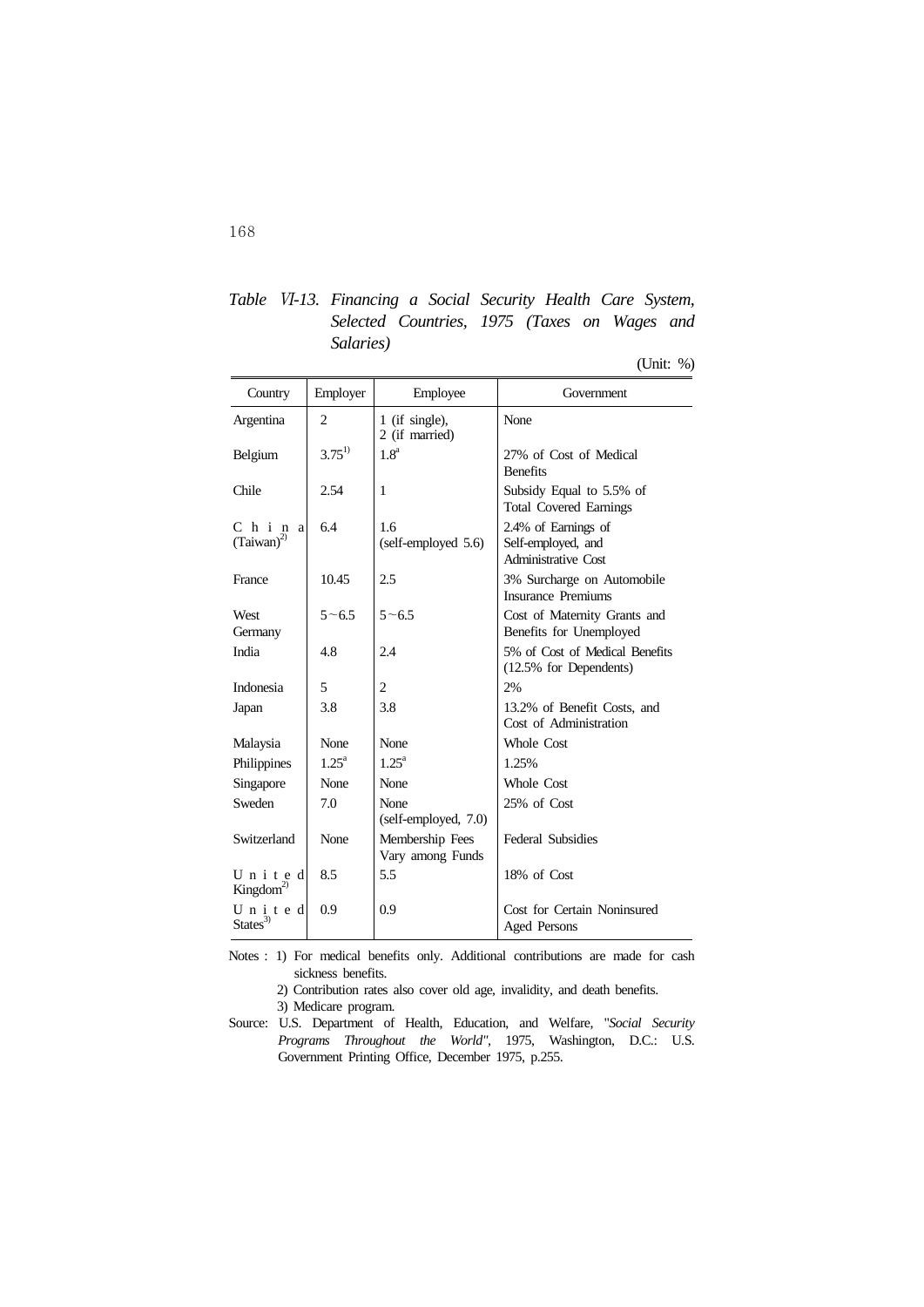medical insurance associations with their low level of benefits and contributions, and staggering disparities will result in the coverage of the Korean population. While some of these inequities are unavoidable, for instance between urban and rural systems, others pose serious social and economic problems.

 As a result of the general dissatisfaction caused by the poor performance by weak associations, pressure will be applied to upgrade the benefit level from the bottom up and hence there will be an increasing demand for government subsidies for those plans which are unable to meet the higher benefit standards through contributions (Derick Fulcher, 1973).

From the viewpoint of society as a whole, substantial inequalities in health insurance benefits may hinder the inter-firm, inter-industry, and inter-regional mobility of the labor force and thus reduce its productivity. Furthermore, the goal of providing medical protection to all citizens may suffer if persons who temporarily leave the compulsory system are deprived of all or part of their previously earned protection. The important question then is how to hold the differentials in the compulsory part of the program within acceptable limits.

 After accumulating some experience with the operation of the new law, careful actuarial studies will have to be conducted to verify whether the rate, commensurate with the benefits as foreseen in the law, lies nearer the lower or the upper limit of the range. For example, the rate is near 4 percent, allowing for a contingency reserve, a uniform rate or at least a narrowing of the range may be desired. Health insurance associations which voluntarily agree to raise the benefit level and hence the contribution rate beyond a future uniform rate should not be discouraged if this is the will of the majority of the insured and of the management. Nor should management be forbidden to assume part or all of the employee contributions regardless of whether this practice results from collective bargaining or unilateral employer action.16) The latter path may often appear more advantageous to the employer than granting a wage increase.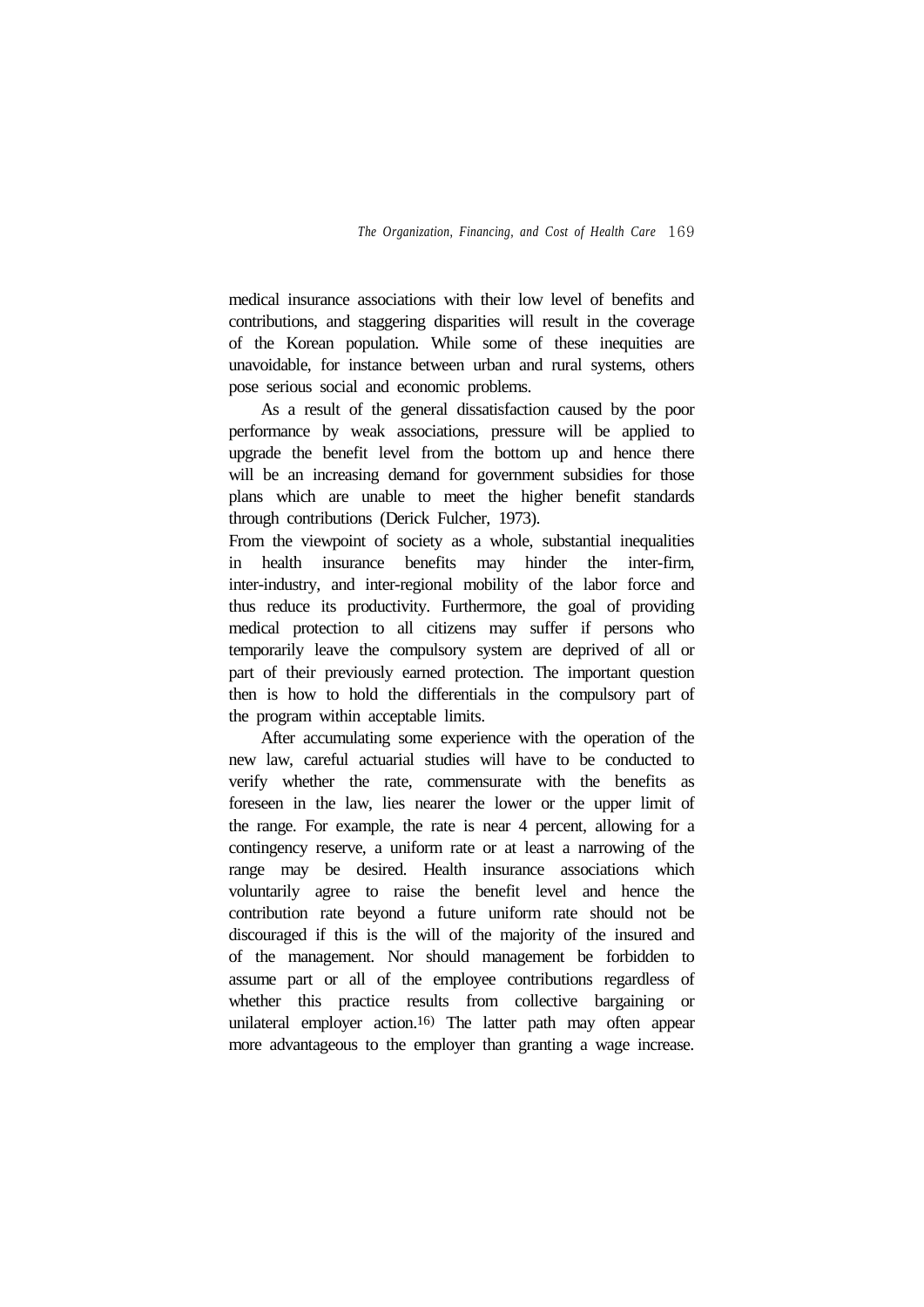170

<sup>16)</sup> This practice is currently prohibited under the provision of the new law. Article 51 of the Medical Insurance Law of 1976 provides that employer and employee share exactly half of the contribution.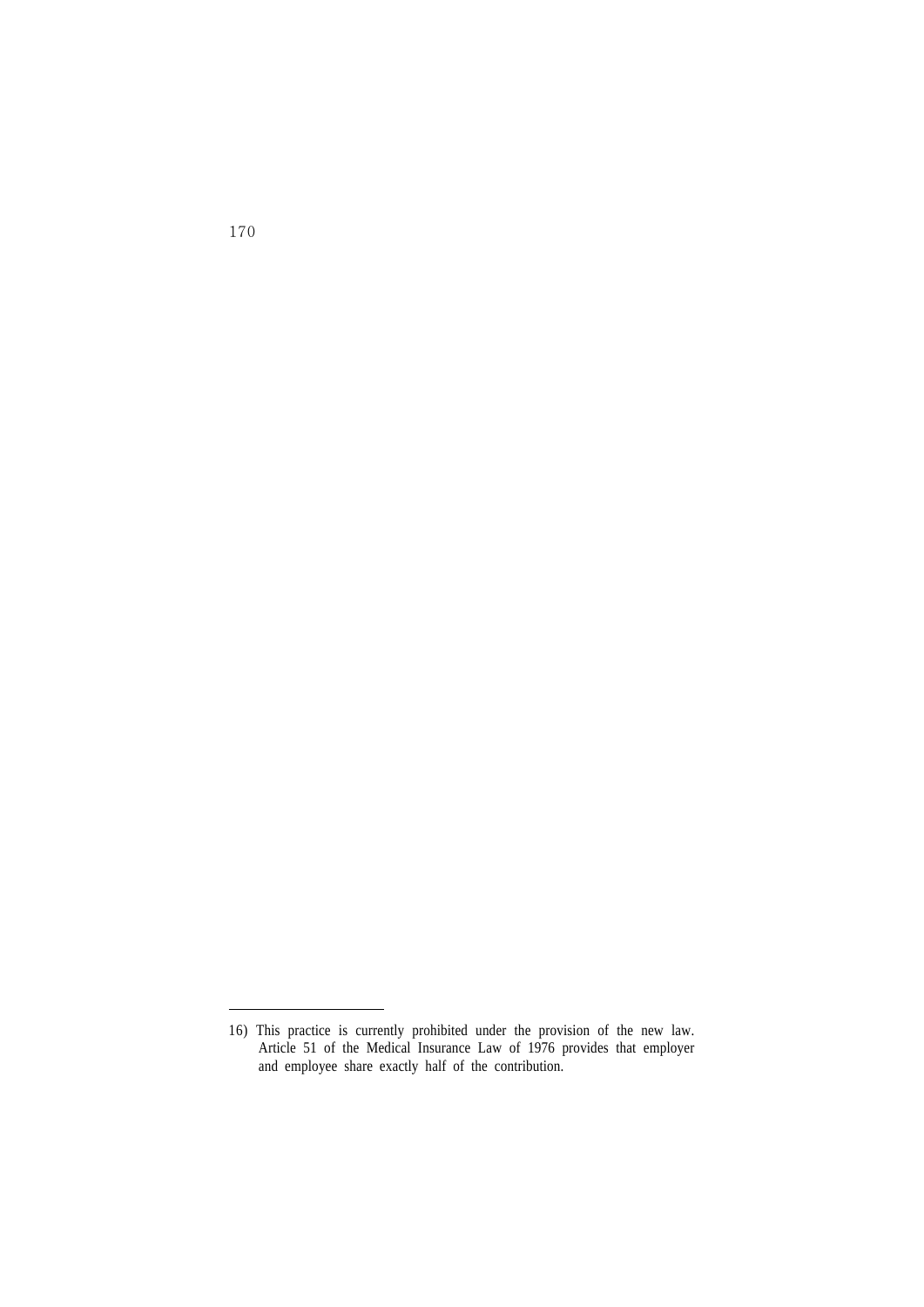# **4) Cost Estimates**

 Making actuarial estimates of any social insurance health care program is a precarious undertaking. It requires accurate predictions of not only the number of persons covered, but also the quantity of medical services demanded and received, the level of reimbursement for providers of services, and the amount of administrative expenses (Karen Davis, 1975). Critical assumptions must also be made with regard to increases in earnings levels as well as for changes in service fees and charges. Miscalculations of any of these elements will result in serious under or overestimates of costs. In the case of Korea, the task is doubly complicated by the fact that there has been no actuarial experience in social insurance health care programs. Moreover, there has been little investigation of the sensitivity of consumer demand to changes in service prices. Despite these reservations, it is important to make an attempt at a rough actuarial estimate.

 An initial estimate indicates that the scheme would create a relatively rapid accumulation of surplus funds. This surplus would, of course, be the difference between overall receipts and expenditures. The major component of revenue is contributions and the largest element of expenditure is comprised of medical benefits. The following equation summarizes the working relationship between revenue and expenditure in the system:

### $F = (C + G + R) - (M + B + A)$

where F : the financial balance of the scheme

- C : contribution receipts
- G : government subsidy
- R : interest earnings
- M : medical benefits
- A : other benefits
- B : administrative costs

 The size of the surplus fund (F) thus depends on the relationship between the level of revenues (contributions and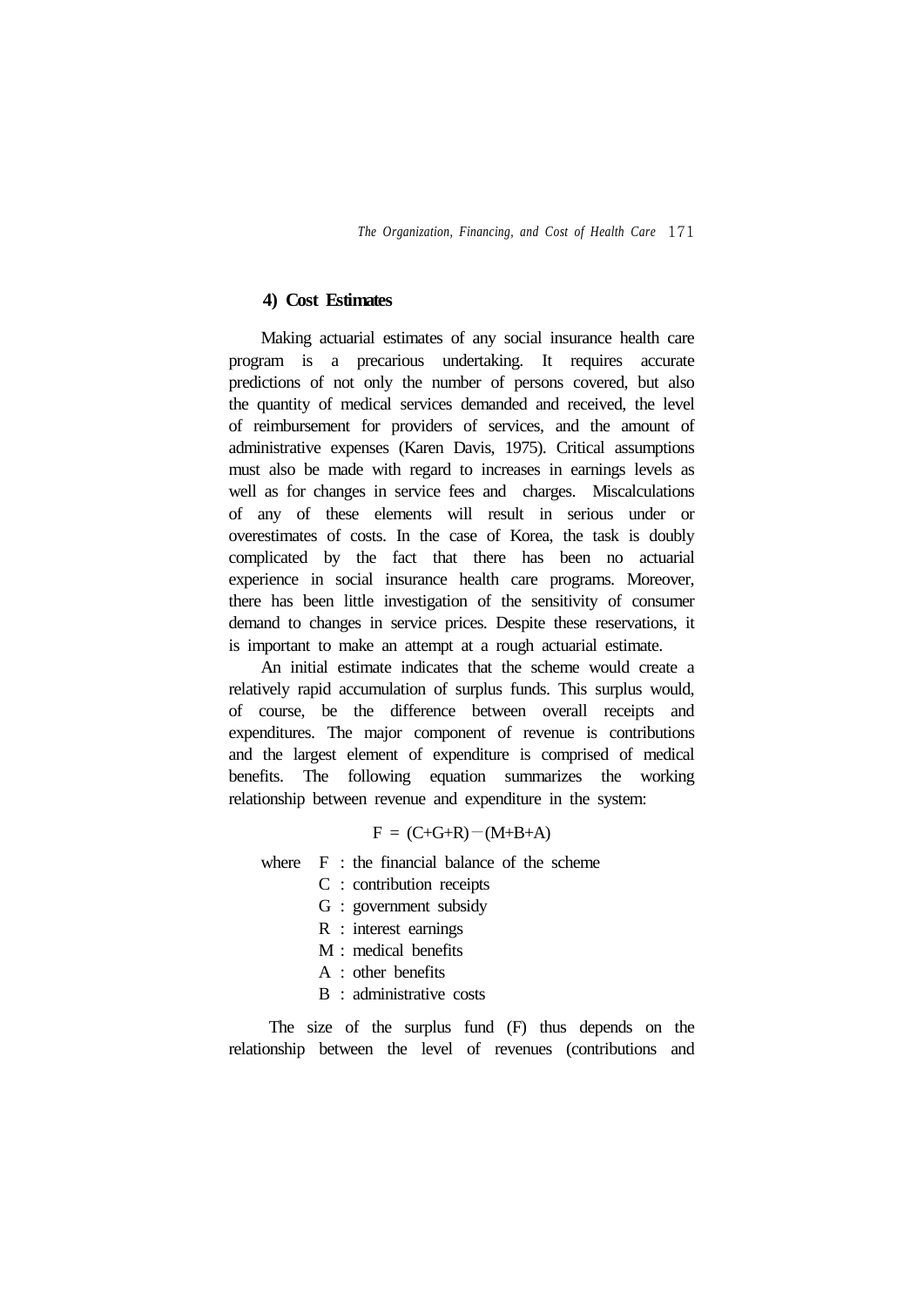government subsidy plus interest income) and expenditures (benefit payments and administrative expenses). While the contribution is mainly a function of income, benefits are determined by the rate of morbidity and the demographic characteristics of the covered population. The total amount of medical benefit payments is determined by the equation:  $M=Px$  f  $\times N$ , where P is average price per case, f frequency rate of medical treatment per person, and N number of persons covered.

Table VI-14 presents the projected revenue and expenditure estimates for the compulsory part of the medical insurance system for each year between 1977 and 1981. The amount of annual receipts including interest accrual on surplus funds is expected to rise from about  $\forall$ 33,646 million in 1977 to  $\forall$ 129,809 million by 1981. On the other hand, total expenditures including benefit payments will increase from ₩28,272 million in 1977 to ₩89,622 million in 1981. Annual surpluses including interest earned from invested assets are expected to amount to ₩5,374 million in 1977 and to over ₩40,187 million by 1981. The rate of surplus would thus rise from 16 percent in 1977 to 31 percent in 1981. the importance of the insurance scheme in the national economy can be measured by its relation to GNP. In 1977 when the compulsory scheme became effective, the annual expenditures represented 0.19 percent of GNP, but they are expected to rise to 0.32 percent of a much larger GNP by 1981.

 As is evident from the result of the initial actuarial calculations based on the set of given assumptions discussed above, the scheme is expected to build up substantial reserve funds over a short period of time. Unless it is deliberately intended to accumulate reserve funds to be used for constructing health facilities, there is no good reason to accumulate a large reserve. If the surplus accumulates up to the magnitude shown in Table VI-14, either the contribution rate or the coinsurance *Table* Ⅵ*-14. Projected Revenue and Expenditure Estimates of*

> *Compulsory Employee Health Insurance Program, 1977*~*81*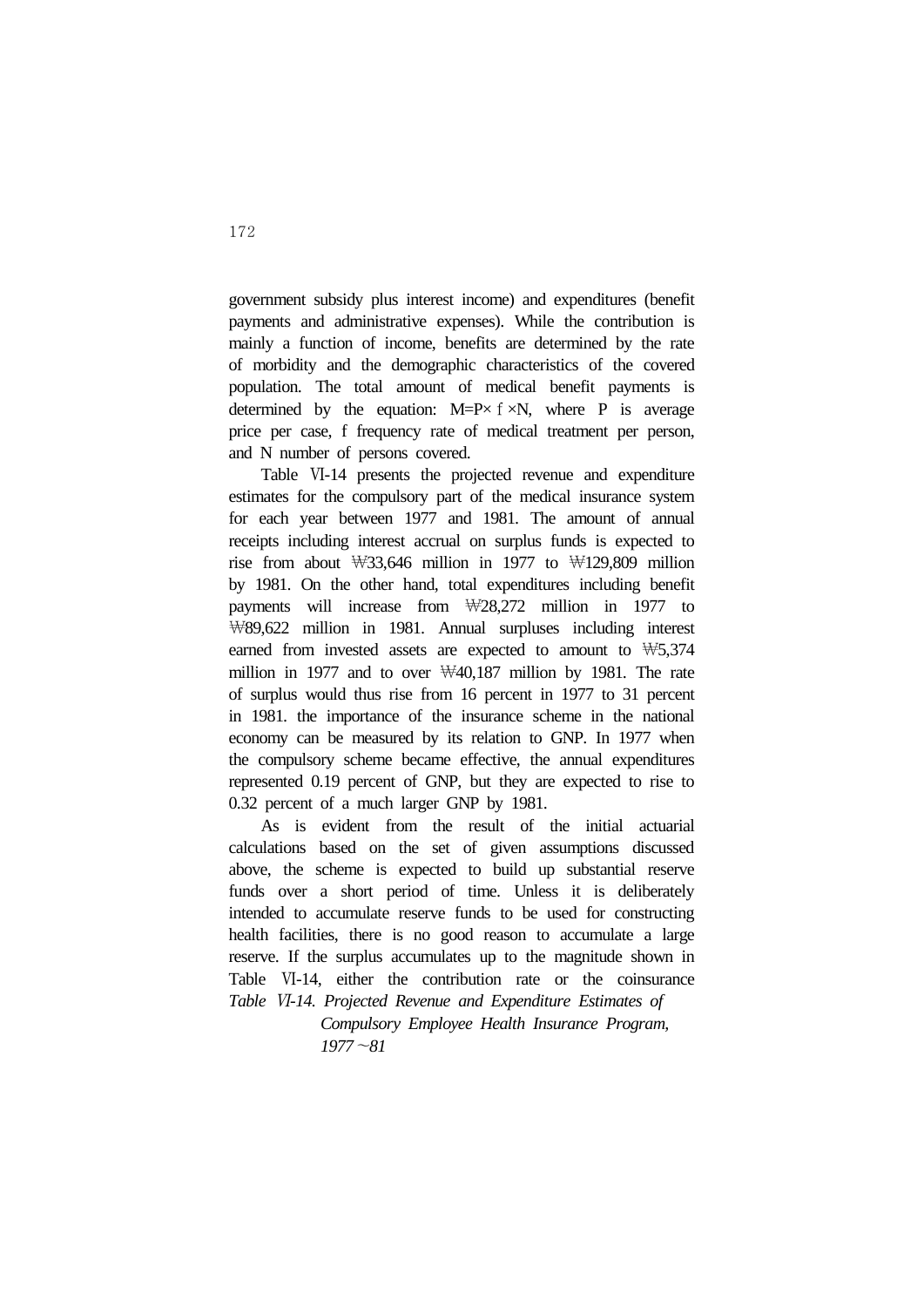| Items                                       | 1977   | 1978   | 1979   | 1980    | 1981    |
|---------------------------------------------|--------|--------|--------|---------|---------|
| Persons Covered (1,000)                     | 3,098  | 3,406  | 4.458  | 4,890   | 5,988   |
| <b>Insured</b>                              | 1,160  | 1,276  | 1,670  | 1,832   | 2,243   |
| <b>Family Dependents</b>                    | 1,938  | 2,130  | 2,788  | 3,056   | 3,745   |
| Average Monthly Payroll<br>of Insured (won) | 73,000 | 85,410 | 99,930 | 116.920 | 136,790 |
| <b>Total Revenue</b>                        | 33,646 | 44,062 | 68,337 | 89.464  | 129,809 |
| Contribution Receipts <sup>1)</sup>         | 33,228 | 42,765 | 65,485 | 84,051  | 120,396 |
| Government Subsidy <sup>2)</sup>            | 418    | 459    | 601    | 659     | 807     |
| Interest Receipts <sup>3)</sup>             |        | 838    | 2,251  | 4,754   | 8,606   |
| Total Expenditure                           | 28,272 | 35,004 | 52,291 | 64,771  | 89,622  |
| Medical Benefits <sup>4)</sup>              | 25,500 | 32,259 | 48,190 | 60,325  | 83,472  |
| Other Benefits <sup>5)</sup>                | 510    | 645    | 964    | 1,207   | 1,669   |
| Administrative Cost <sup>6)</sup>           | 2,262  | 2,100  | 3,137  | 3,239   | 4,481   |
| Surplus                                     | 5,374  | 9,058  | 16,046 | 24,693  | 40,187  |

(Unit: million won)

Notes : 1) Based on the average contribution rate of 3.27 percent.

- 2) Based on the average monthly subsidy of=30 per insured worker. The figure was provided by the Ministry of Health and Social Affairs.
- 3) An annual interest rate of 15.6 percent was used.
- 4) For detailed projection of medical benefits, see Appendix Table 15.
- 5) Refer to maternity benefits and funeral allowance.
- 6) Estimated at 8 percent of total expenditures in 1977, 6 percent in 1978 and 1979, and 5 percent thereafter.
- Sources: For the projection of covered persons see Appendix Table 14. Average monthly earning of ₩64,308 in 1976 derived from the Office of Labor Affairs survey was used as a bench mark for estimating the average monthly payroll of insured workers. Assumed nominal wage increase of about 17 percent per year between 1977 and 1981.

percentages, or both, may be in need of downward adjustment. Another alternative would be to revise the ceiling placed on the earnings used in computing the contribution rate. The usual practice throughout the world is to fix a maximum ceiling on the contribution base which approximates 1.5 to 2.5 times average earnings. This ceiling level usually covers 75 to 90 percent of the insured population and a similar percentage of the affected payroll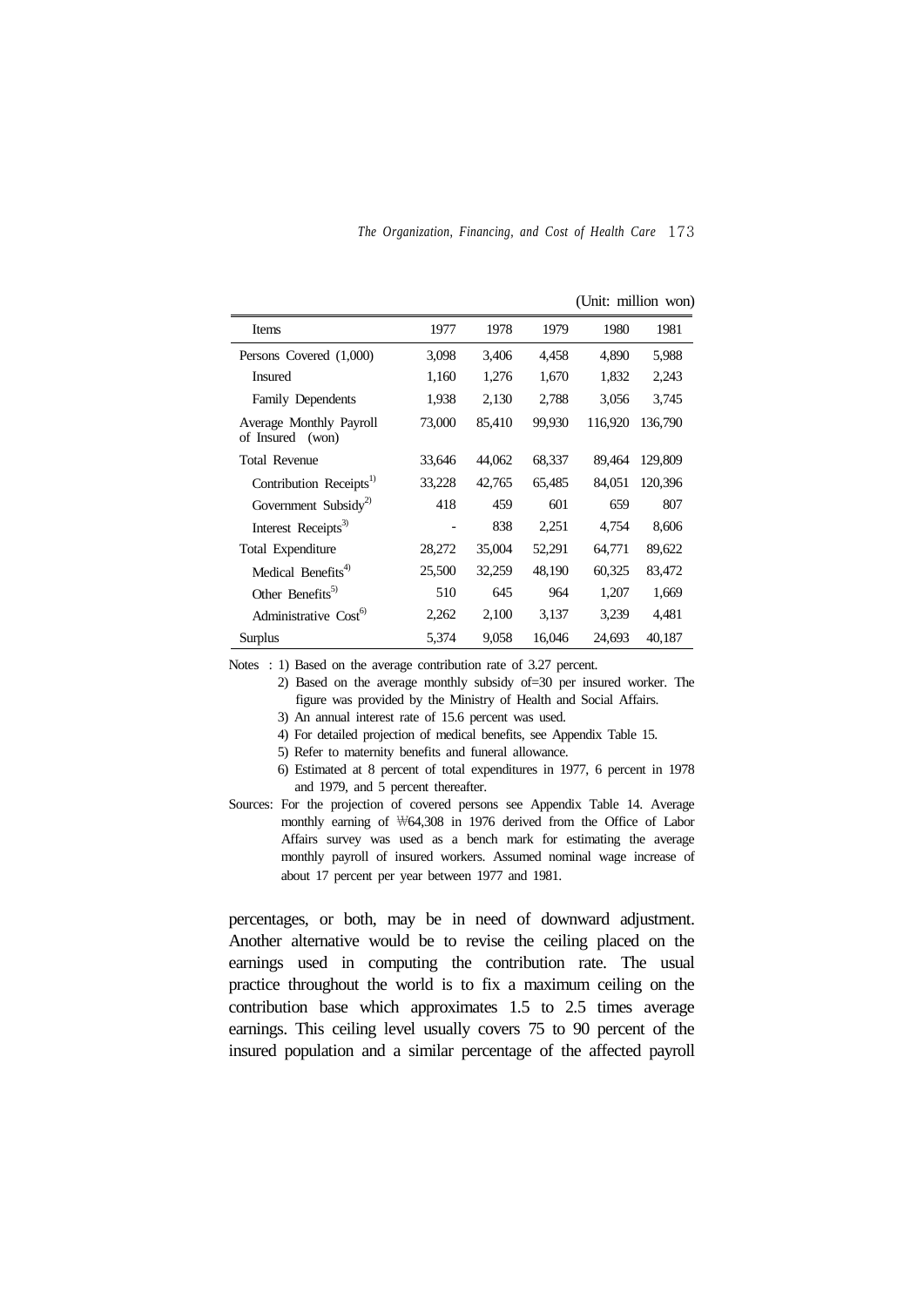(Max Horlick and Robert Lucas, 1971).

 Judging from these standards, the contribution limit of ₩400,000 under the compulsory insurance scheme may be too high. Based on an average monthly earning of ₩77,000 in 1977, the ₩400,000 ceiling would represent a multiple of 5.2. In a dynamic economy where productivity is increasing and earnings levels are rising, however, the significance of any fixed absolute amount changes over a period of time. In such an economy, the contribution base needs to be adjusted periodically.

# **5) Administration of the System and the Role of Government**

 For a social insurance system to be successful there must be reasonable certainty that the proposed benefits will be provided in an efficient way to all those covered by the system. It is not enough for the government to simply declare that it will guarantee the provision of health care benefits under law. A scheme that is so inefficiently organized and administered that it caused long delays in reimbursement and misunderstandings as to coverage, can lead to disillusion and disappointment with the system. Therefore, the question of how the social insurance program is organized and administered has important bearings on the success of the program.

 As has been discussed previously, the newly adopted medical insurance program in Korea is administered by the mandatory health insurance associations established for workers in enterprises and industrial parks, and in the case of self-employed and others, by the voluntary associations organized in the respective local administrative districts; guns (counties), cities, towns, and villages. This multiple system undoubtedly has some advantages such as the promotion of decentralized democratic control, room for local initiative, and a more flexible deployment of voluntary effort. Also, in the case of the enterprise-based medical insurance association, the close collaboration of management and employees

174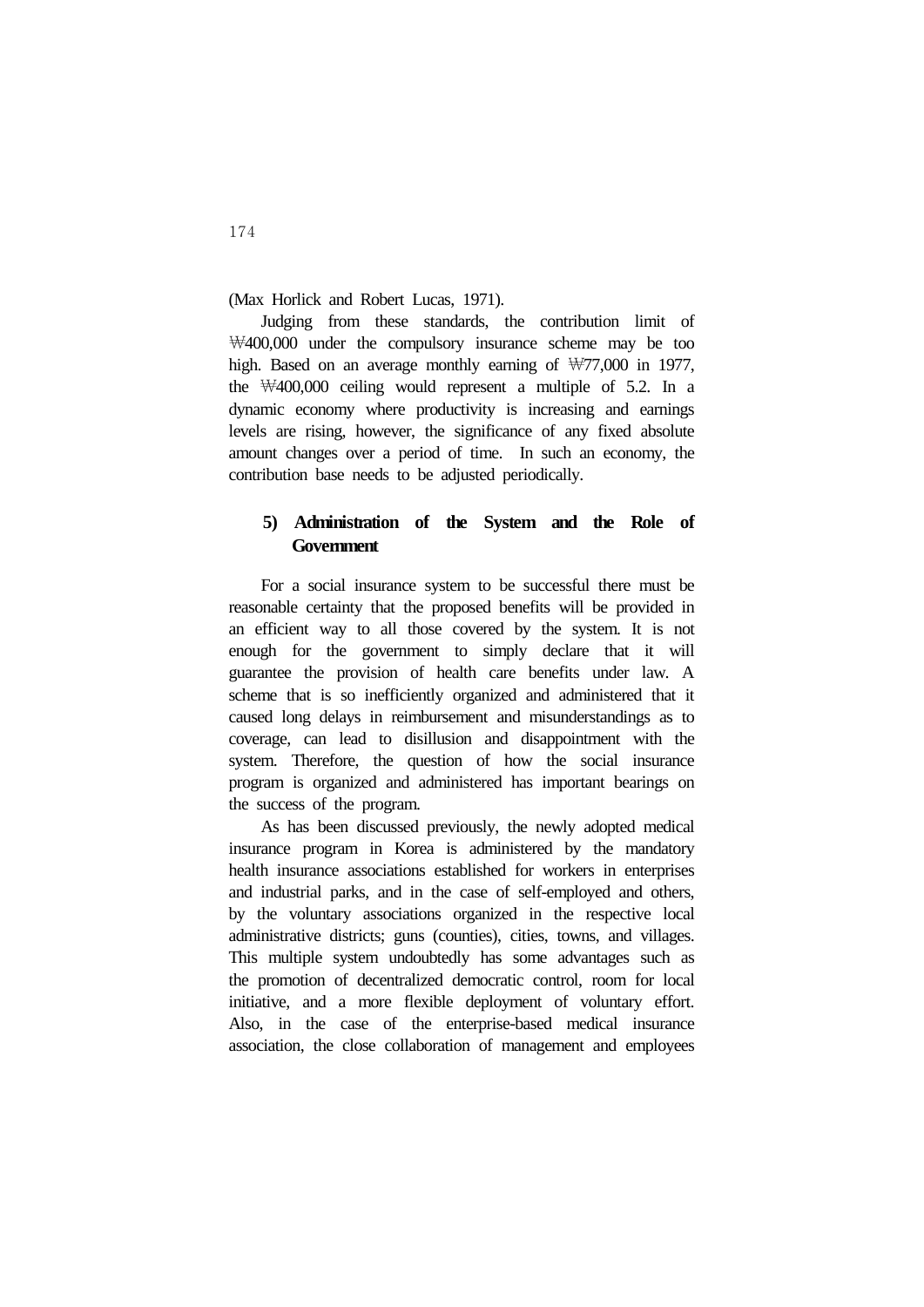in the administration of the association can help to create a desirable climate for industrial relations. At a local level it may also be easier to obtain the essential cooperation of the medical care industry, since the bureaucratic atmosphere and remoteness of central government operations can be avoided (Derick Fulcher, 1975).

 However, there are many problems and disadvantages associated with this type of system, as is evident from the experience of Japan Among these are inequalities in contributions and benefits, double standards, and duplication of administration. At this stage of Korea's development, it is critically important to try to avoid the mistakes other countries have made in the past. Because of the potential advantages of economies of scale and of maximum uniformity with regard to coverage, facilities, and internal operation, the centralized management of a medical insurance program is likely to result in lower administrative costs and better control over benefits and coverage. Financial and administrative economies of scale increase in proportion to the size of the population covered. In other words, the larger the population covered by the scheme, the greater is the degree of risk spreading and the lower are the unit costs of operation. Any program financing mechanism that results in the establishment of a large number of small administrative units loses the advantage of risk pooling and the financial economies that central management offers. Thus the cost of a decentralized scheme will be much higher, and overall administration and coordination will be much more difficult to achieve than if the scheme were centralized (James R. Jeffers, 1976).

 By establishing a large number of small administrative units and thus reducing the size of the risk pooling, administrative costs under the new medical insurance scheme are going to be high. It is very costly to establish within each medical insurance association the necessary collection and data processing systems, claims mechanism, and control and reporting apparatus. Administrative costs are unavoidable as long as contributions must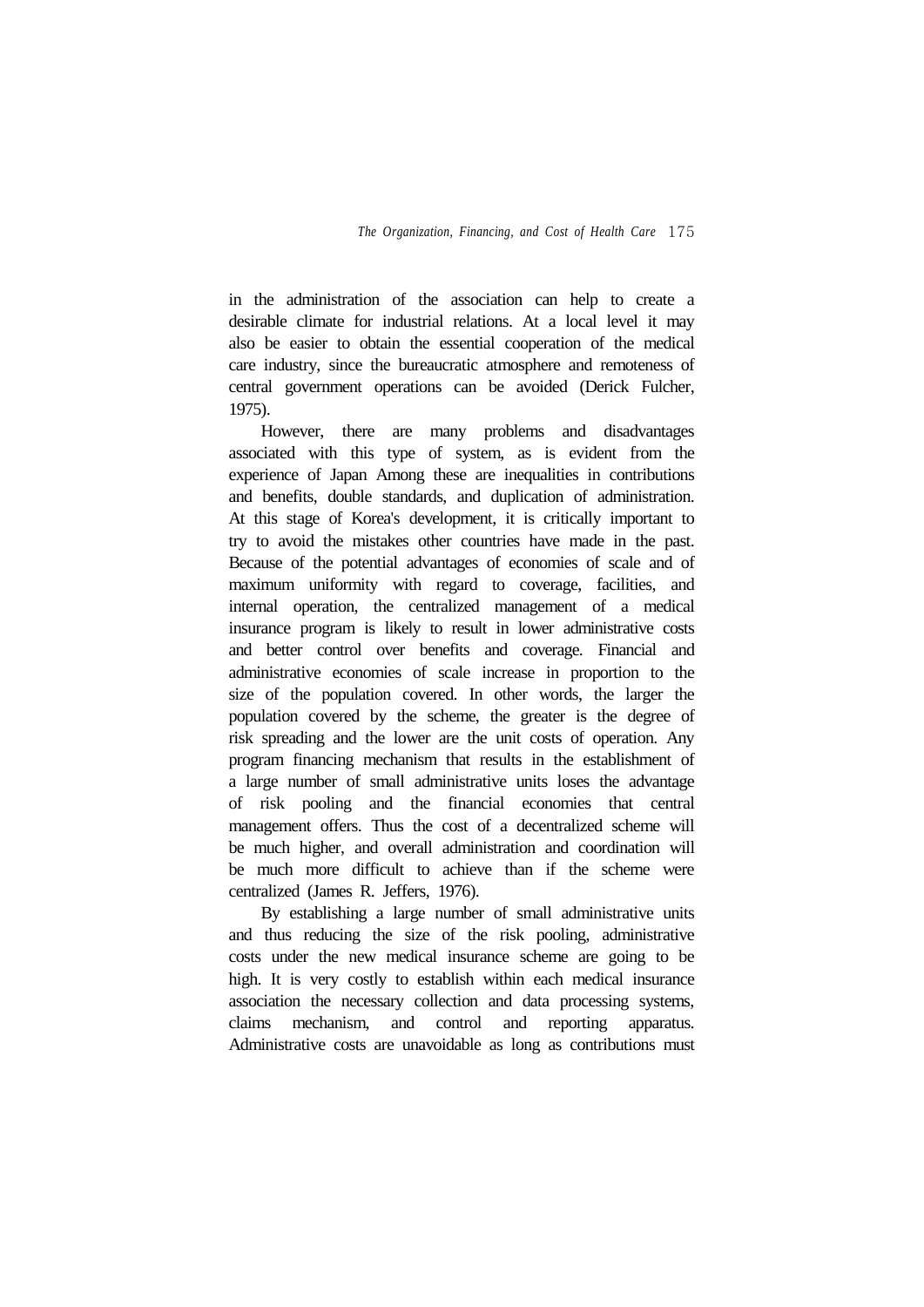be collected and accounted for individually, detailed records must be kept, and the actuarial calculation made annually on an association basis. It is doubtful that, once benefit/contribution differentials are established, the compulsory merger of two or more medical insurance associations, as provided in Article 20 of the Law, can substantially reduce the administrative cost of the whole system.<sup>17)</sup>

According to the data compiled by the Ministry of Health and Social Affairs presented in Table Ⅵ-15, the average size of the 486 mandatory medical insurance associations registered with the Ministry as of July 5, 1977 is 2,386 insured persons.

| Province     | All Associations | Associations Excluding<br><b>Industrial Estates</b> |
|--------------|------------------|-----------------------------------------------------|
| Seoul        | 2,212            | 2,030                                               |
| <b>Busan</b> | 2,340            | 2,340                                               |
| Gyeong-gi    | 2.981            | 1,952                                               |
| Gang-weon    | 1,117            | 1.092                                               |
| Chung Bug    | 1,197            | 892                                                 |
| Chung Nam    | 1,846            | 1,758                                               |
| Jeon Bug     | 1,657            | 1,059                                               |
| Jeon Nam     | 1,632            | 1,457                                               |
| Gyeong Bug   | 3,457            | 1,809                                               |
| Gyeong Nam   | 5,475            | 3,975                                               |
| Total        | 2.386            | 2.056                                               |

*Table* Ⅵ*-15. Average Number of Insured Persons per Association, by Province, 1977*

Source: Ministry of Health and Social Affairs, Social Insurance Bureau.

 If the 19 associations located in industrial estates are excluded, the average number of insured persons per association is reduced to about 2,000. However, the average size varies

176

<sup>17)</sup> Article 20 of the Medical Insurance Law of 1976 provides that the Minister of Health and Social Affairs may, when deemed necessary, order the employers of two or more establishments employing the compulsory insured, to jointly organize a single association.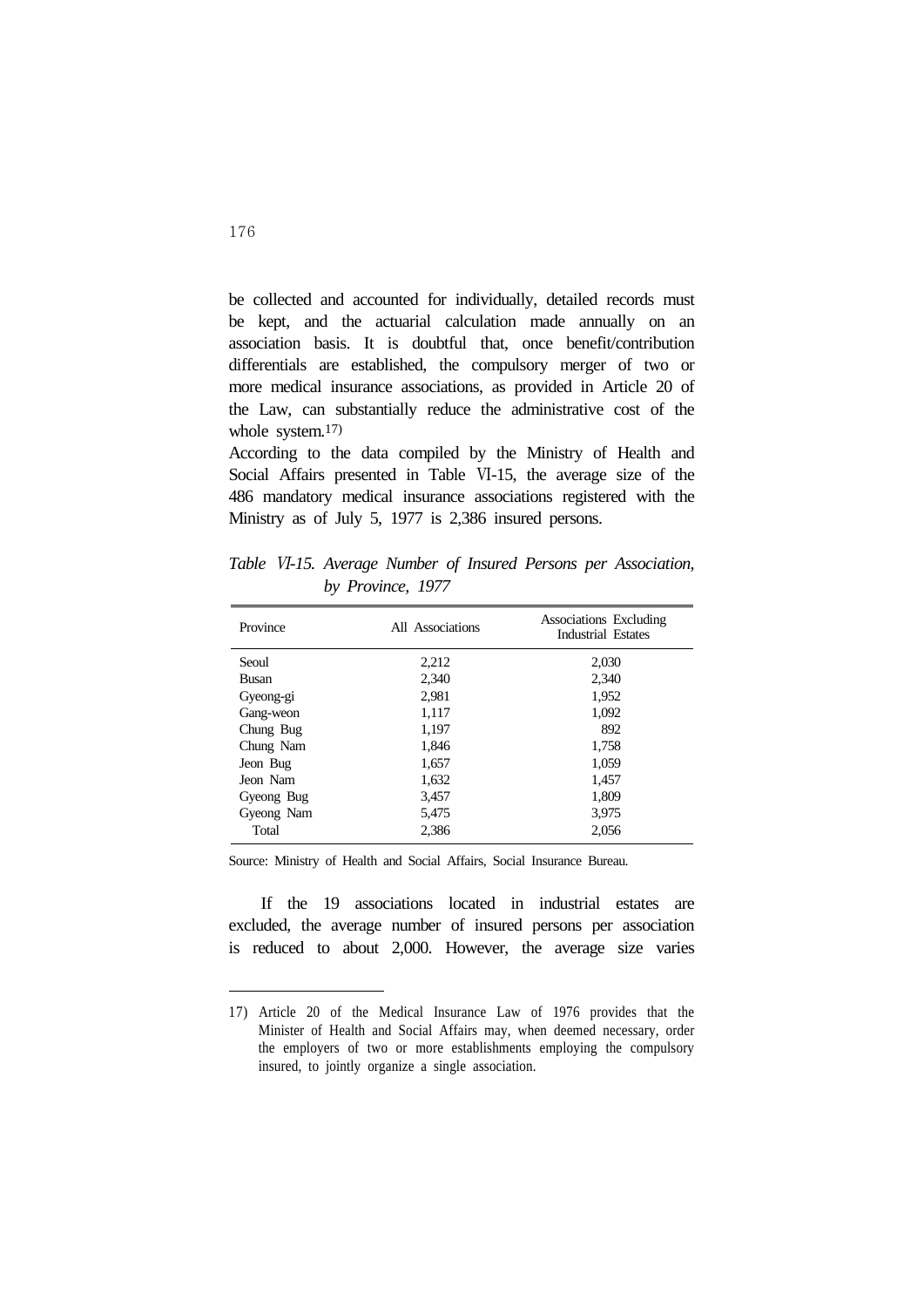considerably from province to province, ranging from a low of only 892 persons in Chung Bug to a high of almost 4,000 in Gyeong Nam. In most provinces, however, a typical association has a membership of less than 2,000. It is interesting to compare the size of the insurance administrative units in Korea with those of other countries. In Japan, for instance, the society-managed health insurance scheme is operated by some 1,600 societies with a membership of about eleven million workers. Thus, the average society in Japan covers almost 7,000 insured persons (Japan Social Insurance Agency, 1976). In Switzerland, to cite another example, about three-quarters of all sickness fund members belong to only 22 funds, each fund including 40,000 or more persons (Derick Fulcher, 1975).

 It thus appears that by having a large number of small associations, Korea's medical insurance scheme is going to lose the advantages of wider risk spreading and resource pooling that central administration offers. The achievement of social goals of the health care insurance program, i.e., to ensure that all persons have access to medical care, to eliminate financial barriers, and to limit the increase in health care costs, will eventually require the establishment of a government administered health insurance program. It is something of an anomaly that a compulsory insurance scheme supported by national law is to be privately managed. Korea's insurance scheme should be designed and operated in a way that guarantees national minimum standards. This cannot be achieved without some kind of direct participation by the government. Over the long run, it would be better to switch from administration by individual insurance associations to administration by a government agency. Such a system benefits from the far more effective control of services and costs, the easy portability of benefits, and the ability to advantageously negotiate service contracts achieving economies of scale. It also avoids duplication and waste and can direct resources to where they are most needed. The creation of a small central control staff would be more economical and effective than the training of great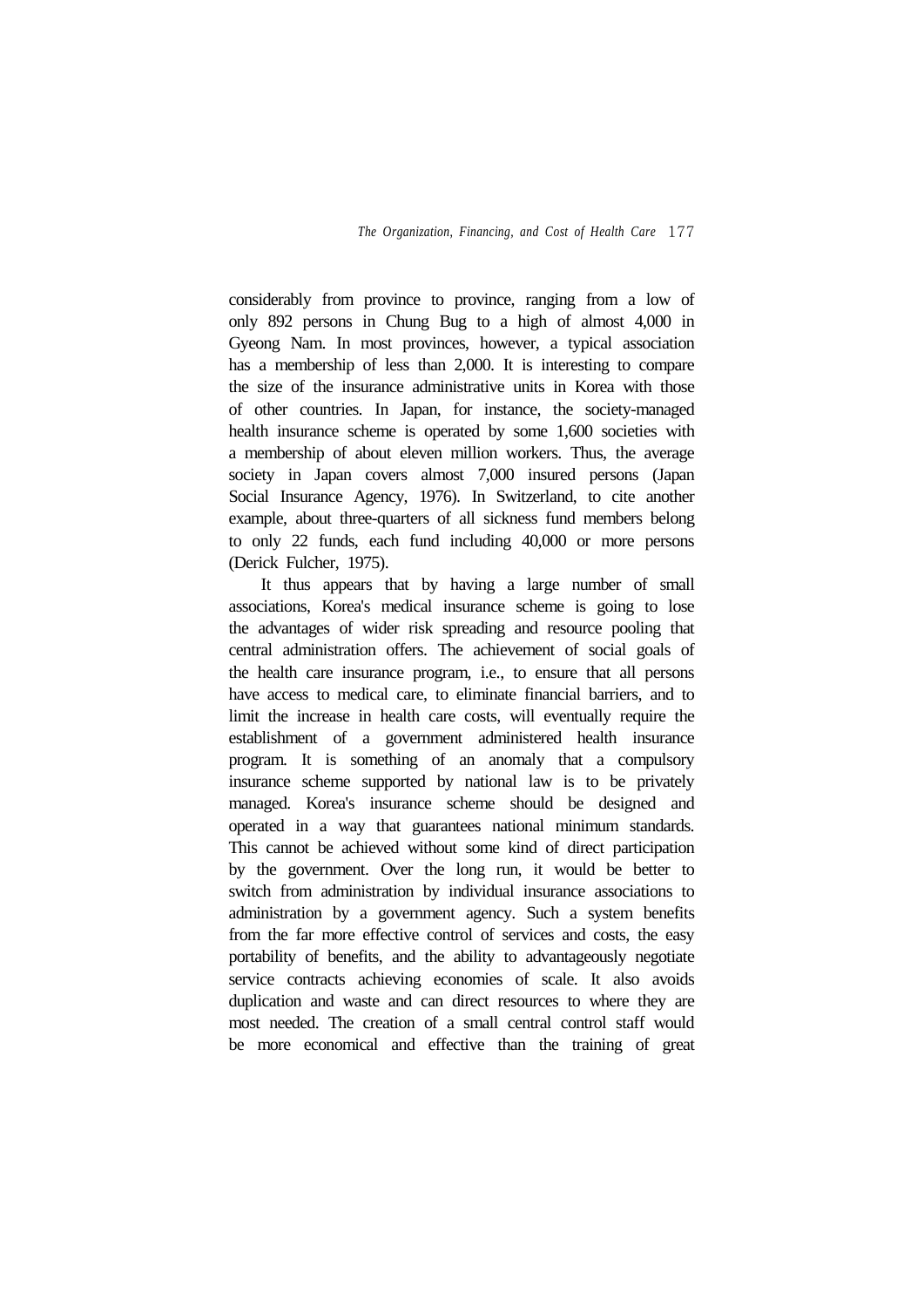numbers of persons who will undertake administrative tasks separately in a large number of individual health insurance associations.

 The trend toward a centralized administration is apparent in other countries as will. Sweden succeeded in 1963 in transforming a system of numerous private sickness funds into a compulsory system administered by the government health insurance agency. The arguments for the replacement were; first, that low income people were not covered because they could not afford the contributions, and second, in order to keep contributions low enough to attract as many members as possible, the voluntary sickness insurance funds had to impose limits on the extent of medical care benefits which excluded the coverage of major risks. This change-over met some political opposition from those who believed that the sickness funds were small democratic institutions which should be preserved. Eventually most people were convinced that a national scheme was sensible, more effective, administratively cheaper, and less complicated to operate, since insured persons moving to a new area would no longer have to transfer from one fund to another (Derick Fulcher, 1975). In Belgium, where the administration of sickness insurance is dispersed among a large number of independent bodies, a special national agency has been established for collecting all contributions (Jerome Dejardin, 1968). Finally, the purpose of establishing a universal scheme in Great Britain in 1948 was to effect an equitable distribution of health resources and to make medical care services available in those parts of the country which had previously been under-provided (Brian Abel-Smith, 1976).

# 5. Summary and Policy Conclusions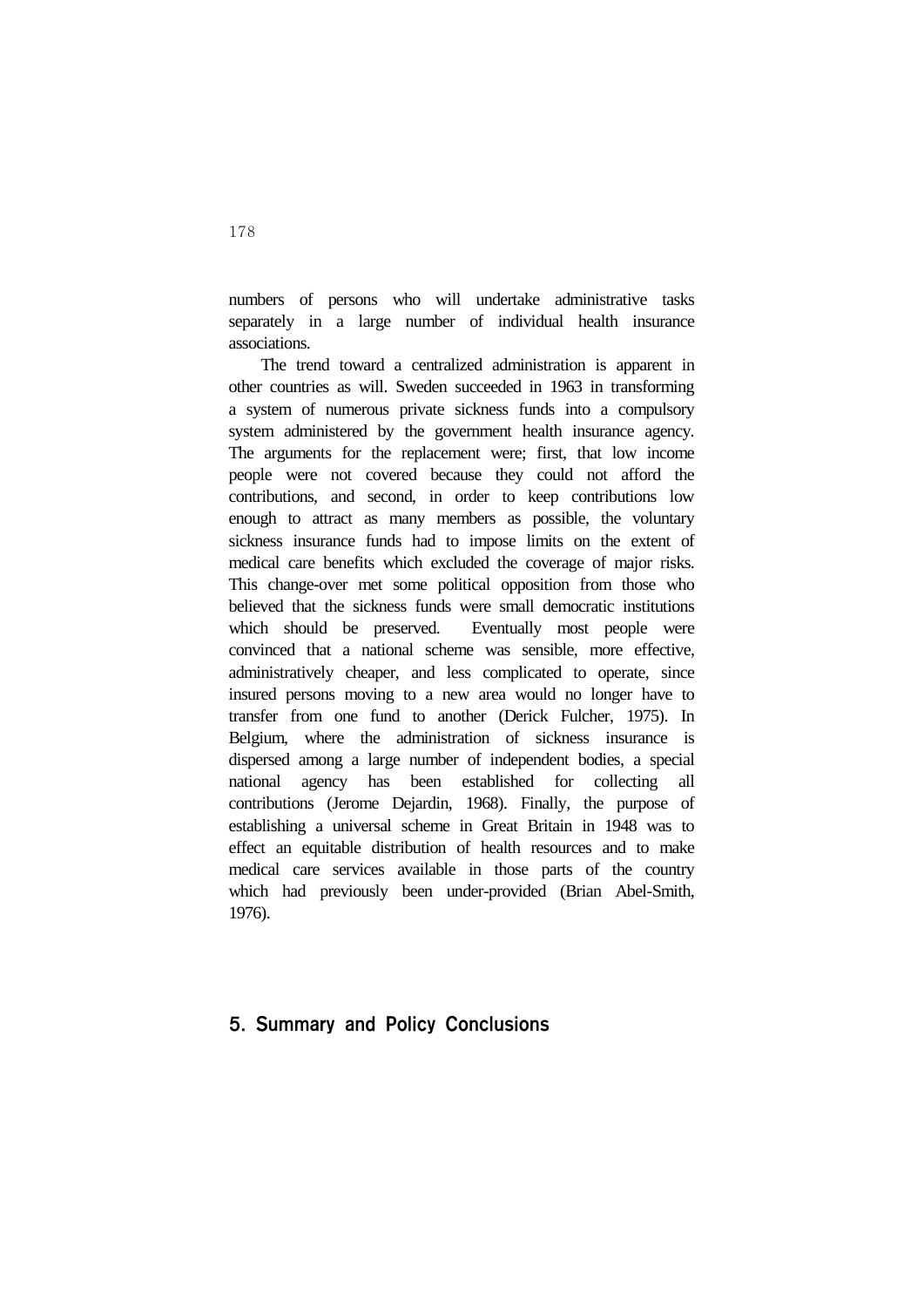The purpose of this study was to review and analyze the existing health care financing mechanisms in Korea, to clarify the principles and issues involved, and to assess the need for improvements in the broader context of the social security system in Korea. The major findings and important policy conclusions that emerge from the present study are summarized below:

 1) Due to the rapid rate of economic development achieved since the early 1960s, health conditions in Korea have improved considerably over the past fifteen years. In terms of crude death rate and life expectancy, the general health status of Koreans compares favorably with those of other developing countries in Asia, such as the Philippines, India, and Indonesia. However, the infant mortality rate of Korea is still higher than those of Taiwan and Thailand. There is also a substantial problem of morbidity in Korea. Between 17 and 36 percent of the population suffer from an activity restricting illness during any given month. Prevalence rates are highest among rural residents, women, children under 5, and adults over 40 years of age. The period of activity restriction per patient averages 9.6 days a month.

 2) A close analysis of demographic and socio-economic data reveal that a high proportion of the rural population in Korea consists of the young, the old, and the under-educated. Many of these persons lack a basic knowledge of sanitation and health care, including the ability to perceive illness and disease. Most of the rural population is engaged in farming and only a small number of them are regular wage and salary workers. These facts will have significant implications for future health care development in Korea. Clearly, persons living in rural areas are in the greatest need of health services.

 3) The organization of health care delivery is relatively underdeveloped in Korea. The current health care system is far from being an integrated system in which needs and the allocation of resources are closely coordinated. It is more a collection of bits and pieces with overlaps, neglected areas, and wasted effort. The predominant pattern of medical care by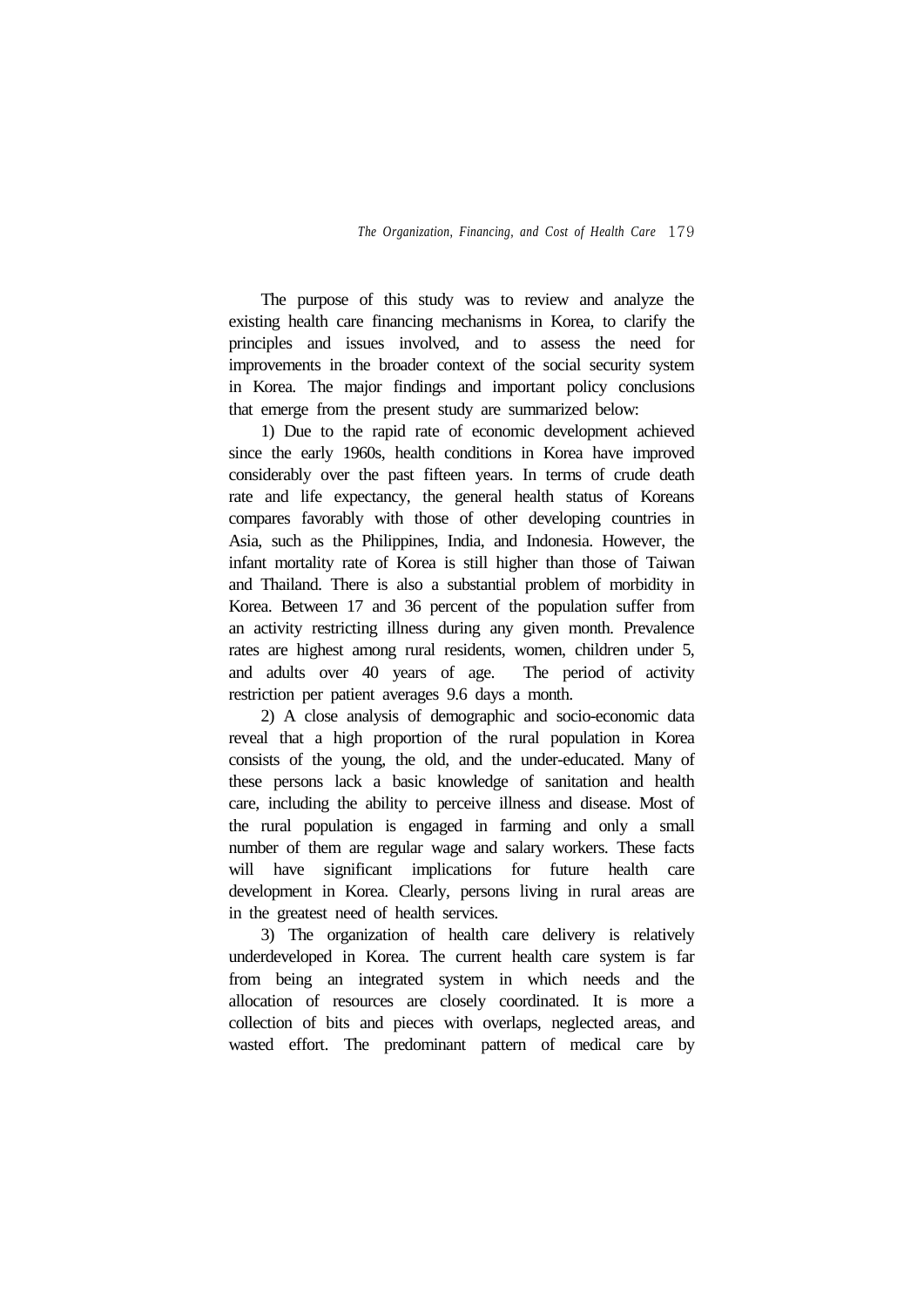physicians is a single fee-for-service practice in urban areas. Group practice is almost non-existent. Medical school education tends to emphasize a high degree of specialization, thus limiting the number of physicians available for primary care. The bulk of health services are supplied through the mechanism of the free market. The expansion of the health care delivery capacity in the past has consisted almost entirely of increasing the number of hospital beds in the private sector. There is a gross imbalance in the distribution of health resources between urban and rural areas. There is also a considerable degree of under-utilization of hospital facilities, especially in urban areas, resulting in an inefficient allocation of the nation's scarce and expensive health resources.

 4) Korea spent an estimated ₩245 billion (about \$500 million) for health services in 1975. This amount represented 2.7 percent of the GNP. The average per capita health expenditure was ₩7,000 or \$14. The role of government or social insurance in financing health care was very limited, and there were no commercial insurance carriers. Direct spending by individual consumers was the major source of financing for health services. Of the total amount Korea spent on health care in 1975, over 85 percent was made up of personal consumption expenditures. About 57 percent of all household health expenditures were for pharmaceutical products. This indicates that a significant proportion of treatment for acute illness in Korea is provided by nonphysicians such as pharmacists and oriental druggists.

 5) The enactment of a new Medical Insurance Law in 1976 adds new momentum to the development of social security in Korea. It represents a new direction in health policy. The objectives of this law are to improve national health and to enhance social security by facilitating access to medical care and elimination the financial hardship of large medical care bills. However, much still needs to be done to make the system operate in an efficient and equitable manner.

 6) The mandatory coverage of workers must soon be expanded drastically in order to encompass those persons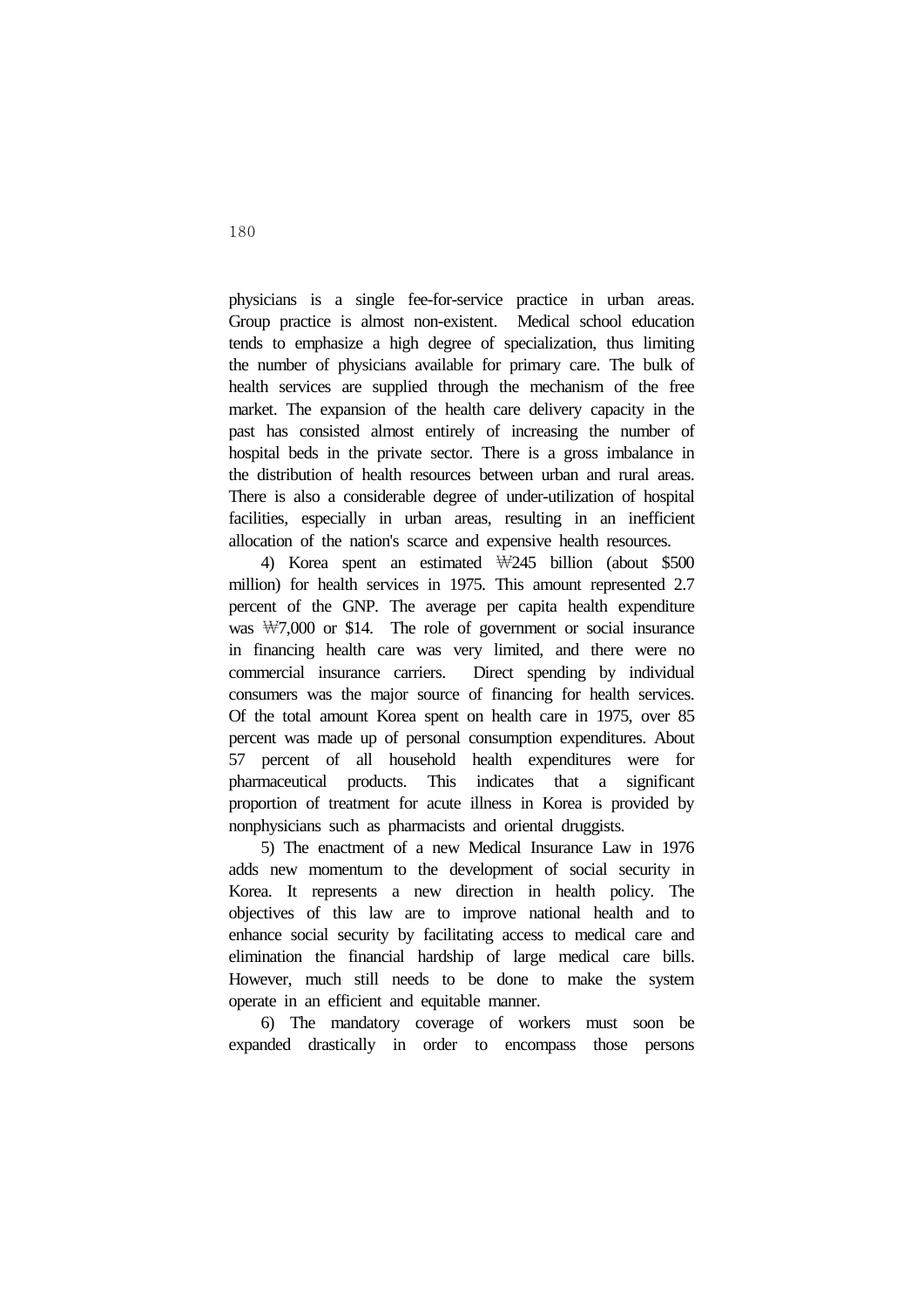employed in firms with less than 500 employees. This is needed in order to prevent the creation of a double standard for persons who are in similar legal and economic situations. In view of the fact that the workers employed by small marginal firms are more likely to be medically indigent than those in large establishments, the extension of health protection to them and their families is most urgent. It is also desirable to bring medical insurance coverage more in line with the National Welfare pension program which covers enterprises employing 30 or more workers. The industrial accident insurance program covers workers in establishments with fewer than 30 persons.

 7) The voluntary-coverage approach appears to be less than adequate in providing health care services to self-employed workers. The original intention of the government, with respect to voluntary coverage, was to create some kind of device to pool the financial resources of self-employed workers for the purpose of financing their medical care. In pursuing this end, however, it may be better not to draw the distinction between compulsory employee and voluntary community health insurance associations, but between a compulsory urban and a voluntary rural system. Such differentiation would also better reflect the basic difference in available medical resources between the urban and rural areas of Korea. It may currently be premature to settle on any one form of financing for rural health care programs. Consequently, it may be desirable to attempt as many experiments as possible until, after careful evaluation, one or two acceptable patterns of financing emerge.

 8) Personal preventive medical care ought to play an important role in the insurance scheme, since preventive care is the most cost effective approach to solving health problems. However, there is no explicit provision in the law regarding this aspect of health care. The insurance scheme should meet a part or all of the costs of such services as prenatal care and periodic checkups. The law also does not make any provision for the victims of catastrophic illness. The consequences of this omission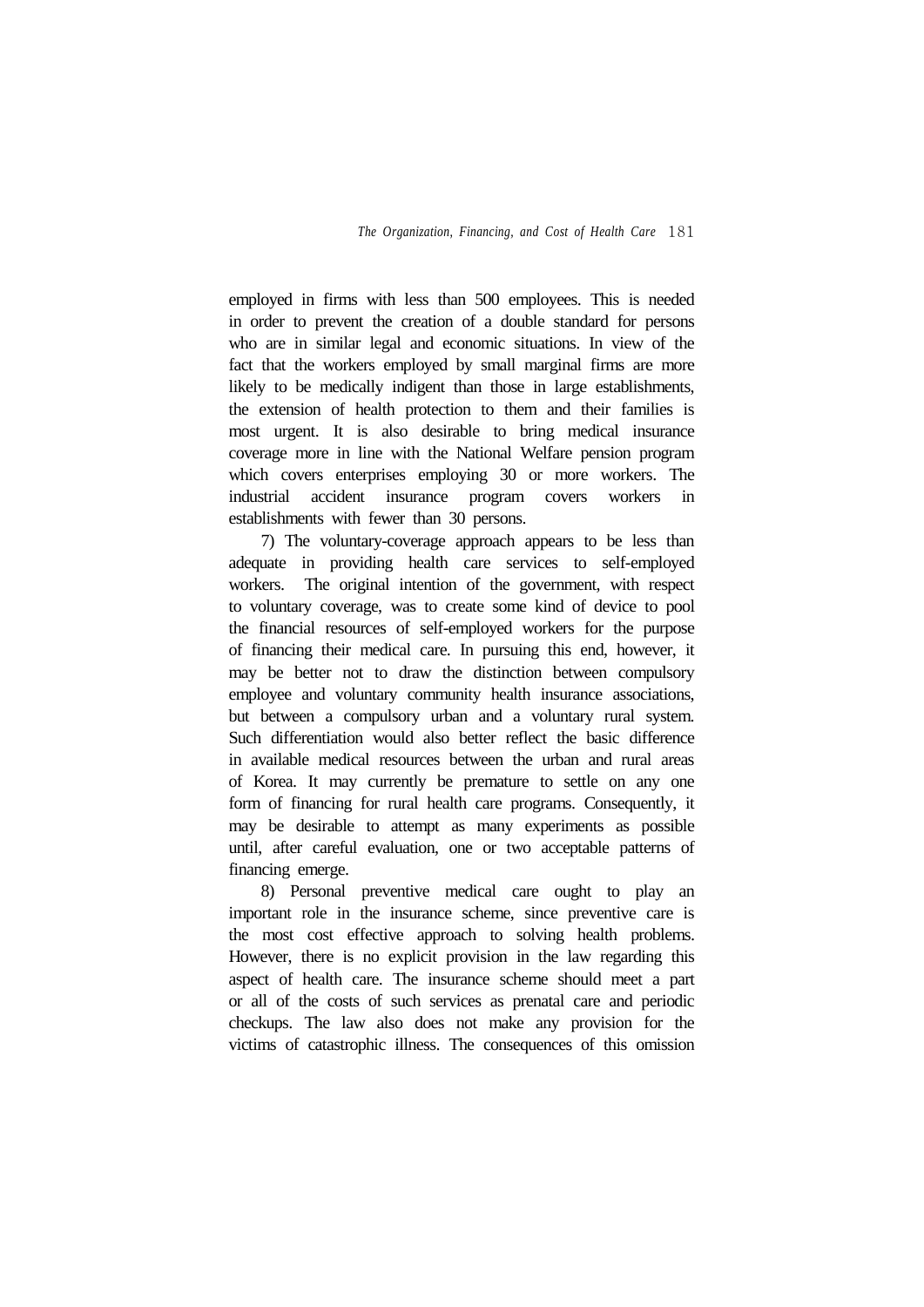are quite serious. Not only are persons with costly long-term sicknesses deprived of medical benefits after six months, but there is no income maintenance mechanism available to them during this period. This underlines the urgent need for cash sickness benefits and for considering the relation of the Medical Insurance Law to other branches of the social security system.

 9) The main purposes of cost-sharing are to discourage abuses of excess care and to reduce the cost of the program by shifting a portion of the costs to the patient at the time of treatment. Imposition of uniform cost-sharing, however, places an exceptionally heavy burden on a low income person and deters him from seeking needed medical care, thus undermining a major goal of the medical insurance system. High patient shares can impose heavy financial burdens on even the nonpoor. One solution would be to relate any cost-sharing provisions to income and to set ceilings on how much any family would have to pay. While such an approach has certain advantages, it might also create some administrative problems. However, the idea of relating cost-sharing to income levels should not be abandoned completely. The present form of cost-sharing may be retained for the time being, with the possibility of modification as experience is accumulated.

 10) The provision of the law which permits each medical insurance association to set contribution rates at from 3 to 8 percent of the total payroll invites great variations in benefit levels. Under the compulsory scheme alone, only 9 percent of the total population could potentially have 486 different combinations of benefits and contributions. Substantial inequalities in health insurance benefits pose serious social and economic problems and may hinder the mobility of the labor force and thus reduce its productivity. How to achieve and maintain equity among these schemes is one of the critical issues facing the nation. The major lesson to be learned from the experiences of other countries is that once such differences are established, entrenched, and apparent to everybody, they are extremely difficult to remove.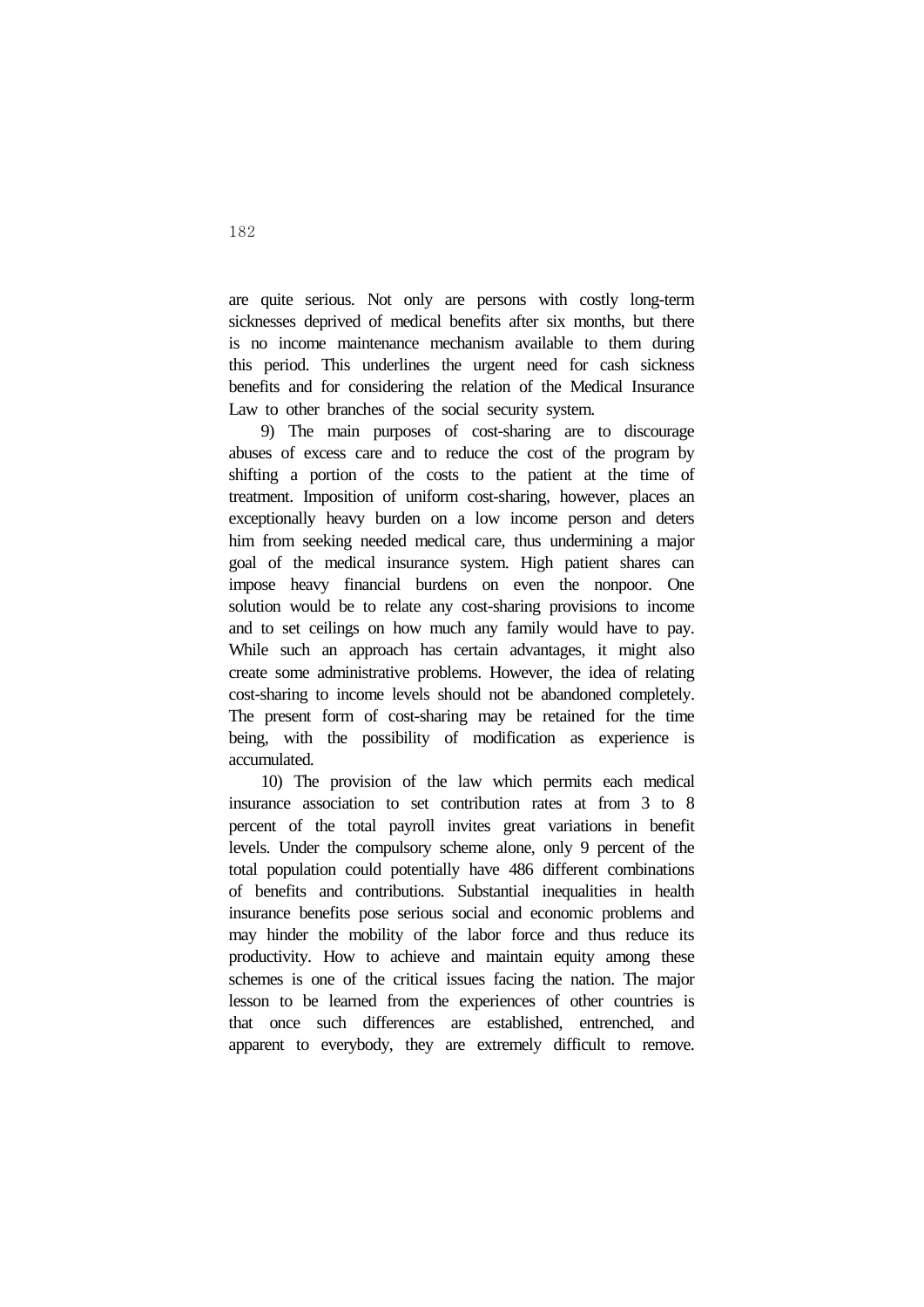The important question then is: how does one hold the differentials within acceptable limits? After accumulating some experience in the operation of the law, a careful actuarial study must be conducted to verify whether the rate commensurate with the benefits as foreseen in the law, lies nearer the lower or the upper limits of the range. If the rate is near 4 percent, for example, then a uniform rate of 4 percent or at least a reduction in the variation will have to be implemented.

 11) Article 51 of the Law provides that the employer and the employee each provide exactly half of the contribution. This provision, however, appears to be somewhat out of line with most international practices. The employer should not be forbidden to assume part or all of the employee contributions, regardless of whether this practice results from collective bargaining or unilateral The impact of cost-sharing is likely to be greater on low income employer action. The latter approach may often appear more advantageous to the employer than granting a wage increase.

 12) Initial actuarial estimates reveal that the scheme is expected to result in a relatively rapid accumulation of surplus funds. Unless it deliberately intended to accumulate reserve funds for constructing health facilities, there is no reason to create a large reserve. If the assumptions underlying the estimates reflect the situation accurately and the surplus does accumulate as indicated in this study, either the contribution rate or the coinsurance percentages, or both, may be in need of downward adjustment. Another alternative would be to revise the ceiling placed on the earnings base which is used in computing the contribution amount. Judging from international precedent, the contribution limit of ₩400,000 (5.2 times average earnings) under the compulsory insurance scheme appears too high.

 13) It is something of an anomaly that a compulsory medical insurance scheme established by national law is to be administered by a large number of small privately managed insurance associations. However, the average size of the 486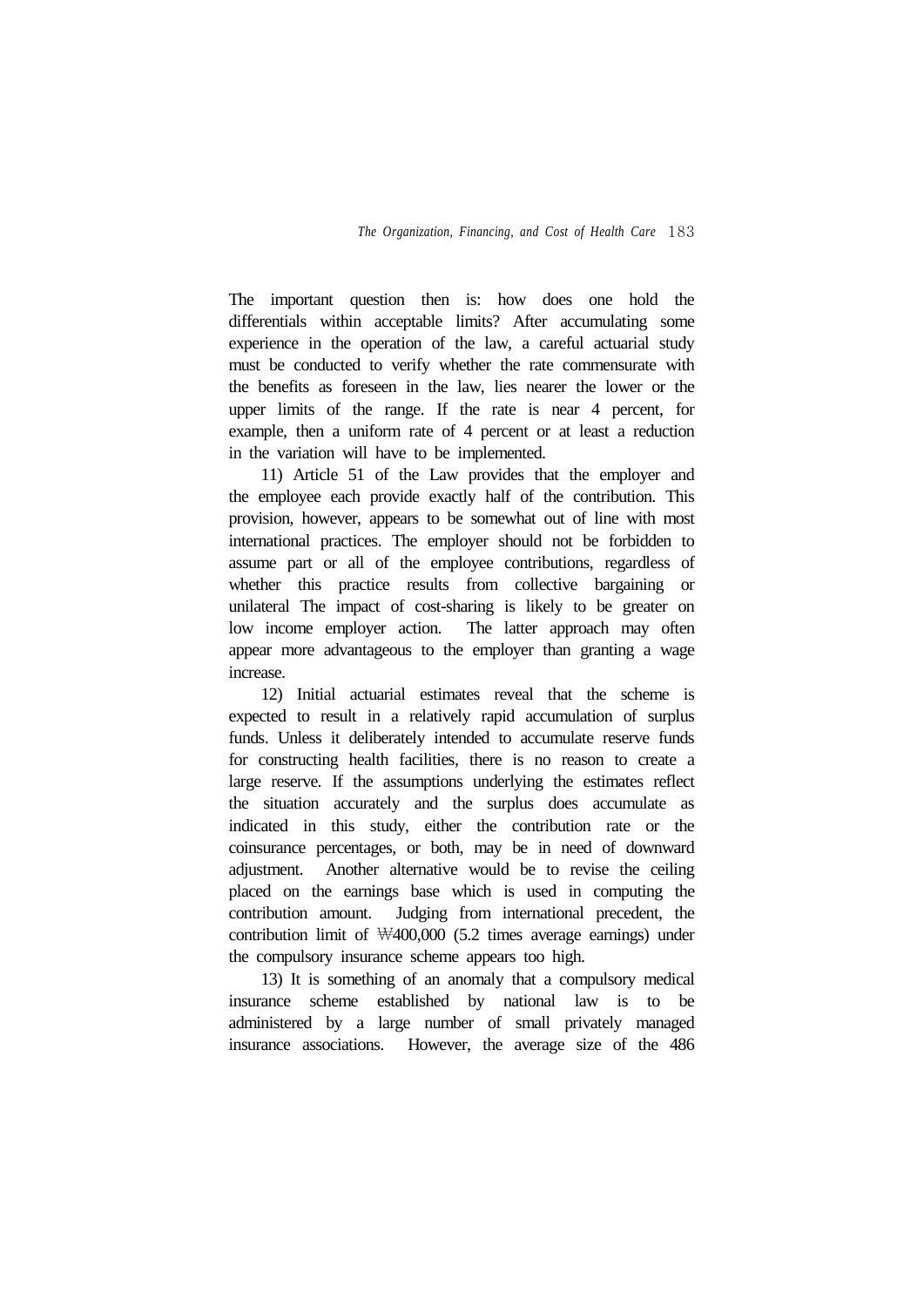insurance associations is too small to take advantage of risk pooling and economies of scale since they contain an average of only 2,386 persons as compared with some 7,000 persons in Japan. Korea's insurance scheme should be designed and operated in a way that guarantees national minimum standards. This cannot be achieved without some kind of direct participation by the government. Consequently, over the long run it would be better to switch from administration by individual insurance associations to administration by a government agency. Such a system has several advantages including: more effective control of services and costs, the easy portability of earned benefits, and the ability to negotiate favorable service contracts. It also avoids duplication and waste and can thus direct resources to where they are most needed. The trend toward centralized administration is also apparent in other countries.

(Originally published in *Human Resources and Social Development in Korea,* Seoul: Korea Development Institute, 1980)

184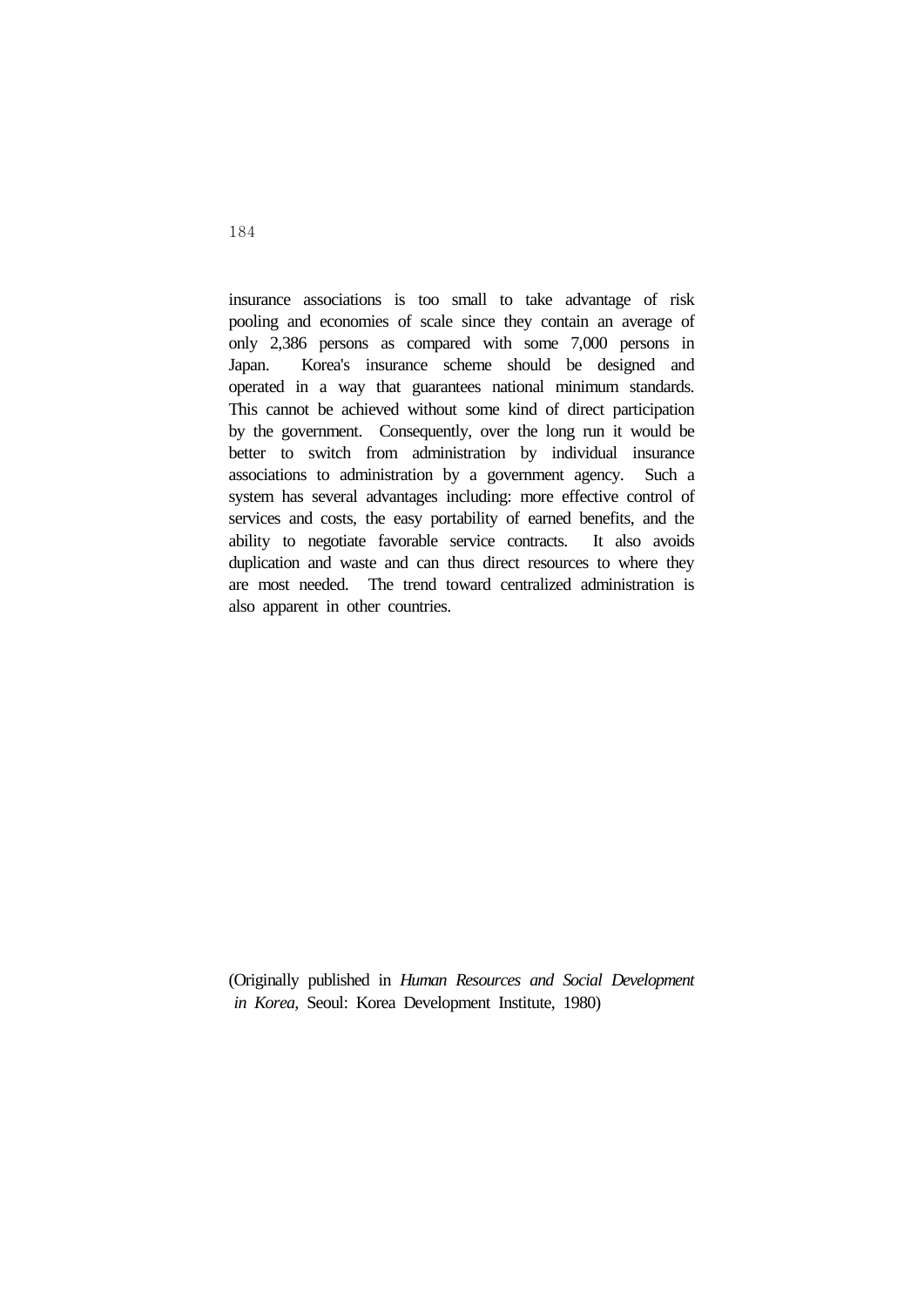# **APPENDIX**

*Appendix 1. Estimated National Health Expenditures, 1975*

| Health Expenditures                                                                                                                                                                                                     | Amount<br>(Billion Won)                                       |                        | Percent of<br>$Total(\%)$                                 |
|-------------------------------------------------------------------------------------------------------------------------------------------------------------------------------------------------------------------------|---------------------------------------------------------------|------------------------|-----------------------------------------------------------|
| Public Expenditures <sup>1)</sup><br>Central Government<br>Local Governments<br>Private Expenditures<br>Personal Consumption Expenditures<br>Industry <sup>2)</sup><br>Other <sup>3)</sup><br>Total Health Expenditures | 32.8<br>15.1<br>17.7<br>209.9<br>206.0<br>3.9<br>2.5<br>245.2 |                        | 13.4<br>6.2<br>7.2<br>85.6<br>84.0<br>1.6<br>1.0<br>100.0 |
| <b>GNP</b><br>Population (1,000)<br>Health Expenditure/GNP Ratio (%)<br>Per Capita Health Expenditures (won)                                                                                                            | 9,080.0                                                       | 34,681<br>2.7<br>7,070 |                                                           |

Notes: 1) Refers to net expenditure (gross expenditure-intergovernmental transfers). Expenditures of national hospitals, provincial hospitals, and municipal hospitals are also included. See Ministry of Finance, Revenue and Expenditure Statement: 1975, December 1976 and Ministry of Home Affairs, Financial Abstract of Local Government, July 1976.

2) Estimated at 10 percent of total welfare expenditures, based on the formula: medical<br>diastromondit

| medical expenditures |                     |                     |
|----------------------|---------------------|---------------------|
|                      | welfare expenditure | medical expenditure |
| $=$ sales $\times$   | sales               | welfare expenditure |

Data are derived from the Bank of Korea, Financial Statements Analysis for 1975, June 1976.

3) Refers to spendings by the Korean National Tuberculosis Association, Korean Family Planning Association, Korean Institute of Family Planning, and the Korea Association for Parasite Eradication.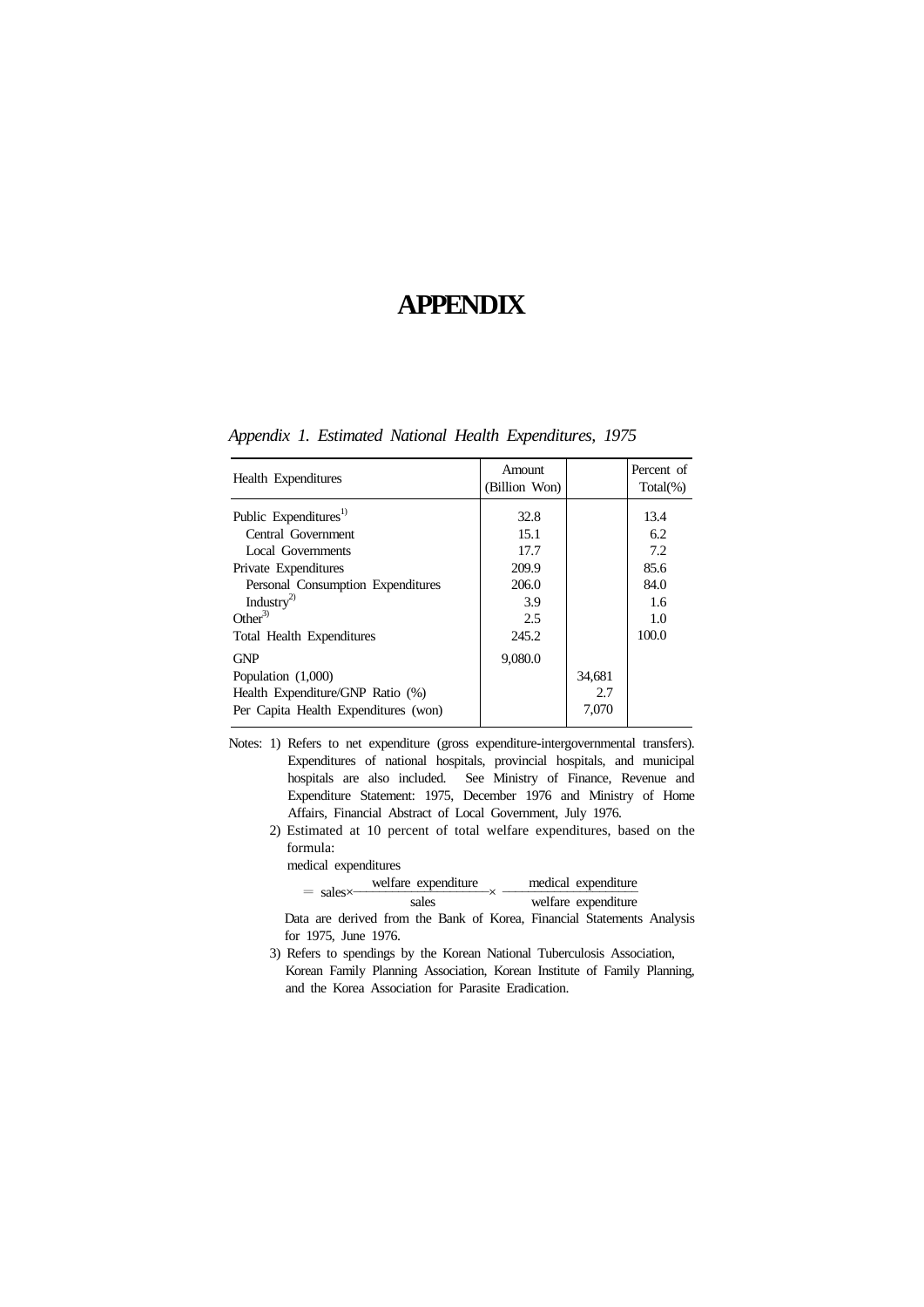|               |          |                 |       |           | Health                |        |                           |                              |
|---------------|----------|-----------------|-------|-----------|-----------------------|--------|---------------------------|------------------------------|
| Province      |          | General Account |       |           | Special               |        | Per Capita<br>Expenditure | Expenditure as<br>Percent of |
|               | Province | City            | Gun   | Sub-total | Accounts <sup>1</sup> | Total  | (won)                     | Total<br>Expenditures        |
| Whole Country | 10,918   | 3,119           | 6,889 | 20,926    | 2,831                 | 23,757 | 685                       | 2.4                          |
| Seoul         | 4,141    |                 |       | 4,141     | 62                    | 4,203  | 611                       | 2.4                          |
| <b>Busan</b>  | 1,465    | ٠               | ٠     | 1,465     | 407                   | 1,872  | 764                       | 3.3                          |
| Gyeong-gi     | 592      | 530             | 1,131 | 2,253     | 122                   | 2,375  | 589                       | 2.1                          |
| Gang-weon     | 523      | 145             | 733   | 1,401     | 670                   | 2,071  | 1,113                     | 3.3                          |
| Chung Bug     | 293      | 94              | 524   | 911       | 277                   | 1,188  | 781                       | 2.5                          |
| Chung Nam     | 654      | 275             | 840   | 1.769     | 167                   | 1,936  | 657                       | 2.4                          |
| Jeon Bug      | 667      | 130             | 669   | 1,466     | 211                   | 1,677  | 683                       | 2.2                          |
| Jeon Nam      | 947      | 356             | 782   | 2,085     | 139                   | 2,224  | 558                       | 1.9                          |
| Gyeong Bug    | 862      | 1,277           | 1,205 | 3,344     | 409                   | 3,753  | 773                       | 2.7                          |
| Gyeong Nam    | 638      | 270             | 919   | 1,827     | 200                   | 2,027  | 618                       | 2.1                          |
| Jeju          | 136      | 42              | 86    | 264       | 167                   | 431    | 1,046                     | 3.3                          |

*Appendix 2. Local Government Public Health Expenditure by Province, 1975*

(Unit: million won)

Note : 1) Refer to public enterprise special account, education special account and other special accounts

Sources: Ministry of Home Affairs, Financial Abstract of Local Government: 1976, Seoul, July 1976; and Economic Planning Board, Monthly Statistics of Korea, Seoul, January 1977, p.4.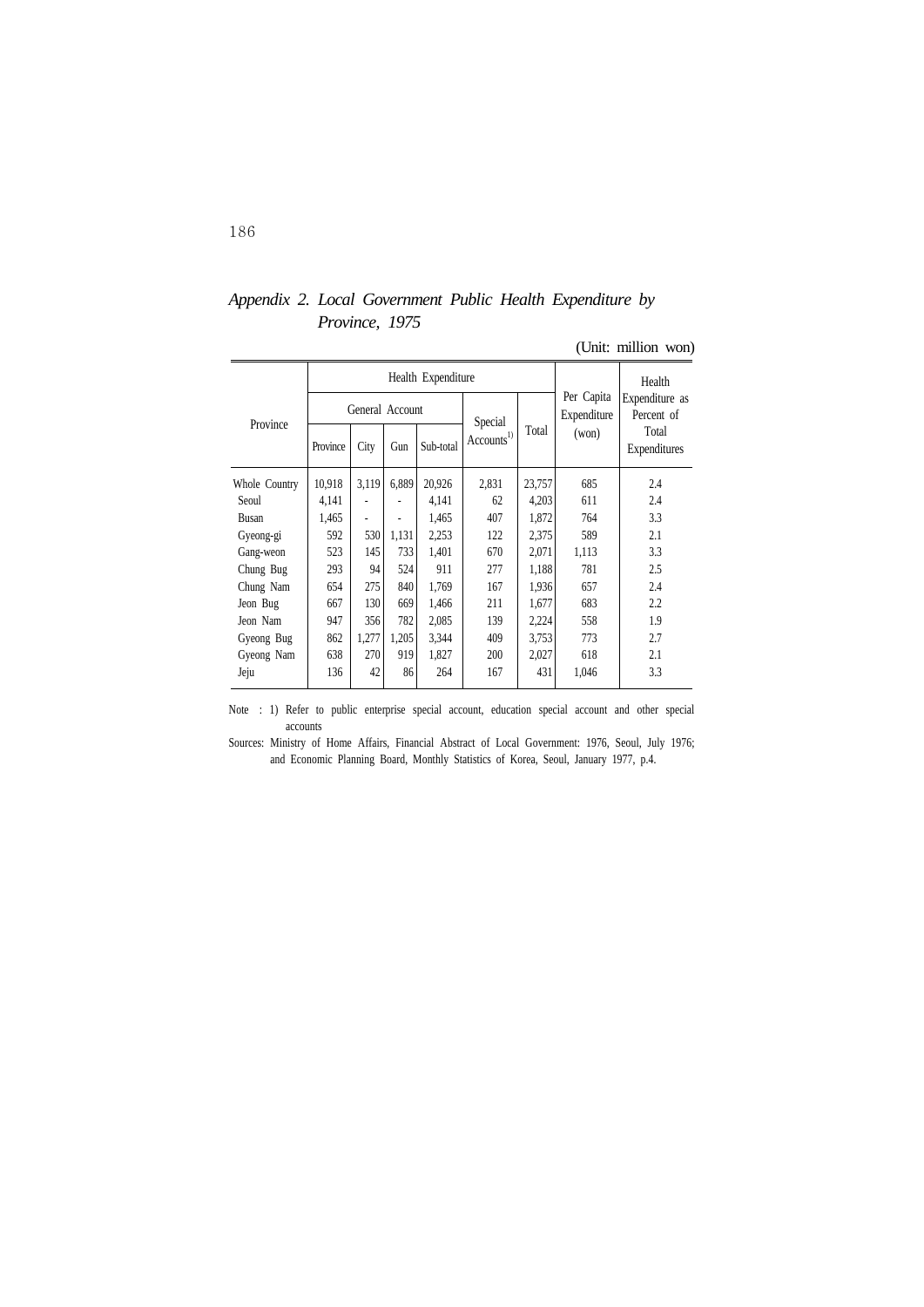*Appendix* 187

|      |                   |                                   | (Unit: million won)                        |
|------|-------------------|-----------------------------------|--------------------------------------------|
| Year | Total Expenditure | Medical Expenditure <sup>1)</sup> | Medical as Percent of<br>Total Expenditure |
| 1960 | 207,260           | 4,754                             | 2.3                                        |
| 1961 | 245,440           | 5,661                             | 2.3                                        |
| 1962 | 293,790           | 7,582                             | 2.6                                        |
| 1963 | 403,310           | 12,664                            | 3.1                                        |
| 1964 | 586,310           | 14,085                            | 2.4                                        |
| 1965 | 668,800           | 18,280                            | 2.7                                        |
| 1966 | 805,180           | 24,379                            | 3.0                                        |
| 1967 | 985,970           | 31,560                            | 3.2                                        |
| 1968 | 1,204,440         | 42,447                            | 3.5                                        |
| 1969 | 1,493,650         | 47,549                            | 3.2                                        |
| 1970 | 1,884,250         | 53,275                            | 2.8                                        |
| 1971 | 2,335,320         | 64,907                            | 2.8                                        |
| 1972 | 2,844,450         | 89,571                            | 3.1                                        |
| 1973 | 3,359,550         | 111,142                           | 3.3                                        |
| 1974 | 4,702,980         | 168,140                           | 3.6                                        |
| 1975 | 6,424,210         | 206,010                           | 3.2                                        |

|  | Appendix 3. Personal Consumption Expenditures and Medical |  |  |
|--|-----------------------------------------------------------|--|--|
|  | Expenditure, $1960 \sim 1975$ .                           |  |  |

Note : 1) Unpublished data from the Bank of Korea.

Source: The Bank of Korea, *National Income in Korea: 1975,* Seoul, December 1975, pp.164~165, and *Provisional Estimates of Gross National Product,* December 1976.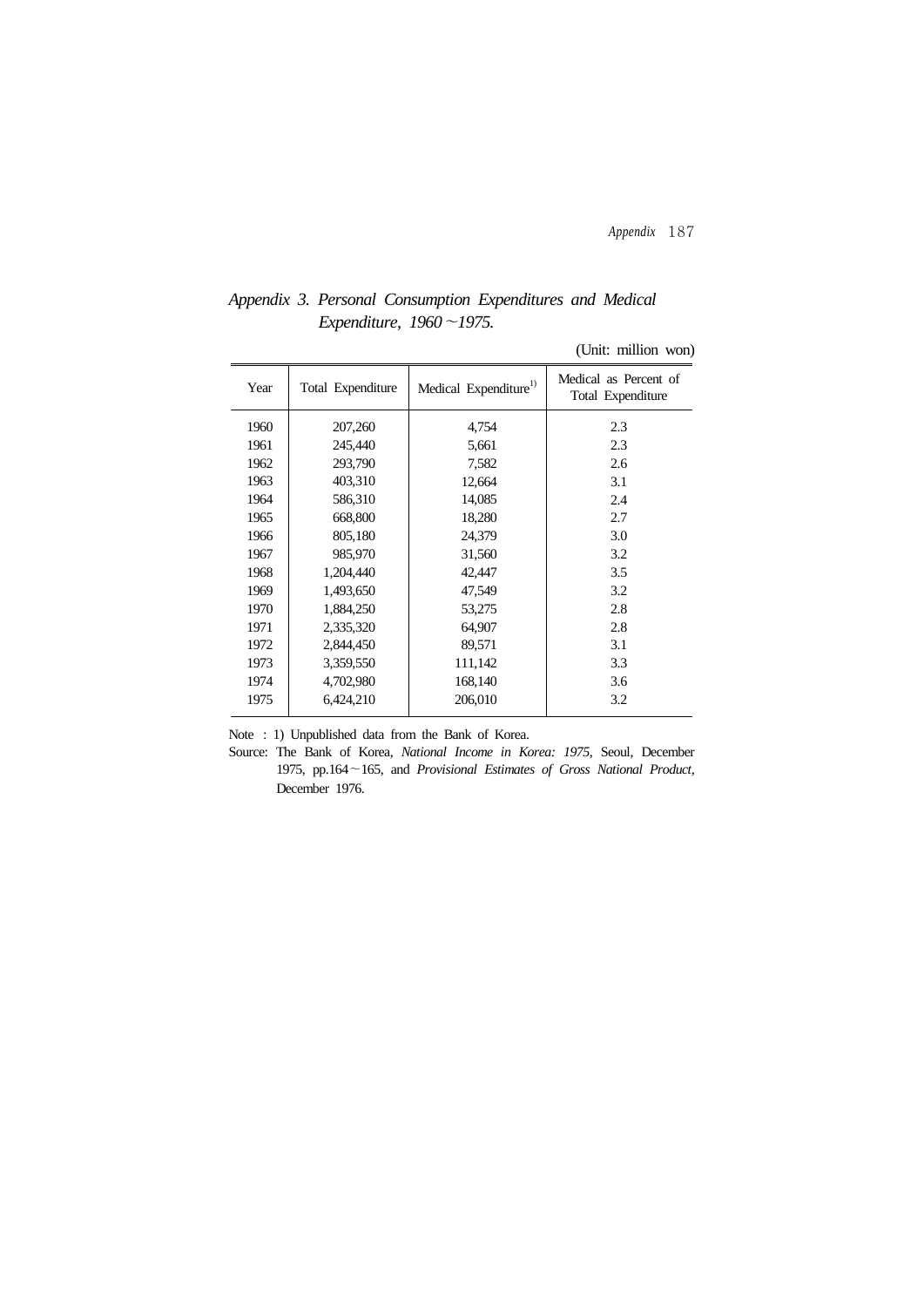| Year | Medical Expenditure <sup>1)</sup><br>(million won) | Population<br>(thousands) | Per Capita Medical<br>Expenditure (won) |
|------|----------------------------------------------------|---------------------------|-----------------------------------------|
| 1960 | 5,754                                              | 24,954                    | 190                                     |
| 1961 | 5,661                                              | 25,498                    | 220                                     |
| 1962 | 7,582                                              | 26,231                    | 290                                     |
| 1963 | 12,664                                             | 26,987                    | 470                                     |
| 1964 | 14,085                                             | 27,678                    | 510                                     |
| 1965 | 18,280                                             | 28,327                    | 650                                     |
| 1966 | 24,379                                             | 29,160                    | 840                                     |
| 1967 | 31,560                                             | 29,541                    | 1,070                                   |
| 1968 | 42,447                                             | 30,171                    | 1,410                                   |
| 1969 | 47,549                                             | 30,738                    | 1,550                                   |
| 1970 | 53,275                                             | 31,435                    | 1,690                                   |
| 1971 | 64,907                                             | 31,828                    | 2,040                                   |
| 1972 | 89,571                                             | 32,360                    | 2,770                                   |
| 1973 | 111,142                                            | 32,905                    | 3,380                                   |
| 1974 | 168,140                                            | 33,459                    | 5,030                                   |
| 1975 | 206,010                                            | 34,681                    | 5,940                                   |

*Appendix 4. Medical Expenditure and Population, 1960*~*75*

Note : 1) Medical care component of personal consumption Korea.

Sources: Economic Planning Board, *Monthly Statistics of Korea: July 1975,* Seoul, July 1975, p.4, and *Provisional Estimates of Gross National Products*, December 1976.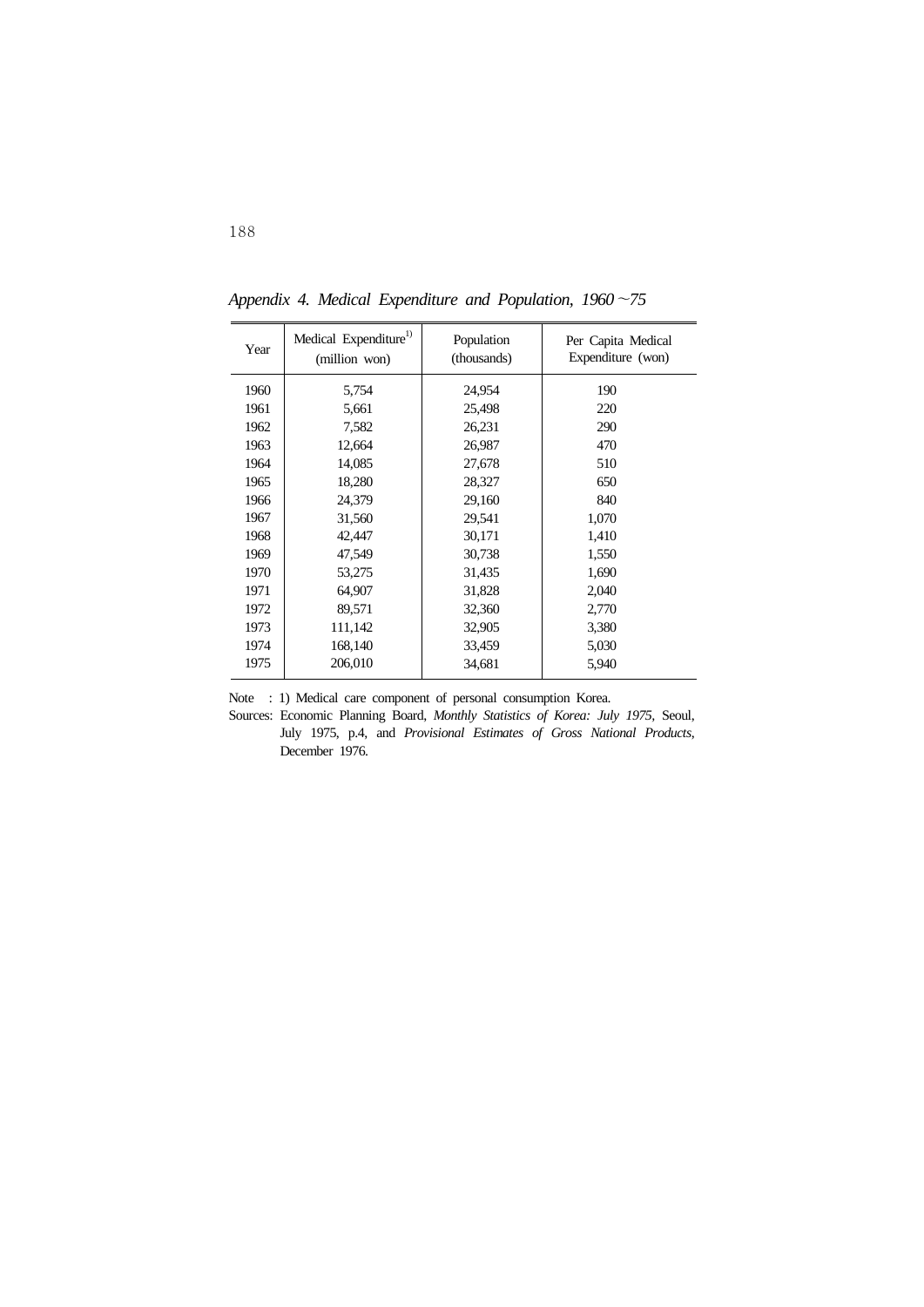| Year | Disposable Personal<br>Income $(A)$ | Medical Expenditure <sup>1)</sup><br>(B) | (B)/(A)<br>(%) |
|------|-------------------------------------|------------------------------------------|----------------|
| 1960 | 204,310                             | 4,754                                    | 2.3            |
| 1961 | 248,220                             | 5,661                                    | 2.3            |
| 1962 | 283,620                             | 7,582                                    | 2.7            |
| 1963 | 406,260                             | 12,664                                   | 3.1            |
| 1964 | 600,180                             | 14,085                                   | 2.4            |
| 1965 | 670,670                             | 18,280                                   | 2.7            |
| 1966 | 847,750                             | 24,379                                   | 2.9            |
| 1967 | 1,010,880                           | 31,560                                   | 3.1            |
| 1968 | 1,227,380                           | 42,447                                   | 3.5            |
| 1969 | 1,618,550                           | 47,549                                   | 2.9            |
| 1970 | 1,972,270                           | 53,275                                   | 2.7            |
| 1971 | 2,428,680                           | 64,907                                   | 2.7            |
| 1972 | 2,990,600                           | 89,571                                   | 3.0            |
| 1973 | 3,762,130                           | 111,142                                  | 3.0            |
| 1974 | 5,241,620                           | 168,140                                  | 3.2            |
| 1975 | 6,766,000                           | 206,010                                  | 3.0            |
|      |                                     |                                          |                |

*Appendix 5. Medical Expenditure and Disposable Income, 1960*~*75* (Unit: million won)

Note : 1) Medical care component of personal consumption expenditure. Unpublished data from the Bank of Korea.

Sources: The Bank of Korea, *National Income in Korea: 1975,* Seoul, December 1975, pp.164~165 and pp.182~183, and *Provisional Estimates of Gross National Product,* December 1976.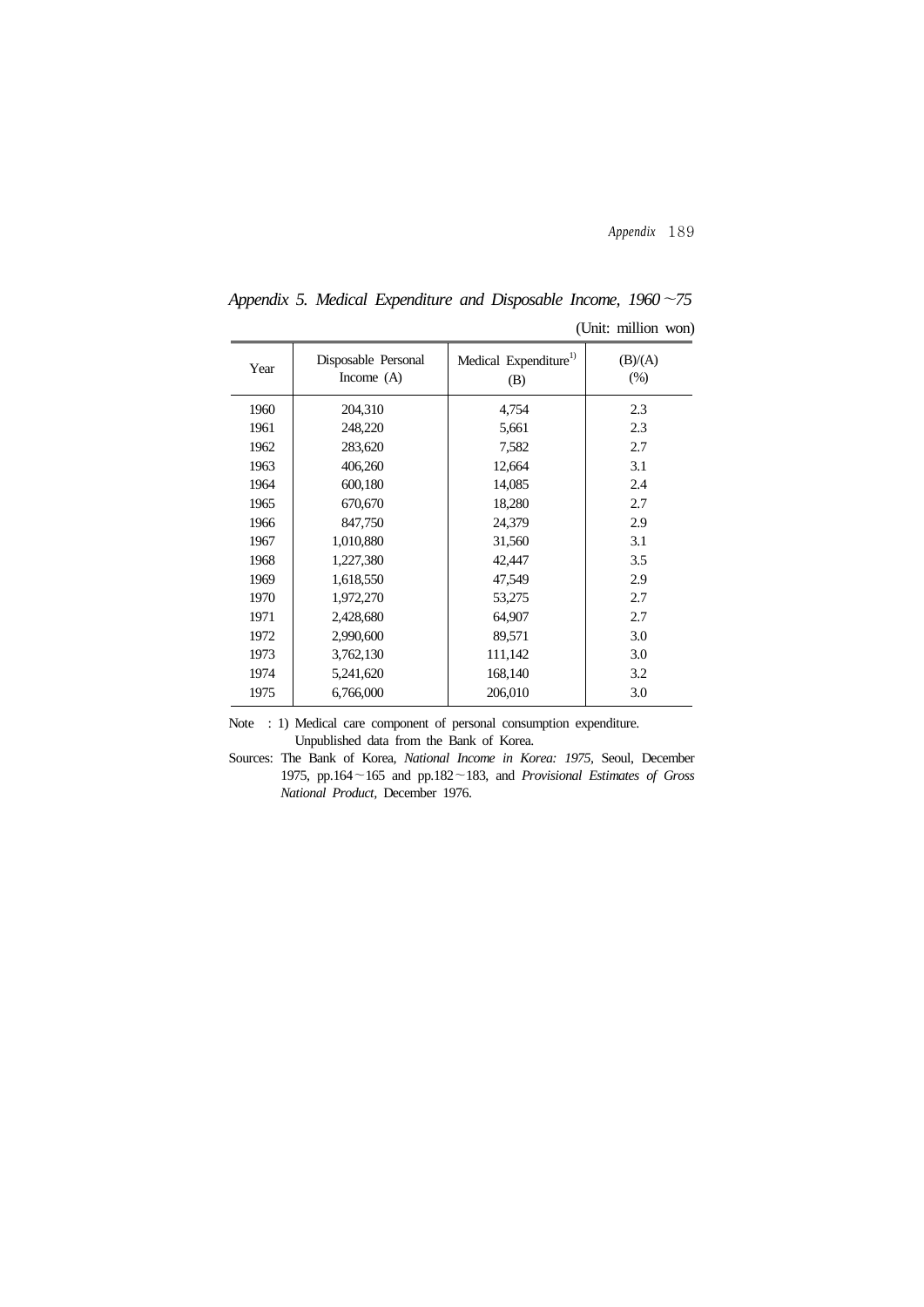|                    |                 | 1965                   | 1975            |                           |  |
|--------------------|-----------------|------------------------|-----------------|---------------------------|--|
| Type of Product    | Amount<br>(won) | Percent of<br>Total(%) | Amount<br>(won) | Percent of<br>$Total(\%)$ |  |
| Total Expenditure  | 9,260           | 100.0                  | 62,960          | 100.0                     |  |
| Food and Beverage  | 5,330           | 57.6                   | 27,830          | 44.2                      |  |
| Housing            | 1,210           | 13.1                   | 10,520          | 16.7                      |  |
| Fuel and Light     | 530             | 5.7                    | 3,340           | 5.3                       |  |
| Clothing           | 620             | 6.7                    | 5,690           | 9.0                       |  |
| Medical Care       | 100             | 1.1                    | 2,570           | 4.1                       |  |
| Personal Care      | 120             | 1.3                    | 1,660           | 2.6                       |  |
| Education          | 370             | 4.0                    | 3,520           | 5.6                       |  |
| Transportation and | 170             | 1.8                    | 2,690           | 4.3                       |  |
| Communication      |                 |                        |                 |                           |  |
| Cigarettes         | 250             | 2.7                    | 1,200           | 1.9                       |  |
| Others             | 560             | 6.1                    | 3,940           | 6.3                       |  |

*Appendix 6. Average Monthly Urban Household Consumption Expenditure by Type of Product, 1965 and 1975*

Note : Households as defined here refer to wage and salary households only.

Source: Economic Planning Board, *Annual Report on the Family Income and Expenditure Survey: 1975,* Seoul, August 1976, p.38 and p.47.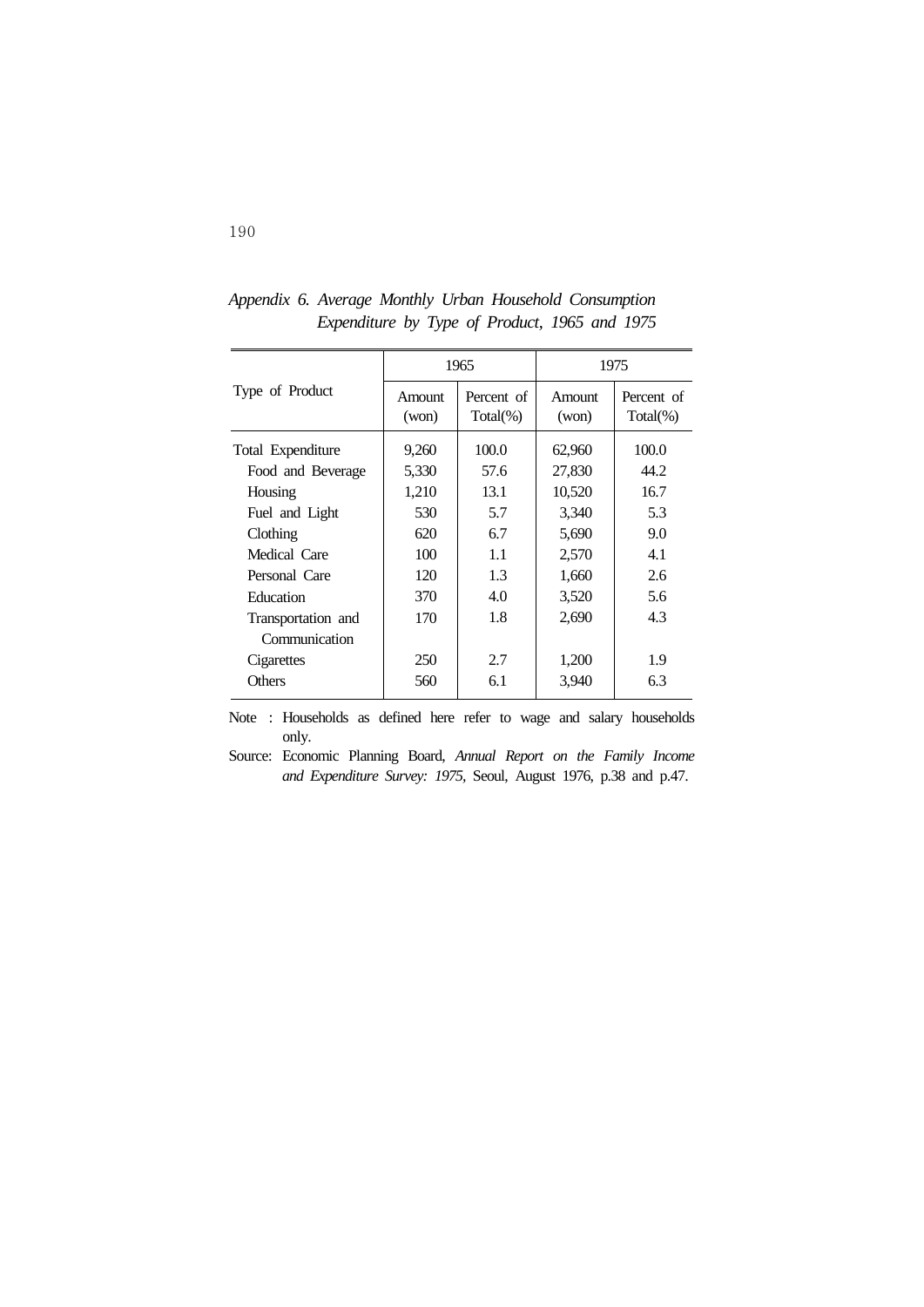#### *Appendix* 191

## *Appendix 7. Average Monthly Urban Household Consumption Expenditures by Type of Product and by Age, 1975*

| (Unit: won) |  |
|-------------|--|
|             |  |

|                   | Age Group of Household Head |                            |        |        |        |        |                                                        |        |                            |
|-------------------|-----------------------------|----------------------------|--------|--------|--------|--------|--------------------------------------------------------|--------|----------------------------|
| Type of Product   | Average                     | 24<br>Years<br>and<br>Less |        |        |        |        | $25 - 29$ 30 $-34$ 35 $-39$ 40 $-44$ 45 $-49$ 50 $-54$ |        | 55<br>Years<br>and<br>Over |
| Total Expenditure | 62,960                      | 49,180                     | 49,240 | 54,820 | 62,640 | 76,740 | 83,520                                                 | 72,580 | 59,550                     |
| Food and Beverage | 27,830                      | 22,980                     | 22,240 | 25,270 | 29,100 | 31,820 | 33,840                                                 | 31,350 | 27,190                     |
| Housing           | 10,520                      | 6,880                      | 8,090  | 9,770  | 10,920 | 13,370 | 13,330                                                 | 10,300 | 8,120                      |
| Fuel and Light    | 3,340                       | 2,850                      | 2,820  | 2,990  | 3,480  | 3,960  | 4,060                                                  | 3,440  | 3,140                      |
| Clothing          | 5,690                       | 4,620                      | 5,090  | 5,000  | 5,180  | 6,730  | 7,980                                                  | 6,470  | 4,740                      |
| Medical Care      | 2,570                       | 1,810                      | 2,360  | 2,690  | 2,700  | 2,880  | 2,920                                                  | 2,040  | 1,390                      |
| Personal Care     | 1,660                       | 1,250                      | 1,390  | 1,670  | 1,680  | 1,850  | 1,860                                                  | 1,830  | 1,650                      |
| Education         | 3,520                       | 2,420                      | 770    | 920    | 1,900  | 6,600  | 9,090                                                  | 7,860  | 6,240                      |
| Transportation &  | 2,690                       | 2,620                      | 2,300  | 1,930  | 2,510  | 3,390  | 3,710                                                  | 3,360  | 2,530                      |
| Communication     |                             |                            |        |        |        |        |                                                        |        |                            |
| Cigarettes        | 1,200                       | 1,050                      | 1,300  | 1,190  | 1,150  | 1,210  | 1,250                                                  | 1,150  | 1,150                      |
| Others            | 3,940                       | 2,700                      | 2,880  | 3,390  | 4,020  | 4,930  | 5,480                                                  | 4,780  | 3,400                      |

Note : See note on Appendix Table 6.

Source: Economic Planning Board, *Annual Report on the Family Income and Expenditure Survey: 1975,* Seoul, August 1976, p.99.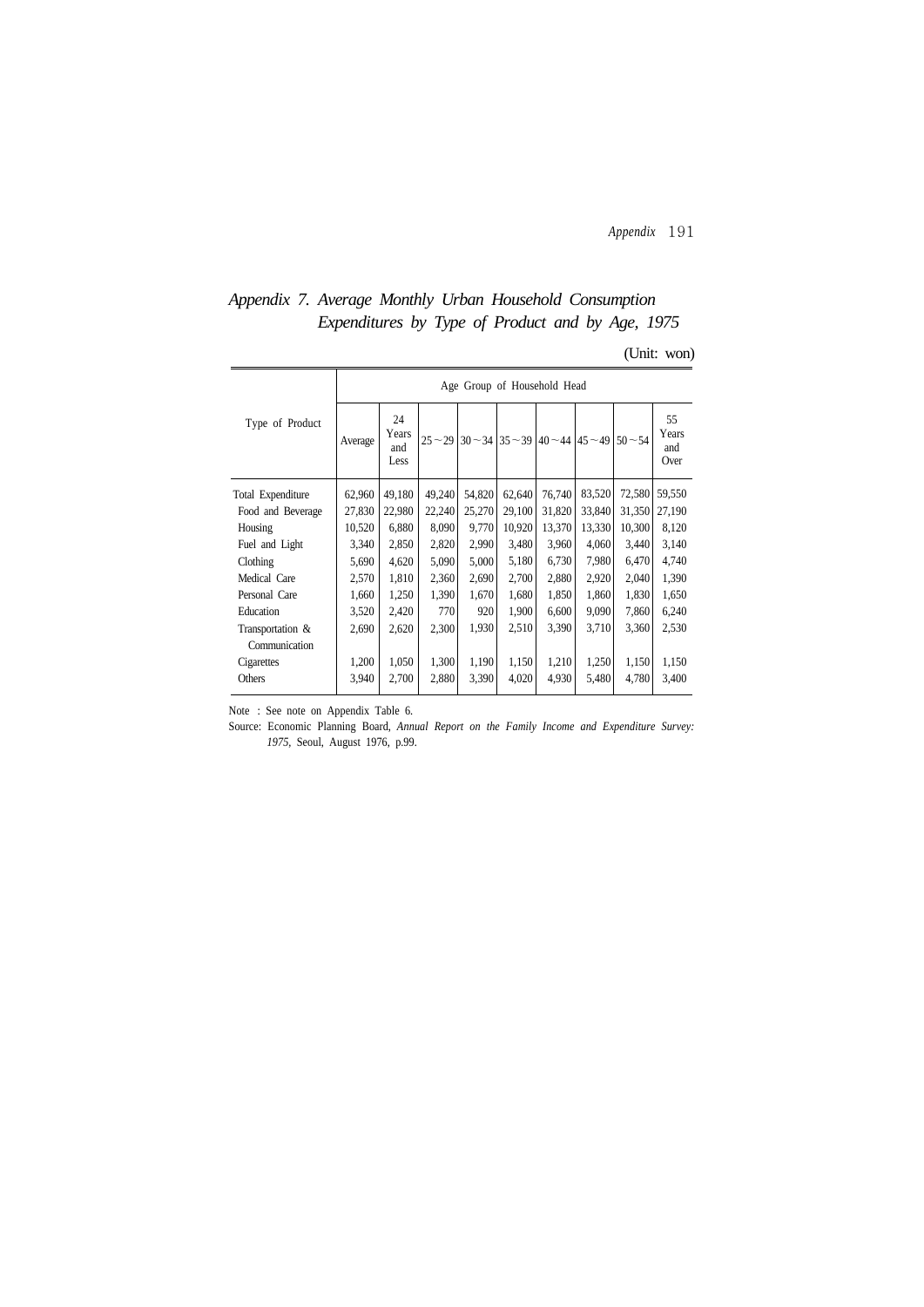| Age Group of Household Head |         |                            |           |       |                    |           |           |           |                            |
|-----------------------------|---------|----------------------------|-----------|-------|--------------------|-----------|-----------|-----------|----------------------------|
| Type of Product             | Average | 24<br>Years<br>and<br>Less | $25 - 29$ |       | $30 - 34$ 35 $-39$ | $40 - 44$ | $45 - 49$ | $50 - 54$ | 55<br>Years<br>and<br>Over |
| Total Expenditure           | 100.0   | 100.0                      | 100.0     | 100.0 | 100.0              | 100.0     | 100.0     | 100.0     | 100.0                      |
| Food and Beverage           | 44.2    | 46.7                       | 45.2      | 46.1  | 46.5               | 41.5      | 40.5      | 43.2      | 45.7                       |
| Housing                     | 16.7    | 14.0                       | 16.4      | 17.8  | 17.4               | 17.4      | 16.0      | 14.2      | 13.6                       |
| Fuel and Light              | 5.3     | 5.8                        | 5.7       | 5.5   | 5.6                | 5.2       | 4.9       | 4.7       | 5.3                        |
| Clothing                    | 9.0     | 9.4                        | 10.3      | 9.1   | 8.3                | 8.8       | 9.5       | 8.9       | 8.0                        |
| Medical Care                | 4.1     | 3.7                        | 4.8       | 4.9   | 4.3                | 3.7       | 3.5       | 2.9       | 2.3                        |
| Personal Care               | 2.6     | 2.5                        | 2.8       | 3.0   | 2.7                | 2.4       | 2.2       | 2.5       | 2.8                        |
| Education                   | 5.6     | 4.9                        | 1.6       | 1.7   | 3.0                | 8.6       | 10.9      | 10.8      | 10.5                       |
| Transportation &            |         |                            |           |       |                    |           |           |           |                            |
| Communication               | 4.3     | 5.3                        | 4.7       | 3.5   | 4.0                | 4.4       | 4.4       | 4.6       | 4.2                        |
| Cigarettes                  | 1.9     | 2.2                        | 2.6       | 2.2   | 1.8                | 1.6       | 1.5       | 1.6       | 1.9                        |
| Others                      | 6.3     | 5.5                        | 5.9       | 6.2   | 6.4                | 6.4       | 6.6       | 6.6       | 5.7                        |
|                             |         |                            |           |       |                    |           |           |           |                            |

*Appendix 8. Average Monthly Urban Household Consumption Expenditures by Type of Product and By Age, 1975*

(Unit: %)

Note : See note on Appendix Table 6.

Source: Same as Appendix Table 7.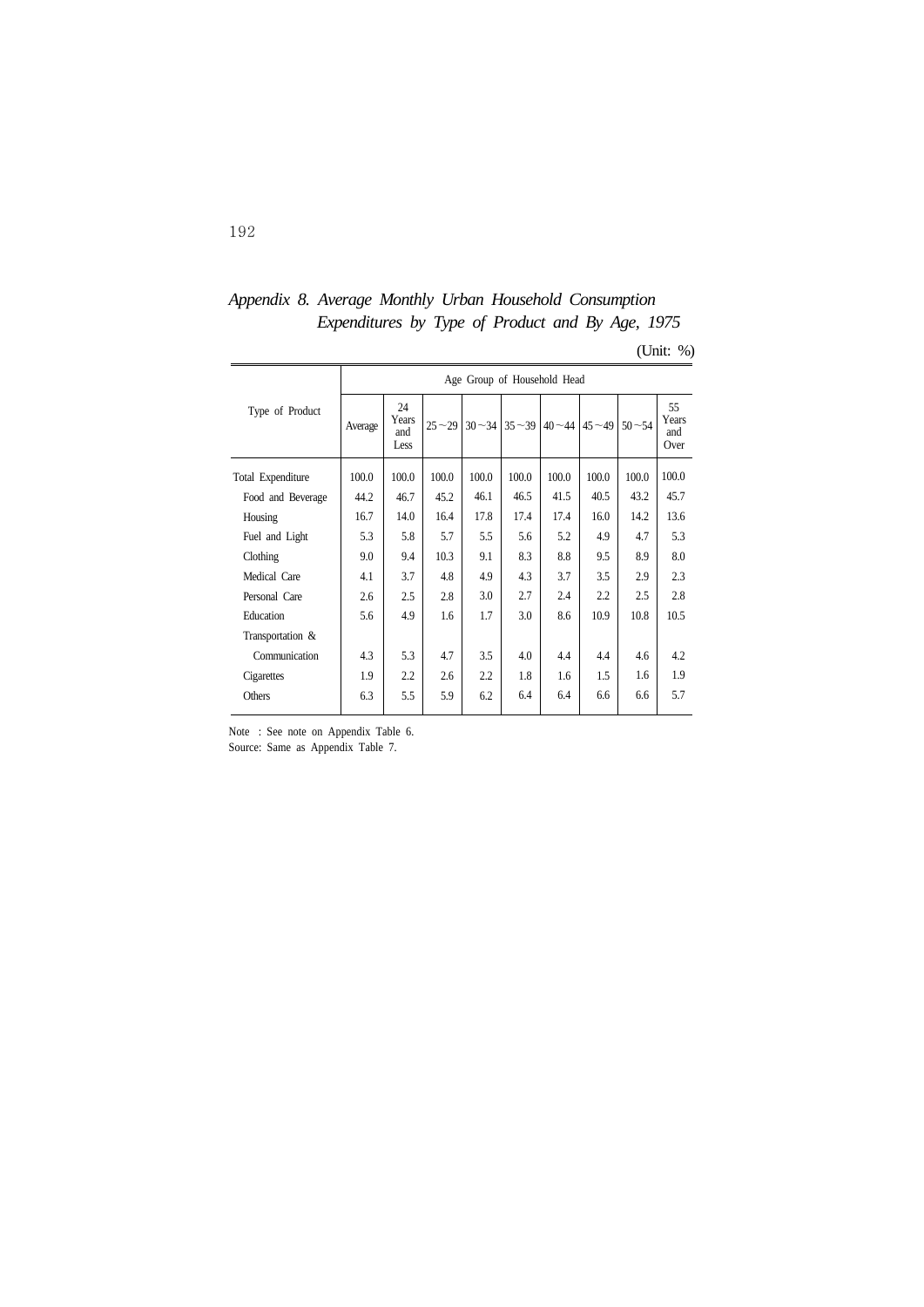*Appendix* 193

| Income Group         | Medical Expenditure<br>(won) | Persons per<br>Household | Medical Expenditure per<br>Person (won) |  |
|----------------------|------------------------------|--------------------------|-----------------------------------------|--|
| Average              | 2,570                        | 5.15                     | 500                                     |  |
| 19,999 and Less      | 660                          | 4.58                     | 140                                     |  |
| $20,000 \sim 29,999$ | 830                          | 4.31                     | 190                                     |  |
| $30,000 \sim 39,999$ | 1,320                        | 4.58                     | 290                                     |  |
| $40,000 - 49,999$    | 1,860                        | 4.94                     | 380                                     |  |
| $50,000 \sim 59,999$ | 2,110                        | 5.28                     | 400                                     |  |
| $60,000 \sim 69,999$ | 2,760                        | 5.36                     | 510                                     |  |
| $70,000 \sim 79,999$ | 3,030                        | 5.47                     | 550                                     |  |
| $80,000 \sim 89,999$ | 2,970                        | 5.61                     | 530                                     |  |
| $90,000 - 99,999$    | 3,570                        | 5.56                     | 640                                     |  |
| $100.000 - 109.999$  | 3,990                        | 5.93                     | 670                                     |  |
| $110,000$ and Over   | 6,270                        | 5.79                     | 1,080                                   |  |

## *Appendix 9. Average Monthly Urban Household Medical Expenditure by Income Group, 1975*

Note : See note on Appendix Table 6.

Source: Economic Planning Board, *Annual Report on the Family Income and Expenditure Survey: 1975,* Seoul, August 1976, pp.78~79.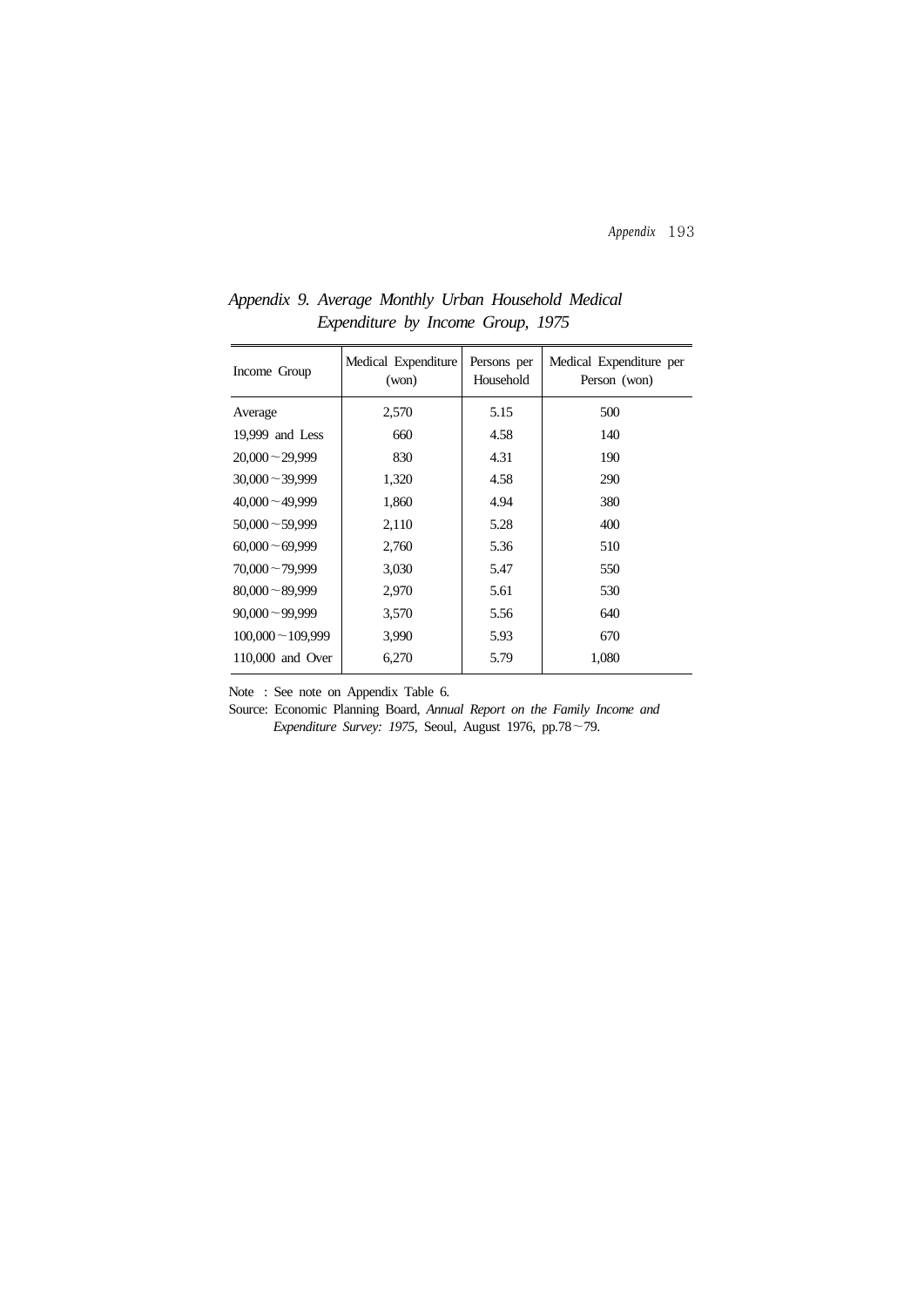*Appendix 10. Average Monthly Urban Household Consumption Expenditure and Medical Expenditure by Income Group, 1975.*

|                        |                            |                              | $\sqrt{u}$                            |
|------------------------|----------------------------|------------------------------|---------------------------------------|
| Income Group           | Total Expenditure<br>(won) | Medical<br>Expenditure (won) | Medical as Percent<br>of Total $(\%)$ |
| Average                | 62,960                     | 2,570                        | 4.1                                   |
| 19,999 and Less        | 24,730                     | 660                          | 2.7                                   |
| $20,000 - 29,999$      | 29,999                     | 830                          | 2.8                                   |
| $30,000 - 39,999$      | 37,190                     | 1,320                        | 3.6                                   |
| $40,000 - 49,999$      | 46,290                     | 1,860                        | 4.0                                   |
| $50,000 - 59,999$      | 53,580                     | 2,110                        | 3.9                                   |
| $60,000 \sim 69,999$   | 61,160                     | 2,760                        | 4.5                                   |
| $70,000 \sim 79,999$   | 69,030                     | 3,030                        | 4.4                                   |
| $80,000 \sim 89,999$   | 76,720                     | 2,970                        | 3.9                                   |
| $90,000 - 99,999$      | 89,770                     | 3,570                        | 4.0                                   |
| $100,000 \sim 109,999$ | 102,830                    | 3,990                        | 3.9                                   |
| 110,000 and Over       | 139.370                    | 6,270                        | 4.5                                   |

Note : See note on Appendix Table 6. Source: Same as Appendix Table 9.

(Unit: won, %)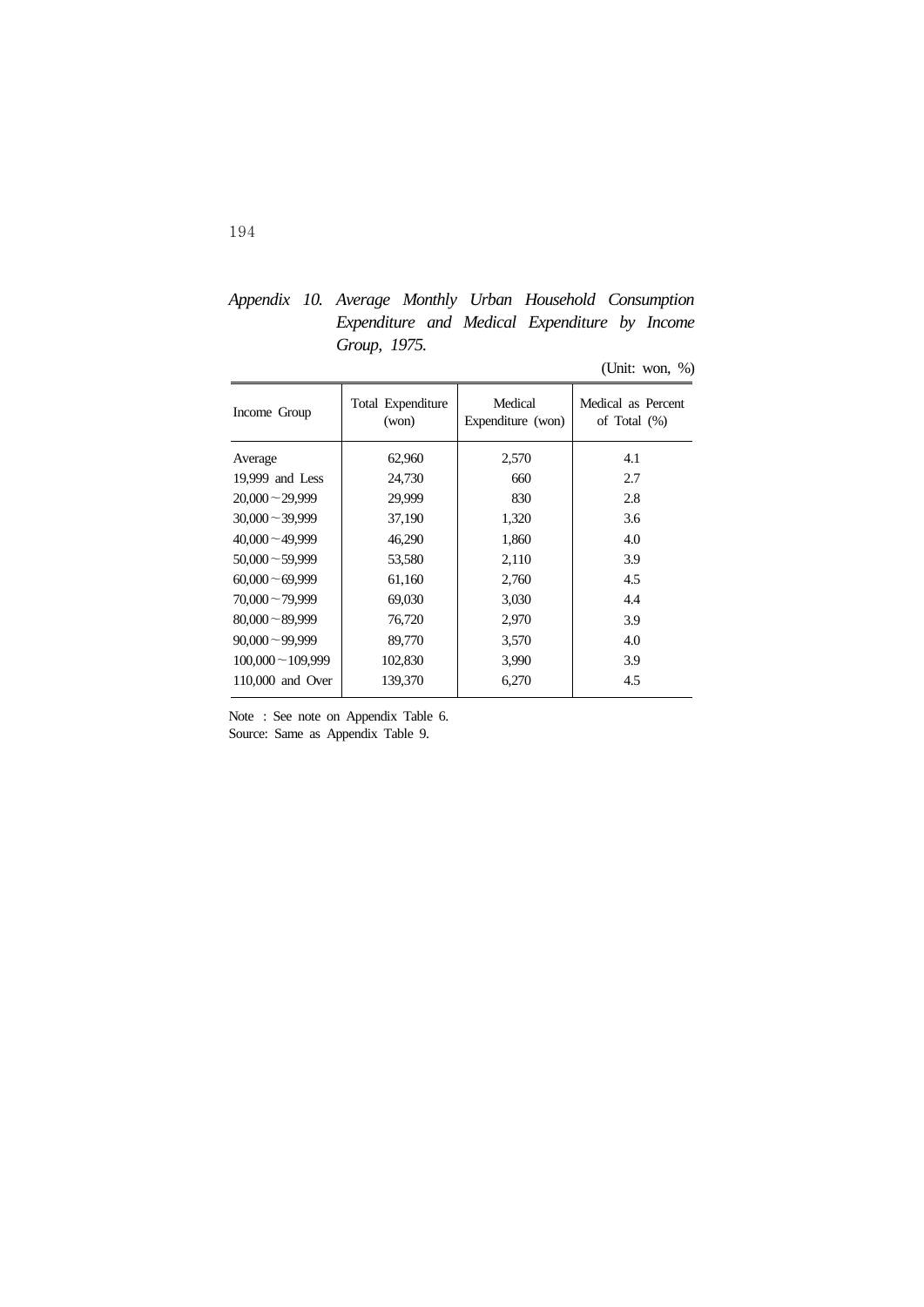| Farm Size<br>$(cheongbo)^{1}$ | Amount (won)                            | Medical Expenditure    |                                           |
|-------------------------------|-----------------------------------------|------------------------|-------------------------------------------|
|                               | <b>Total Consumption</b><br>Expenditure | Medical<br>Expenditure | as Percent of Total<br>Expenditure $(\%)$ |
| Average                       | 51,360                                  | 1,930                  | 3.8                                       |
| Less than $0.5$               | 35,070                                  | 1,160                  | 3.3                                       |
| $0.5 - 1.0$                   | 47.270                                  | 1,800                  | 3.8                                       |
| $1.0 \sim 1.5$                | 56,940                                  | 2.010                  | 3.5                                       |
| $1.5 - 2.0$                   | 68,510                                  | 2,540                  | 3.7                                       |
| More than $2.0$               | 89.270                                  | 4.090                  | 4.6                                       |
|                               |                                         |                        |                                           |

*Appendix 11. Average Monthly Farm Household Consumption Expenditures and Medical Expenditure by Farm Size, 1975.*

Note : 1) One cheongbo is equivalent to 0.99174 hectare.

Source: Ministry of Agriculture and Fisheries, *Report on the Results of Farm Household Economy Survey: 1976*, Seoul, October 1976, p.36 and p.74.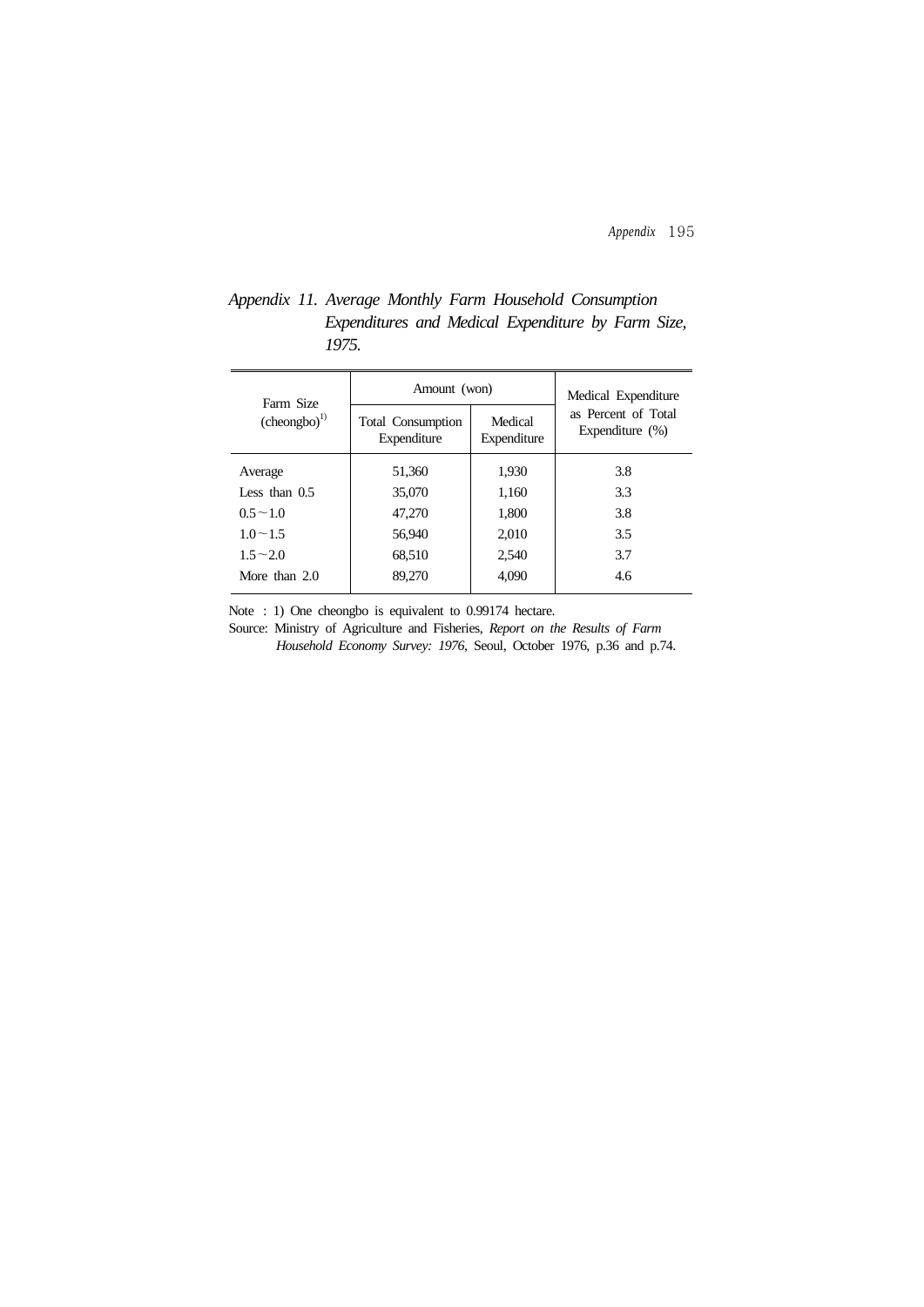|                   |              | (Unit: won, $\%$ )   |
|-------------------|--------------|----------------------|
| Type of Product   | Amount (won) | Percent of Total (%) |
| Total             | 2,570        | 100.0                |
| Drugs             | 1,473        | 57.3                 |
| Medicine for Cold | 256          | 10.0                 |
| Digestive         | 79           | 3.1                  |
| Eutrophic         | 142          | 5.5                  |
| Antibiotic        | 44           | 1.7                  |
| Anthelmintic      | 16           | 0.6                  |
| Traumatic         | 47           | 1.8                  |
| <b>Others</b>     | 889          | 34.6                 |
| Physicians        | 862          | 33.5                 |
| Hospital Charges  | 217          | 8.4                  |
| X-ray             | 18           | 0.7                  |

*Appendix 12. Average Monthly Urban Household Medical Care Expenditure by Type of Product, 1975*

Note : See note on Appendix Table 6.

Source: Economic Planning Board, *Annual Report on the Family Income and Expenditure Survey: 1975,* Seoul, August 1976, p.108.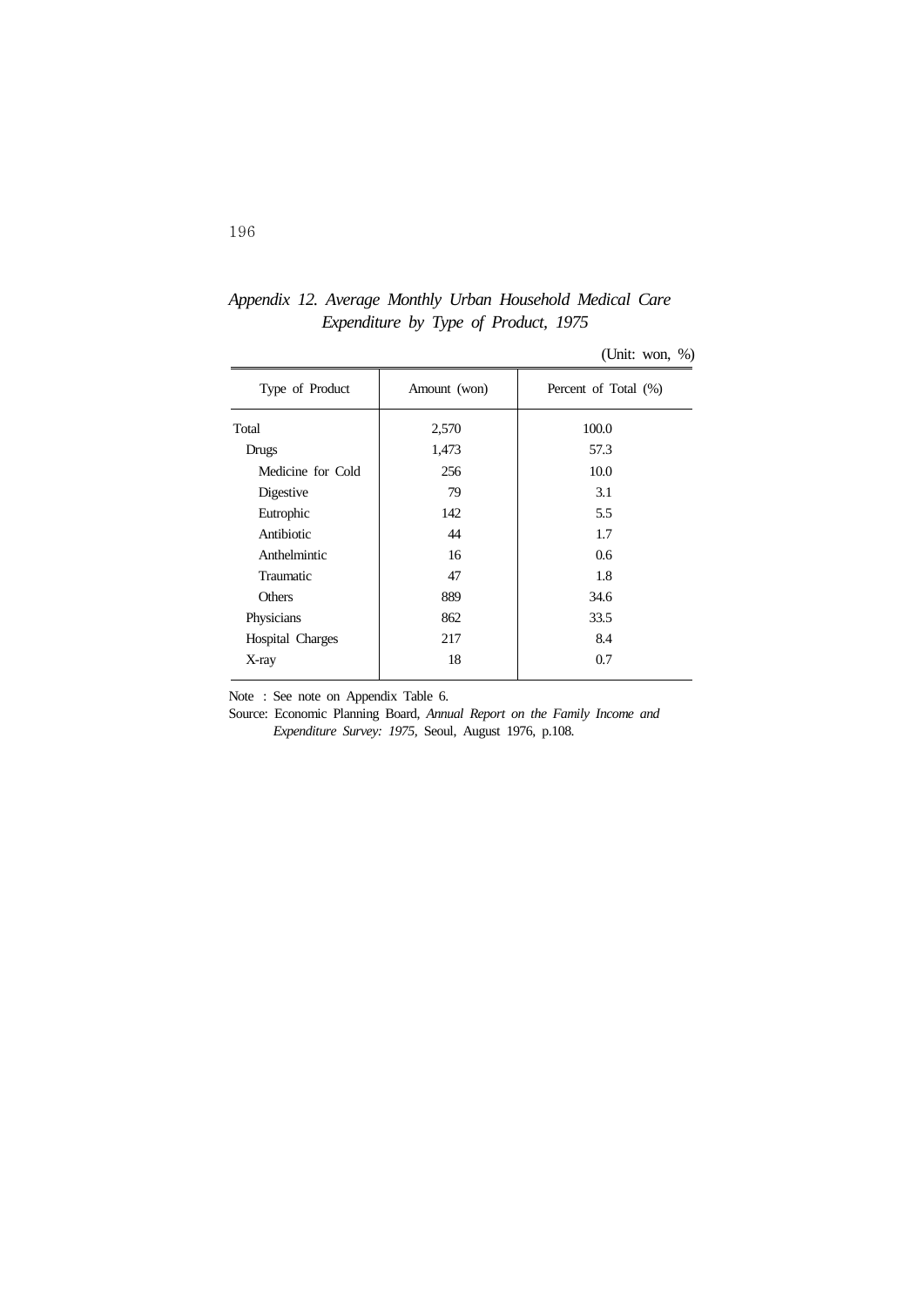| Size of Household<br>(persons) | Medical<br>Expenditure (won) | Persons per<br>Household | Medical Expenditure per<br>Person (won) |
|--------------------------------|------------------------------|--------------------------|-----------------------------------------|
| Average                        | 2,570                        | 5.15                     | 500                                     |
| 2                              | 1,710                        | 2.00                     | 860                                     |
| 3                              | 2,320                        | 3.00                     | 770                                     |
| 4                              | 2,290                        | 4.00                     | 570                                     |
| 5                              | 2,570                        | 5.00                     | 510                                     |
| 6                              | 2,970                        | 6.00                     | 500                                     |
|                                | 2,660                        | 7.00                     | 380                                     |
| 8 and Over                     | 3,320                        | 11.14                    | 300                                     |
|                                |                              |                          |                                         |

*Appendix 13. Average Month Medical Expenditure by Size of Household, 1975*

Note : See note on Appendix Table 6.

Source: Economic Planning Board, *Annual Report on the Family Income and Expenditure Survey: 1973,* Seoul, August 1976, p.89.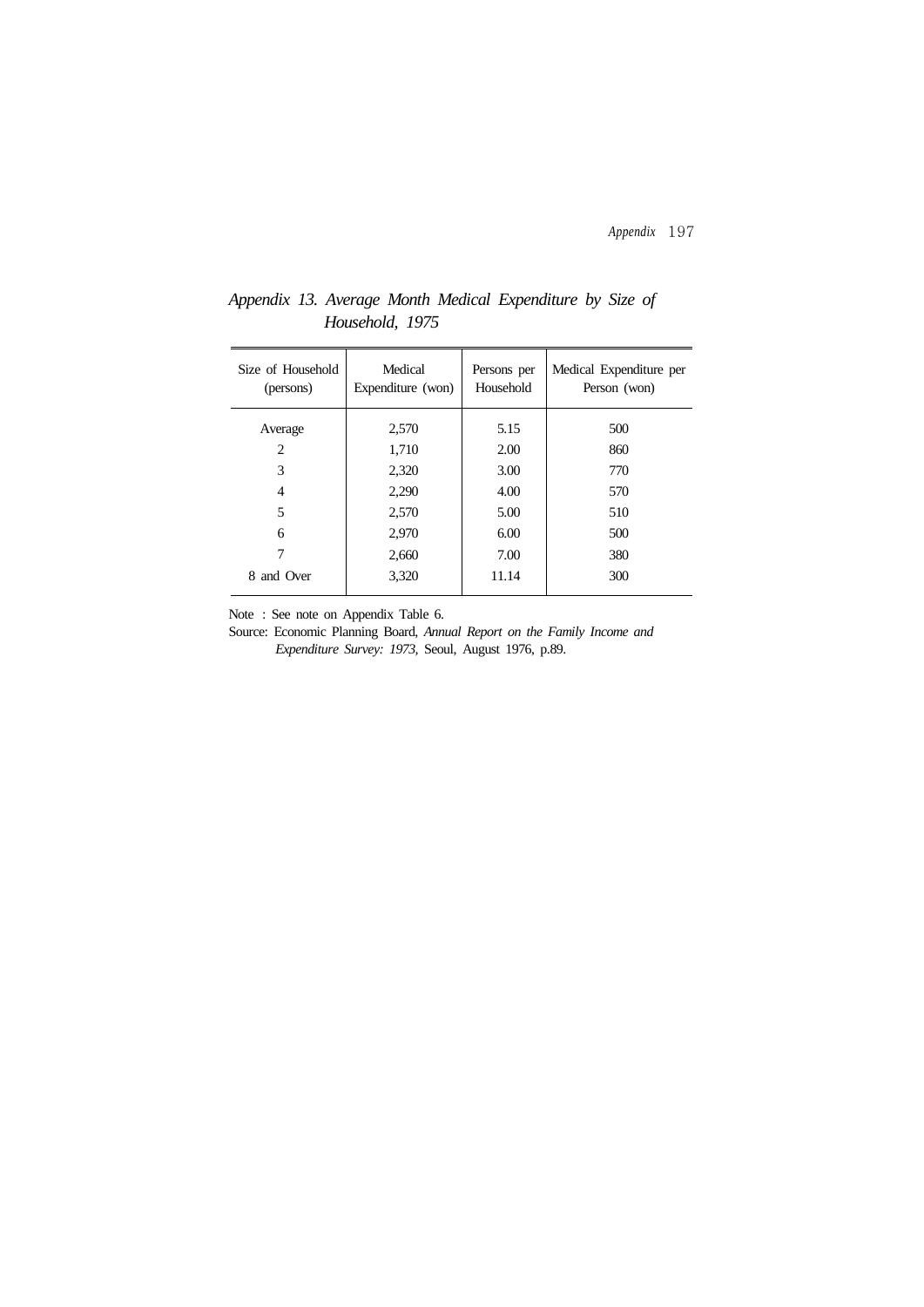|  | Appendix 14. Projection of Persons Covered by the Medical |  |  |  |
|--|-----------------------------------------------------------|--|--|--|
|  | <i>Insurance System</i>                                   |  |  |  |

(Unit: thousands)

| <b>Insurance System</b>           | 1977     | 1978               | 1979     |          | 1981     |
|-----------------------------------|----------|--------------------|----------|----------|----------|
| <b>Insured</b>                    |          |                    |          |          |          |
| Current Coverage <sup>1)</sup>    | 1,159.8  | 1,275.8<br>1,669.8 |          | 1,831.4  | 2,242.8  |
| Additional Coverage <sup>2)</sup> | 1,159.8  | 1,275.8            | 1,403.4  | 1,543.7  | 1,698.1  |
| Additional Coverage <sup>3)</sup> |          |                    | 266.4    | 287.7    | 310.7    |
| <b>Family Dependents</b>          |          |                    |          |          | 234.0    |
| <b>Total Persons Covered</b>      | 1,938.5  | 2,130.6            | 2,788.6  | 3,058.4  | 3,745.5  |
| <b>Total Population</b>           | 3,098.3  | 3.406.4            | 4,458.4  | 4,889.8  | 5,988.3  |
| Persons Covered as                | 36,420.0 | 36,982.1           | 37,553.5 | 38,137.6 | 38,736.6 |
| Percent of Population (%)         | 8.5      | 9.2                | 11.9     | 12.8     | 15.5     |

Notes : 1) Firms with 500 workers or more and establishments located in industrial estates.

2) Firms with 300 workers or more

3) Firms with 200 workers or more

Sources: The 1977 base year coverage data are from the Ministry of Health and Social Affairs, Social Insurance Bureau; employment data from the Office of Labor Affairs, *Survey Report on Actual Labor Conditions at Establishments, 1976,* and *Yearbook of Labor Statistics,* 1976; Economic Planning Board, *Report on Mining and Manufacturing Census,* 1975; and population projection from Daiyoung Kim, *Population Projection in Korea,* Seoul: Korea Development Institute, July 1975, p.67.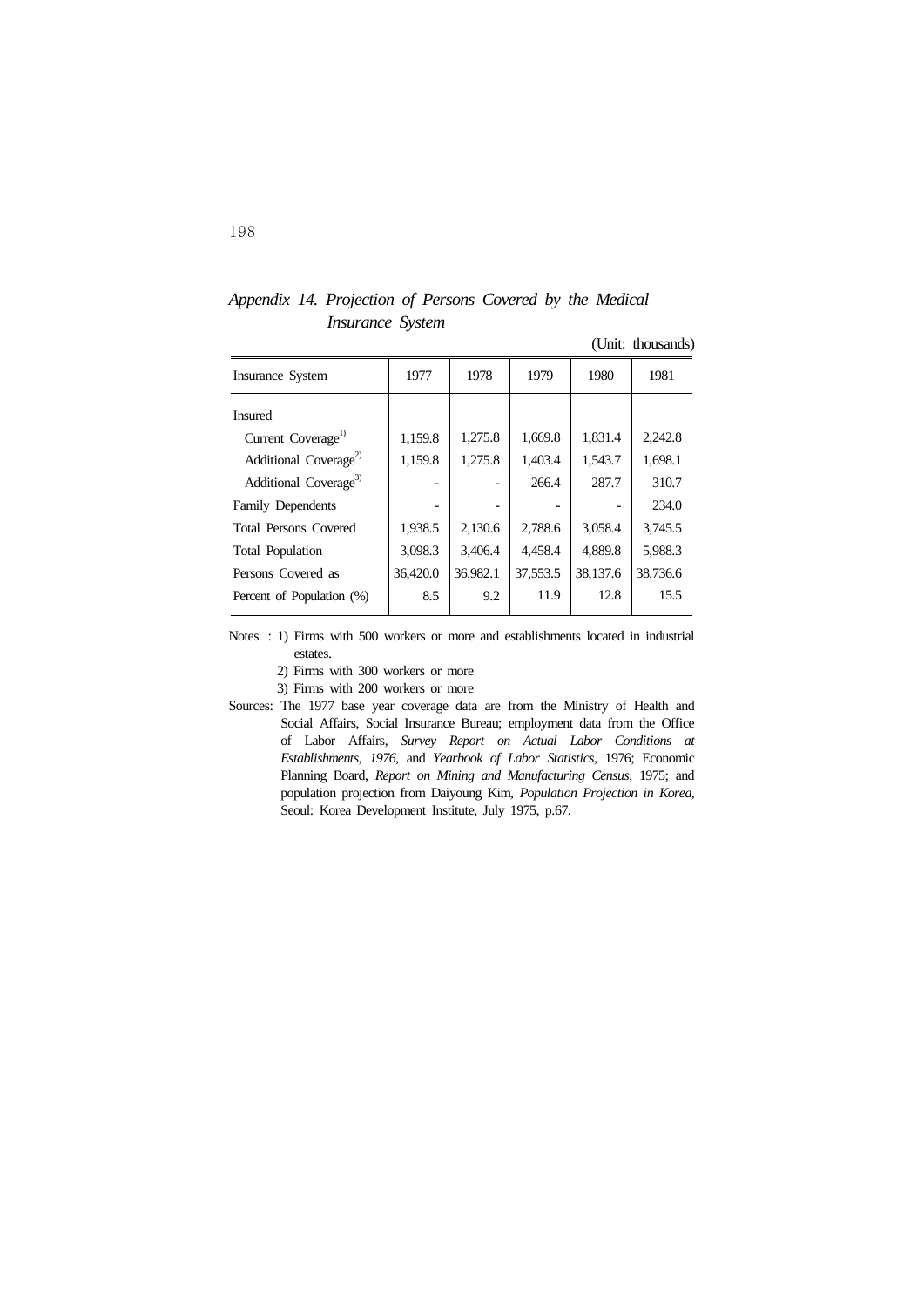#### *Appendix 15. Projected Medical Benefit Payments under the Compulsory Employee Health Insurance Program, 1977*~*81*

|                                           |         |         |        |                         | (Unit: million won) |
|-------------------------------------------|---------|---------|--------|-------------------------|---------------------|
| Insurance Program                         | 1977    | 1978    | 1979   | 1980                    | 1981                |
| Persons Covered (1,000)                   | 3,098   | 3,406   | 4,458  | 4,890                   | 5,988               |
| Physician Services (outpatient)           |         |         |        |                         |                     |
| Average Cost per Case (won) <sup>1)</sup> | 5,588   | 6,314   | 7,135  | 8,063                   | 9,111               |
| Case per 1,000 Covered Persons            | 1,500   | 1,500   | 1,400  | 1,300                   | 1,300               |
| <b>Total Cost</b>                         | 25,967  | 32,258  | 44.531 | 51.256                  | 70,924              |
| <b>Hospitalization Services</b>           |         |         |        |                         |                     |
| Average Cost per Case $(won)^2$           | 139,700 | 157,861 |        | 178,383 201,573 227,777 |                     |
| Case per 1,000 Covered Persons            | 38.2    | 40.0    | 45.0   | 50.0                    | 50.0                |
| <b>Total Cost</b>                         | 16,533  | 21,507  | 35,785 | 49,285                  | 68,196              |
| Total Medical Cost                        | 42,500  | 53,765  | 80,316 |                         | 100,541 139,120     |
| Medical Benefit Payment <sup>b</sup>      | 25,500  | 32,259  | 48,190 | 60,325                  | 83,472              |

Notes : 1) Assumed to increase at an annual rate of 13 percent which includes a 3-percent increase for quality improvement.

2) At 60 percent of total medical cost.

Sources: Medical care utilization and unit cost data used for deriving bench mark estimates are largely obtained from a number of existing health insurance demonstration projects, See Ok Ryun Moon, "Health Insurance Research: Financial Experience of Private Health Insurance Demonstration Plans in Korea", *Journal of the Korean Hospital Association,* June, July, August, 1976 and "Analysis and Evaluation of On-going Medical Insurance Programs", A Paper Presented at the Second Health Policy Seminar, Korea Development Institute, December 7, 1976. See also II Soon Kim, et al., *Development and Organization of Myun Level Health Care Services in Korea,* Seoul: Yonsei University, 1977 and "Initial Evaluation of Medical Aid Program in Korea", Seoul: Korea Health Development Institute, 1977.

 (Originally published in *Human Resources and Social Development in Korea,* Seoul: Korea Development Institute, 1980)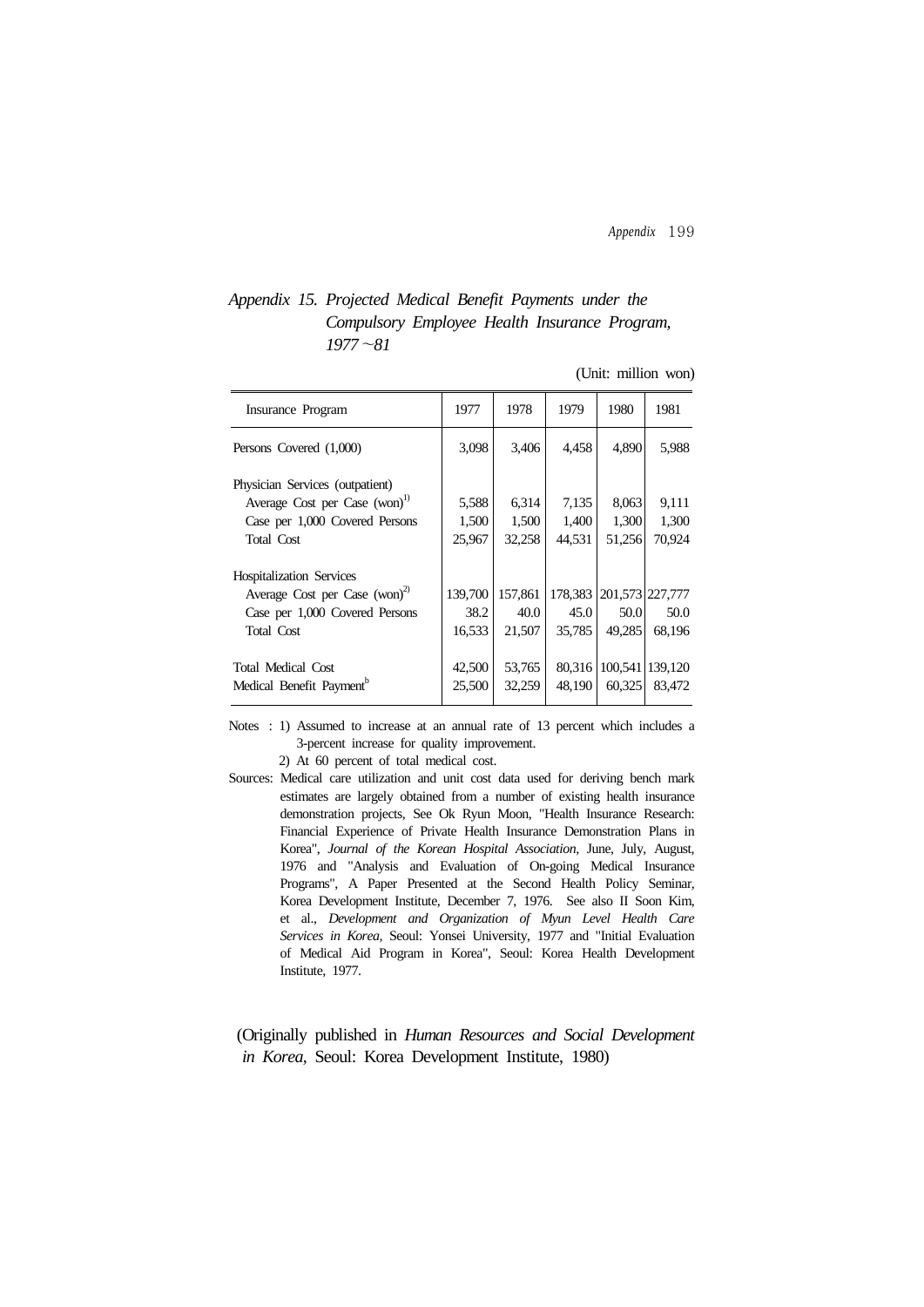## **REFERENCES**

- Able-Smith, Brian, *An International Study of Health Expenditure,* Public Health Paper No. 32, Geneva: WHO, 1967.
	- , *Value for Money in Health Services,* London: Heinemann Educational Books Ltd., 1976.
- Anderson, Ronald and John T. Hull, "Hospital Utilization and Cost Trends in Canada and the United States," *Health Services Research,* Fall 1969.
- Andreopoulos, Spyros(ed.), *National Health Insurance: Can We Learn from Canada?* New York: John Wiley and Sons, 1975.
- Baldwin, Robert E. and Burton A. Weisbrod, "Disease and Labor Productivity", *Economic Development and Cultural Change,* April 1974.
- Bank of Korea, *Economic Statistics Yearbook: 1976,* Seoul, June 1976(in Korean).

 , *Financial Statements Analysis for 1975,* Seoul, June 1976(in Korean).

- , *Economic Statistics Yearbook,* Seoul, 1994 and 1996.
- Beattie, Roger and Warren McGillivray, "A Risky Strategy: Reflections on the World Bank Report *Averting the Old Age Crisis," International Social Security Review,* No.3-4, 1995.
- Booth, Philip, *Social Security: Policy for the Seventies,* Proceedings of the Seventh Social Security Conference, Ann Arbor: Institute of Labor and Industrial Relations, 1973.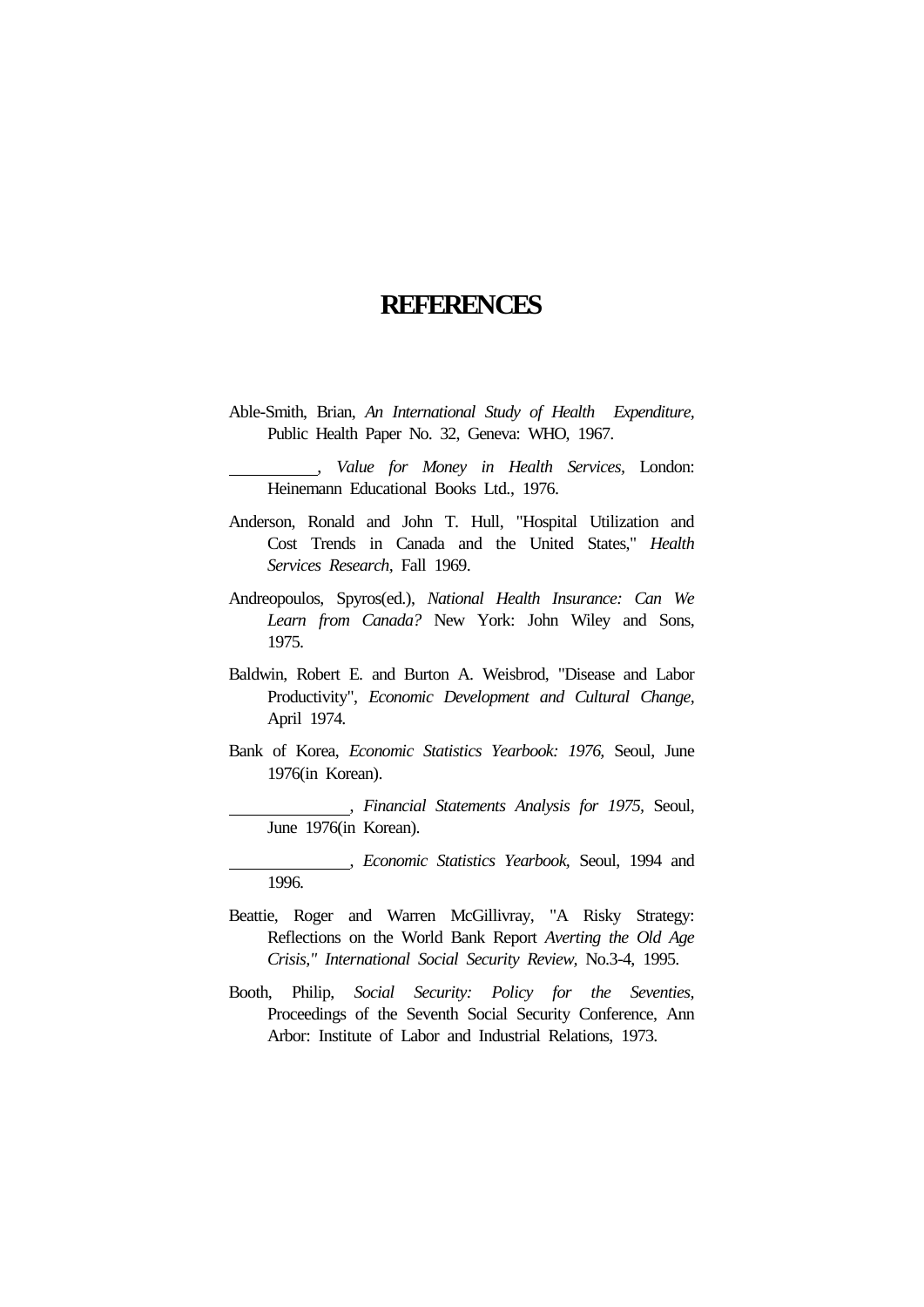- Bowen, Howard R. and James R. Jeffers, "The Economics of Health Services", New York: General Learning Corporation, 1971.
- Campbell, Rita Ricardo, *Economics of Health and Public Policy,* Washington, D. C.: American Enterprise Institute, 1973.
- Chai, Kyu Cher, "A Review of the Voluntary Medical Insurance in Korea," *The Korean Journal of Public Health,* Vol. 11, No. 2, Seoul, 1974 (in Korean).
- Cho, Soon, *The Dynamics of Korean Economic Development,* Washington, D. C: Institute for International Economics, 1994.
- Council on Wage and Price Stability (U.S), "The Problem of Rising Health Care Costs," Staff Report, Washington, D. C.: Executive Office of the President, April 1976.
- Chung, Kyunghee and Meekyung Suh, *The Changing Structure of the Korean Family and Policy Issues,* Seoul, Korea Institute for Health and Social Affairs, 1996.
- Clarkson, Graham, "Health Care Services in Korea with Particular Emphasis on the Medical Insurance Program", Korea Development Institute, 1980.
- Davis, Karen, "Lessons of Medicare and Medicaid for National Health Insurance", Washington, D. C.: The Brookings Institution, General Series Reprint 295.

 , *National Health Insurance: Benefits, Costs, and Consequences,* Washington, D. C.: The Brooking Institution, 1975.

Dejardin, Jerome, *Monograph on the Organization of Medical Care within the Framework of Social Security: Belgium,* Geneva: International Labor Office, 1968.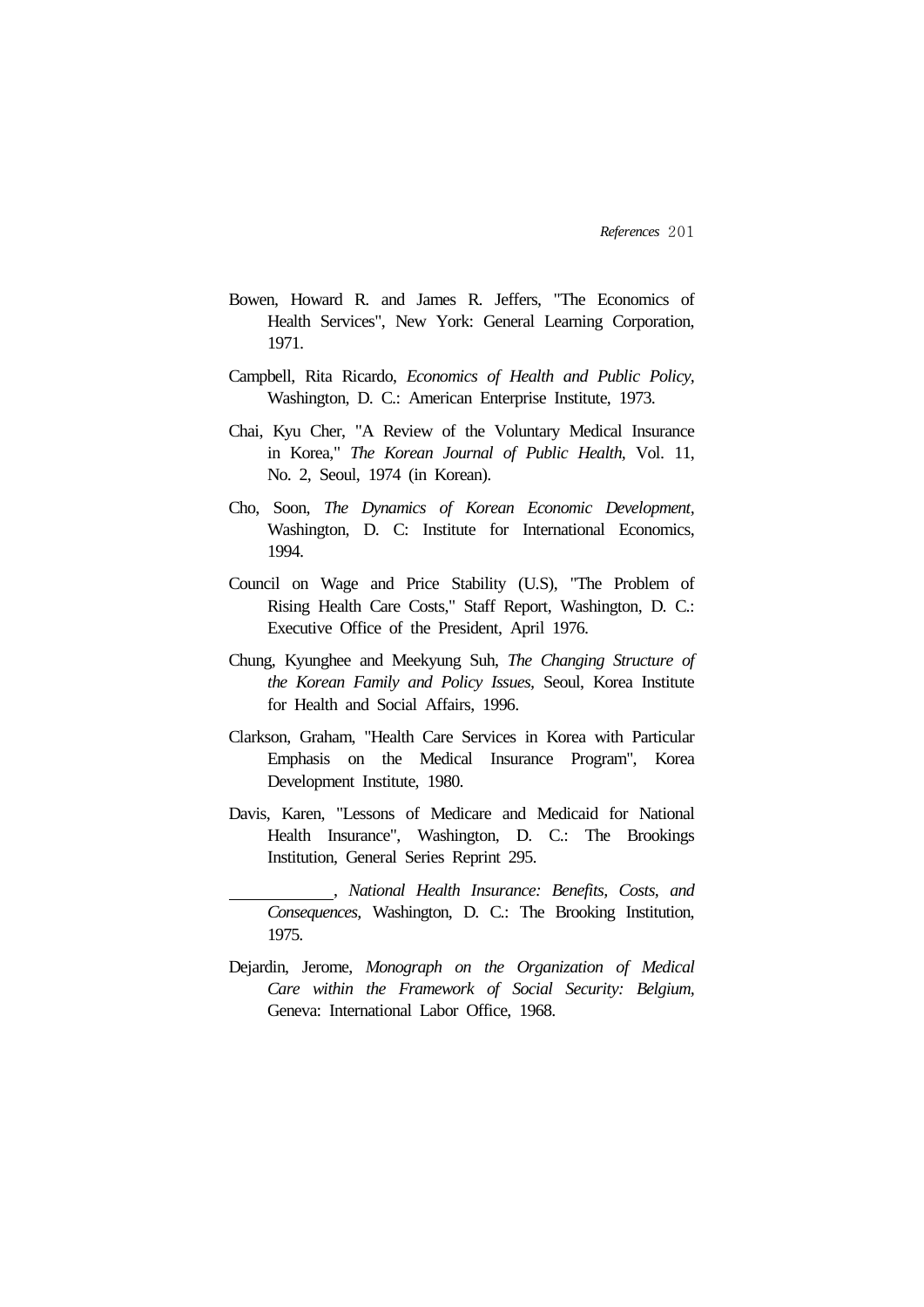- Djukanovic, V. and E. P. Mach (eds.), *Alternative Approaches to Meeting Basic Health Needs in Developing Countries,* A Joint UNICEF/WHO Study, Geneva: World Health Organization, 1975.
- Economic Planning Board, *1970 Population and Housing Census Report,* Vol.1, 12-1, Seoul, September 1972 (in Korean).
	- , *Advance Report of 1975 Population and Housing Census of Korea,* Seoul, December 1976 (in Korean).

 , *Annual Report on the Family Income and Expenditure Survey, 1975,* Seoul, August 1976 (in Korean).

- , "Preliminary Outline of the Fourth Five-Year Economic Development Plan", Seoul, April 26, 1976.
- , *Summary Budget for Fiscal Year 1977,* Seoul, 1977 (in Korean).
	- , *Korea Statistical Yearbook,* Seoul, 1982.
- Eilers, Robert D. and Sue S. Moyerman, *National Health Insurance,* Homewood, Illinois: Richard D. Irwin, Inc., 1971.
- Emi, Koichi, "Financing of Health Care in Japan," *Hitotsubashi Journal of Economics,* Vol.17, No.1, Tokyo, June 1976.
- Family Health Care, *Steps Toward a National Health Strategy for Korea,* A Report Submitted to U.S. Agency for International Development, Seoul, June 1974.
- Federation of Korean Medical Insurance Societies, "Medical Care Security System in Korea", Seoul, 1983.
- Fisher, Paul, "Major Social Security Issues: Japan, 1972," *Social Security Bulletin,* March 1973.
- Fuchs, Victor R.(ed.), *Essays in the Economics of Health and Medical Care,* New York: Columbia University Press, 1972.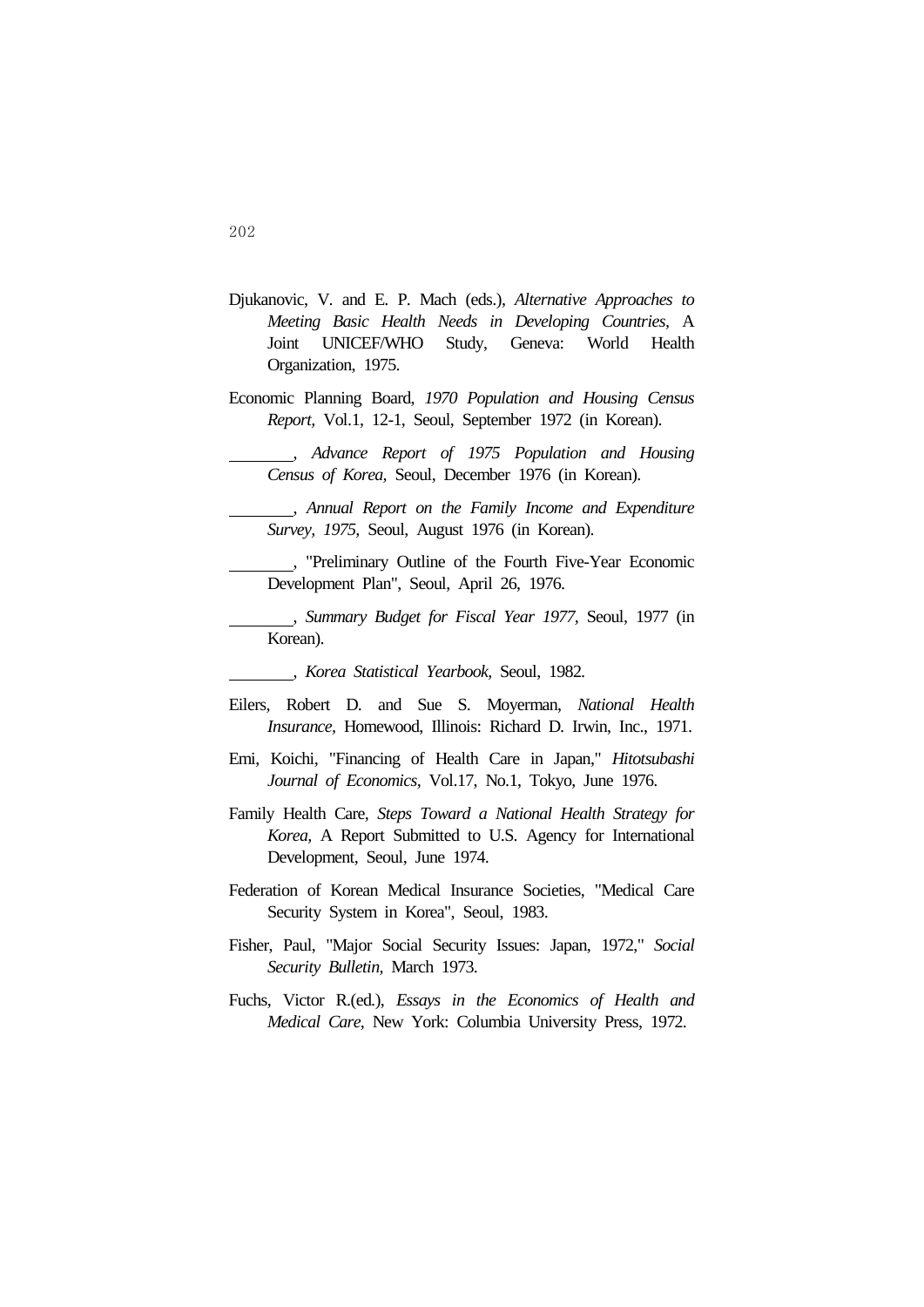, *Who Shall Live?: Health Economics and Social Choice,* New York: Basic Books, Inc., 1975.

- Fulcher, Derick, *Medical Care Systems,* Geneva: International Labor Office, 1974.
- Gibson, Robert M. and Marjorie S. Mueller, "National Health Expenditures, Fiscal Year 1976," *Social Security Bulletin,* April 1977.
- Government of the Republic of Korea, *Document for Fulfillment of Conditions Precedent to Demonstration Projects,* Seoul: Korea Health Development Institute, January 1977.
- Han, Dal Sun and Jae Yong Park, *A Comparative Study of Patient Care Services System in Korean Hospitals,* Seoul: National Health Secretariat, Korea Development Institute, 1977 (in Korean).
- Harland, Frank, *Preliminary Strategies for Development: A Low Cost Health Care Delivery System for Korea,* Seoul: Ministry of Health and Social Affairs, 1976.
- Health Resources Administration, *Public Health Reports,* Vol. 89, No. 6, Washington, D. C.: U.S. Government Printing Office.
- Higuchi, T., "Medical Care Through Social Insurance in the Japanese Rural Sector," *International Labor Review,* March 1974.
- Horlick, Max and Robert Lucas, "Role of the Contribution Ceiling in Social Security Programs: Comparison of Five Countries", *Social Security Bulletin,* February 1971.
- Horowitz, Loucele A., "Medical Care Price Changes in Medicare's First Five Years," *Social Security Bulletin,* February 1971.
- Huh, Jong and Ok Ryun Moon, *A Study of the Demand and Need for Medical Care in Rural Areas in Korea,* Seoul: Seoul National University, School of Public Health, 1975.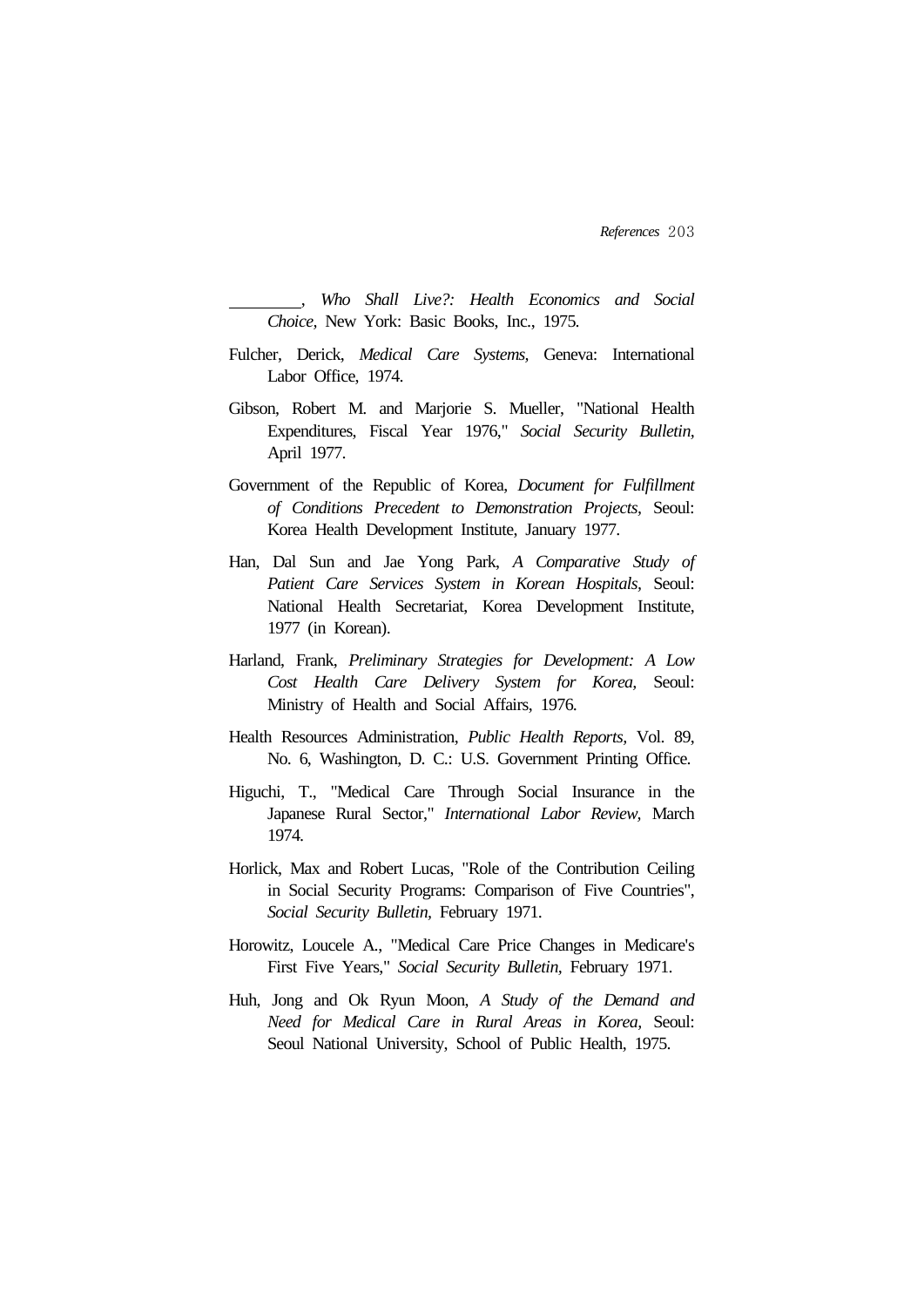- Huh, Jong and Young Soo Park, *A Study on Medical Care Expenditures,* Seoul: Seoul National University, School of Public Health, 1973 (in Korean).
- International Social Security Association, *Report of Round Table Meeting on Medical Care Insurance,* Quezon City, Philippines, 14-18 October, 1974, Geneva, 1975.
- International Labor Office, *Introduction to Social Security,* Geneva: International Labor Office, 1970 and 1984.
- James, Estelle, "Pension Reform: Averting the Old-Age Crisis", *Finance and Development,* June 1995.
- Japan Social Insurance Agency, *Outline of Social Insurance in Japan,* Tokyo, 1976.
- Japan National Federation of Health Insurance Societies, *Social Security Yearbook,* Tokyo: Tokyo Keizai Inc, 1993.
- Jeffers, James R., *Economic Issues: Korea Health Planning and Policy Formulation,* Seoul: National Health Secretariat, Korea Development Institute, November 1976.
- Jeffers, James R., et al., "On the Demand vs. Need for Medical Services and the Concept of Shortage," *American Journal of Public Health,* January 1971.
- Jones, Ellen W. and Paul M. Densen, et al., "HIP Incentive Reimbursement Experiment: Utilization and Costs of Medical Care," *Social Security Bulletin,* December 1974.
- Kassalow, Everett, Ed. *The Role of Social Security in Economic Development,* Washington, D. C.: Social Security Administration, 1968.
- Kim, Dai-Young, *Population Projection in Korea: 1960*~*2040,* Seoul: Korea Development Institute, July 1975(in Korean).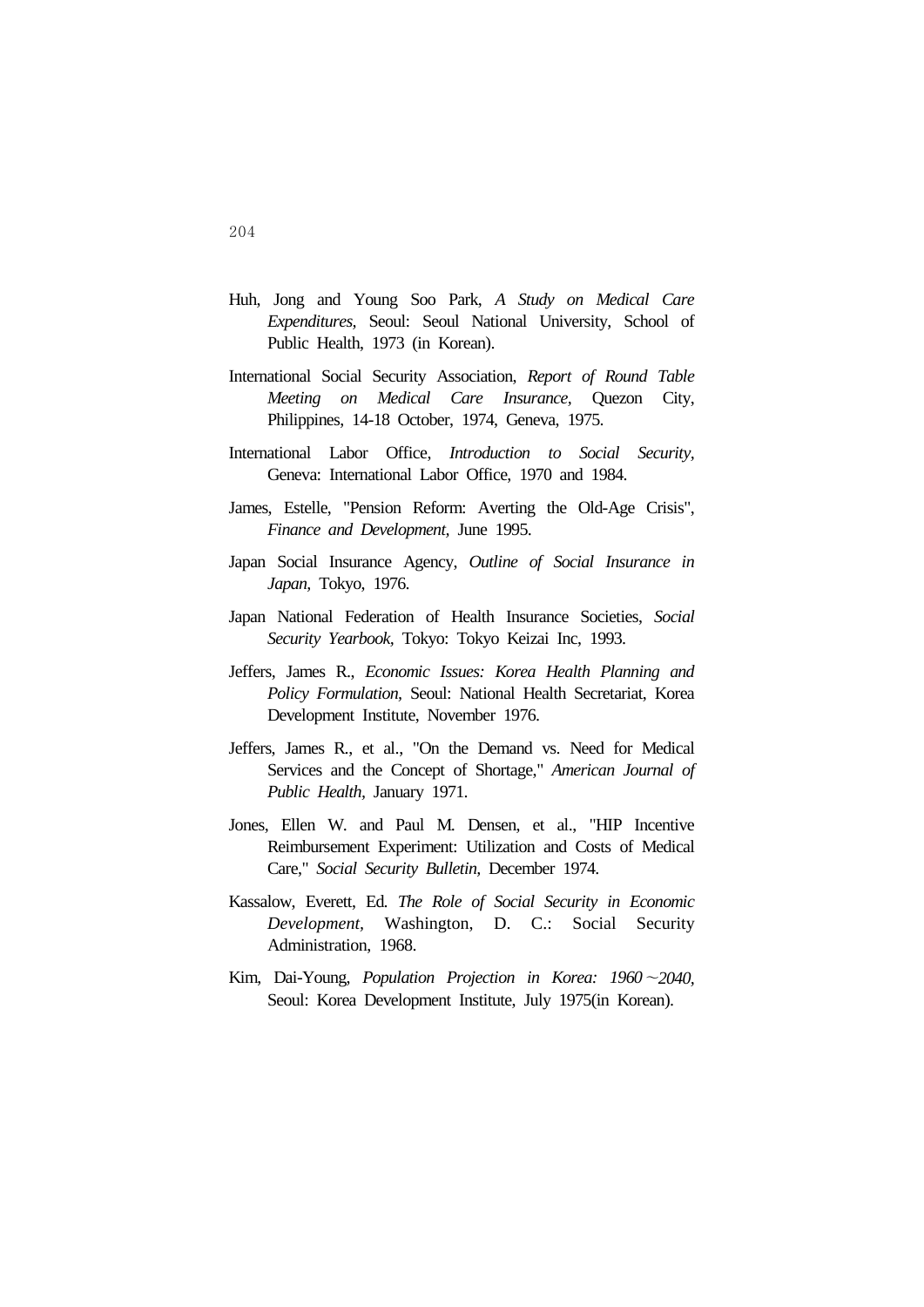- Kim, Il Soon, et al., *Development and Organization of Myun Level Health Care Services in Korea,* Seoul: Yonsei University, College of Medicine, March 1977.
- Klarman, Herbert E., *The Economics of Health,* New York: Columbia University Press, 1965.
- Koje Community Health Care Corporation, *Baseline Survey for Koje Community Health Care Project,* Seoul, June 1975.

 , *Community Health Planning Workshop for Social Development,* Seoul, June 1975.

- Korea Health Development Institute, *Health Demonstration Projects in Korea,* Seoul, March 1977 (in Korean).
- Korea Development Institute, *Overview and Evaluation KHDI Health Projects*, Seoul, 1980.
- Korean Hospital Association, *Report on Hospital Survey,* A Joint Publication of the Korean Hospital Association, Research Institute of Medical Science of Korea, and the Ministry of Health and Social Affairs, 1972 (in Korean).
- Korean Medical Association, "Survey of Clinics," A Report Submitted to the National Health Secretariat, Korea Development Institute, 1976 (in Korean).
- Korean National Housing Corporation (KNHC), *Housing Policy Development Research,* Seoul, 1983 (in Korean).
- Kress, John R. and James Singer, *HMO Handbook,* Rockville, Md.: Aspen Systems Corporation, 1975.
- Krizay, John and Andrew Wilson, *The Patient as Consumer-Health Care Financing in the United States,* Lexington, Mass.: Health and Company, 1974.
- Law, Sylvia A., *Blue Cross: What Went Wrong?* New Haven, Conn.: Yale University Press, 1974.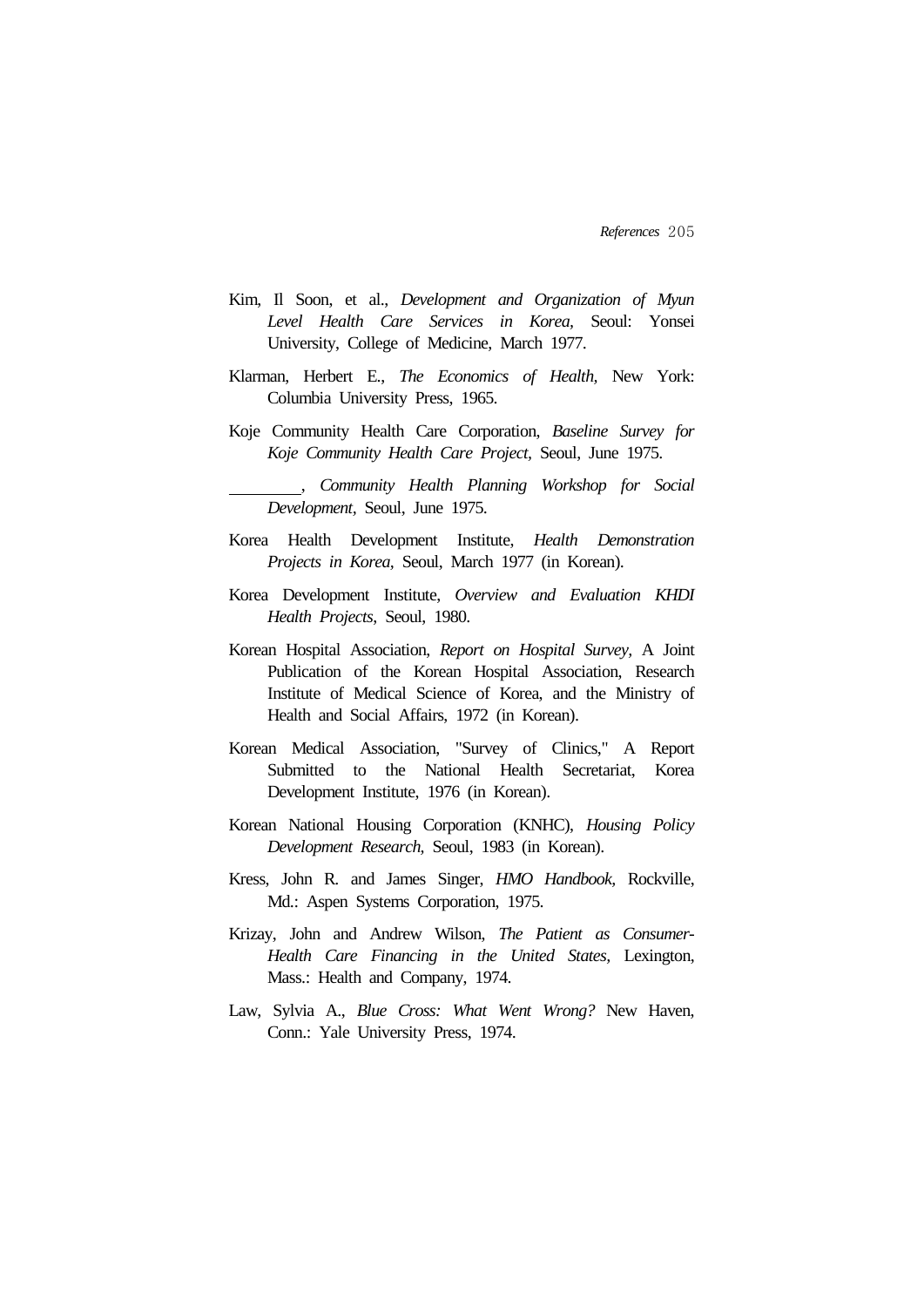- Lee, Hahn-Been, *Korea: Time, Change, and Administration,* Honolulu: East-West Center Press, 1968.
- Leonard, Izanne, "Utilization Control in Medicaid," Social and Rehabilitation Record, Vol.2, No.1, Washington, D. C.: Social and Rehabilitation Service.
- MacColl, William A., *Group Practice and Prepayment of Medical Care,* Washington, D. C.: Public Affairs Press, 1966.
- MacLeod, Gordon K., "Health Maintenance Organizations in the United States", *International Labor Review,* Vol.110, No.4, Geneva: International Labor Office, 1974.
- Magnuson, Warren G. and Elliot A. Segal, *How Much for Health?* Washington, D. C.: Robert B. Luce, Inc., 1974.
- Mason, Edward S. et al. *The Economic and Social Modernization of the Republic of Korea,* Cambridge, Mass.: Harvard University Press, 1980.
- Min, Jae-Sung and Il-Ho Yoo, "Optimal Integration of Korea's Public Schemes," *Policy Issues in National Pension Schemes: Korea and Germancy,* Seoul, Korea Development Institute, 1991.
- Ministry of Agriculture and Fisheries, *Report on the Results of Farm Household Economy Survey,* Seoul, 1976 (in Korean).
- Ministry of Health and Social Affairs, *Yearbook of Public Health and Social Statistics: 1976,* Seoul, October 1976 in Korean).
- Ministry of Health and Welfare, *Kosei Hakusho White Paper on Welfare),* Tokyo, November 1974.
- Ministry of Health and Welfare, *Handbook of Health and Welfare Statistics,* Seoul, 1996 in Korean).
- Ministry of Home Affairs, *Municipal Yearbook of Korea: 1975,* Seoul, January 1976 in Korean).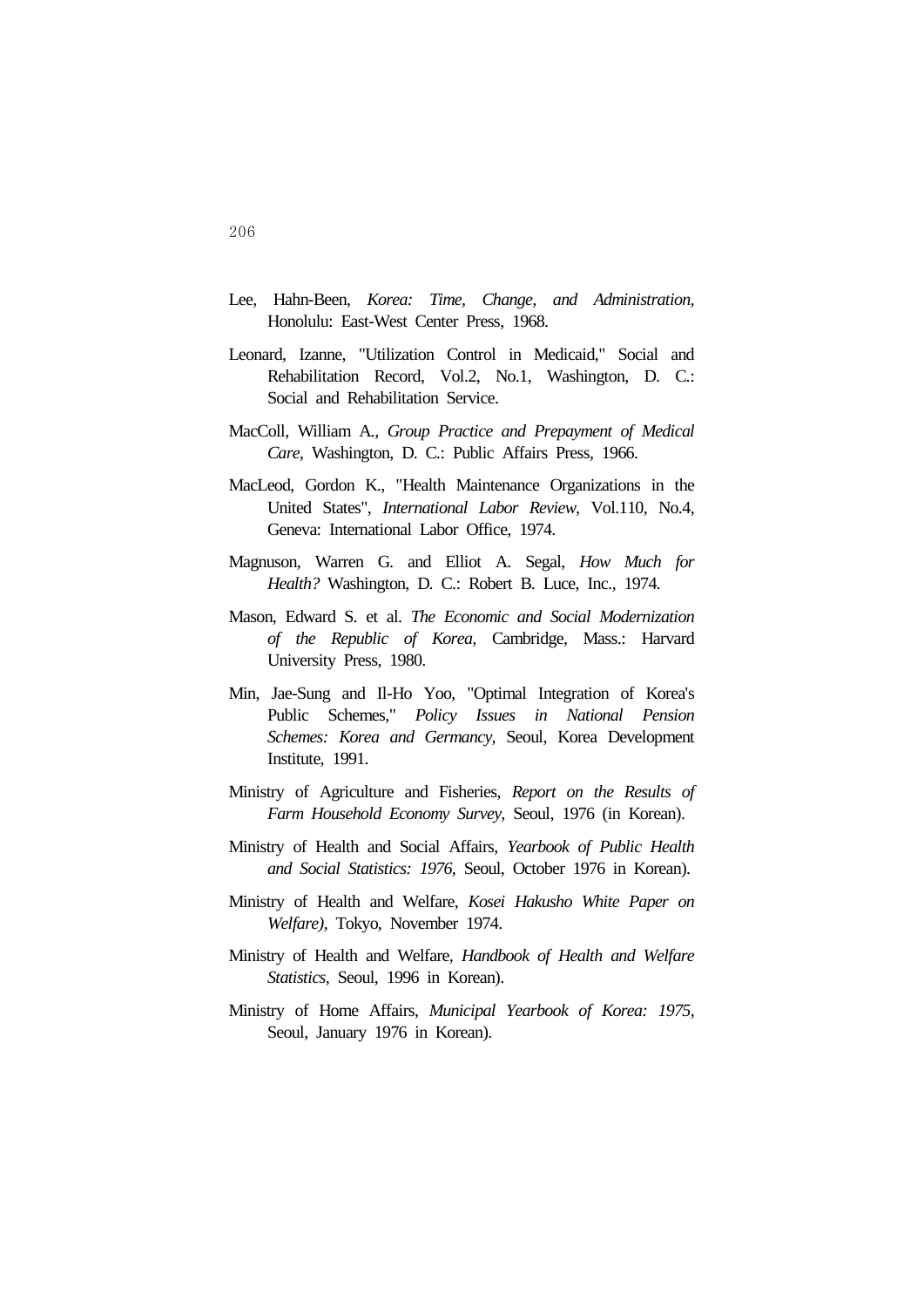- Ministry of Health and Social Affairs MOHSA), *Yearbook of Health and Social Affairs,* Seoul, 1983.
- Ministry of Labor, *Survey Report on Wage Structure,* Seoul;, 1996 in Korean).
- Moon, Ok Ryun and Jae Woong Hong, *Health Services Outcome Data,* Seoul: Seoul National University, School of Public Health, December 1975 in Korean).
- Morreale, Joseph C.(ed.), *The U.S. Medical Care Industry: The Economist's Point of View,* Michigan Business Papers, No. 60, Ann Arbor: Michigan Graduate School of Business Administration, University of Michigan, 1974.
- National Pension Corporation, *National Pension Statisties Yearbook,* Seoul, 1996.
- National Statistical Office, *Annual Report on the Economically Active Population Survey: 1995,* Seoul, 1996 in Korean).
	- , *Future Population Estimates*, Seoul, 1997 in Korean).
		- , *Social Indicators in Korea,* Seoul, 1996.
- Newhouse, Joseph P., et al., *Issues in the Analysis and Design of the Experimental Portion of the Health Insurance Study,* Santa Monica, Calif.: The Rand Corporation, 1974.
	- , Policy Options and the Impact of National Health Insurance, Santa Monica, Calif.: The Rand Corporation, 1974.
- Noh, In-Chul and Soo-Bong Kim, *International Comparison and Future Prospets of Social Security Financing,* Seoul, Korea Institute for Health and Social Affairs, 1996 (in Korean).
- Office of Labor Affairs, *The Industry and Labor,* Seoul, June 1974 (in Korean).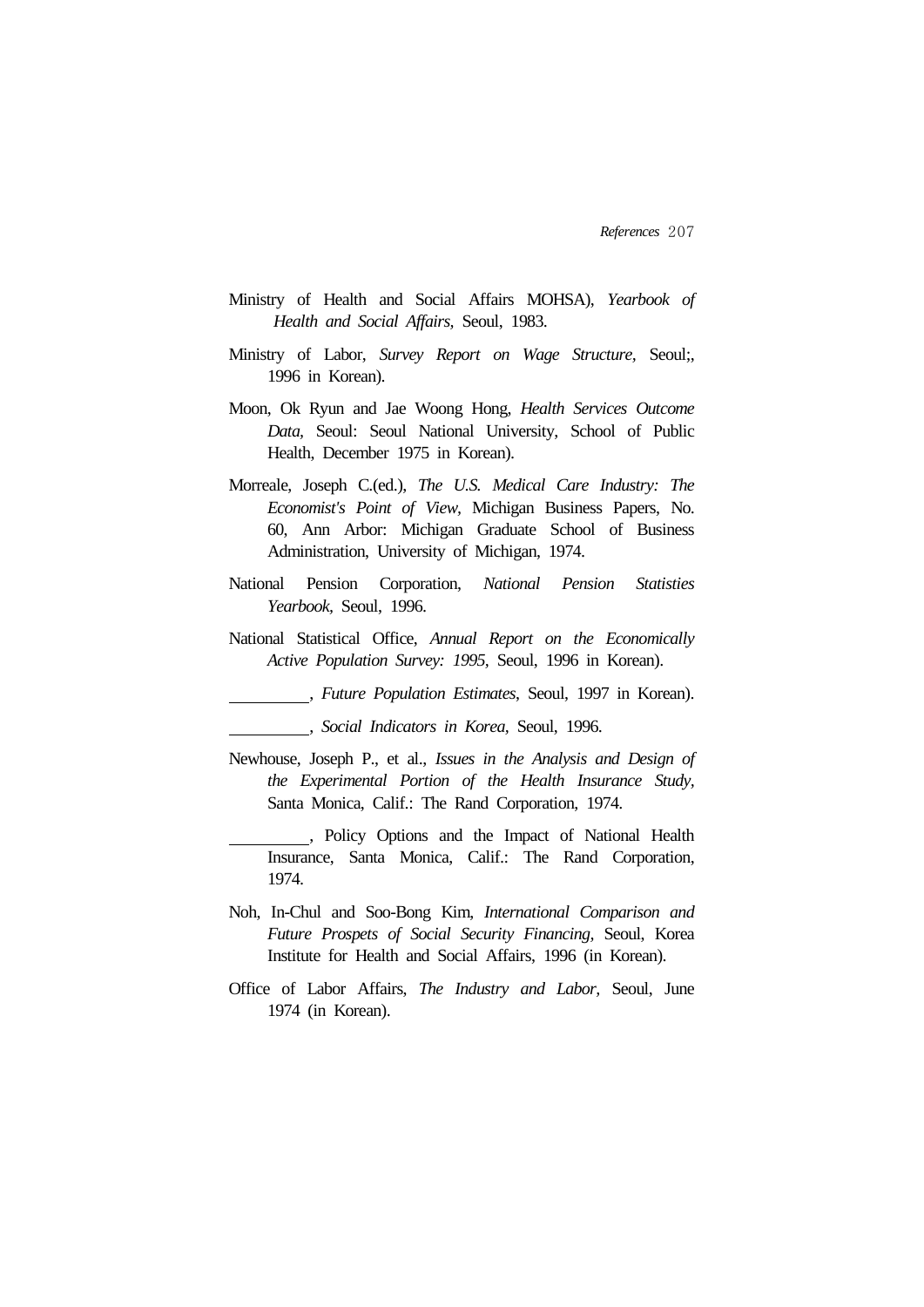- Park, Chong Kee, "Economic and Social Changes and Their Implications for Social Security in the Republic of Korea", *International Social Security Review,* No.3, 1975.
	- , *Social Security in Korea: An Approach to Socioeconomic Development,* Seoul: Korea Development Institute, 1975.
	- , "The Economics of Health Care Financing With Particular Reference to Korea," *Asian Medical Journal,* October 1976 (Tokyo).
- Park, Chong Kee and In Chul Noh, *Estimated National Health Expenditures of Korea, 1970*~*74,* Seoul: Korea Development Institute, 1976 (in Korean).
- Park, Chong Kee, *Financing Health Care Services in Korea,* Seoul: Korea Development Institute, 1977.

 , *Health Care Financing and Medical Insurance in Korea,* Seoul, Korea Development Institute, 1979 (In Korean).

- Park, Chong Kee, et al. *Research Report on the Improvement of Social Security System in Korea,* Seoul, Korea Development Institute, 1981 (In Korean).
- Park, Chong Kee, and Ha Cheong Yeon, "Recent Developments in the Health Care System of Korea," *International Social Security Review,* No.2. 1981.
	- , "Health Insurance Scheme and Social Development Policies in Korea," Korea Economic Case Studies, Honolulu: East-West Center, 1984.
- Pechman, Joseph A., Henry J. Aaron and Michael K. Taussig, *Social Security: Prospects for Reform,* Washington, D. C.: The Brookings Institution, 1968.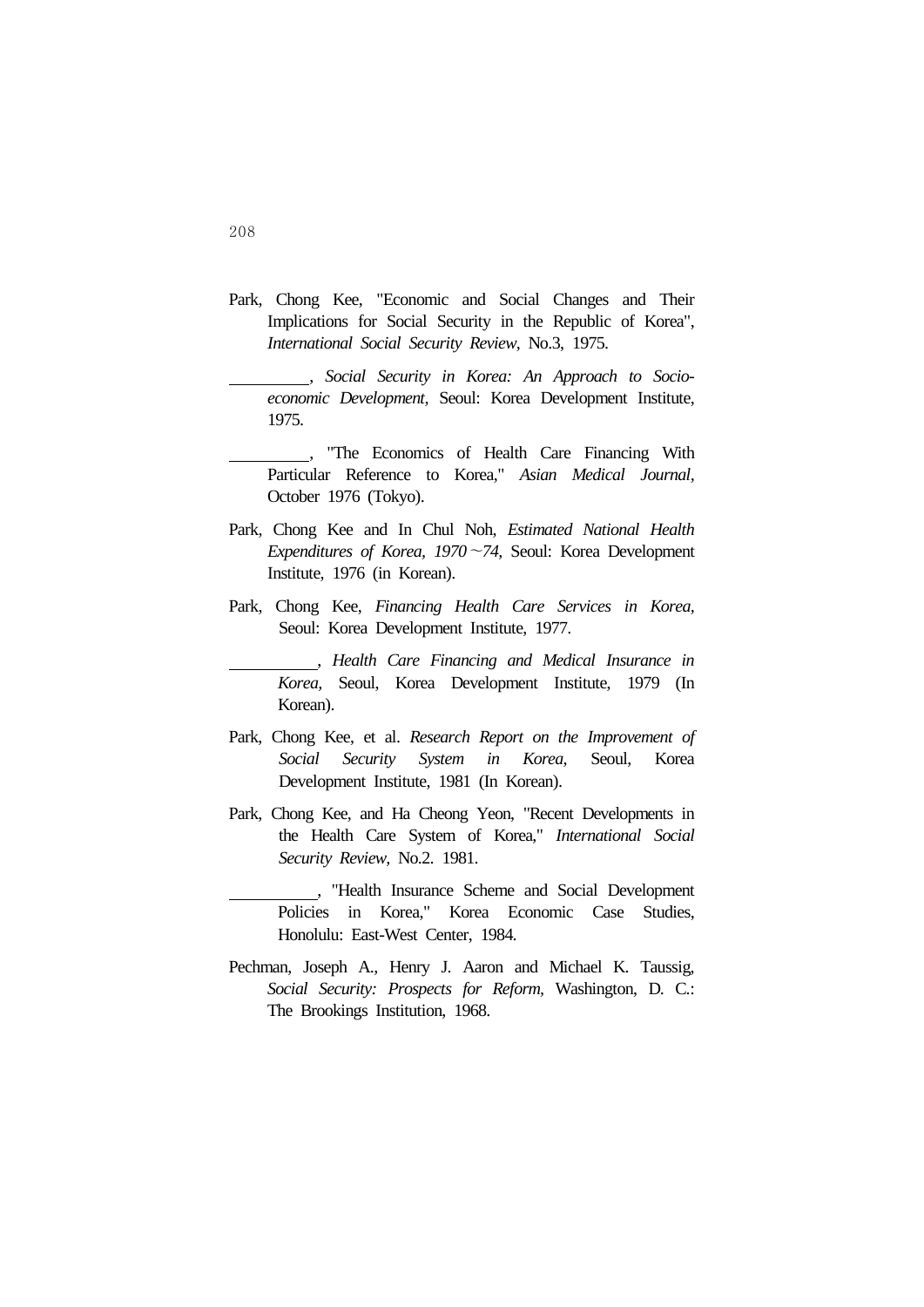- Pettengill, Julian H., "Trends in Hospital Use by the Aged," *Social Security Bulletin,* July 1972.
- Phelps, Charles E. and Joseph P. Newhouse, *The Effects of Coinsurance on Demand for Physician Services,* Santa Monica, Calif.: The Rand Corporation, 1972.
- Reder, M. W., "Some Problems in the Measurement of Productivity in the Medical Care Industry," in Victor R. Fuchs(ed.), *Production and Productivity in the Service Industries,* New York: National Bureau of Economic Research, 1969.
- Reed, Louis S. and Maureen Dwyer, *Health Insurance Plans Other Than Blue Cross or Blue Shield Plans or Insurance Companies,* Current Social Security Research Reports, Washington, D. C.: U.S. Government Printing Office.
- Reed, Louis S. and Willine Carr, *The Benefit Structure of Private Health Insurance: 1968,* Current Social Security Research Reports, Washington, D. C.: U.S. Government Printing Office.
- Rice, Dorothy P., et al., "Health and Society," *Milbank Memorial Fund Quarterly,* New York, Summer 1974.
- Ro, Kong-Kyun and Mo-Im Kim, *Analyses of Health Resources in Korea,* A Report Submitted to U.S. Agency for International Development, Seoul, December 1975.
- Roemer, Milton I., "Development of Medical Services Under Social Security in Latin America," *International Labor Review,* July 1973.
- Roemer, Milton I., *The Organization of Medical Care Under Social Security,* Geneva: International Labor Office, 1969.
- Rutstein, David D., *Blueprint for Medical Care,* Cambridge, Mass.: The Massachusetts Institute of Technology Press, 1974.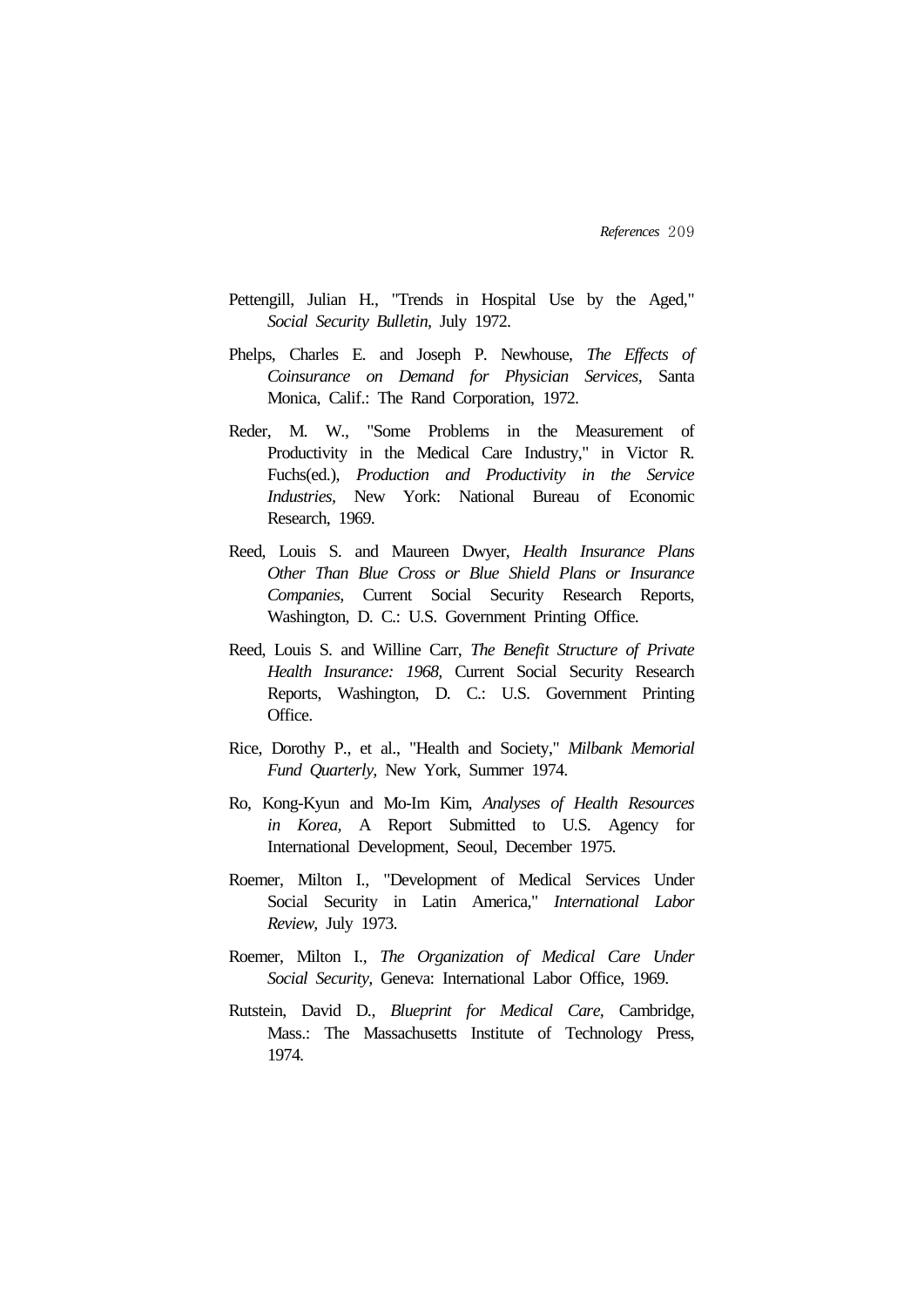- Scitovsky, Anne A. and Nelda M. Snyder, "Effect of Coinsurance on Use of Physician Services," *Social Security Bulletin,* June 1972.
- Secretariat of the Social Security Advisory Council, Prime Minister's Office, *Statistical Yearbook of Social Security,* Tokyo, 1976.
- Sen, Pedro, "Financing of Medical Care Insurance in the Philippines," *International Social Security Review,* Vol.XX VIII, No. e, 1975.
- Seoul National University, School of Public Health, *Chunseong Gun Community Health Program,* Seoul, July 1975.
- Sibley, John R., "Koje Do Community Health Project," in *Community Medicine in Medical Education,* Proceedings of the Second National Medical Education Seminar, Seoul: Association of Korean Medical Colleges, May 1972.
	- "Medical Mission Work in Korea Today: A Dilemma and a Proposal," Daegu: United Presbyterian Mission, 1968 (mimeographed).
- Social Security Administration, *Reducing Social Security Contributions for Low-Income Workers: Issues and Analysis,* Office of Research and Statistics, Staff Paper 16.
- Somers, Anne, R. (ed.), *The Kaiser-Permanent Medical Care Program,* New York: The Commonwealth Fund, 1971.
- Sorkin, Alan L., *Health Economics in Developing Countries,* Lexington, Mass.: D. C. Health and Company, 1976.
- Suh, Sang-Mok, "The Economy in Historical Perspective," in *Structural Adjustment in a Newly Industrialized Country: The Korean Experience,* Baltimore: The Johns Hopkins University Press, 1992.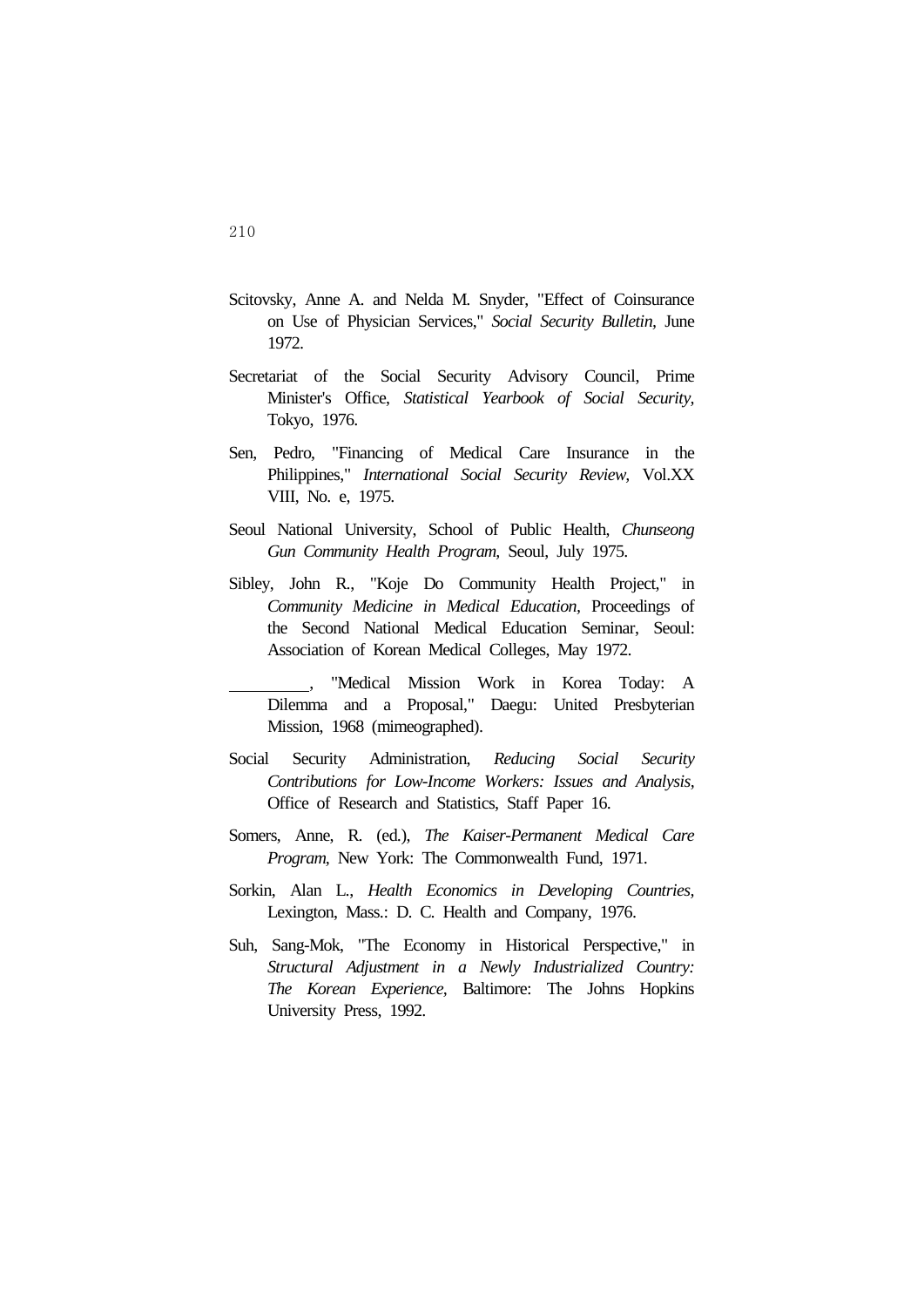- Suh, Sang-Mok and Ha-Cheong Yeon, "Social Welfare During the Period of Structural Adjustment," in Corbo, Vittorio and Sang-Mok Suh, Ed., *Structural Adjustment in a Newly Industrialized Country: The Korean Experience,* Baltimore: The Johns Hopkins University Press, 1992.
- Takayama, Noriguchi, The Reform Bill for Public Pension in Japan: Its Main Contents and Related Discussion, *International Social Security Review,* Vol.48, No.1, 1995.
- U.S. Bureau of the Census, *Statistical Abstract of the United States: 1974,* Washington, D.C., 1974.
- U.S. Department of Health, Education, and Welfare, *National Health Insurance Proposals,* Washington, D. C.: U.S. Government Printing Office, March 1976.

 , *Social Security Programs Throughout the World, 1973,* Washington, D. C.: U.S. Government Printing Office, 1973.

- U.S. Office of Management and Budget, *Special Analysis: Budget of the United States Government, Fiscal Year 1973,* Washington, D.C.: U.S. Government Printing Office, 1973.
- Vogel, Ronald J. and Roger D. Blair, "An Analysis of Medicare Administrative Costs," *Social Security Bulletin,* August 1974.
- Weisbrod, Burton A. and Ralph L. Andreano, et al., *Disease and Economic Development: The Impact of Parasitic Disease in St. Lucia,* Madison, Wis.: University of Wisconsin Press, 1973.
- Williams, Greer, "Kaiser: What is It? How Does it Work? Why Does it Work?", *Modern Hospital,* February 1971.
- World Bank, *Health Sector: Policy Paper,* Washington, D. C.: World Bank, March 1975.